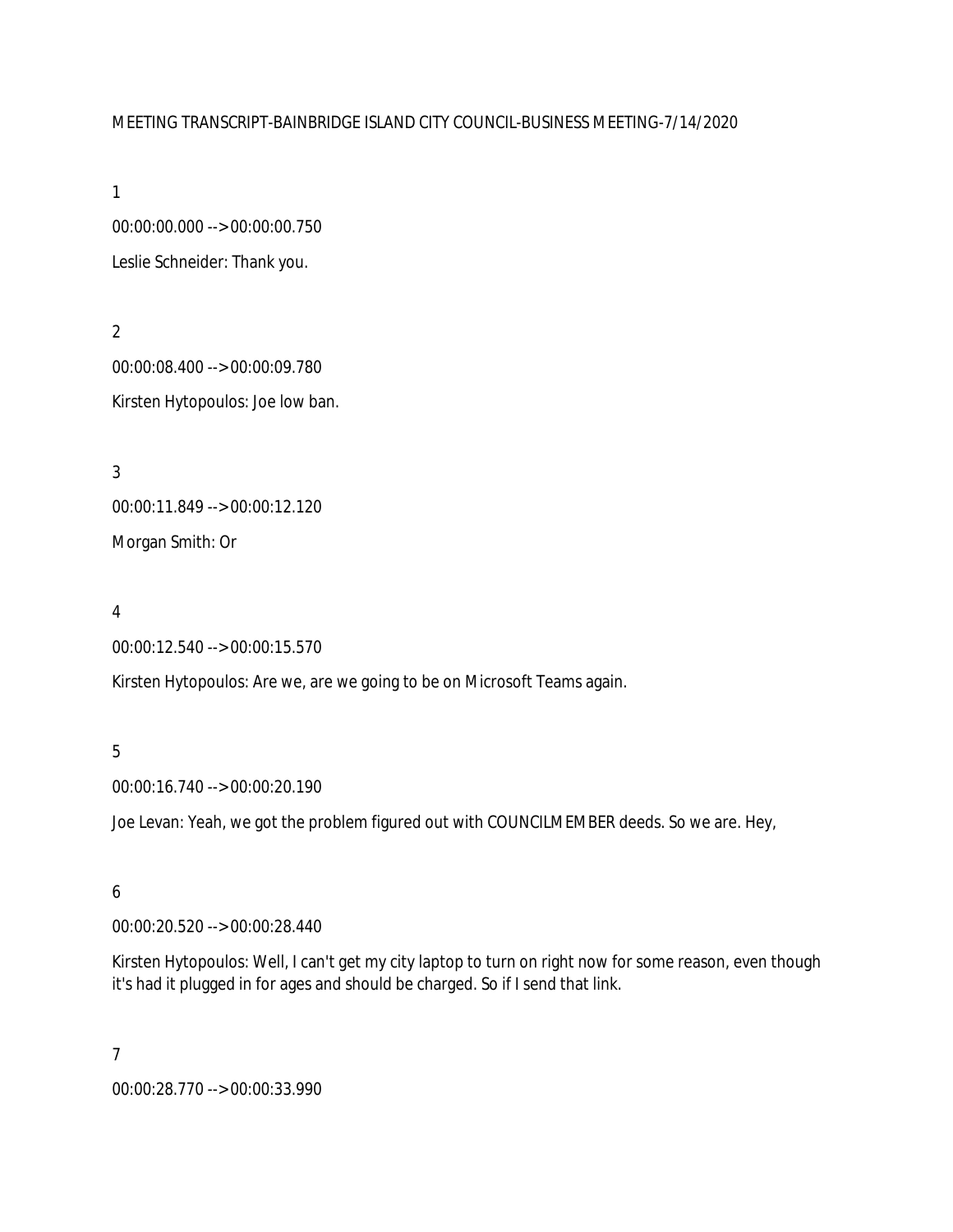Kirsten Hytopoulos: To my other computer will it just come up on the web or something like that teams. I just don't have any of that stuff on this. Okay.

8

00:00:35.370 --> 00:00:37.170

Joe Levan: We'll try it. If it doesn't, then I'll just

9

00:00:37.200 --> 00:00:38.190 Kirsten Hytopoulos: I'll call you on me.

10 00:00:38.430 --> 00:00:38.730 Okay.

11 00:00:54.360 --> 00:00:56.610 Leslie Schneider: All right. How are we doing here.

12 00:00:58.470 --> 00:00:59.100 Joe Deets: Six o'clock.

13 00:00:59.730 --> 00:01:02.430

Leslie Schneider: we missing anybody. Looks like we're all here. Right.

14 00:01:03.210 --> 00:01:04.200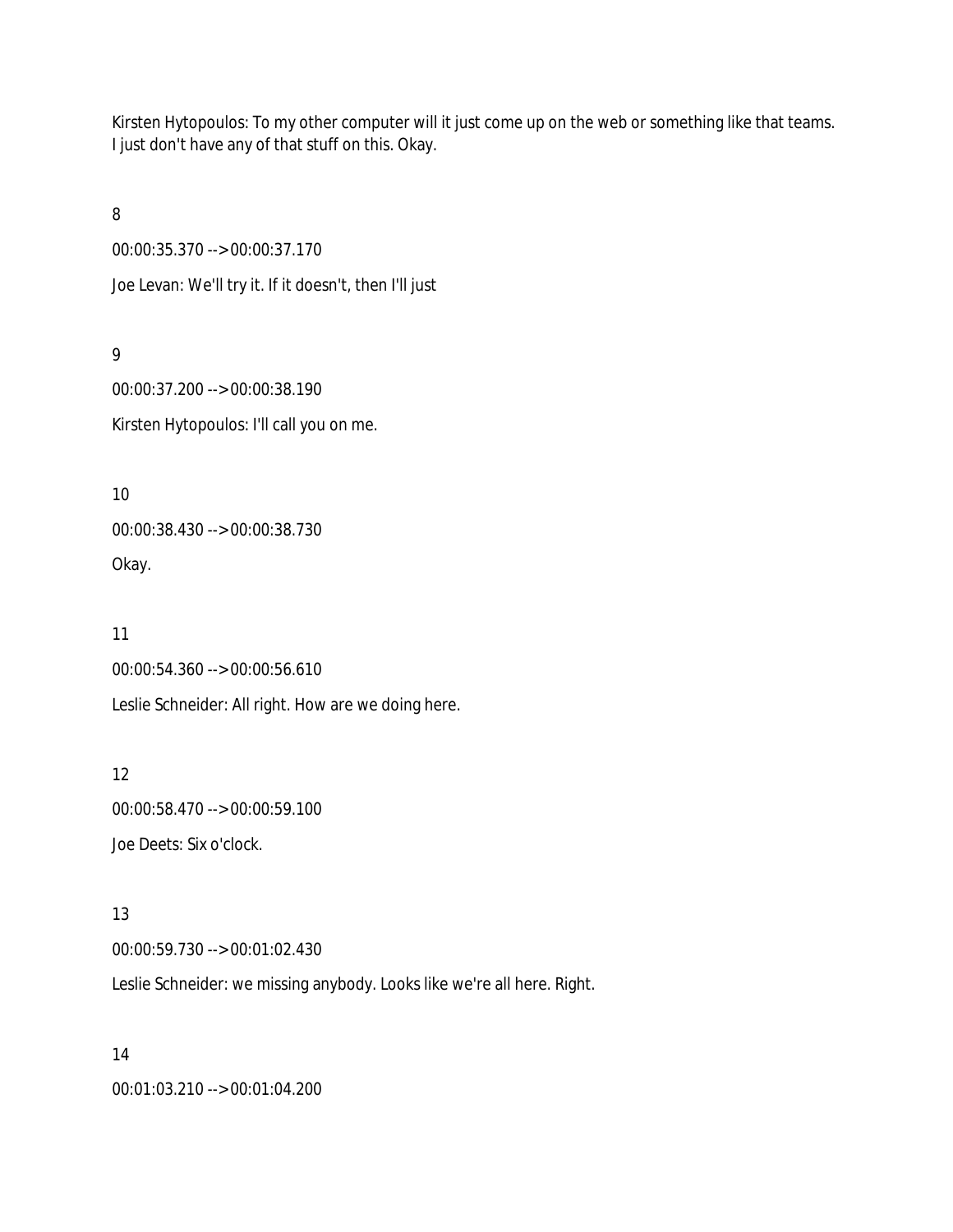Joe Deets: Christie's coming

15

00:01:07.980 --> 00:01:08.760

Leslie Schneider: There she is.

16

00:01:10.920 --> 00:01:11.700

Leslie Schneider: Alright.

17

00:01:13.470 --> 00:01:22.500

Leslie Schneider: So welcome, everyone. I'd like to call to order the city council regular business meeting. It is Tuesday, July 14 2020

18

00:01:23.670 --> 00:01:26.760

Leslie Schneider: And we have all council members here.

19

00:01:28.530 --> 00:01:39.300

Leslie Schneider: COUNCILMEMBER deets. Councilmember Pollock. Councilmember nisar super high topless. Councilmember Medina. Councilmember car and I am

# 20

00:01:41.100 --> 00:01:47.880

Leslie Schneider: The mayor Leslie Schneider. Would anybody like to make a quick check in. Before we move on to our their items on this agenda.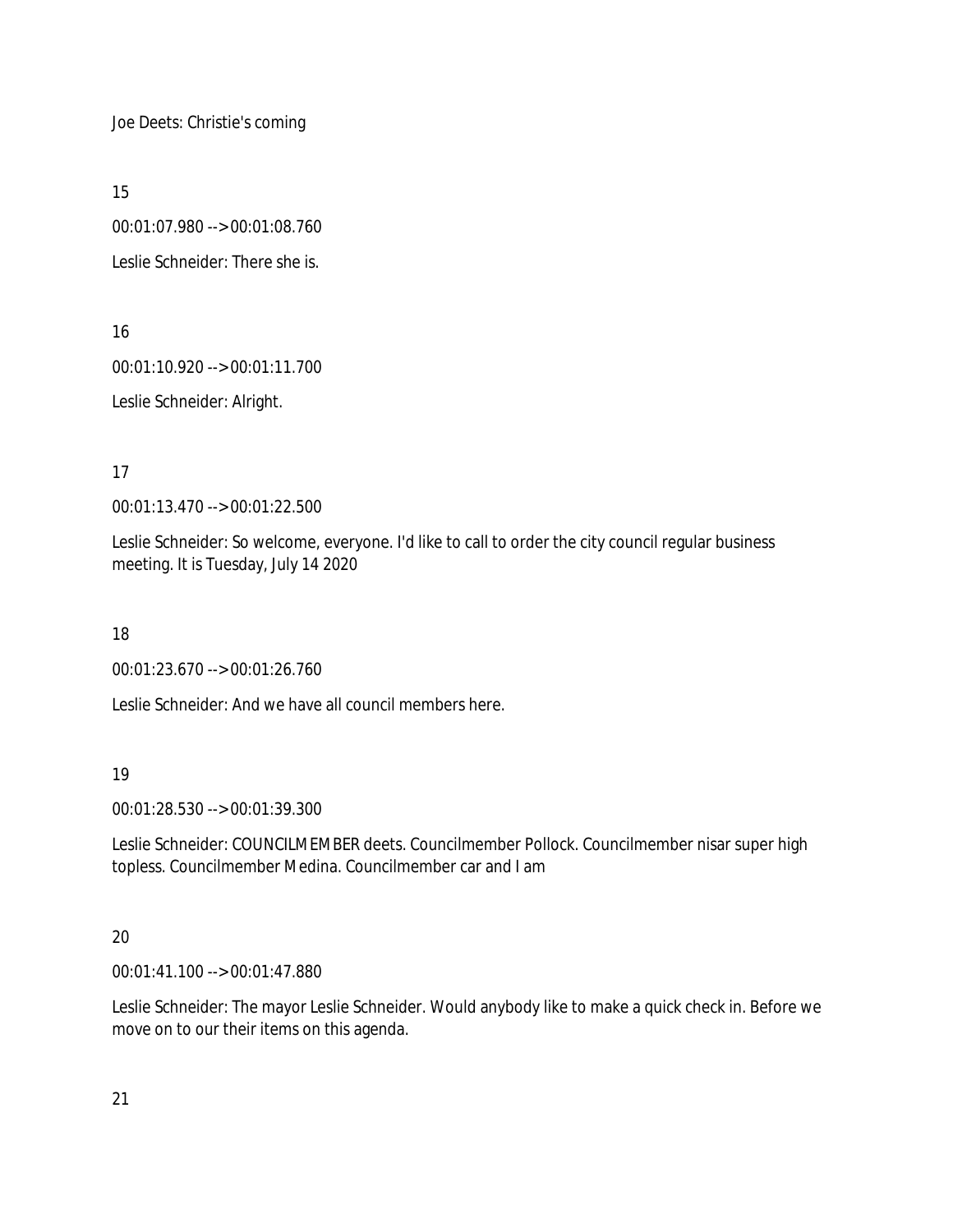00:01:50.790 --> 00:01:53.040

Leslie Schneider: Oh, you know what I need to stop my participants.

22

00:01:54.570 --> 00:01:57.360

Leslie Schneider: COUNCILMEMBER deeds deputies. Yeah.

23

00:01:57.390 --> 00:01:59.400

Joe Deets: Thank you, me, right. I like checking in.

24

00:02:00.630 --> 00:02:01.830

Joe Deets: The thing to do these days.

25

00:02:02.970 --> 00:02:19.560

Joe Deets: Well, I just wanted to mention a meeting that myself and the mayor and council member Medina attended this morning with business owners that were it was meeting organized by the chamber and the downtown Association. It was mostly for the, for the most part it was

26

00:02:20.730 --> 00:02:25.530

Joe Deets: Kind of US listening to two business owners and I'll just say it was, it was very

#### 27

00:02:26.880 --> 00:02:34.560

Joe Deets: very unsettling. I think just to say that businesses are hurting is an extreme understatement.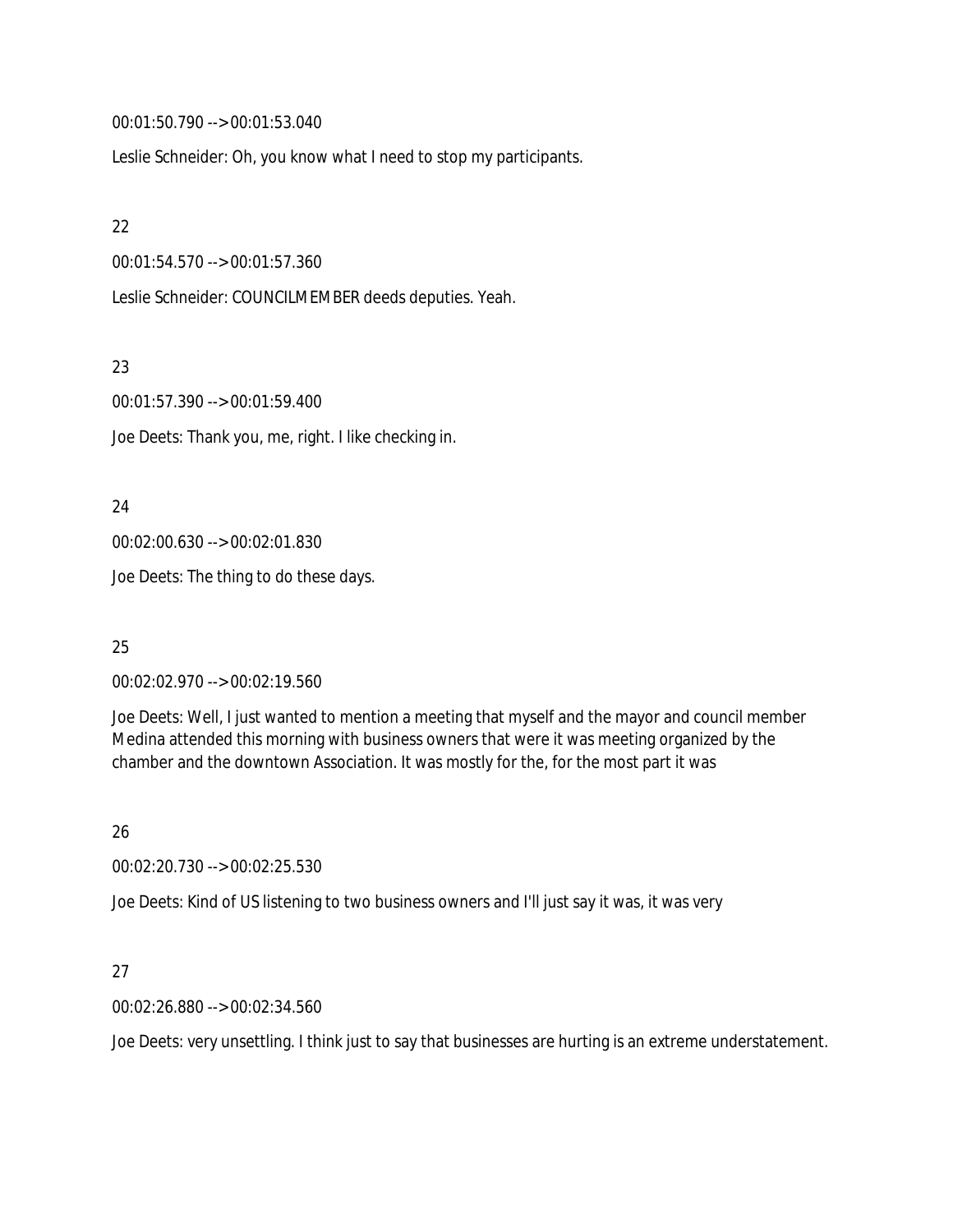00:02:36.360 --> 00:02:44.700

Joe Deets: Many businesses are closed. Many more likely to close the longer the scouts and there's no indeterminate period to the crisis, so

#### 29

00:02:45.420 --> 00:02:53.910

Joe Deets: You know, you decide. Kind of see where this is going. And I just want to bring up since you know we're here. Hopefully people are listening is that

#### 30

00:02:54.360 --> 00:03:01.560

Joe Deets: These business owners these folks, these are our friends. These are neighbors. These are people we interact with on a regular basis.

## 31

00:03:02.130 --> 00:03:21.150

Joe Deets: And they're in profound distress, because of the pandemic. So one person. I thought, put it very succinctly and very sadly that it's it's akin to having a death in the family and that death is, you know, if we look at ourselves as the community Bainbridge Island.

# 32

00:03:22.230 --> 00:03:31.830

Joe Deets: We are experiencing a death right now in our economy. And so I just, I know this is kind of a bummer, but it's the truth. And I think it's important for

# 33

00:03:32.130 --> 00:03:41.430

Joe Deets: The community to recognize what is happening in our community in our business community. And what this will do to our the lifestyle that we so enjoy here so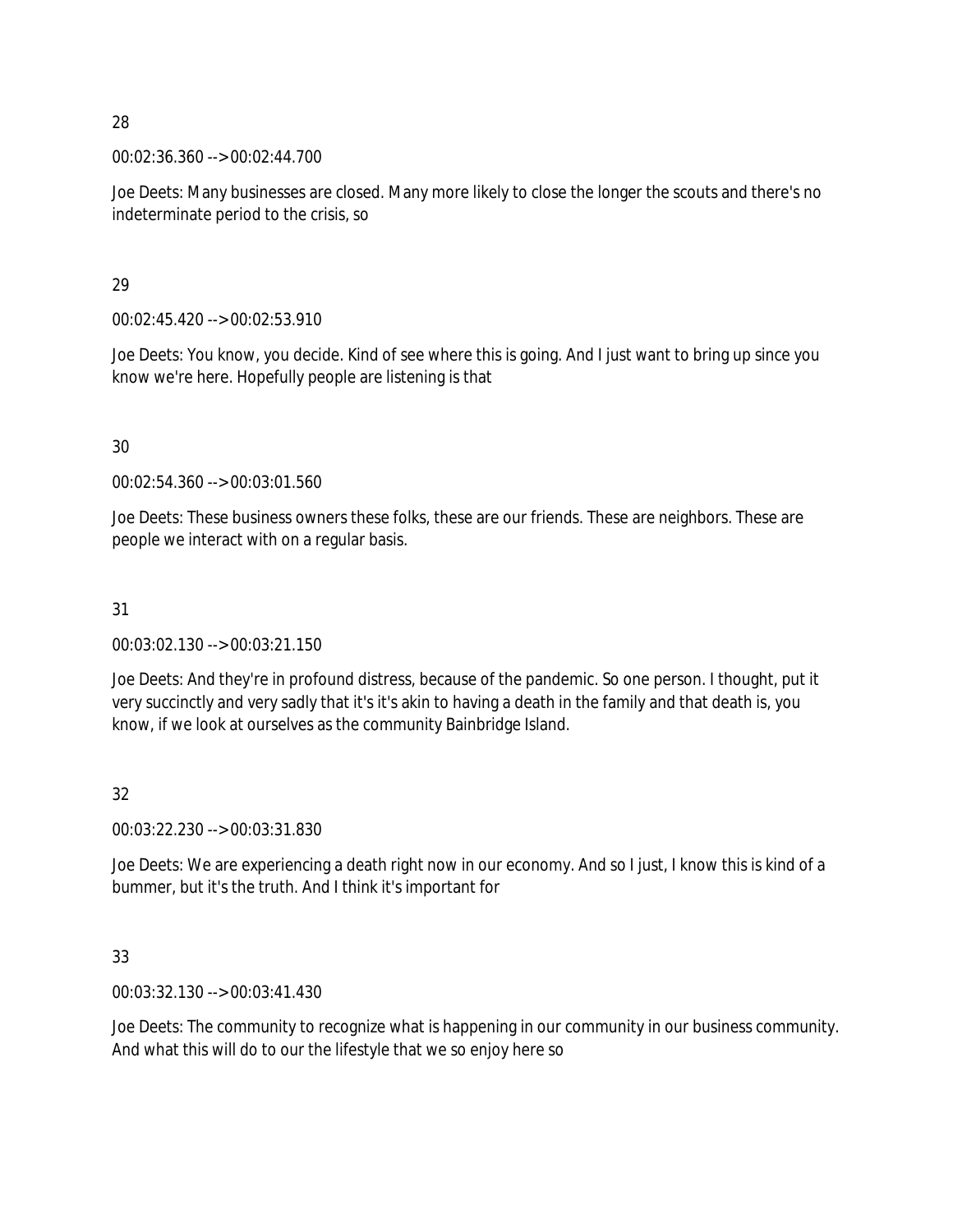00:03:43.140 --> 00:03:44.070

Joe Deets: Anyway, I'll leave it at that.

35

00:03:45.600 --> 00:03:48.810

Leslie Schneider: Great, thank you very much tells me where to start.

36

00:03:49.980 --> 00:04:02.850

Rasham Nassar: Yes, thank you. Oh, good evening, everyone. It's nice to see your faces and for those watching and attending this meeting this evening. Hello. Um, I just quickly want to

# 37

00:04:04.470 --> 00:04:18.720

Rasham Nassar: Say that I attended a rape culture and sexual assault protest this past weekend. It was took place on Saturday at Bainbridge Island High School.

## 38

00:04:20.160 --> 00:04:39.720

Rasham Nassar: It was pretty profound. I learned a lot. I can't say I liked what I learned. But I will say that I am very proud of our youth the bravery and courage with which the young women spoke out at the protest on Saturday was awe inspiring.

## 39

00:04:40.890 --> 00:04:48.900

Rasham Nassar: And it added another layer of depth to the movements that are rising around us on our in our community and also around the nation.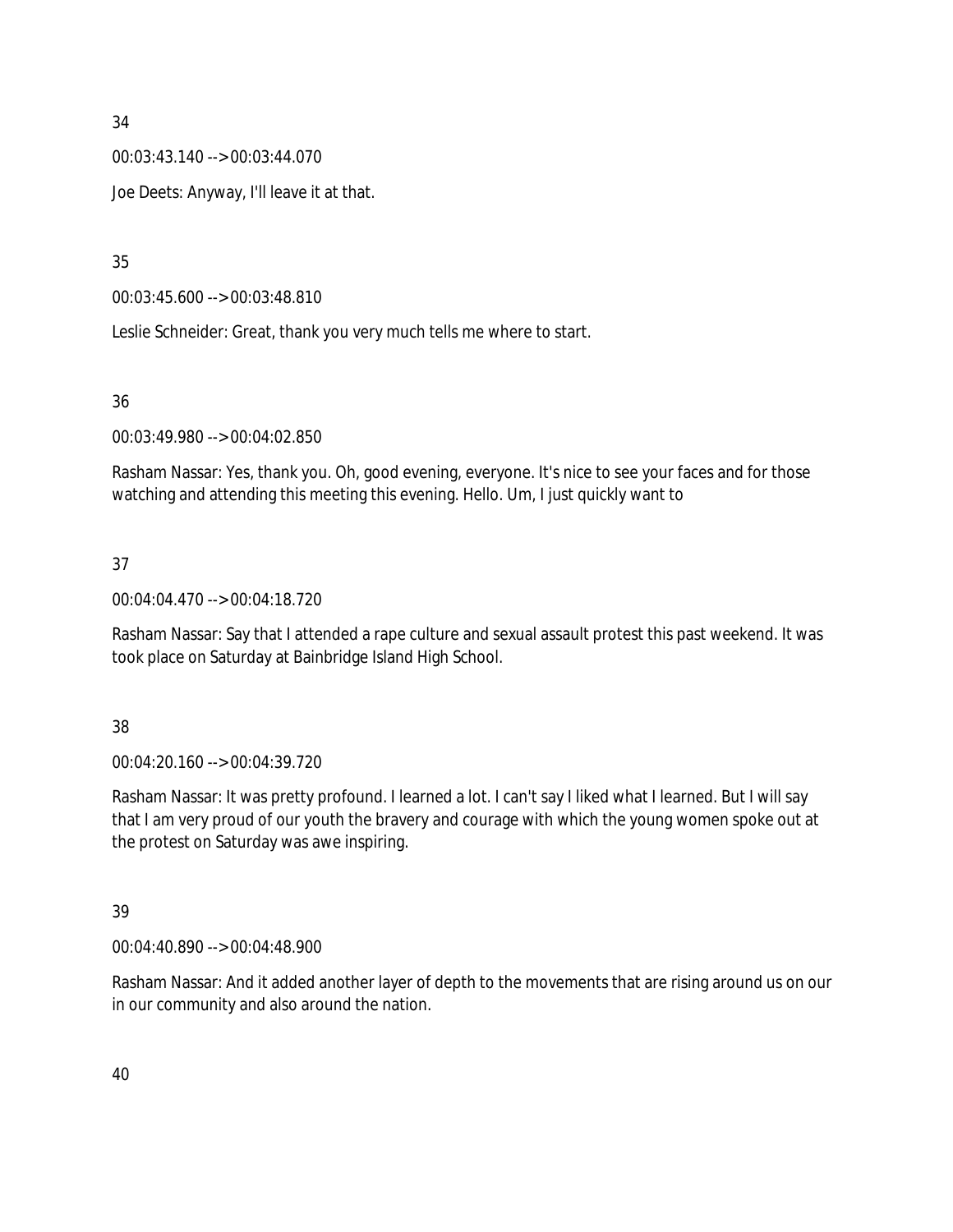00:04:49.560 --> 00:05:03.330

Rasham Nassar: If any of my council colleagues would like to learn more. I'd be happy to talk with you about the event. And I think it is something that we will probably all become familiar with in the in the coming weeks as the movement picks up

41

00:05:04.440 --> 00:05:07.080

Rasham Nassar: In our in our community. So thank you again.

42

00:05:07.740 --> 00:05:08.670

Leslie Schneider: Yes, thank you.

#### 43

00:05:09.690 --> 00:05:20.850

Leslie Schneider: Okay, so our first item of businesses and executive session. So, pursuant to our CW 42.3 0.1101 I

#### 44

00:05:21.300 --> 00:05:30.150

Leslie Schneider: To discuss with legal counsel matters relating to litigation or potential litigation, to which the city, the governing body or a member acting in an official capacity.

## 45

00:05:30.690 --> 00:05:50.550

Leslie Schneider: Is or is likely to become a party when public knowledge regarding the discussion is likely to result in an adverse legal or financial consequence to the agency this executive session is scheduled for 30 minutes. And so we will leave this meeting and be back at 635

46 00:05:52.740 --> 00:05:55.140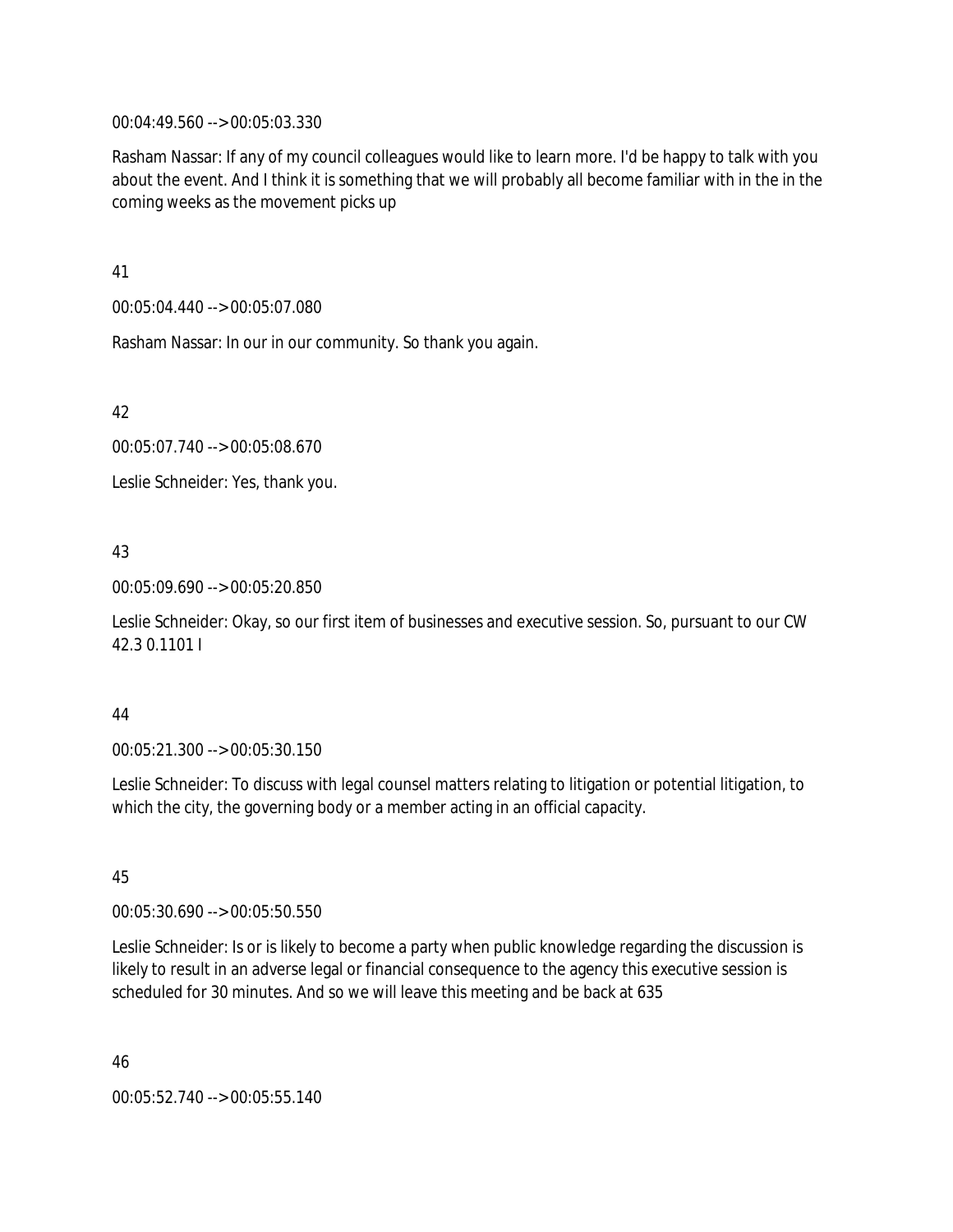Leslie Schneider: You're ready to send us our invitations.

47

00:05:55.230 --> 00:05:56.370 Joe Levan: To your link right now.

#### 48

00:05:56.820 --> 00:05:58.530 Leslie Schneider: Okay, thank you. I'll see you in a minute.

#### 49

00:07:21.990 --> 00:07:22.860 Leslie Schneider: Alright.

#### 50

00:07:24.090 --> 00:07:28.440

Leslie Schneider: Are real back see elsewhere deets. We're looking for him right

#### 51

00:07:52.050 --> 00:07:55.080 Leslie Schneider: Is Deputy Mayor deets back with us.

#### 52

00:07:56.700 --> 00:07:58.080

Leslie Schneider: Somewhere soon.

# 53

00:08:04.500 --> 00:08:21.090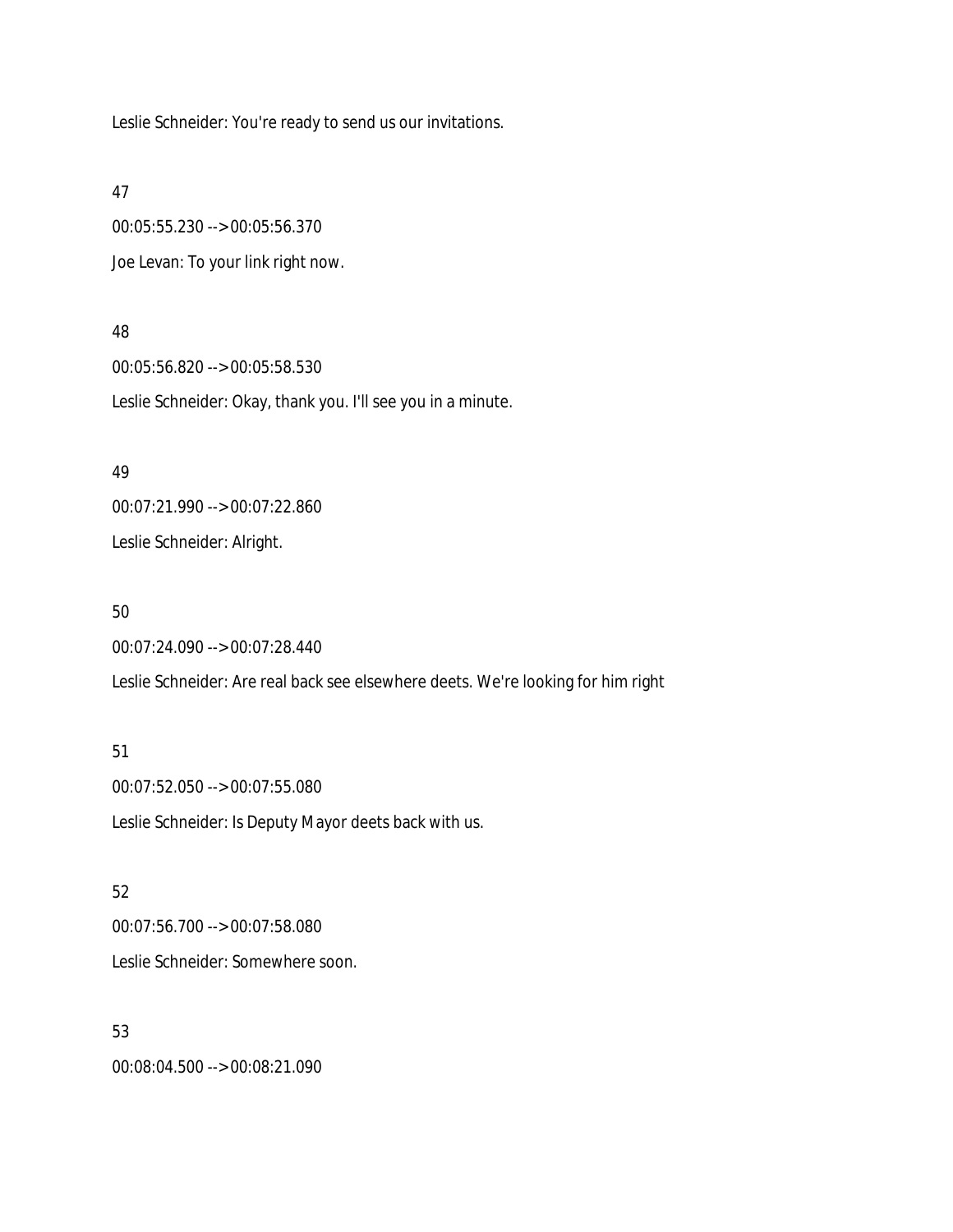Leslie Schneider: Alright, I think we're all back will now resume the city council regular business meeting on Tuesday, July 14 2020 and we just returned from Executive Session, and we are on item number three approval of the agenda.

54

00:08:23.130 --> 00:08:28.680

Leslie Schneider: So we have a long meeting today, I think, on paper, it's going until 1015 or so.

55

00:08:30.870 --> 00:08:38.100

Leslie Schneider: Is there, are there any changes or additions to the agenda or Would someone like to make a motion to approve the agenda.

56

00:08:40.230 --> 00:08:42.720

Rasham Nassar: I moved to approve the agenda, as presented

57

00:08:43.920 --> 00:08:44.280

Kirsten Hytopoulos: Okay.

58

00:08:44.970 --> 00:08:53.790

Leslie Schneider: Thank you. We got a second from Deputy Mayor deets. All right. Any further discussion. All those in favor please say aye.

59

00:08:54.450 --> 00:08:56.400

Leslie Schneider: Aye. Any opposed.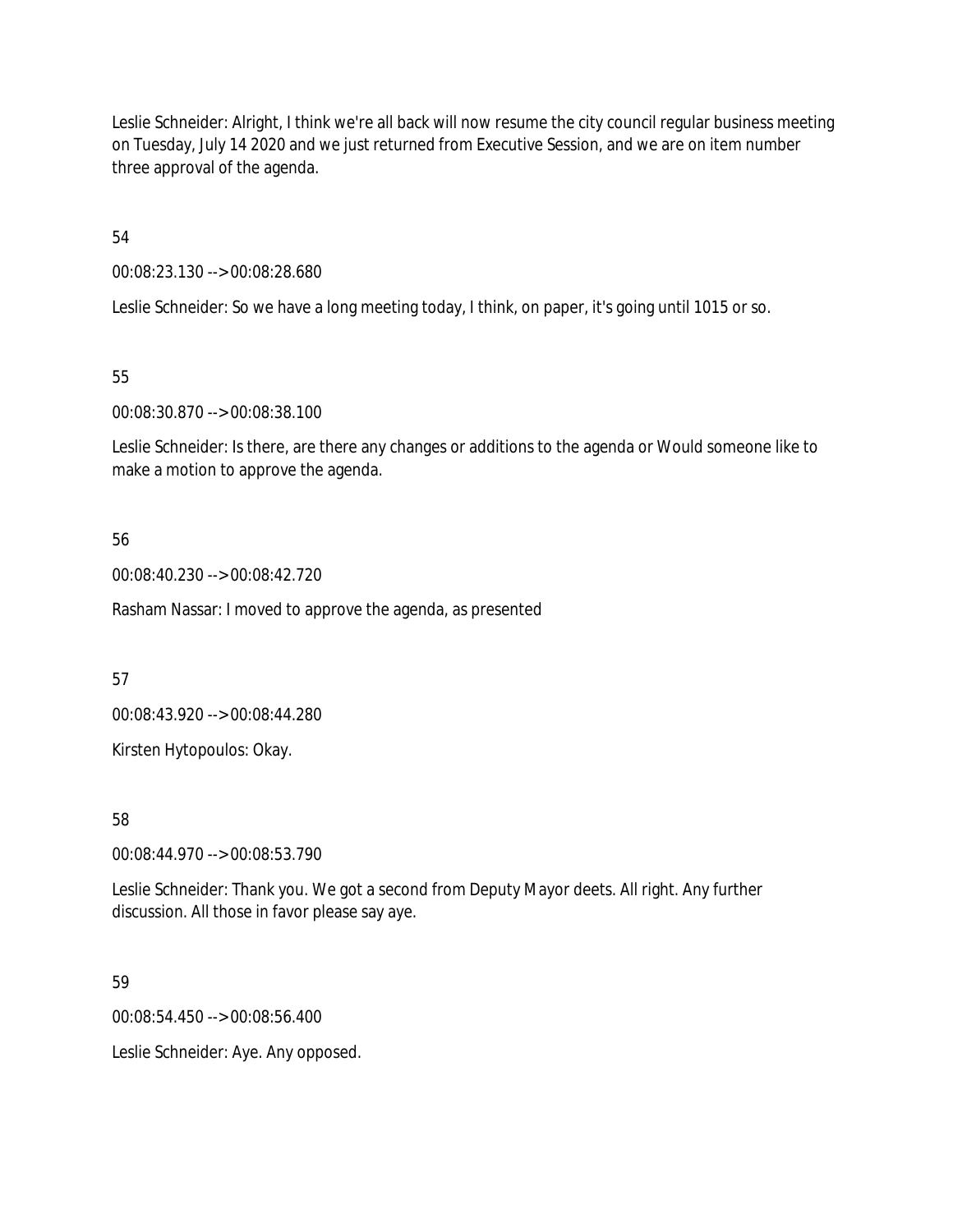00:08:57.600 --> 00:09:05.340

Leslie Schneider: Great that passes unanimously and are there any conflicts of interest that we need to disclose tonight.

61

00:09:08.520 --> 00:09:20.370

Leslie Schneider: Okay, seeing none, we're going to move forward to item number four which is public comment. And I'm going to switch over to looking at the attendees right now so panelists. I won't be able to see you for a little bit.

62

00:09:21.570 --> 00:09:25.380

Leslie Schneider: And I'm sure that just for the attendees and

63

00:09:26.670 --> 00:09:39.930

Leslie Schneider: Purposes. There were instructions on the agenda and I can see that there are some hands raised already. And so I will go in order of the hands as I see them and

64

00:09:41.940 --> 00:09:49.350

Leslie Schneider: When I call on you. The city clerk will allow you to unmute and then you will have three minutes.

65

00:09:50.640 --> 00:09:58.200

Leslie Schneider: The way you'll know about your time is if you're also looking at the comments on the the clinical put in

66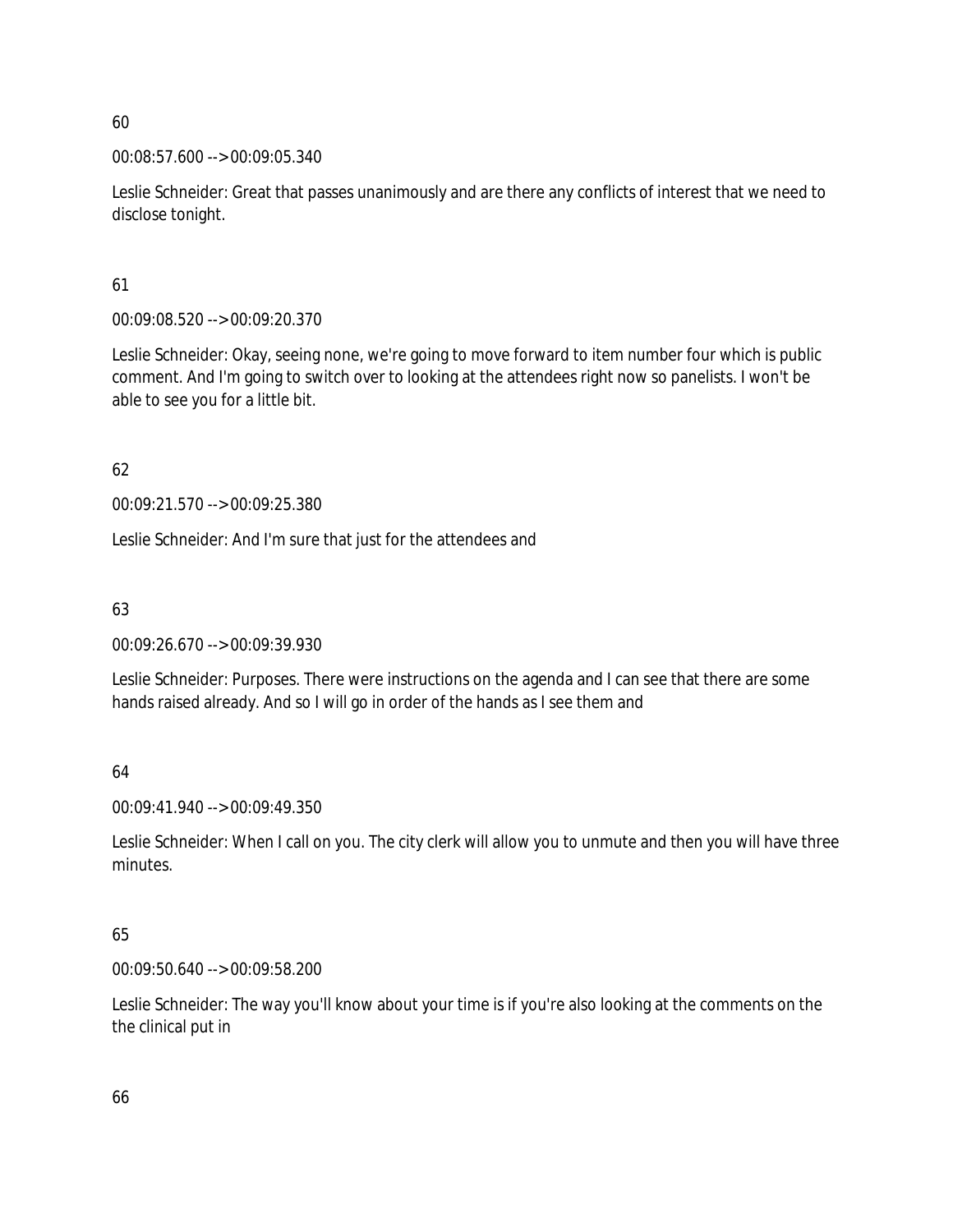00:09:58.590 --> 00:10:04.230

Leslie Schneider: Into the comments with the, you know, at such time as you have 30 seconds left. And then at such time as you need to stop.

## 67

00:10:04.560 --> 00:10:22.080

Leslie Schneider: And, you know, also wave at you or call time or something so that you'll, you'll know that you're at the end of your time. So I hope that all makes sense and Cynthia villas, you are first and please unmute and tell us what street you live on.

68

00:10:24.780 --> 00:10:25.350

Cynthia Bellas: Can you hear me.

69

00:10:25.920 --> 00:10:26.940

Leslie Schneider: Yes, we can. Thank you.

70

00:10:27.120 --> 00:10:31.080

Cynthia Bellas: Okay, thank you. Thanks. Thanks for letting me talk

71 00:10:32.310 --> 00:10:33.600 Cynthia Bellas: So we've been pretty

72 00:10:34.830 --> 00:10:49.950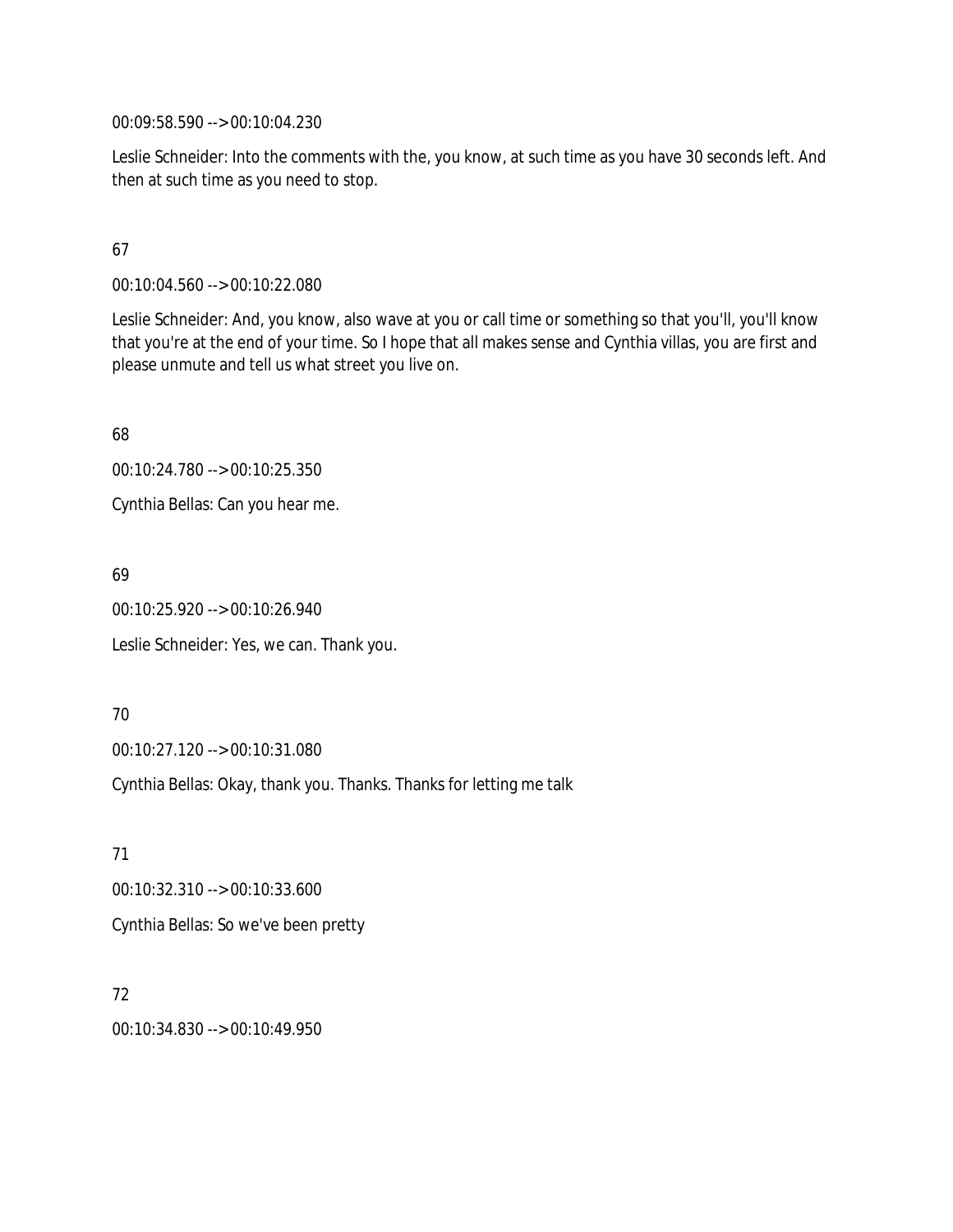Cynthia Bellas: shaken by all the things that have gone on. I also attended the teen rally against sexual abuse, and I look forward to working with council members to help those children move forward in productive ways

73

00:10:51.150 --> 00:11:00.540

Cynthia Bellas: In light of what's happening across the pond. I think we need a change of leadership. So there's a group of us and we're asking for the marriage resignation.

# 74

00:11:01.080 --> 00:11:12.600

Cynthia Bellas: Because you lack the leadership skills necessary to manage through all of these crisis, you allow the mastermind of not only the vicious and undeserved takedown of an innocent party.

## 75

00:11:13.350 --> 00:11:24.570

Cynthia Bellas: Black qualified applicant, but also the whistleblowers who rushed her defense. You've helped perpetuate and abusive form of oppressive government

## 76

00:11:25.290 --> 00:11:35.490

Cynthia Bellas: You together as a group terrorize people you torment people you tarnish people's reputations and you do this to anybody who who fights to or stands in your way.

## 77

00:11:36.180 --> 00:11:44.880

Cynthia Bellas: In organizational effectiveness. We call this tarnishing when an abusive organization can no longer control those who are exposing their abuses.

## 78

00:11:45.330 --> 00:12:01.230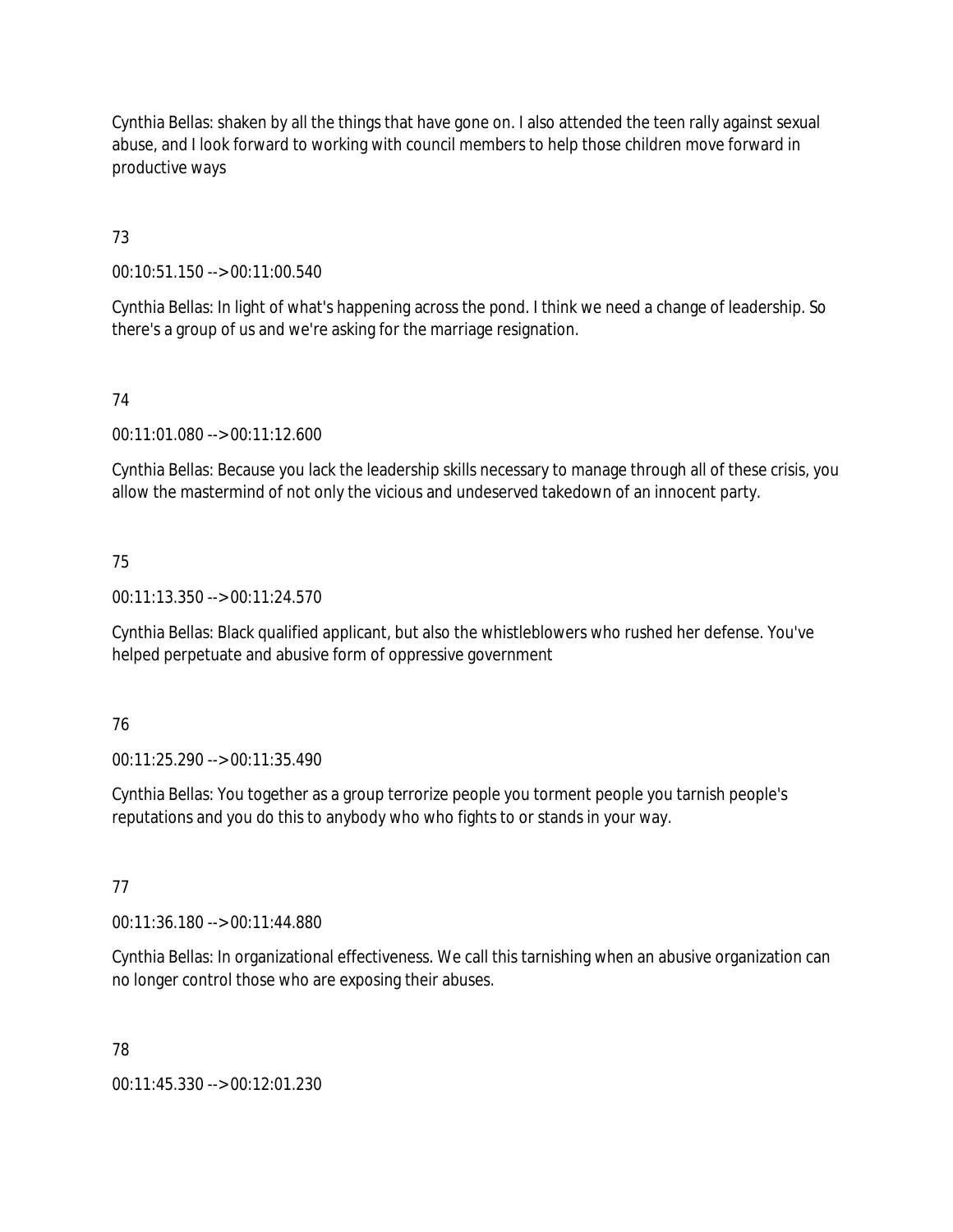Cynthia Bellas: They turn their attention to controlling public perception of the whistleblowers I the bi review wake up Bainbridge, suggesting that they lack credibility that they're motivated by hate and are alone in their concerns. This is a tactic called tarnishing

79

00:12:02.940 --> 00:12:11.040

Cynthia Bellas: You seek to increase public condemnation of the whistleblowers by exaggerating or fabricating characteristics that the public would disapprove of

80

00:12:11.670 --> 00:12:19.020

Cynthia Bellas: And if the whistleblowers are truthful and concern for the well being of others and compelled by a responsibility to speak up.

## 81

00:12:19.530 --> 00:12:29.880

Cynthia Bellas: Then this tarnishing which is a litigator tactic is a seriously devious tactic of deception that seeks to make those in the right appear wrong.

## 82

00:12:30.540 --> 00:12:39.390

Cynthia Bellas: at great cost to the harmed. So we as an island deserve a lot better. And I want you all to know that we're watching

## 83

00:12:39.780 --> 00:12:54.330

Cynthia Bellas: We've been taking we've been tracking everything you're doing you're replaying old stories old tactics sleazy litigator moves and we wanted to stop. And so we're going to ask for your resignation mayor and we hope we get it.

84

00:12:58.230 --> 00:13:00.060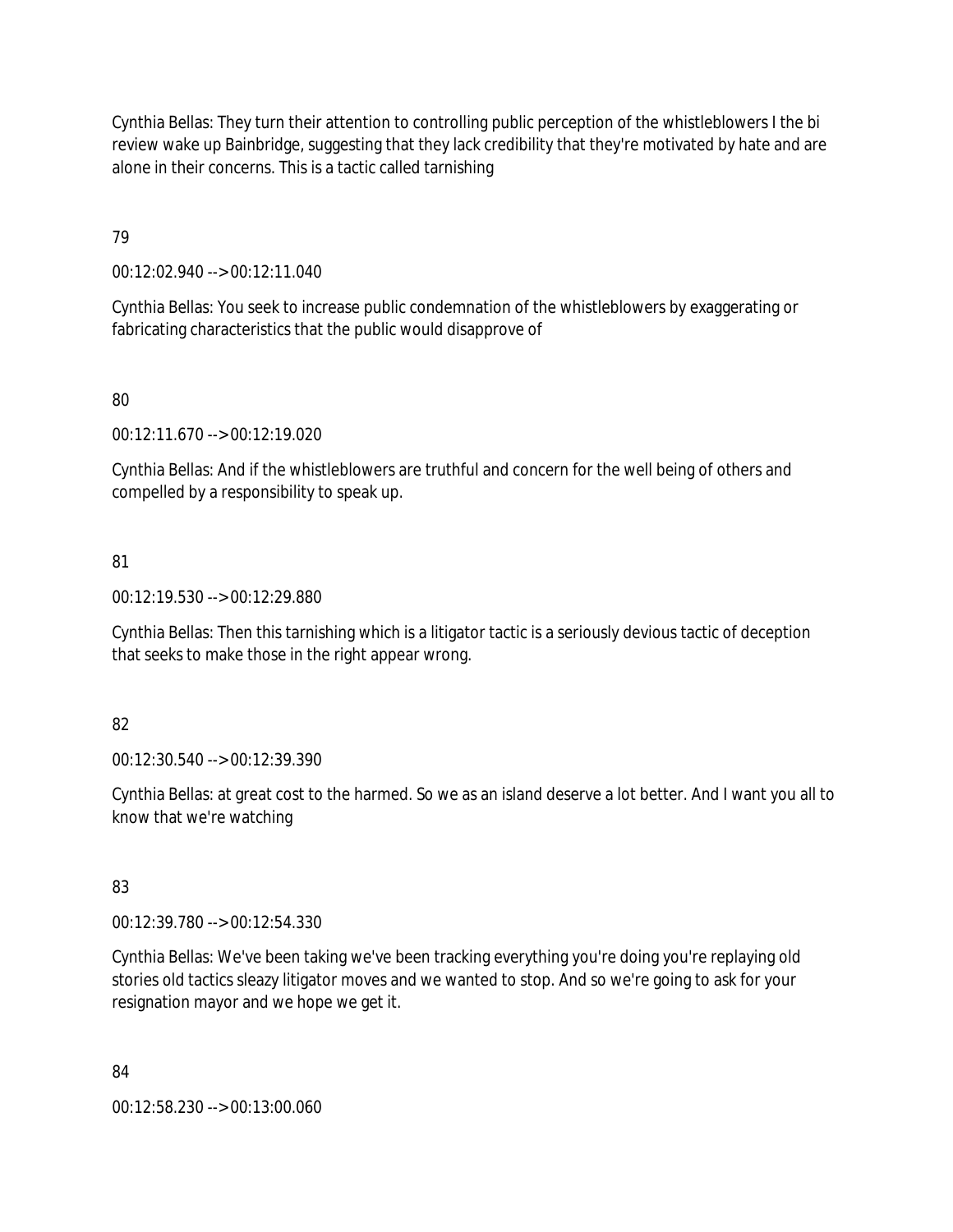Leslie Schneider: Okay, thank you very much.

85

00:13:01.080 --> 00:13:03.990

Leslie Schneider: On next on the list is Bonnie, Brian.

86

00:13:09.420 --> 00:13:10.290

Bonnie McBryan: Can you hear me.

87

00:13:10.860 --> 00:13:12.090

Leslie Schneider: Yes, thank you can

88

00:13:12.300 --> 00:13:22.500

Bonnie McBryan: Hide. Good evening council members. This was bonding with Brian and I live on Madison Avenue south in the owners apartment at the eagle harbor in

89

00:13:23.580 --> 00:13:35.700

Bonnie McBryan: I want to speak to you tonight as a board member for the Bainbridge Island Lodging Association among our members are about 65 small home businesses that operate vacation rentals.

90

00:13:36.330 --> 00:13:43.050

Bonnie McBryan: renting out part of your property to guess is really a traditional part of our island economy.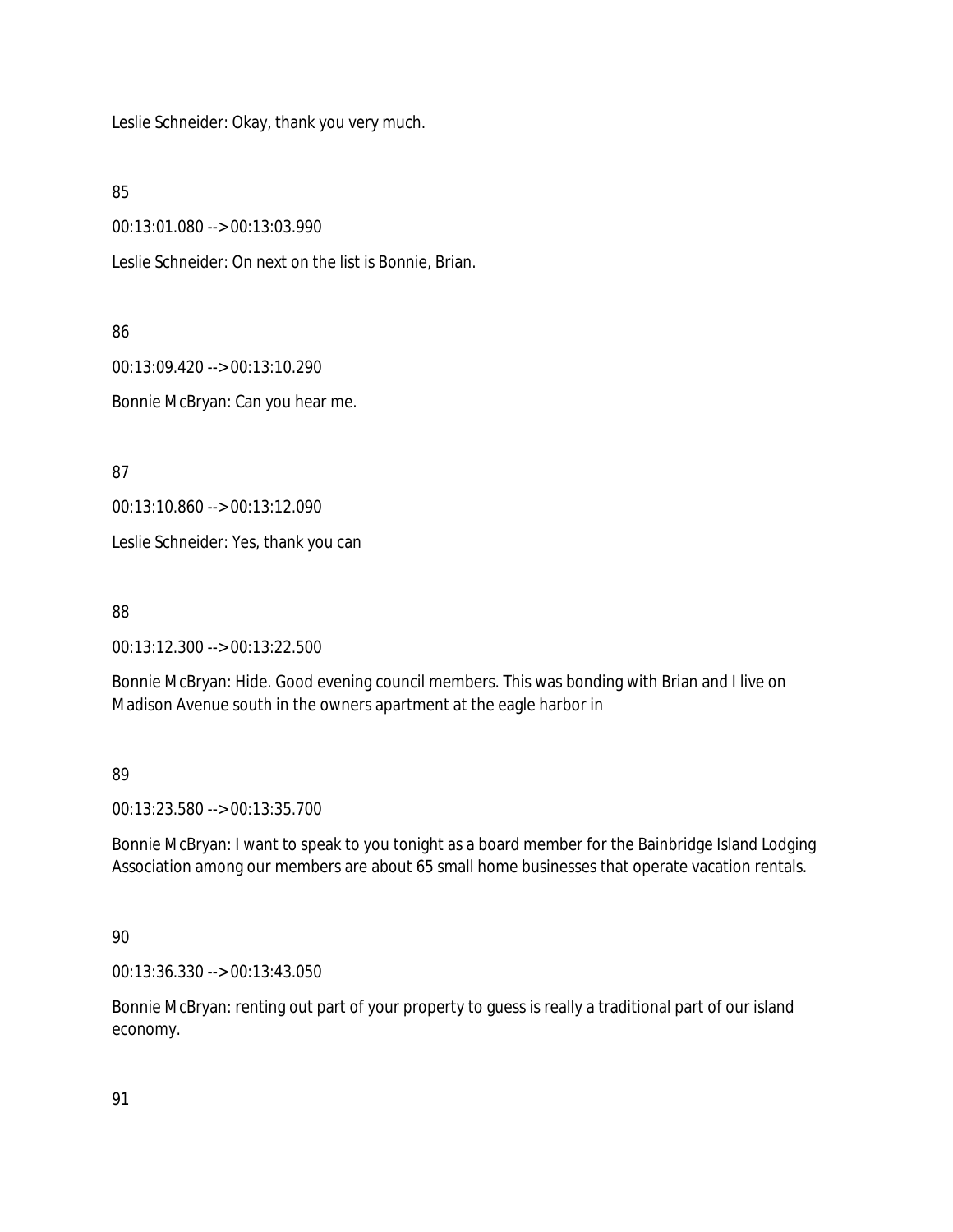00:13:43.740 --> 00:13:57.930

Bonnie McBryan: Are small businesses provide overnight accommodations and sailboats TPS Arby's and even years but most of these small family businesses provide short term rentals in at us all across the island.

## 92

00:13:58.950 --> 00:14:08.820

Bonnie McBryan: At the Bainbridge Lodging Association. We're really proud to invite guests to Bainbridge, along with promoting overnight stays at hotels and ends.

## 93

00:14:09.120 --> 00:14:21.270

Bonnie McBryan: We take special delight and promoting to visitors that they can spend a night or weekend in a waterfront cabin or a garden cottage, or perhaps a guest house in the woods.

#### 94

00:14:21.840 --> 00:14:32.160

Bonnie McBryan: We are worried about the ad you ordinance on your agenda tonight. You've all received letters from the Lodging Association that outline our concerns briefly.

## 95

 $00.14.32.520 -> 00.14.49.470$ 

Bonnie McBryan: We think that increasing affordable housing is an extremely important goal for our island, but we truly believe that the proposed regulation is not a good way to do this a solid alternative could be to increase at us and allow them everywhere.

## 96

00:14:50.490 --> 00:15:05.340

Bonnie McBryan: This ad regulation was developed without any assessment of its impact on small businesses and on the future of our lodging industry. It will certainly phase out small businesses and that impacts our island economy.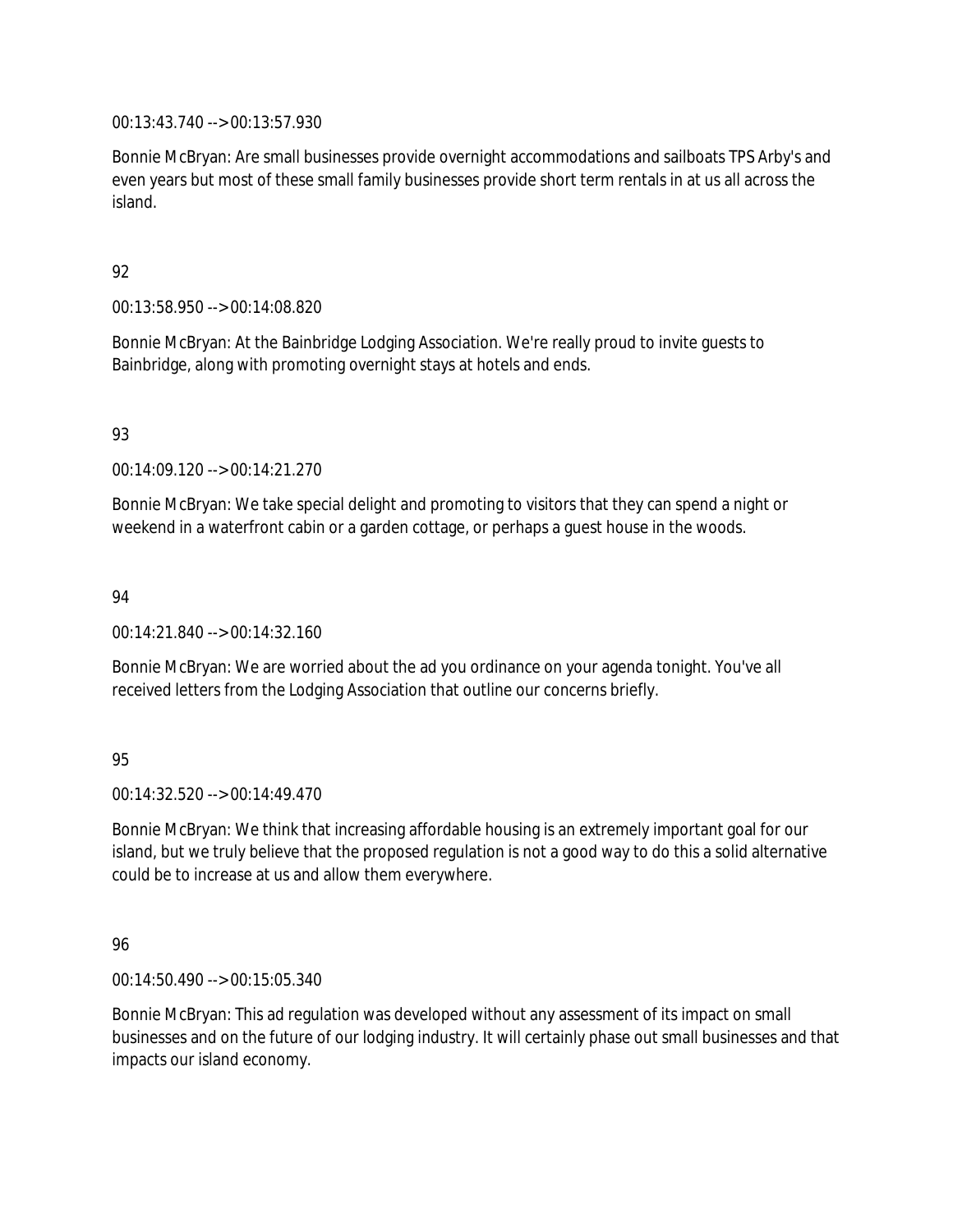00:15:05.820 --> 00:15:18.270

Bonnie McBryan: Certainly tourists can shift their business to downtown hotels. But I want to ask all of you, if you really want to phase out small businesses and owners who need a modest summer income.

#### 98

00:15:19.410 --> 00:15:29.100

Bonnie McBryan: Please postpone your decision on this ordinance. Please take the time to assess the impact on small businesses and on the future of lodging here.

#### 99

00:15:29.550 --> 00:15:44.250

Bonnie McBryan: We believe that our comp plan favors small local businesses and distributing the impact of tourists across our island, rather than driving all tourism traffic into downtown hotels. Thank you.

100

00:15:46.860 --> 00:15:48.060

Leslie Schneider: All right. Thank you, Bonnie.

101

00:15:49.290 --> 00:15:51.240

Leslie Schneider: Emily graph you earnest

#### 102

00:15:57.570 --> 00:16:00.360

Emily Groff: Thank you. I live on high school road.

103

00:16:01.710 --> 00:16:12.600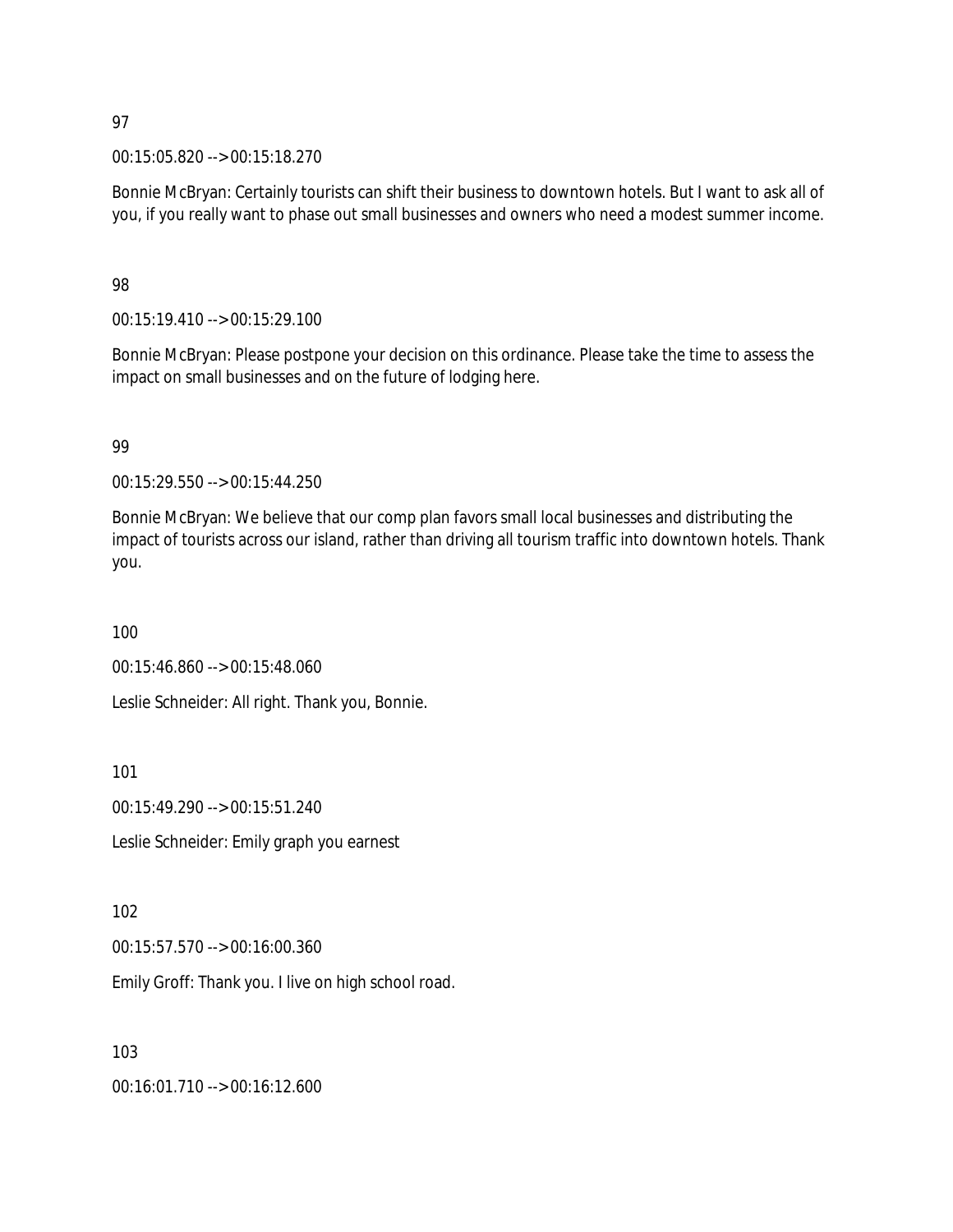Emily Groff: I've been taking an informal read on Bainbridge islanders interest in rethinking the police. And while I found some fear and some scorn, mostly, I found curiosity and even eagerness.

104

00:16:13.470 --> 00:16:22.830

Emily Groff: Of course what Minneapolis is doing is incredibly ambitious and I would never expect you guys to go that far, but there is some relatively speaking low hanging fruit on this tree.

105

00:16:24.060 --> 00:16:32.220

Emily Groff: I would like the mayor and city council to reach out to the city of Eugene Oregon and find out how we might replicate the cohorts program here on Bainbridge

106

00:16:33.030 --> 00:16:43.890

Emily Groff: For any who don't know cahoot stands for crisis assistance helping out on the streets and they operate as first responders for crises involving mental illness homelessness and addiction.

107

00:16:44.700 --> 00:16:55.380

Emily Groff: They've been in operation more than 30 years and they take care of 17% of the areas 911 calls at a cost of 2.1 million for a town seven times the size of Bainbridge

108

00:16:56.580 --> 00:17:04.710

Emily Groff: They are crucially unarmed and are wildly successful at reducing police presence in the community. I think we should do that here.

109

00:17:06.000 --> 00:17:12.900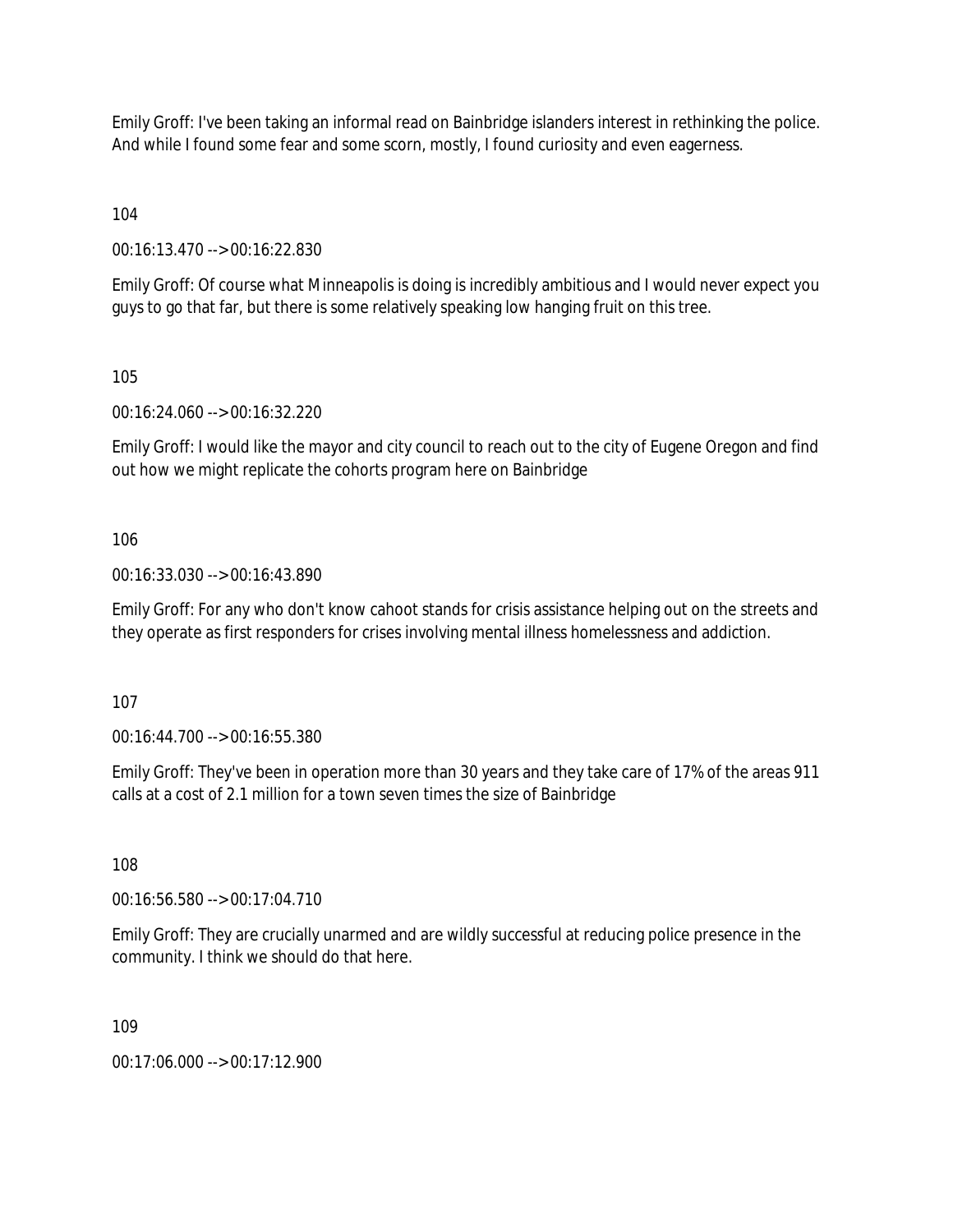Emily Groff: If you're scared to take that money out of the police budget I sympathize. But the country is in a moment that only comes once in a generation.

110

00:17:13.320 --> 00:17:24.360

Emily Groff: And our city is in a position to meet that moment, I'm not even proposing, we take the lead. We could simply follow Eugene and create a safer, better community for all of us. Thank you.

111

00:17:26.730 --> 00:17:27.540

Leslie Schneider: Thank you, Emily.

112

00:17:29.790 --> 00:17:33.000

Leslie Schneider: Okay, Ashley, you are next.

113

00:17:40.200 --> 00:17:51.300

Ashley: Okay, so I think you guys all understand where I'm coming from over the past few weeks I was going to read my comments that I sent to you all.

114

00:17:53.490 --> 00:17:58.320

Ashley: But a few things happened between then and now our island had

115

00:17:59.340 --> 00:18:12.240

Ashley: Somebody missing last night. And with that happening. People have all kinds of different skills volunteered. I mean, there were people who were good on horseback volunteered. There were people who were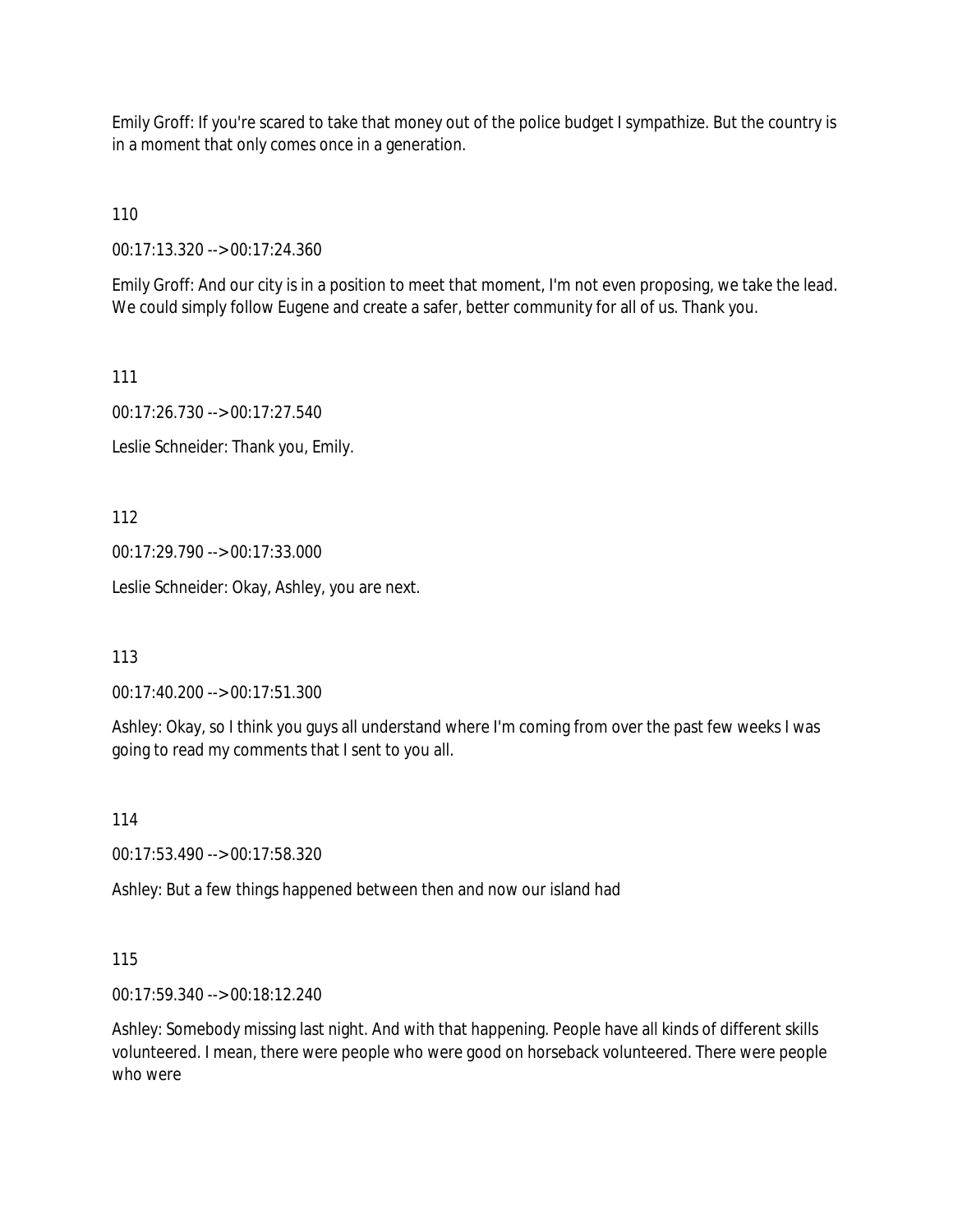00:18:13.620 --> 00:18:22.440

Ashley: Good with running those trails. They were people who were good with biking those trails. It wasn't everybody who volunteered, who had the exact same skill.

117

00:18:22.950 --> 00:18:36.210

Ashley: Um, and everybody just sort of came together without being asked as an island, so the light of that, I just really hope that we can take some of the lessons learned over the past few weeks.

118

00:18:36.720 --> 00:18:47.430

Ashley: And really work together and move on the whole words racial equity. Those are sugarcoating words. I think we need to get down to the really ugly truth of it.

119

00:18:47.910 --> 00:18:56.070

Ashley: In order to move on. We can use words like racism and it's okay not everyone is expected to be anti racist. It's 2020

120

00:18:56.370 --> 00:19:06.150

Ashley: Many of you live in a completely all white community. I don't know how many people, how many of you have even had a black person over for dinner or raised your children coming over.

121

00:19:06.960 --> 00:19:15.180

Ashley: Interacting with black people, I assume, and I assume me wrong, I could be. I don't think many of you have. And so I think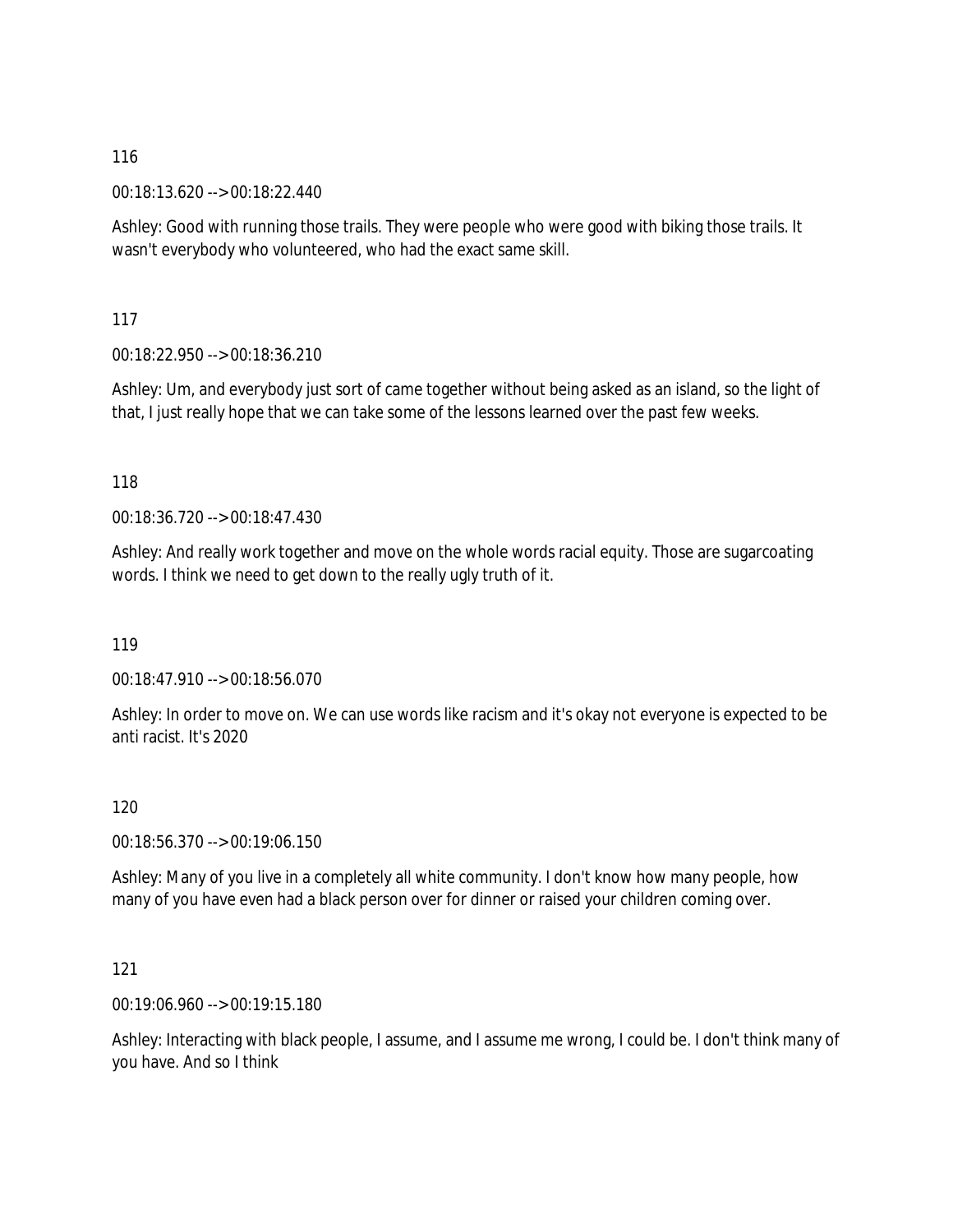00:19:15.600 --> 00:19:32.400

Ashley: First step is that we really have to figure out how to live together and from seeing what happened over the past few weeks, we don't all know and that's okay. Um, I wanted to briefly speak about something else that stuck out to me, that was the strategic government resources contract.

123

00:19:33.750 --> 00:19:46.170

Ashley: If you are going to be hiring with like looking through a lens and equity lens. I think that you might want to look a different place. I know as a black person that gentleman's accent had me like wanting to run for the hills.

124

00:19:47.550 --> 00:19:52.290

Ashley: And I did a little bit of research on it. They're a servant leadership organization. So they're taught

125

00:19:52.860 --> 00:19:59.730

Ashley: They have like a whole bunch of principles, their top five are listening empathy building community spirit nurturing the spirit and healing.

126

00:20:00.270 --> 00:20:13.920

Ashley: I know we've used them before. So if we think that last candidates a totally exemplified all these things I'd say, by all means give them another shot, but if we think that there's room for improvement. I would probably look at some of the other competitors.

127

00:20:15.150 --> 00:20:30.330

Ashley: SG ours glass store reading, which are held their employees rate them is only a 2.9% they have 50 employees and they make 5 million a year, which isn't that much. If you consider contracts. If you look at their competitors career one source.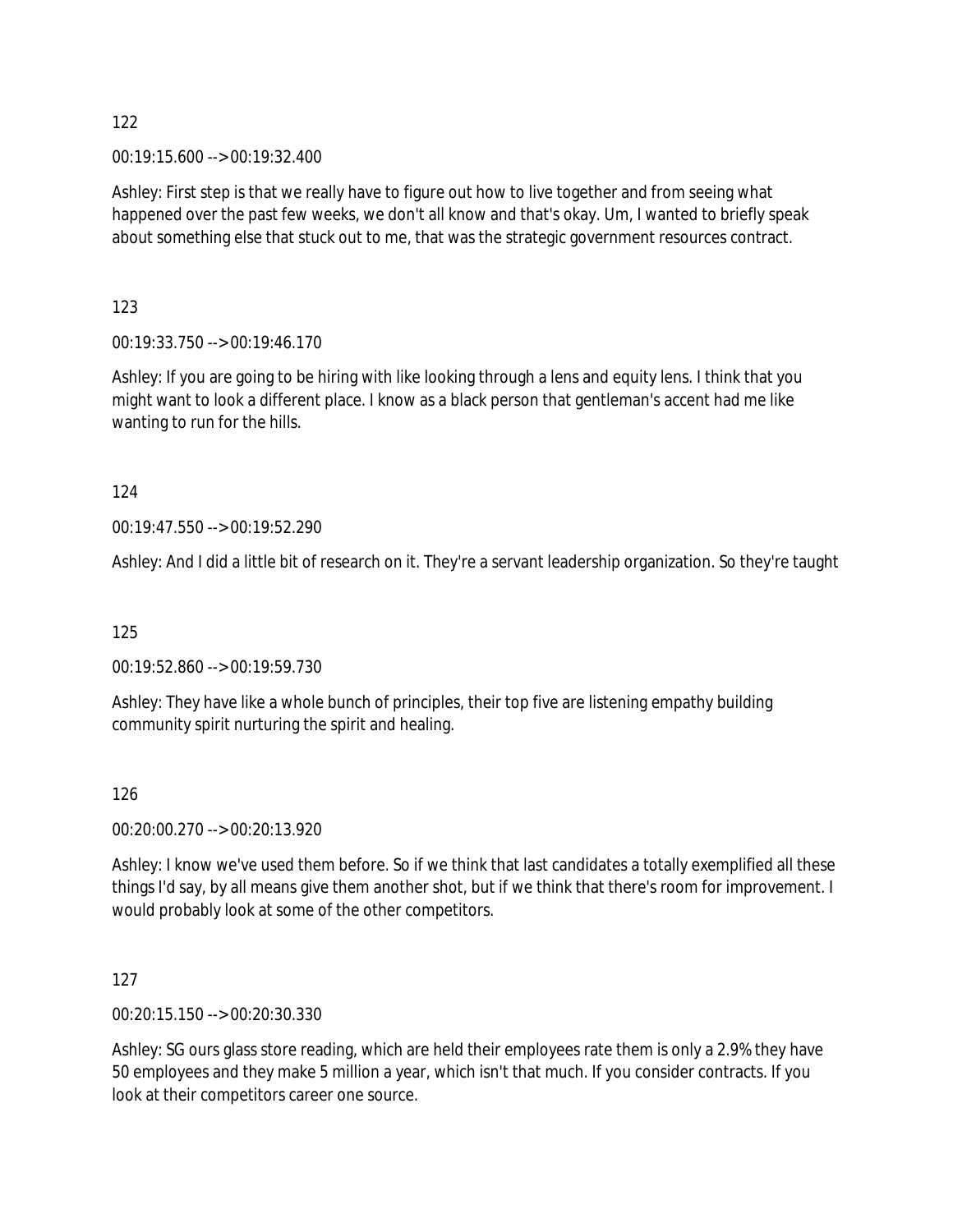00:20:31.380 --> 00:20:39.090

Ashley: Has 142 employees and they're making 27 million a year they prominently display their diversity place since on their website.

129

00:20:39.390 --> 00:20:47.160

Ashley: As the Slaven Harvey Rosen associates and then Ralph Anderson has a female CEO. So I just think there are a couple of options.

#### 130

00:20:47.700 --> 00:21:03.720

Ashley: If you are going to go with SVR I would really ask that you asked for a slate, a diverse slate and just make sure that you are making sure that they have somebody of color and women candidates for you to look at. And I guess that's

131

00:21:05.280 --> 00:21:11.670

Leslie Schneider: All right, thank you. Ashley. Um, the next one, next in line is Pascal shoe box.

132

00:21:19.110 --> 00:21:29.760

Pascal Schuback: mera. The best way to pronounce my name is like passing California, but no offense to California, but just the way to say my name. I'm very proud to be here tonight and appreciate the opportunity to speak, real quick, and

133

00:21:31.140 --> 00:21:38.970

Pascal Schuback: Some great things have happened on the island. This week, and some of the things I've been seeing. It's just, it's still a wonderful privilege to live on the island, even though I'm stuck inside my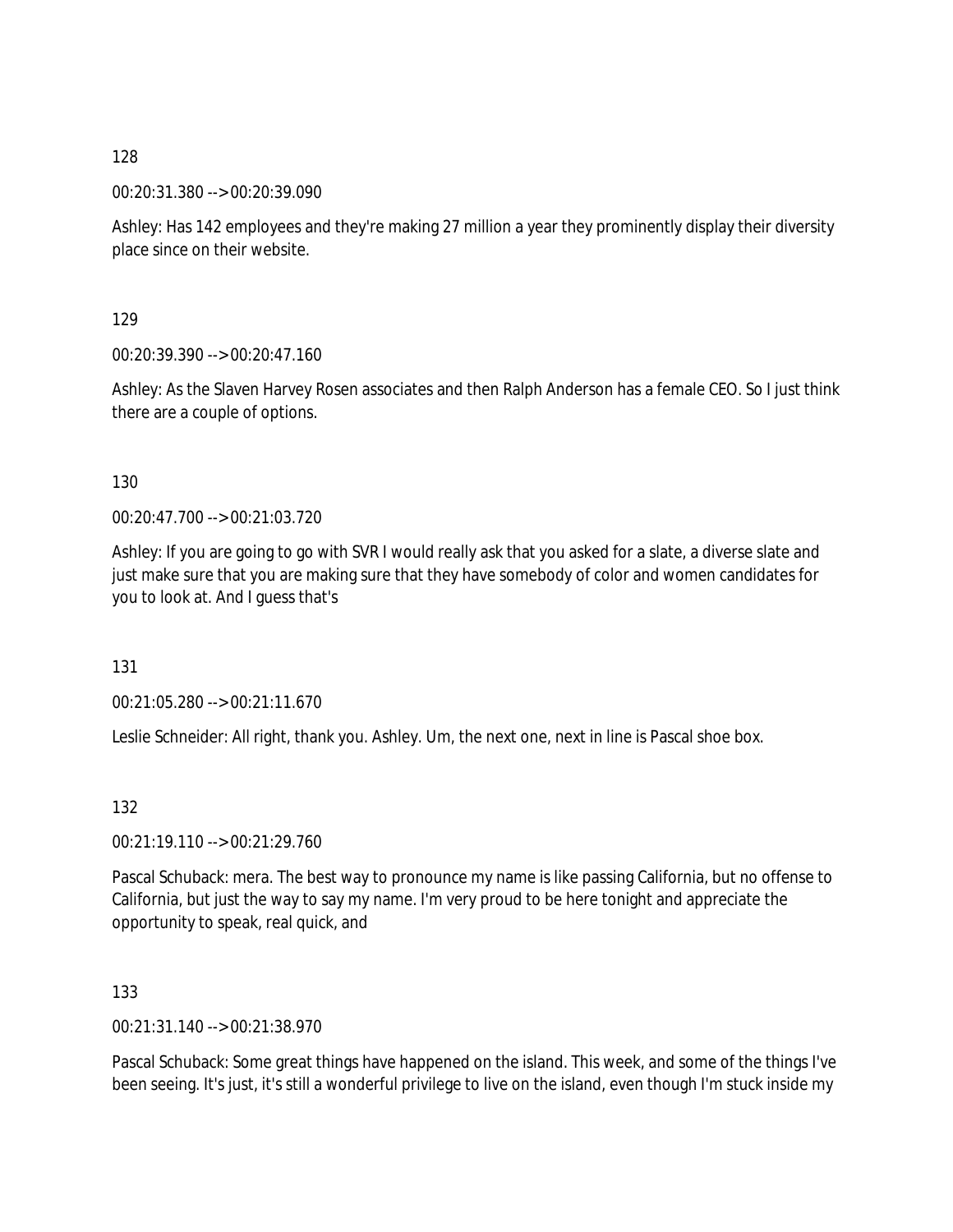00:21:39.450 --> 00:21:45.750

Pascal Schuback: Operation Center in my basement responding to coven for many other jurisdictions, but the island is a wonderful place to be and

135

00:21:46.230 --> 00:21:53.310

Pascal Schuback: One of the things I wanted to talk about tonight is the ordinance about the EDU structures and to remind you of what the original ordinance carried out.

136

00:21:53.700 --> 00:22:02.430

Pascal Schuback: Its purpose for was to focus on the ability for affordable housing and to be transparent. That's what I'm working on right now is I'm building a home for my immediate family.

137

00:22:02.790 --> 00:22:10.650

Pascal Schuback: But I'm also trying to build a house for two mother in law's or one mother in law in one mother. They're both moms and the ability to be able to do that.

138

00:22:11.730 --> 00:22:22.680

Pascal Schuback: Is challenging because of the size of property that is available at a cost that we can afford as a family, but also still providing privacy and resiliency to family members who are not

139

00:22:23.340 --> 00:22:32.010

Pascal Schuback: I want to say retired or old, my mom mother with mothers would kill me. But the ability for them to have their individualism their freedoms, but also be close to home.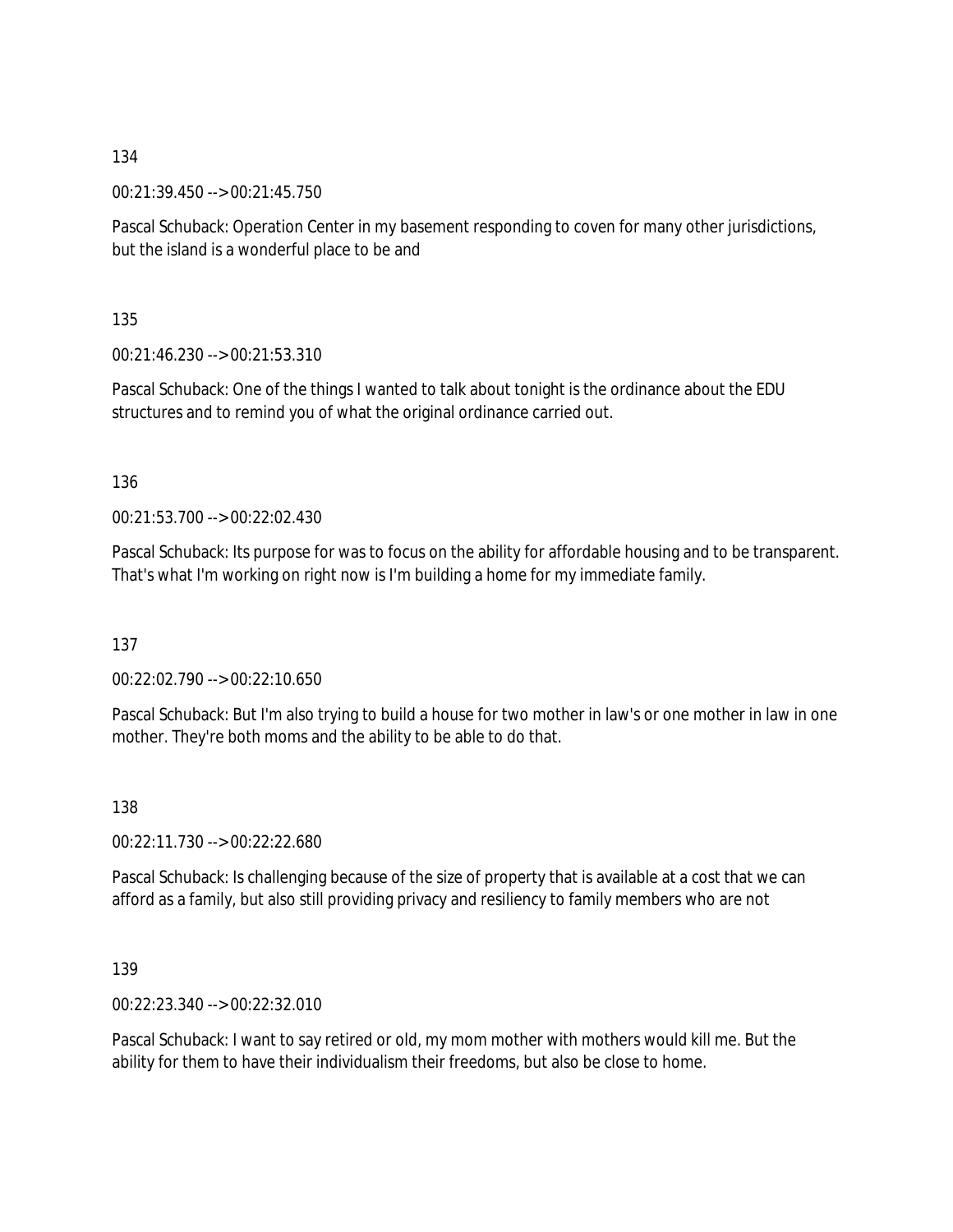00:22:32.340 --> 00:22:39.750

Pascal Schuback: And as a disaster person their resiliency and their the preparedness that I take upon the support them is critical in my profession and in my own personal life.

141

00:22:40.440 --> 00:22:48.930

Pascal Schuback: And so having that ability to have an edu on the property so they can live on their own beyond their own, but the same time be close to home.

142

00:22:49.320 --> 00:22:53.760

Pascal Schuback: And also share the resources that I have to put to source systems by two pieces of property.

#### 143

00:22:54.630 --> 00:23:01.140

Pascal Schuback: Be able to spend more electrical connections and all the infrastructure that's needed to this, I can support them locally on my property.

144

00:23:01.530 --> 00:23:08.010

Pascal Schuback: And so there's one item on the ordinance that was taken out that the Council was going to approve was the square footage allotment

145

00:23:08.340 --> 00:23:15.090

Pascal Schuback: And that ability to be able to have it not cover the surface coverage area of home residents under 40,000 square feet.

146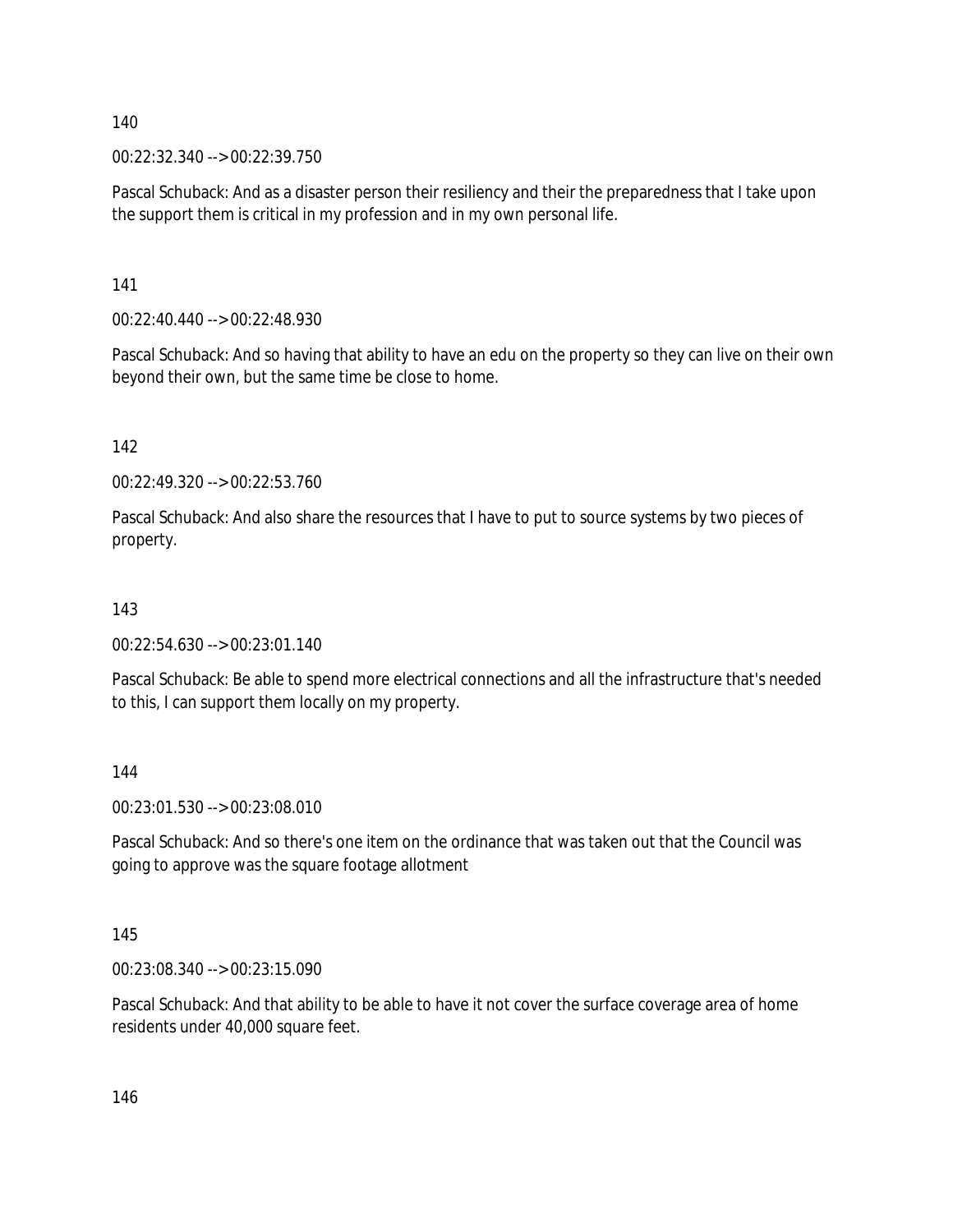00:23:15.420 --> 00:23:24.150

Pascal Schuback: And being able to put an edu as well. I'm not talking about a horse barn with an edu attached. I'm talking something 900 square feet or smaller, to be able to support a

147

00:23:24.450 --> 00:23:33.780

Pascal Schuback: single person who needs the accessibility functionality but individualism or individuality, but be able to be connected to their families as a close family unit.

148

00:23:34.290 --> 00:23:43.050

Pascal Schuback: I think this is an important thing to make sure that gets back, put into the ordinance I testified at the planning commission meeting where they took it out to describe to them the importance of why in more detail.

149

00:23:43.530 --> 00:23:50.670

Pascal Schuback: But I think it's important to make sure we remind ourselves what the original purpose of the video is really about affordable housing on the island and

150

 $00:23:51.210 \rightarrow 00:24:00.120$ 

Pascal Schuback: That's something I have no objections to either way about short term rentals, because I plan to have both my mother's living with us for the longest time, we could have possible

151

00:24:00.480 --> 00:24:05.790

Pascal Schuback: And so it's not about the short term, but I do know that's an issue that many have on the island.

152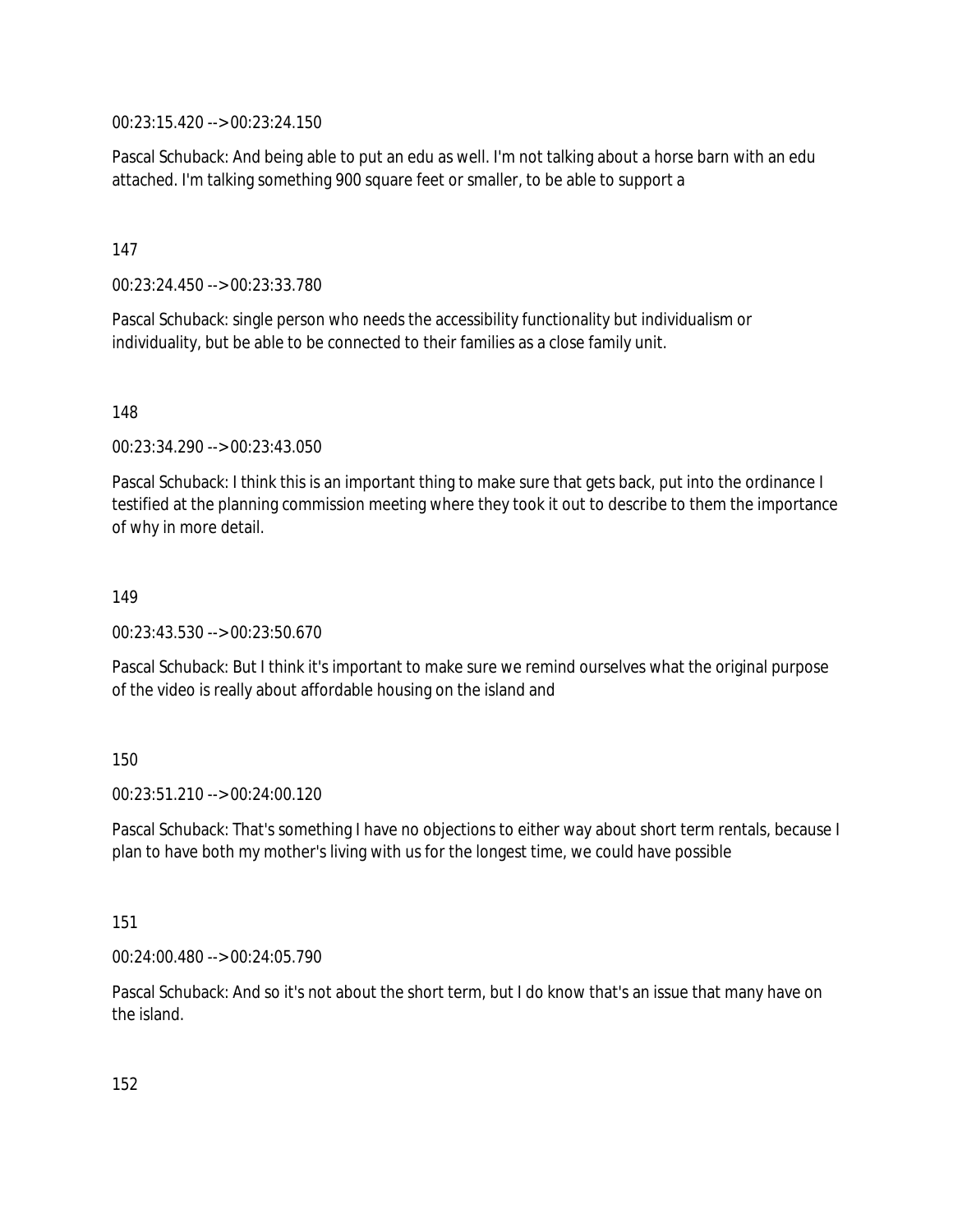00:24:06.120 --> 00:24:14.100

Pascal Schuback: But for me it's about supporting my family and supporting them in an economical and resilient way compared to having to buy multiple pieces of property travel more

153

00:24:14.400 --> 00:24:21.870

Pascal Schuback: Be able to, you know, increase my climate impact in what I'm doing on the island as well. So this was my sense but hopefully everyone's having a great evening. Thank you.

154

00:24:23.310 --> 00:24:25.530

Leslie Schneider: Thank you, Pascal. Did I get it right this time.

155

00:24:28.470 --> 00:24:32.940

Leslie Schneider: Alright, next, Sal. The Rosalia your app.

156

00:24:34.290 --> 00:24:35.280

Sal DeRosalia: Hello. Can you hear me.

157

```
00:24:36.090 --> 00:24:36.480
```
Yes.

158

00:24:37.500 --> 00:24:46.680

Sal DeRosalia: All right. My name is Sal Rosalia and I live off of Madison Avenue will be dialing today by my ask is super simple, but maybe complicated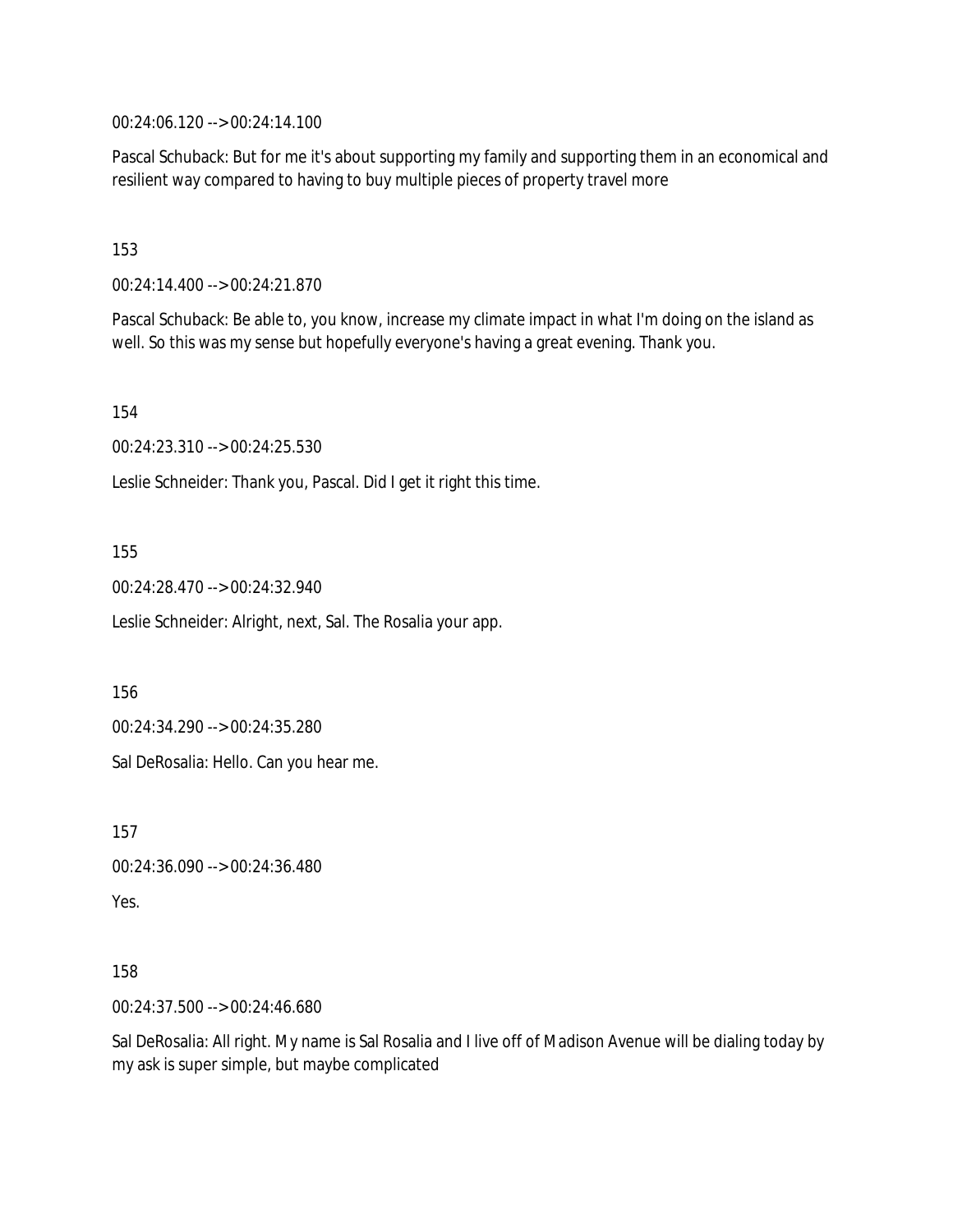00:24:47.640 --> 00:24:55.530

Sal DeRosalia: Because I feel like all seven members of the Council have agreed that we have some race equity lens issues or

160

00:24:56.040 --> 00:25:05.340

Sal DeRosalia: race issues and certainly as it pertains to people in positions of power, whether it be city council planning commission or any other Commission or committee or task force.

161

00:25:05.730 --> 00:25:14.640

Sal DeRosalia: I would ask that you guys suspend all critical decision making, like legislative or any other type until you have secured support for that equity lens.

162

00:25:15.240 --> 00:25:23.970

Sal DeRosalia: I feel like for you all to be moving forward after having said everything you've said for the last few weeks with any kind of legislation that does not include

163

00:25:24.480 --> 00:25:31.110

Sal DeRosalia: And and I'm using air quotes and equity lens that you'd be going against exactly what you said you were going to do and so

164

00:25:31.470 --> 00:25:40.110

Sal DeRosalia: With decisions like this, and I'm sure lots of others that have been decided since then and ones that going forward. I would just really love it if we could all like super pump the brakes.

165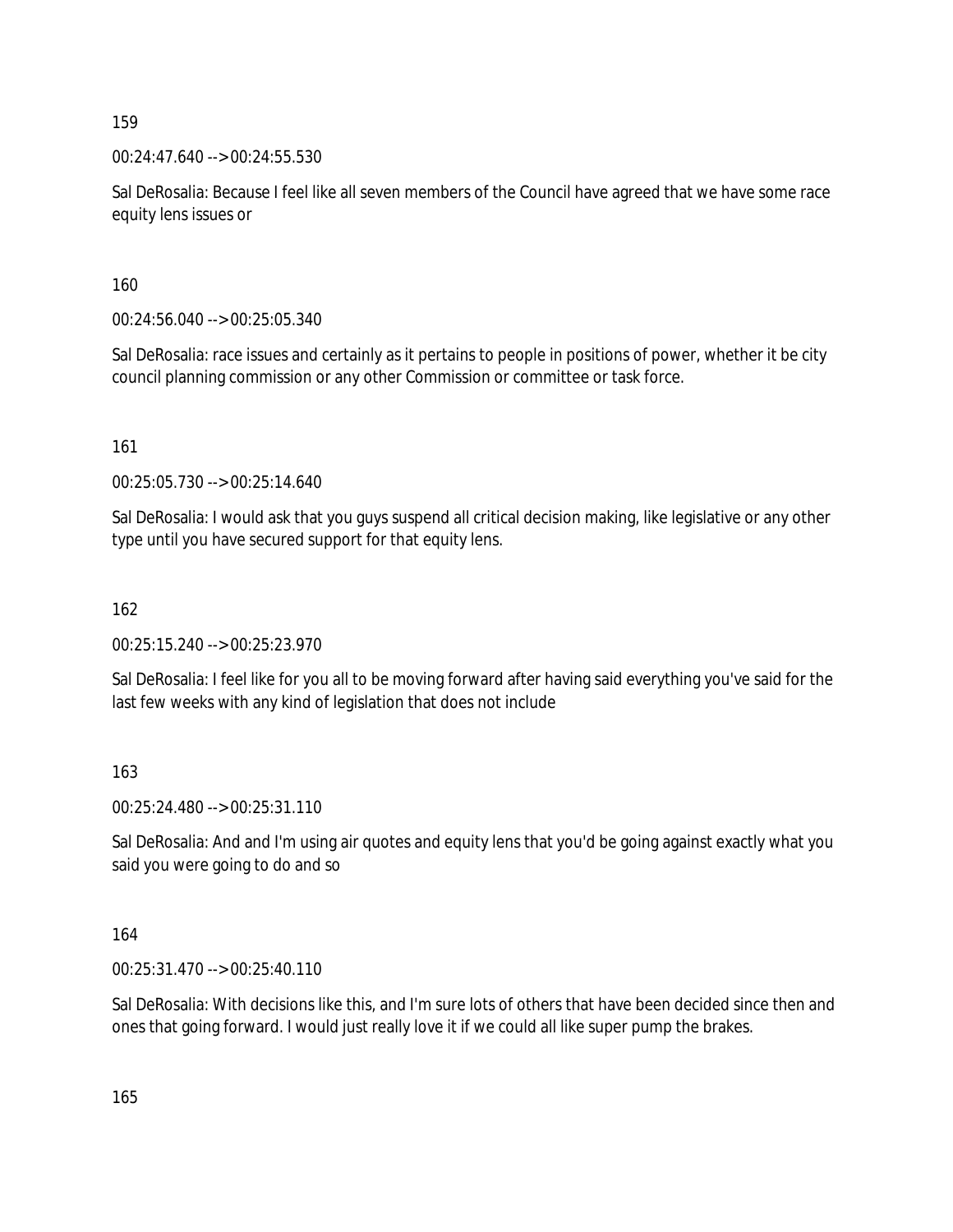00:25:41.160 --> 00:25:50.760

Sal DeRosalia: And reassess like, is this the way we want to continue to do business are we actually representing all the people of the island. Are we representing the comments that we all made a couple weeks ago.

166

00:25:51.510 --> 00:25:55.980

Sal DeRosalia: In that we do want raise equity and we really want to solve this problem and that black lives do matter.

167

00:25:56.580 --> 00:26:06.030

Sal DeRosalia: I think you can really display that by by pumping the brakes and getting processes in place and and hiring outside help. There are companies that do this for a living.

168

00:26:06.330 --> 00:26:09.510

Sal DeRosalia: We are not new it like we are new to this, but this is not a new problem.

169

00:26:10.140 --> 00:26:14.910

Sal DeRosalia: I'm sure there's lots of people who'd be willing to work from wherever or come in and help us.

170

00:26:15.210 --> 00:26:23.850

Sal DeRosalia: But I really think we need to like get an equity lens in place, not just talk about getting one in place while we get a couple of appointments, you know, a better look at equity.

171

00:26:24.480 --> 00:26:32.040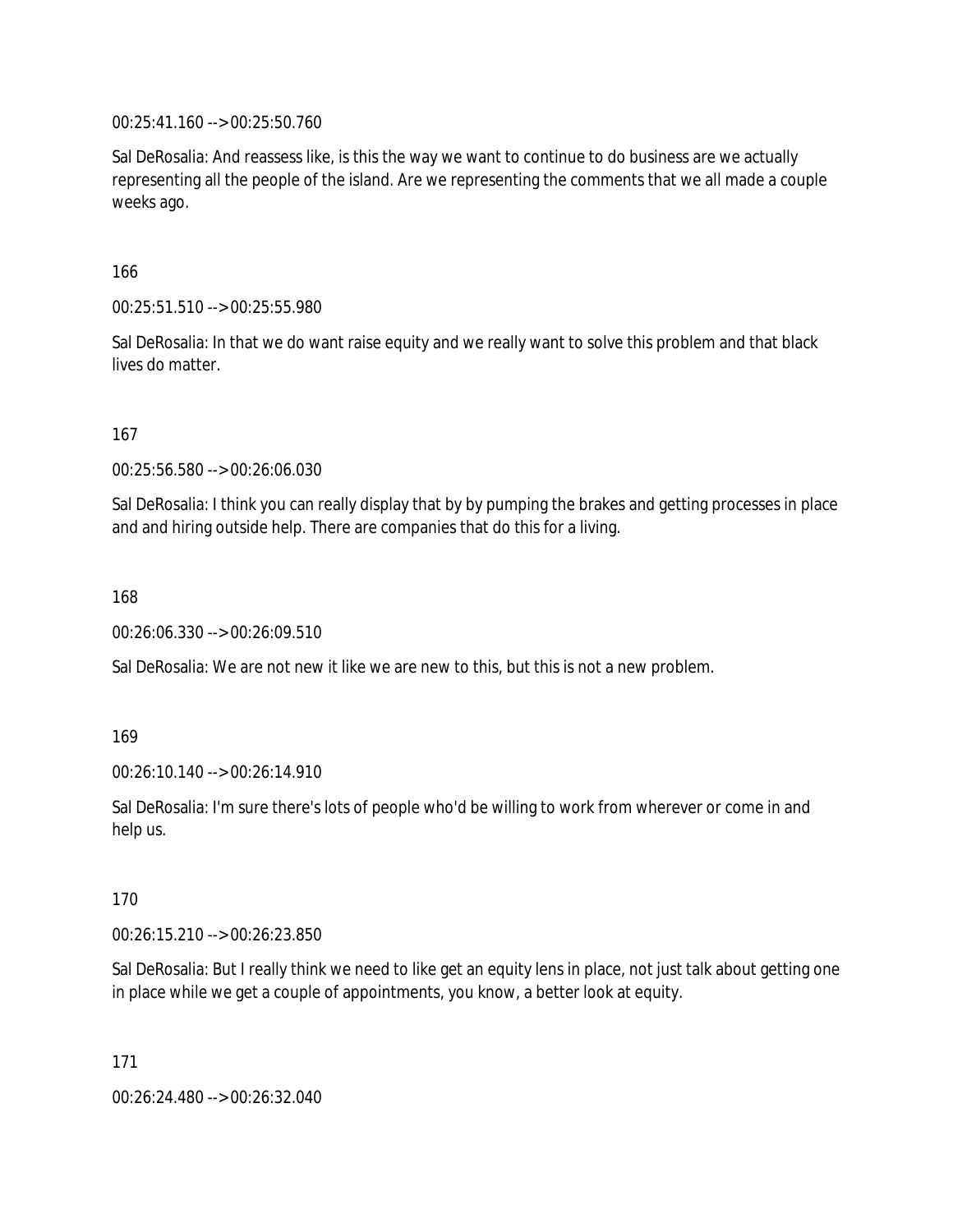Sal DeRosalia: Before we keep legislating down the path of what we do now. Currently, which is not equitable for all people. So thank you very much.

172

00:26:34.080 --> 00:26:35.340

Leslie Schneider: Great, thank you very much. So

## 173

00:26:37.230 --> 00:26:44.880

Leslie Schneider: Okay, I do not see any other hands raised. So I'm going to get back to our panelists list here.

#### 174

00:26:45.930 --> 00:26:46.680

Leslie Schneider: And

175

00:26:51.660 --> 00:26:52.920

Leslie Schneider: We can move on.

176

00:26:56.070 --> 00:26:57.030 Leslie Schneider: To the mayor's report.

## 177

00:26:58.260 --> 00:26:59.160 Leslie Schneider: All right, I'll

## 178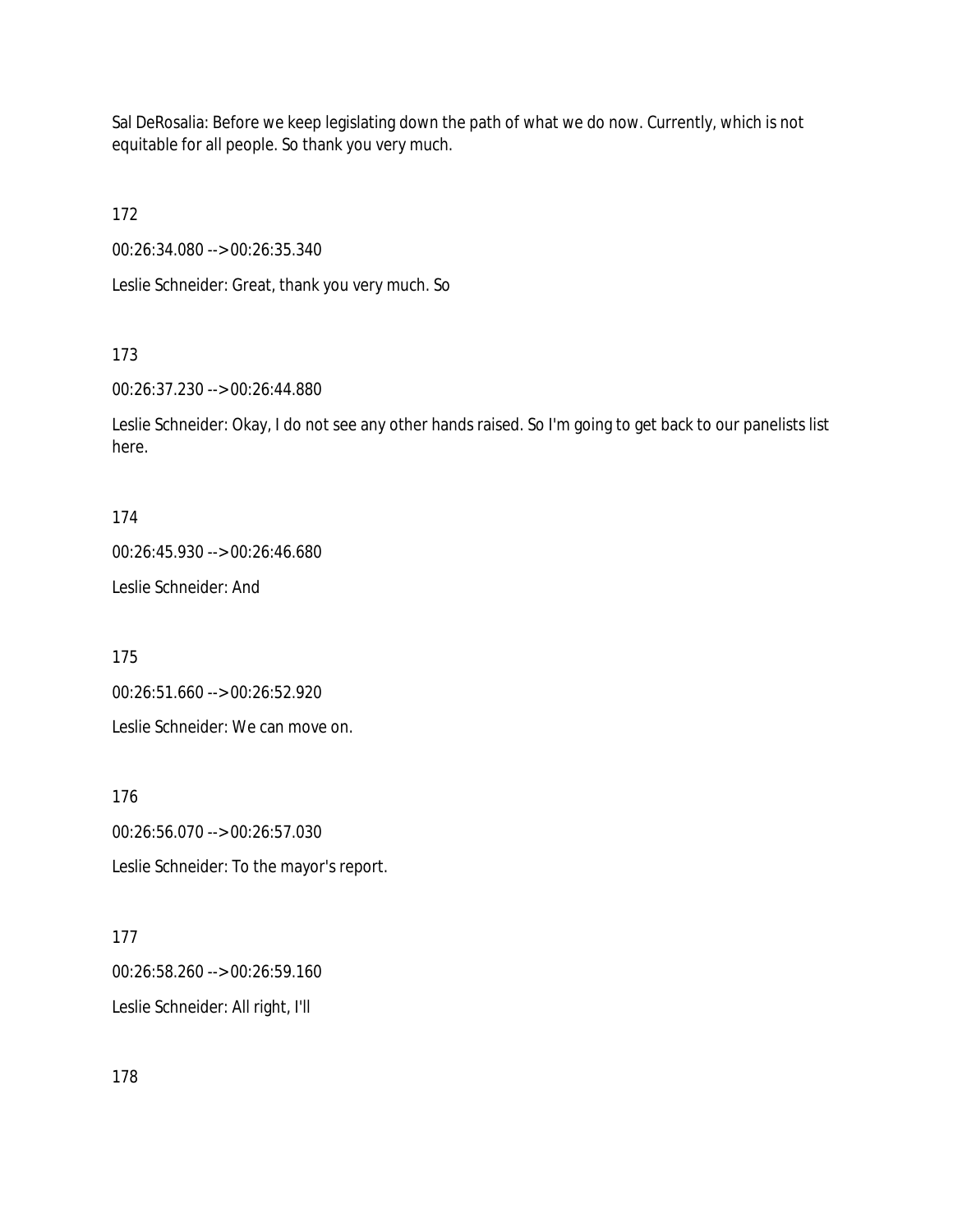00:27:00.180 --> 00:27:07.380

Leslie Schneider: I'll make this quick. We have, we have a really long agenda tonight, but I do want to acknowledge the impact on all of us.

179

00:27:08.550 --> 00:27:16.380

Leslie Schneider: That we're still in an intersection of crises, our health, our economy and our delay in righting wrongs around race equity and racism.

180

00:27:17.790 --> 00:27:26.700

Leslie Schneider: In our country. We're still we're breaking records for the number of new code infections, our own county thought that by now, you know, we'd be in phase three

181

00:27:27.150 --> 00:27:40.380

Leslie Schneider: Sort of marching linear and we on our way back to normal. Instead, the governor's paused. All of the safe start applications until later this week and it's possible that gets up COUNTY WILL NOT EVEN QUALIFY FOR phase three at this time.

#### 182

00:27:40.950 --> 00:27:50.370

Leslie Schneider: Both the number of infected residents per 100,000 people and the ratio of positive to negative tests, they're going in the wrong direction.

183

00:27:52.410 --> 00:28:04.620

Leslie Schneider: And then as COUNCILMEMBER deeds or deputy mayor deets said earlier today, he and COUNCILMEMBER DINA AND I participated in a listening session with businesses on the island and we heard so heartbreaking stories.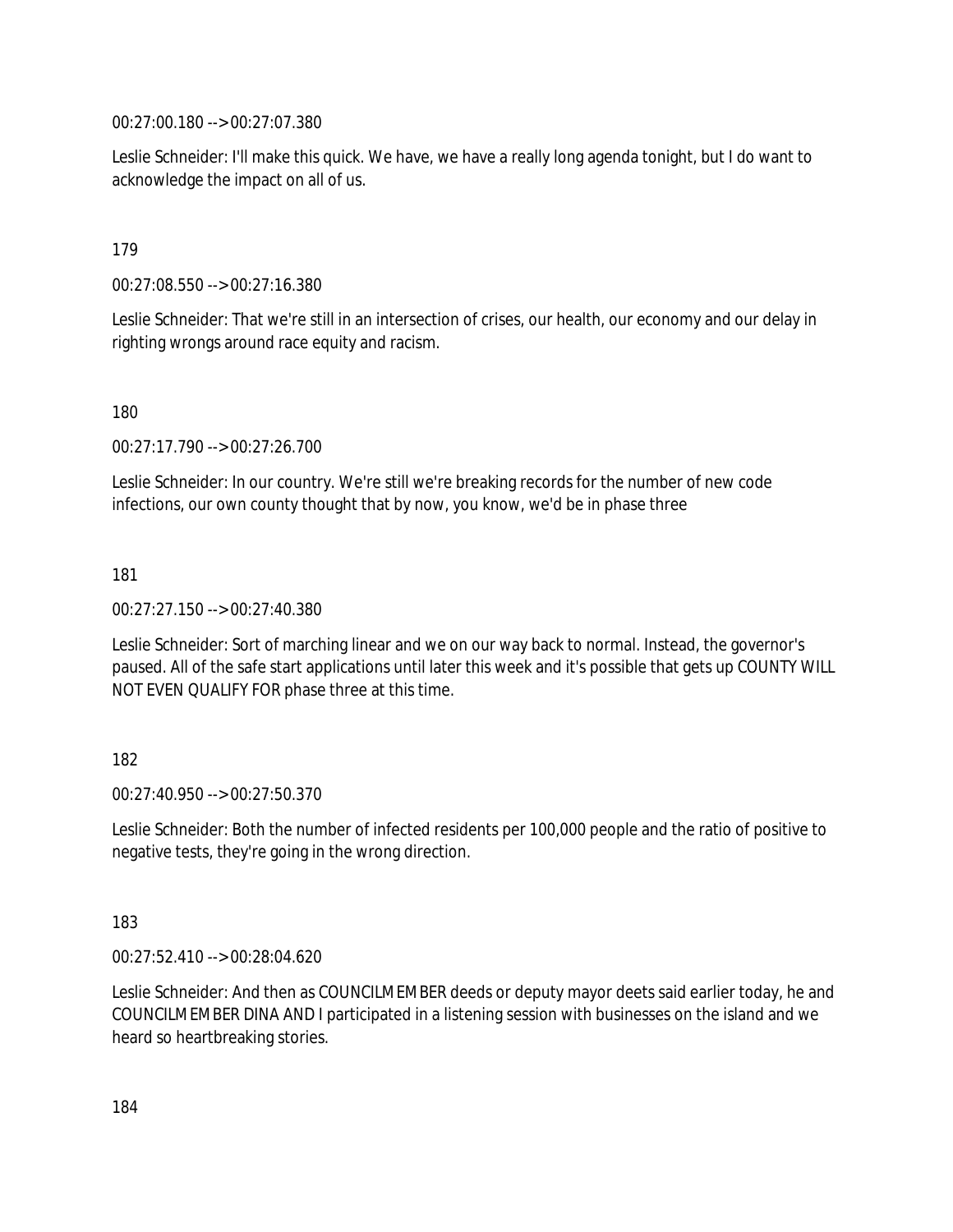00:28:05.250 --> 00:28:22.620

Leslie Schneider: I'm sure everyone is sad about the loss of one or more businesses already announcing a closure so you know I don't say this to dwell on doom and gloom. The quite the opposite. I mean, I, I know how resilient. We can be and have been to this point and

185

00:28:23.670 --> 00:28:35.310

Leslie Schneider: I know how we come together to make things work. I think many of us are just kind of starting to feel it in our bones that we need to be resilient for a much longer term than we had hoped or counted on

186

00:28:35.850 --> 00:28:47.580

Leslie Schneider: And as we get used to this kind of longer term emergency just know that some people are hurting much more than others. So I guess my only point here is that, let's please take care of each other.

187

00:28:49.470 --> 00:28:53.100

Leslie Schneider: So with that, I can turn it over to the city managers report.

188

00:28:55.980 --> 00:29:00.810

Morgan Smith: Thank you, Mayor Council, I don't have anything in particular to bring to you tonight, both

#### 189

00:29:01.200 --> 00:29:08.220

Morgan Smith: Mayor signer and COUNCILMEMBER deeds highlighted the item. I wanted to make sure you are aware of regarding the governor's announcement today.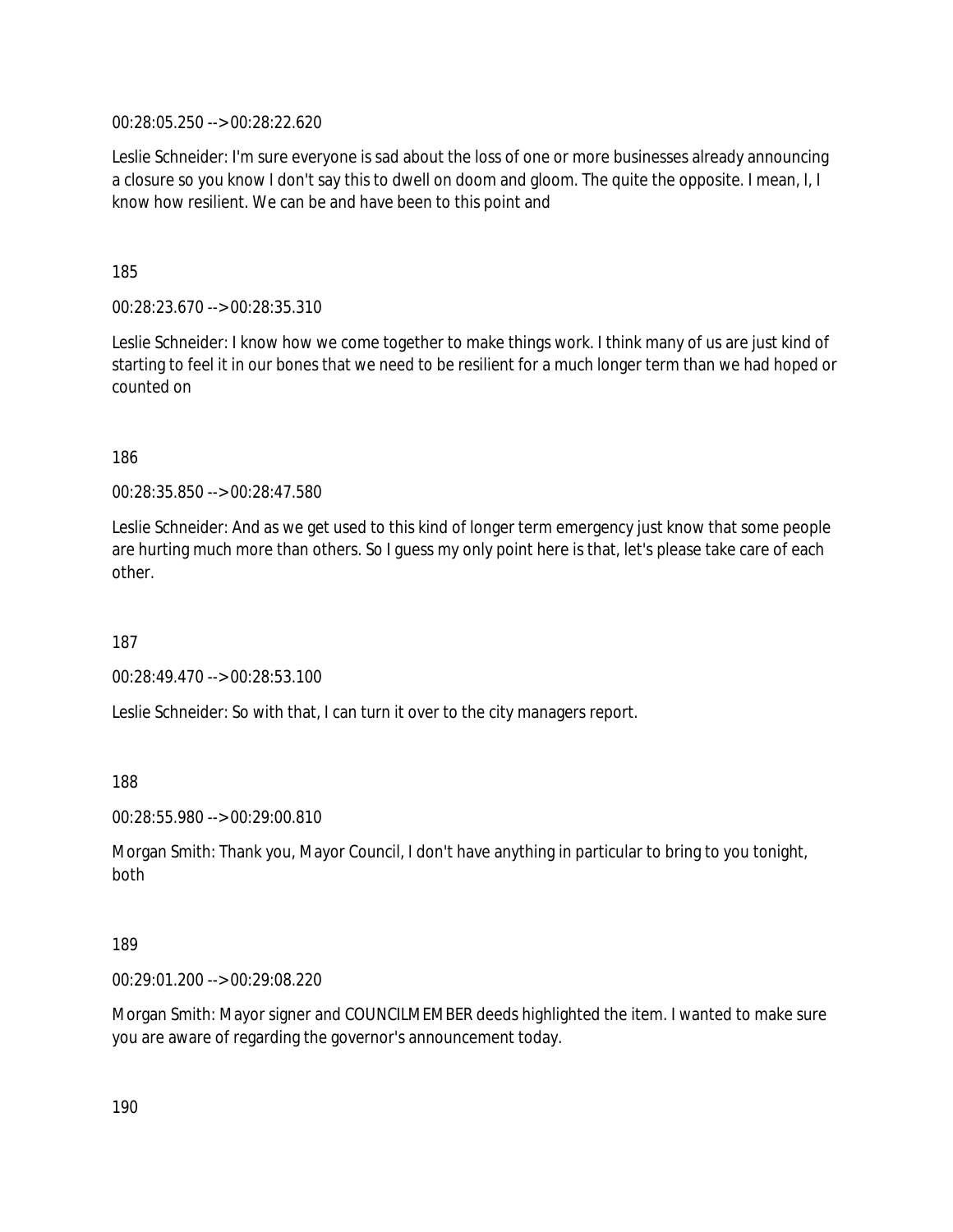00:29:08.700 --> 00:29:18.960

Morgan Smith: That all review for progress to different phases of openings will be on pause until July 28 at least. And so we will all just work as hard as we can to

191

00:29:19.530 --> 00:29:36.300

Morgan Smith: Re emphasize for the community. What's important to continue to follow in terms of social distancing wearing your mask, being careful being mindful of public health choices you can make and do what we can to be supportive on our economic issues as well. So thank you for that.

192

00:29:38.220 --> 00:29:52.380

Leslie Schneider: Great, thank you. City Manager. Okay. So we are now on item number seven future Council agendas and typically see manager, we have you kind of start us off. And we've got a couple here on the list, July 28 and August 4

193

00:29:53.160 --> 00:30:00.120

Morgan Smith: Right, just for the community listening, a reminder that the study session that would have happened on July 21st has been canceled.

194

00:30:00.600 --> 00:30:17.040

Morgan Smith: So the next time Council is scheduled to meet is two weeks from now on the 28th for another business meeting. And it's a pretty lengthy one in part because we move some items around. So what's shown here is close to the work

195

00:30:18.090 --> 00:30:35.910

Morgan Smith: With one change that I'm aware of. In we're scheduling in at about four hours, as is. So just noticed that quite a few items on their most kind of notably our return to your conversation about potential policy changes related to self service storage facilities.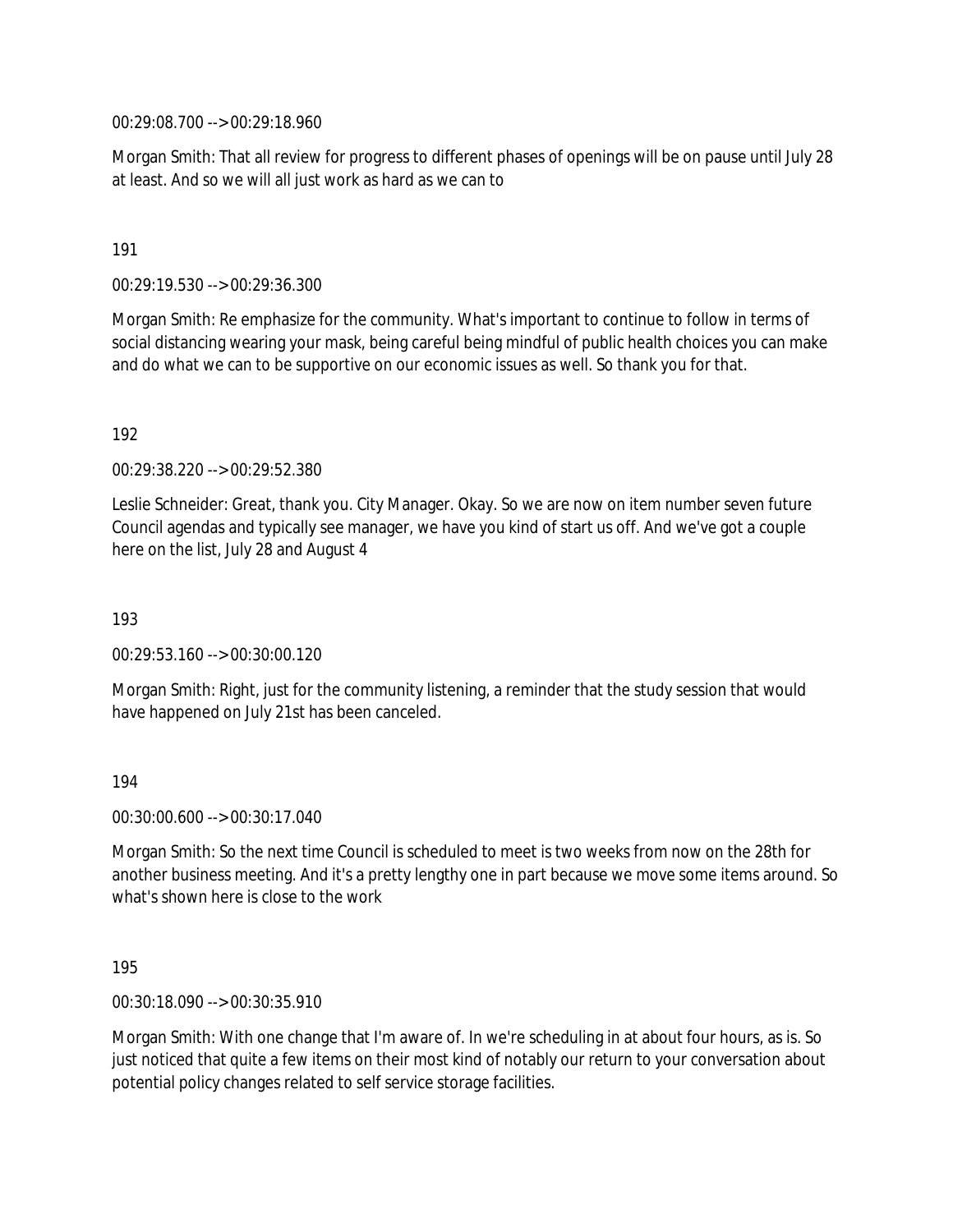00:30:37.050 --> 00:30:40.860

Morgan Smith: You'll SET THE PUBLIC HEARING FOR THE LIMITED amendment related to the SNP

197

00:30:42.090 --> 00:30:49.170

Morgan Smith: The planning department is coming to check back with you and provide a periodic update related to the counties planning and

198

00:30:49.800 --> 00:30:59.310

Morgan Smith: future growth allocations. That's something that you've asked to be kept apprised of on a regular basis. And so there's some new information to make sure that you're all aware of

199

00:31:00.240 --> 00:31:04.140

Morgan Smith: It's the end of July. So we'll provide a monthly update on our current year forecasts.

200

00:31:04.620 --> 00:31:14.640

Morgan Smith: And council had placed time to formalize the changes to the ethics program that you discuss recently. So that's that resolution that you see there

201

00:31:16.230 --> 00:31:29.280

Morgan Smith: We'll see what you prefer after you've had your briefing tonight from the police chief we've tentatively, place, time on the 28th for him to deliver the Q3 scheduled briefing, but it may be that we want to talk about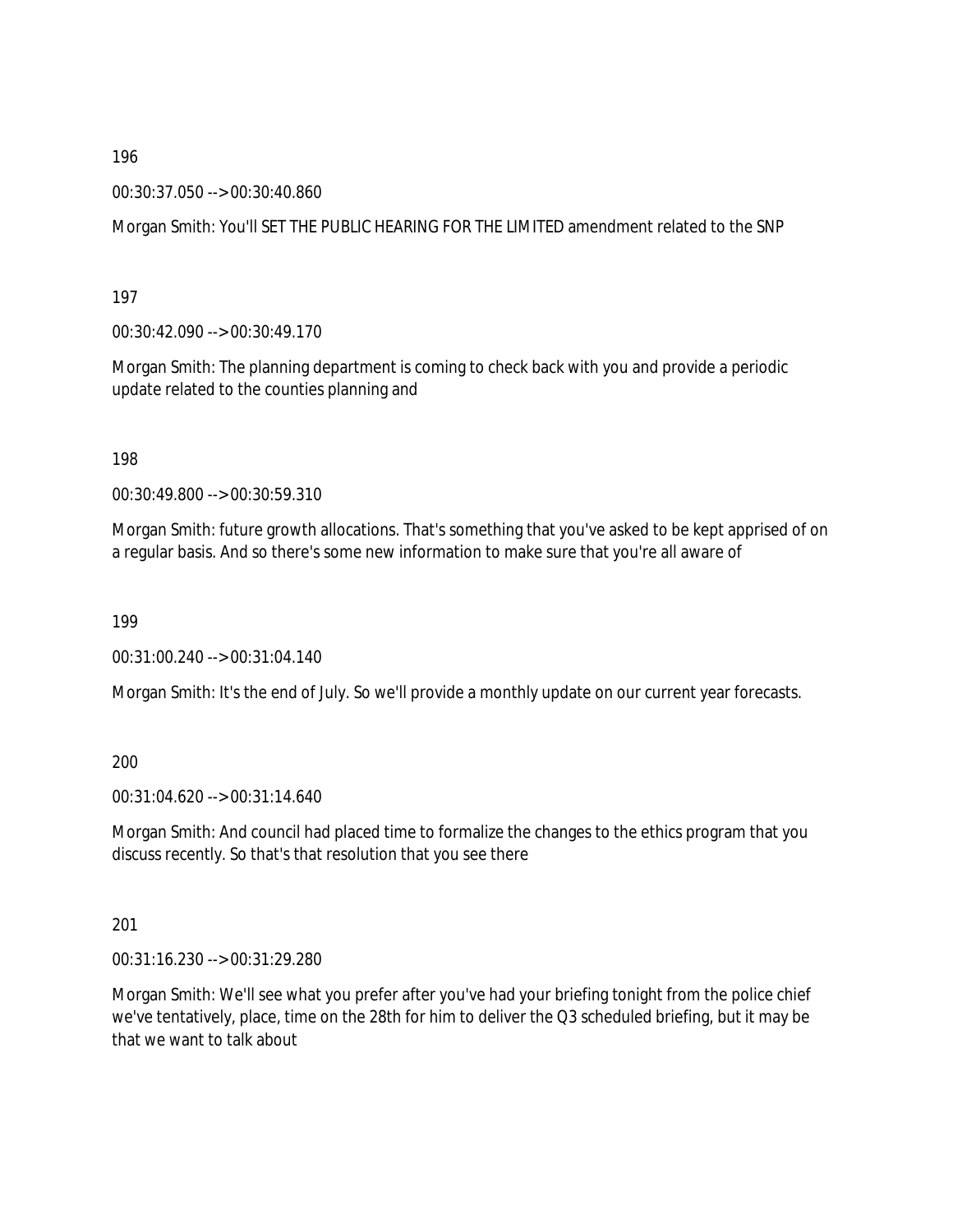00:31:29.910 --> 00:31:37.800

Morgan Smith: That timing and format, but we have that held in case that's when you'd like to receive that briefing, then there's some public works issues.

203

00:31:38.460 --> 00:31:55.290

Morgan Smith: The legal department will be talking to you about the Comcast franchise renewal process and other other items that are shown here, and then COUNCILMEMBER deets requested last week that we plan for time for the Council to hear from your ad hoc committee on economic recovery.

204

00:31:56.430 --> 00:32:01.110

Morgan Smith: So that's where we're at with 28 and then you can see the one change on there is

205

00:32:02.580 --> 00:32:08.190

Morgan Smith: Had a discussion this week with the El tech Council liaisons or I guess co chairs.

206

00:32:09.300 --> 00:32:19.170

Morgan Smith: COUNCILMEMBER high topless and COUNCILMEMBER car and we are thinking that it may be better to move the elk stack discussion to the fourth of August.

207

00:32:19.440 --> 00:32:32.160

Morgan Smith: So that's not reflected in the draft you're looking at. So that's the one change to the 28th that we're planning to make. And then on the fourth. You can see the items that are currently scheduled plus would be adding that L tech discussion.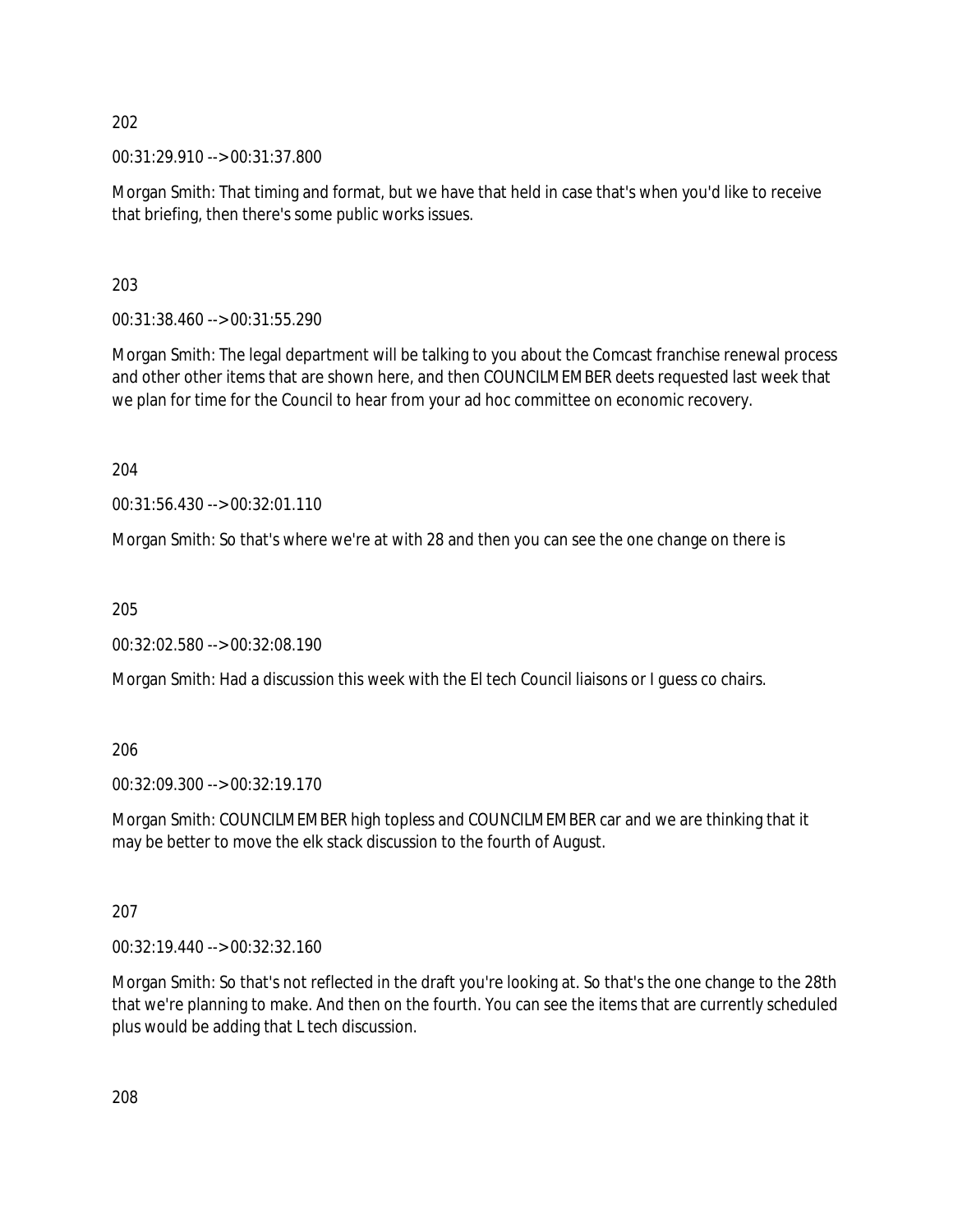00:32:34.050 --> 00:32:35.670

Morgan Smith: So I'd be happy to answer any questions.

209

00:32:36.750 --> 00:32:41.820

Leslie Schneider: Great, thank you. Okay, Deputy Mayor, would you have your hand up.

210

00:32:42.180 --> 00:32:48.900

Joe Deets: Yeah. Hi, thank you. City Manager. Yeah, I don't really have a question. Other than that, I just want to highlight

#### 211

#### 00:32:49.650 --> 00:33:01.410

Joe Deets: You know, things that are councils doing, which in my case is I drafted a coven 19 economic recovery plan that is now on the desk of my two colleagues in the ad hoc working committee.

212

00:33:01.980 --> 00:33:13.290

Joe Deets: That would be mayor Snyder and COUNCILMEMBER Medina, so seven page document has 2015 items so listed. I have a top 10 list.

213

00:33:13.680 --> 00:33:32.190

Joe Deets: I'm really excited to get this out because of all the needs that we have. So I just I just asked folks, please stay tuned. It's going to be a good discussion I intend, I expect. So this is what the city can do to help the community in the end the crisis relating to economics. So thank you.

214

00:33:33.780 --> 00:33:34.680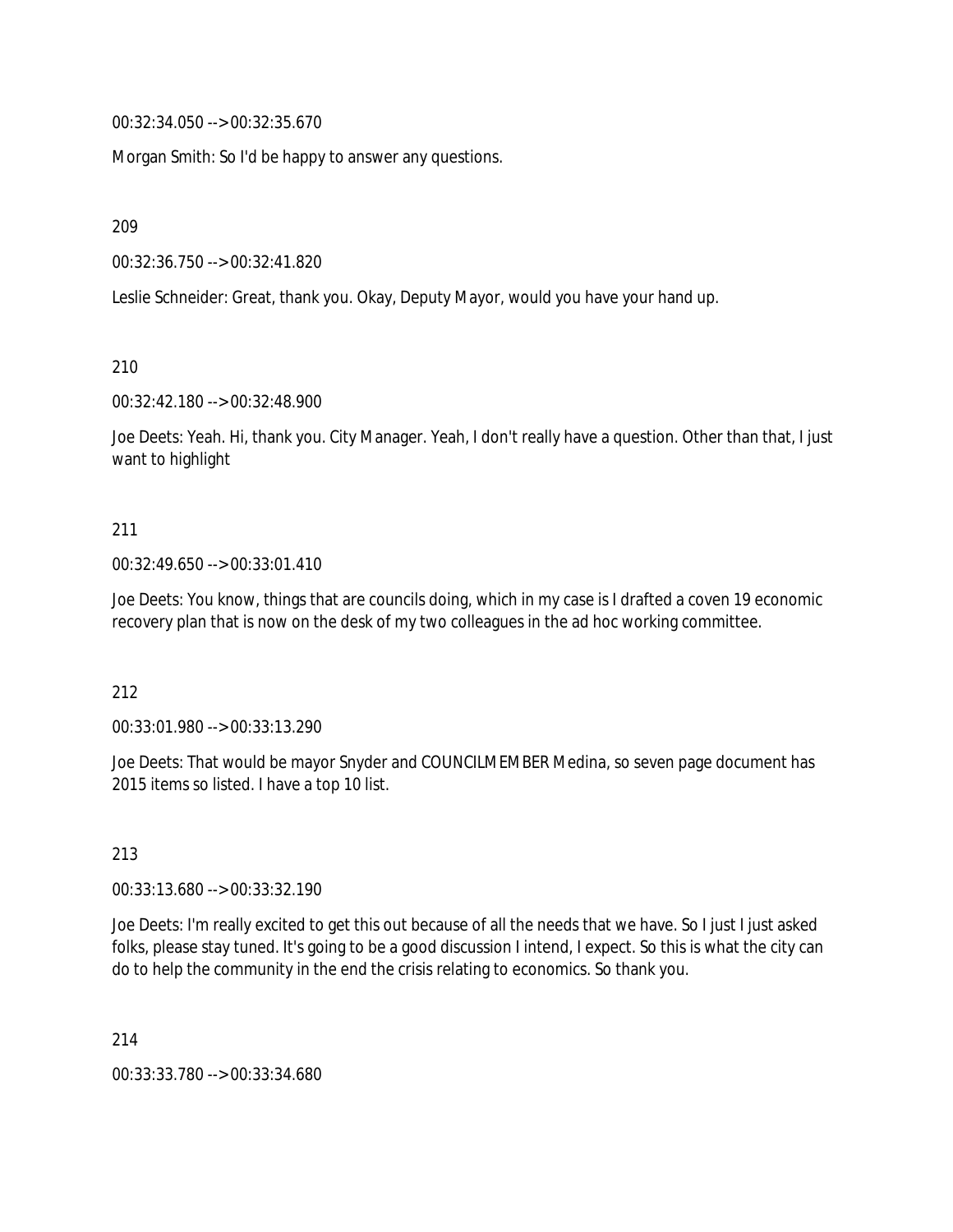Leslie Schneider: Great, thank you.

215

00:33:35.460 --> 00:33:38.910

Leslie Schneider: Okay, so I'm Kelsey over into star.

#### 216

00:33:41.310 --> 00:33:48.000

Rasham Nassar: Yes. First, I'll start with the question to city manager Smith HAVE WE HAVE YOU SIGNED THE CONTRACT WITH str.

217

00:33:49.050 --> 00:33:49.590

Morgan Smith: Yes.

218

00:33:49.890 --> 00:33:51.720

Rasham Nassar: Because I got a phone call from Ron. Okay.

219

00:33:52.230 --> 00:33:57.210

Morgan Smith: That's executed, and I believe he's been moving through having individual conversations with each of you, but

## 220

00:33:59.250 --> 00:34:08.130

Morgan Smith: The question. You're not asking, I'll just say, as with all of our professional services agreements, you have the opportunity to terminate that you're that's there's an opportunity for that.

221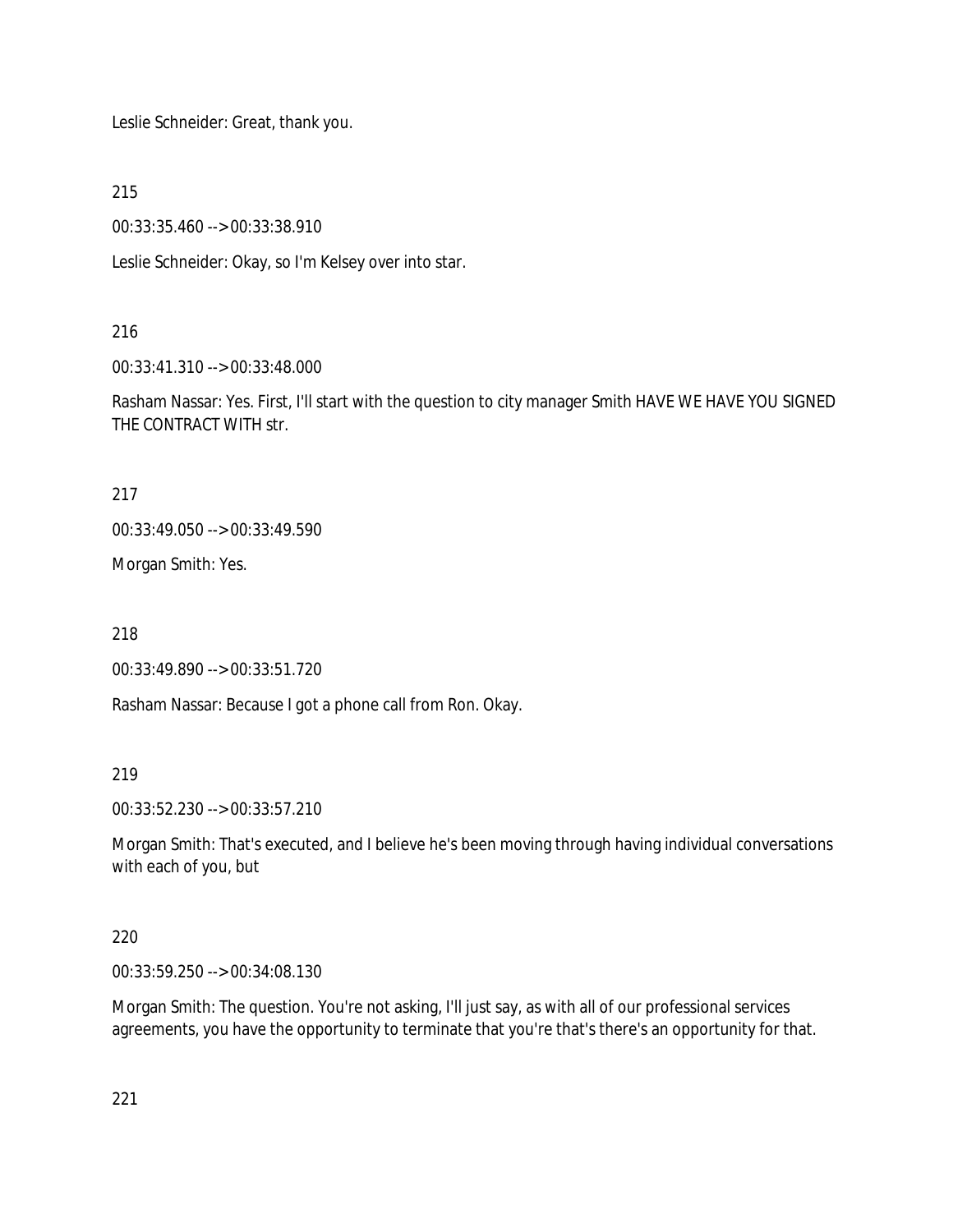00:34:09.240 --> 00:34:10.620

Rasham Nassar: Okay, well thanks for that.

222

00:34:11.700 --> 00:34:18.480

Rasham Nassar: Clarification I'm just putting feelers out there to see if there's city council members that would like an opportunity to discuss

223

00:34:19.590 --> 00:34:31.710

Rasham Nassar: Some of what we heard in public comment tonight and what was also submitted to us an email related to Sgr and potential, potential other

#### $224$

00:34:32.370 --> 00:34:40.950

Rasham Nassar: Companies that we might want to consider in light of the fact that we have allocated or elevated equity and diversity to the top of our priorities list.

#### 225

00:34:42.570 --> 00:34:52.530

Rasham Nassar: We didn't perform that analysis when we voted to hire Sgr and I just thought maybe we'd want to take an opportunity to step back and just have that discussion doesn't have to lead anywhere but

#### 226

00:34:53.310 --> 00:34:58.260

Rasham Nassar: It would mean that we would have an opportunity to perform our due diligence in that regard. Just the thought.

227

00:35:04.740 --> 00:35:05.280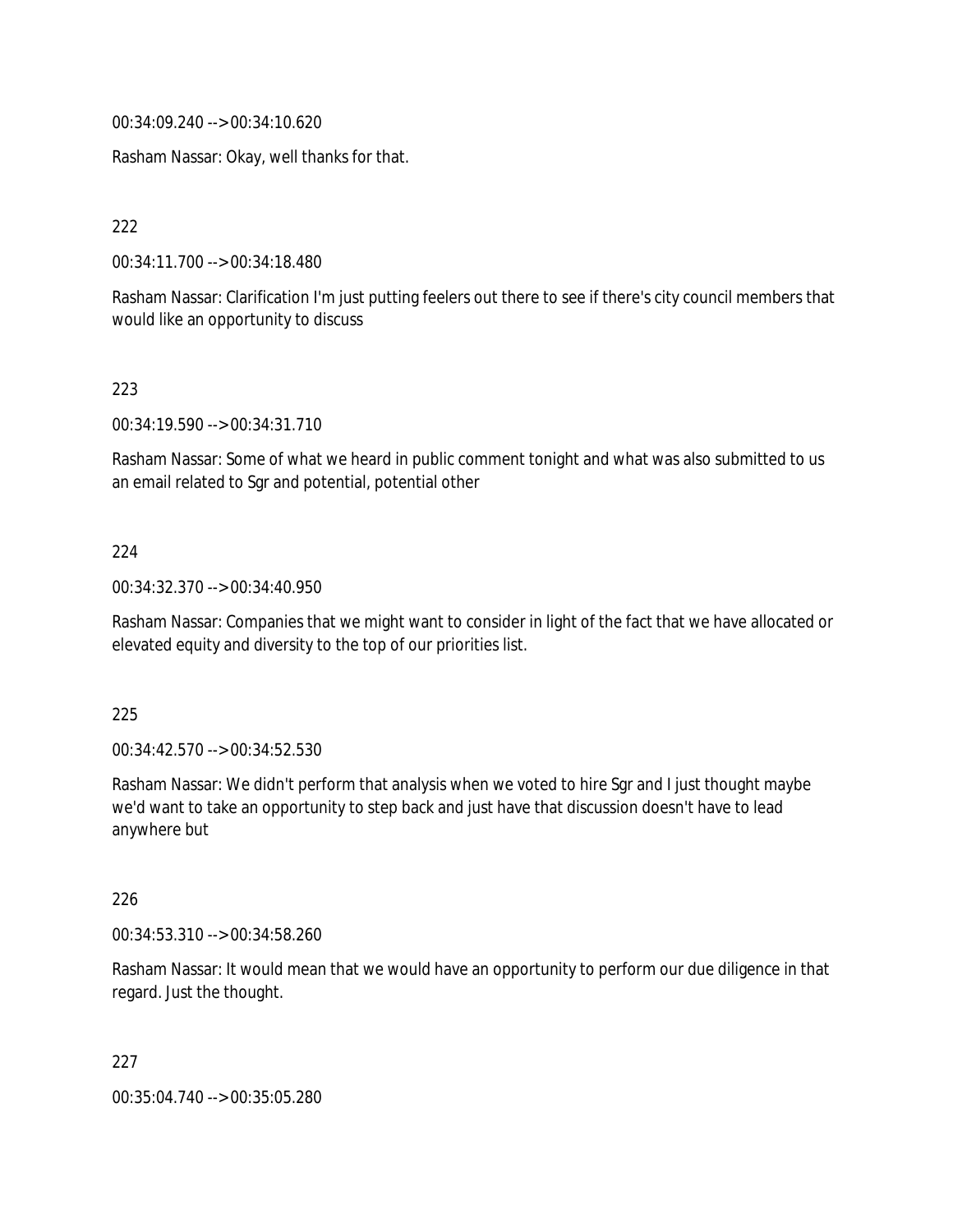Leslie Schneider: Okay.

## 228

00:35:08.640 --> 00:35:27.870

Leslie Schneider: So I think we're looks like we might be ready to move on from from this item. So, Seeing no other hands. I'm going to move us on to item eight unfinished business and a is resolution number 2020 dash oh eight updating the city's financial and budget policies.

229

00:35:29.220 --> 00:35:29.940

DeWayne Pitts: Canadian Council.

230

00:35:32.160 --> 00:35:44.910

DeWayne Pitts: On June 30 finance presented three resolutions summarizing suggested policy changes affecting the general fund debt priority based budgeting grants and equipment rental and revolving fun

### 231

00:35:45.630 --> 00:35:52.200

DeWayne Pitts: Resolutions affecting debt and the equipment rental and revolving funds or forward that to the consent agenda for this evening.

# 232

00:35:52.980 --> 00:35:58.320

DeWayne Pitts: Remaining resolution for this agenda item is being brought back again to counsel this evening.

# 233

00:35:58.740 --> 00:36:07.500

DeWayne Pitts: Because Council expressed a desire to retain the existing language that requires the general fund to be maintained at 25% of revenues.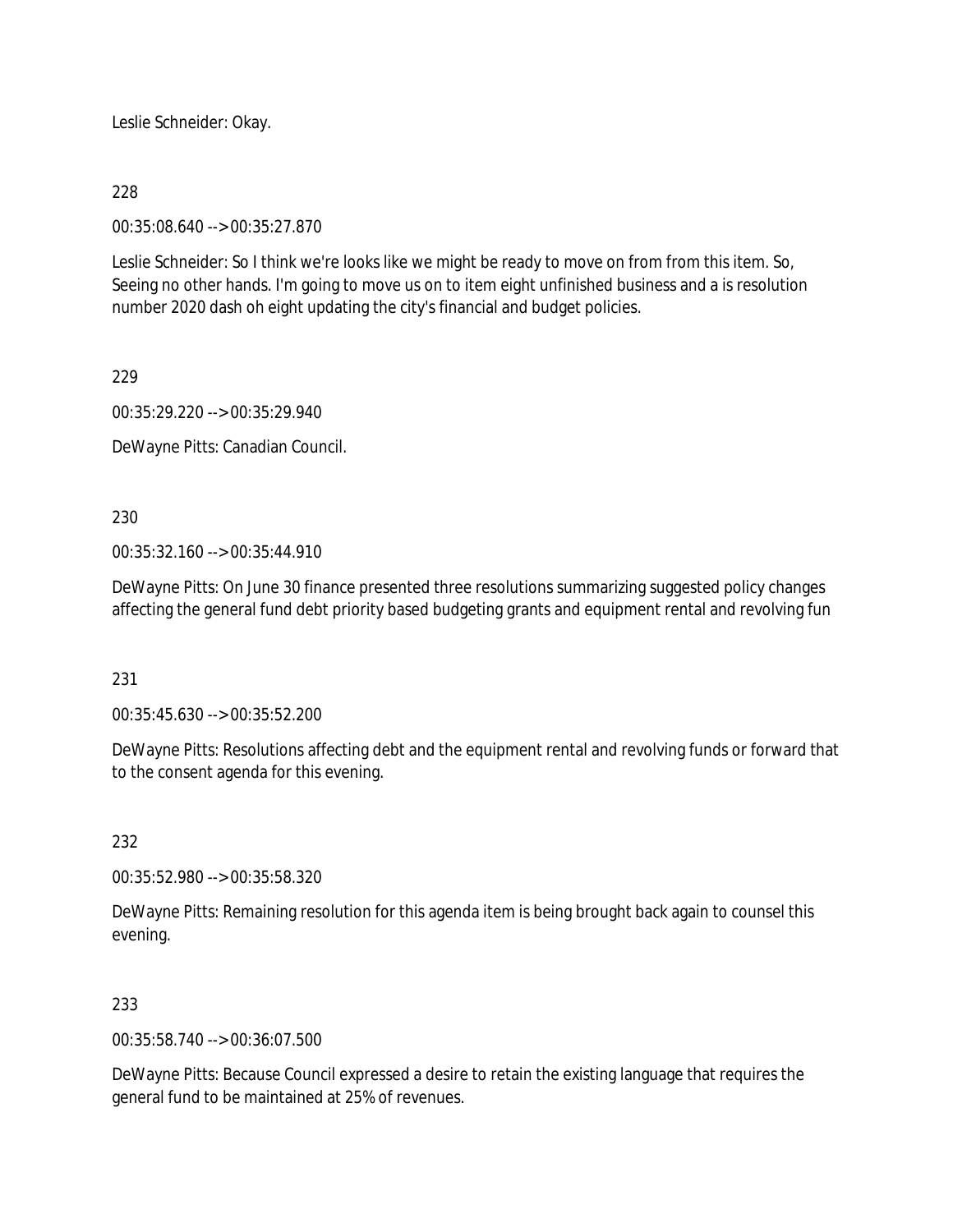00:36:08.070 --> 00:36:15.900

DeWayne Pitts: Revised resolution reflects the revision back to the original language of the reserve policy. And with that, I'm happy to answer any questions you may have.

### 235

00:36:18.000 --> 00:36:23.100

Leslie Schneider: Thank you colleagues. Are there any questions for

236

00:36:24.750 --> 00:36:25.890

Leslie Schneider: Our Director of Finance.

237

00:36:29.820 --> 00:36:33.660

Leslie Schneider: All right. Um, do we have emotion in the packet for that.

238

00:36:34.200 --> 00:36:34.680

Yes.

239

00:36:39.540 --> 00:36:42.360

Leslie Schneider: Anyone like to put that motion on the floor.

240 00:36:47.880 --> 00:36:48.390 Leslie Schneider: Oh my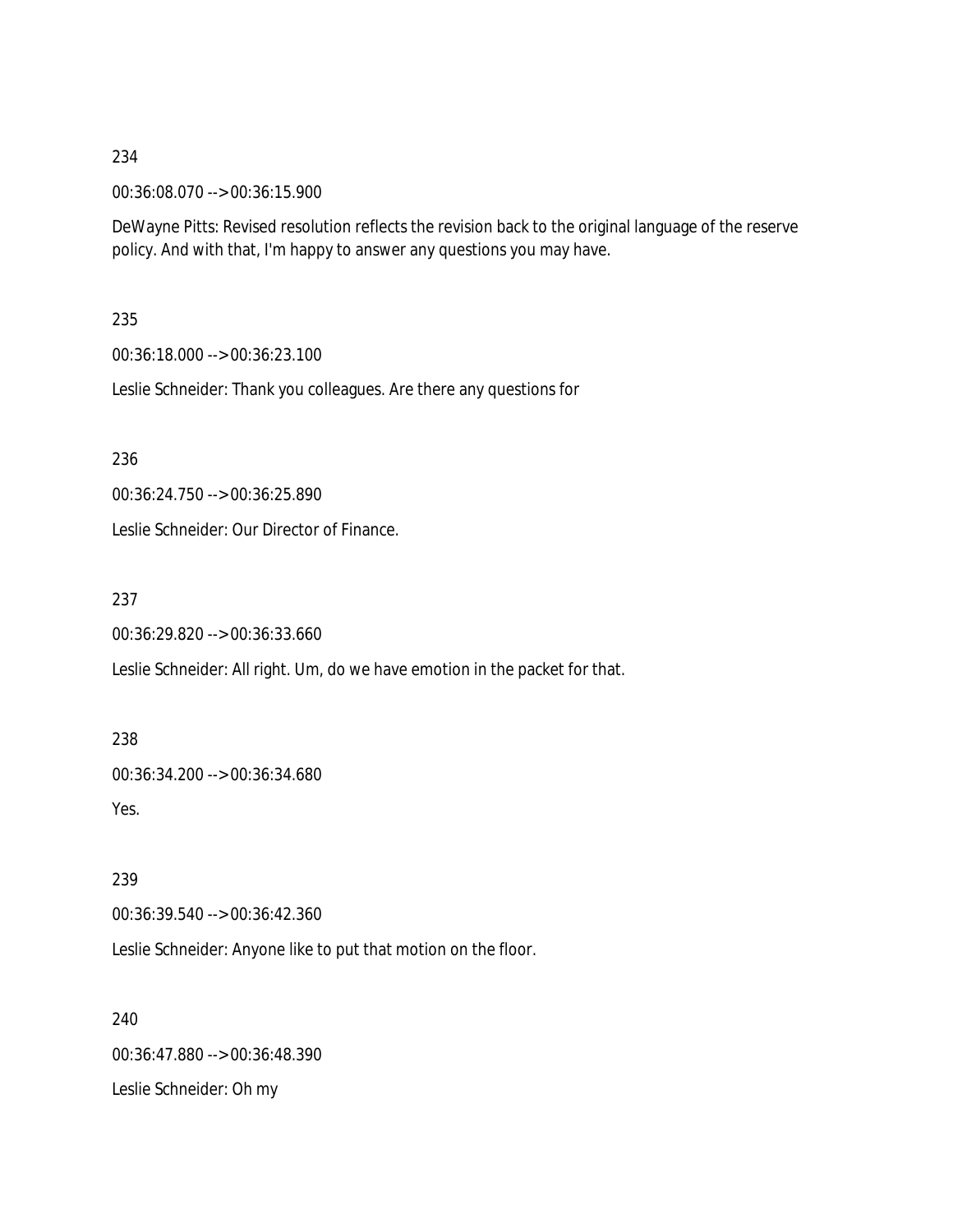00:36:51.090 --> 00:36:52.320

Leslie Schneider: You're a tough crowd tonight.

#### 242

00:36:54.330 --> 00:36:55.650

Leslie Schneider: All right. Um,

### 243

00:37:01.410 --> 00:37:08.670

Joe Deets: I'd like to try, but I'm having a little I'm have one laptop. So I was trying to switch oh my god glare.

#### 244

00:37:09.750 --> 00:37:10.230 Christy and

245 00:37:11.790 --> 00:37:12.150 Christy Carr: Her

246

00:37:12.240 --> 00:37:16.560

Christy Carr: Yeah, I moved to approve resolution number 2020 dash. Oh, wait.

## 247

00:37:19.500 --> 00:37:20.520 Leslie Schneider: A second from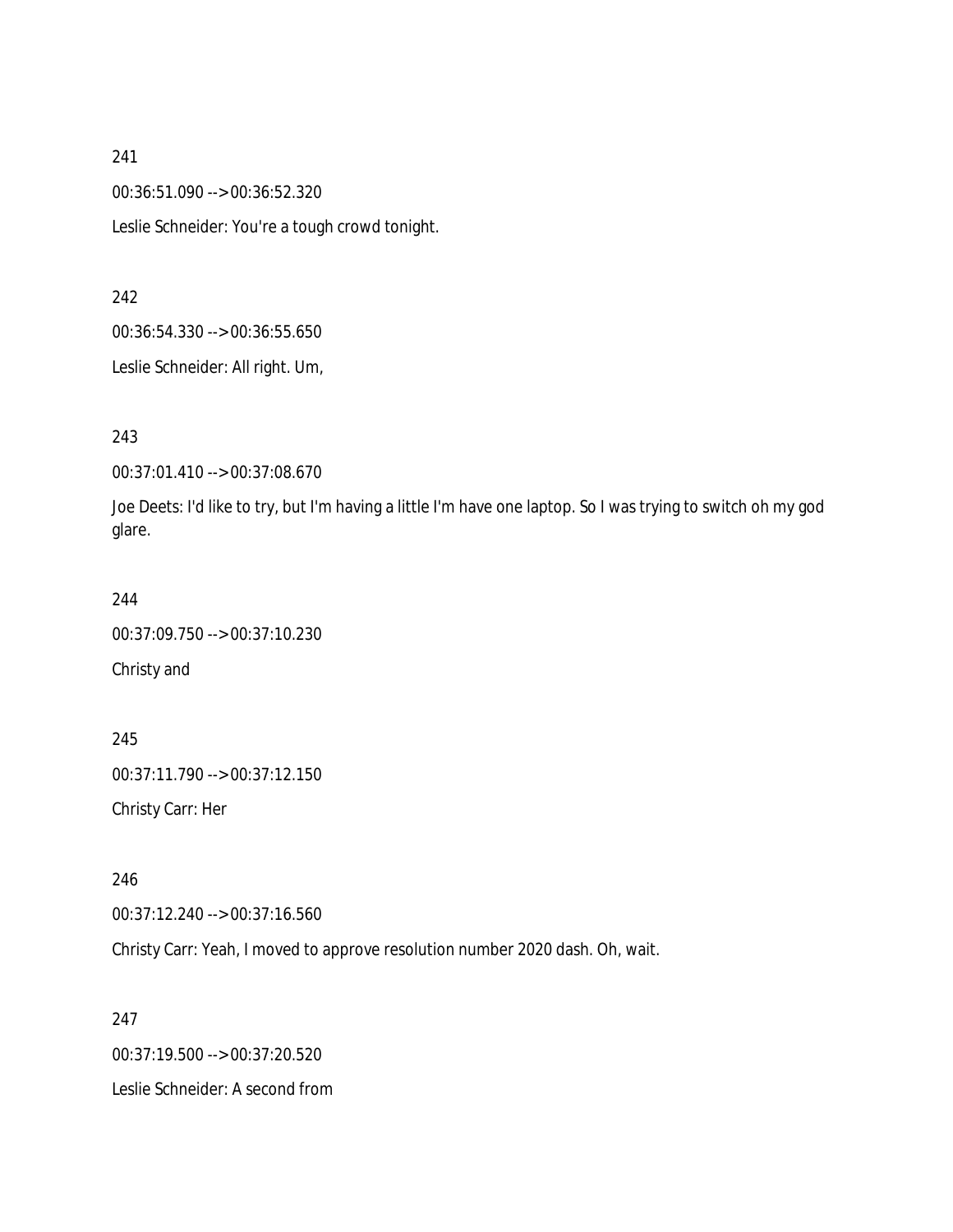00:37:20.580 --> 00:37:23.610

Leslie Schneider: Deputy Mayor. All right. Any further discussion.

#### 249

00:37:25.200 --> 00:37:27.090

Leslie Schneider: All those in favor please say aye.

250

00:37:27.510 --> 00:37:27.870

# Aye.

251 00:37:29.010 --> 00:37:30.030 Leslie Schneider: Any opposed.

252 00:37:31.710 --> 00:37:32.130 Leslie Schneider: Okay.

253 00:37:32.190 --> 00:37:35.070

Leslie Schneider: That passes unanimously. Thank you very much.

254 00:37:35.130 --> 00:37:35.610 DeWayne Pitts: Thank you.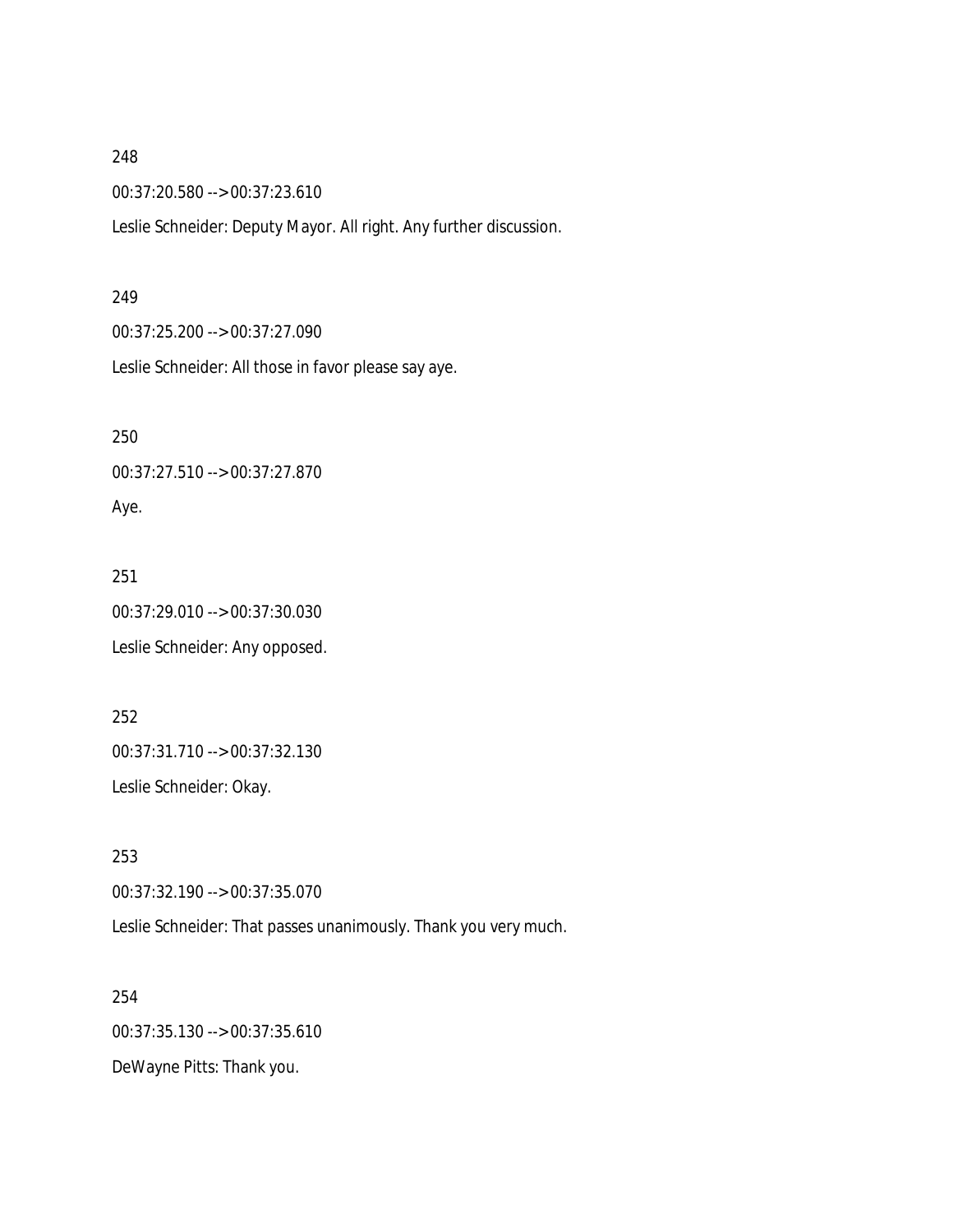00:37:36.690 --> 00:37:49.920

Leslie Schneider: And we are now moving on to our item number nine for new business and nine A is review of police department, use of force policy and is chief Clark.

256

00:37:51.450 --> 00:37:52.350

Leslie Schneider: With us

257

00:37:54.870 --> 00:37:55.890

Leslie Schneider: City Manager, you're on mute.

#### 258

00:37:57.450 --> 00:38:01.110

Morgan Smith: She's Clark is is absolutely planning to be here. I

#### 259

00:38:03.210 --> 00:38:05.460

Morgan Smith: He may be joining the meeting now.

260 00:38:08.700 --> 00:38:09.420 Morgan Smith: There is

261

00:38:13.440 --> 00:38:14.490

Leslie Schneider: Welcome chief quiet.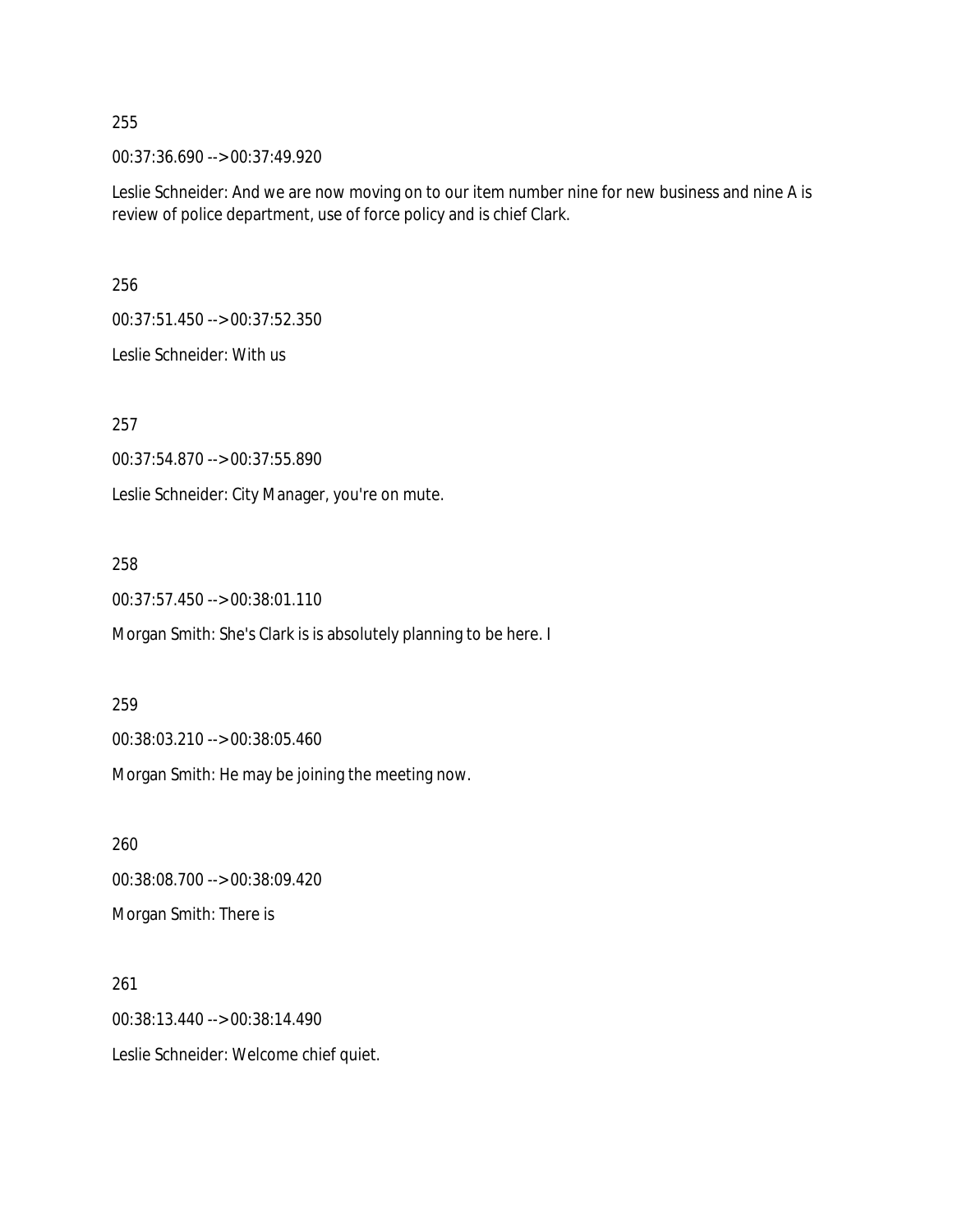262 00:38:17.970 --> 00:38:18.450 Joe Clark: Now,

263

00:38:19.080 --> 00:38:21.300

Leslie Schneider: We're not hearing you. I think you're on mute.

264

00:38:24.090 --> 00:38:24.630 Leslie Schneider: There you go.

# 265

00:38:30.390 --> 00:38:35.430

Leslie Schneider: Yeah, you're welcome to go ahead, but I'm not sure. We can hear you. Yeah. Is there a

#### 266

00:38:35.910 --> 00:38:40.080

Joe Clark: Problem, sorry, I'm sorry. Good evening. How can I better. Okay.

267

00:38:40.440 --> 00:38:41.550 Leslie Schneider: So, oh, well now.

268

00:38:42.840 --> 00:38:43.320

Joe Clark: Very good.

269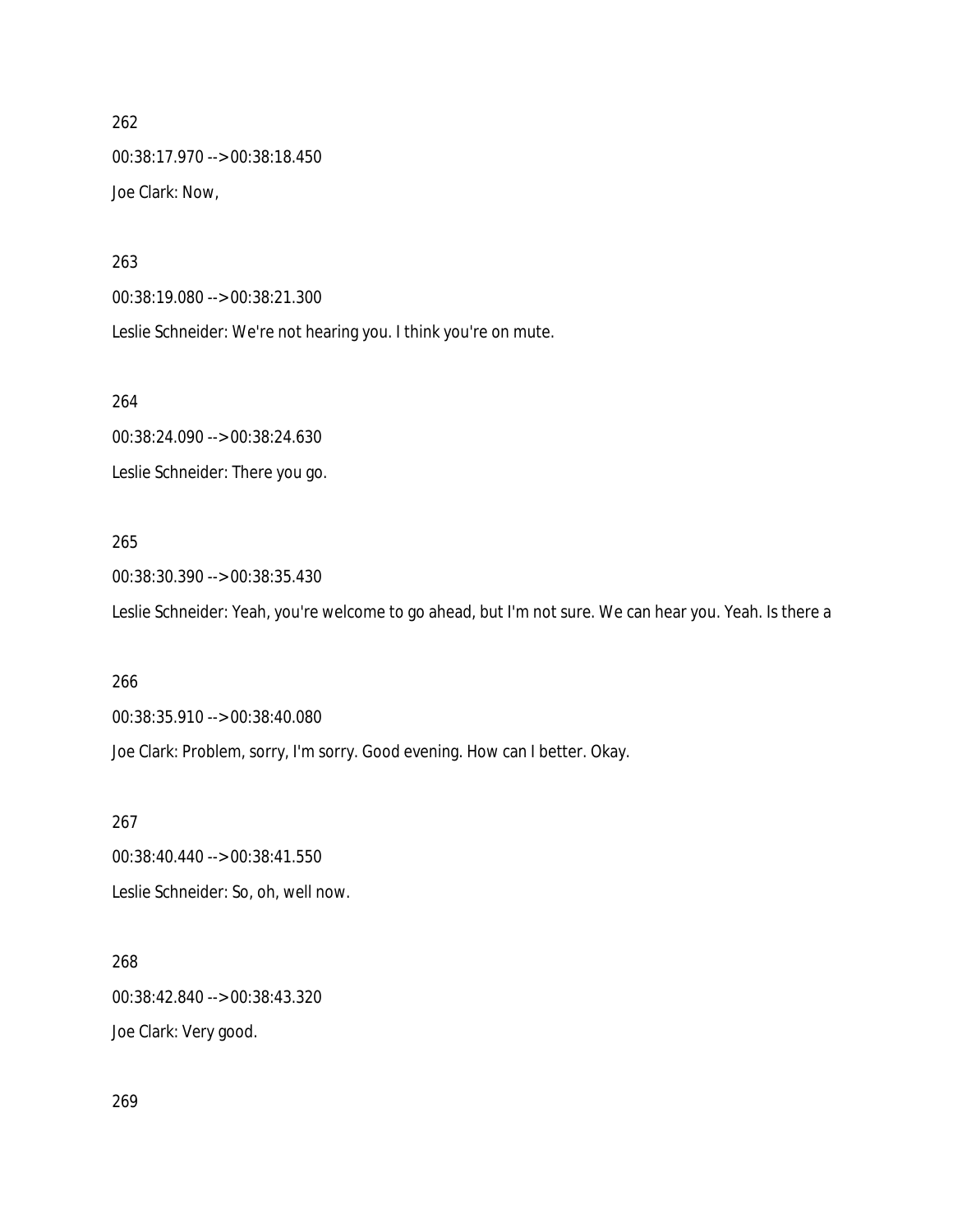00:38:45.030 --> 00:38:51.120

Joe Clark: Alright, so I'm going to try to share my screen here to make sure that we get the presentation up

270

00:38:59.580 --> 00:39:01.230

Joe Clark: And that should

271

00:39:03.690 --> 00:39:04.680

Joe Clark: That should take care of it.

272

00:39:06.720 --> 00:39:07.320

Leslie Schneider: Looking good.

273

00:39:07.770 --> 00:39:08.250

Okay.

274

00:39:10.590 --> 00:39:21.270

Joe Clark: Let me roll through. There we go. Alright. Well, good evening. Appreciate the opportunity to come here tonight and talk about you know what we're doing with our use use of force reporting and policies.

275

00:39:22.470 --> 00:39:37.020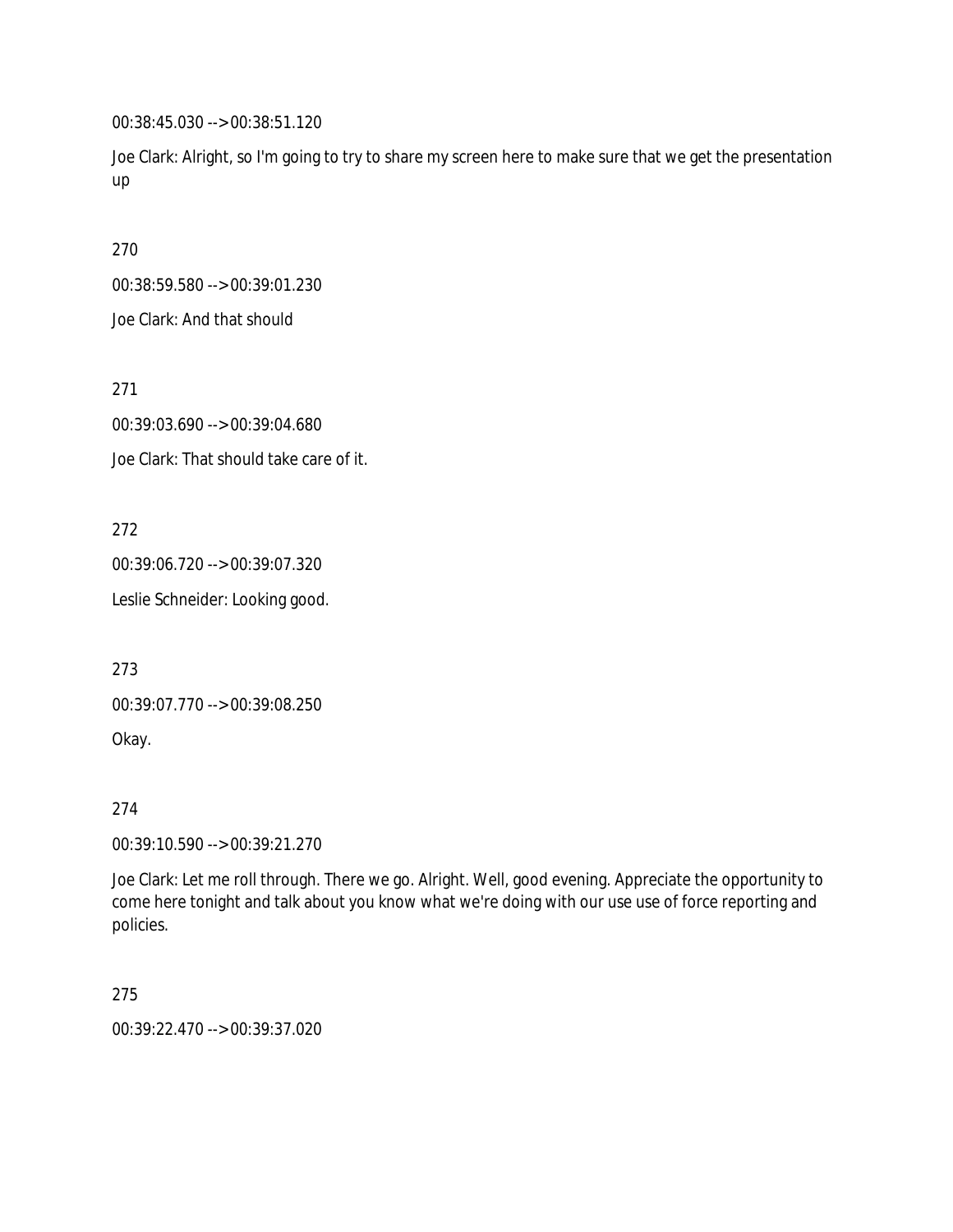Joe Clark: You know, as a new chief coming in. It's important for me to learn everything about the agency, what we're doing and how we do it, and even why we do it. So policy reviews is on the forefront of that in light of everything that's going on in the community and across the nation.

276

00:39:38.250 --> 00:39:54.540

Joe Clark: This piece of policy policy kind of takes the forefront and brings on that most important piece. So what we're going to look at tonight is kind of talk about how that policy review works and then more specifically about our use force policies.

277

00:39:55.980 --> 00:40:05.790

Joe Clark: Well, you know, we've looked at the last five years, analysis, and then we'll talk about where we get our information from and where what direction we need to go in, in terms of force.

278

00:40:09.900 --> 00:40:11.760

Joe Clark: So in terms of our policy review.

279

00:40:12.900 --> 00:40:19.800

Joe Clark: You know, our policy sets the guidelines for the members of the organization. It tells them how to do the work. What are the acceptable practices.

280

00:40:20.640 --> 00:40:25.830

Joe Clark: You know what they shouldn't shouldn't do. And so we want to make sure that we're complying with federal, state, local laws.

281

00:40:26.640 --> 00:40:32.010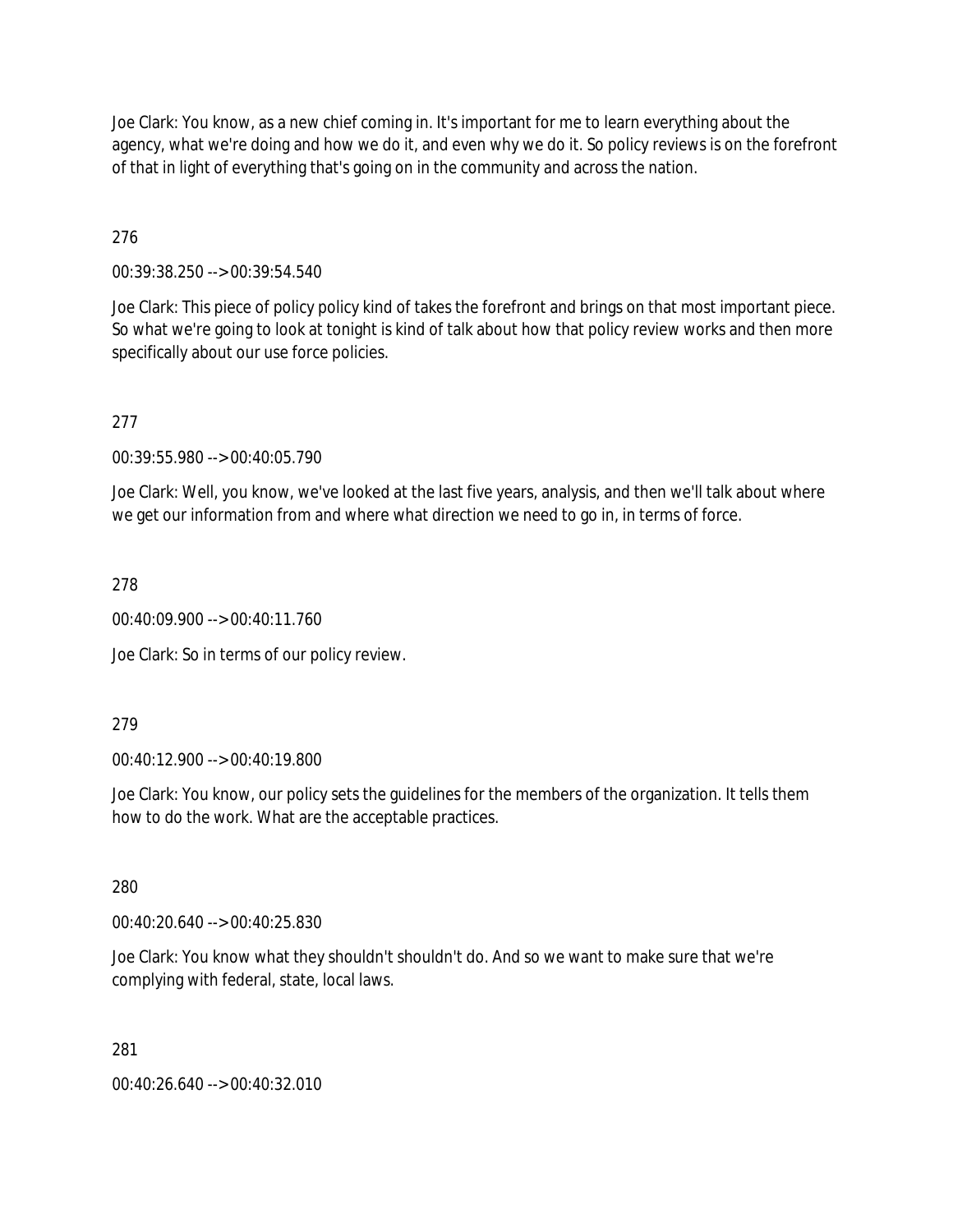Joe Clark: We got to make sure that what we're doing meets best practices training standards set by the state.

# 282

00:40:32.640 --> 00:40:43.080

Joe Clark: We also want to look at evidence based practices. A good example that you know might be in our eyewitness identification policy, there's, there's lots of research on how those things should happen.

## 283

00:40:43.620 --> 00:40:58.740

Joe Clark: And what the best practices are so we want to make sure that we comply with those of course court rulings and our community expectations. What does the community expect of their police department, we want to make sure that our policies meet those expectations.

## 284

00:41:01.050 --> 00:41:12.420

Joe Clark: In terms of the Bainbridge Island police department Policy Manual. The current manual that we use was adopted in January 2015 its most current update was in October of last year.

### 285

00:41:13.890 --> 00:41:24.690

Joe Clark: It's organized by 10 chapters and those are broken up by the different things we do control functions investigations. Their sections on personnel matters and then sections on general operations.

286

00:41:25.350 --> 00:41:33.540

Joe Clark: In total there are 144 separate policies that need to be reviewed and maintained throughout each year.

### 287

00:41:34.740 --> 00:41:36.360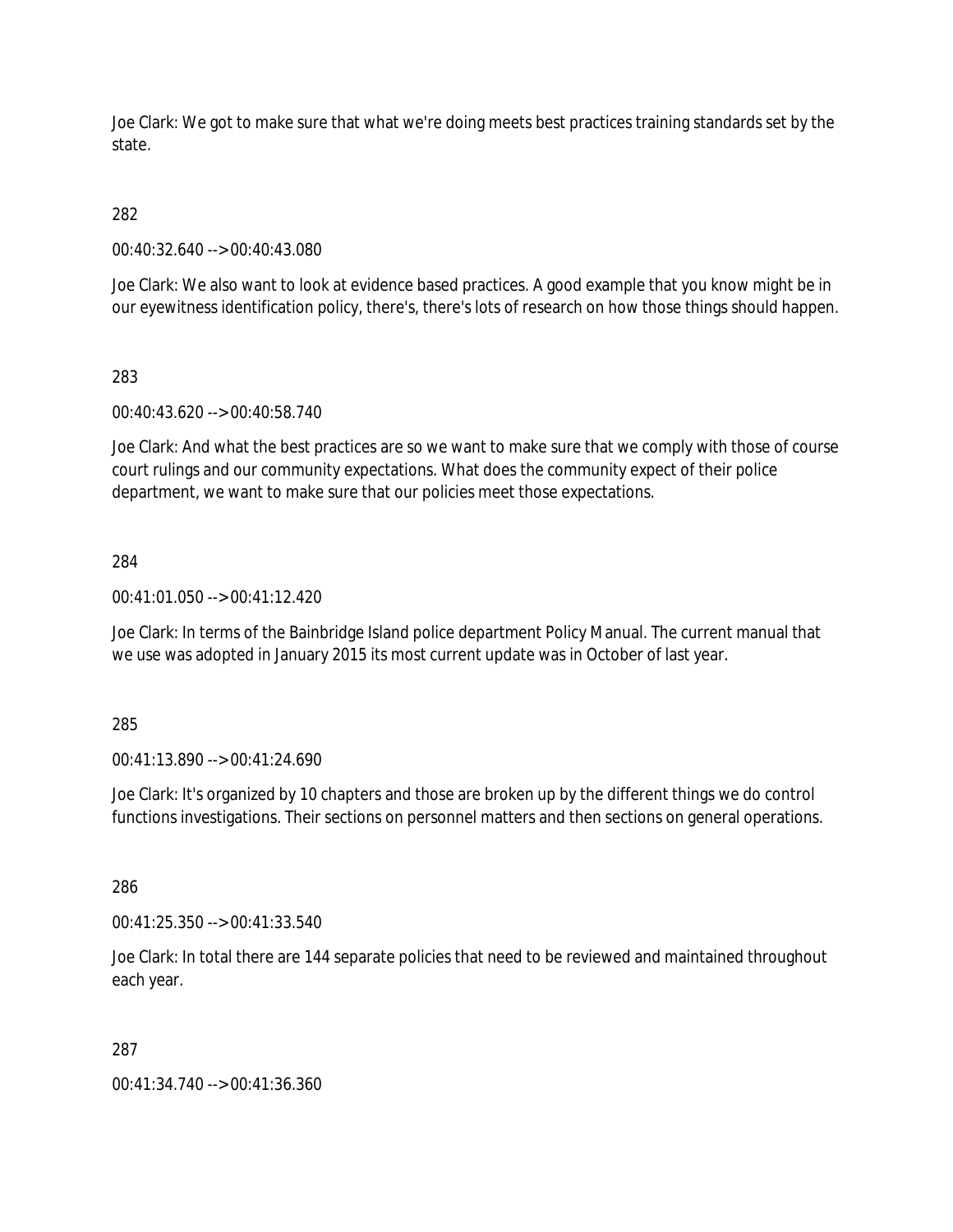Joe Clark: We want to make sure that we stay current

## 288

00:41:38.670 --> 00:41:47.790

Joe Clark: In terms of use of force. It's not just a single policy. It's really a collection of policies, you have the policy number 300 which is use of force.

## 289

00:41:48.330 --> 00:42:02.040

Joe Clark: That is kind of the guiding principles and sets the overall standards for practice, but then you have these additional policies that are more specific to the techniques and the tactics and the equipment that we use.

## 290

00:42:03.120 --> 00:42:13.890

Joe Clark: So in looking in terms of use of force, you know, we've lumped those together and because they interact. We want to look at those policies, all at once and make any changes or updates as we go.

291

00:42:17.400 --> 00:42:19.320

Joe Clark: So when we talk about force.

292

00:42:20.490 --> 00:42:27.960

Joe Clark: That is the best definition basically any physical techniques or tactics chemical agents are weapons that are used against another person.

### 293

 $0.42:29.010 - 0.22:40.500$ 

Joe Clark: Someone who is compliant routine handcuffing. Those are not uses up for us. Those are not reported. But if there's any resistance us whatever, then we want to capture that and documented.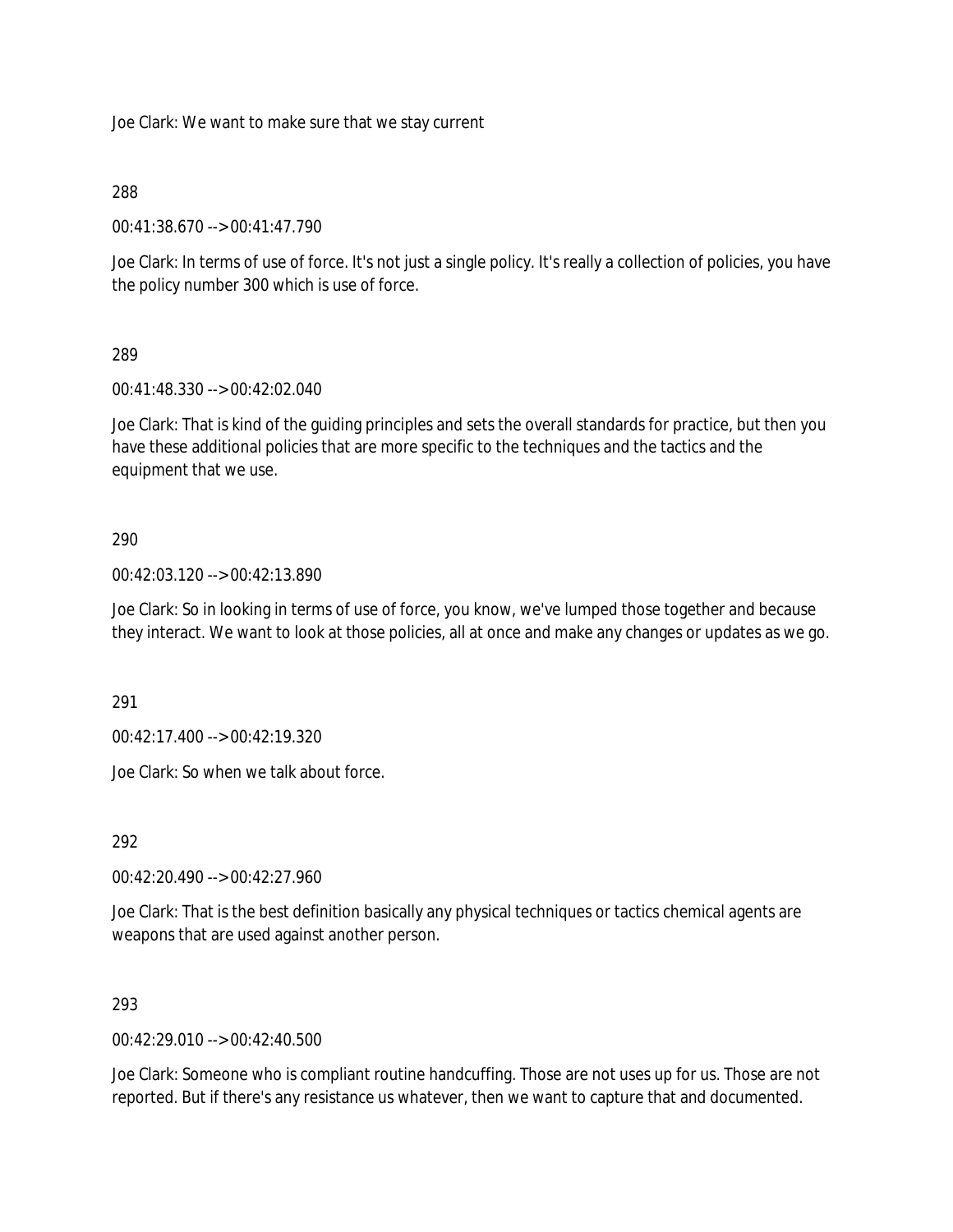00:42:44.190 --> 00:42:52.950

Joe Clark: In terms of our process each officers required to document all use of force, they're required to notify a supervisor who comes to investigate.

295

00:42:53.910 --> 00:43:05.550

Joe Clark: You know, so they're going to gather all the documentation, they're going to talk to any witnesses about what happened what they saw, and you're going to assess for injuries of both any prisoners or the officers.

296

00:43:07.530 --> 00:43:25.260

Joe Clark: Depending on the level of force used will go to our instructors and we'll talk to them about how the force used matches the training that we've given how it matches our policies and get opinions from what we would consider our subject matter X subject matter experts.

297

00:43:27.540 --> 00:43:37.080

Joe Clark: Supervisors complete this full review. It's forwarded to the deputy chief and then ultimately to the chief. So we have multiple eyes looking at every incident.

298

00:43:38.280 --> 00:43:45.570

Joe Clark: You know, if there's additional information that's needed will go back and get it if there's additional review that needs to be done.

299

00:43:46.500 --> 00:44:02.820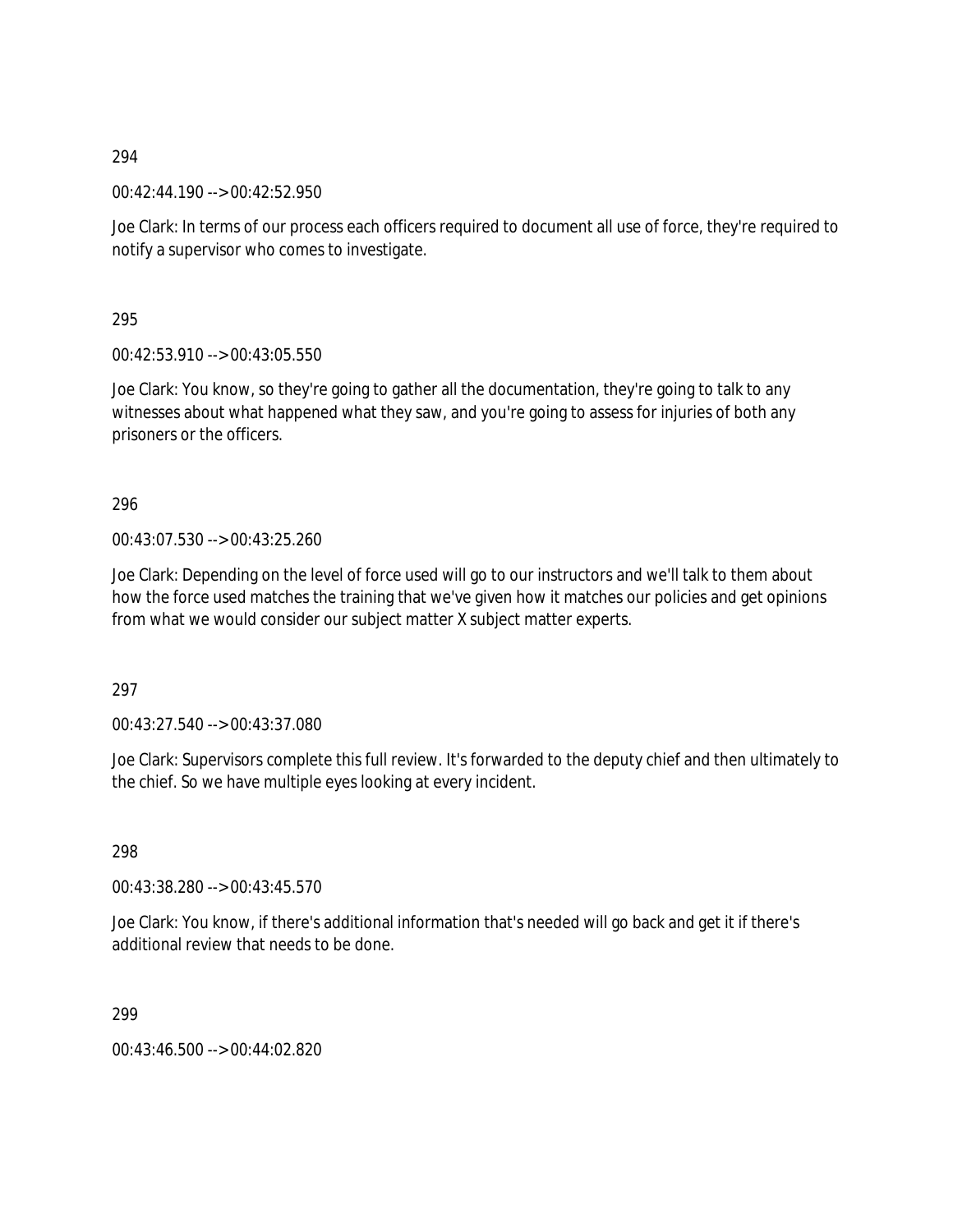Joe Clark: Then that'll happen before a final determination is made. We want to make sure that the force us is appropriate. That is reasonable and necessary under the circumstances of the event and that it fits within the guidelines of the agency.

300

00:44:06.180 --> 00:44:19.470

Joe Clark: Options. If it doesn't meet that standard can range from needed retraining for an individual in may result in perhaps retraining for the entire department if there's some practice that we need to change.

301

00:44:20.910 --> 00:44:22.800

Joe Clark: And of course discipline can follow

302

00:44:26.820 --> 00:44:29.490

Joe Clark: And looking at the use of force over the last five years.

303

00:44:32.220 --> 00:44:35.250

Joe Clark: We averaged six force incidence per year.

304

00:44:37.110 --> 00:44:49.290

Joe Clark: Most frequently, you'll see it's that physical category that's that's a control hold wrist lock it using hands to gain compliance with an individual who's resisting

305

 $00.44.51.270 -> 00.44.55.410$ 

Joe Clark: That's the lowest level of force and that's what happens most frequently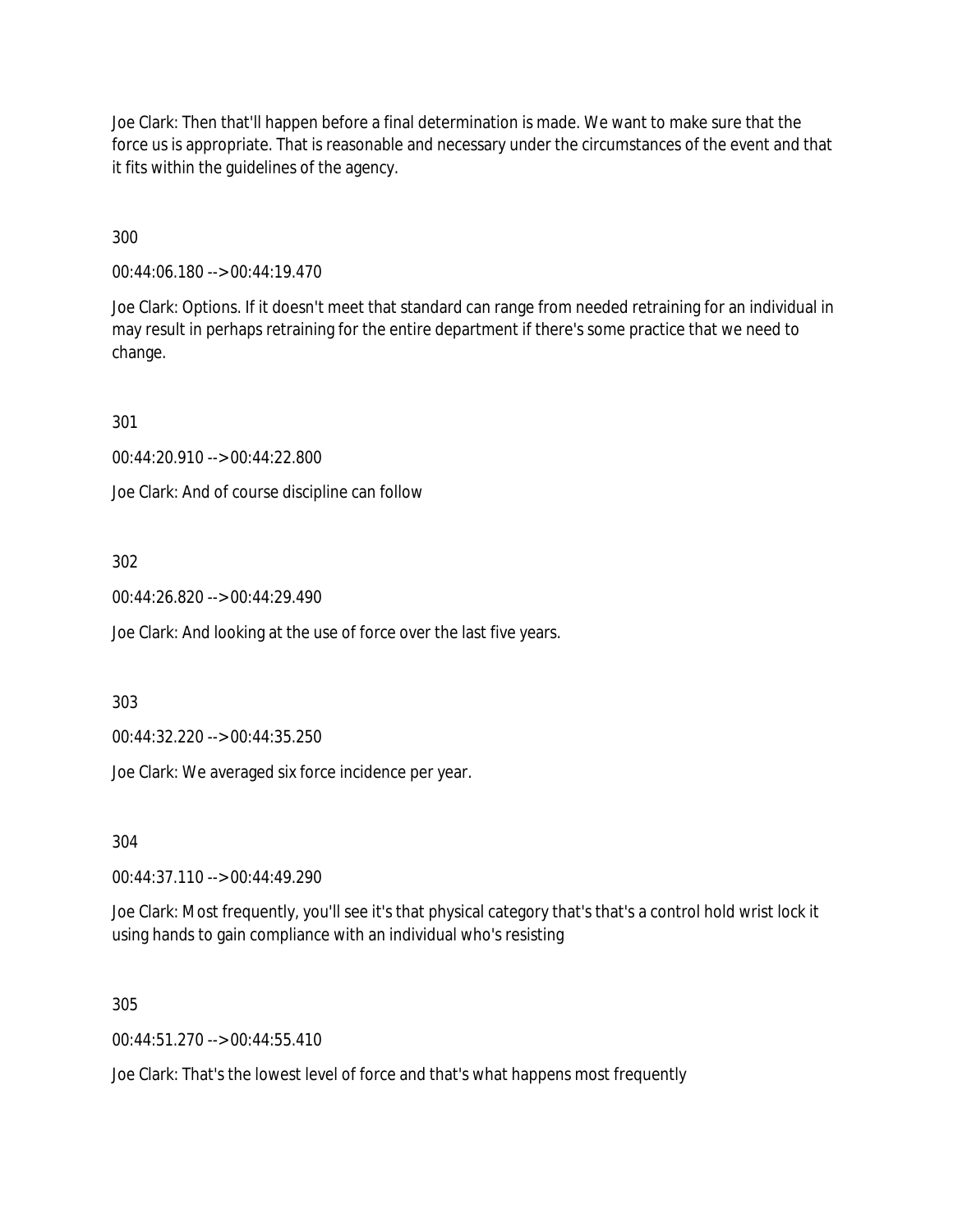00:44:58.050 --> 00:45:10.380

Joe Clark: I've also included the total calls for service that we responded over that time period to get an idea of the level of frequency and force. And so you can see it ranges from point 02 percent

307

00:45:13.500 --> 00:45:22.530

Joe Clark: Now, trying to benchmark that is. It's difficult because there is no good national standard on tracking use of force.

308

00:45:24.840 --> 00:45:38.760

Joe Clark: What is out there is is dated. So, you know, looking back at data from 95 and 99 you see the rate of point 04 percent use of force incident. Thanks, don't cause for service. If you look at

309

00:45:41.610 --> 00:45:49.050

Joe Clark: Surveys as many as 2% of all context with police departments are police officers result in the use of force.

# 310

00:45:51.090 --> 00:46:00.300

Joe Clark: But there. But there's no true standard. There's no good resource to compare and there's no variance in any of this data for Community size or agency size.

# 311

00:46:00.870 --> 00:46:16.770

Joe Clark: So when you get these numbers you're including departments as large as New York City and departments as small as Bainbridge Island. So that's, that's one of the issues in this nationwide conversation is a lack of a good sense of how much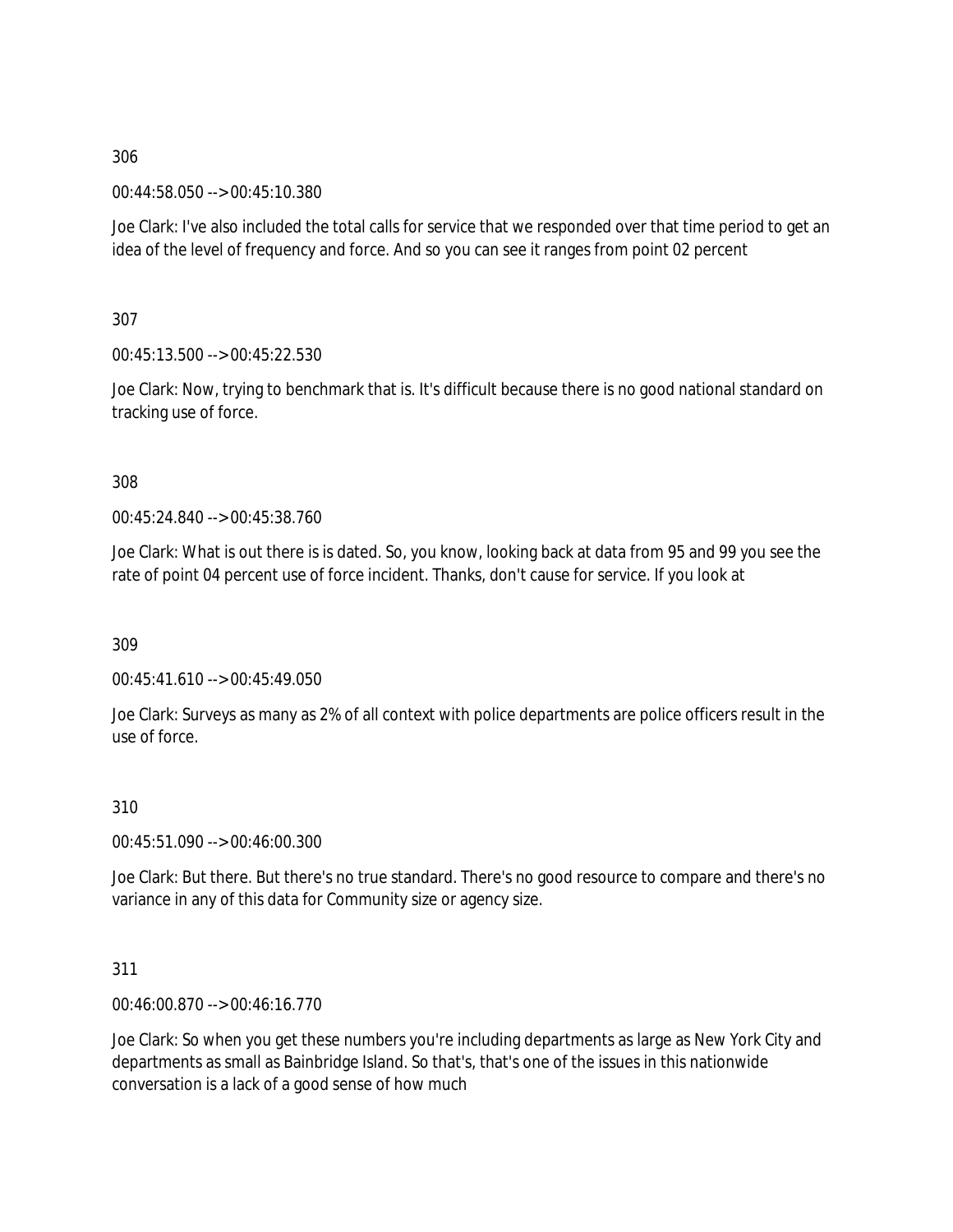00:46:18.360 --> 00:46:23.700

Joe Clark: You know, or how many numbers of incidents involving force and what level of force is used by the police departments.

313

00:46:25.800 --> 00:46:30.780

Joe Clark: So far this year we've had three incidents, as we are at the halfway point.

314

00:46:33.780 --> 00:46:40.230

Joe Clark: So when we looked at you. So where do you go to measure your policies, review your policies.

### 315

00:46:41.040 --> 00:46:57.090

Joe Clark: We have the Police Executive Research Forum or Perth. They published several years ago what they call the guiding principles on use of force. Those are general principles on things that you should look for in your policies such as requiring body worn cameras.

316

00:46:58.710 --> 00:47:01.830

Joe Clark: making statements about the value and the sanctity of human life.

### 317

00:47:03.030 --> 00:47:07.650

Joe Clark: Encouraging or requiring proportional response to resistance.

318

00:47:08.940 --> 00:47:27.420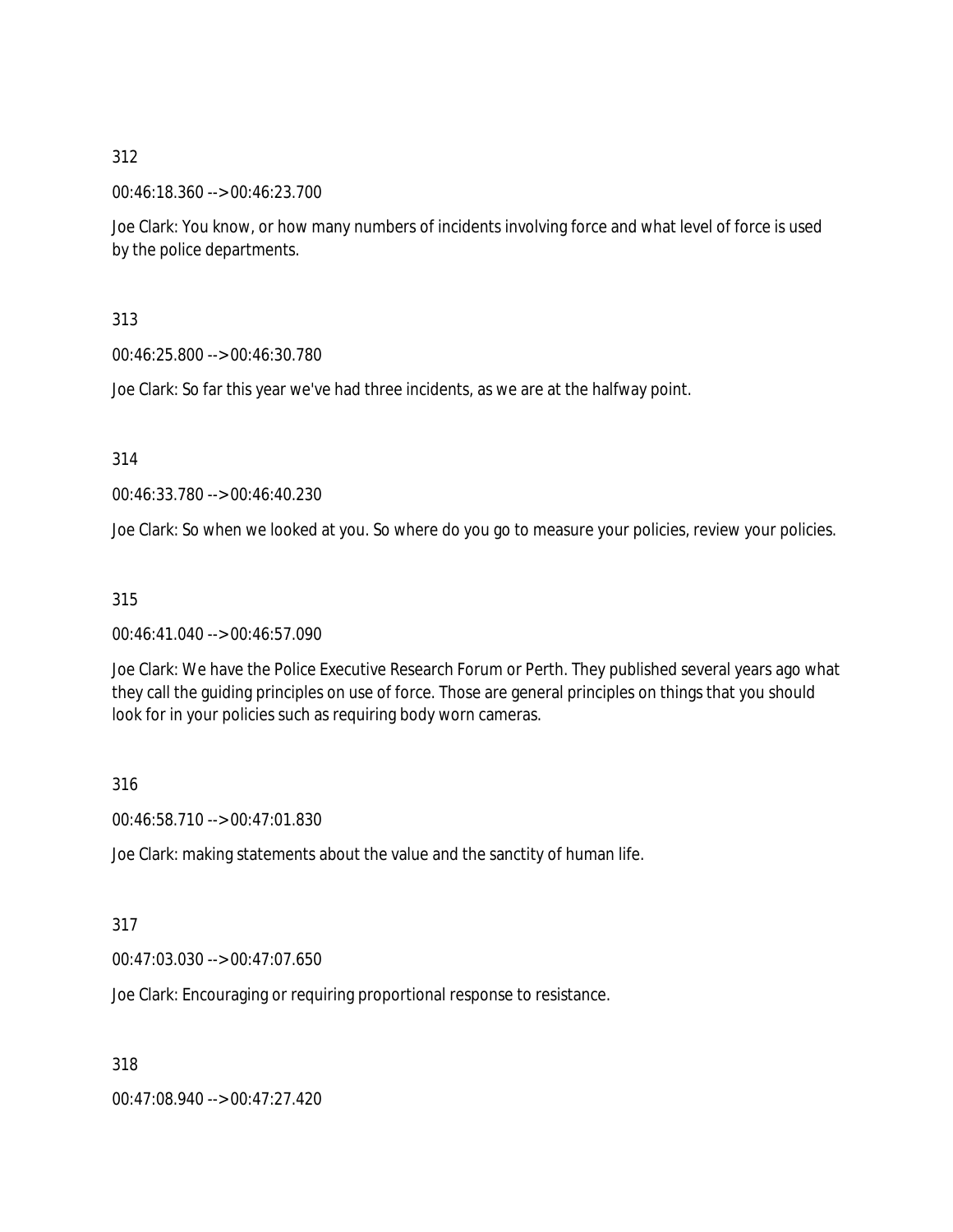Joe Clark: The International Association of Chiefs of Police published the national consistent consensus policy on use of force initially in 2017 and that was just updated in July of this year, so they offer a version of a model policy that we can use as a guide in measuring against our policy.

319

00:47:30.480 --> 00:47:45.210

Joe Clark: We also looked our peer agencies here in the county here in the state and across the country. We look at those to see what are, what are the practices of other departments, how is their community. Similar to ours, and how would those policies work.

320

00:47:46.290 --> 00:47:47.400

Joe Clark: In our community.

## 321

00:47:48.420 --> 00:47:59.310

Joe Clark: And I skipped over Campaign Zero, because that's what we're going to go to next. And there's been a lot of conversation about eight. Can't wait. And that's, you know, I kind of looked at that as

322

00:48:01.110 --> 00:48:04.500

Joe Clark: What would be a good measure. It's showing a lot of

323

00:48:06.720 --> 00:48:07.890

Joe Clark: Attention in the community.

### 324

00:48:09.660 --> 00:48:15.900

Joe Clark: Much of the recommendations from the eight can't wait overlap with recommendation from other resources.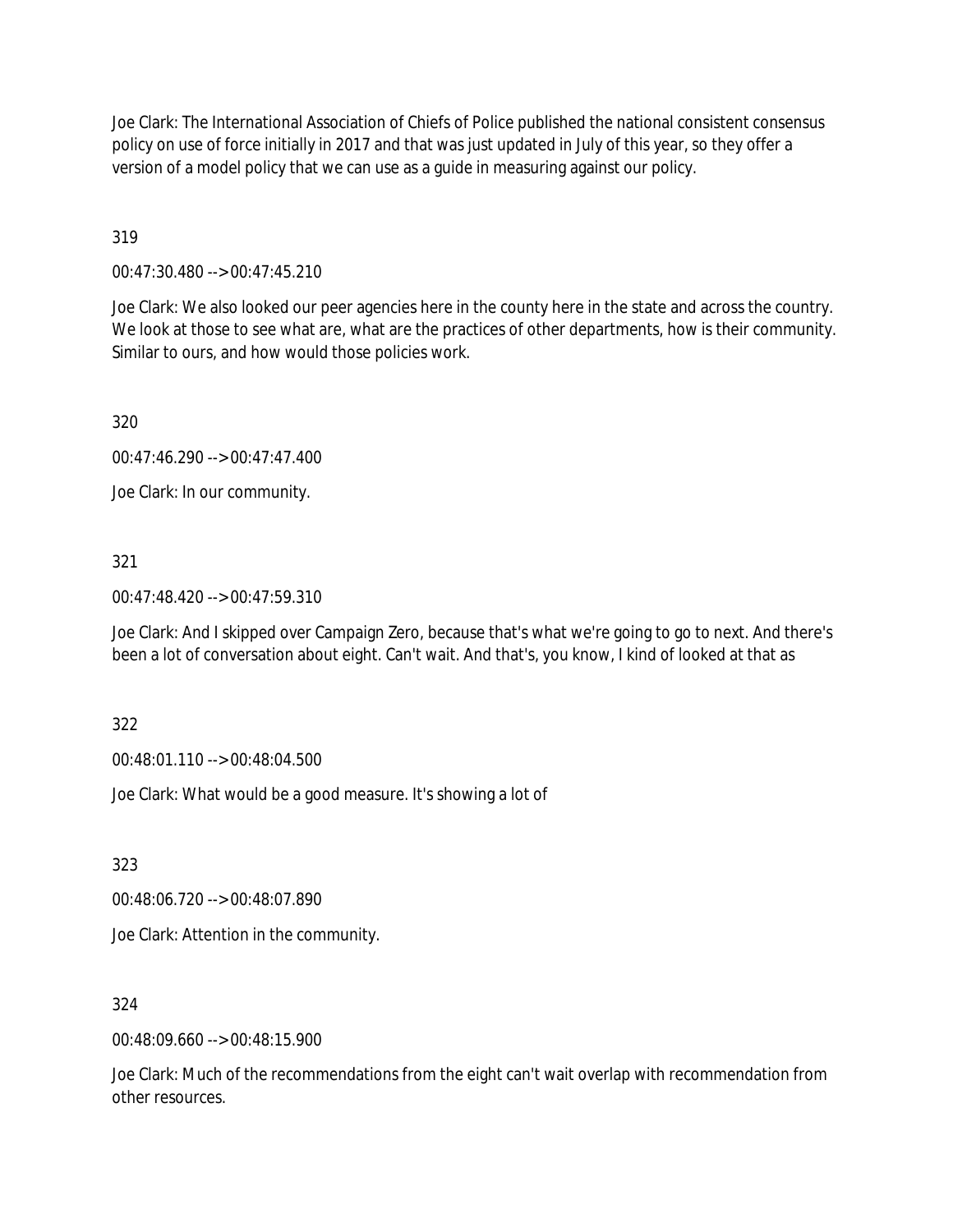00:48:17.250 --> 00:48:26.070

Joe Clark: And you know the data that they use tends to support the implementation of most of these recommendations. So, that is what I used as part of my review.

326

00:48:27.720 --> 00:48:34.260

Joe Clark: You know, in terms of where we need to be and where we are. So, you know, to talk about each one of those. I think that'll give us some insight.

327

00:48:36.180 --> 00:48:41.640

Joe Clark: So I'll go through each of the eight and talk about our department in the context of these

328

00:48:45.570 --> 00:49:02.430

Joe Clark: Requiring officers to de escalate situations that has been a philosophy for years, and certainly been adopted by this department de escalation, you're looking to slow the pace of the incident down, you want to create distance and cover for the officer to

329

00:49:03.840 --> 00:49:14.910

Joe Clark: Remove the immediate immediacy of the threat, so that you have more time to consider other options to force bring in additional resources to reduce the likelihood of using force.

330

00:49:15.390 --> 00:49:25.470

Joe Clark: And it you know that keeps that keeps everyone safe, including the officers so de escalation is referenced throughout all of our policies on the police department.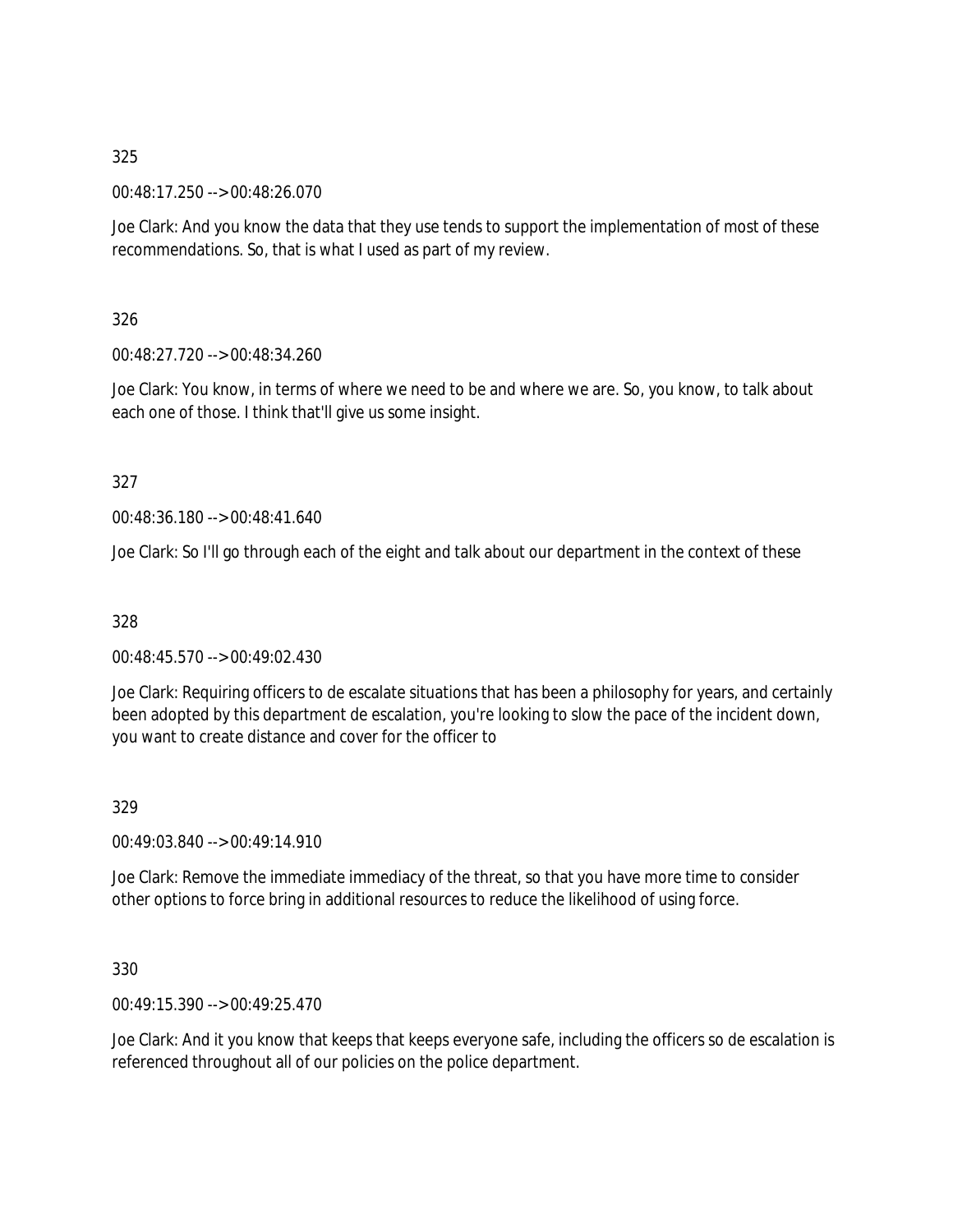00:49:26.760 --> 00:49:36.900

Joe Clark: You know I'm particularly in our crisis intervention policy de escalation is the cornerstone. When you know when you're working with individuals who are experiencing mental illness.

332

00:49:37.380 --> 00:49:49.770

Joe Clark: It's that communication. It's taking the time it's trying to work through the situation, bring it down to a manageable level and gain compliance that way. Well, those, those techniques work with everyone.

333

00:49:51.420 --> 00:49:57.420

Joe Clark: Or should certainly at least be tried and we're always be someone that doesn't want to comply doesn't want to go to jail.

334

00:49:58.680 --> 00:50:04.830

Joe Clark: But, you know, this is where you want to go. You want to gain cooperation, the greatest tool that we have is our voice.

335

00:50:07.680 --> 00:50:11.850

Joe Clark: We don't have a distinct de escalation policy and they said it's

# 336

00:50:12.450 --> 00:50:23.040

Joe Clark: It's inter woven throughout all of the policies, but I believe that what we need to do was develop and adopt a specific standalone de escalation policy. I think that shows the importance

337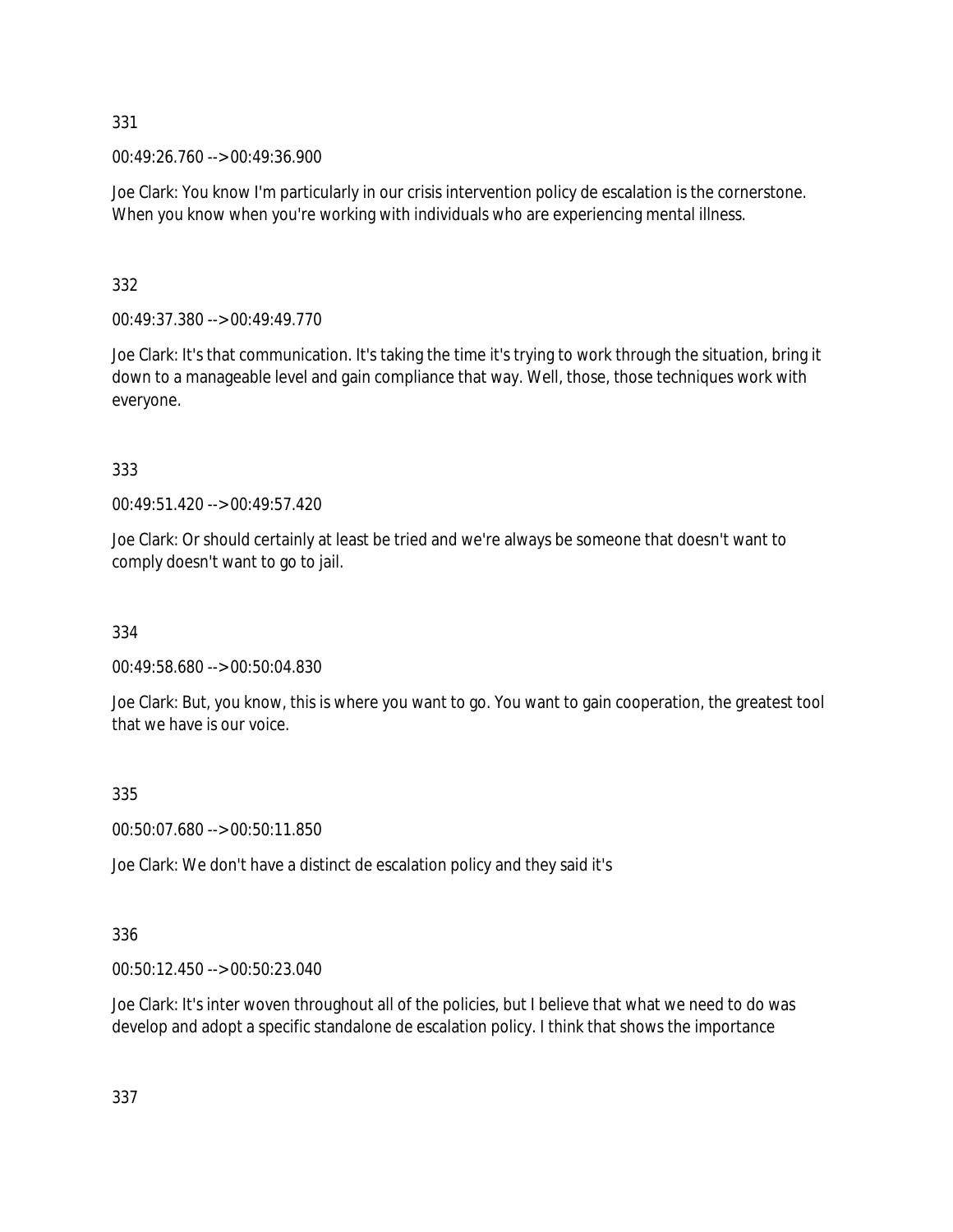00:50:23.760 --> 00:50:28.740

Joe Clark: And I think it sends a message that you know this is a preference, this is the direction we need to go.

338

00:50:33.960 --> 00:50:36.840

Joe Clark: The next one talks about shooting and moving vehicles.

339

00:50:39.090 --> 00:50:45.810

Joe Clark: Our policy generally prohibit shooting in moving vehicles. It's not an absolute bar to shooting it vehicles.

### 340

00:50:46.320 --> 00:51:01.980

Joe Clark: And that's what many folks would like to see, including Campaign Zero. Now they give a caveat in their recommendation for an occupant who poses a threat by means other than a vehicle. And so that's someone driving along and shooting out of the vehicle.

### 341

00:51:04.470 --> 00:51:15.540

Joe Clark: You know you have limited alternatives. They recommend a complete ban on shooting and vehicles absent that threat. I think the issue there. And what we have seen recently is where

342

00:51:16.830 --> 00:51:19.230

Joe Clark: Where the vehicle itself is used as a weapon.

343

00:51:20.370 --> 00:51:30.570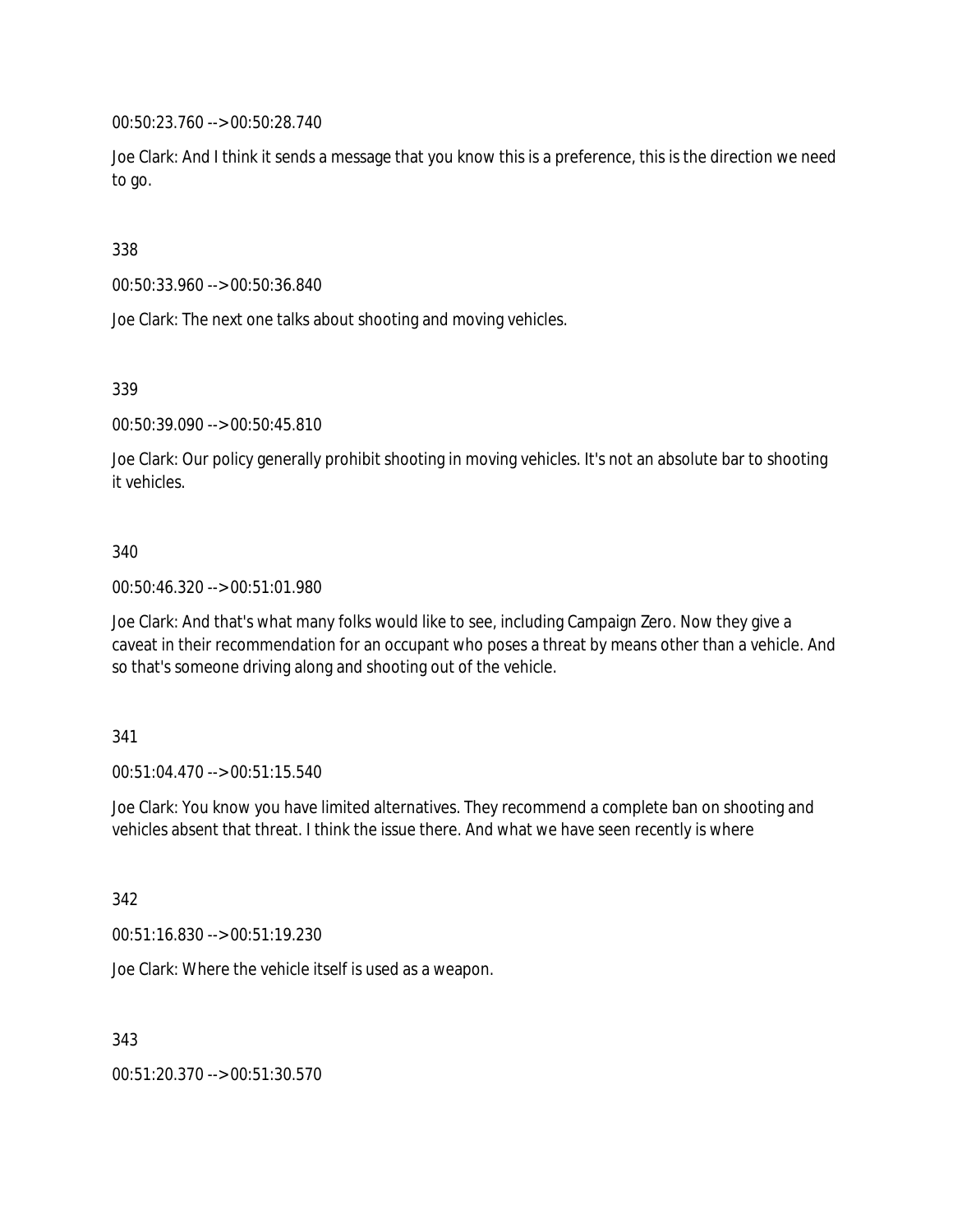Joe Clark: If you have an absolute prohibition against shooting in a vehicle than when the vehicle is the weapon. You know, there's no recourse. There's no other tool to stop that vehicle.

## 344

00:51:31.500 --> 00:51:43.890

Joe Clark: You know, if you have another vehicle nearby that you can move in the direction that's possibility. This is still a absolute last resort, as all deadly force situation should be. But you know, I think we

### 345

00:51:45.180 --> 00:51:50.460

Joe Clark: I think we move in the direction of our current policy where we recommend. Again, it's an only as a last resort.

## 346

00:51:55.980 --> 00:52:06.660

Joe Clark: restriction on chokehold and neck restraints a card policy restricts chokehold which would be an airway restriction. It's only appropriate in a deadly force situation.

### 347

00:52:07.920 --> 00:52:18.150

Joe Clark: The current policy did approve the use of vascular neck or straight that's trained at the Washington State Academy and it was permitted by policy.

348

00:52:20.130 --> 00:52:24.180

Joe Clark: I don't think that's where we need to be. I think this is an absolute

### 349

00:52:25.470 --> 00:52:30.150

Joe Clark: tool of last resort, and it should be reserved for deadly force situations.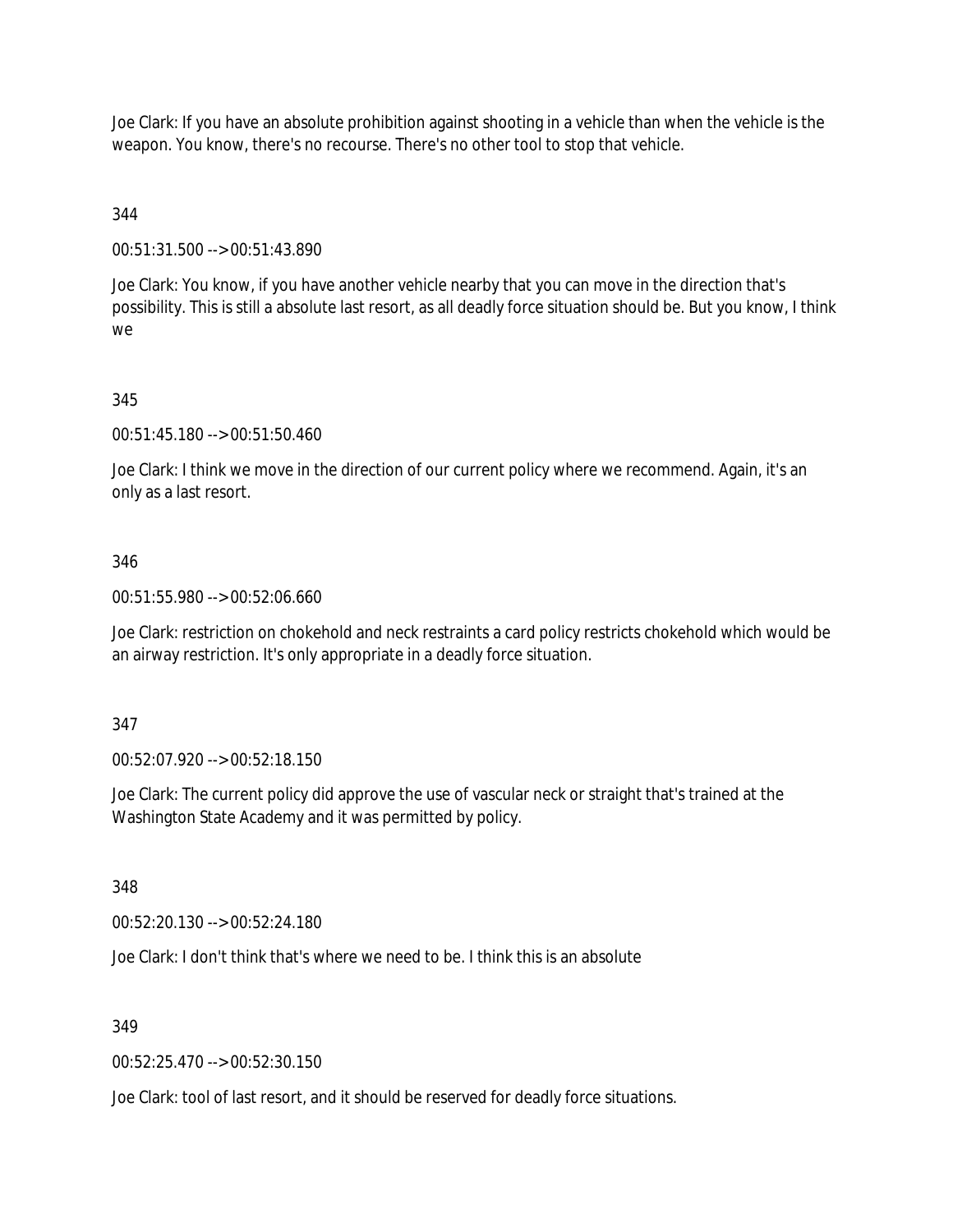00:52:31.260 --> 00:52:42.510

Joe Clark: I have since issued a directive that the vascular neck restraint and all other choke holds a stranglehold will only be used in deadly force situations.

351

00:52:43.620 --> 00:52:55.470

Joe Clark: And again, the reason for not a strict ban on that move is if you take that away completely, and you have a deadly force situation, the only alternative you have left is a firearm.

352

00:52:56.850 --> 00:53:05.130

Joe Clark: So if there's a circumstance where you can use the vascular neck restraint instead of a firearm. You have a less lethal option at your disposal.

353

00:53:07.470 --> 00:53:11.040

Joe Clark: You know that. And I think that's a better choice if the circumstances permit.

354

00:53:16.860 --> 00:53:21.870

Joe Clark: In terms of a verbal warning before using deadly force when it's practical feasible.

355

00:53:23.010 --> 00:53:27.510

Joe Clark: You know, that's certainly what's recommended. That's what is in our policy currently

356

00:53:29.220 --> 00:53:32.010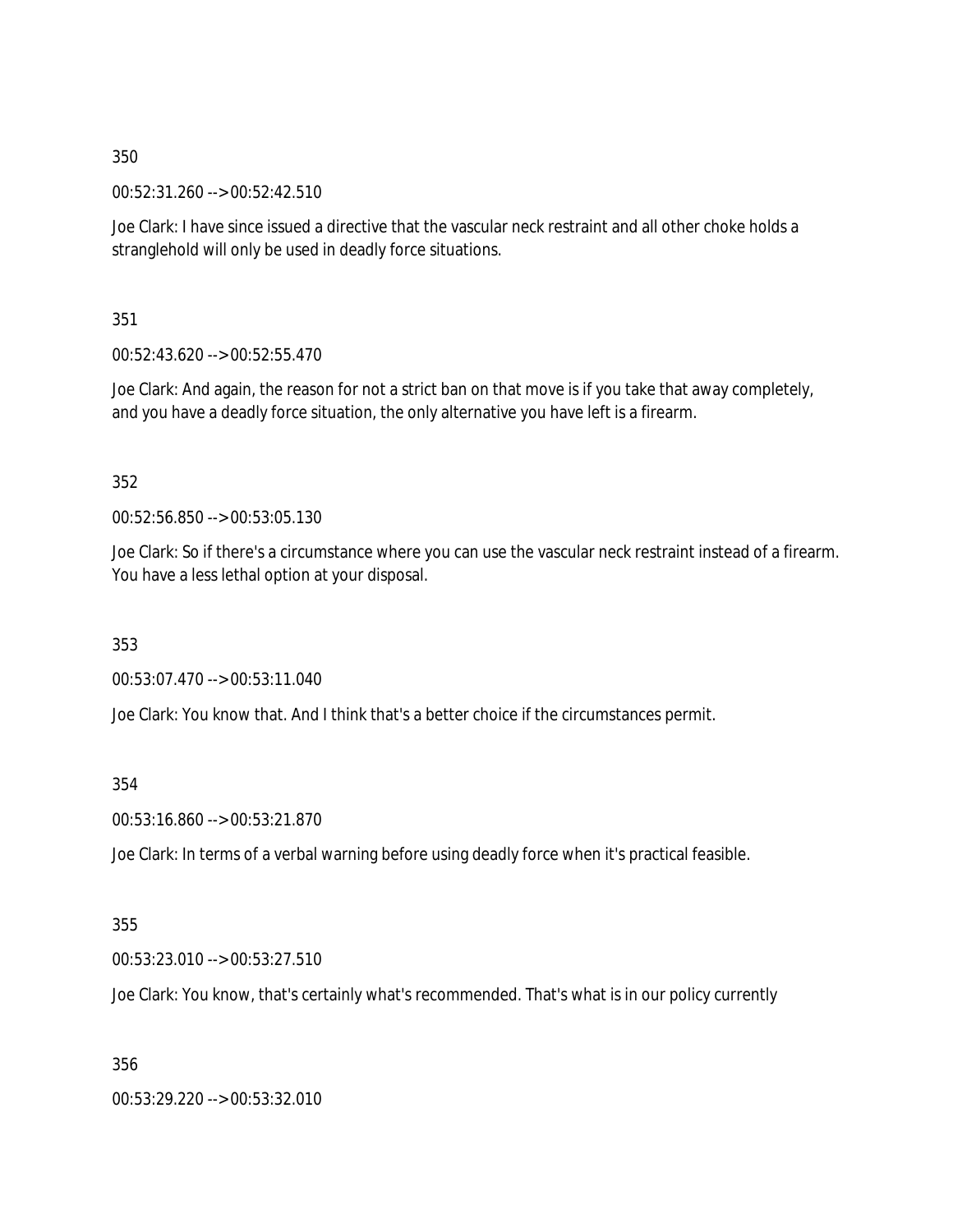Joe Clark: However, it's written in a section relates to fling felonies.

## 357

00:53:33.120 --> 00:53:46.620

Joe Clark: We really need to pull that out. Make it a standalone piece of the deadly force protocol and so that it's clear that when it's possible when it doesn't jeopardize bystanders safety or officer safety that you give that warning.

## 358

00:53:47.940 --> 00:53:54.840

Joe Clark: You know, I think that's reasonable and practical and that's what we'll do. With that policy is restate it so it applies to all circumstances.

### 359

00:53:59.340 --> 00:54:12.180

Joe Clark: The next recommendation is for a use of force continuum, or a matrix that kind of defines the types of force and techniques that can be used to respond to resistance a continuum is kind of an outdated.

### 360

00:54:14.460 --> 00:54:26.340

Joe Clark: Terminology continuum implies that you have this ladder or staircase that you climb from where you started, you know, verbal commands and work your way up to wherever you need to be to accomplish your goal.

### 361

00:54:28.140 --> 00:54:32.280

Joe Clark: What we really look to look to now is more of a force model.

362

00:54:33.630 --> 00:54:37.350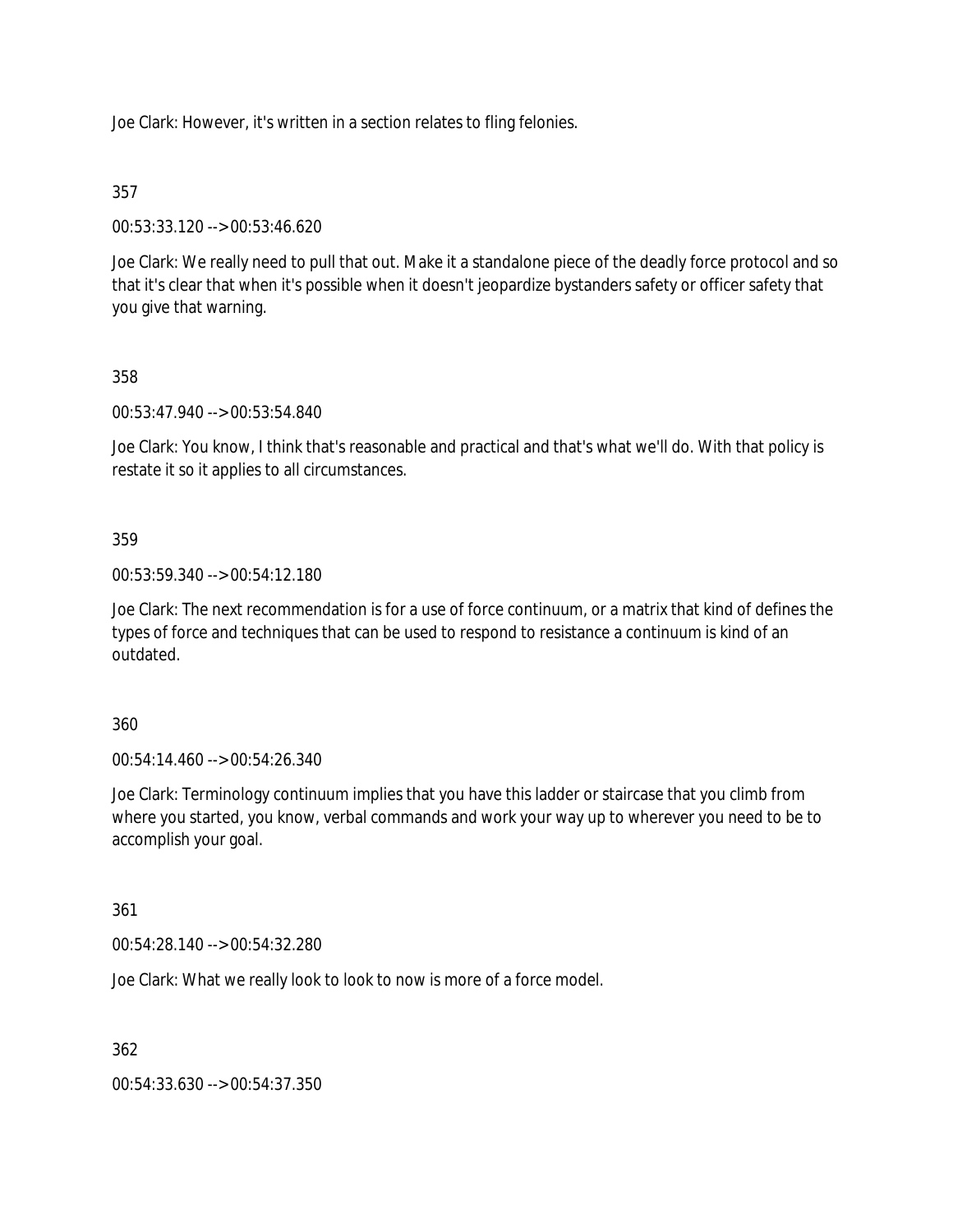Joe Clark: You know the stair step approach doesn't work in all situations.

## 363

00:54:38.910 --> 00:54:52.530

Joe Clark: You, for example, an active shooter in an active shooter situation. You certainly can't come in and begin with verbal commands and then work towards control holds. And then, you know, to something else, such as a taser

## 364

00:54:53.820 --> 00:55:03.690

Joe Clark: You have to have officers with the latitude to assess the situation and use the appropriate response based on the level of the threat that they're seeing

365

00:55:05.280 --> 00:55:05.820

Joe Clark: Now,

366

00:55:06.840 --> 00:55:19.530

Joe Clark: There are ways to work in that matrix. It's not quite the same as a continuum, but that you define the types of resistance or threats that you see, and then you talk about the appropriate levels of force to respond.

### 367

00:55:22.140 --> 00:55:31.800

Joe Clark: That's the language we're looking for that has to be written and developed and incorporate into the policy and we want to be consistent with what the state is training the officers. The Academy

368

00:55:33.600 --> 00:55:36.660

Joe Clark: And I think that's consistent with kind of this matrix idea.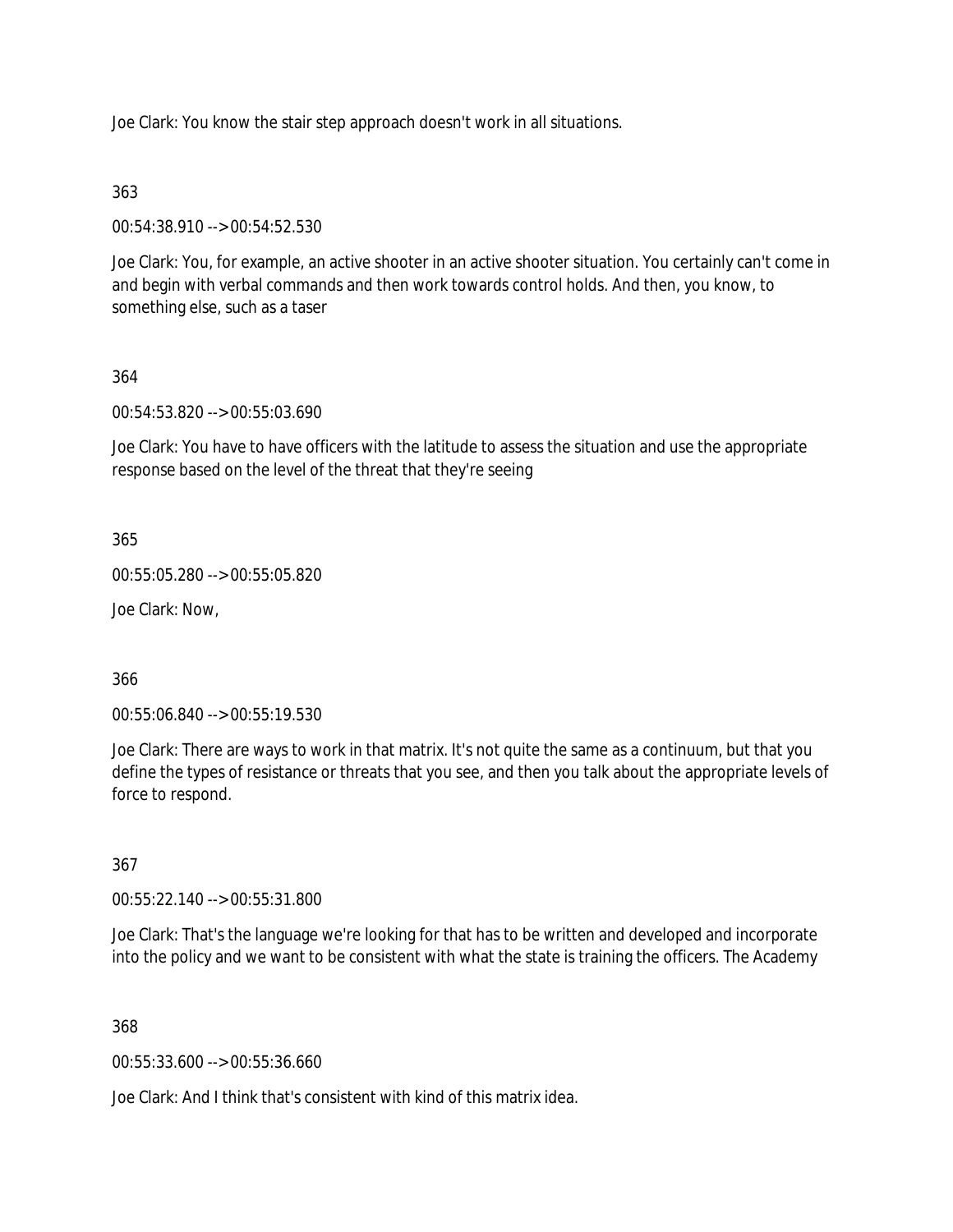00:55:41.100 --> 00:55:50.520

Joe Clark: Similarly exhaust all of the reasonable alternatives, people tend to forget the reasonable piece we want to do this. That's whole part of de escalation.

370

00:55:51.930 --> 00:55:56.490

Joe Clark: That our policy requires that only the amount of force that reasonably appears necessary.

371

00:55:57.840 --> 00:55:59.580

Joe Clark: Unnecessary by

372

00:56:00.690 --> 00:56:12.750

Joe Clark: The code Washington says that no reasonably effective alternative and the use of force appears to exist. So that's, you know, that's us telling our officers that you need to evaluate your options.

#### 373

00:56:14.130 --> 00:56:23.070

Joe Clark: And use only that which appears necessary. So I think we're compliant with that recommendation as it exists in the policy.

374

00:56:27.330 --> 00:56:35.940

Joe Clark: They asked it, we require comprehensive reporting and that includes uses a force and threats of force. More specifically, they're looking for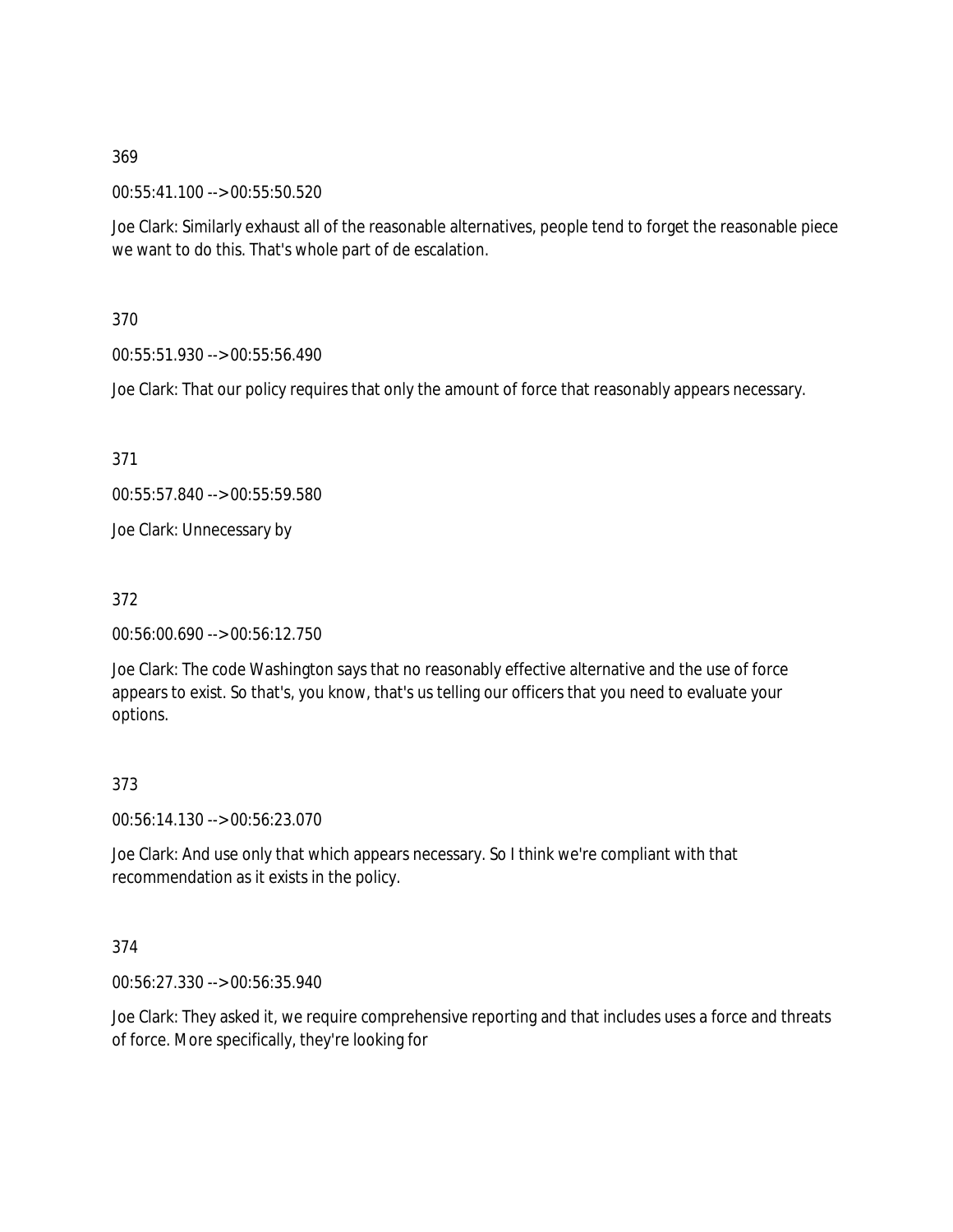00:56:37.800 --> 00:56:41.550

Joe Clark: Pointing firearm at an individual or pointing a taser at an individual

376

00:56:43.260 --> 00:56:55.470

Joe Clark: So in practice we are reporting those incidents, but it's not clear and policy that that pointing a firearm is someone is a required reported use of force. So we're going to have to tighten that up and

377

00:56:55.920 --> 00:57:00.360

Joe Clark: implement that in policy. So it's clear. We want to capture that information that's important data.

#### 378

00:57:02.190 --> 00:57:04.860

Joe Clark: And while it's our practice, it needs to be our policy as well.

379

00:57:09.210 --> 00:57:23.790

Joe Clark: And probably most importantly is the requirement that officers intervene to stop another officer from using excessive force and that's that exists in our policy any officer that is present and observe someone using more force than is appropriate.

380

00:57:25.260 --> 00:57:26.880

Joe Clark: Is required to stop that.

381

00:57:28.890 --> 00:57:29.280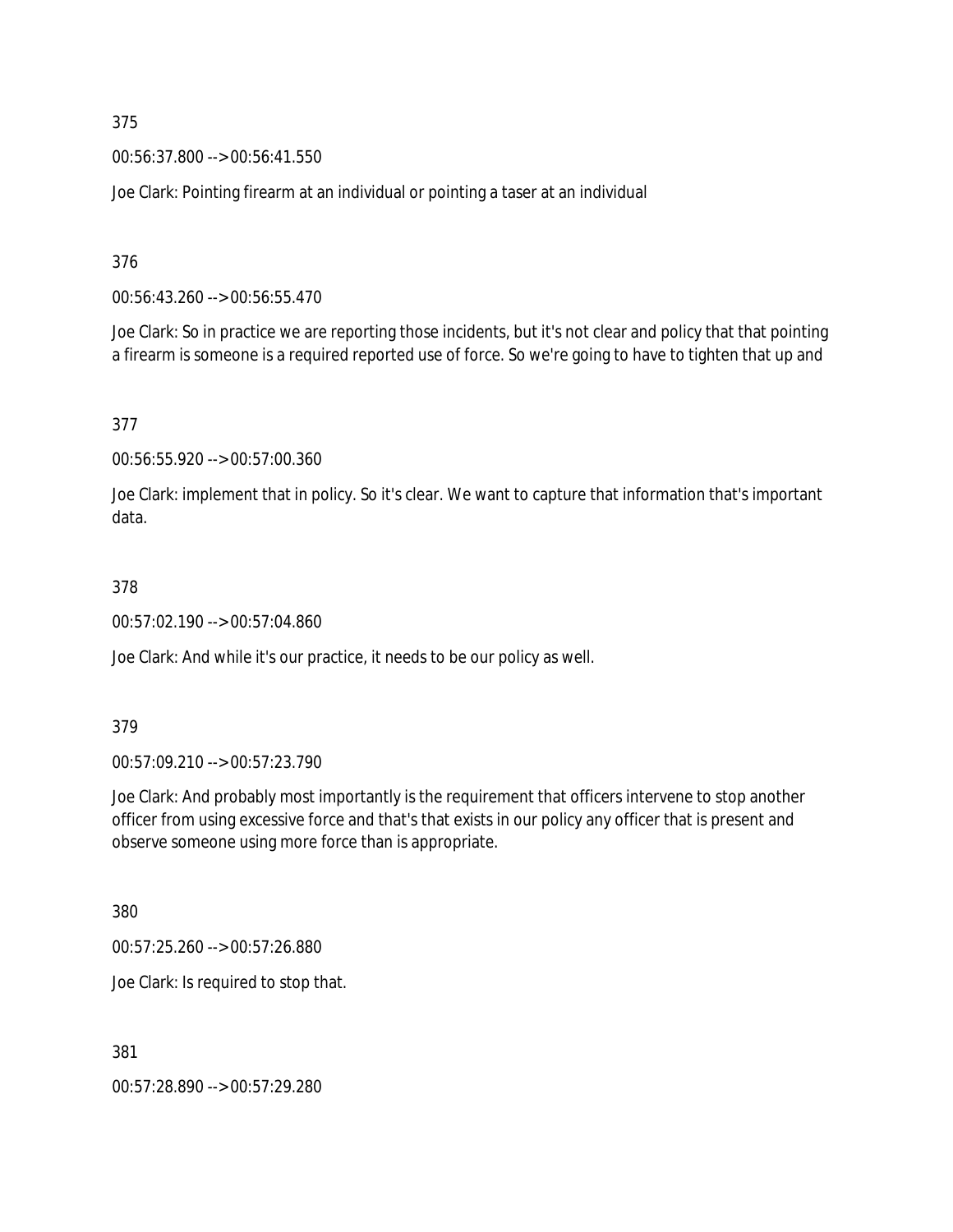Joe Clark: You know,

382

00:57:30.840 --> 00:57:38.340

Joe Clark: officers get caught up in the moment, having that second set of eyes there someone to come in and stay say, step away. I got this. Let me take care of it.

383

00:57:38.850 --> 00:57:47.010

Joe Clark: That happens whether it's a force situation or just an encounter with an individual that the officer is getting frustrated with sometimes it it

384

00:57:47.400 --> 00:58:01.200

Joe Clark: It just takes another officer to step in. That's what we asked them to do. That's what we require them to do. And if it's a use of force that exceeds exceeds what is permitted they're required to report to a supervisor, so that we can address it and take corrective action.

385

00:58:07.140 --> 00:58:20.520

Joe Clark: So just some additional points that I want to bring up in terms of buying more cameras. The as of June, the body worn cameras have been fully implemented and are mandatory where for all the officers.

386

00:58:21.810 --> 00:58:24.450

Joe Clark: So you should see those on their chest whenever they're out in public.

387

00:58:26.580 --> 00:58:32.790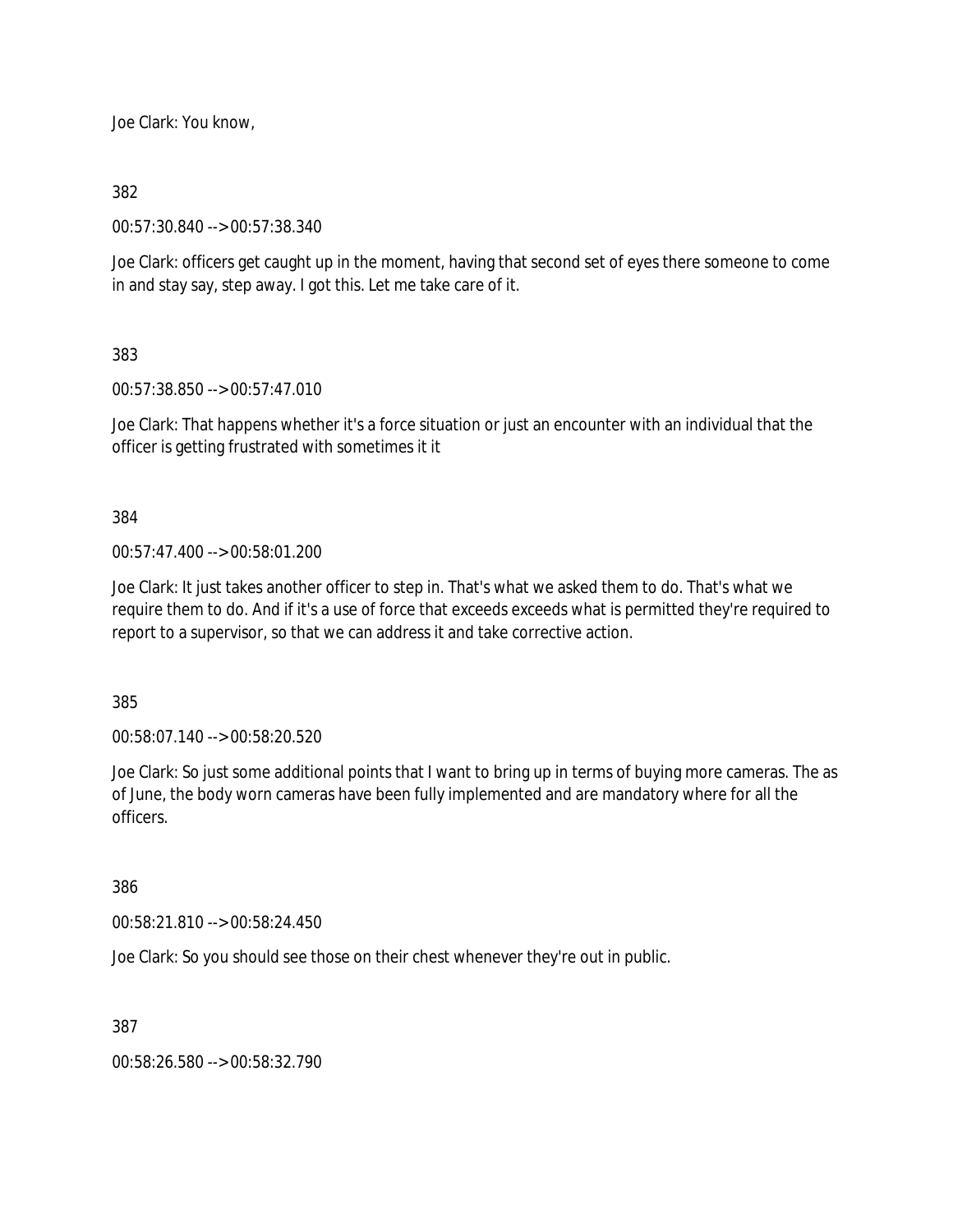Joe Clark: Use of force statistics we publish those each year. They're on our webpage and they're accessible for anybody that wants to review them.

388

00:58:36.960 --> 00:58:40.350

Joe Clark: You know, our implicit bias training last

389

00:58:41.550 --> 00:58:54.180

Joe Clark: November the entire department intended plus a bias training. We've had other instances individuals attending cultural awareness training diversity training, it's required at the state level.

390

00:58:55.500 --> 00:59:01.950

Joe Clark: New officers go through 200 hours of de escalation mental health training bias training.

391

00:59:03.360 --> 00:59:18.540

Joe Clark: Every three years. Each officer is required to go through a 40 hour recertification in those same topic areas, including, you know, talking about officer perceptions officer bias and the historical intersections with race and policing.

392

00:59:19.680 --> 00:59:26.550

Joe Clark: Those are all provided by the state Academy and they'll be implementing those as part of the new 940

393

00:59:29.010 --> 00:59:33.480

Joe Clark: And of course everyone attends 24 hours of annual training to maintain certification.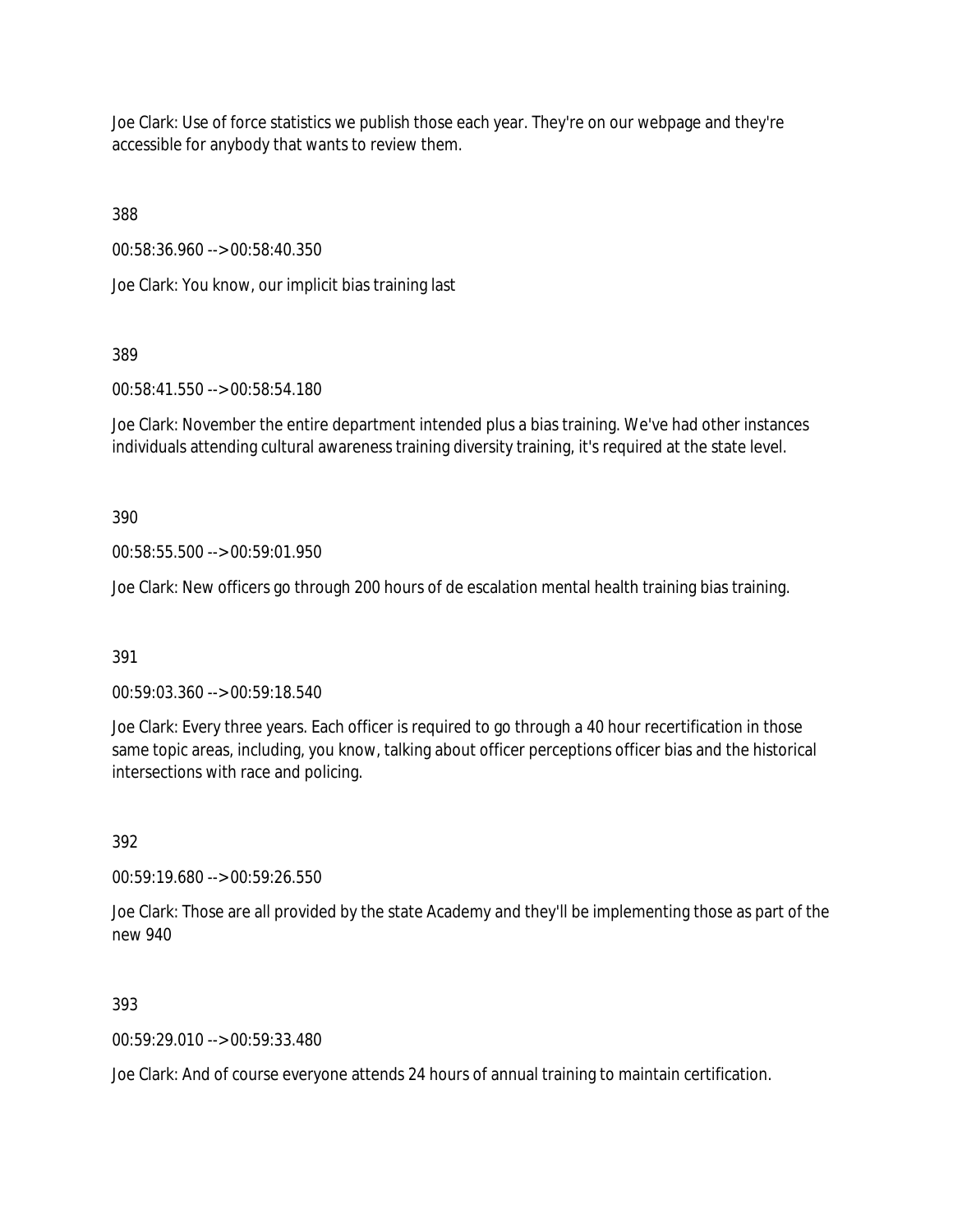00:59:35.340 --> 00:59:50.580

Joe Clark: In talking about dis de escalation. I mentioned it was intertwined in all of our policies, some of the things that we already do and had been doing every officer goes through that 40 hour crisis intervention training so that they practice and develop those skills for communication.

395

00:59:52.290 --> 00:59:54.690

Joe Clark: You know, we're a small community. The officers know

396

00:59:55.860 --> 00:59:56.970

Joe Clark: The members of the community.

397

00:59:58.020 --> 01:00:07.950

Joe Clark: And the members that we deal with on a regular basis. You know, we know them so that we have history were able to kind of work with them to meet their needs.

398

01:00:10.020 --> 01:00:15.690

Joe Clark: In you know get assistance, whether it be through the navigator program or, you know, other avenues.

399

01:00:16.710 --> 01:00:22.320

Joe Clark: We have the ability to flag addresses in the 911 system with history. So if there's a person

400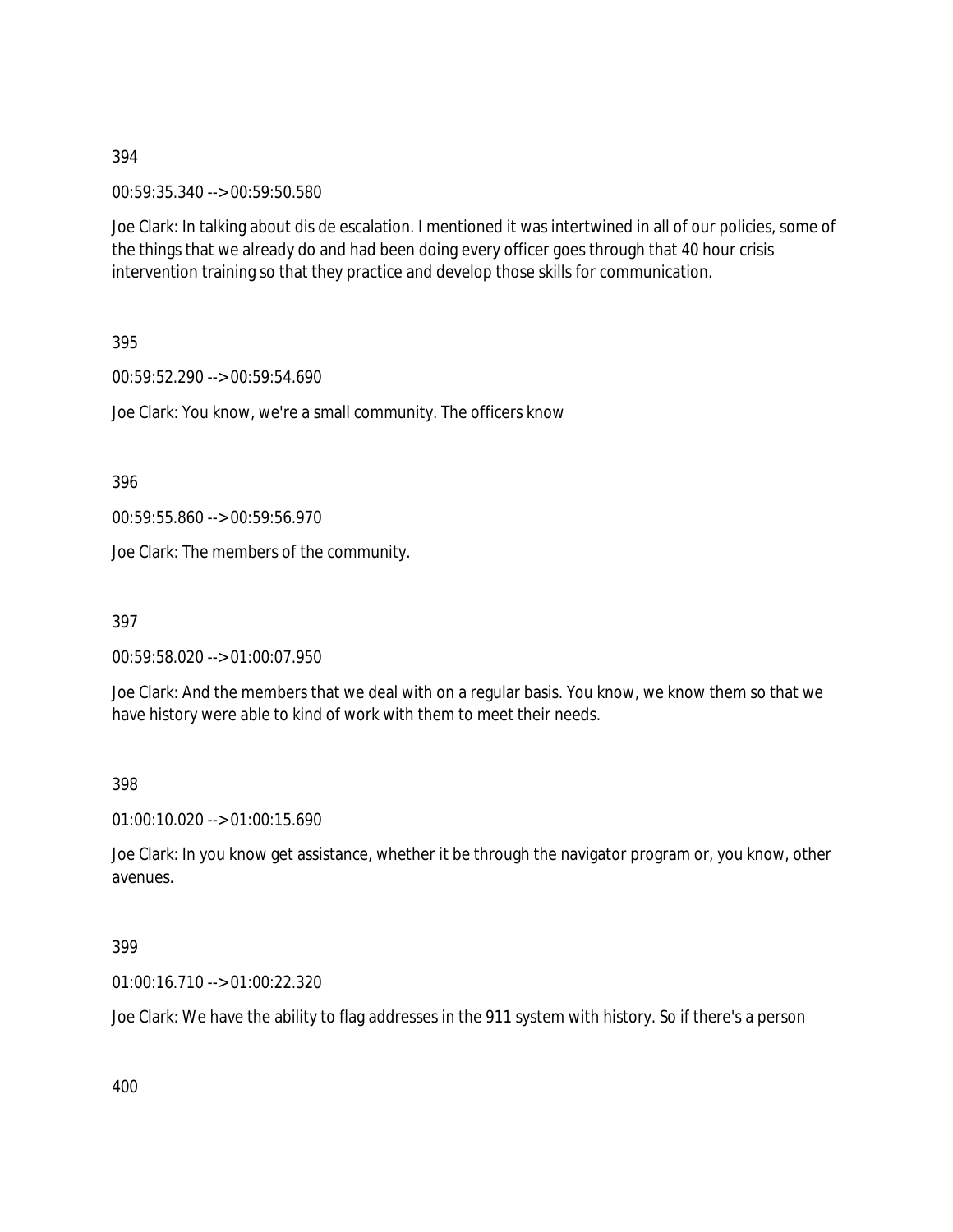01:00:24.420 --> 01:00:27.150

Joe Clark: Who has who who doesn't here.

401

01:00:28.230 --> 01:00:34.500

Joe Clark: You know, we're aware of that, before we get there, so that we can plan accordingly and respond effectively.

402

01:00:35.970 --> 01:00:51.450

Joe Clark: And of course, with our staffing levels we have time to spend with folks, we can take time to talk through concerns, there's no pressure to go from call to call because there isn't some other places. And I think that contributes to getting to know the community members.

403

01:00:55.830 --> 01:01:01.410

Joe Clark: Other so next steps coming up, of course, will finish our review of the use of force policies will update those

404

01:01:03.150 --> 01:01:08.280

Joe Clark: We're going to start posting the department Policy Manual to the webpage. I think it's important that that's out there.

405

01:01:09.060 --> 01:01:21.330

Joe Clark: And we'll start with the policies, it stands today we're going to post that this week. And as we complete this block of update and then any updates going on downline, those will be

406

01:01:23.040 --> 01:01:32.130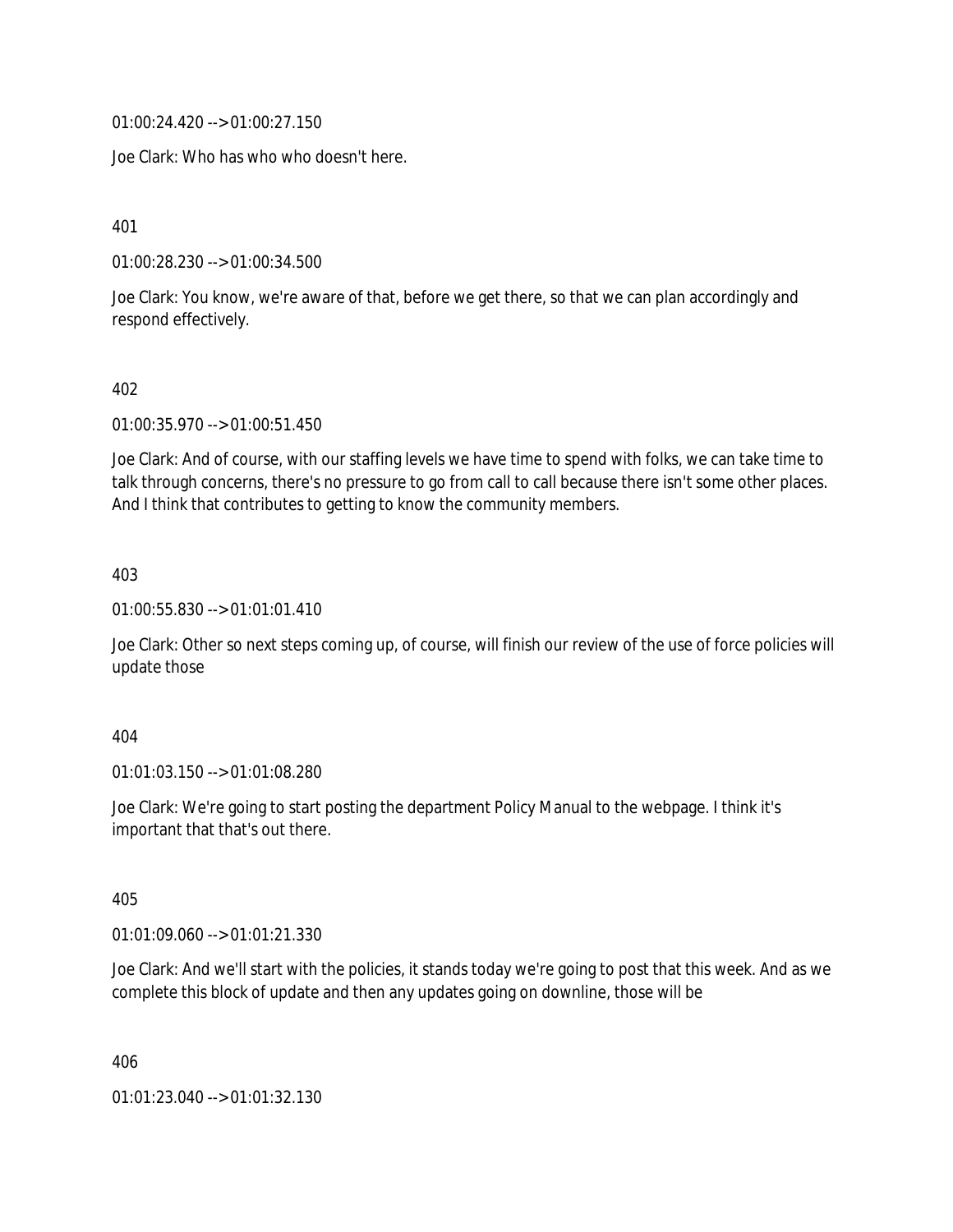Joe Clark: Updated on our webpage. You know, there's nothing there that is a secret. I think it's important that the community be able to access that document and read through it.

407

01:01:34.050 --> 01:01:43.380

Joe Clark: Of the next piece. The, the FBI is making an effort to implement a national use of force data collection.

## 408

01:01:46.290 --> 01:01:57.990

Joe Clark: That program went online last January of 2019 it requires departments to enroll so far only 40% of the 18,000 agencies in this country have enrolled.

409

01:01:59.280 --> 01:02:01.200

Joe Clark: We are currently in the process.

410

01:02:02.790 --> 01:02:08.520

Joe Clark: Of gaining access so that we can submit our data. What they are tracking is

411

01:02:12.360 --> 01:02:26.130

Joe Clark: You're tracking incidents from use of force that include fatalities or serious physical injuries or where a firearm is discharged at a person and we haven't had any of those incidents, since the database started in 2019

### 412

01:02:30.630 --> 01:02:38.850

Joe Clark: But they required, you know, you have to be a member of the database, you have to report that you had zero incidents, so that they have an accurate count.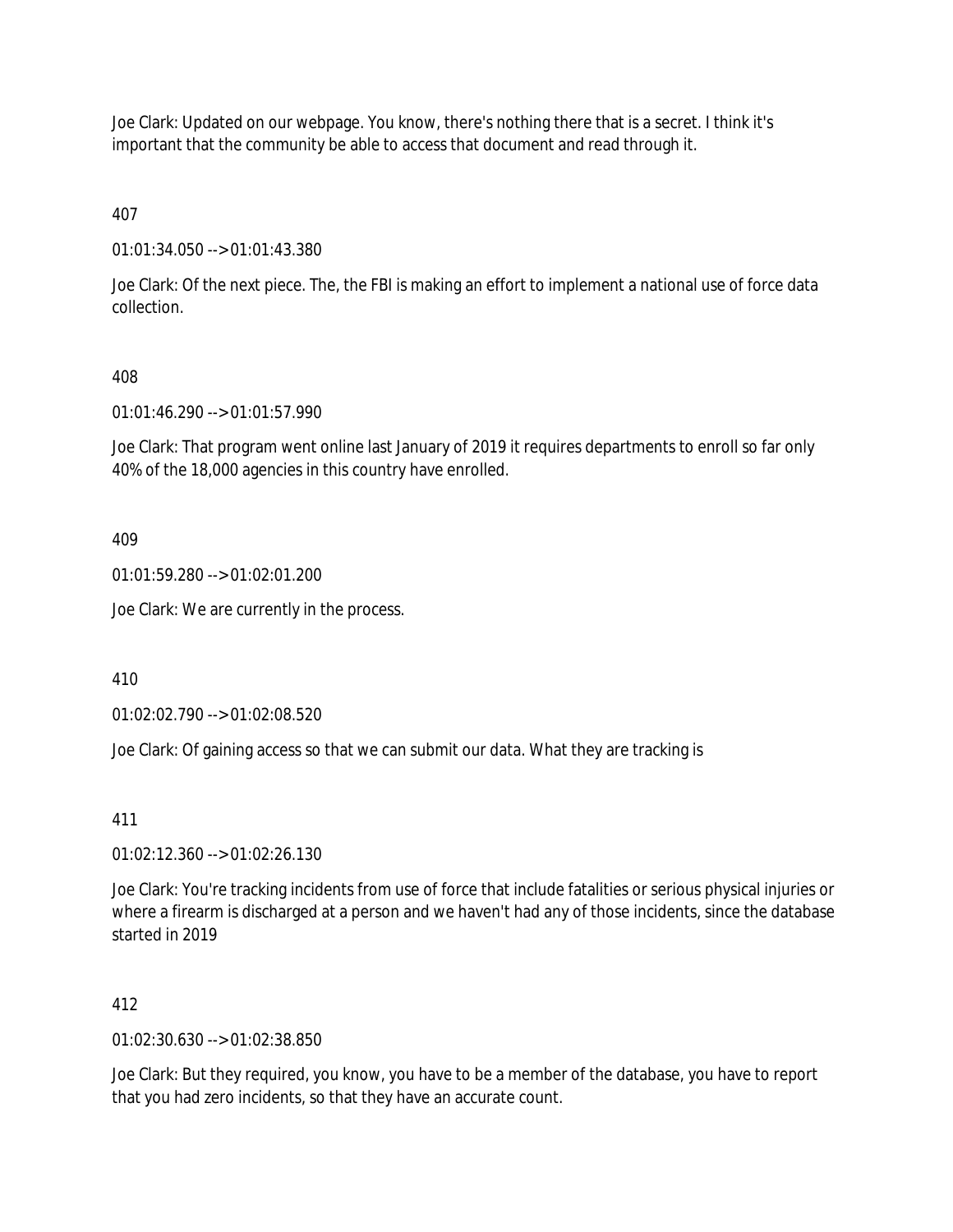01:02:39.270 --> 01:02:49.050

Joe Clark: In terms of all of the departments submitting data, all of the departments in the country. So we're getting enrolled in that and we'll start reporting.

414

01:02:50.610 --> 01:02:52.140

Joe Clark: Each month going forward.

415

01:02:53.520 --> 01:02:55.080

Joe Clark: And then of course we have the

416

01:02:56.700 --> 01:02:59.070

Joe Clark: Discussion about the next public safety briefing.

417

01:03:00.750 --> 01:03:04.470

Joe Clark: And that's it for me. Are there any questions that I can answer.

418

01:03:06.630 --> 01:03:12.750

Leslie Schneider: Thank you very much, chief clerk. I really appreciate it. Um, I think my colleagues and maybe the public knows that.

419

01:03:14.820 --> 01:03:15.210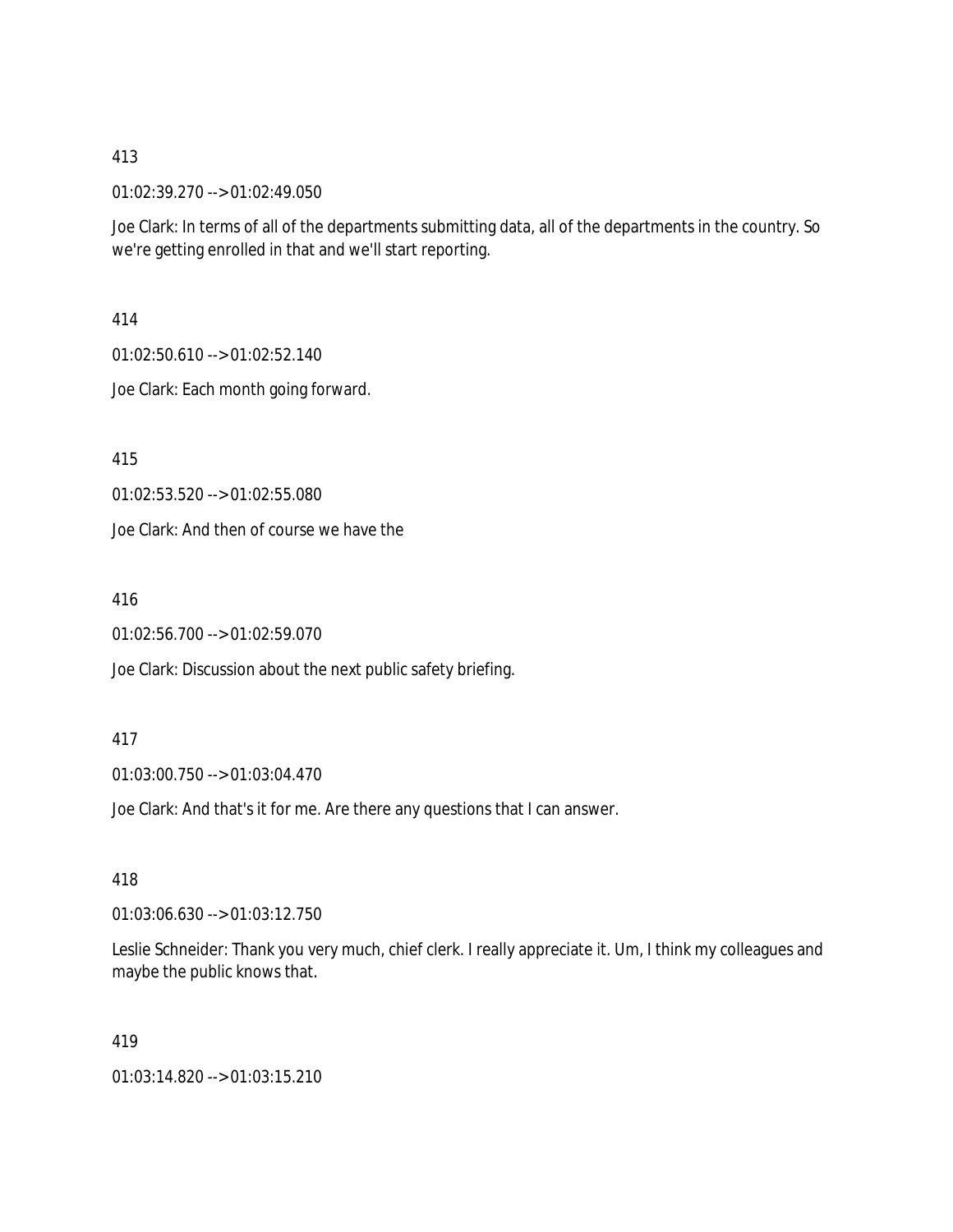Leslie Schneider: That

## 420

01:03:16.590 --> 01:03:27.660

Leslie Schneider: I went and participated in the town hall Obama's town hall. Shortly after the George Floyd incident and I kind of gulped and took the mayor's pledge about reviewing our use of force.

# 421

01:03:28.140 --> 01:03:47.730

Leslie Schneider: And so you're helping me fulfill on that and I look forward to comments from the public, you know, as they take this in and I really appreciate it. That you're that you're posting it to the website. I also just want to thank you for in advance of this session, which we've been, you know,

## 422

01:03:48.750 --> 01:03:57.870

Leslie Schneider: Looking forward to for a while, you've also been putting some deep comments into the city managers report and kind of answering a lot of questions.

### 423

01:03:58.590 --> 01:04:10.050

Leslie Schneider: In advance of this. So I also appreciate that and certainly look forward to seeing any more of those things that you can offer. So we've got some hands raised. Councilmember nisar

### 424

01:04:10.860 --> 01:04:18.420

Rasham Nassar: Yes, thank you. And thank you, police chief Clark, it's nice to have you with us tonight. I know we've all been waiting for this.

### 425

01:04:18.900 --> 01:04:28.410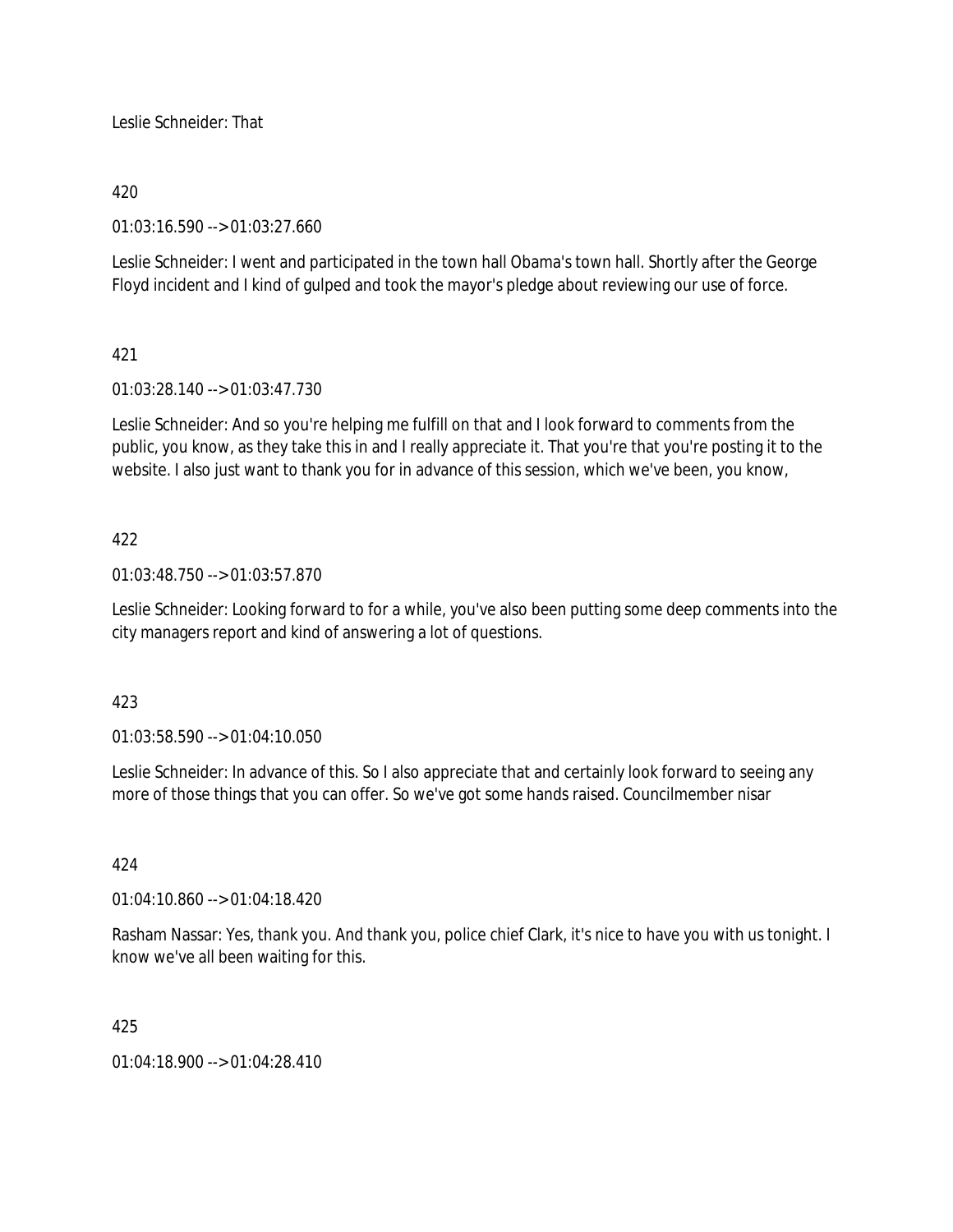Rasham Nassar: Discussion for quite some time. So I appreciate that we're having it tonight. So thank you again. I know it took a lot of work for you to put the presentation together. And I just want to let you know I'm very grateful for that.

426

01:04:29.220 --> 01:04:41.250

Rasham Nassar: I do have a number of questions and I have some perspective to offer to as to what I have heard in the community that we ought to consider as a council for next steps.

## 427

01:04:42.000 --> 01:04:56.370

Rasham Nassar: But since this discussion is focused on use of force. I want to start my comments on Paul. My question is related to policy. First, but I do first want to acknowledge that there's really two parts to this discussion. The one is related strictly

## 428

 $01:04:57.390 \rightarrow 01:05:13.620$ 

Rasham Nassar: To policy and the other is more focused on the broader kind of contemplated reflective do define the police movement that we're seeing in the trend in that nationwide. So starting with policy and

# 429

01:05:15.030 --> 01:05:18.330

Rasham Nassar: Our policies are from Mexico, right, is that

### 430

01:05:18.780 --> 01:05:28.440

Rasham Nassar: Correct police policies. So let's the pole is a are there. There are a for profit corporation out of. I think it's California

# 431

01:05:29.940 --> 01:05:43.110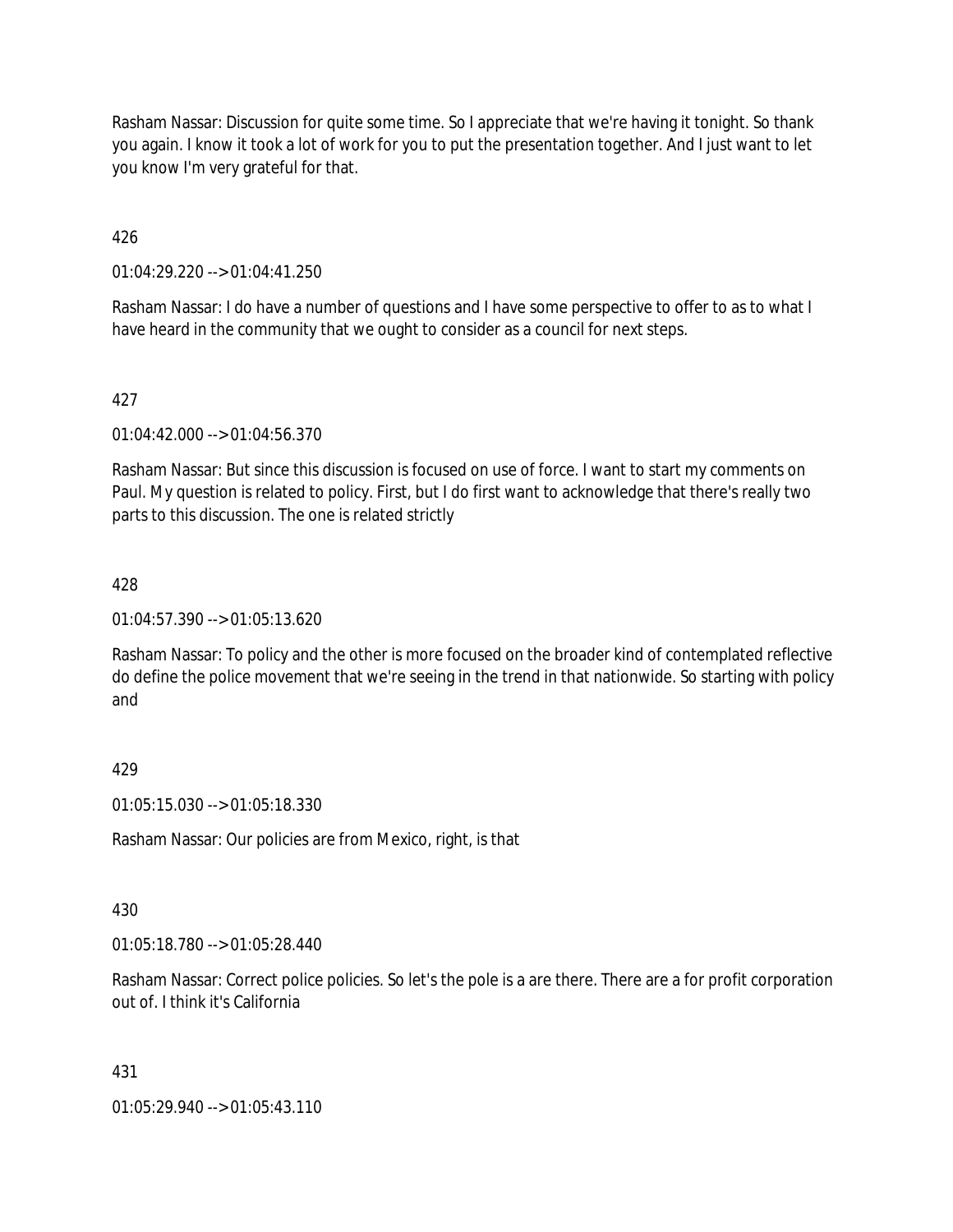Rasham Nassar: And I guess my question is how, what are your thoughts on lexical in general as as the source of our police policies and specifically how how burdensome are their policies to customize

432

01:05:44.670 --> 01:05:53.970

Joe Clark: So in terms of customizing their policies isn't burdensome at all it is, you know, they have a web based interface.

## 433

01:05:54.570 --> 01:06:02.970

Joe Clark: That they give you their base policies, it's broken up into sections and particularly when they give updates.

### 434

01:06:03.720 --> 01:06:15.150

Joe Clark: You can view each of the updates, each of the sections individually and you make changes to. You can either accept or reject modify implement them however they best feature community.

435

01:06:15.840 --> 01:06:28.440

Joe Clark: I know there's been you know there's article I received that kind of gives a unfair perspective on how the software works. There's some isn't misinformation in the article, I don't think those folks have used it.

### 436

01:06:29.730 --> 01:06:36.090

Joe Clark: Can someone go in there and just push a button and suddenly their entire policies overwritten. Absolutely.

### 437

01:06:37.980 --> 01:06:38.910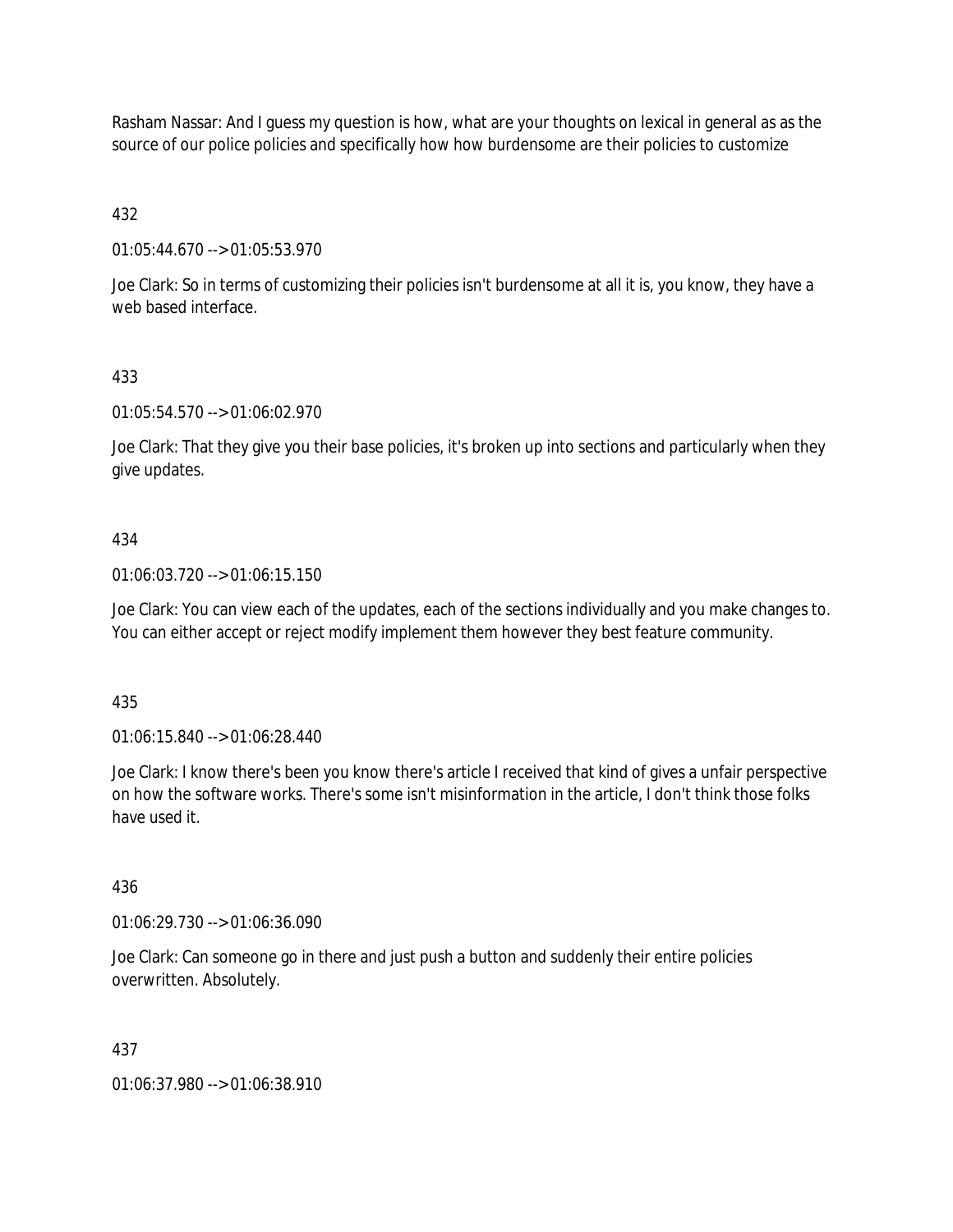Joe Clark: Policies.

## 438

01:06:39.990 --> 01:06:49.320

Joe Clark: Policies are not a push button fix you have to take care to review, manage and implement them in the best interest of your department.

## 439

01:06:50.010 --> 01:07:00.000

Joe Clark: The last poll policies or foundations that you build on. You have to take that information, you have to take that input their justification for why it's written a certain way.

440

01:07:00.660 --> 01:07:15.480

Joe Clark: And then determine what best fits your needs. The value of lexical is the provide a service to send you the updates. There's been a so they're monitoring court cases they're moderate monitoring law changes.

441

01:07:16.350 --> 01:07:33.960

Joe Clark: And they're doing the work of staff members. We don't have. And so they provide recommendations. They don't write our policy, they just provide recommendations we have to select our policy, we have to decide what we wanted to read and we wanted to read and accept that.

442

01:07:35.100 --> 01:07:42.570

Joe Clark: It's, you know, it's no different than if we were writing in ourselves, they just give us the foundation and we build a finished product.

### 443

01:07:43.710 --> 01:07:52.920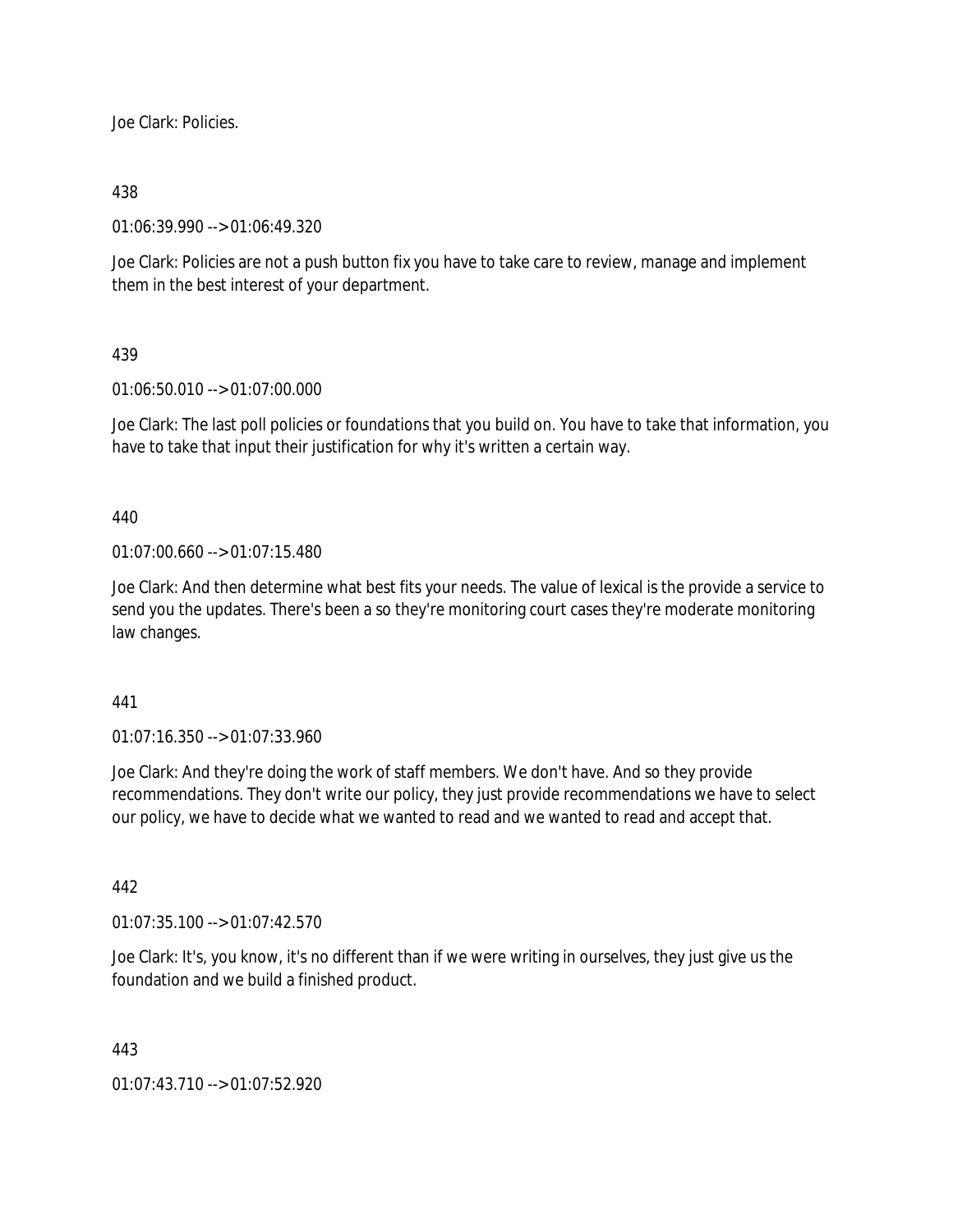Rasham Nassar: Okay, so it sounds like you're in your opinion, like suppose services and the policies they provide our city are, would you consider them consistent with

# 444

01:07:54.150 --> 01:08:10.650

Rasham Nassar: Kind of the progressive shift in police policy and police reform that we're kind of seeing over across the water in Seattle. Are they are they accommodating of that or are they would one consider them to be me be not as agreeable to

# 445

01:08:13.620 --> 01:08:14.790

Rasham Nassar: taking the lead on changes.

# 446

01:08:15.300 --> 01:08:22.050

Joe Clark: Their job is to write these based policies, according to law and, you know,

447

01:08:23.550 --> 01:08:25.710

Rasham Nassar: Sorry, so

448

01:08:26.220 --> 01:08:37.980

Joe Clark: You know, whether they're in there. Also, you know, I think the number is somewhere around 3000 agencies use their policy, you know, we hear a lot of conversation across the country about standardizing policies.

# 449

 $01.08.39.210 - 0.2109$ 

Joe Clark: So with using their base, you know, we get closer to that standardized policy, but we still have to modify it to fit our community.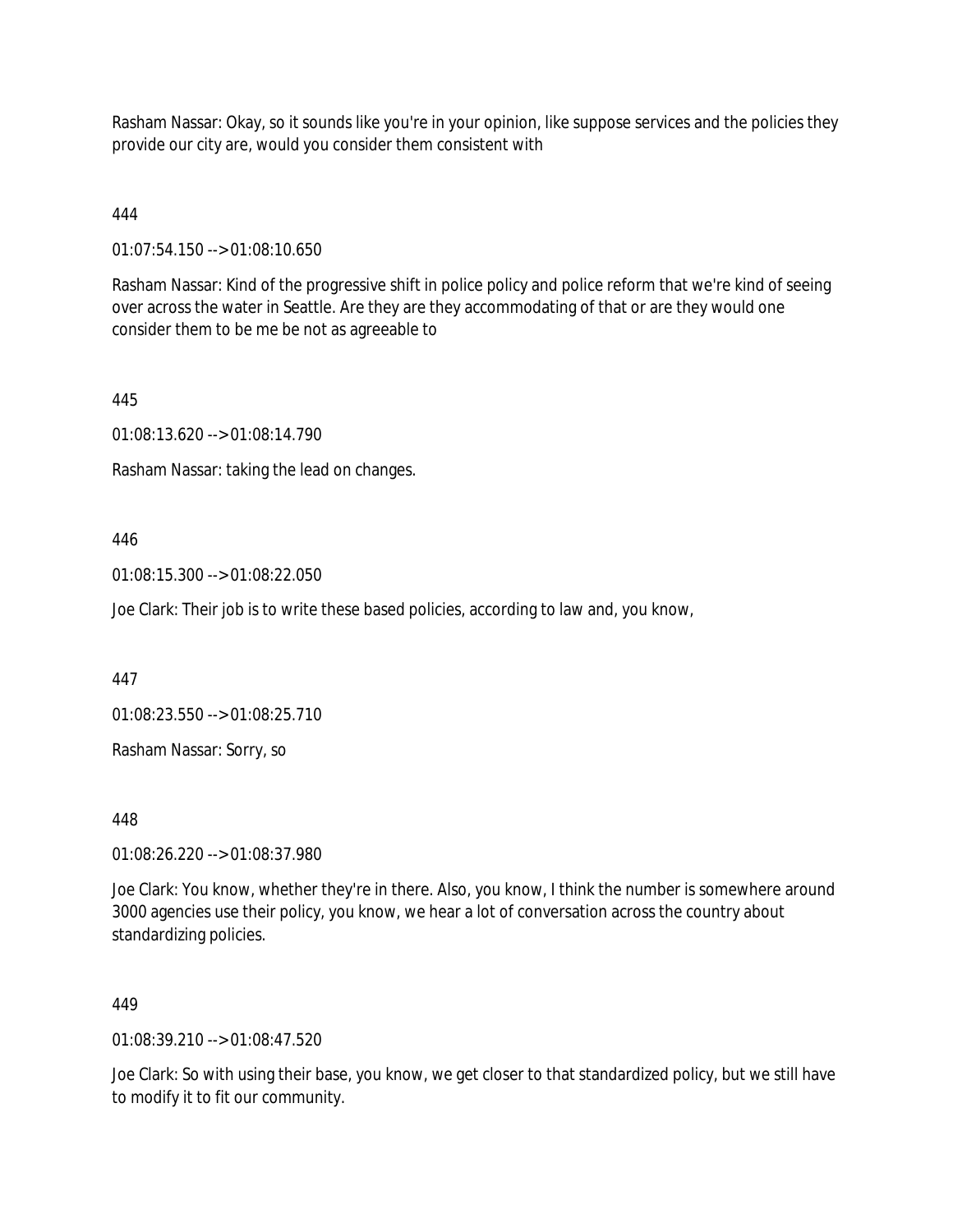01:08:47.880 --> 01:08:54.330

Joe Clark: And so they can't. There's no way that they can write a policy that fits every community. So they have a different set of policies.

451

01:08:54.990 --> 01:09:04.620

Joe Clark: For California, they have a different set for Washington, because we have different state laws, but then within that you have that option as an agency to make adjustments.

452

01:09:05.670 --> 01:09:08.790

Joe Clark: Now they're based policies are in line with

453

01:09:09.870 --> 01:09:28.020

Joe Clark: Best practices. They're in line with court cases and in our state laws, but we still have to add that piece. They can't add the community piece for 3000 agencies, we have to add that ourselves. And that's what you know that's what's been done. That's what's going to continue to happen.

454

01:09:30.090 --> 01:09:48.900

Rasham Nassar: Okay. Um, and that might. Thank you for that. Um, and then my next question is maybe a question for the city manager and maybe it can't be answered tonight, but it's related to the total police budget and what percent of our city's budget is our police budget.

455

01:09:50.010 --> 01:09:50.970

Rasham Nassar: Goes to the department.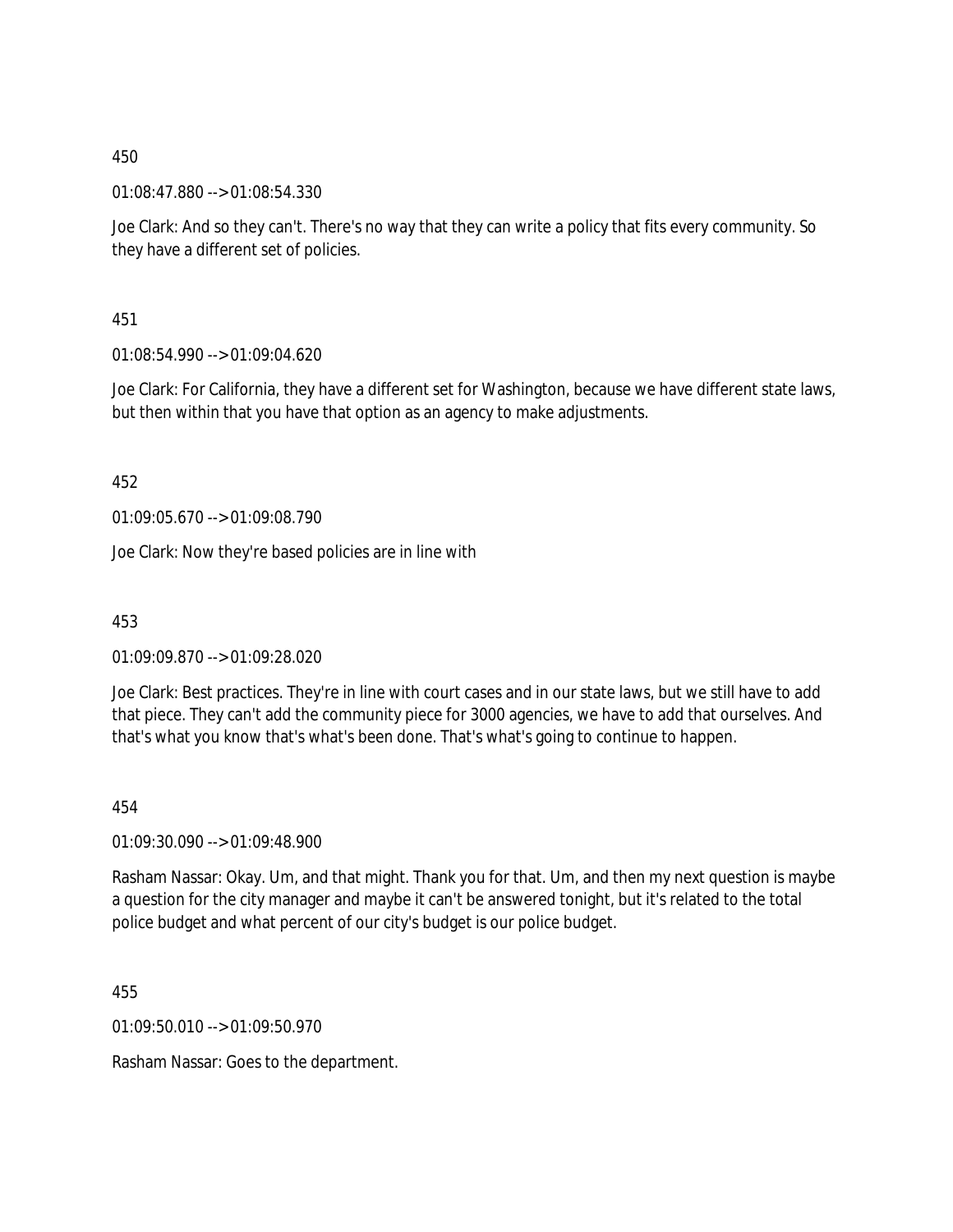01:09:53.520 --> 01:10:11.280

Rasham Nassar: And then I'll follow up with a secondary question that is more towards a police chief Clark total number of weapons training hours versus diversity bias training, which one is currently given a greater emphasis in terms of how we train our officers at our department.

457

01:10:12.300 --> 01:10:14.640

Joe Clark: So I would have to go back and find those numbers.

458

01:10:16.800 --> 01:10:36.300

Joe Clark: The difference with the firearms training. It's not as if you know one takes on more important than the other arms training is a skill to Paris a perishable skill. It takes muscle memory that you have to physically practice, whereas learning in a classroom is kind of a different environment.

459

01:10:38.880 --> 01:10:45.870

Joe Clark: You know, so you can't make a determination of which one is more important based on the number of hours. Now the

460

01:10:47.220 --> 01:10:50.220

Joe Clark: We generally have firearms instruction four times a year.

461

01:10:51.360 --> 01:11:00.570

Joe Clark: And that's based on some court case outcomes that said, Well, you know, going once or twice a year wasn't enough to establish proficiency.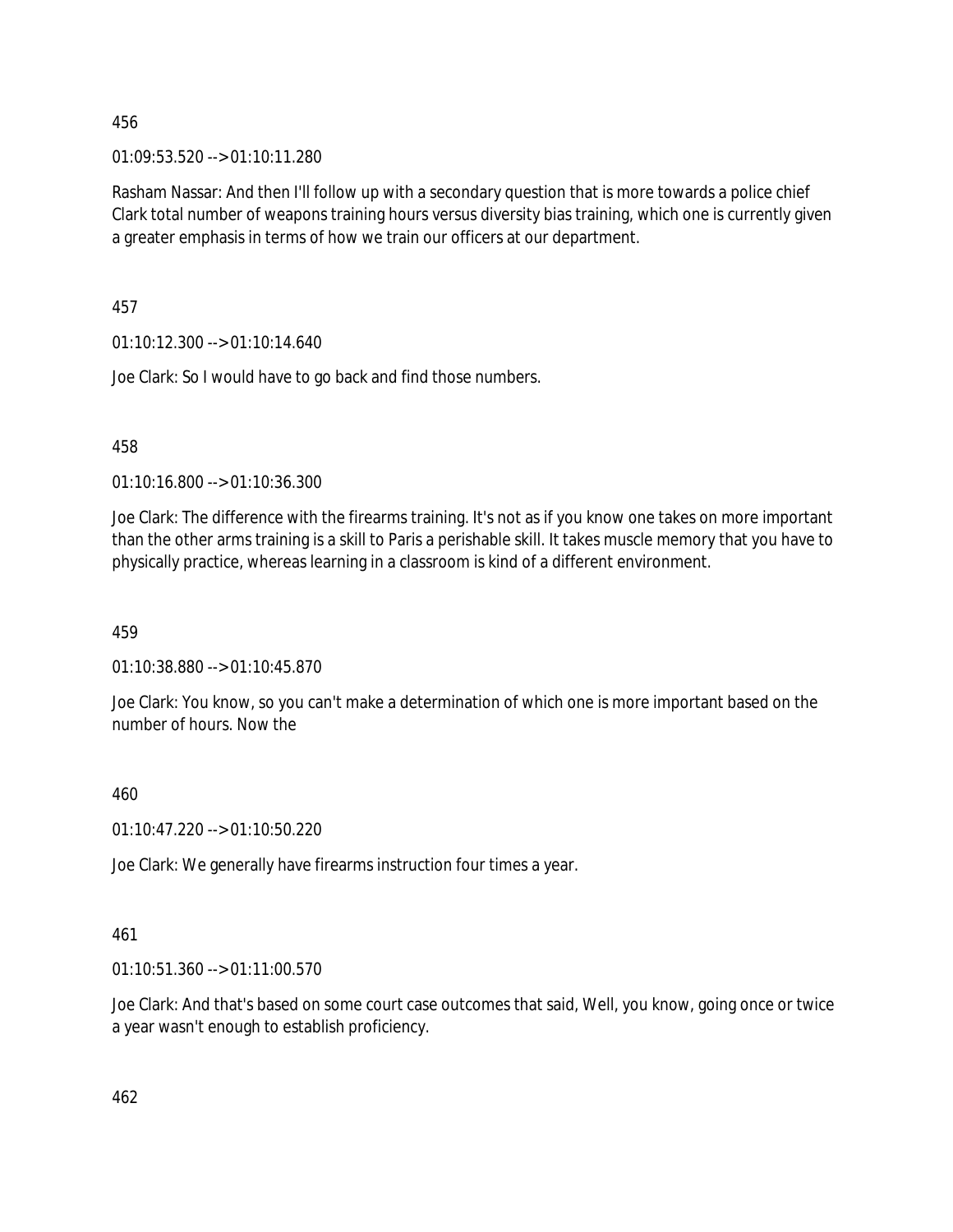01:11:01.380 --> 01:11:14.190

Joe Clark: And so you had a fail to train issue in a court outcome. Three times is better, four times is probably good. So, you know, we have to account for those kind of things in our training if we reduced our hours of training on firearms.

463

01:11:15.420 --> 01:11:20.790

Joe Clark: Then, you know, we run the risk of kind of a failure to train claim if we have an incident.

464

01:11:22.560 --> 01:11:28.680

Morgan Smith: Manage jump in here to one thing I want to highlight is that, and I think that's really interesting question.

## 465

01:11:29.130 --> 01:11:45.420

Morgan Smith: What our experience has been, doesn't mean that's what our experience needs to be going forward. One of the things that I can say that chief Clark probably wouldn't is that when we were looking for a new police chief I was seeking a candidate that would

## 466

01:11:46.680 --> 01:11:58.530

Morgan Smith: Take us forward to the next level in this area. And so he and I, from the outset, have had even when he was still a candidate before he joined us as a member of the team.

## 467

01:11:58.860 --> 01:12:09.000

Morgan Smith: We had conversations about the importance of stepping up the departments focus on things like implicit bias training, things like diversity, things like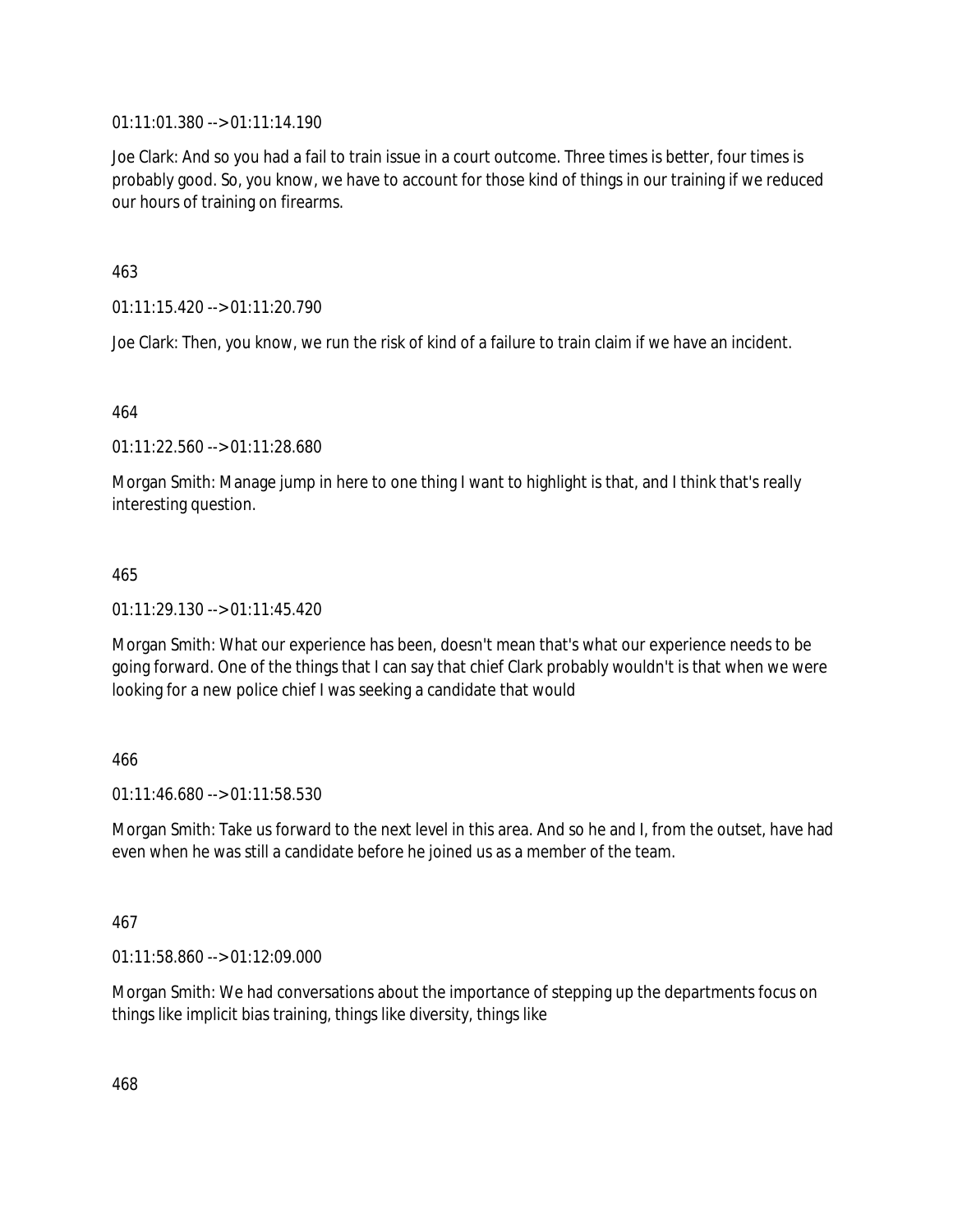01:12:09.720 --> 01:12:26.460

Morgan Smith: Sensitivity and equity issues. And so I expect to see that if we're five years down the road that that may look very different and much more robust than maybe what it looks like today. And that's because I'm hoping that that's going to be part of what he contributes for us.

469

01:12:28.710 --> 01:12:33.090

Morgan Smith: And I'm ready to take a stab at the budget question if the chief has done with his answer.

470

01:12:33.870 --> 01:12:48.540

Morgan Smith: Yes. Okay, I feel, I feel dumb for not having looked this up before, but I have a back of the envelope that I'm confident. It's more than 20% and it's probably 25 to 30% of our general fund budget.

## 471

01:12:50.910 --> 01:12:55.500

Morgan Smith: So I can provide that information as a follow up, it's significant.

472

01:12:57.150 --> 01:13:07.470

Morgan Smith: And it's a significant part of our budget, but that's because. Another thing to think about. And I always try and use the chance for a teaching moment about remember when you're

473

01:13:07.920 --> 01:13:11.640

Morgan Smith: When you're comparing anything, whether it's our public works or

474

01:13:12.090 --> 01:13:18.240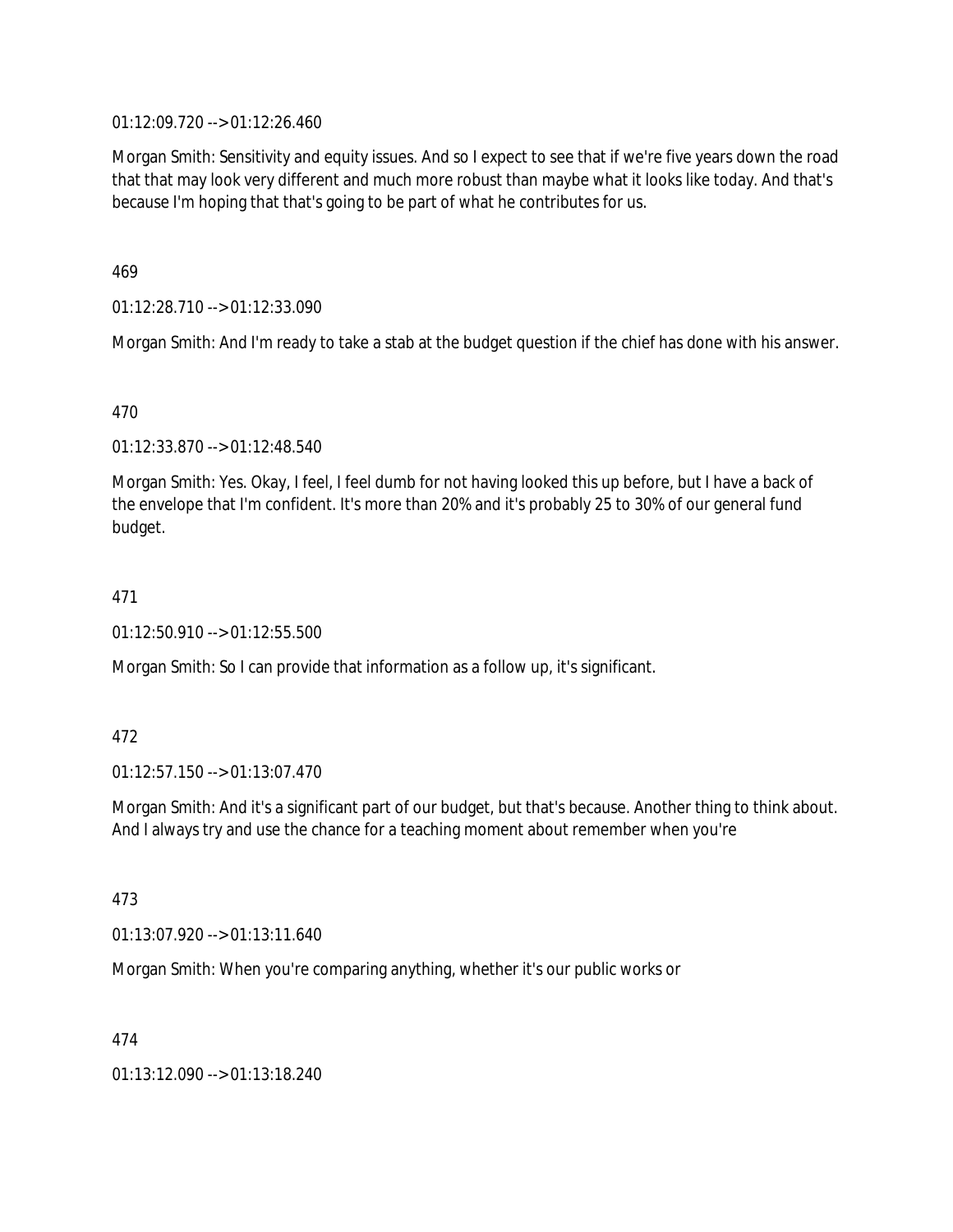Morgan Smith: How the streets get cared for, remember that our city is not like most other cities. It's not apples to oranges.

# 475

01:13:18.540 --> 01:13:28.620

Morgan Smith: Many cities will have more in their general fund than we do, because they may have Parks and Rec. So when you talk about what shared is of our budget, we only have three operating departments.

# 476

01:13:29.070 --> 01:13:37.350

Morgan Smith: So if you hear a comparison of the fact that our public safety budget is is a relatively significant part of our budget.

# 477

01:13:39.270 --> 01:13:51.990

Morgan Smith: Part of what I hope you'll immediately. Remember also is that it is one of only three operating departments versus other cities might have four or five or more general fund functions. And so each one would be a smaller share than ours are

# 478

01:13:57.240 --> 01:14:02.490

Leslie Schneider: You've got a couple other hands up, or are we good to move on councilman decide

# 479

01:14:04.110 --> 01:14:12.690

Rasham Nassar: Yeah, I'll yield the floor, I would like to probably circle around again. But I'm happy to let others common question.

## 480

01:14:13.770 --> 01:14:14.280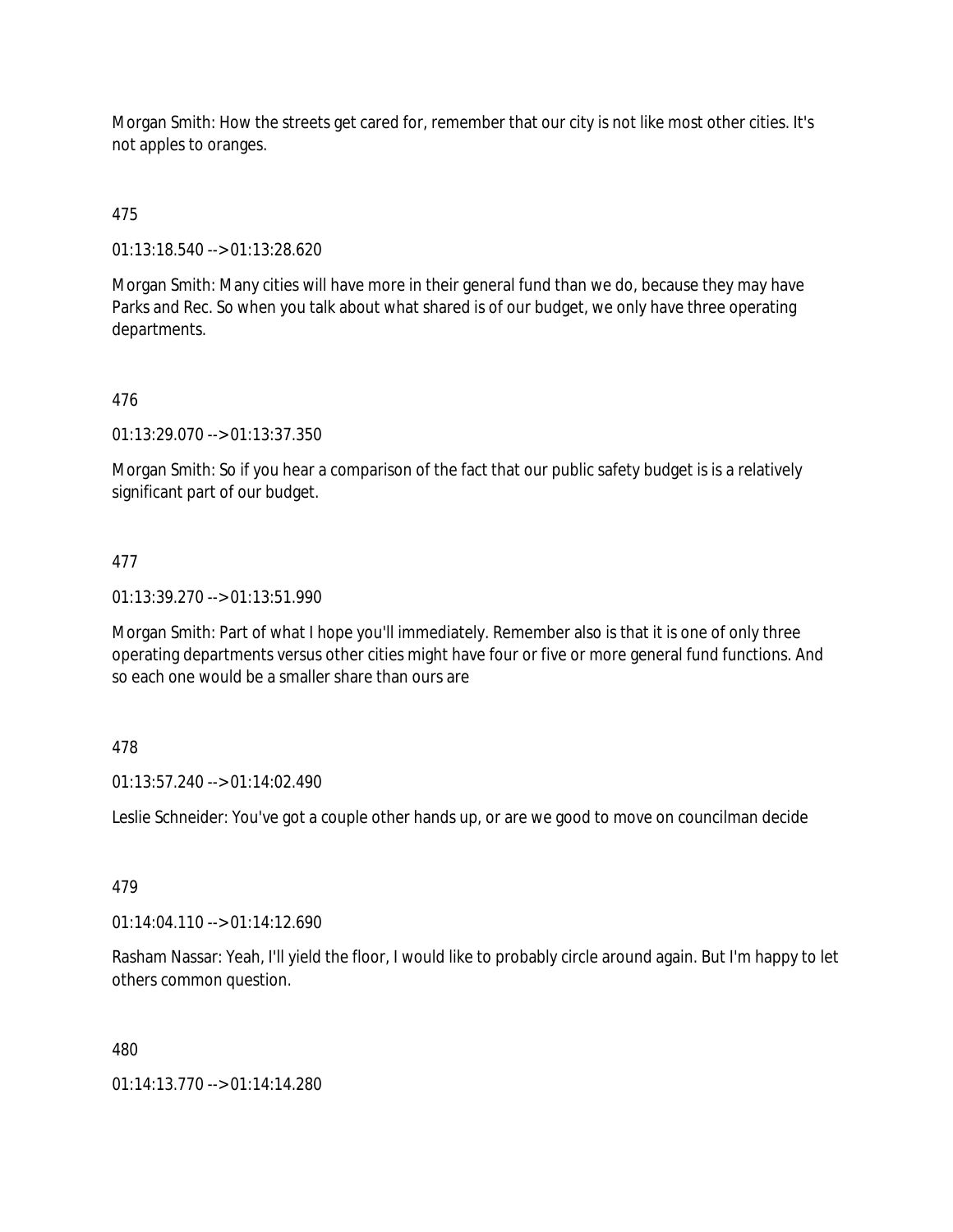Rasham Nassar: Thank you.

481

01:14:15.390 --> 01:14:16.590

Leslie Schneider: COUNCILMEMBER I topless.

## 482

01:14:20.430 --> 01:14:30.360

Kirsten Hytopoulos: Yeah, hi, hello, Chief. Thank you so much for your presentation. I had a couple of questions and comments. So just one comment, real quick, and in response to

## 483

01:14:31.290 --> 01:14:37.920

Kirsten Hytopoulos: COUNCILMEMBER witness ours question about lexical we, I believe it was when I was on Council before

484

01:14:38.340 --> 01:14:48.630

Kirsten Hytopoulos: That we had a study done the Pendleton report, I think that took a look at the at the at the department which had a lot of criticism aimed at at that time and the adoption of lexical

485

01:14:49.080 --> 01:14:59.100

Kirsten Hytopoulos: Or this subscription Alexa pole was, I think, a major step in the professionalism of the department and bringing the department up into the status. It has now, which I I feel like as a citizen in the community.

486

 $01.14.59.850 -> 01.15.10.110$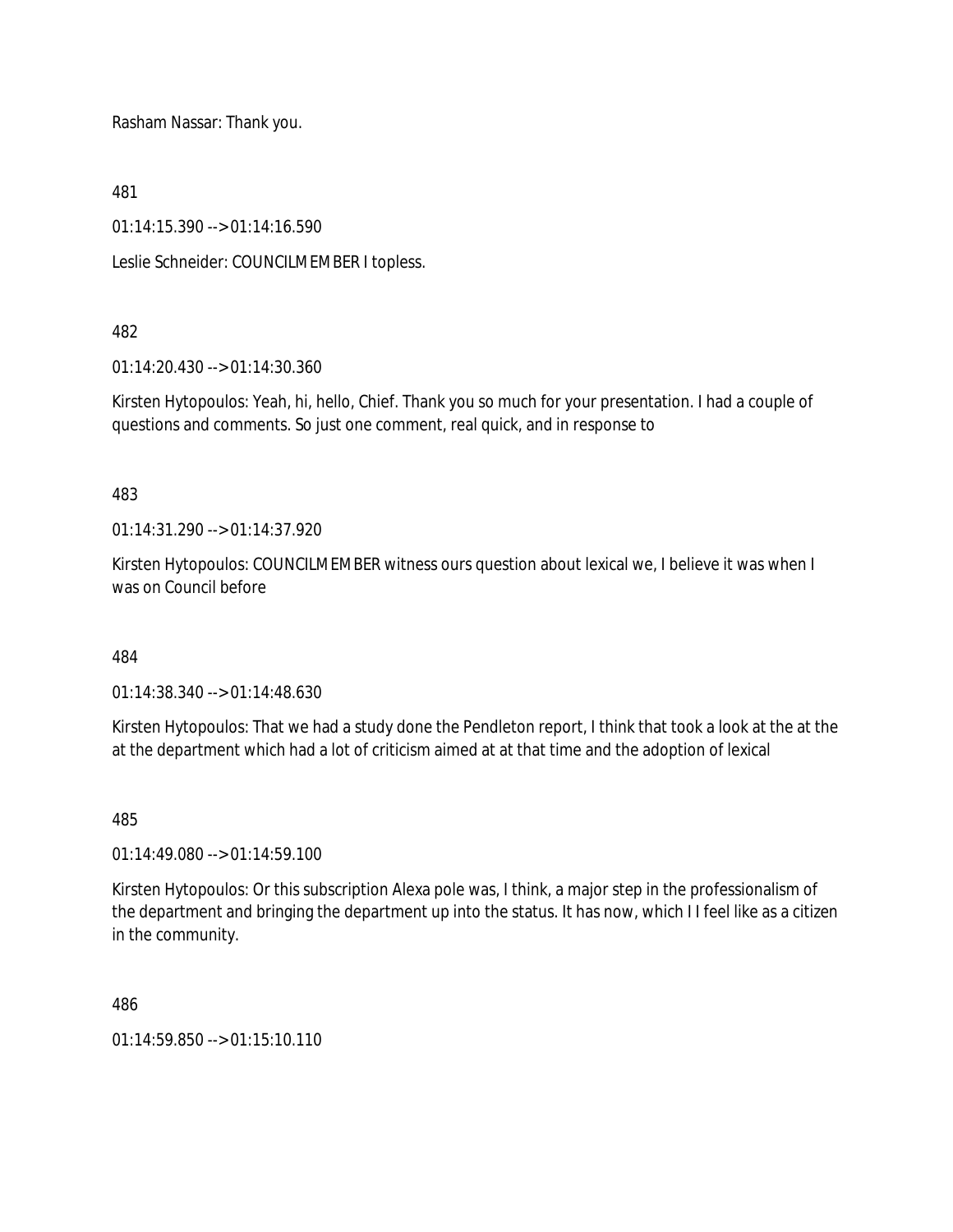Kirsten Hytopoulos: Has a lot more. We bought more affection, respect for the department. And I think it was probably a good move. So I just want to put out there just remind everyone, it was only like 2014 or so. I think that was funny adopted.

487

01:15:11.460 --> 01:15:15.840

Kirsten Hytopoulos: But one of my questions is, Chief. You'd mentioned that benchmarking is difficult. We don't have

488

01:15:16.500 --> 01:15:28.350

Kirsten Hytopoulos: Things to you, no matter how bench resources to compare and it sounds like the FBI is getting on to that. But I was just wondering whether you are you aware of the police strategies dashboard, a member of our community.

489

01:15:29.040 --> 01:15:37.050

Kirsten Hytopoulos: Get I think gave to the department to us or offer to Chief Hamner. A few years ago. So this is actually former council member Bob scales.

490

01:15:37.920 --> 01:15:43.350

Kirsten Hytopoulos: What he did after he left Council was he started an organization that does exactly this. It tracks data.

491

01:15:43.830 --> 01:15:47.910

Kirsten Hytopoulos: And there are a number of agencies around the country from San Jose to Spokane to King County.

492

01:15:48.360 --> 01:15:54.660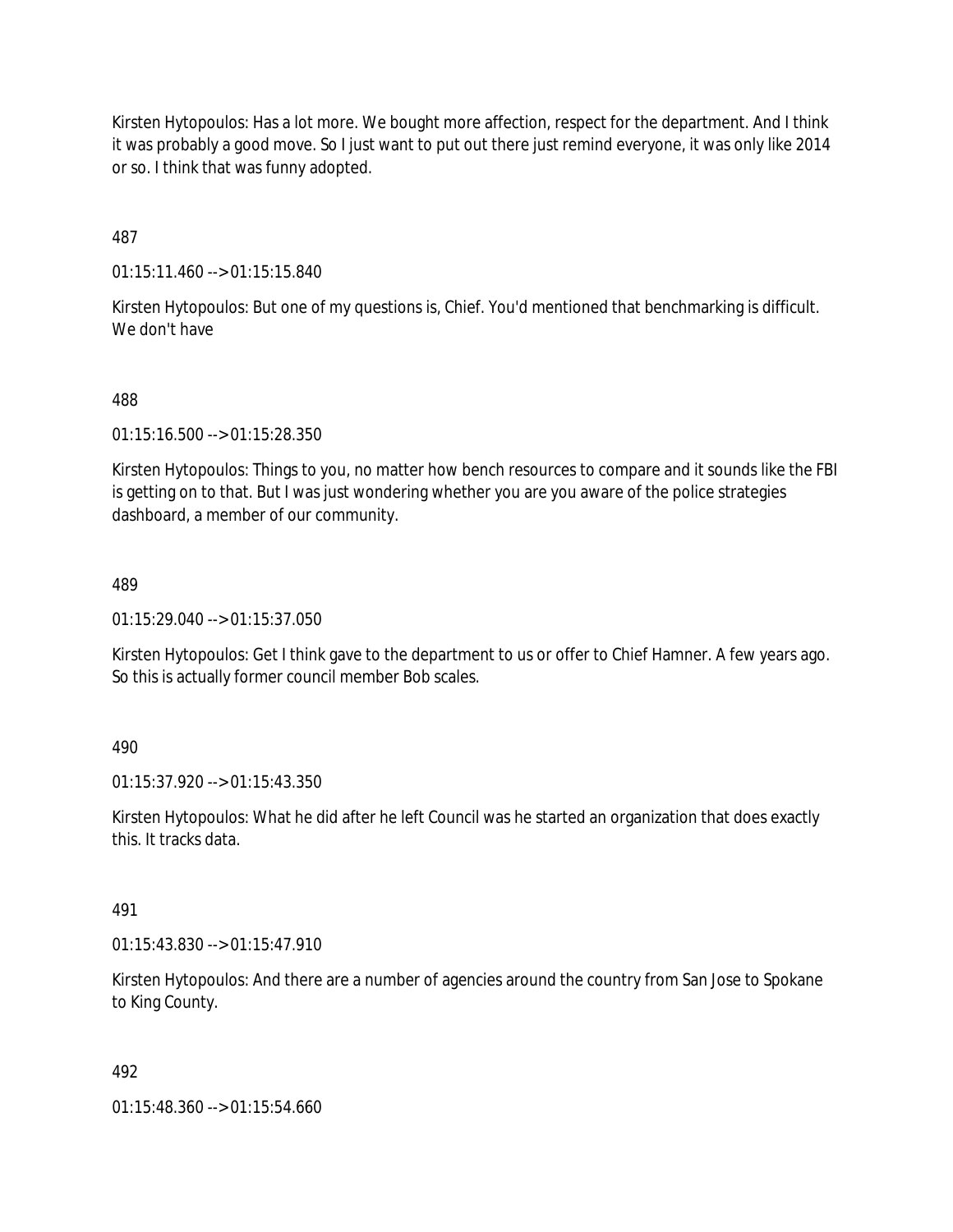Kirsten Hytopoulos: Who use this. It's a really exciting tool and as far as I know, he's still just said in the last I knew we still offer it free to our community.

493

01:15:55.020 --> 01:16:02.010

Kirsten Hytopoulos: And it's an interactive dashboard that looks at use of force from all different data points. I'm going to type of the call the age the gender. The time of day.

## 494

01:16:02.520 --> 01:16:10.950

Kirsten Hytopoulos: And I just, you know, I mean, this is a lay person that seems really cool and it's something we can internally use that anybody can get in and run different questions to figure out our use of force.

## 495

01:16:11.640 --> 01:16:18.030

Kirsten Hytopoulos: And the more agencies that that are online. Then you have the ability when you're in that system to compare. So I just wanted to

496

01:16:18.720 --> 01:16:22.560

Kirsten Hytopoulos: Point that out that that was something that I think that she looked at, at some point.

## 497

01:16:23.070 --> 01:16:29.430

Kirsten Hytopoulos: And then I just want to kind of bookmark for a future discussion my but this is going to come up and maybe maybe COUNCILMEMBER in this hour is going to bring this up but

498

01:16:29.850 --> 01:16:36.090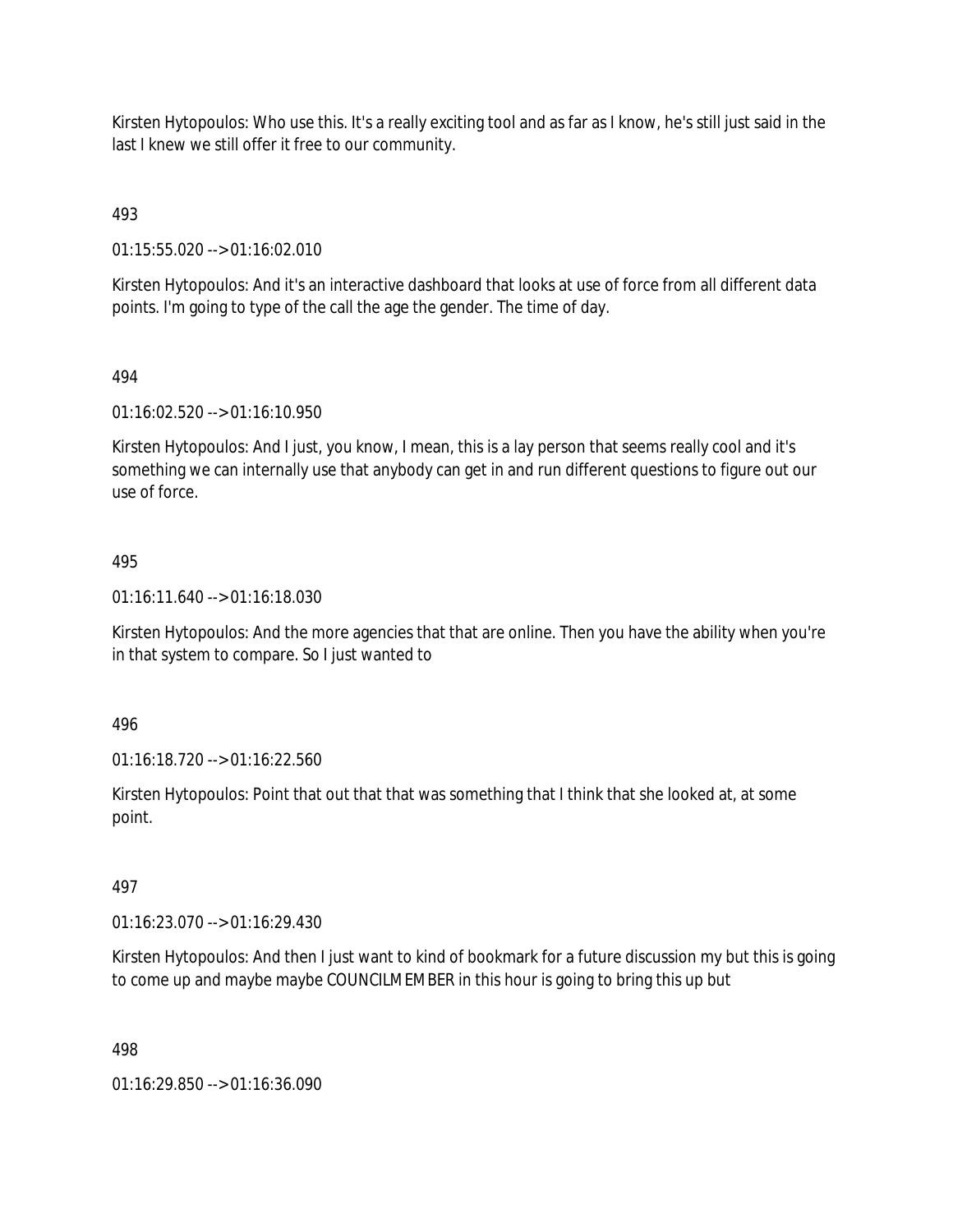Kirsten Hytopoulos: I would really love to request a conversation soon our kind of our presentation soon about the IPS role.

499

01:16:36.570 --> 01:16:42.780

Kirsten Hytopoulos: In responding to sexual assault particular with young people obviously it's just an issue that that we're hearing about and

500

01:16:43.170 --> 01:16:51.090

Kirsten Hytopoulos: I think we feel a responsibility. I'm assuming all this council members to understand how our Department handles at what your policies are and if there's any room for improvement there.

501

01:16:52.110 --> 01:16:54.120

Kirsten Hytopoulos: So that's just for later but

502

01:16:54.240 --> 01:17:08.070

Joe Clark: And I, and I would just say in regards to that I have been communicating with some of the student organizers for most recent events and we're coordinating with the schools to have a meeting, so that we can sit down and talk about these issues, so that's that's

503

01:17:09.270 --> 01:17:09.870

Thank you.

504

 $01:17:12.030 \rightarrow 01:17:12.720$ 

Leslie Schneider: Thank you.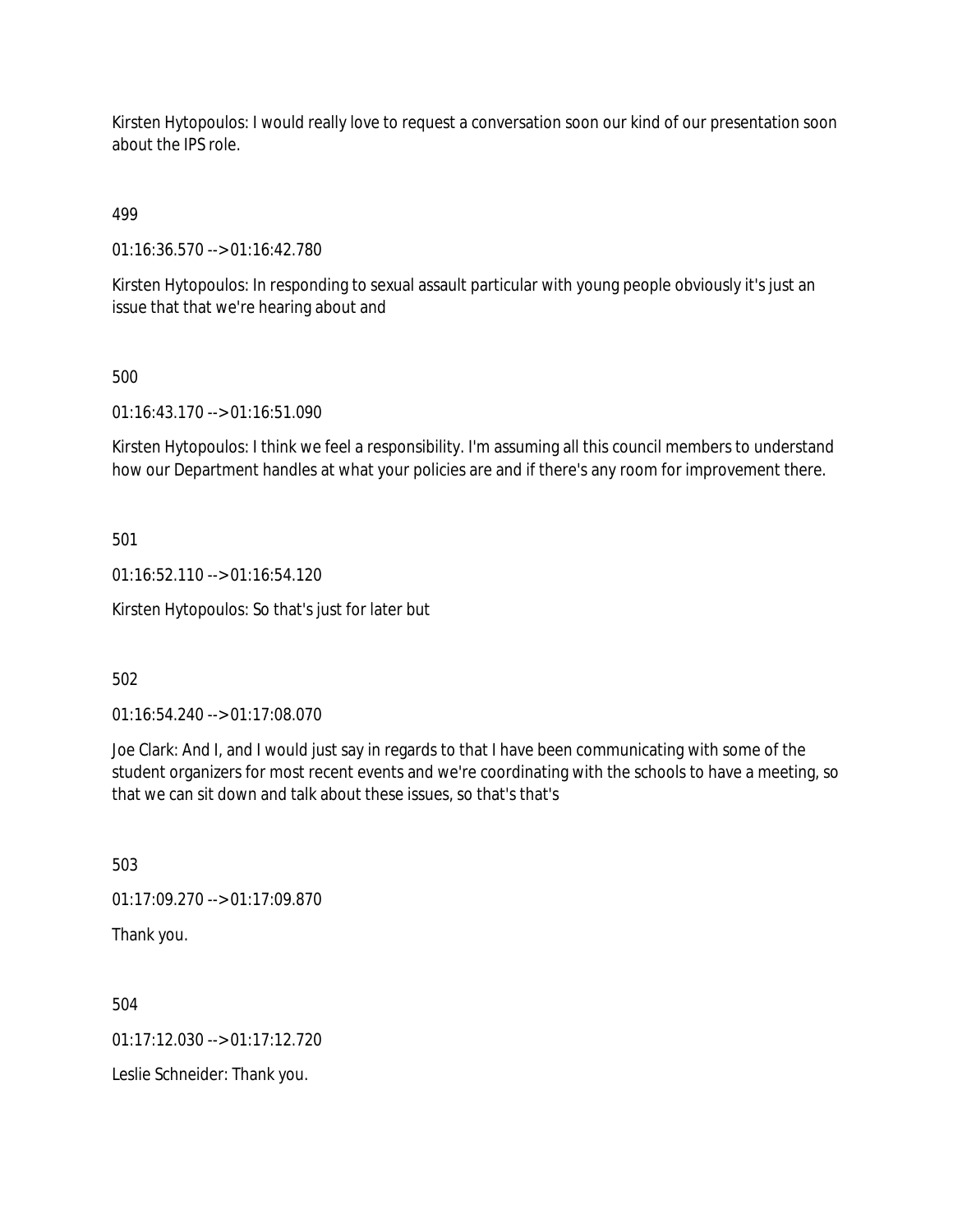505 01:17:14.100 --> 01:17:14.880 Leslie Schneider: Deputy Mayor

506

01:17:15.510 --> 01:17:32.040

Joe Deets: Yeah. Hi. Hello. Chief car chief Clark, good to see you. Thanks for coming. It like myself, and we were really looking forward to having your calm and those years of use of force presentation was was very, very helpful. I have two questions.

507

01:17:33.780 --> 01:17:42.060

Joe Deets: One was i i happen to and I think maybe a colleague or two may have joined me on this, but the N double A CP had

508

01:17:42.420 --> 01:17:51.810

Joe Deets: A series of conversations with police chiefs in King County, which included yourself, but I have managed to attend the first it was like a Friday.

509

01:17:52.740 --> 01:18:00.840

Joe Deets: Afternoon or something. I managed to attend the first but then subsequently there was on Tuesday nights switch, you know, hey, what are we doing on Tuesday nights as a COUNCILMEMBER

510

01:18:01.350 --> 01:18:11.670

Joe Deets: But I know you of course where they're representing Bainbridge the Bainbridge Island PD and I just my general question is, is that still ongoing and and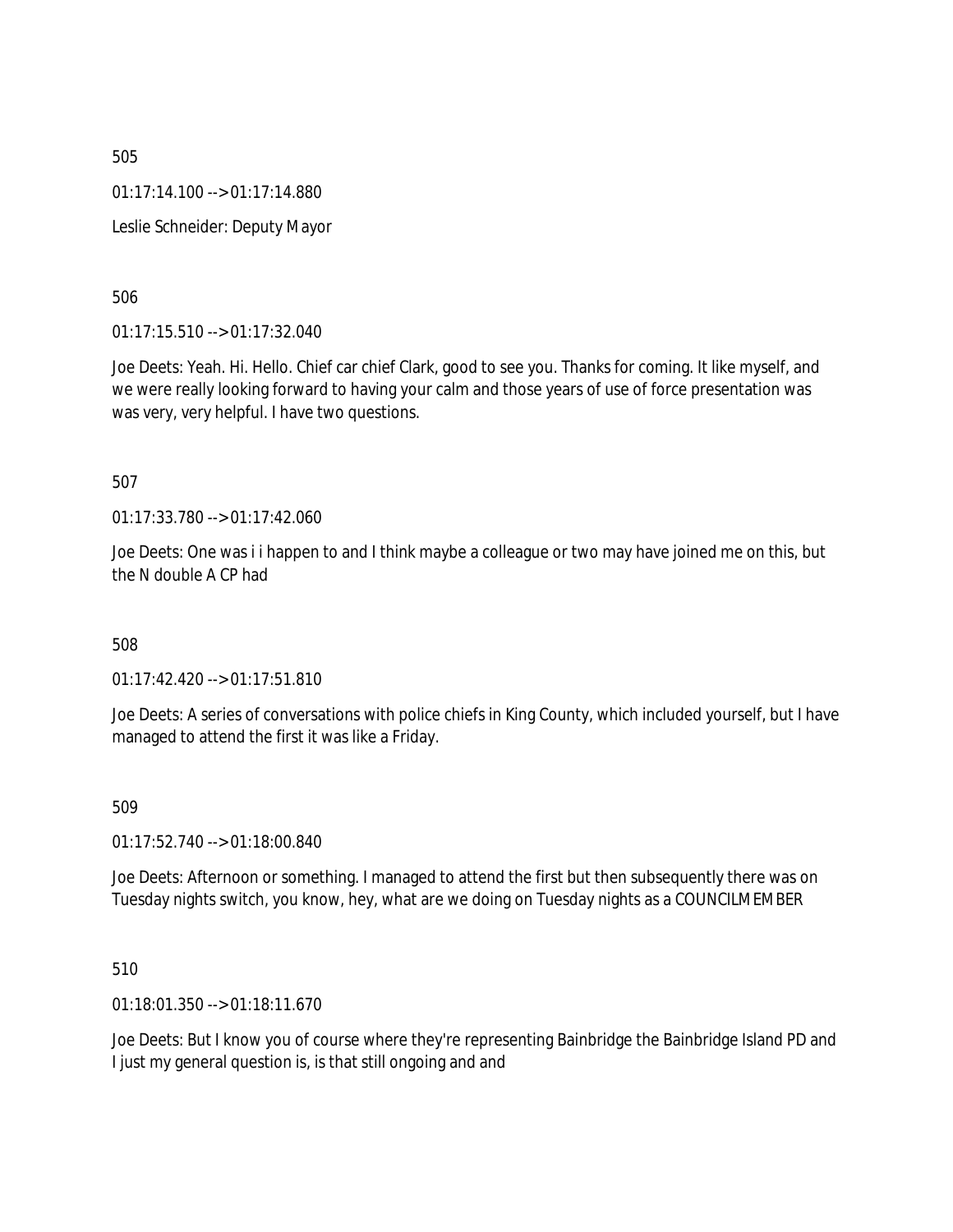01:18:12.480 --> 01:18:29.460

Joe Deets: Maybe you could kind of briefly summarize where that is going if anywhere that conversation because the first one I attended was very fascinating to hear. I'll just say and. And my second question is, you know, we had some protests demonstrations on the island, as we all know, and

512

01:18:30.480 --> 01:18:34.920

Joe Deets: You know, we know Seattle had quite a few arrests, there was some some pretty serious.

513

01:18:35.940 --> 01:18:41.220

Joe Deets: Issues with the police over there, but I'm certainly not aware of that here, but do you have any

## 514

01:18:43.080 --> 01:18:54.360

Joe Deets: Numbers or statistics that you could share with us as to any incidents relating to those recent protests that involve the bi PD.

## 515

01:18:56.580 --> 01:19:00.630

Joe Clark: So your first question, the N double A CP meeting.

## 516

01:19:00.900 --> 01:19:07.470

Joe Clark: Meeting was my understanding, you know, there was a forum to talk about the issues at hand.

## 517

01:19:09.390 --> 01:19:15.960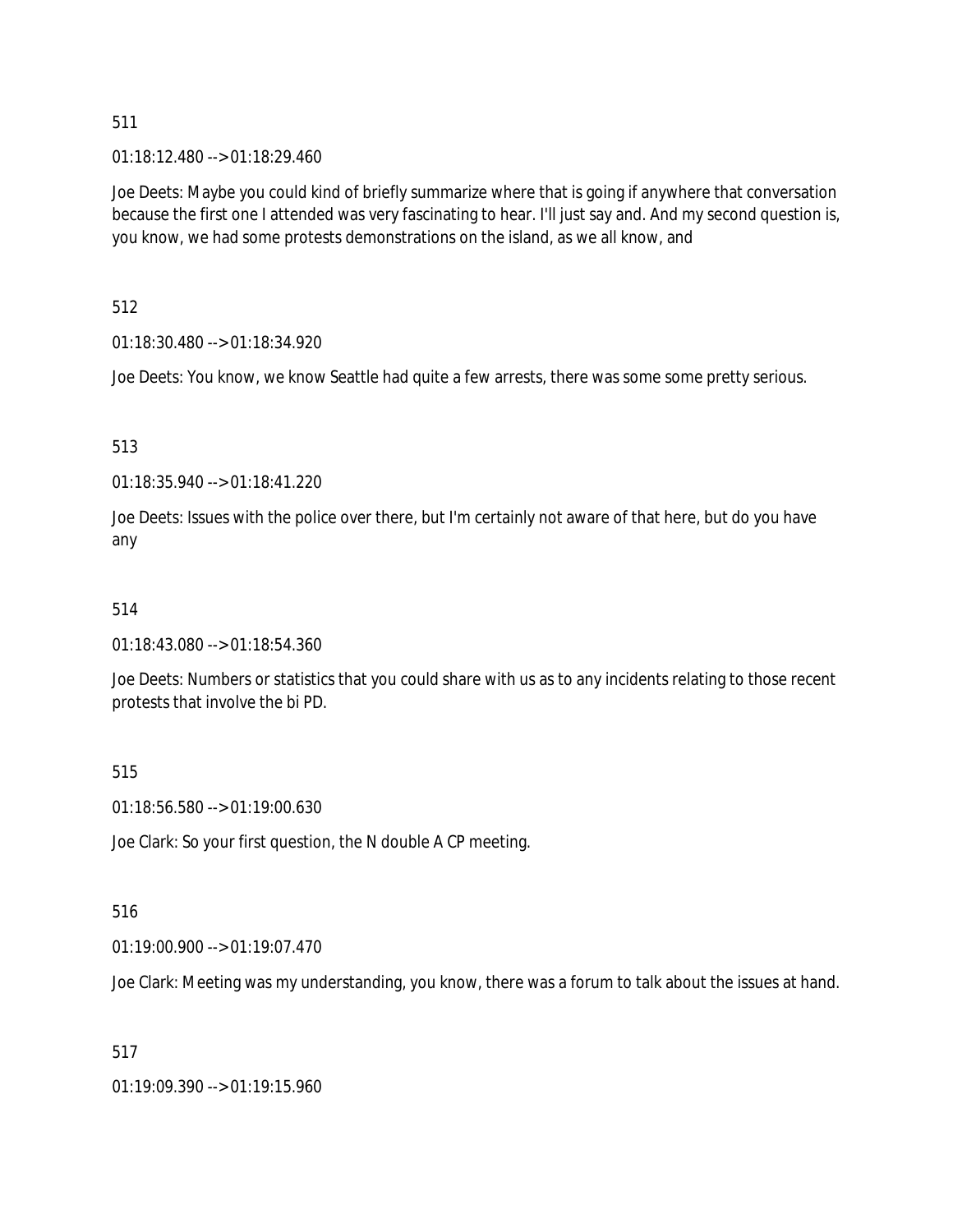Joe Clark: My understanding was the president was going to reach out for some kind of one on one conversations that has not happened yet.

518

01:19:16.980 --> 01:19:21.030

Joe Clark: But she and I have shared emails and phone numbers and

## 519

01:19:22.260 --> 01:19:24.780

Joe Clark: I reached out to her recently to talk about that last meeting.

520

01:19:26.160 --> 01:19:27.210

Joe Clark: So that's still pending.

521

01:19:28.440 --> 01:19:31.440

Joe Clark: I'm certainly open to having conversations and

# 522

01:19:32.550 --> 01:19:40.830

Joe Clark: In you know don't mind sharing and hearing opinions on what you know policing in our community should look like.

# 523

01:19:42.000 --> 01:19:47.130

Joe Clark: In terms of the protest, you know, they were very successful events here. They all went smoothly.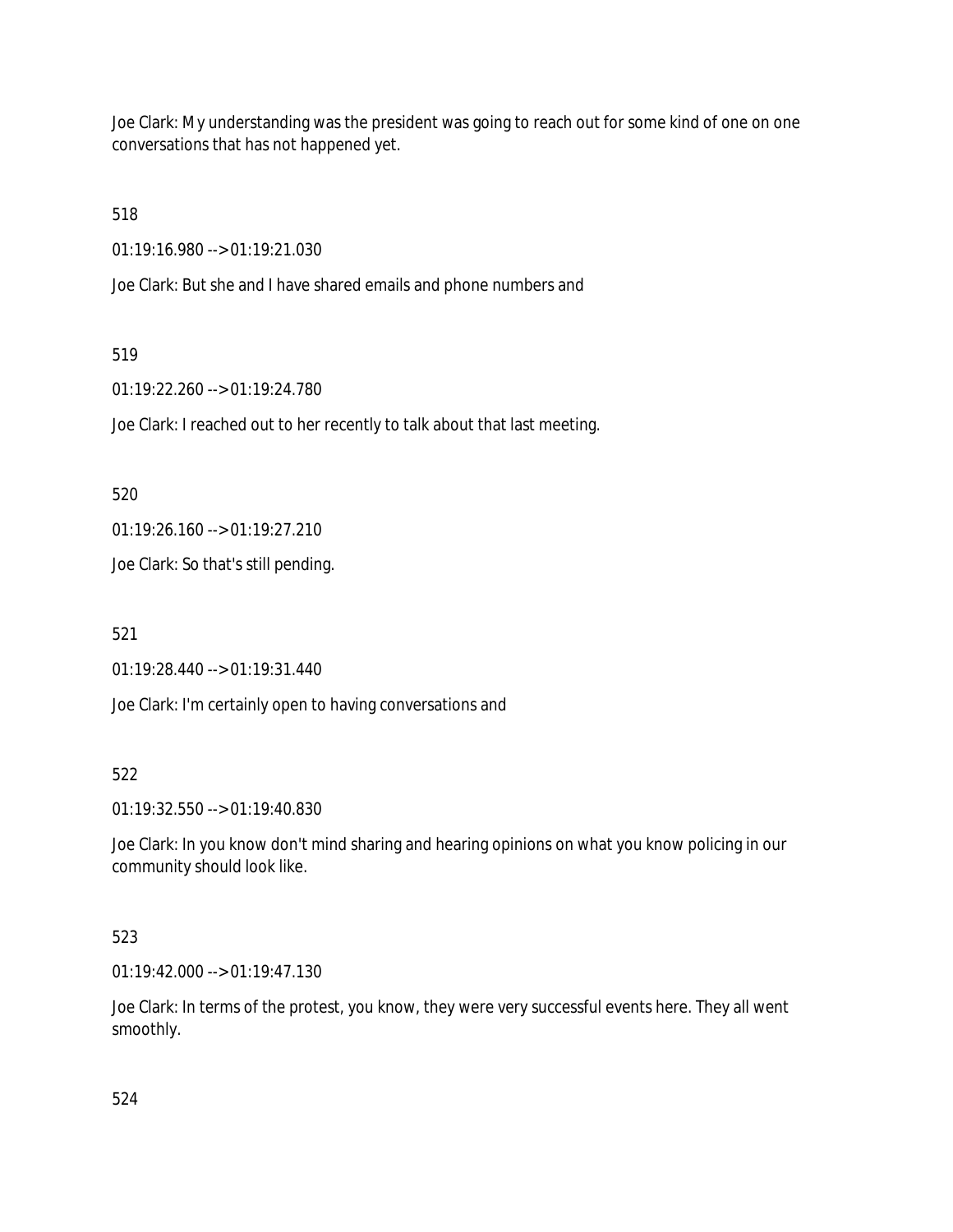01:19:49.200 --> 01:19:54.810

Joe Clark: There were no issues, no incidents. Fortunately, we live in a small community and the march down the street was

525

01:19:56.190 --> 01:19:58.320

Joe Clark: went very well went very smoothly and

526

01:20:00.540 --> 01:20:10.470

Joe Clark: You know, that's what we're here to. We're here to support those events. Make sure folks have the opportunity to voice their opinions and have their voices heard. So we want to support not trying to prevent

## 527

01:20:15.120 --> 01:20:20.040

Leslie Schneider: Great, thank you. Um, quick question before I turn back to cancel my redness are

## 528

01:20:21.300 --> 01:20:29.250

Leslie Schneider: So this presentation that you gave us tonight. I'm sure he's going to answer a lot of questions out in the community. But do you think that

529

01:20:30.510 --> 01:20:32.460

Leslie Schneider: Do you think that it might be

530

01:20:35.310 --> 01:20:43.260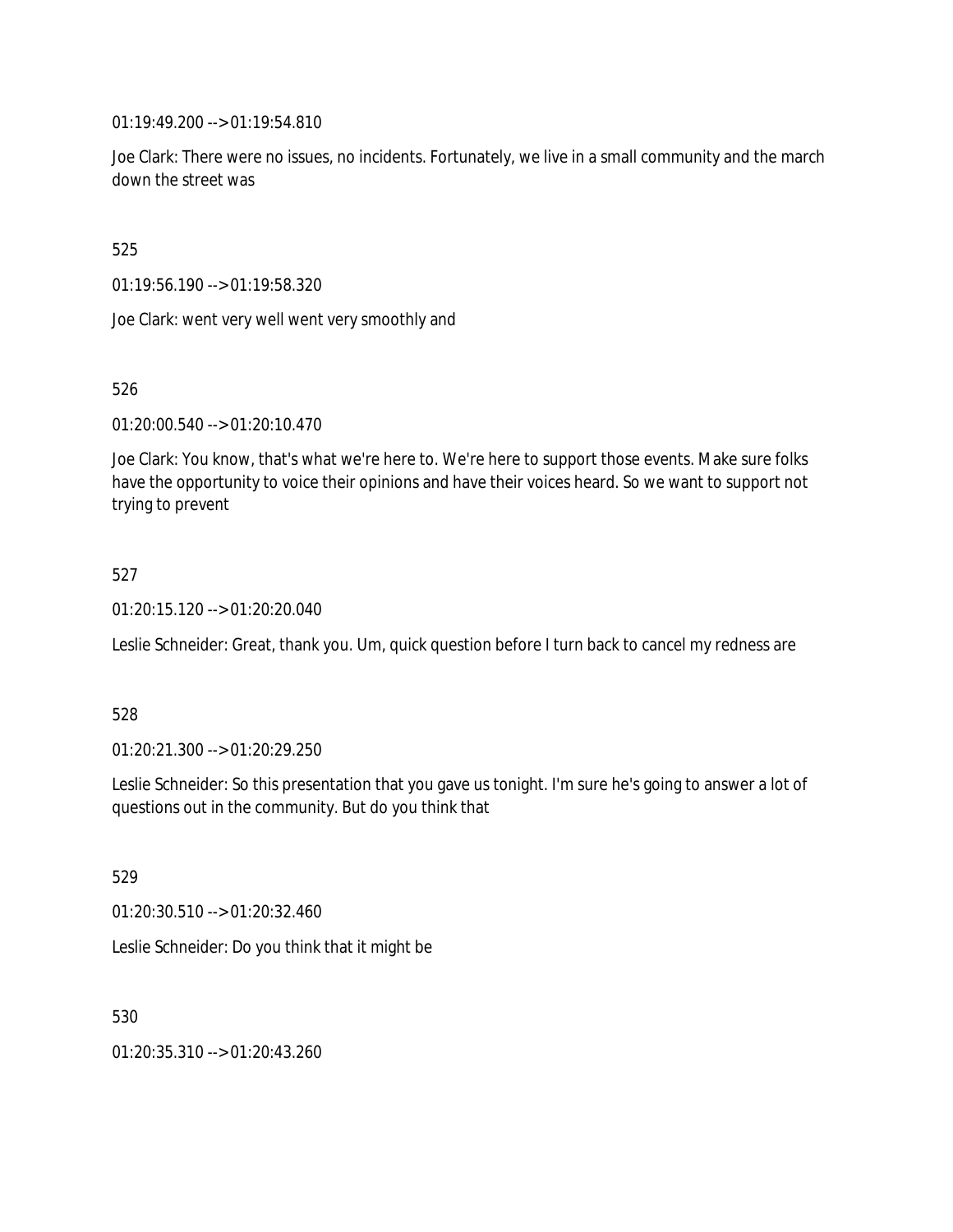Leslie Schneider: Well, I guess I'll just suggest that, you know, what if we had a town hall where we had members of the community able to come into, you know,

531

01:20:44.070 --> 01:20:56.100

Leslie Schneider: The zoom meeting, of course, and then sort of allow the Community to process a lot of what you've processed with us tonight. Is that something that you could see happening, you know,

532

01:20:57.540 --> 01:20:58.530

Leslie Schneider: In the near future.

533

 $01:20:59.040 \rightarrow 01:21:13.770$ 

Joe Clark: I think community conversations are important. And, you know, with the under the current restrictions. I've been trying to find creative ways to do that, you know, responding to as many emails as I can. I've had some phone conversations with individuals about these issues.

534

01:21:15.780 --> 01:21:30.240

Joe Clark: The newsletter submissions. So trying to get that information out and in as many creative ways as possible. Right. I think it's helpful. I would rather answer questions about, you know, the things we do, rather than, you know, have people wondering

535

01:21:31.950 --> 01:21:34.980

Leslie Schneider: Great. Alright, thank you. Councilmember into, sir.

536

01:21:36.780 --> 01:21:45.090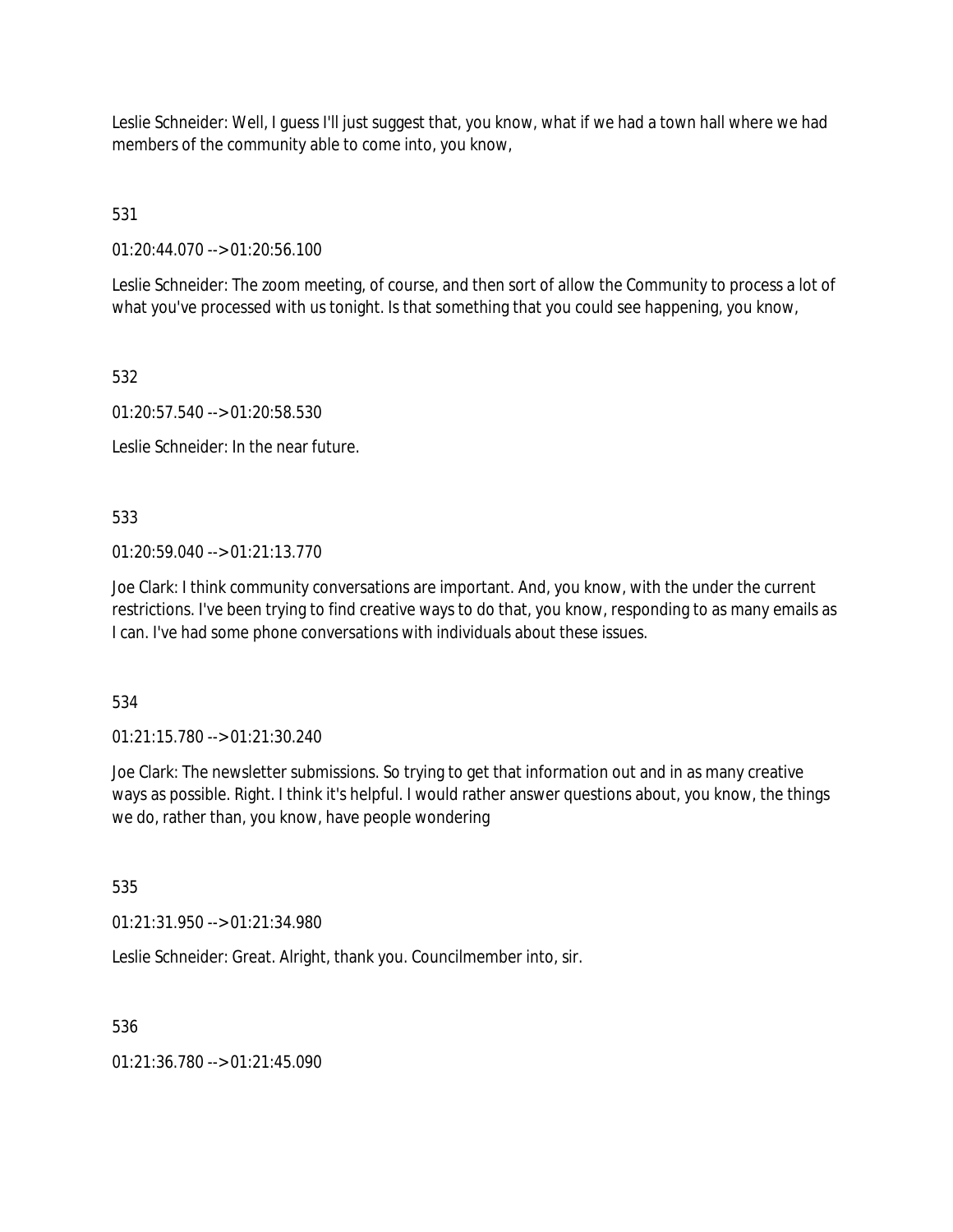Rasham Nassar: Thank you. Um, and I just want to thank counselor I topless for raising the point that you raised and I will just

# 537

01:21:45.990 --> 01:22:02.340

Rasham Nassar: let the public know that I did speak to the city manager Smith about that matter today and I'm really glad to hear that our city and our police department are engaging in this topic proactively and cooperatively, I'm really proud for that. So thanks, it's

## 538

01:22:04.170 --> 01:22:06.180

Rasham Nassar: It's a really important topic in our community right now.

## 539

01:22:06.660 --> 01:22:13.230

Rasham Nassar: Absolutely. So related to next steps and the part two of this police discussion.

## 540

01:22:15.180 --> 01:22:18.990

Rasham Nassar: And I just want to thank you again for being here. Chief Clark and

## 541

01:22:20.790 --> 01:22:29.220

Rasham Nassar: One of the in terms of how we approach this. This next part of the discussion, and I, I want to first start by acknowledging that we are, we're

## 542

01:22:29.640 --> 01:22:41.280

Rasham Nassar: We're questioning and reflecting on our police and how we how as a community we engage in our emergency response in a way that really we've probably never done before.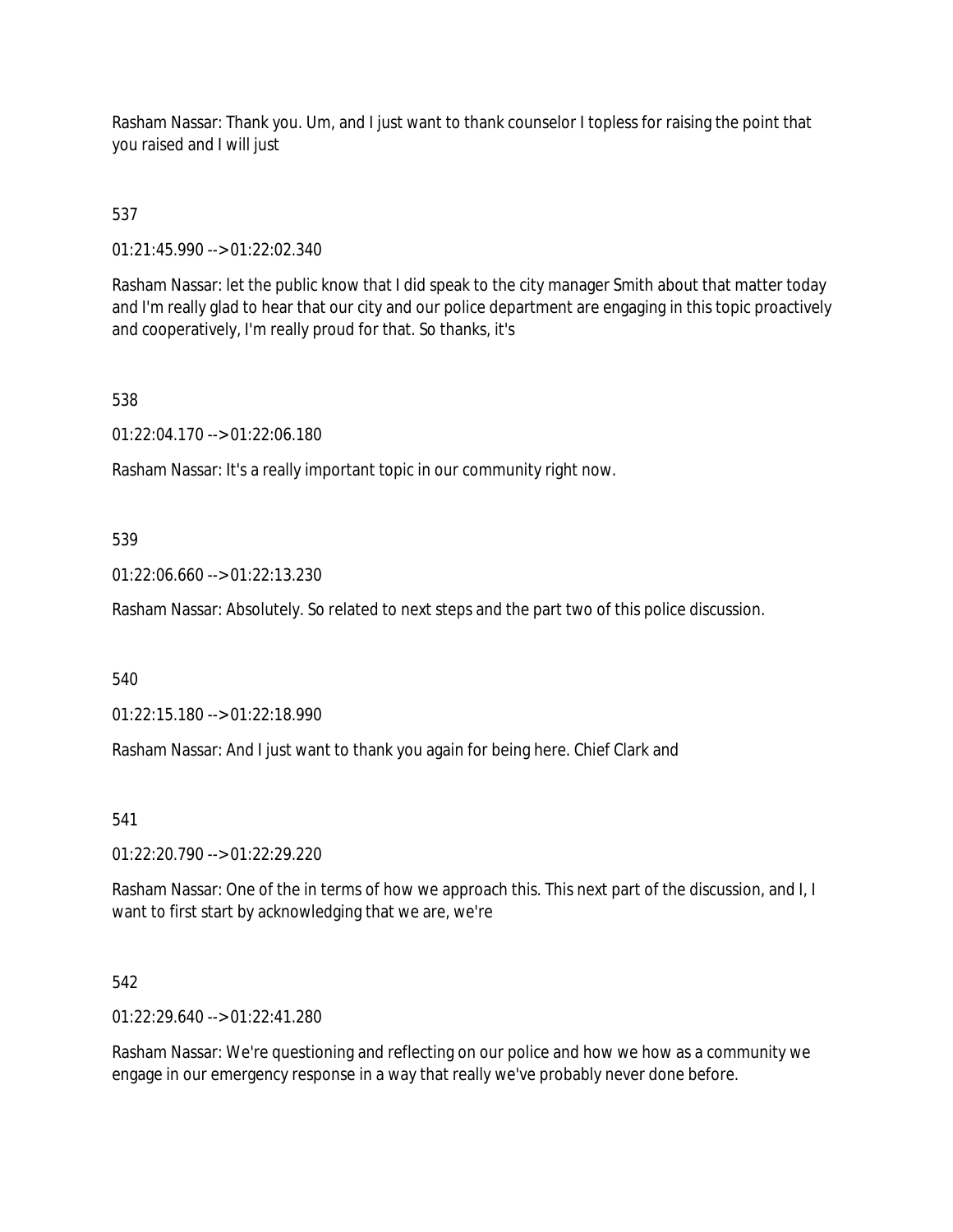01:22:41.790 --> 01:22:52.320

Rasham Nassar: And as one of the comments are said we're in a pivotal moment in time, profound period of reflection and I think that the general consensus nationwide is that there's something wrong with our approach.

544

01:22:53.400 --> 01:22:53.790

Rasham Nassar: And

545

01:22:55.260 --> 01:22:57.450

Rasham Nassar: I don't know that that's a fact that we can't deny

546

01:22:58.890 --> 01:23:08.460

Rasham Nassar: Social justice reform equity policy reform to right the wrongs of our collective past are all topics of concern right now we're addressing them in various ways.

547

01:23:09.000 --> 01:23:23.040

Rasham Nassar: And. And so with that, leading into police discussions in terms of next steps I do hope that we could maybe start with a conversation about maybe focus on the CAHOOTS program down in Eugene, Oregon.

548

01:23:24.870 --> 01:23:37.170

Rasham Nassar: To kind of kick off that next part of the discussion, which is in terms of reflecting on how we want as a community to read re approach or consider changes and how we respond to emergencies.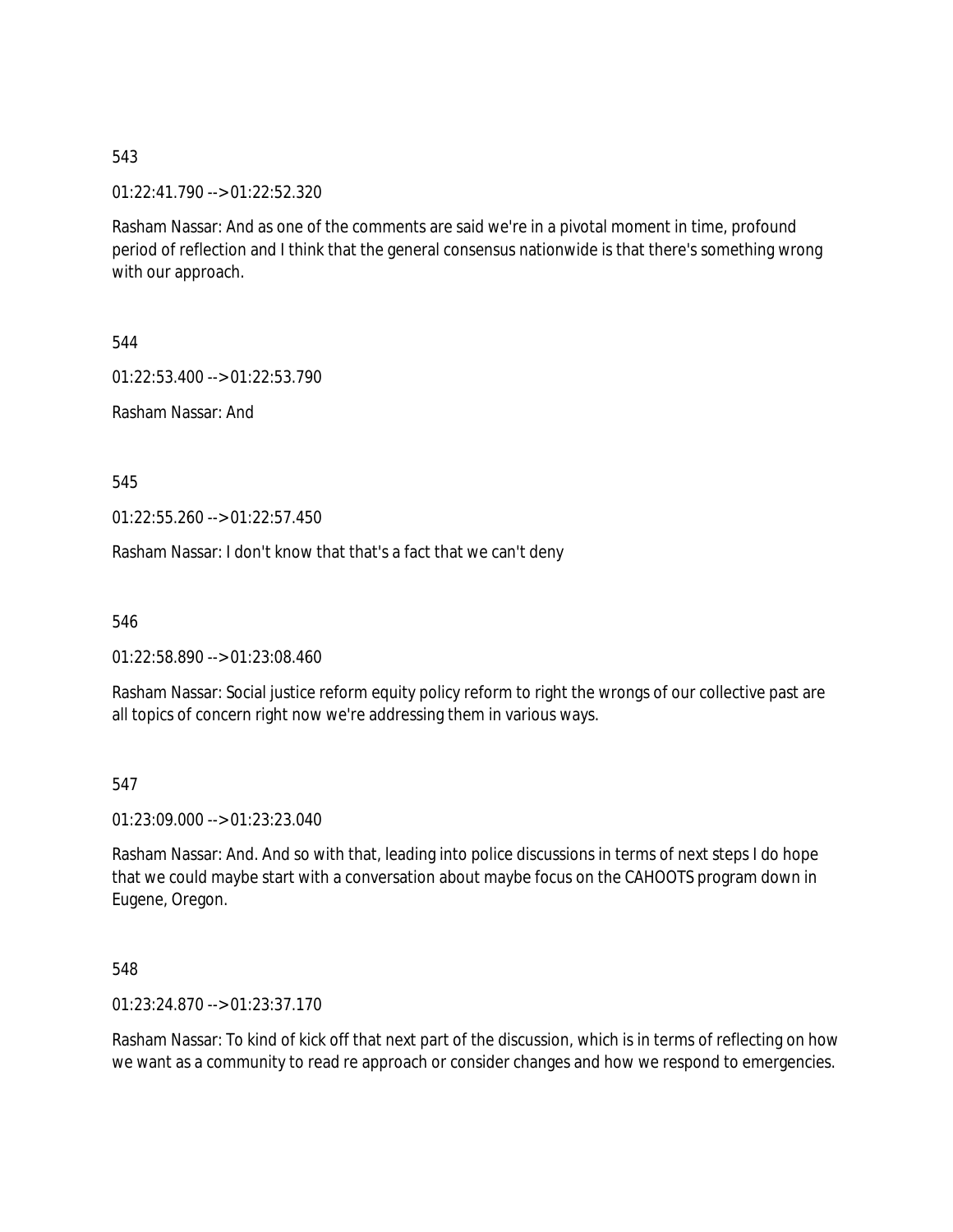01:23:37.650 --> 01:23:42.480

Rasham Nassar: I know that a number of other cities nationwide have developed programs that are similar to CAHOOTS

550

01:23:43.320 --> 01:23:53.460

Rasham Nassar: I first would be interested in hearing your thoughts on that, of course, and and and would be grateful to hear your comments as to as to how you think we ought to approach that part of the discussion.

551

01:23:54.510 --> 01:24:09.660

Rasham Nassar: And city manager, I would turn to you as well to ask how you would envision the Council take next steps on that assuming that it's something that the Council would like to discuss. I know that it's, it can be a scary topic. I certainly would

552

 $01:24:10.680 \rightarrow 01:24:25.050$ 

Rasham Nassar: Hope that we can collaborate around it and and come to some agreement as to how we want to move forward collectively as a as a community to make positive change and work with our police department and not approach it from an adversarial perspective at all.

553

01:24:26.100 --> 01:24:26.520

Rasham Nassar: So,

554

01:24:27.630 --> 01:24:38.850

Rasham Nassar: That's that. And then city manager and police chief. I'm just interested in hearing your comments. And then, of course, the Council of that is a discussion that we would like to have the next time we have the police discussion on our agenda.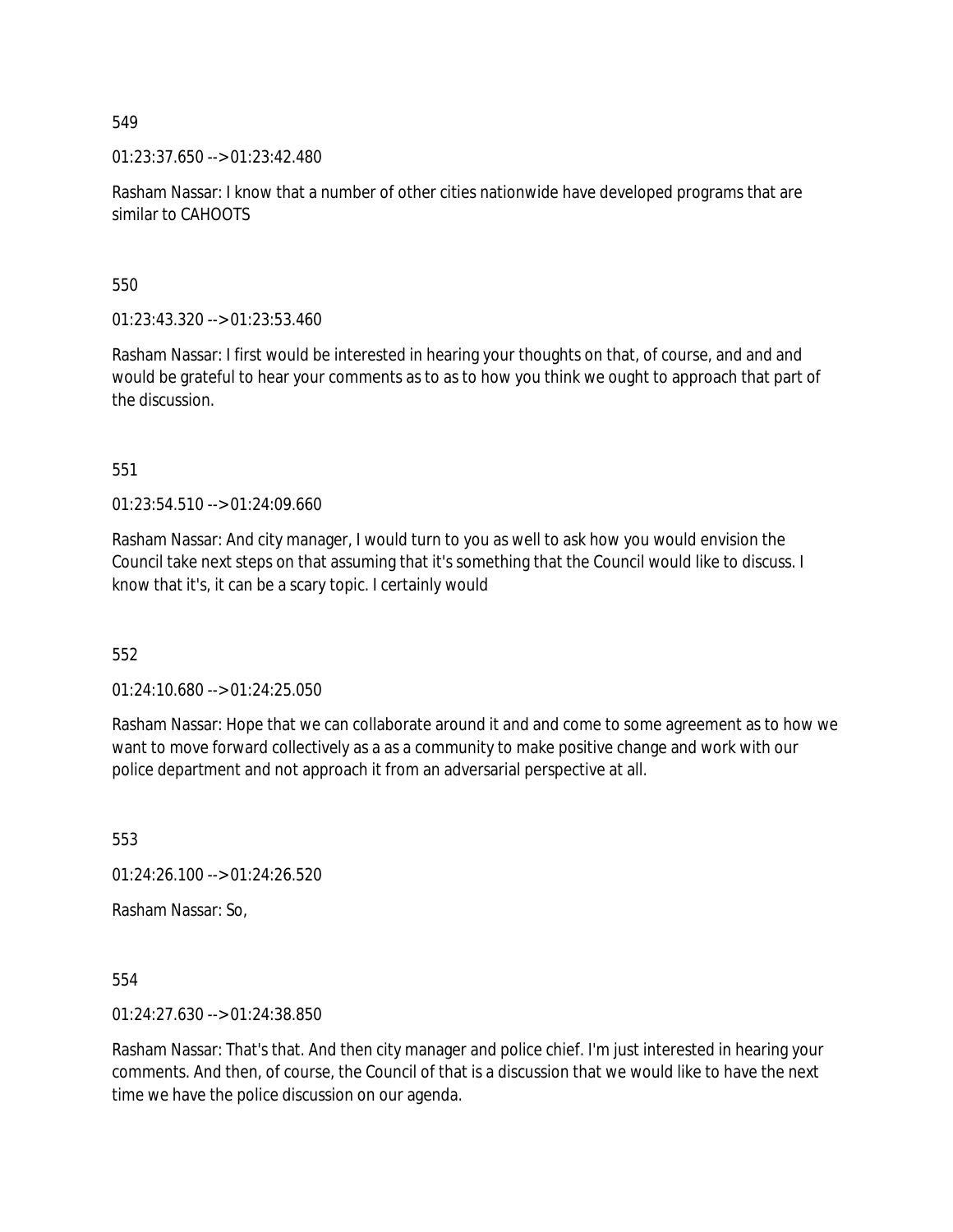01:24:40.200 --> 01:24:43.230

Joe Clark: So, you know, I think it's important to look at alternatives.

556

01:24:44.400 --> 01:24:59.850

Joe Clark: Ideally, we want to look at community services that that are involved before an individual falls into crisis typically our involvement comes at that crisis point. So having resources like our navigator program.

557

01:25:01.140 --> 01:25:10.050

Joe Clark: That we can refer folks to and to kind of get working with them and get them pointing in the right direction to the right resources ahead of time ahead of police involvement.

558

01:25:10.650 --> 01:25:21.120

Joe Clark: So that you know we don't end up with that crisis situation. So, you know, certainly those kind of options are key in any strategy.

559

01:25:22.260 --> 01:25:25.500

Joe Clark: But we have to get ahead of the point where the police would typically be involved.

560

01:25:31.530 --> 01:25:32.340

Leslie Schneider: All right. Alright.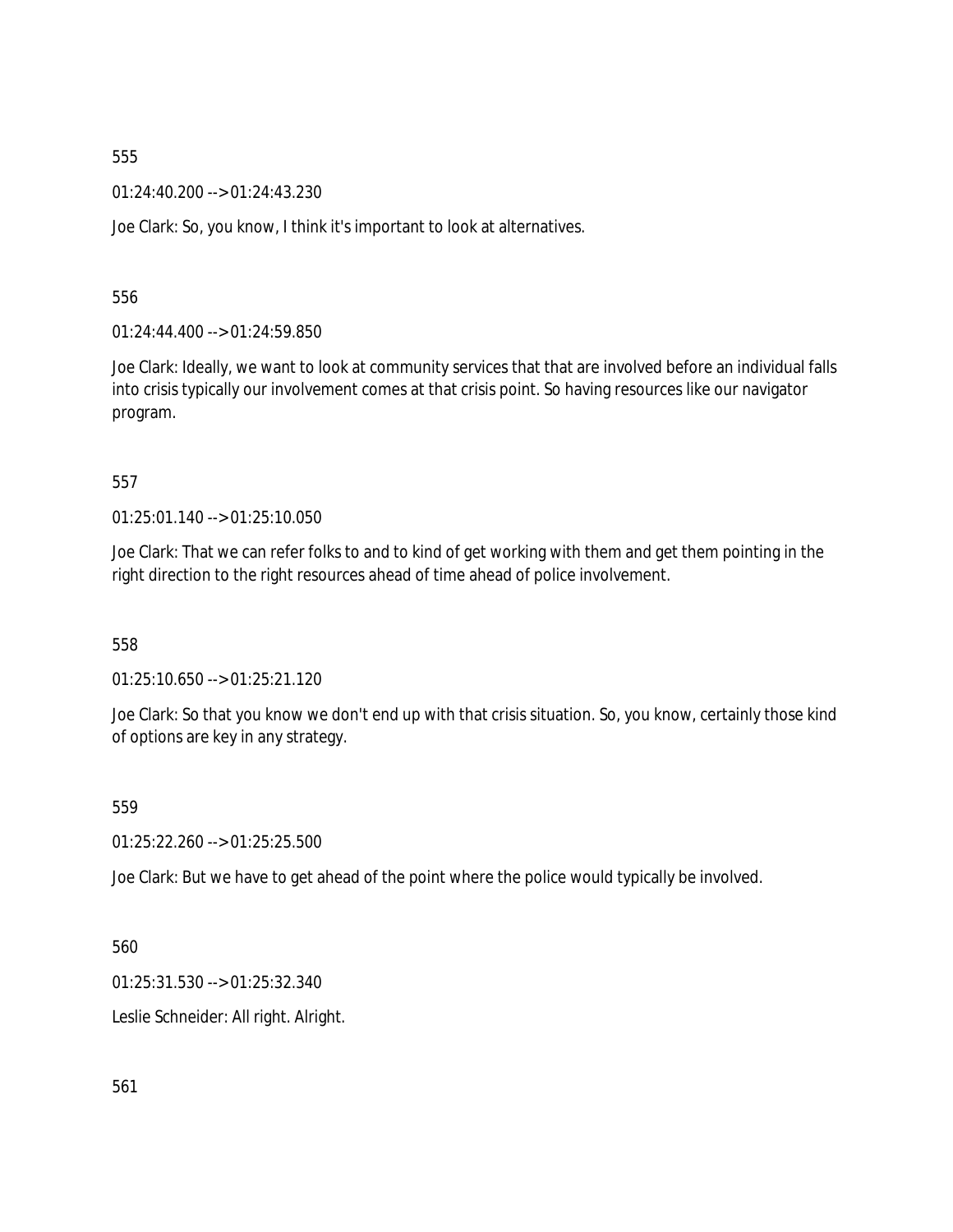01:25:33.540 --> 01:25:42.510

Leslie Schneider: So I'm sure this is a conversation that we're going to be continuing for quite some time to come. It's very, very important. And I just want to thank you again chief Clark for

# 562

01:25:43.110 --> 01:26:02.490

Leslie Schneider: Just actually to welcome you to the community. It hasn't been that long since you arrived and things got really strange really quick. So I'm just super great to see you here and really looking forward to learning more and more about your department and the changes that you're spearheading

563

01:26:04.500 --> 01:26:07.980

Leslie Schneider: Looks like I've got a couple other hands up here. Councilmember car.

564

```
01:26:09.480 --> 01:26:14.340
```
Christy Carr: Thank you. Thanks. Chief Clark, for being here. I really appreciate it.

565

01:26:16.020 --> 01:26:19.350

Christy Carr: I had a question, I guess about process and follow up.

566

01:26:20.490 --> 01:26:22.890

Christy Carr: In terms of it's sort of a two part question.

567

01:26:24.570 --> 01:26:27.480

Christy Carr: When you suggested some recommendations.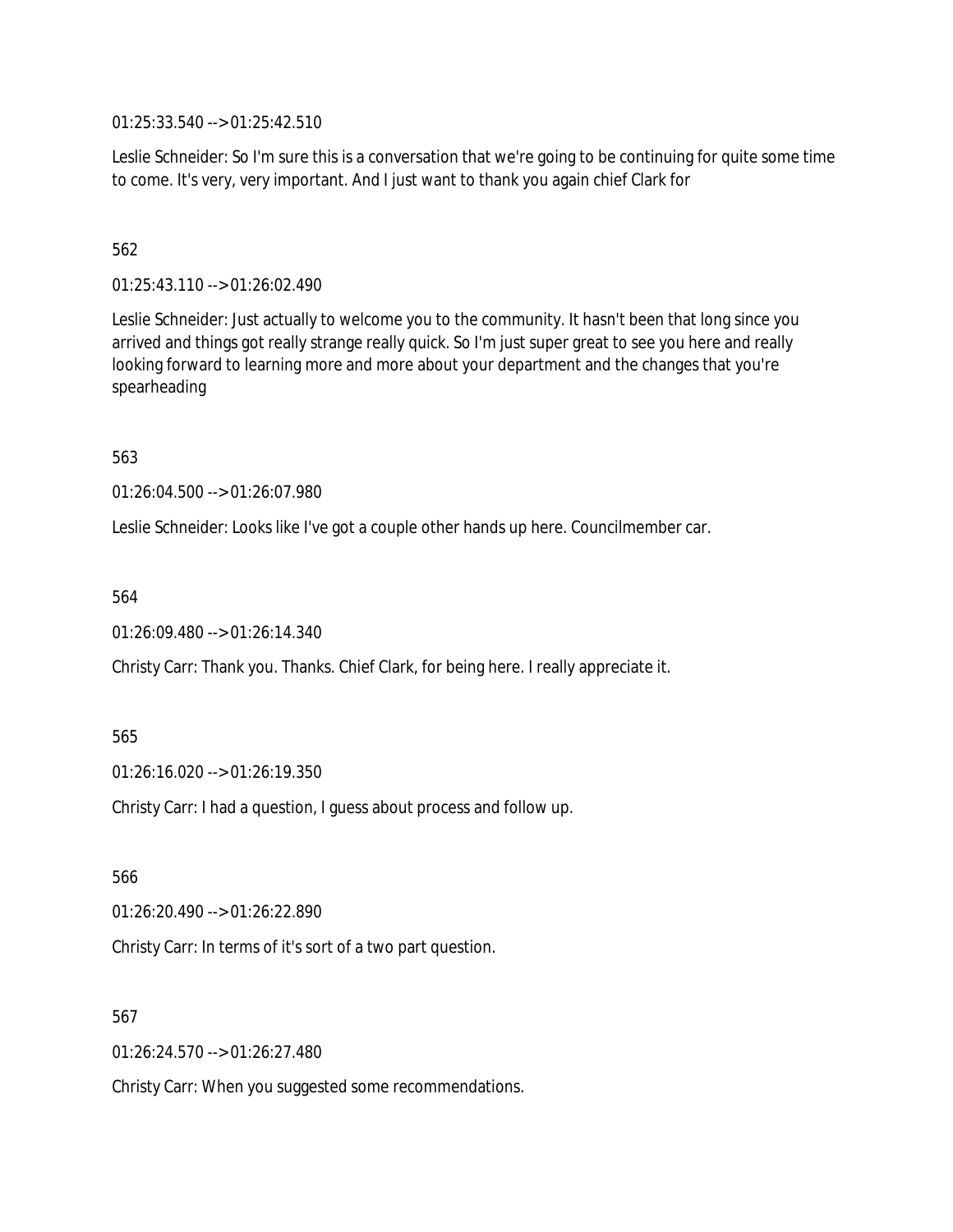01:26:28.500 --> 01:26:46.140

Christy Carr: For next steps and some of them include revising policies or restating policies. Is that something that comes back to counsel. I'm not familiar with this manual process. So I see city manager, you might want to answer that. And then kind of as an add on to that.

569

01:26:47.400 --> 01:26:57.150

Christy Carr: I think you mentioned there about 18,000 police agencies in the country and only 3000 us lexical so trying to build on council member in the SARS question about

## 570

01:26:58.020 --> 01:27:11.790

Christy Carr: Sort of specializing policies is looking at what those eight other 80 plus jurisdictions do helpful at all or is. So that's just a question and then I guess I just also wanted to say as a

# 571

01:27:12.420 --> 01:27:23.100

Christy Carr: As a citizen. I don't think this is the first time that we've looked at our police department and had a really big conversation with our community. I can't speak to it from being a part of the city council.

572

01:27:23.700 --> 01:27:34.080

Christy Carr: But as a resident. I know that we've gone through a lot of conversations with the community about our policing and our police force. And I think as COUNCILMEMBER high topless said

## 573

01:27:35.550 --> 01:27:42.030

Christy Carr: I feel from a citizen standpoint that we're in a much better place than we were before that. And I'm not saying that we're done.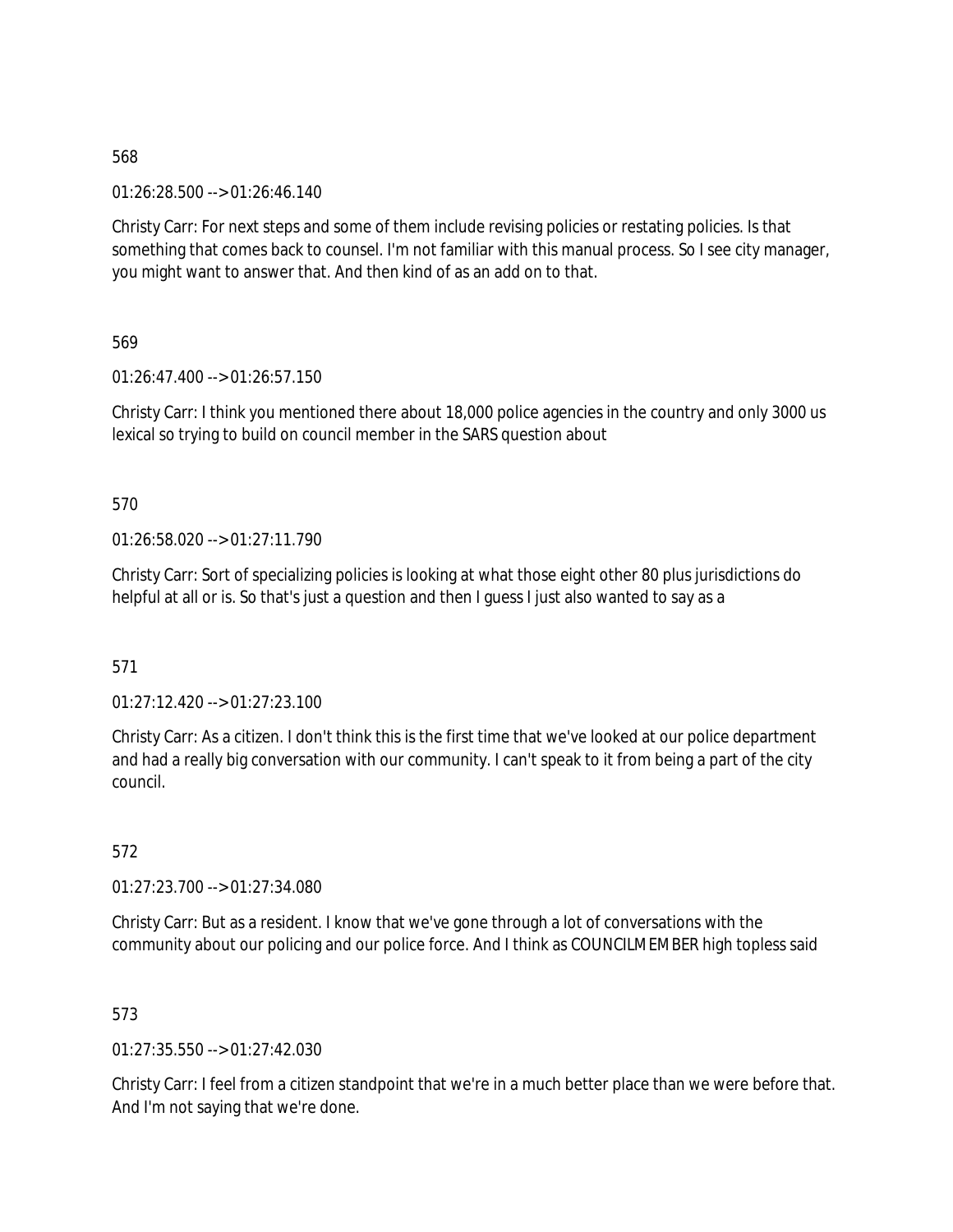01:27:42.480 --> 01:27:55.020

Christy Carr: But I just did want to acknowledge that this isn't the first time. And I think that the police department, from my perspective in the city has been responsive to the community. So I would anticipate that that would continue. So thank you.

575

01:27:56.100 --> 01:28:08.190

Morgan Smith: I'm going to take a couple of those and then let the chief talk about the second question about what, what is the process of the approach or what value can we learn from the agencies that don't use lexical

## 576

01:28:09.030 --> 01:28:17.400

Morgan Smith: The policy changes, he outlined tonight are ones that he and I have discussed and he'll be implementing and moving forward with the Council does not

577

01:28:18.840 --> 01:28:28.110

Morgan Smith: Typically become involved in the implementation of police policies, but we wanted to give everyone some insight into the exercise that he's taken up.

578

01:28:28.770 --> 01:28:34.050

Morgan Smith: Which is not a one time exercise. That's an iterative process that he'll be doing

## 579

01:28:34.980 --> 01:28:43.800

Morgan Smith: Periodically in the context of his leadership of the department, but he'll also be doing as you heard him mentioned every time a new policy update comes across the wire.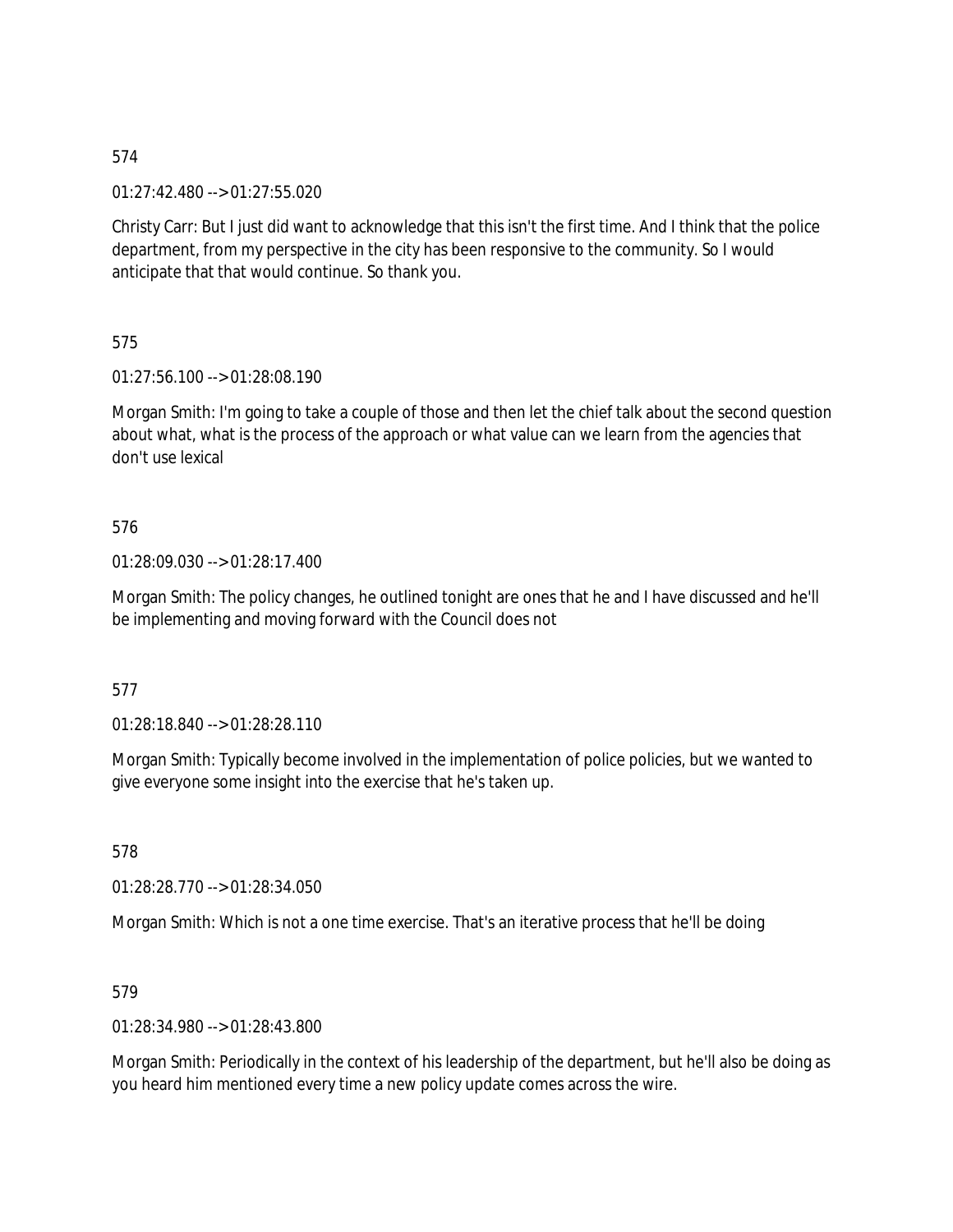01:28:44.190 --> 01:28:54.090

Morgan Smith: So that's part of his assessment is what does this update mean for us. Is it something we're going to want to implement, and if so, what needs to be customized for us. So

581

01:28:54.840 --> 01:29:03.420

Morgan Smith: This was a great chance to take the interest and the energy from the community and distill down to a really important

582

01:29:04.140 --> 01:29:08.220

Morgan Smith: Body of Work that the police chief as our new police chief would have taken up anyway.

583

01:29:08.610 --> 01:29:17.460

Morgan Smith: Would even necessarily done it in this order at this time. Probably not, but it's been a great case study of why I can see his face sort of giving that away a little bit

584

01:29:18.240 --> 01:29:21.540

Morgan Smith: But it's been a great time to have a new chief here.

585

01:29:21.960 --> 01:29:33.060

Morgan Smith: Especially one that brings the skills and the experience that you've carted because he could genuinely be doing an arms level assessment, with the benefit of having had I did a long experience with a larger agency.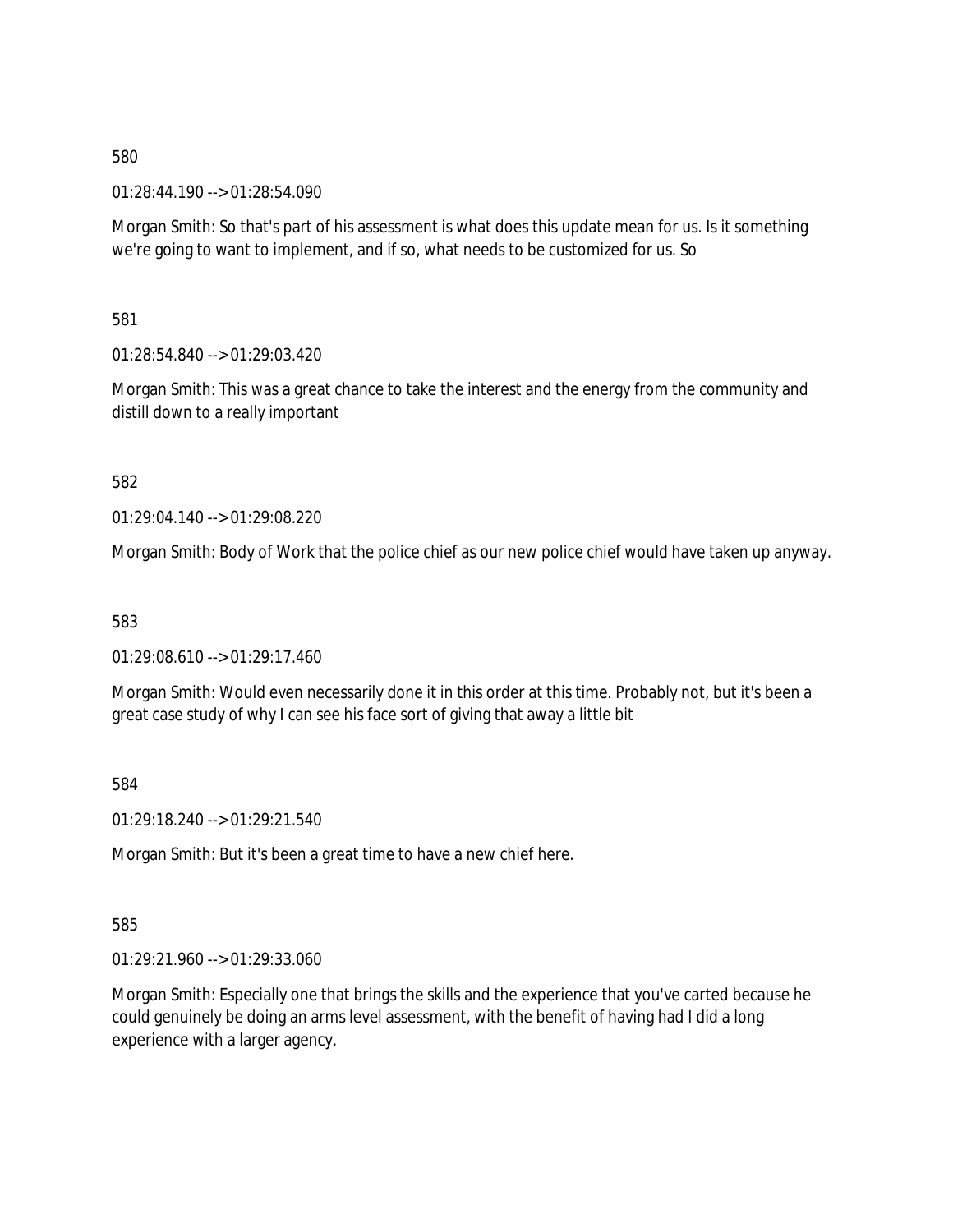01:29:33.870 --> 01:29:50.340

Morgan Smith: Which in a lot of ways, is something that we want, as I think I said before, as a manager I encouraged him to bring some of that experience here and leave some of it behind. Right. But one of the things, a larger agency has has is the benefit of a lot of policy administration process.

587

01:29:51.750 --> 01:29:56.460

Morgan Smith: Mechanics built into the agency which we can't have with 24 people

588

01:29:57.810 --> 01:30:03.660

Morgan Smith: So that I think is the answer to what happens next with this policy changes. Is he could have

#### 589

01:30:04.500 --> 01:30:15.360

Morgan Smith: 10 days ago when he completed review just just put those in place, but we kind of took this false break to share with you what he was doing. So you could kind of see how that works, so to speak.

#### 590

01:30:16.050 --> 01:30:20.760

Morgan Smith: And now he'll do that and I think another thing I just want to make sure everybody who's interested heard

591

01:30:21.090 --> 01:30:30.900

Morgan Smith: Is he could have also gone ahead and posted the policies online, but I said let's wait and have the conversation so people can see that that is something that we are doing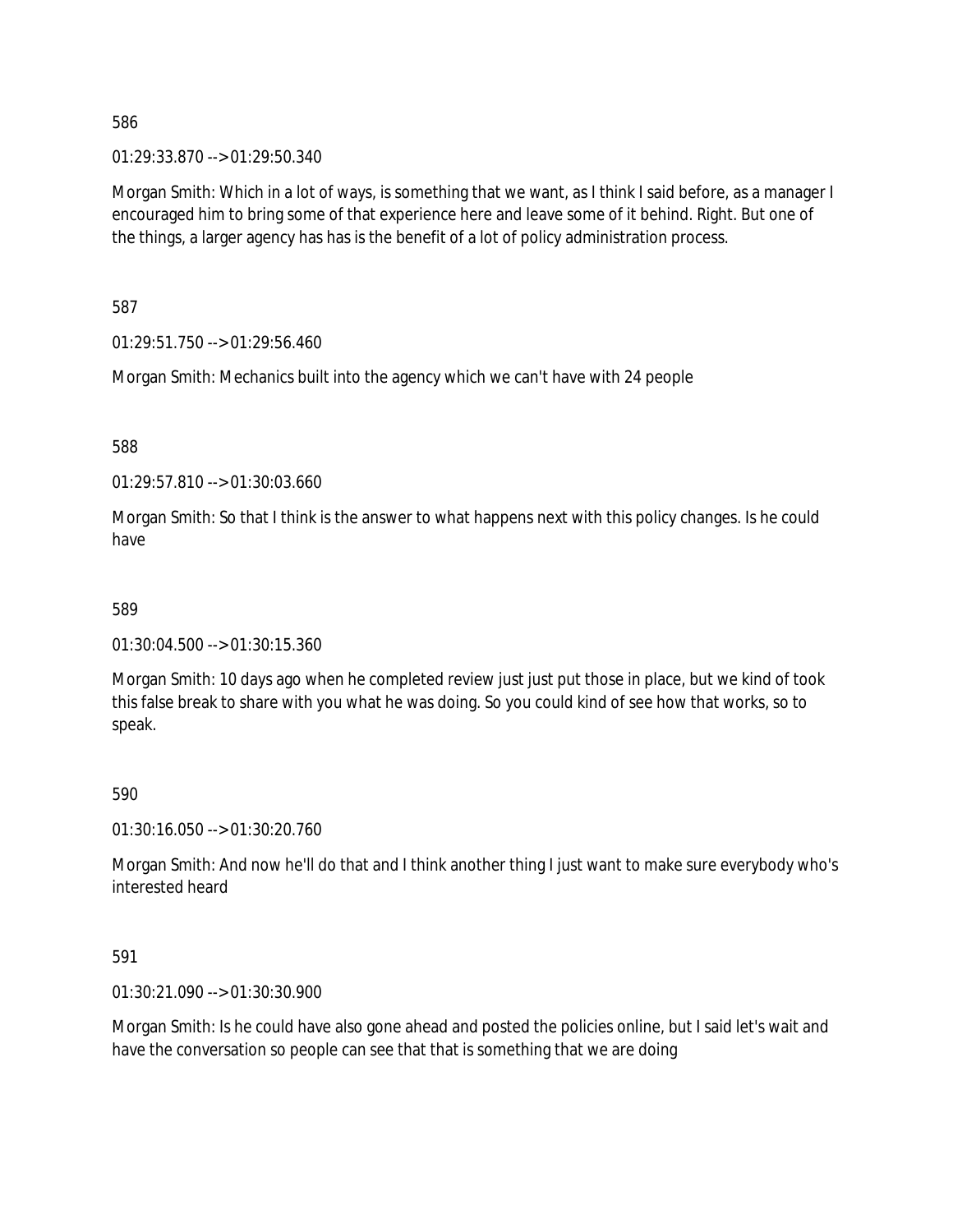$01:30:31.410 \rightarrow 01:30:40.590$ 

Morgan Smith: But also hear from him and me directly at some of those are going to change. So we're putting things online for expediency sake today.

593

01:30:40.860 --> 01:30:45.270

Morgan Smith: He's going to then take up subsequent review of and likely make changes and adjustments to

594

01:30:45.720 --> 01:30:51.090

Morgan Smith: So when people are looking at those policies online, which we definitely want them to do. That's the reason to make them available.

595

01:30:51.420 --> 01:30:57.480

Morgan Smith: Just know that he's going to take that same process that same review exercise through the remainder of the policies.

596

01:30:58.380 --> 01:31:07.710

Morgan Smith: So I wanted to mention that. And then I just want to pick up on your, your point about the community conversation with police that's also not a one time thing.

597

01:31:08.190 --> 01:31:19.830

Morgan Smith: And one of the things that maybe just having recently worked on the search for our next chief and thinking about where things were five years ago where they are today and where you want them to be five years from now.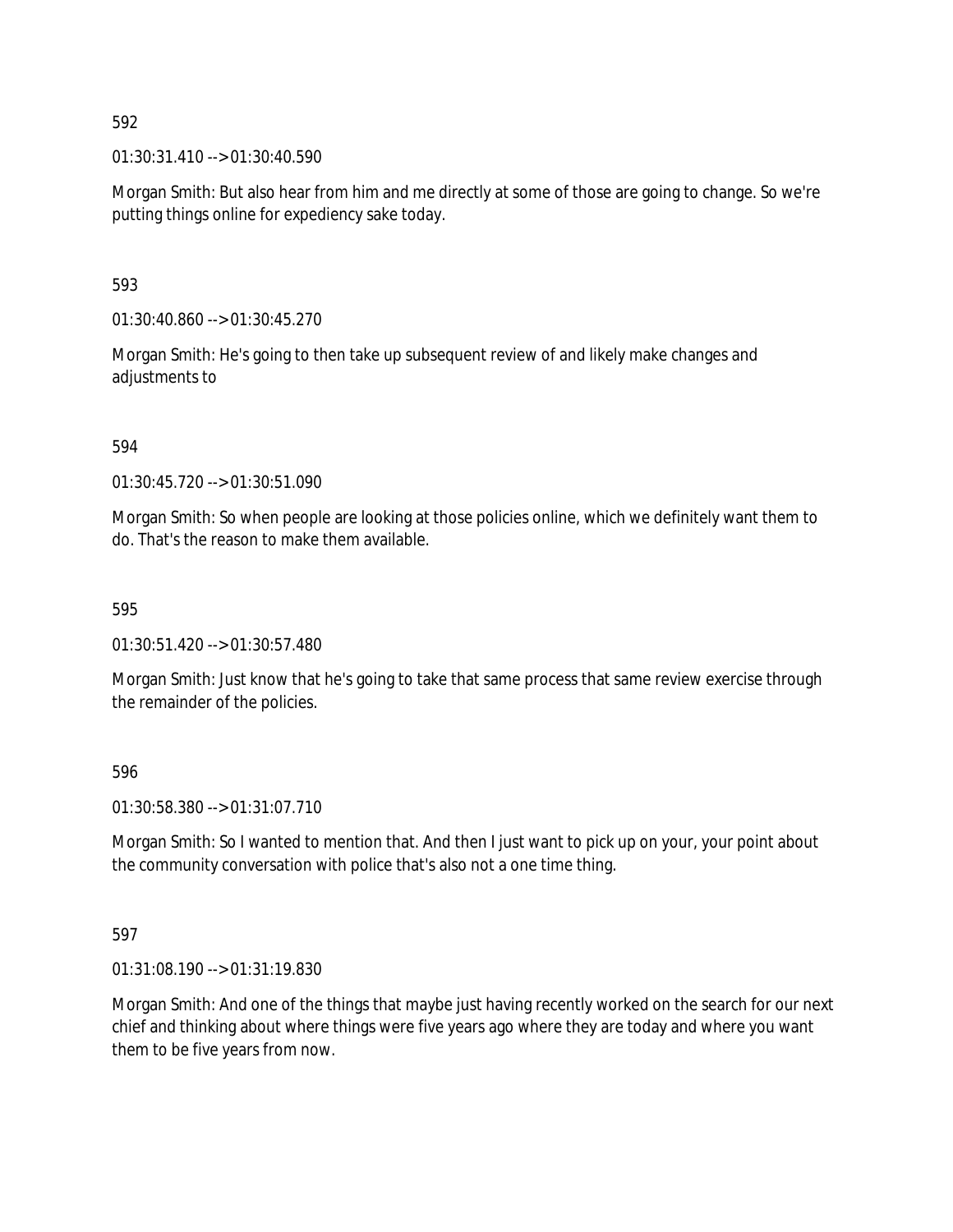01:31:20.640 --> 01:31:27.510

Morgan Smith: One of the things that was really clear to me and my discussions with the department and my discussion with finalist candidates is

599

01:31:28.560 --> 01:31:35.460

Morgan Smith: Do I feel like the community and department have a better relationship together than they did five years ago. Absolutely.

600

01:31:36.480 --> 01:31:44.130

Morgan Smith: Is that something that needs constant care and feeding and energy. Absolutely. And the department wants that because

## 601

01:31:45.270 --> 01:31:53.700

Morgan Smith: I can tell you that not every community has that and it makes both sides of the equation so much more successful and constructive and productive so

602

01:31:53.970 --> 01:31:58.530

Morgan Smith: You don't when you're at the speed. You want to be at you. Don't take your foot off the gas you keep feeding.

603

01:31:59.010 --> 01:32:04.740

Morgan Smith: And that's what our department will do. So I just wanted to kind of pick up on one of the things you were saying, and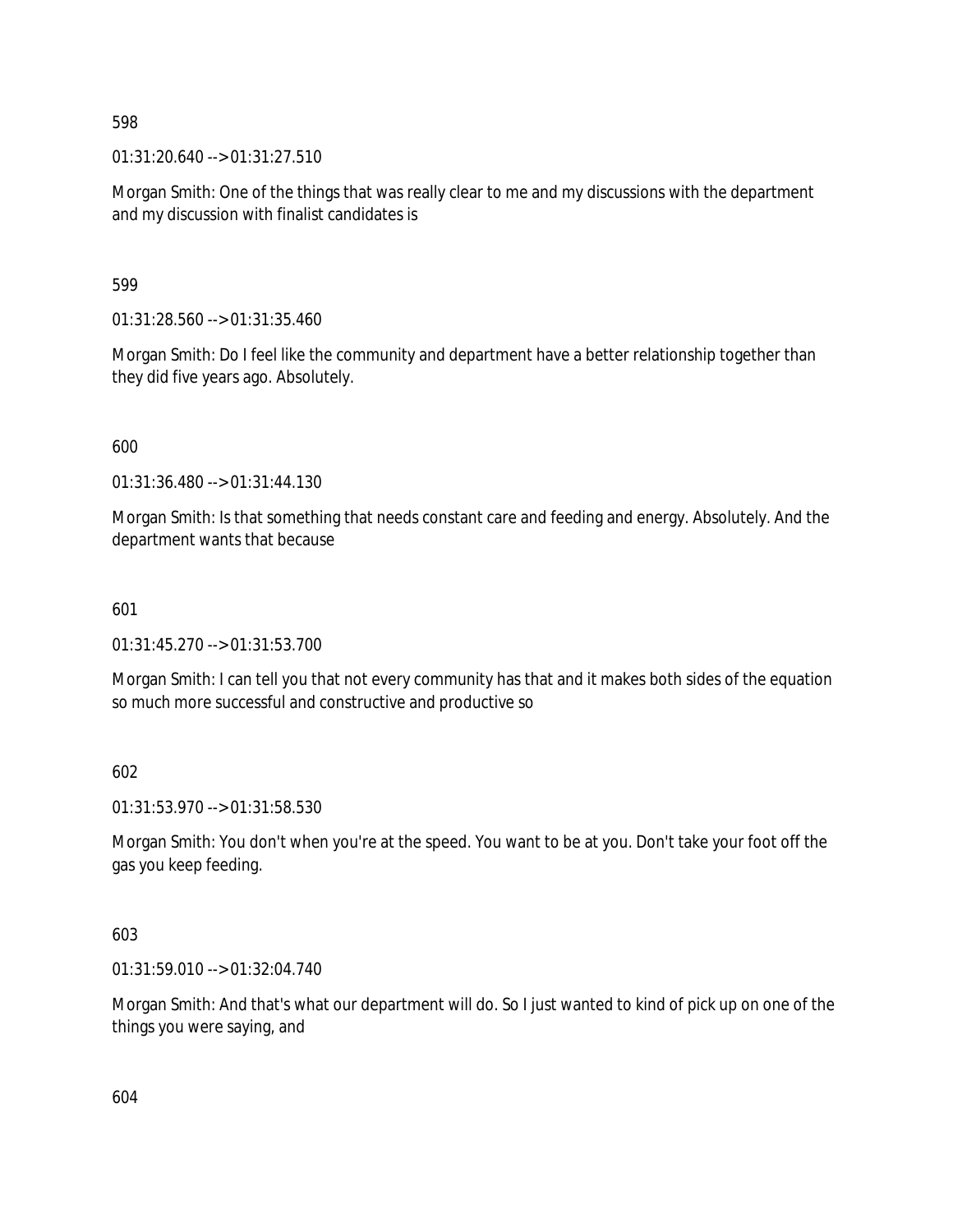01:32:05.640 --> 01:32:19.740

Morgan Smith: Maybe restate the fact that if we feel like we've had some progress. It doesn't mean that we're at the goal, it means that we're at a step on the staircase. So we can go to some other parts and move on and set higher and higher expectations.

605

01:32:23.010 --> 01:32:32.940

Joe Clark: And so I think the other part of that question was about looking at other departments policies. Absolutely. There are resources for model policies.

606

01:32:33.390 --> 01:32:44.010

Joe Clark: Through professional organizations, many departments post their policies online and we don't mind comparing and borrowing in, you know, finding the pieces that make

607

01:32:45.150 --> 01:32:46.860

Joe Clark: The best fit for this community.

608

01:32:48.180 --> 01:32:52.830

Joe Clark: This. This job is, you know, we can't be stagnant. We have to keep moving forward.

609

 $01:32:54.150 \rightarrow 01:33:02.910$ 

Joe Clark: Society is evolving constantly changing. We have to evolve and change with it and we have to maintain communities standards community expectations.

610

01:33:03.750 --> 01:33:13.560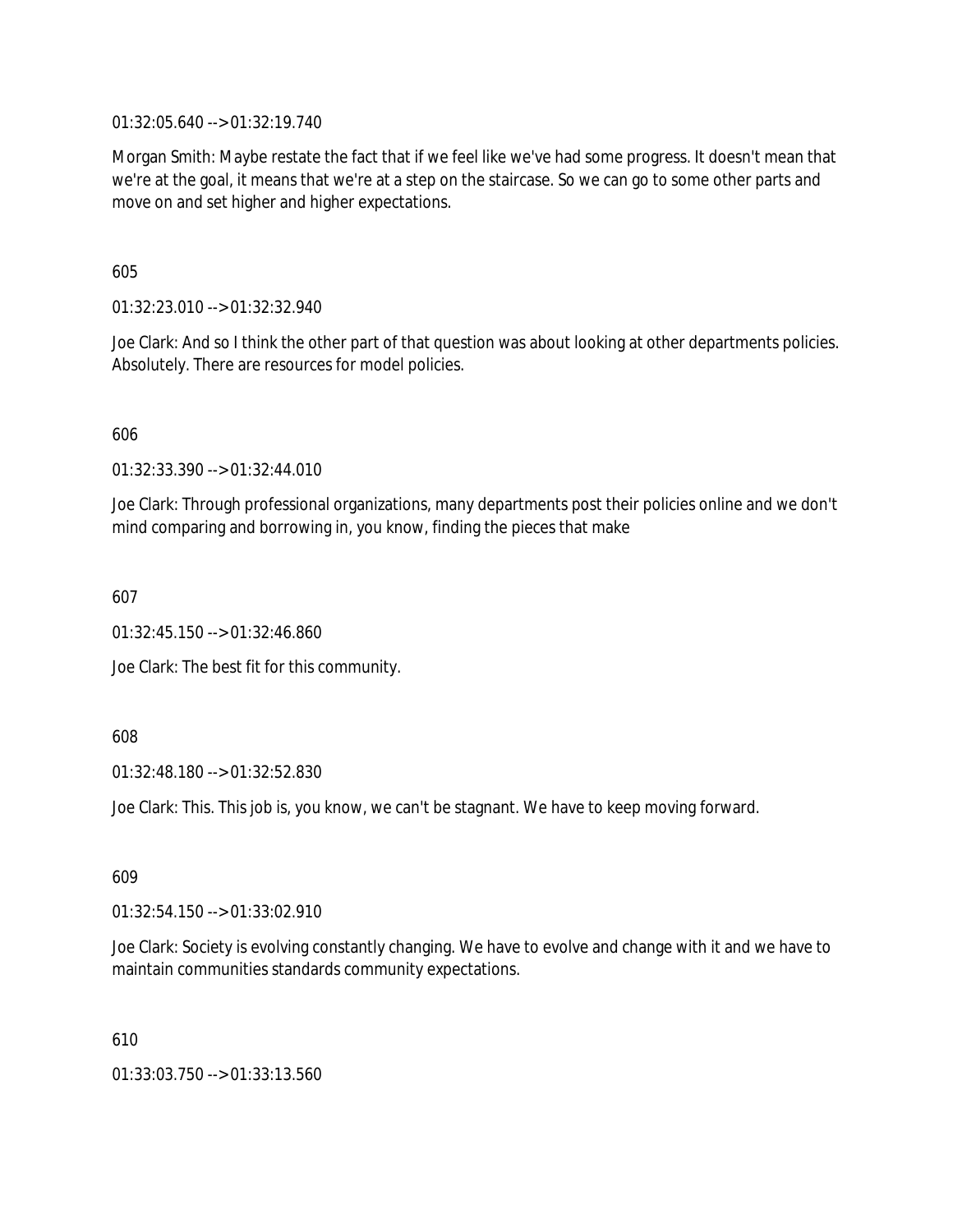Joe Clark: You know, because we're here for the community. So it's, you know, it's always growing. We're always looking for ideas and we're always making changes where we need to

611

01:33:16.530 --> 01:33:19.200

Leslie Schneider: Thank you very much. Councilmember Medina.

# 612

01:33:20.460 --> 01:33:23.550

Kol Medina: Hi, good evening, Chief. Thank you for being here and welcome to the team.

## 613

01:33:24.360 --> 01:33:36.450

Kol Medina: Really pleased to have you. I have a, I guess, to kind of shakes out as a few questions or they're all kind of related, but I'd like to just kind of put them all out on the table and hope you can respond to them as kind of best you can.

# 614

01:33:37.710 --> 01:33:43.110

Kol Medina: So I don't know if you have notes, you're taking that, you know, here you go. I'm going to try to land a couple questions for you.

# 615

01:33:45.690 --> 01:33:52.920

Kol Medina: First is not a question. I just want to say I agree with the changes are suggesting to our policies that sounds great. So thank you for bringing us forward.

# 616

 $01:33:54.660 \rightarrow 01:34:00.900$ 

Kol Medina: So after the murder of Mr Floyd and and all the protests, of course, and received some emails.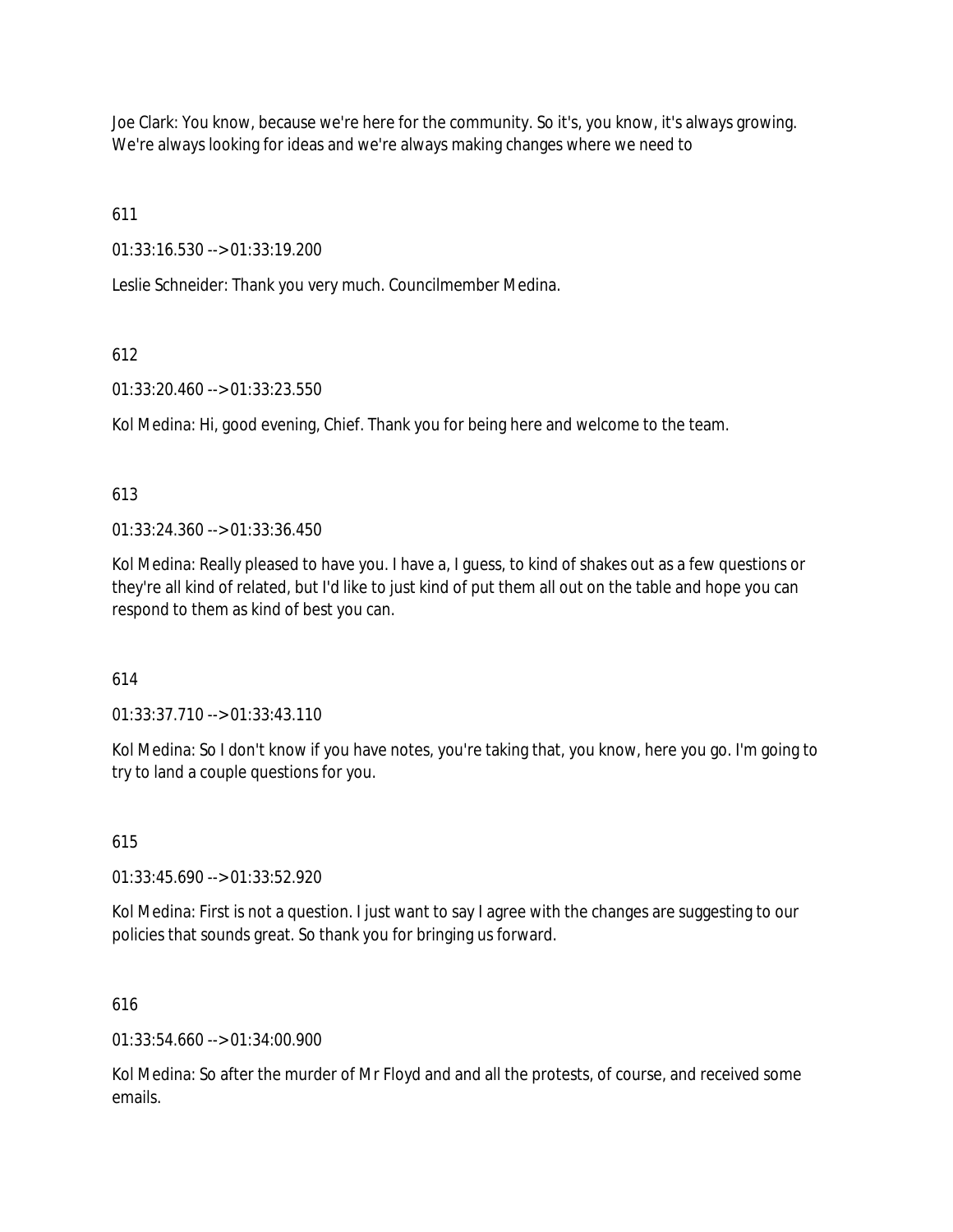01:34:04.230 --> 01:34:04.500

Kol Medina: So,

618

01:34:10.170 --> 01:34:17.220

Leslie Schneider: Sorry to interrupt your, your audio got strange real fast. You want to try again. Let me just see what with your okay now.

619

01:34:21.720 --> 01:34:24.390

Leslie Schneider: I know you're sounding scary.

620

01:34:25.890 --> 01:34:26.850

Kol Medina: And that's weird.

621

01:34:27.420 --> 01:34:28.440

Leslie Schneider: You just got better.

622

01:34:28.770 --> 01:34:30.030

Kol Medina: And I don't know what to do about it.

623

01:34:30.840 --> 01:34:35.760

Leslie Schneider: It's, I think it's just a passing thing but we needed to let it pass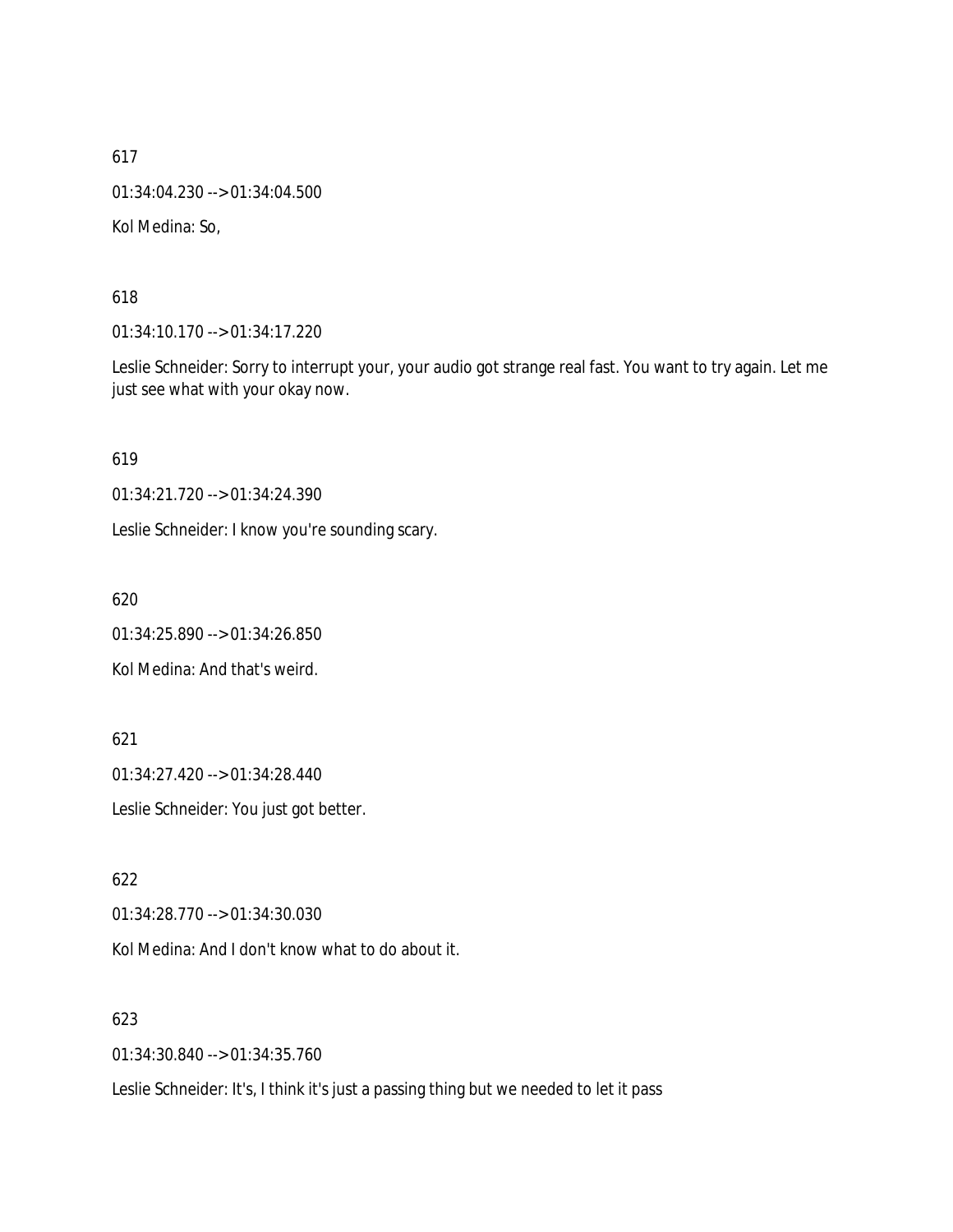01:34:37.110 --> 01:34:41.190

Kol Medina: Okay, well hopefully it'll, it'll stay okay for a minute here. I'm okay now.

# 625

01:34:41.430 --> 01:34:45.630

Kol Medina: Yeah. How far did I get it, I get past, I agree with the changes.

626

01:34:46.050 --> 01:34:46.950

Leslie Schneider: You got past that.

# 627

01:34:47.970 --> 01:35:00.690

Kol Medina: Okay. And I was saying that, of course, with the murder, Mr Floyd and the protests, we got some requests here. I mean, not a lot, but some requests or email to defend our police department and make other large changes.

# 628

01:35:01.500 --> 01:35:11.520

Kol Medina: And, you know, as a council member and a person sitting here on my couch like I am, who's not deeply informed about our police department and the way, obviously you are chief

# 629

01:35:12.090 --> 01:35:21.420

Kol Medina: I thought to myself, Well, why not, would that makes sense here for us. And my gut reaction is, well, no, I don't think so. Based on the little I know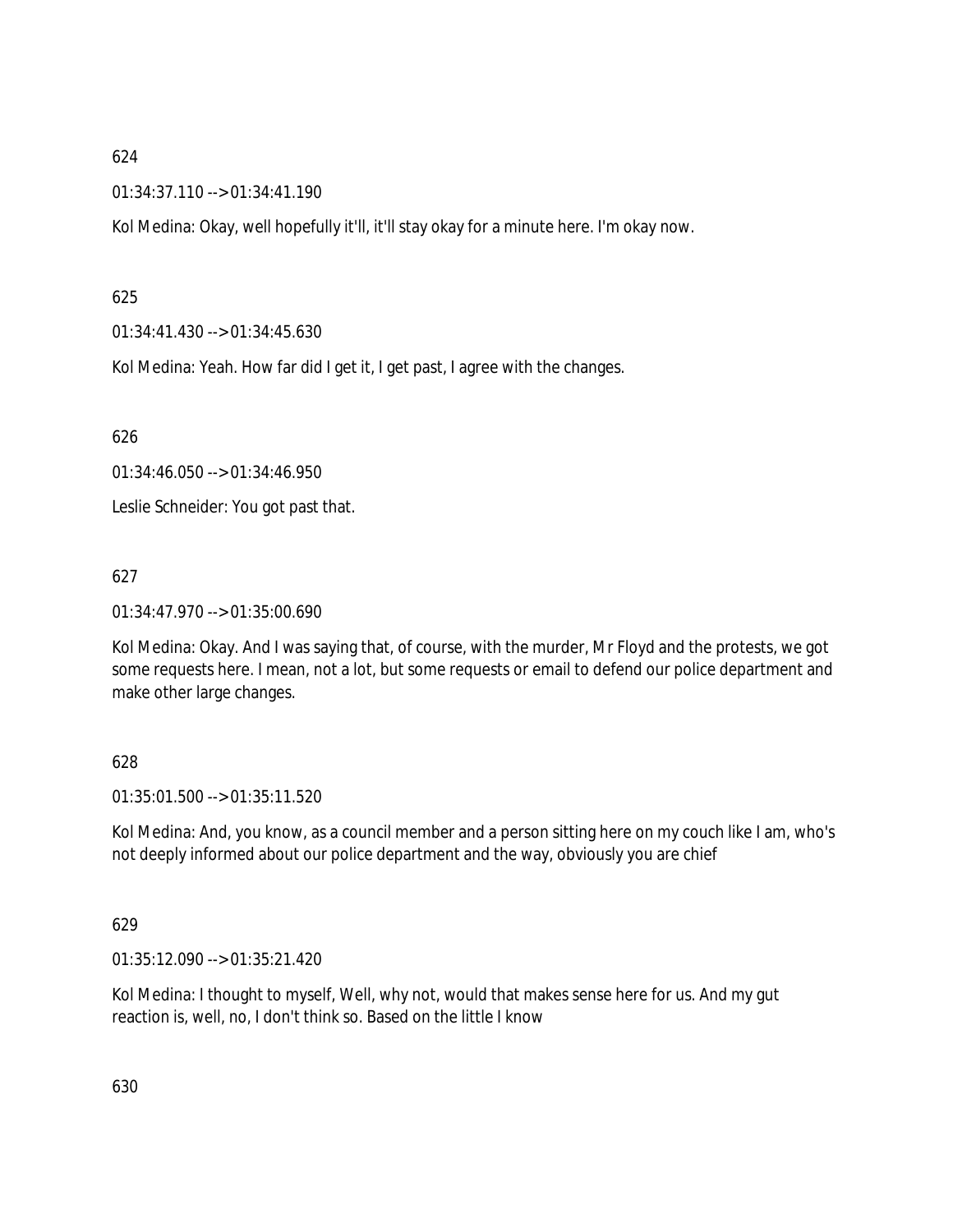01:35:21.870 --> 01:35:28.890

Kol Medina: Of our police department. After four and some years on council. So I have some kind of questions around that so

## 631

01:35:29.850 --> 01:35:37.770

Kol Medina: What is different about our police department, you know, they're obviously now been a number of police departments where people have been and, you know, in my opinion.

## 632

01:35:38.430 --> 01:35:48.030

Kol Medina: wrongly killed. Is there something different in those police departments their policies are different or situations are different, that makes them different from here and if you have any thoughts about that.

## 633

01:35:49.050 --> 01:35:55.560

Kol Medina: I'd be interested in you just sharing your personal feelings about those deaths and if you have any personal feelings you want to share about that.

## 634

01:35:57.120 --> 01:36:05.100

Kol Medina: And more just pragmatically wouldn't actually be tenable to reduce our police department budget and as I understand it.

## 635

01:36:06.030 --> 01:36:17.310

Kol Medina: Few years ago we increase the budget by enough to hire for new police officers, because that was described to us is really the minimum number we needed to have an actual kind of functioning police force.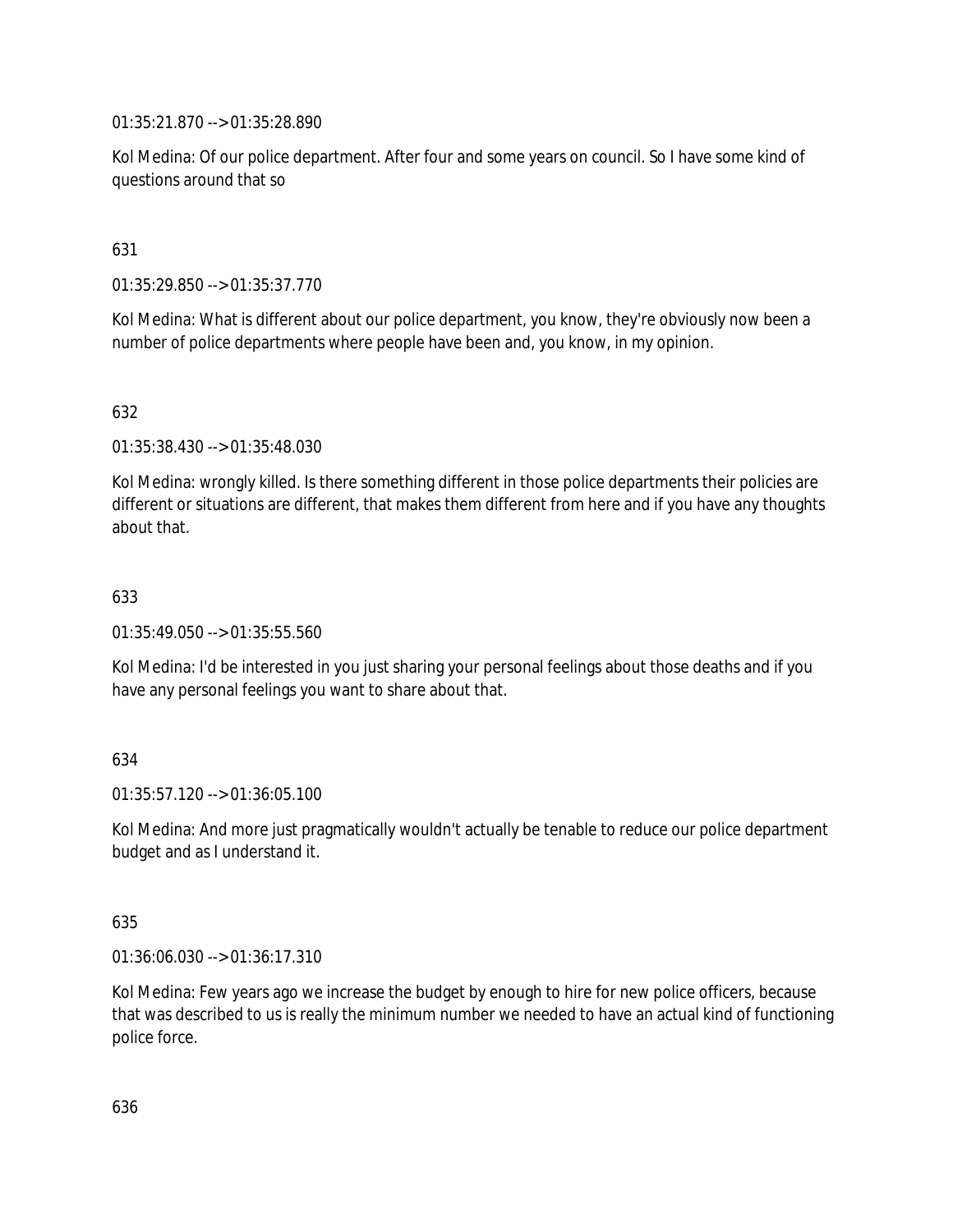01:36:18.090 --> 01:36:25.470

Kol Medina: Most people on the island. I'm sure don't understand. But the majority of the time, correct me if I'm wrong, Chief. We only have two police officers on duty.

# 637

01:36:25.770 --> 01:36:30.780

Kol Medina: Maybe sometimes three but we really have a small force. So, correct me if I'm wrong on that.

## 638

01:36:31.530 --> 01:36:37.800

Kol Medina: But my point is, we couldn't just cut half the force because then we just wouldn't have enough police officers and I wonder if you have thoughts about that.

## 639

01:36:38.490 --> 01:36:47.790

Kol Medina: And the only place where I thought to myself, we made, we could save some money and re use the money repurpose it for some other purpose, a community serving purpose.

## 640

01:36:48.360 --> 01:36:59.850

Kol Medina: It's just with all the technology, you know, our police officers, we have expensive cars and we have a lot of expensive equipment and I've often wondered if we really need all that stuff here for Bainbridge Island.

## 641

01:37:00.810 --> 01:37:06.300

Kol Medina: So those are the thoughts swirling around in my head. And if you can answer some or any of that, I would appreciate it. Thanks.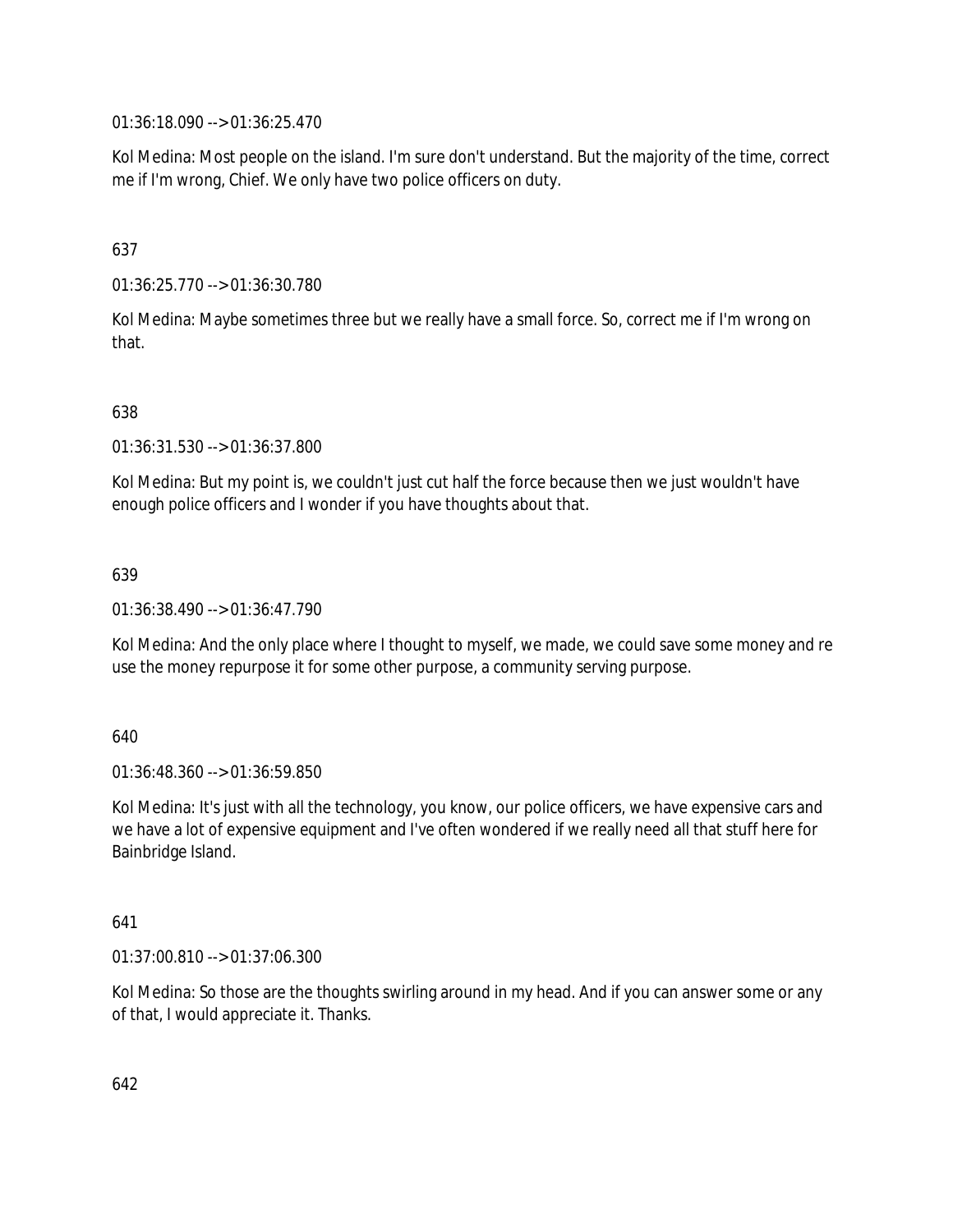01:37:07.620 --> 01:37:13.110

Joe Clark: So, and I try to capture all of those, you know, in terms of

643

01:37:15.330 --> 01:37:21.870

Joe Clark: Some of these incidents, you know, it goes back to culture and a lot of cases, I think when you look at Minneapolis.

644

01:37:22.800 --> 01:37:33.300

Joe Clark: There is a culture that allowed that to happen. There were four police officers there and three who could have stopped that from happening.

645

01:37:34.230 --> 01:37:46.050

Joe Clark: You know, at least one brought up a suggestion from, you know, what I've read that said, Hey, you know, maybe we should get them up and you know that didn't happen. So that goes to the culture of the organization that they thought that was okay.

646

01:37:47.340 --> 01:38:05.430

Joe Clark: You know, that's where your, your cultural diversity and implicit bias training comes in as you get people to think about themselves within their themselves and kind of challenge those inner perceptions and brings about some different understanding about the value of all people.

647

01:38:06.840 --> 01:38:23.100

Joe Clark: You know, and that's, you know, that's a different kind of culture than I think what we saw in Minneapolis. So that has to do with in some ways the size of the organization. It's hard in a large organization for the guy at the top to make sure that tone influences everyone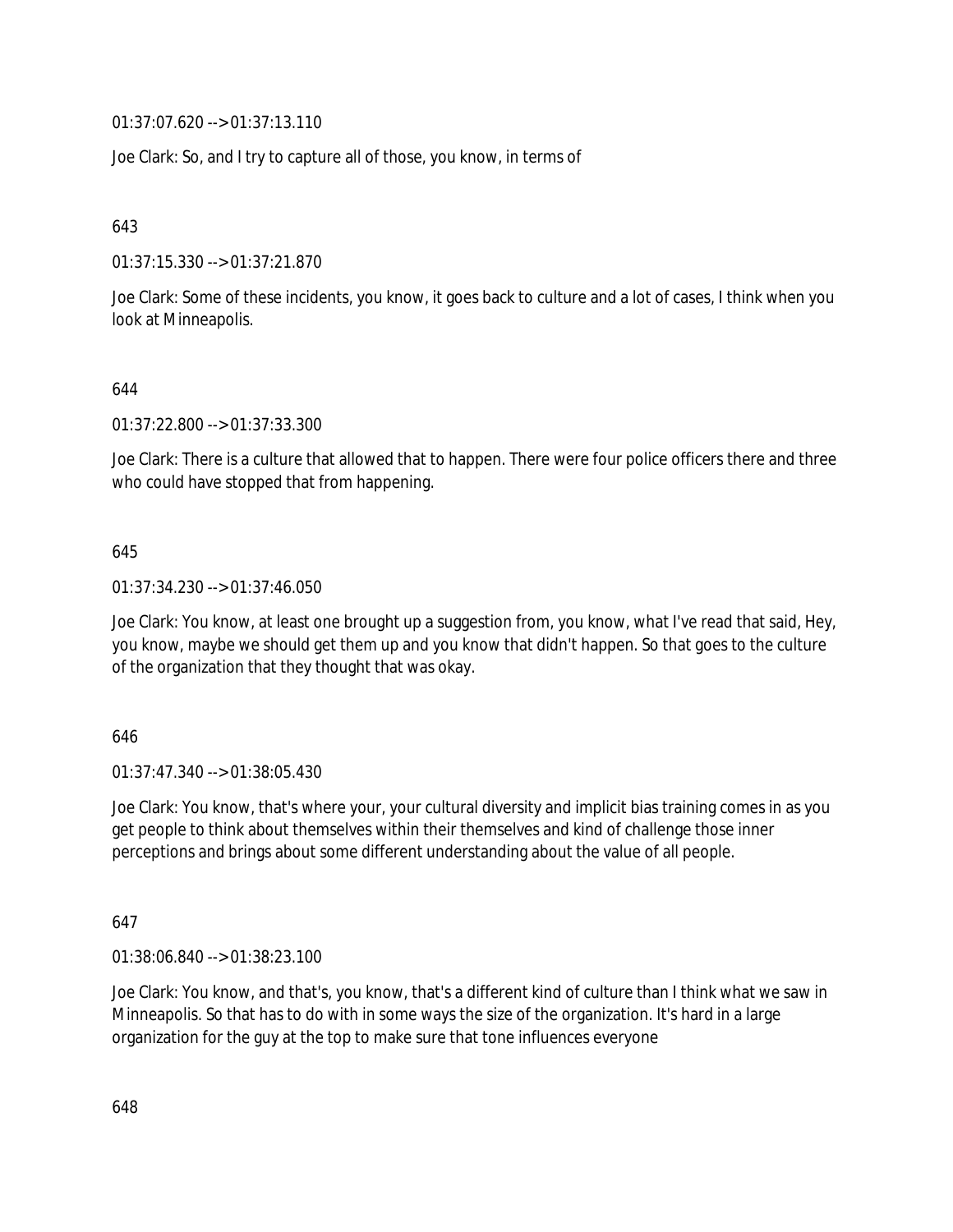01:38:25.500 --> 01:38:32.280

Joe Clark: A little bit easier. Here, I mean I can talk to most of my folks on any given week I can just about touch everyone

## 649

01:38:33.900 --> 01:38:44.430

Joe Clark: In terms of staffing, which we try to have for per shift, and that includes the supervisor and then the patrol officers that are out doing the work.

650

01:38:46.170 --> 01:38:53.250

Joe Clark: You know, part of the issue is, is if we make an arrest you know that's a better one hour trip. I guess over to port orchard.

## 651

01:38:54.150 --> 01:39:05.370

Joe Clark: The time to process that. So that during that time that officers off the island. We have to make sure that we still have enough coverage here so that we can respond to calls or, you know, in the event something more serious happens

## 652

 $01:39:10.650 \rightarrow 01:39:18.210$ 

Joe Clark: Our staffing level, you know, where it about one officer per thousand residents. A lot of places, you'll see two to three officers per thousand. So

## 653

01:39:22.260 --> 01:39:31.350

Joe Clark: But I think that's right for our community and in terms of equipment we you know we have to evaluate the equipment, all the time. The officers spend 12 hours a day in their cars.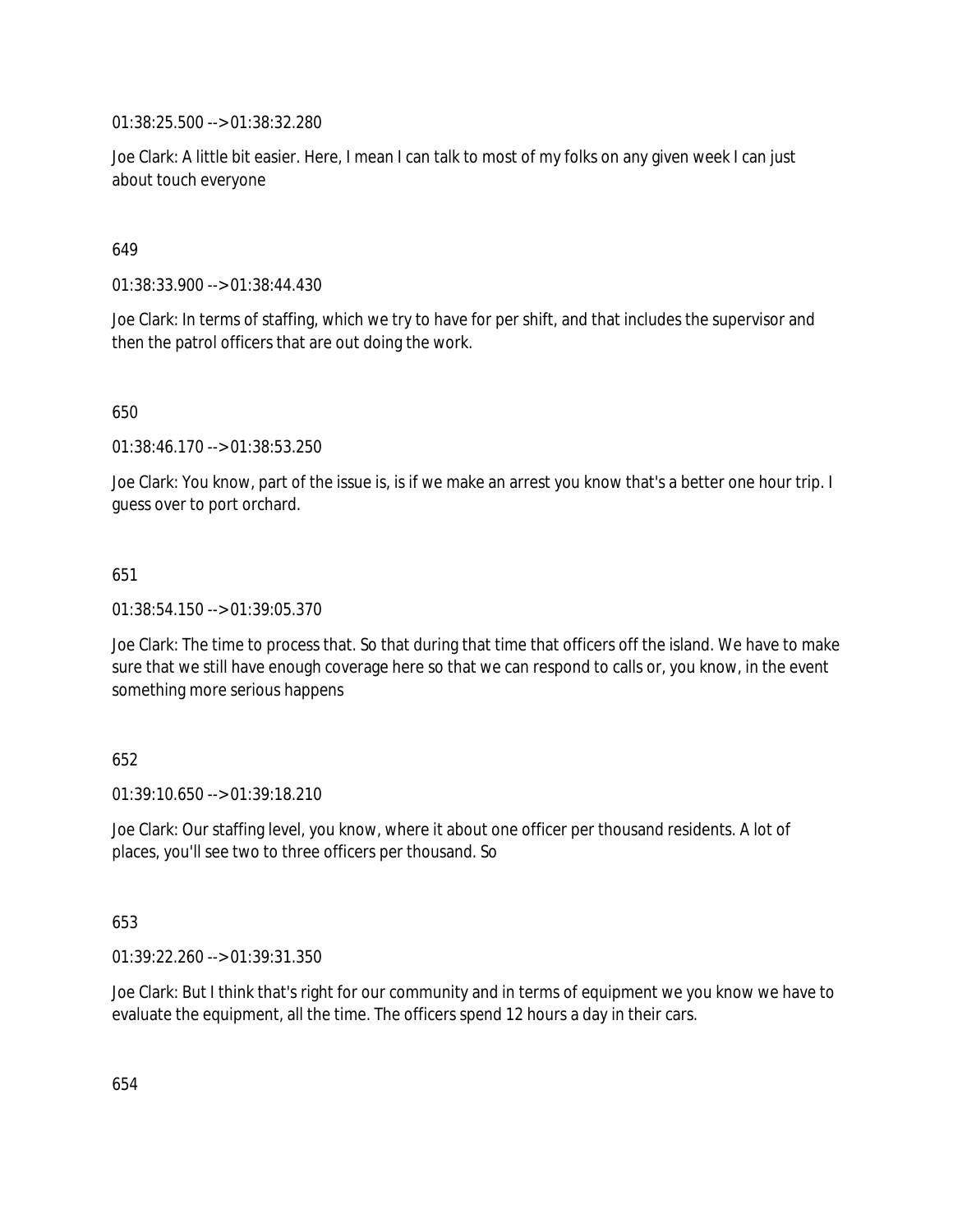01:39:34.080 --> 01:39:39.390

Joe Clark: You know, we were always looking for value, but we have to be able to do the job and accomplish the goal.

655

01:39:40.740 --> 01:39:52.770

Joe Clark: There's a lot of equipment that goes into cars in terms of computers so that they can access your records data, the things they need to do their job and to do it more efficiently than we could in the past.

656

01:39:55.110 --> 01:39:59.010

Joe Clark: You know, I hope that there was a whole lot in there. So hopefully I've at least touched on it.

657

01:40:03.930 --> 01:40:16.410

Leslie Schneider: Great, thank you. Um, so just a quick time check. We are now about 15 minutes over. And we actually started a little bit ahead of schedule. And this is a super important conversation. So I don't think any of us regret doing that.

658

01:40:17.550 --> 01:40:22.140

Leslie Schneider: COUNCILMEMBER into sorry if you could help wrap us up. That'd be really great.

659

01:40:22.410 --> 01:40:31.980

Rasham Nassar: Yeah, thank you for allowing me one more opportunity to speak. I really just wanted to clarify the question in my last round of comments.

660

01:40:32.670 --> 01:40:40.980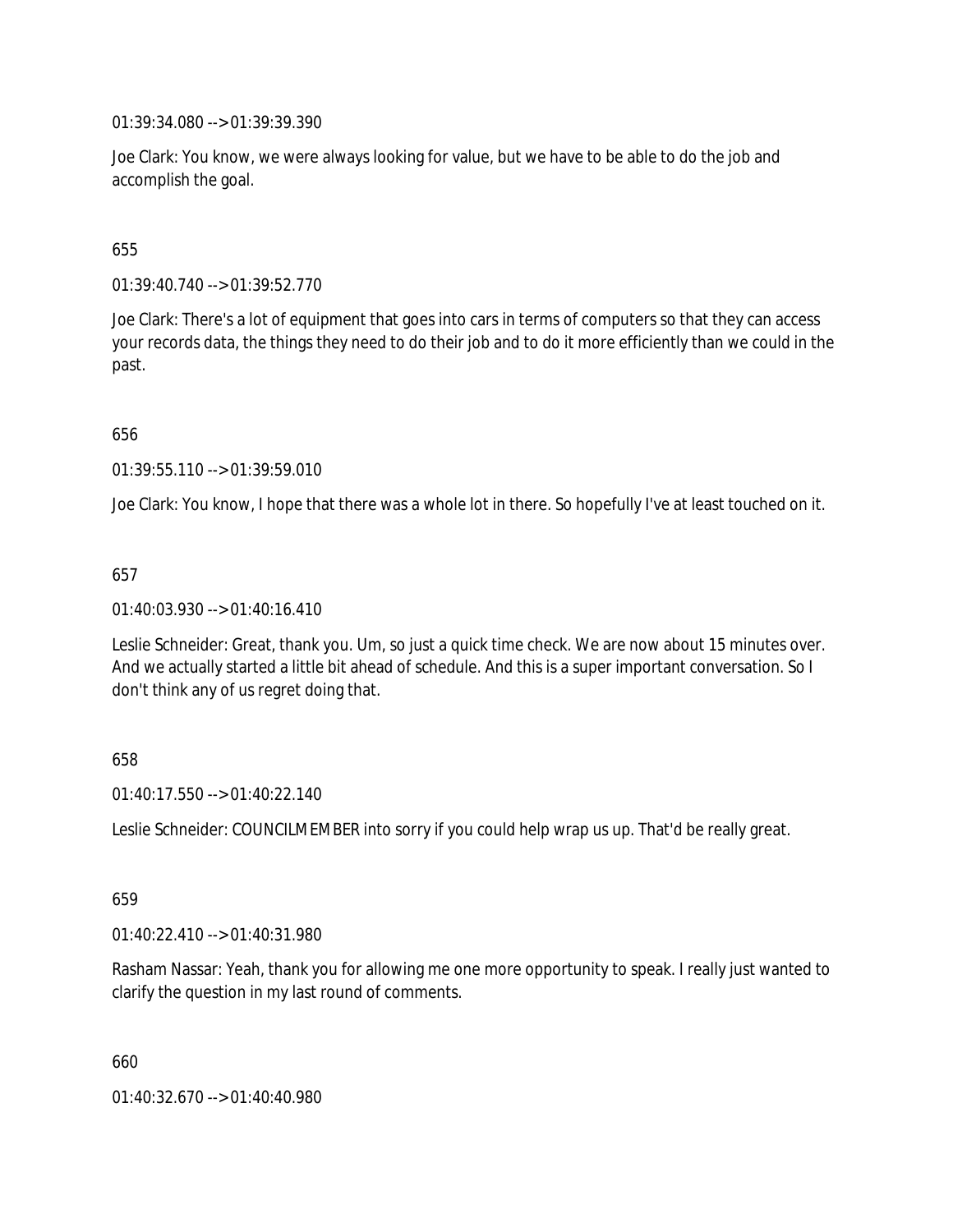Rasham Nassar: The question. I don't think maybe it was clear enough but picking up on COUNCILMEMBER Medina's comments. The question that I posed to the Council and the city manager and

# 661

01:40:41.760 --> 01:40:50.100

Rasham Nassar: Police Chief Clark was whether or not in terms of next steps we as a council are going in city are going to commit to at least having a discussion.

## 662

01:40:50.520 --> 01:40:57.390

Rasham Nassar: Centered around potentially reallocating some of that 25 to 30% of our general fund that's currently allocated towards the police.

## 663

01:40:58.170 --> 01:41:03.660

Rasham Nassar: towards other community services or social social services or mental health services.

## 664

01:41:04.140 --> 01:41:24.030

Rasham Nassar: So that's the question and I don't. I mean, I, this is the time I I assume because we have next steps that are pre prepared for us in the packet. Personally, I would advocate that we do have that conversation, the next time that we have a conversation related to police and I you know I

665

01:41:25.620 --> 01:41:33.780

Rasham Nassar: If we're not. I think we ought to be transparent about that because that's that's the point and the impetus behind the movement that is stirring all around us.

666

01:41:34.140 --> 01:41:42.000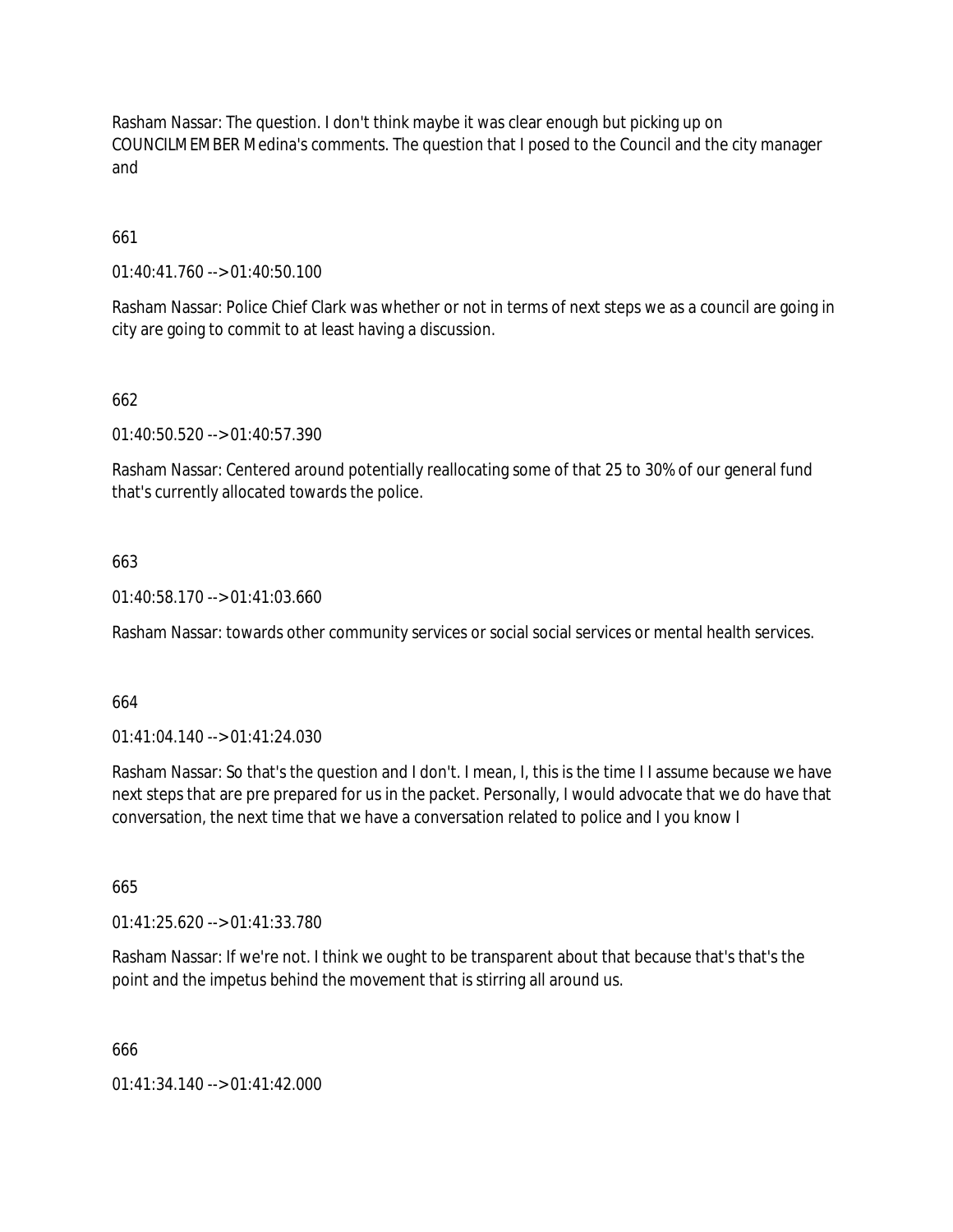Rasham Nassar: And I think that we at least owe it to our community to be very clear about whether or not we, as a city are going to have that discussion or not.

667

01:41:43.500 --> 01:41:45.870

Rasham Nassar: In terms of my support for having that discussion.

668

01:41:47.190 --> 01:41:57.060

Rasham Nassar: I personally feel it's naive to suggest that we don't have a problem on Bainbridge Island. I don't think that we, that we're talking to everyone. If that is our opinion or our belief.

669

 $01:41:58.200 \rightarrow 01:42:05.730$ 

Rasham Nassar: There are other voices in the community that are not present with us tonight that are really strongly behind the Council having that discussion.

670

01:42:06.030 --> 01:42:15.690

Rasham Nassar: There are gaps and services in our community that have we've had requests to be filled, one that comes to mind is teen suicide and teen mental health services.

671

01:42:16.020 --> 01:42:25.110

Rasham Nassar: And the gap in those services on the island. Another one is coming to the forefront right now, which is how our city responds to instances of

672

 $01:42:26.430 \rightarrow 01:42:32.670$ 

Rasham Nassar: rape and sexual abuse and assault real revolting minors.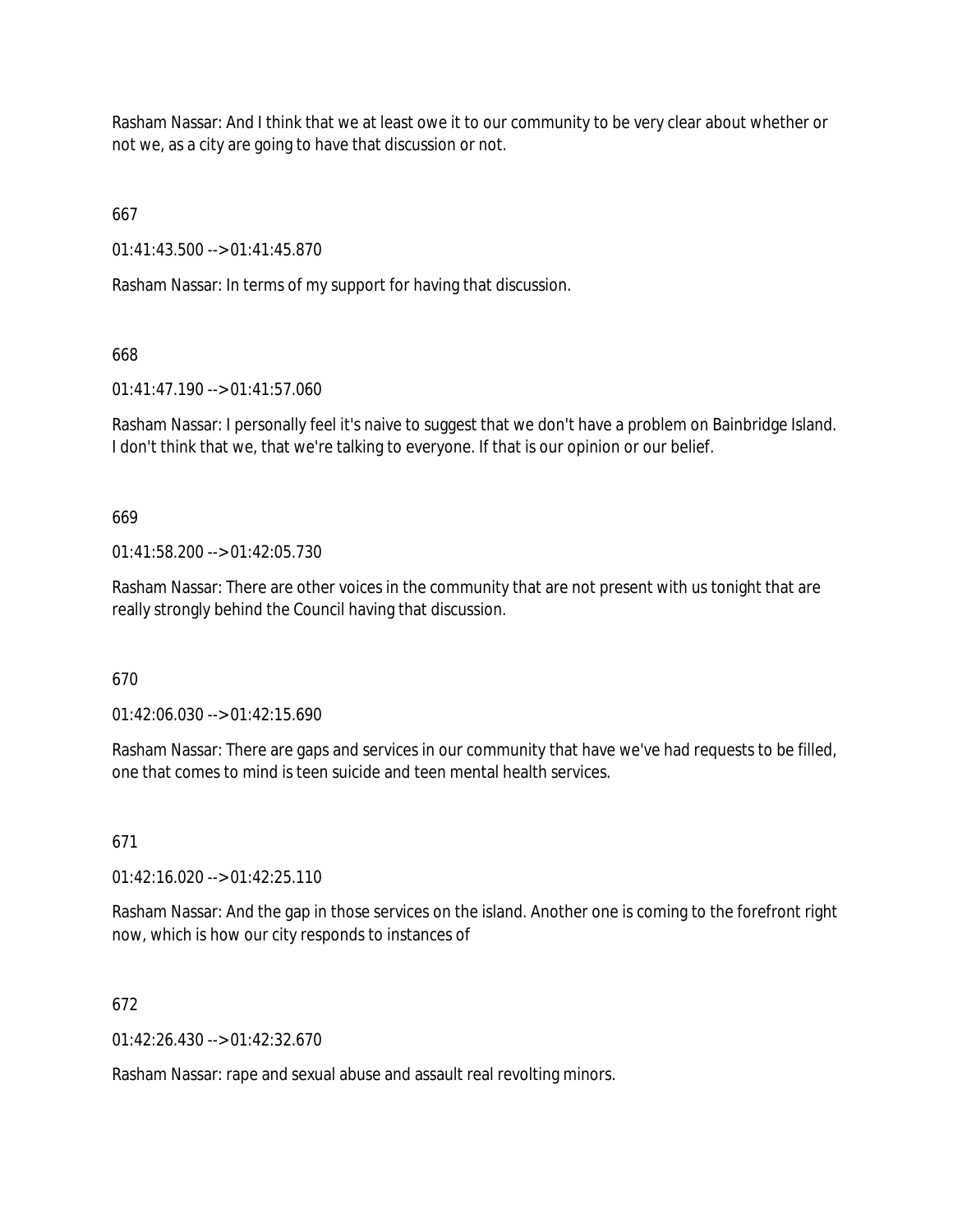01:42:34.050 --> 01:42:43.020

Rasham Nassar: And there's probably several more that we're not consciously aware of tonight, but I think part of that discussion would allow us to put that on the table and then engage in that larger

674

01:42:43.320 --> 01:42:51.780

Rasham Nassar: national debate Seattle's doing it. Lots of cities are doing it. I'm sure cities are size are doing it. And I would just really strongly encourage us to as well.

675

01:42:53.580 --> 01:42:53.910

Leslie Schneider: Okay.

676

01:42:53.940 --> 01:42:54.480

Rasham Nassar: Thank you.

## 677

01:42:55.230 --> 01:42:57.180

Leslie Schneider: All right, we've got to our hands out

678

01:43:00.120 --> 01:43:04.560

Leslie Schneider: Case where we're Polycom and go to you first, because we haven't heard from you yet. Is that right,

679

01:43:06.120 --> 01:43:06.570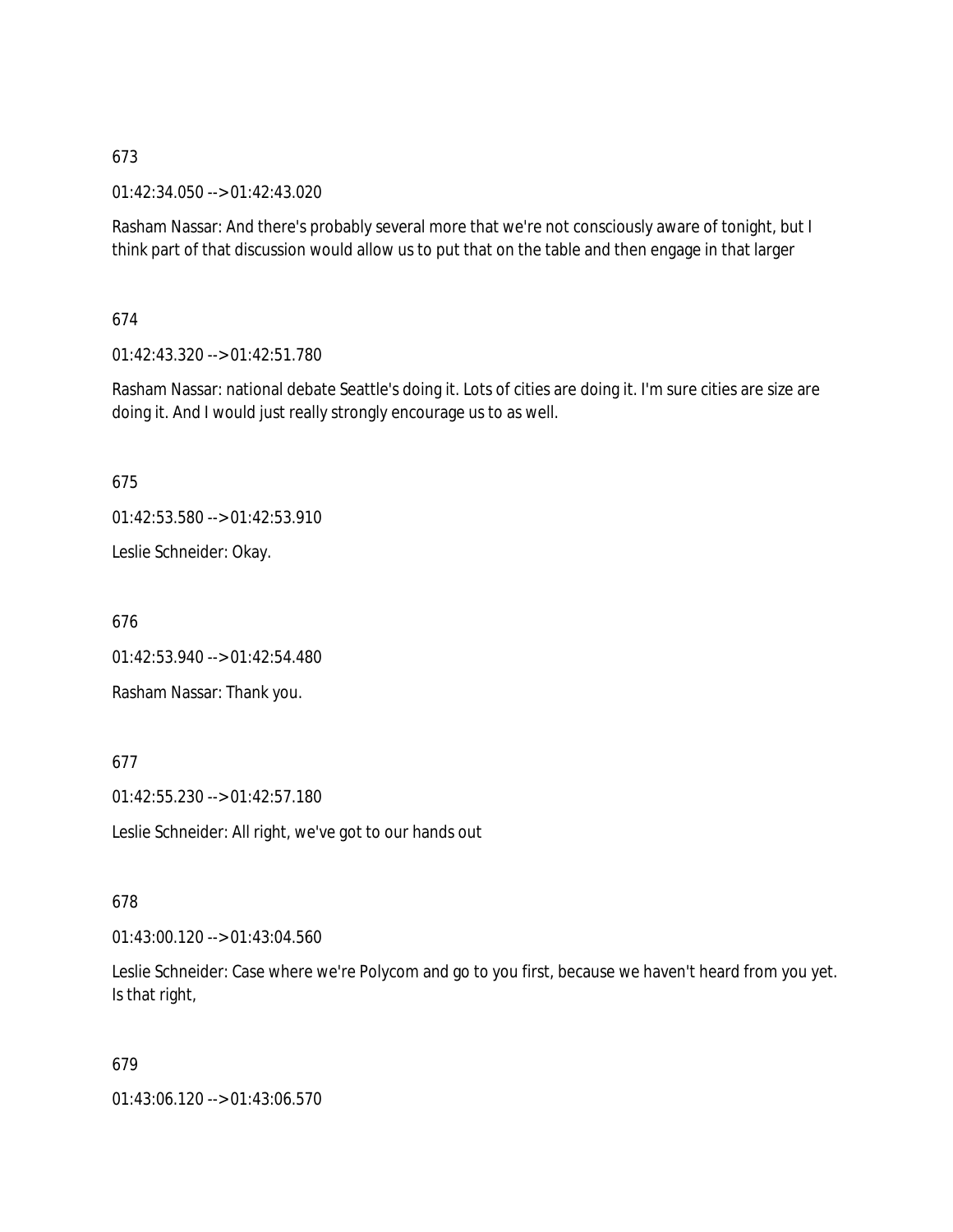Michael Pollock: Yes.

## 680

01:43:08.580 --> 01:43:14.400

Michael Pollock: Thank you. Thank you, police chief and city manager and council members.

## 681

01:43:15.570 --> 01:43:28.200

Michael Pollock: I just really want to get back to the next steps and you know that the term defund the police is kind of the term of the day but but at least my understanding is it's really

## 682

01:43:29.100 --> 01:43:41.340

Michael Pollock: reallocating funds to me more social services and the people that are better able and better trained to handle certain types of situations that me and related to

#### 683

 $01.43.41.910 -> 01.43.55.830$ 

Michael Pollock: Social problems. And so I guess this is really a question of the Council to follow up as what what do we want to do here. What are the next steps. Do we want to form a committee subcommittee to look at

#### 684

01:43:56.520 --> 01:44:06.720

Michael Pollock: Something like that that we talked about CAHOOTS I would personally like to see what our budget is right now and the 25 to 30% sounds, about the same as

#### 685

01:44:07.260 --> 01:44:15.450

Michael Pollock: With Seattle police departments, a percentage of the general fund, I would like to see what it would look like to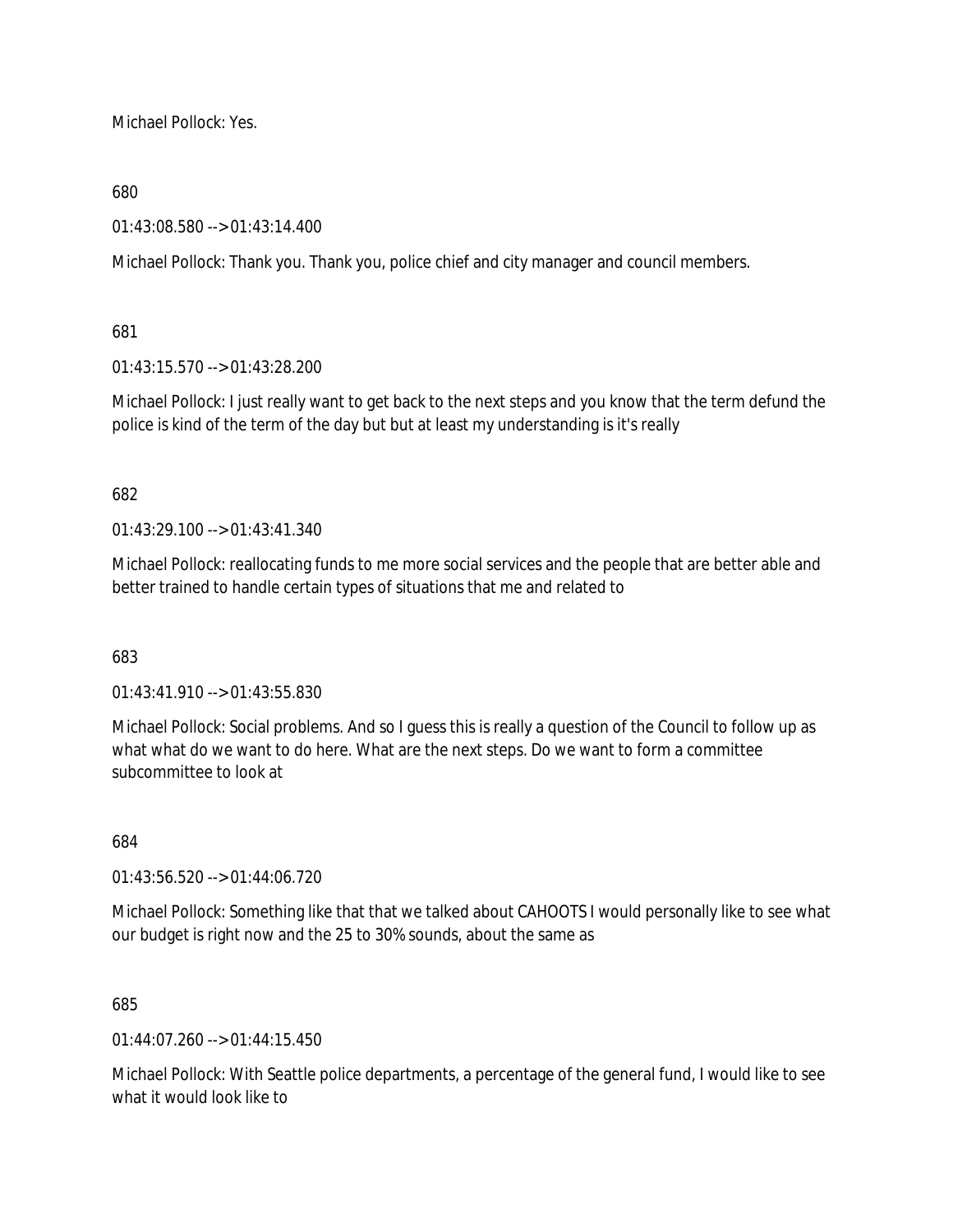01:44:16.410 --> 01:44:25.470

Michael Pollock: reallocate resources to more social services. What do we lose what do we gain. It's the same debate that's going on in Seattle. What's going on elsewhere. So

687

 $01:44:26.400 \rightarrow 01:44:34.710$ 

Michael Pollock: I would like to know what the next steps are for that I would certainly like to see some numbers and to be able to make an informed decision about

688

 $01:44:36:000 \rightarrow 01:44:46:170$ 

Michael Pollock: How we could move forward with this sort of idea of getting social services better funded and getting maybe I think it was put in the Seattle.

689

01:44:46.980 --> 01:45:05.040

Michael Pollock: City Council addressing some of the root causes that lead to crime in the first place. And so putting budgetary expenses in that direction. Maybe it doesn't need to come directly from defending the police, maybe it does, but I guess for me to make an informed decision having

690

01:45:06.270 --> 01:45:12.540

Michael Pollock: Costs And Benefits analysis for reallocation of funds, what it would look like what we were getting what we're going live so

691

01:45:13.350 --> 01:45:23.370

Michael Pollock: I'm putting it out to the Council to the city manager in particular and to the police chief is how do we get there. How do we get that that ledger sheet so we can make an informed decision.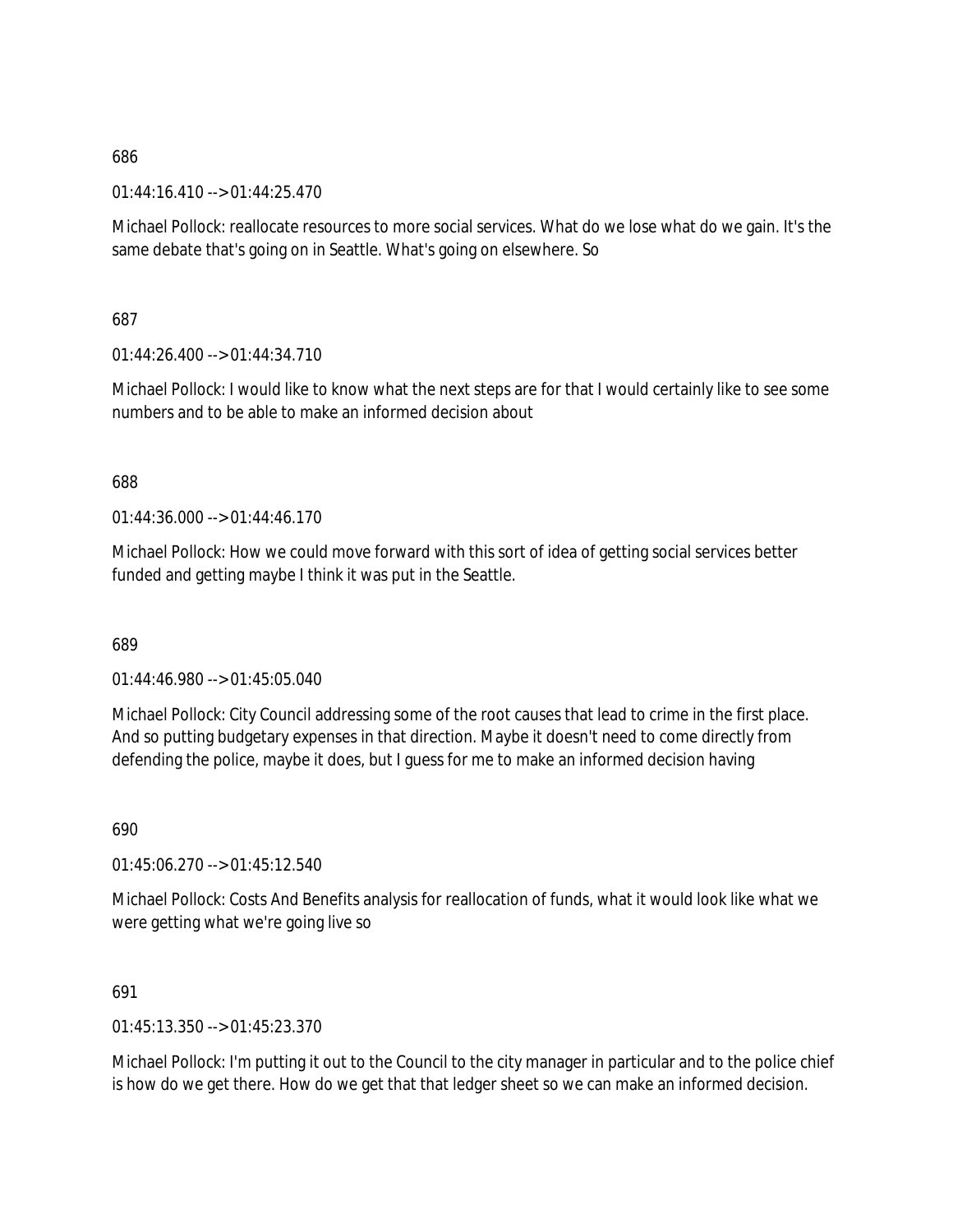01:45:24.690 --> 01:45:27.840

Leslie Schneider: Okay. The city manager has her hand up. So I'm going to jump to her.

#### 693

01:45:29.490 --> 01:45:40.470

Morgan Smith: Yeah, well. Councilmember holic I think you hit on something that I think will matter to a city of our size. So as I said, and I was checking a little bit of math.

#### 694

01:45:41.130 --> 01:45:50.520

Morgan Smith: You know, it depends on what you call our budget, but our general fund expenditures for 2020 are about 16 million and the police department share of that is about six

#### 695

01:45:51.180 --> 01:46:03.180

Morgan Smith: So that's a little north of a third. But as I said, we only have three operating departments and a lot of our additional costs. We have a much larger total budget, it comes from other FUNDS BESIDES general fund.

#### 696

01:46:03.780 --> 01:46:10.980

Morgan Smith: But so just so we're talking, you know, off of the same page. Do we currently spend about \$6 million a year on police

#### 697

01:46:11.640 --> 01:46:25.380

Morgan Smith: As with all of our other departments about 75% of that is salary and benefits there isn't a lot of stuff associated with that department. So I think just to be realistic and start from a point of fact.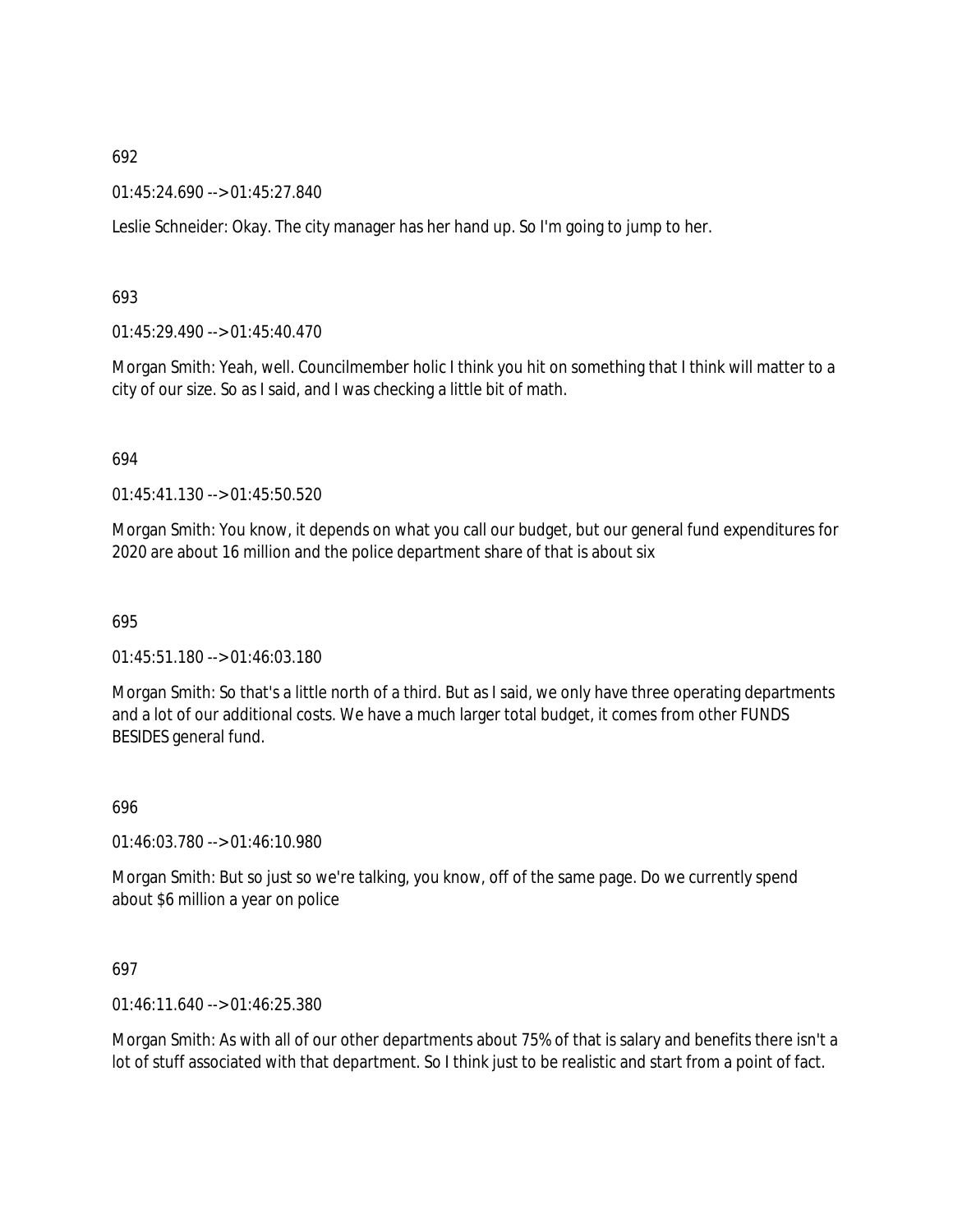01:46:26.460 --> 01:46:37.530

Morgan Smith: You won't be able to do much without reallocating you know your commitment to how many police officers, you want to have in the community. It will just have to be a question about personnel.

699

01:46:38.400 --> 01:46:54.120

Morgan Smith: If the point, though, that you made inside the comments. It's a question about, are there other things we'd like to fund and those those choices aren't necessarily tied to a reduction in police then, then it's not a zero sum conversation but

700

01:46:55.230 --> 01:47:03.930

Morgan Smith: I just want to make sure that you know there's no need to not have the basic facts available to everyone. And that's that we spend about \$6 million to fund our

701

 $01:47:04.500 \rightarrow 01:47:17.790$ 

Morgan Smith: Police officers. Councilmember Medina mentioned, we recently completed a four year plan to increase that staffing. One of the goals which Steve Clarke touched on, or one of the results of having a little more

702

01:47:19.260 --> 01:47:28.470

Morgan Smith: A LITTLE HIGHER OFFICE account than we did six years ago is that the officers that are on patrol have the benefit of having somebody else. They know will be there.

703

01:47:28.830 --> 01:47:36.570

Morgan Smith: Or or is already there on calls for service and that can really influence the outcomes of challenging calls for service.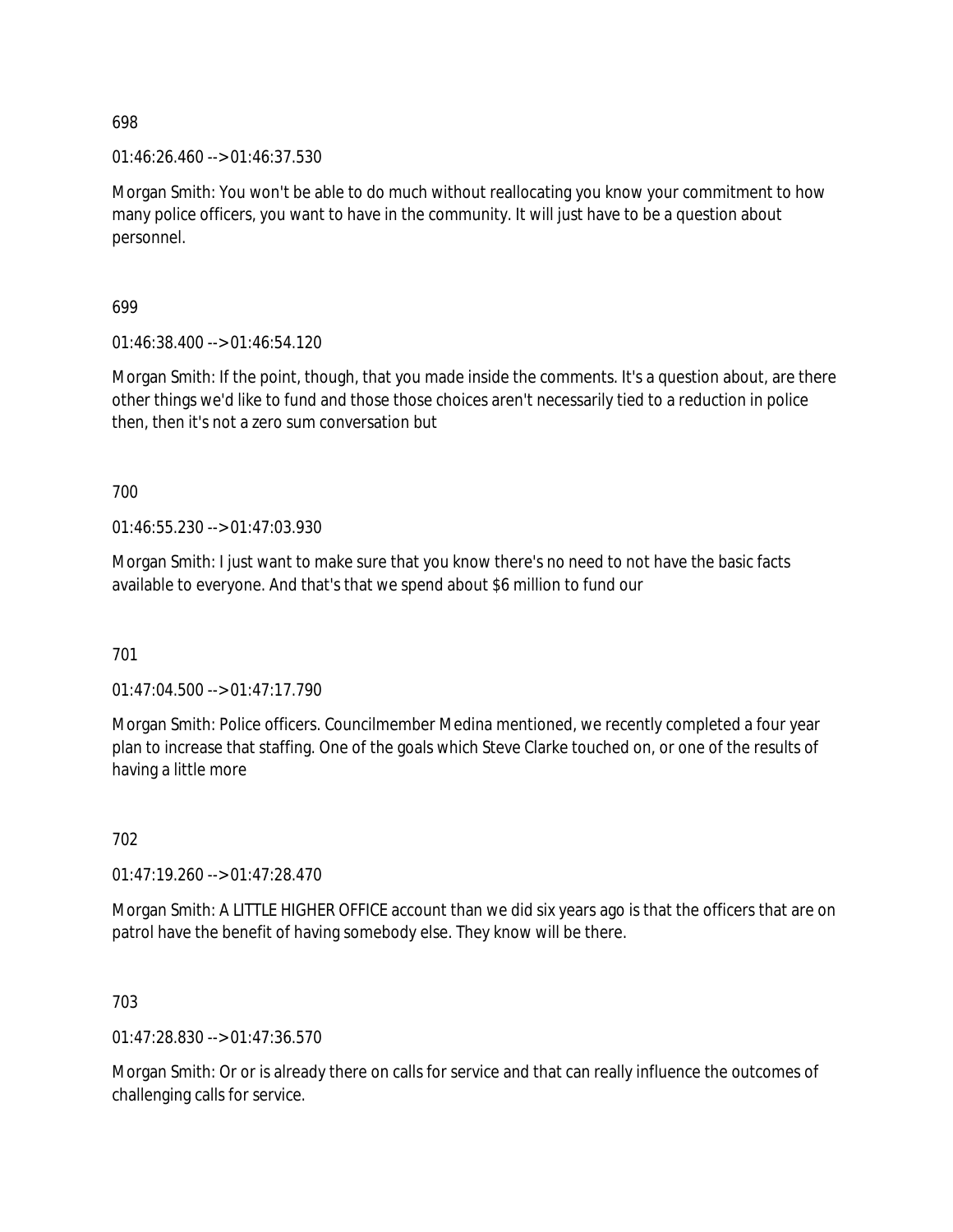#### 01:47:37.020 --> 01:47:44.490

Morgan Smith: Because the risk level, the stress level, the threat level is different when you have two officers.

705

 $01:47:45.240 \rightarrow 01:47:55.290$ 

Morgan Smith: Versus one on the scene. It helps in some ways to de escalate to have that second presence in a way that just having a one on one scenario becomes a higher level of risk.

706

01:47:56.160 --> 01:48:11.580

Morgan Smith: So if we're going to talk about reducing police budget. I want us to be clear that we would have to be talking about reducing police personnel and I want people to at the outset understand there are ways in which that works against the goals that you're describing

707

01:48:13.710 --> 01:48:18.870

Leslie Schneider: Great, thank you see manager, I'm coming back now to councilman right topless.

708

01:48:20.430 --> 01:48:31.560

Kirsten Hytopoulos: Yeah, I absolutely agree that that this is a conversation we need to have at the same time, feeling that I understand the context that the city manager is talking about that counselor Medina brought forward.

709

01:48:32.010 --> 01:48:36.300

Kirsten Hytopoulos: And it sounds like Michael is addressing that as well. Councilmember public, sorry.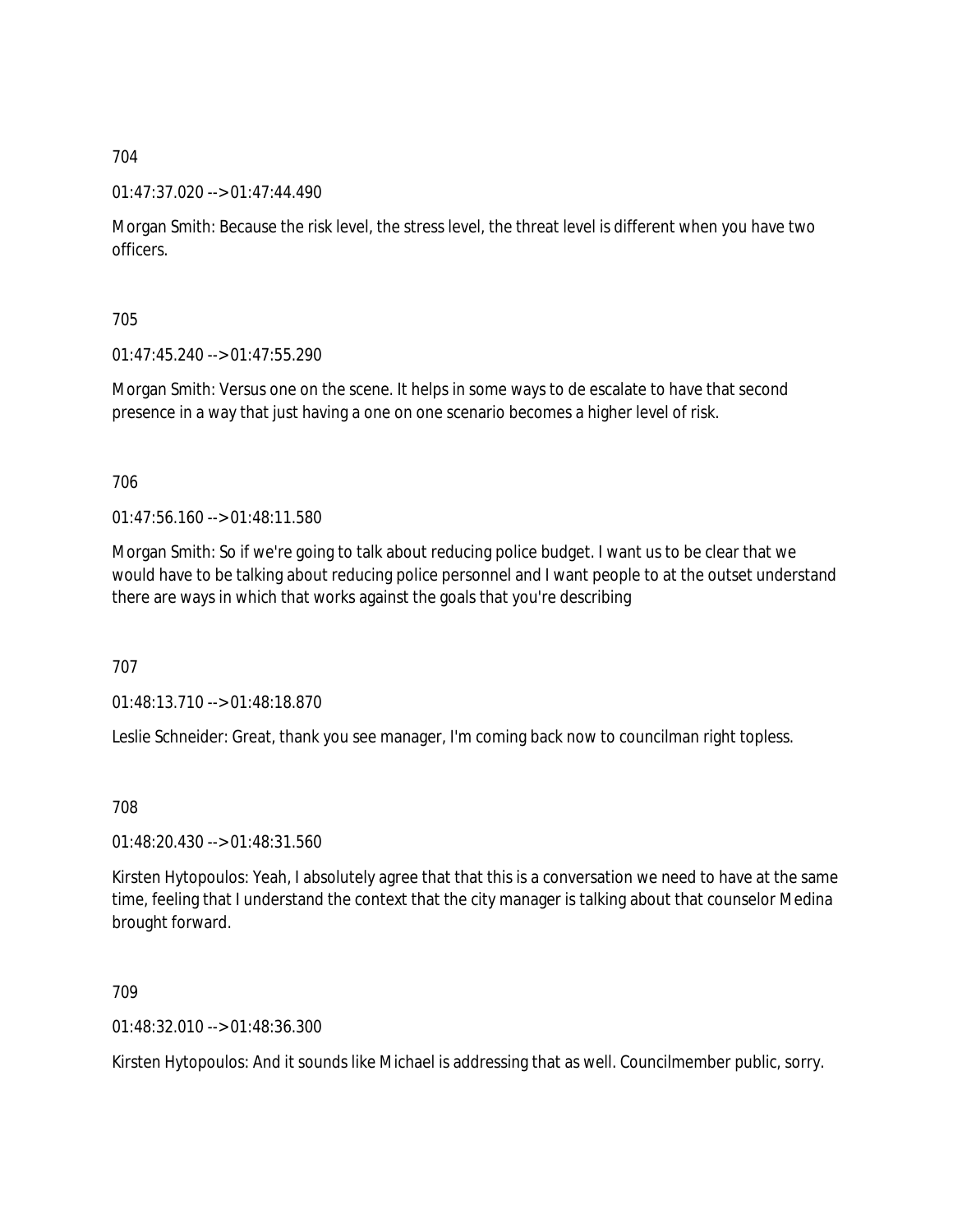01:48:36.870 --> 01:48:45.330

Kirsten Hytopoulos: I'm in that it doesn't have to be a zero sum game. And I think I would add, domestic violence to the list as well as just other general mental health issues.

711

01:48:46.230 --> 01:48:50.910

Kirsten Hytopoulos: That I'd be very interested in seeing if we can augment our police, you know,

## 712

01:48:51.660 --> 01:49:04.050

Kirsten Hytopoulos: Response or place it in some situations, but that is not necessarily mean a defunding of the police. So I think if we go into that kind of a constructive conversation. What we're trying to do is figure out how to replace some of those calls potentially

## 713

 $01:49:04.710 \rightarrow 01:49:12.210$ 

Kirsten Hytopoulos: If possible, or augment those calls with social services. I think that's great. And I think we do out to the community to have the conversation, one way or the other.

#### 714

01:49:15.000 --> 01:49:17.610

Leslie Schneider: Thank you, Debbie. Meredith,

#### 715

01:49:18.180 --> 01:49:23.910

Joe Deets: Yeah. Hi. Sorry, I was all raring to have us move on. But this is a great conversation. I think

#### 716

01:49:24.510 --> 01:49:35.310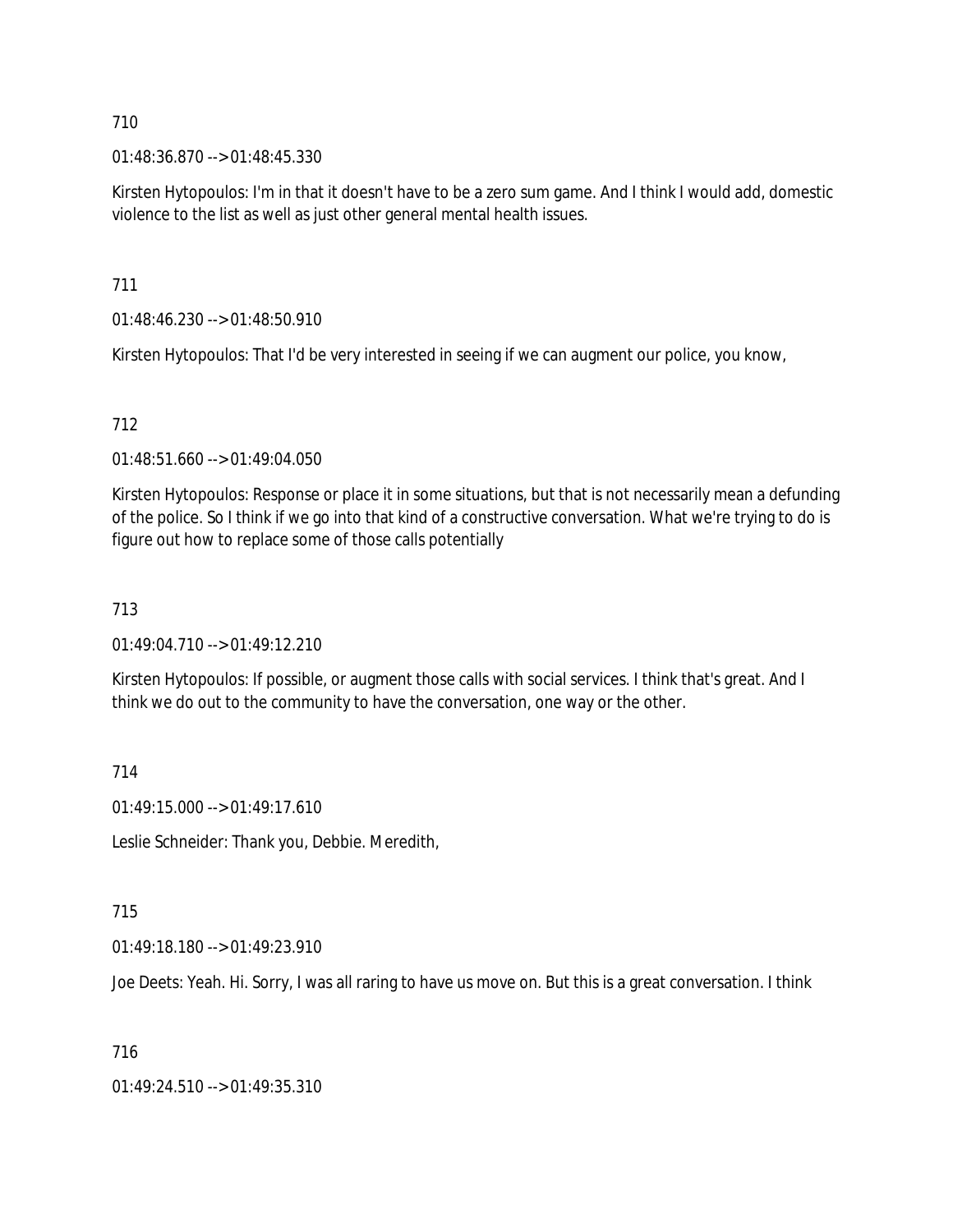Joe Deets: Just a suggestion. Maybe we schedule at some point. Another wider conversation about policing because it there's clearly a lot of interest among us. Someone myself colleagues in the community so

717

01:49:36.180 --> 01:49:44.400

Joe Deets: Because we're not going to solve this tonight we're already over over budget on the time. But let me just say I just want to make one comment.

# 718

01:49:45.600 --> 01:49:54.660

Joe Deets: My understanding of defend the police and just very rudimentary but is really not using law enforcement to enforce non criminal behavior.

## 719

01:49:55.140 --> 01:50:05.340

Joe Deets: And yet I had there was colleagues who wanted to have a mask ordinance where police would do just that. So I think we need to kind of think through what is it that we want the police to do

720

01:50:05.760 --> 01:50:17.970

Joe Deets: And and really, if it's not criminal don't get them involved. And so this was a real big issue of myopic of his opposition to that mass partner. So, folks, kind of connect the dots is what I'm saying.

#### 721

01:50:18.330 --> 01:50:26.160

Joe Deets: I don't want to get into debate tonight, but I'm just hearing this to fund the police and yet all by the way was to have a an enforcement ordinance for mass

# 722

01:50:27.450 --> 01:50:29.040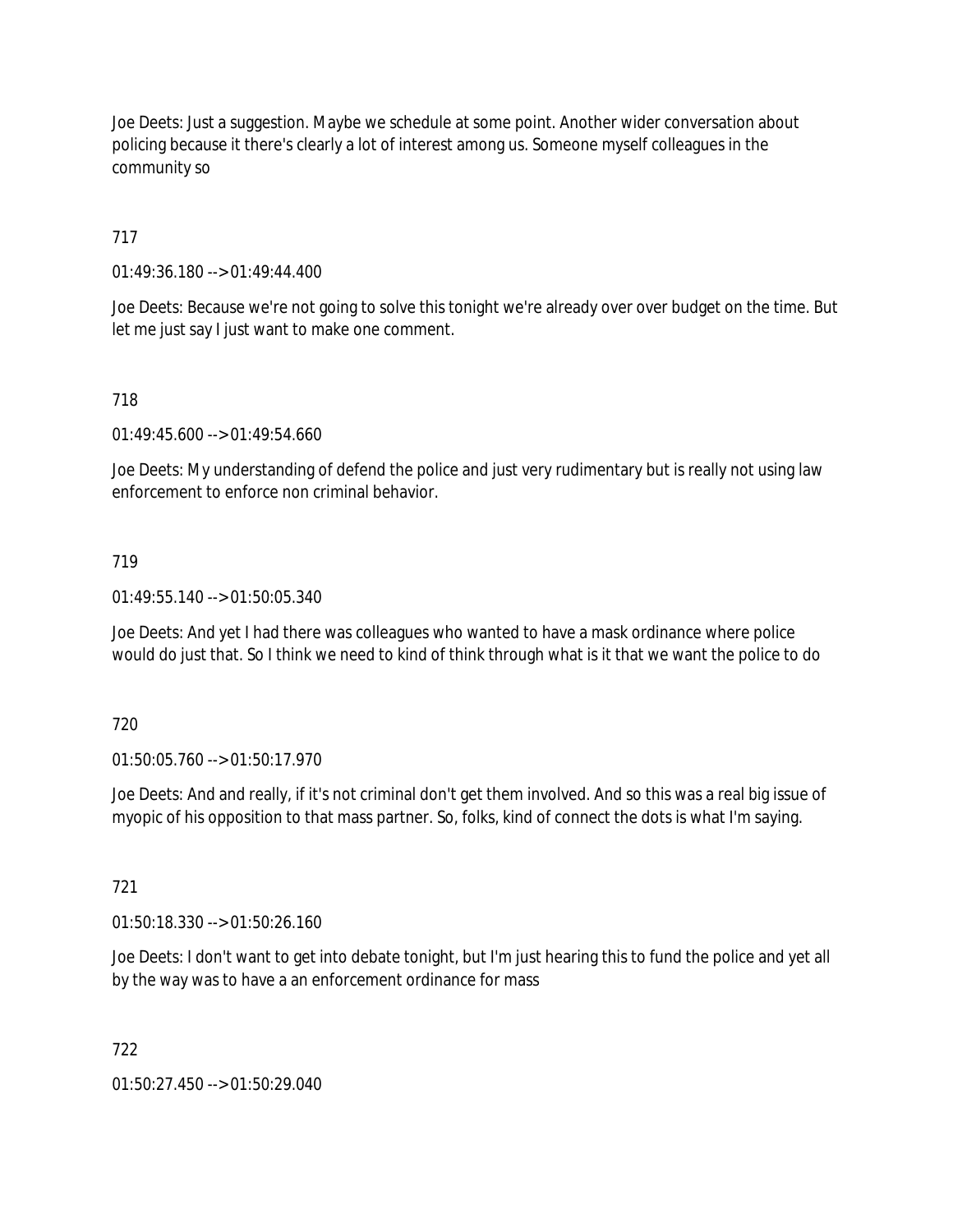Joe Deets: No, that doesn't compute, sorry.

723

01:50:32.040 --> 01:50:33.060

Leslie Schneider: COUNCILMEMBER Medina.

724

01:50:34.860 --> 01:50:36.300

Kol Medina: Yeah, I think it can be quick.

725

01:50:37.440 --> 01:50:51.570

Kol Medina: I really agree with everything that counts for high topless. I'd say, and there's a distinction that I think support and for us to have mine or I certainly have in mind, and I find meaningful and I just wasn't sure to put it into words. But I think counselor. I talk listed

726

01:50:53.040 --> 01:50:54.360

Kol Medina: So I'll try to put in my own words.

727

01:50:55.560 --> 01:51:05.790

Kol Medina: Whether the city were to try to come up with money from the police budget or just its own general fund some way the city's never going to have enough money to have

728

01:51:06.720 --> 01:51:17.220

Kol Medina: Substantial impacts on the provision of social services on the island. The city's never going to have enough money to have a substantial impact on a lot of the issues that have been raised tonight.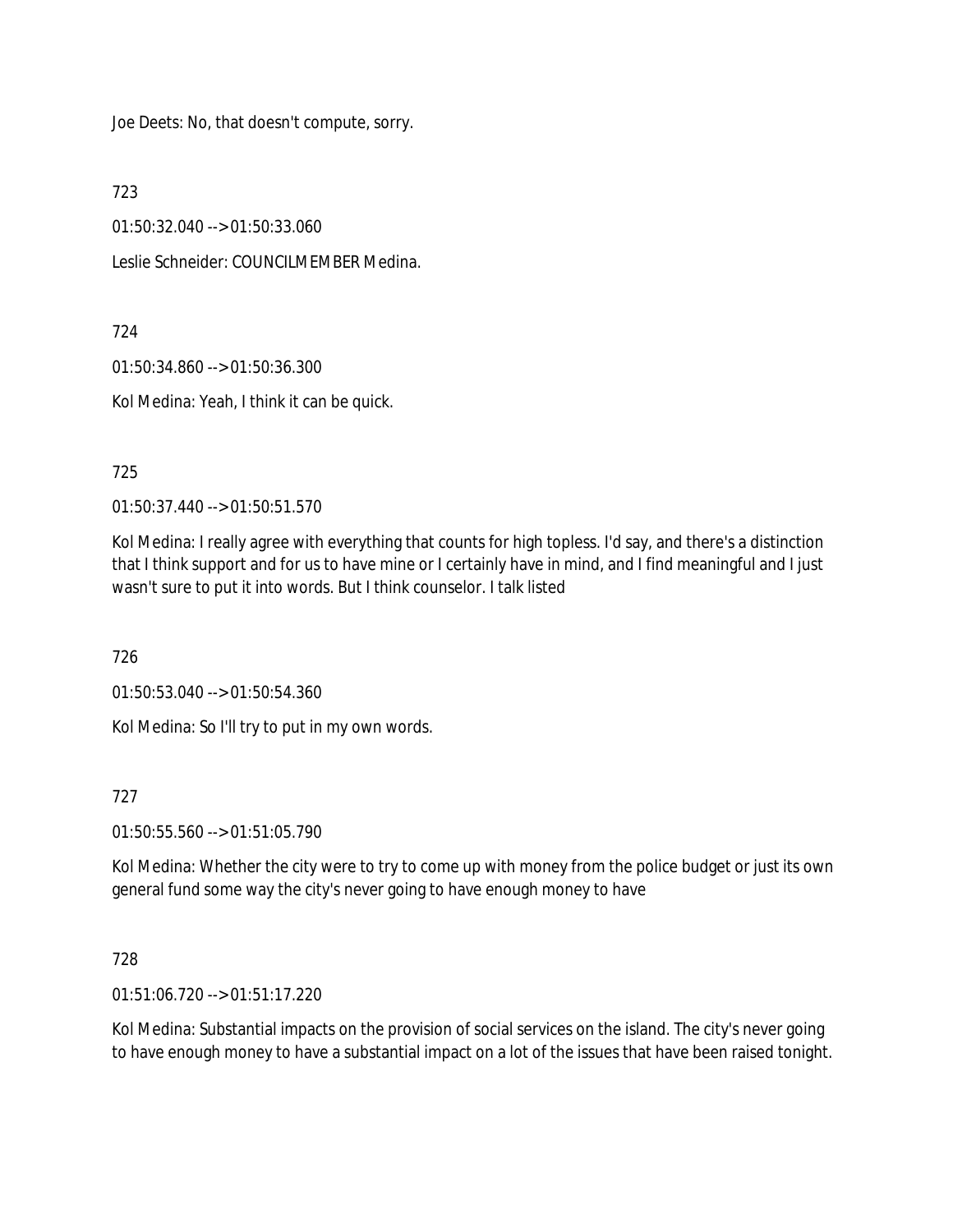01:51:18.180 --> 01:51:31.350

Kol Medina: We just won't as someone who works in the nonprofit field and sees the tremendous amounts of money put into this these types of social issues, our city budget will never be such that we can have an appreciable impact on that.

730

01:51:32.490 --> 01:51:38.670

Kol Medina: So, no, I'm not personally interested in talking about taking money out of the police budget to just try to fund more social services.

## 731

01:51:39.270 --> 01:51:48.000

Kol Medina: But what I think would be an interesting conversation is what I think counselor I toggles is talking about. And that's potentially spending money in different ways so that

732

01:51:48.600 --> 01:52:01.920

Kol Medina: The response to things crises issues calls the responses, possibly different so the response involves someone else with a social service background. Maybe then just a police officer.

#### 733

01:52:02.280 --> 01:52:11.760

Kol Medina: Or the police officers have a different training. Are there different types of police officers that have different types of training for different types of responses. I think that I think

#### 734

01:52:13.290 --> 01:52:21.210

Kol Medina: Would be a potentially useful conversation. But just like taking money to like fun general social services on the island. I, I think that's kind of pointless.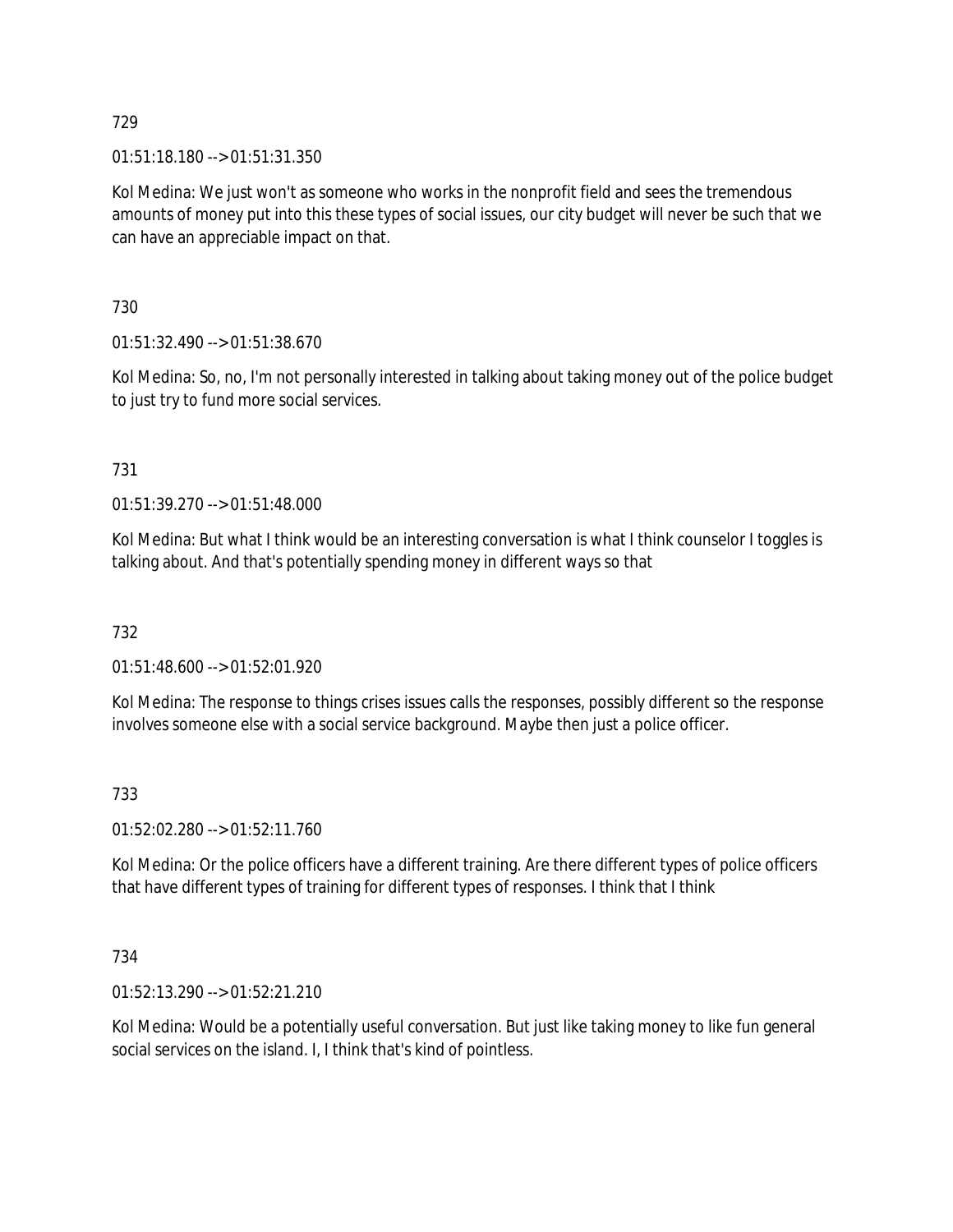01:52:23.670 --> 01:52:25.680

Leslie Schneider: Okay, I'm going to try to move us on here.

736

01:52:26.730 --> 01:52:31.140

Leslie Schneider: See manager. Your hand is still up. Did you have more that you wanted to say or

#### 737

01:52:31.560 --> 01:52:41.700

Morgan Smith: Well, just I will, I will close by to continue. Some of what COUNCILMEMBER Regina was just referring to. I'm having also spend some time looking at our community services funding.

#### 738

01:52:42.120 --> 01:52:54.990

Morgan Smith: And I always want to make sure people are very educated about the fact that the city of Bainbridge Island is a significant funder in our community, to a degree that other cities that exceeds what other cities, particularly cities, our size do on a per capita basis.

#### 739

01:52:55.470 --> 01:52:59.190

Morgan Smith: We are, we have for several years now, been providing

740

01:53:00.960 --> 01:53:06.540

Morgan Smith: \$330,000 a year in direct financial support to local nonprofits.

741

01:53:06.990 --> 01:53:20.970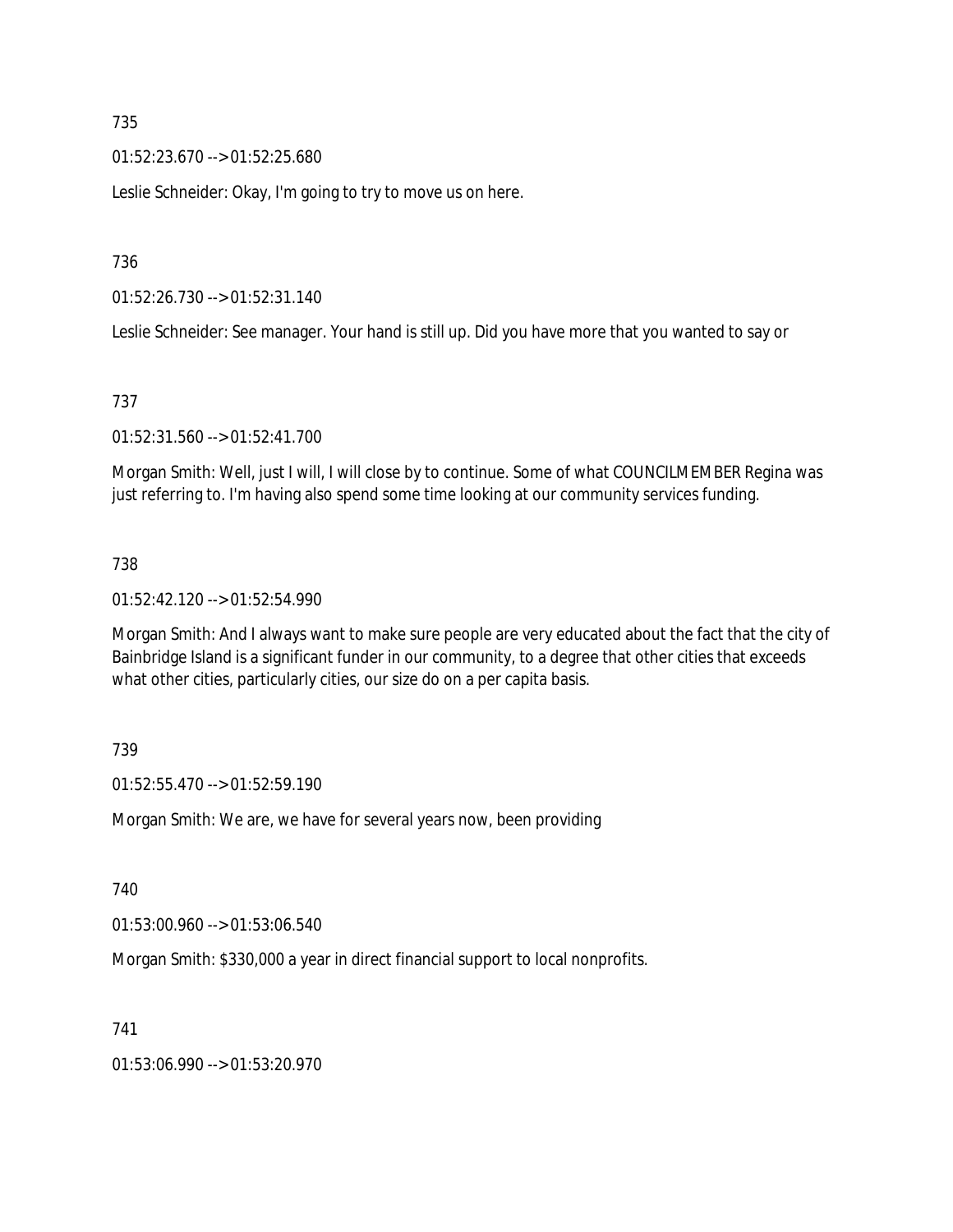Morgan Smith: And that's done through a funding cycle and what the Council can do is is control two different important levers. One is how much money goes into that funding cycle that goes directly to people providing services on our island and number two.

742

01:53:22.980 --> 01:53:25.980

Morgan Smith: Providing direction through the priorities, you said with that funding.

# 743

01:53:26.280 --> 01:53:39.360

Morgan Smith: About where you want to see impact or where you think there are gaps that other funding your the city's funding might be particularly impactful. And so that might be something to take into your future conversations as well so

# 744

01:53:40.050 --> 01:53:56.430

Leslie Schneider: Great, thank you. And I think that one of the one of the items that was mentioned is taking a look at the roots program. And I think that that's going to be really helpful for all of us just to understand not just amongst ourselves but with the community more widely, you know,

# 745

01:53:57.450 --> 01:54:02.640

Leslie Schneider: what that's all about. So we have some time on the July 28 that we

# 746

01:54:04.050 --> 01:54:08.550

Leslie Schneider: That is sort of a public safety allocation. Is that something that we can

# 747

01:54:08.580 --> 01:54:16.170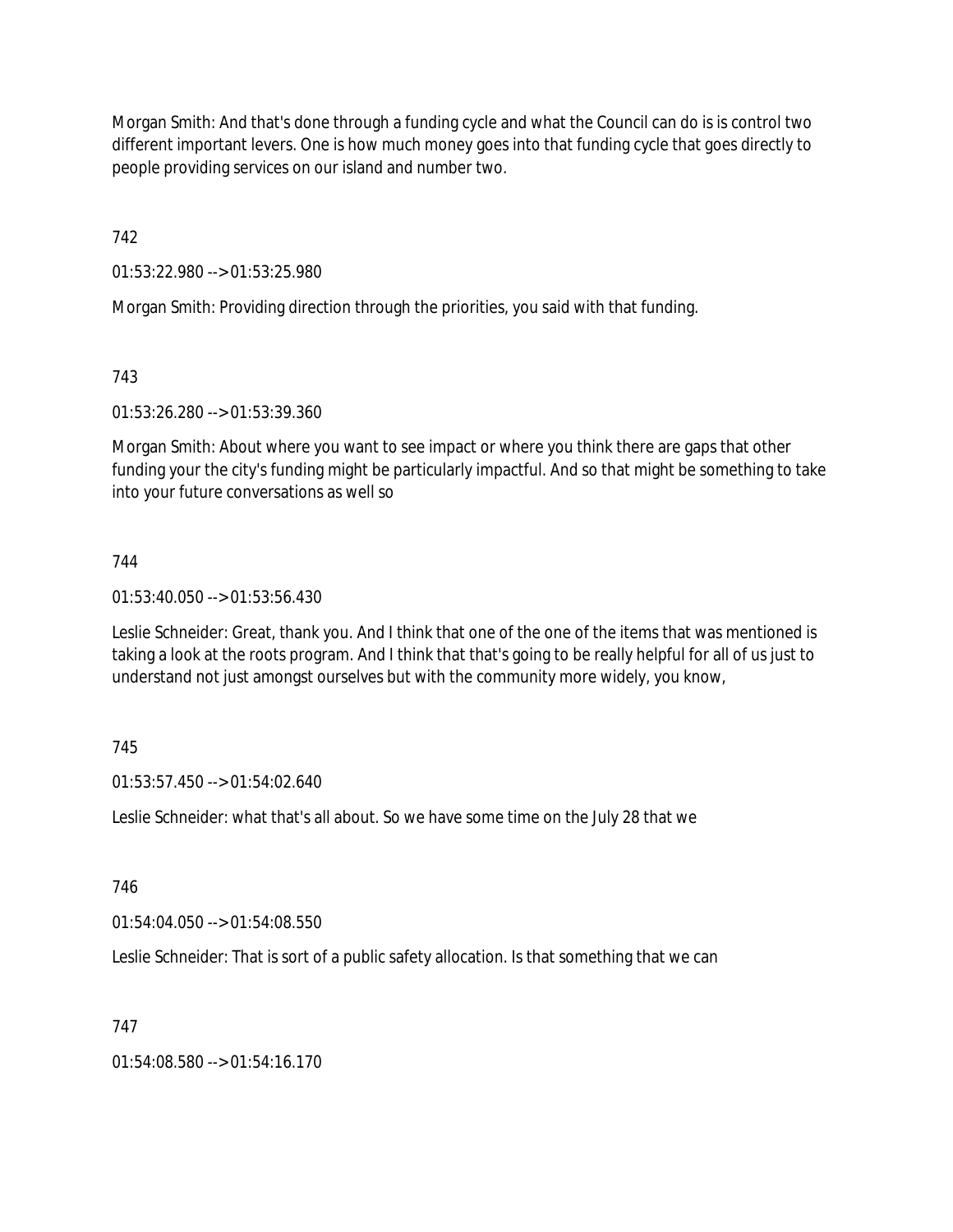Morgan Smith: Discuss let's. I'm sorry. I thank you for bringing us back to that because I would appreciate some clarification from Council about what you would like next

748

01:54:16.590 --> 01:54:25.380

Morgan Smith: What we have been developing to bring on the 28th is to meet the expectation that we will provide a public safety briefing every quarter.

## 749

01:54:25.890 --> 01:54:36.810

Morgan Smith: And so the chief is designing a presentation and has been finalizing it because I know the 28th feels like it's a long ways away, but he has to have it finished, about a week from now.

## 750

01:54:38.190 --> 01:54:45.120

Morgan Smith: That was more of a soup to nuts. These are the goals for the department. These are some pretty some priorities is where we're going next.

#### 751

01:54:45.660 --> 01:54:54.900

Morgan Smith: It would be in some ways an interesting foundation for a town hall. If you wanted to do that kind of discussion and if what Council wanted to do was have

#### 752

01:54:55.320 --> 01:55:03.450

Morgan Smith: More of a focus policy conversation about these topics, then I'd prefer to have a little more time for the chief to prepare for that and bring that to you in August, say,

#### 753

01:55:04.800 --> 01:55:13.980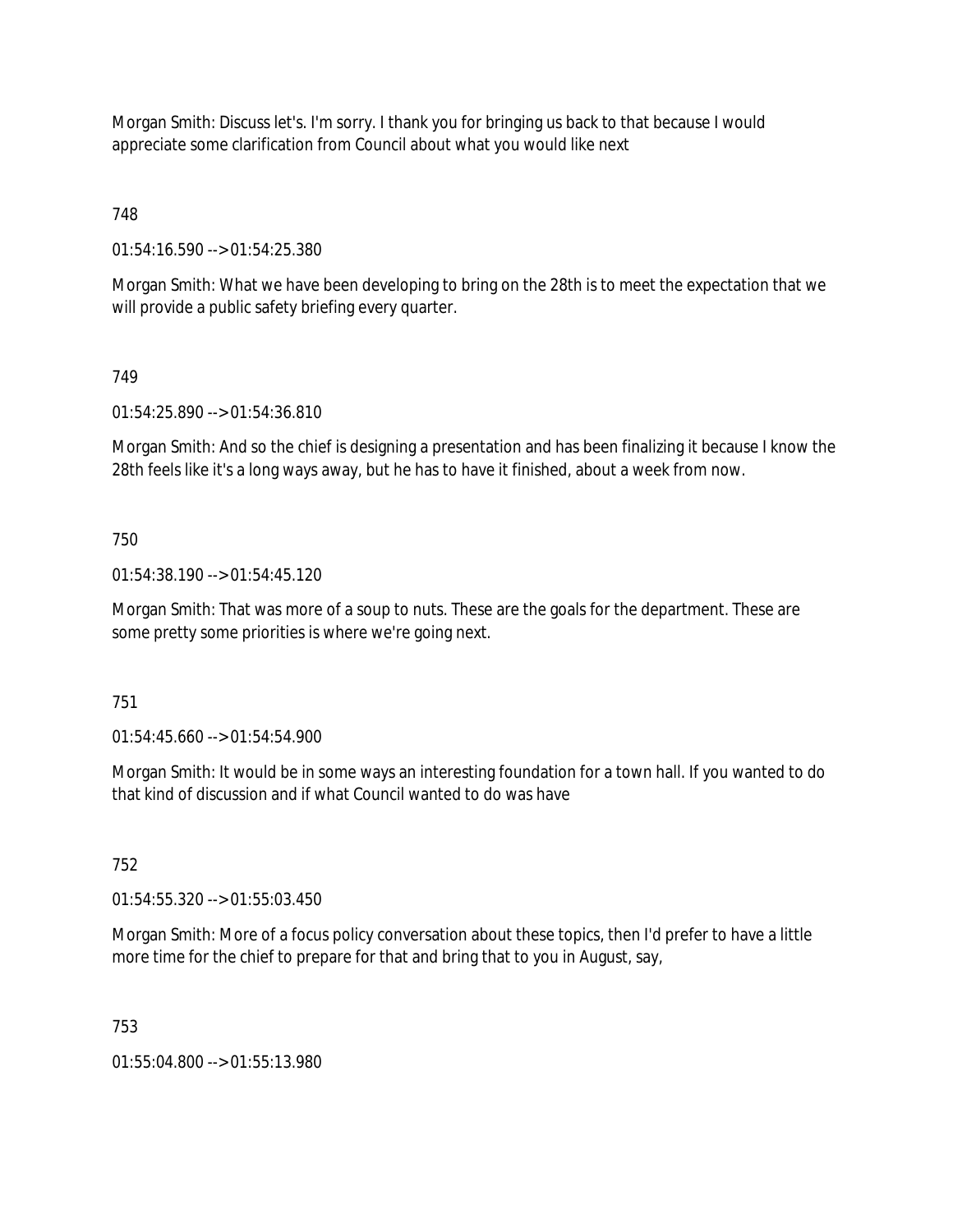Leslie Schneider: So, I'm sorry. So I heard the town hall thing. So which which topics would would be a more most appropriate going to community town hall.

754

01:55:15.030 --> 01:55:26.580

Morgan Smith: Well, what I'm guessing is that the briefing that we're preparing to meet the requirement to deliver a third quarter briefing on the department is a little bit

## 755

01:55:28.920 --> 01:55:43.290

Morgan Smith: More fundamental to how the department works what its priorities are how its operations are laid out, etc. And it's not going to be particularly customized to the to the of the moment current policy discussion that you're talking about now.

## 756

01:55:43.860 --> 01:55:50.430

Morgan Smith: If you want to continue the discussion on the topics we were just touching on I'd recommend that we give the chief more time.

#### 757

01:55:51.150 --> 01:56:07.470

Morgan Smith: Take the material. I think it can be put to good use as the foundation of a town hall that he would have provided on the 28th and come in August to continue this conversation about server potential services or options to augment the community, the policing structure that we have today.

758

01:56:08.940 --> 01:56:11.160

Leslie Schneider: Okay, thank you. Councilmember I topless.

759

01:56:12.240 --> 01:56:19.500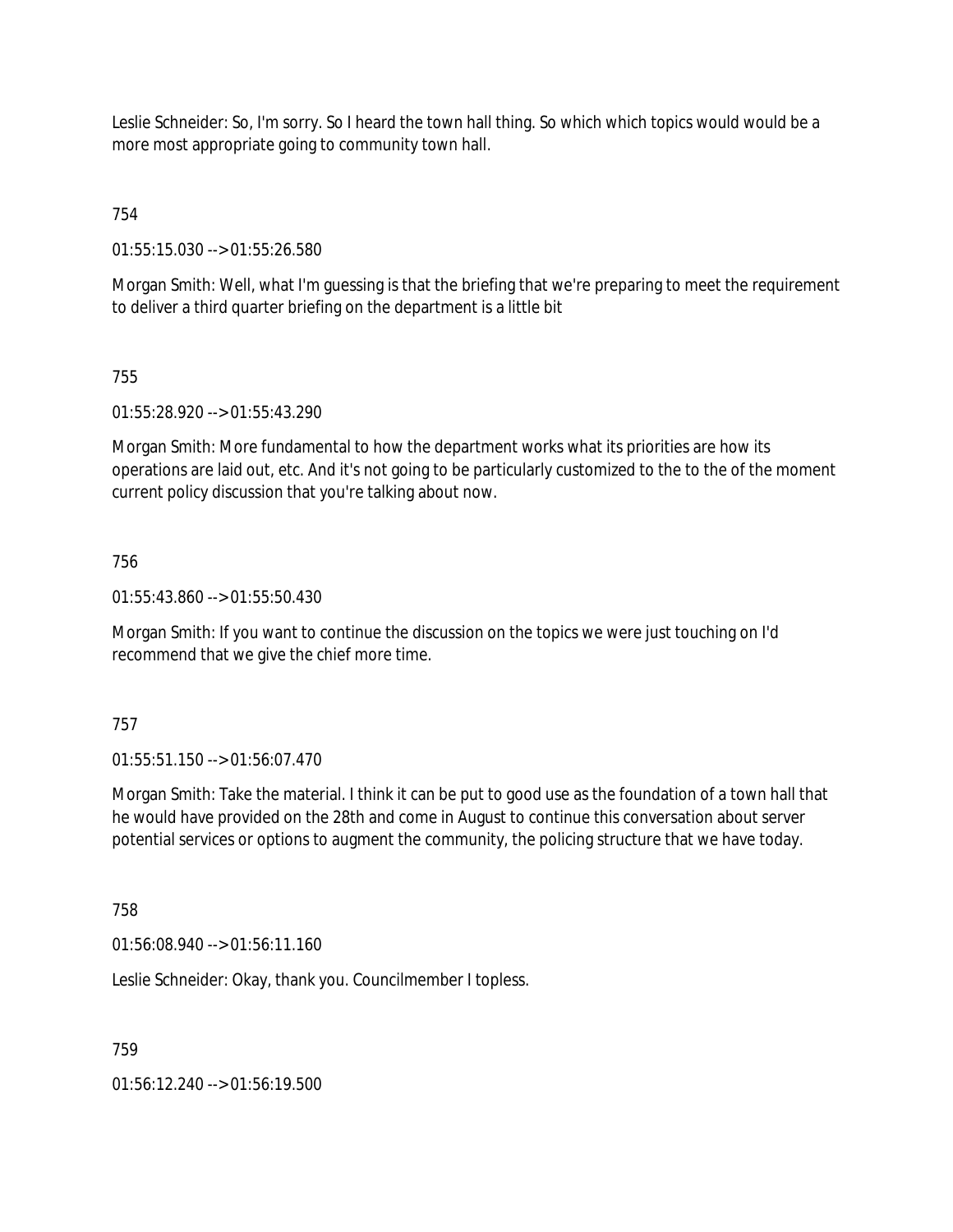Kirsten Hytopoulos: I don't know if this fits in along the lines of what you're talking about. Morgan. But if we have assume a town hall would have a public

760

01:56:19.860 --> 01:56:28.530

Kirsten Hytopoulos: Comment of strong public comment component. So if you're talking about having saw a general presentation of here's where the department is going goals values.

761

01:56:28.920 --> 01:56:34.380

Kirsten Hytopoulos: And then we pull in a lot of comment that would help also them prepare for this other conversation.

#### 762

01:56:34.650 --> 01:56:47.850

Kirsten Hytopoulos: Right now we're all speculating about what the community may or may want not want us to explore with regards to these other options. So that just makes a lot of sense to me from a, from a step one, step up to the next perspective. So I endorse that.

763

01:56:48.900 --> 01:56:49.320

Morgan Smith: Okay.

764

01:56:49.950 --> 01:57:02.910

Leslie Schneider: So I think from my goals for a town hall is that we get way beyond what our public comment is in a normal business meeting and that we allow back and forth some question and answer.

765

01:57:04.020 --> 01:57:21.390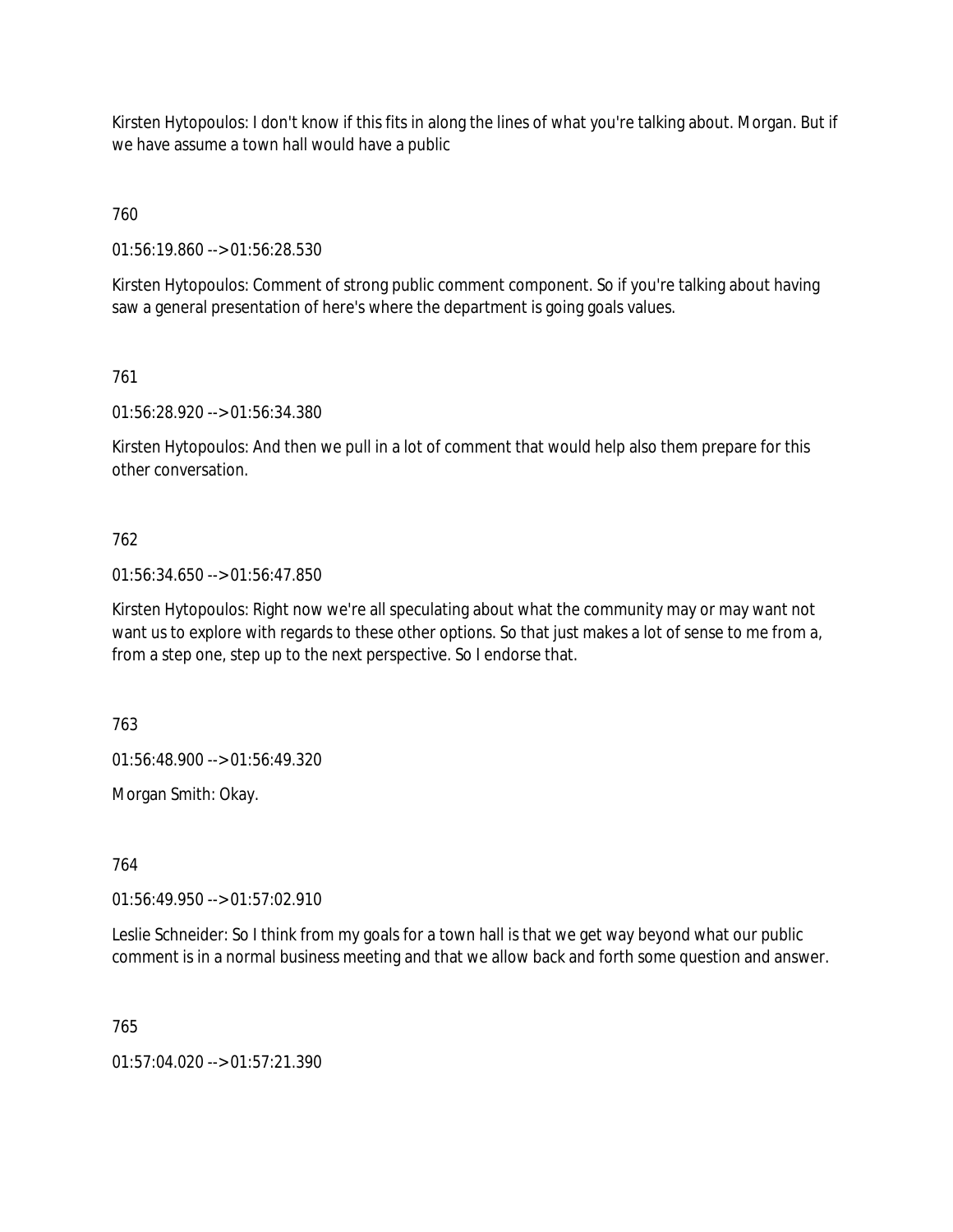Leslie Schneider: So yes, to answer your question, I think that there would be some presentation of information, but the bulk of it would be in sort of listening to the community and then having a and having a back and forth with members of that community that that would be Michael for a town hall.

766

01:57:22.500 --> 01:57:22.920

Leslie Schneider: On

767

01:57:23.280 --> 01:57:28.980

Morgan Smith: When I use that term. I'm envisioning something that's primarily an outreach and engagement event.

## 768

01:57:29.310 --> 01:57:35.790

Morgan Smith: Right, leaving the Council, which is a presentation of information to you. So those are two different things.

#### 769

01:57:36.060 --> 01:57:58.950

Leslie Schneider: Okay, so, colleagues, are we good sort of thumbs up on letting chief Clark sort of prepare us for a town hall discussion. I'm in August. Does that seem like a okay see manager. Does that answer your question. And do we then not need a slot in on the July 28 or are we repurchasing or

770

01:57:59.820 --> 01:58:03.510

Morgan Smith: Yes, let me just restate it and make sure we're on the same page so

#### 771

01:58:03.960 --> 01:58:17.010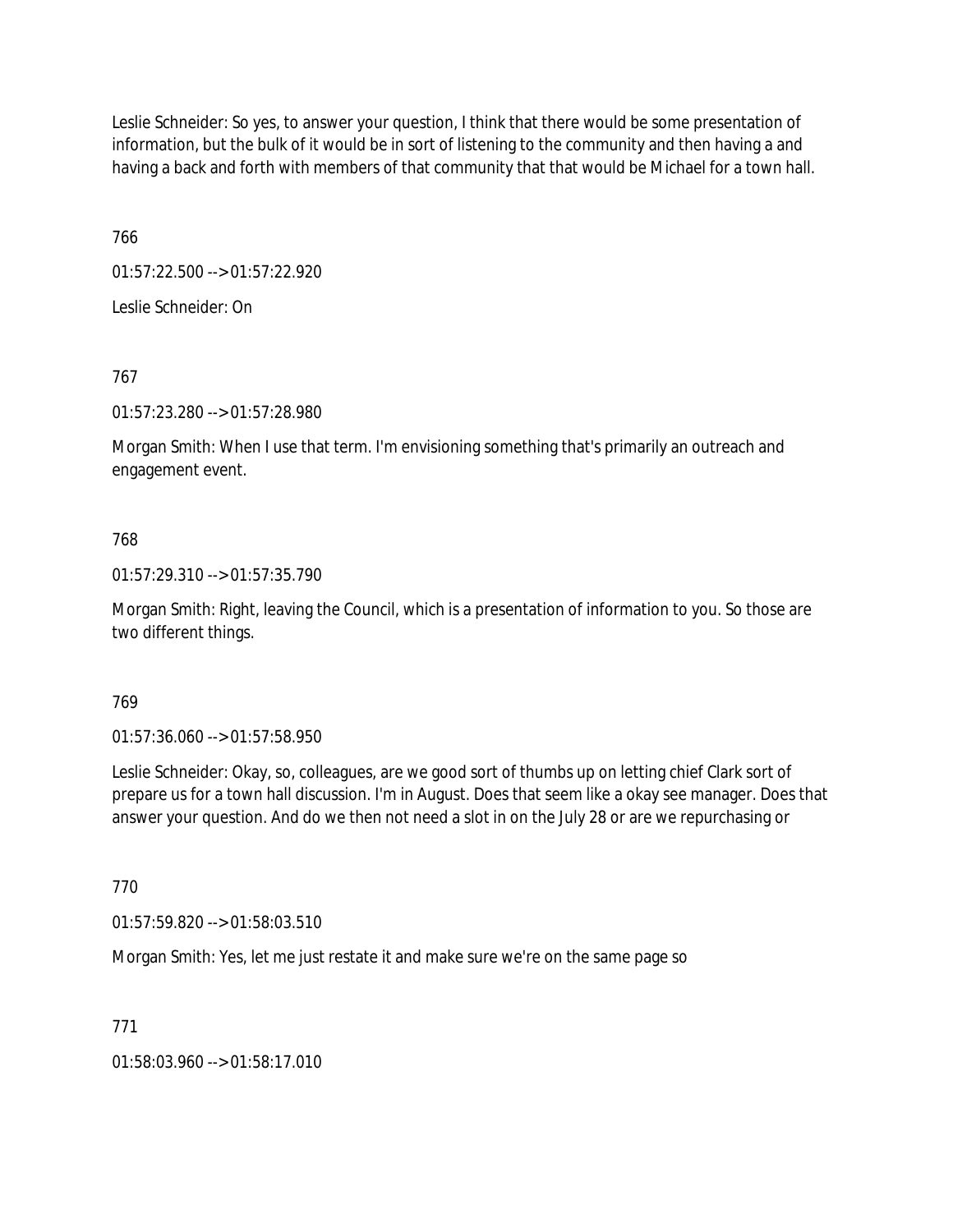Morgan Smith: We will not bring you a third quarter briefing on the department, which is something that was constructed last fall with the wind down at the Public Safety Committee. These quarterly briefings were then scheduled to happen.

772

01:58:17.640 --> 01:58:24.450

Morgan Smith: Instead, going forward. So we're not going to have a Q3 briefing. We've had this discussion tonight, which was on a very specific topic.

# 773

01:58:24.810 --> 01:58:37.140

Morgan Smith: What we will do next is organize a town hall that will do some of the presentation of so you want to know about your police department, but will also be primarily a community engagement event that will be about some of these

## 774

01:58:38.220 --> 01:58:46.410

Morgan Smith: Timely topics and policy questions that you are pointed towards so there can be a listening and back and forth engagement from the community.

# 775

01:58:46.830 --> 01:58:49.830

Morgan Smith: So I'm going to ask that we plan for that to be

#### 776

01:58:50.610 --> 01:59:02.370

Morgan Smith: A little bit down the road. Because one of the things that makes outreach successful is if you have time to explain it publicize it. And to do that you have to shape the thing that you're trying to encourage people to draw them towards

777

01:59:02.760 --> 01:59:15.210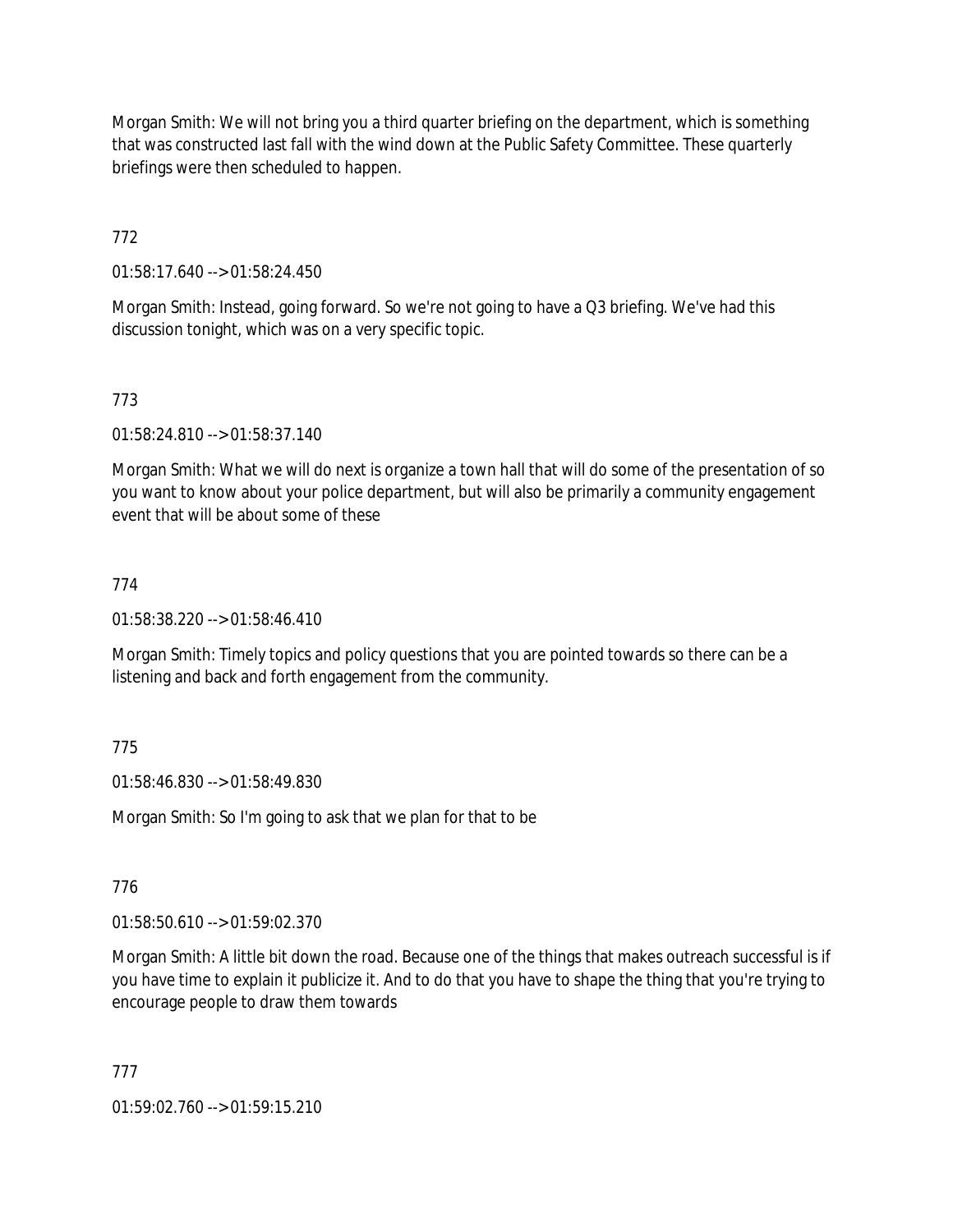Morgan Smith: So I think we can get it done in August, but I just want to acknowledge, we don't want to just throw it together and have a zoom webinar in 14 days and and expects it to be as successful as what you're looking for.

778

01:59:15.990 --> 01:59:19.530

Leslie Schneider: That, that sounds great. Councilmember I topless. Did you

# 779

01:59:19.860 --> 01:59:28.710

Kirsten Hytopoulos: Just one more thought. I mean, I know most people are traveling much this year, obviously. But generally speaking, the public tends to not like for us to have big events in August.

## 780

01:59:29.280 --> 01:59:38.970

Kirsten Hytopoulos: So maybe September early September will just after school gets settled help that looks, it might be, it might be more inclusive, in addition to providing more lead time

781

01:59:39.300 --> 01:59:52.110

Morgan Smith: I know if Kristin drew our communications manager, we're here. She would echo those comments that we have found in the past that August. This is not a year like other years but we found in the past that August is not a time to successfully draw large numbers of people to us.

782

01:59:53.670 --> 01:59:55.050

Leslie Schneider: Great. I think we have a plan.

783

01:59:57.120 --> 02:00:01.770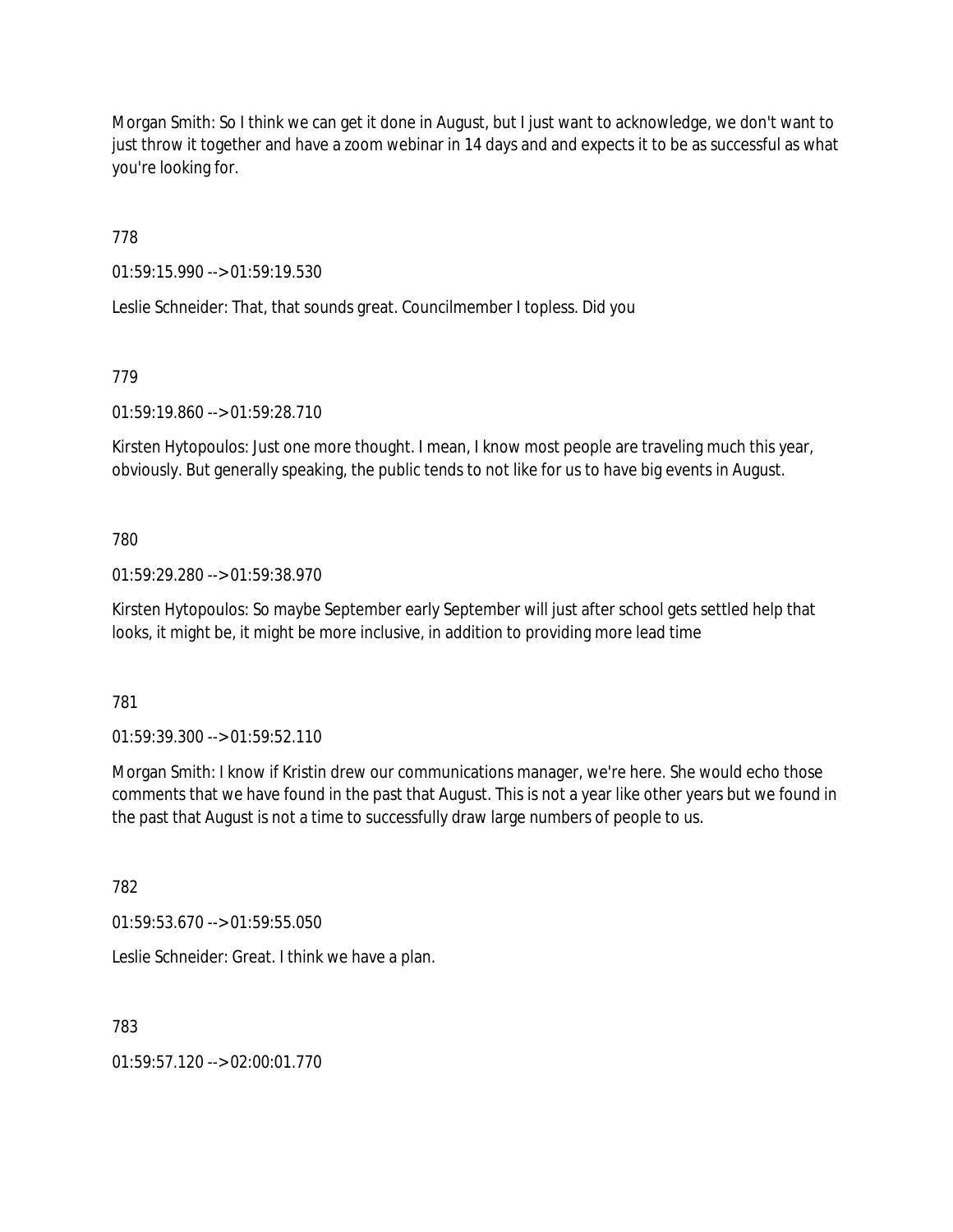Leslie Schneider: To. Thanks again so much for coming and we look forward to continuing this conversation.

784

02:00:02.490 --> 02:00:03.570

Joe Clark: Thank you. Have a good night.

785

02:00:04.170 --> 02:00:04.710

You too.

786

02:00:06.300 --> 02:00:10.170

Leslie Schneider: Okay, we are moving on to item nine be

787

02:00:11.940 --> 02:00:16.320

Leslie Schneider: Emergency coven 19 cleaning contract amendment number one public works.

788

02:00:18.840 --> 02:00:20.070 Leslie Schneider: Hello director riziki

789

02:00:20.940 --> 02:00:24.660

Chris Wierzbicki: Evening counsel Chris was Becky public works director. Good to see you all.

790

02:00:26.160 --> 02:00:33.840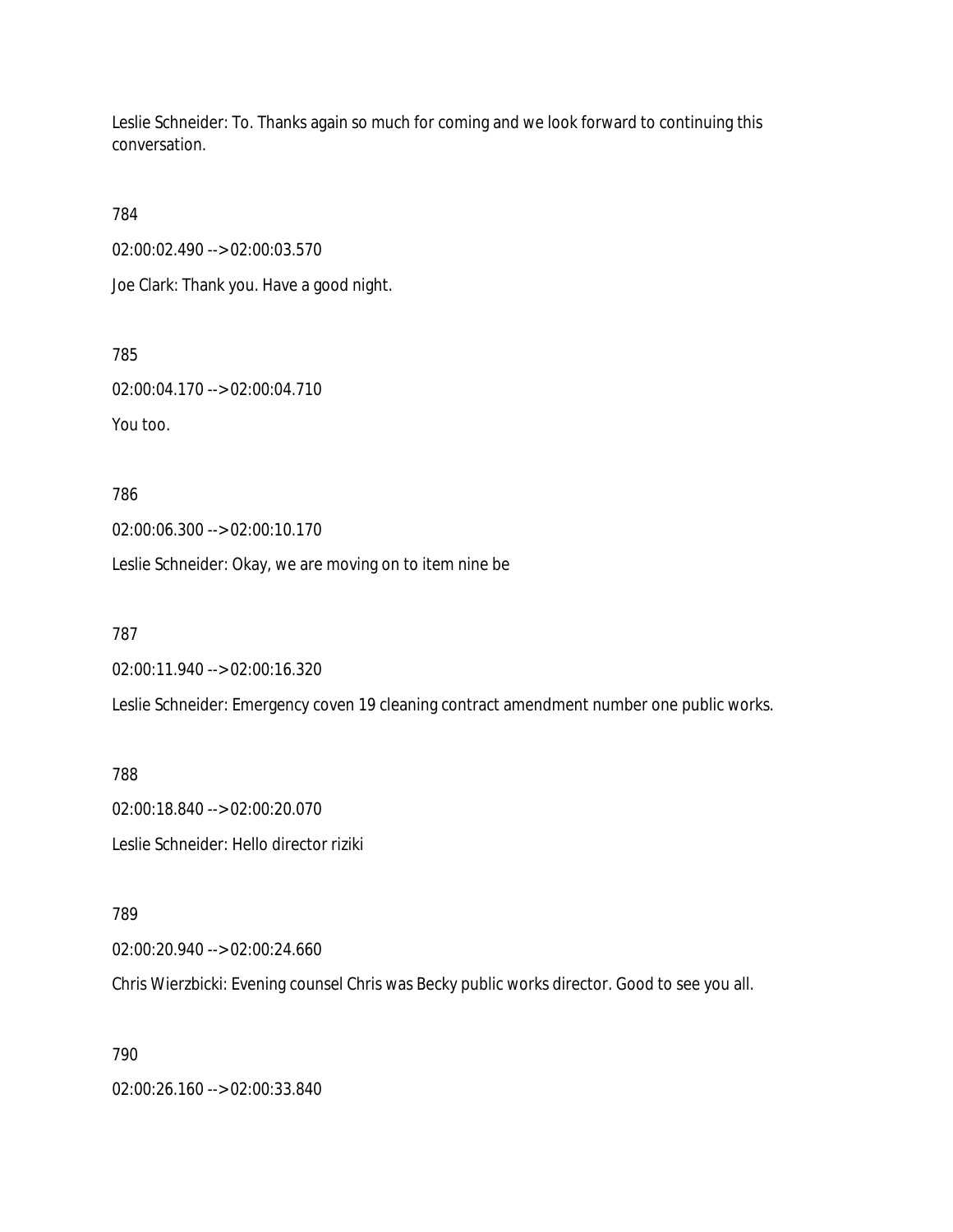Chris Wierzbicki: Have a couple of items for you this evening. First one is the amendment to our janitorial contract for city facilities.

791

02:00:34.260 --> 02:00:44.730

Chris Wierzbicki: If you'll remember a couple of months back, we asked you for some additions ADDITIONAL FUNDING FOR A janitorial contract to address a deep cleaning of our city facilities, three times a week.

#### 792

02:00:45.870 --> 02:00:59.670

Chris Wierzbicki: That contract expired in June and we extended it under the city managers authority, the city manager has the authority to extend contracts under the emergency proclamation, even if they are normally over her.

#### 793

02:01:01.110 --> 02:01:10.290

Chris Wierzbicki: Signing authority. So that is the path that we took. However, our procurement manual requires and we still bring forward that those contracts to you for ratification.

#### 794

02:01:10.860 --> 02:01:21.210

Chris Wierzbicki: So that is what we are doing this evening the contract that you are ratifying tonight and moving to consent is for either that deep cleaning for the remainder of the year.

795

02:01:21.720 --> 02:01:34.920

Chris Wierzbicki: It's \$55,000 and the janitorial crew that we have has been doing a great job with this. And I think the city staff and other visitors to City Hall and facilities very much appreciate our attention to this. So,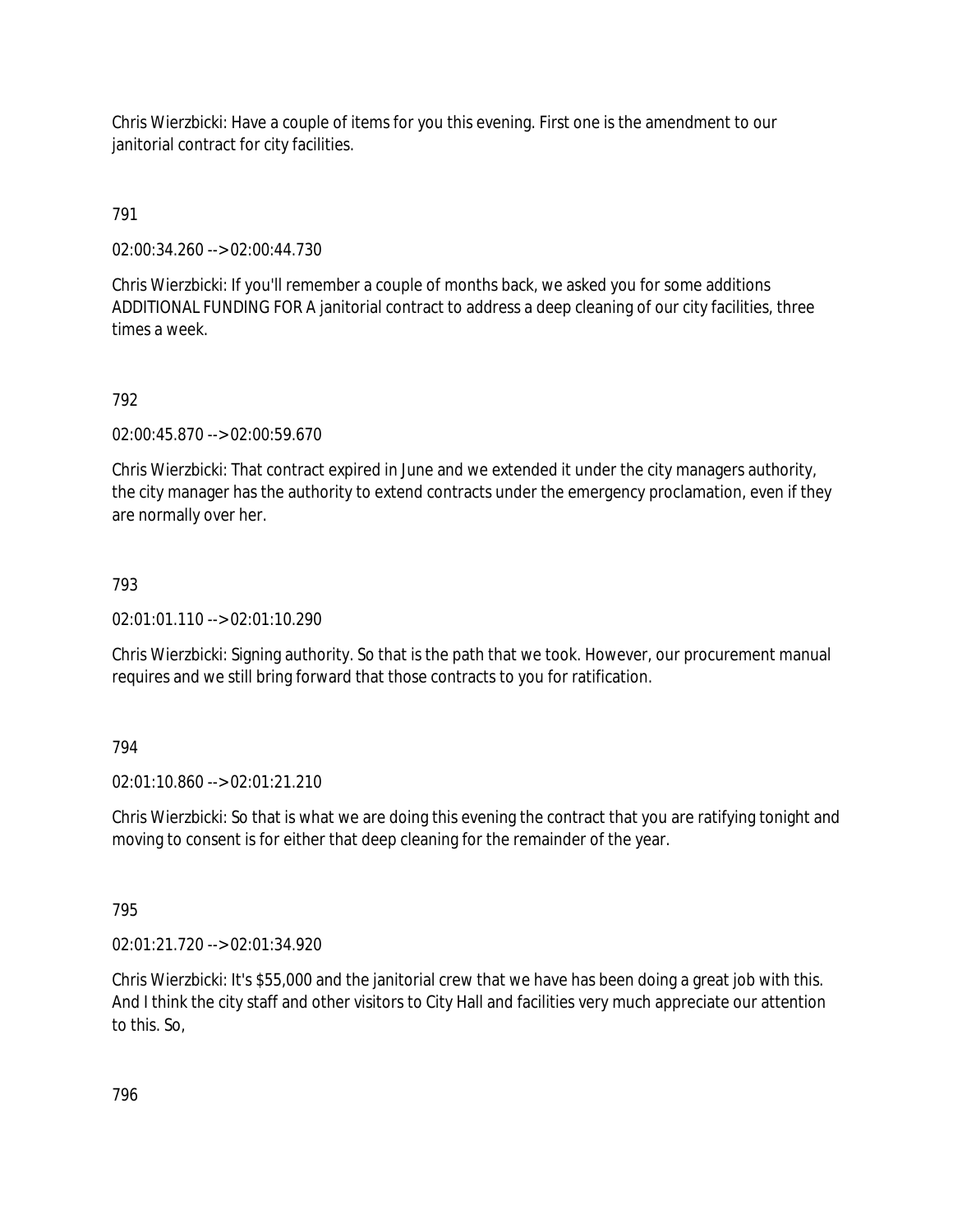02:01:36.150 --> 02:01:37.500

Chris Wierzbicki: Happy to address any questions for them.

797

02:01:39.720 --> 02:01:41.520

Leslie Schneider: To Florida, sorry. Your hand is up.

798

02:01:42.510 --> 02:01:52.440

Rasham Nassar: I moved forward ratification of amendment number one to the PSA with island hands, LLC in the amount of \$55,000 for approval with the July 28 2020 consent agenda. Okay.

#### 799

02:01:54.210 --> 02:01:57.330

Leslie Schneider: COUNCILMEMBER Medina seconded. Any further comments.

800

02:01:58.410 --> 02:02:00.450

Leslie Schneider: All right. All in favor please say aye.

801

02:02:02.670 --> 02:02:06.570

Leslie Schneider: Any opposed, that passes unanimously. Thank you, Chris.

#### 802

02:02:07.140 --> 02:02:23.400

Leslie Schneider: Excellent. We're now moving on to item nine see springbrook Creek and manzanita Creek Watershed Planning Department of Ecology Puget Sound natural estuary program grant acceptance and budget amendment looks like this is well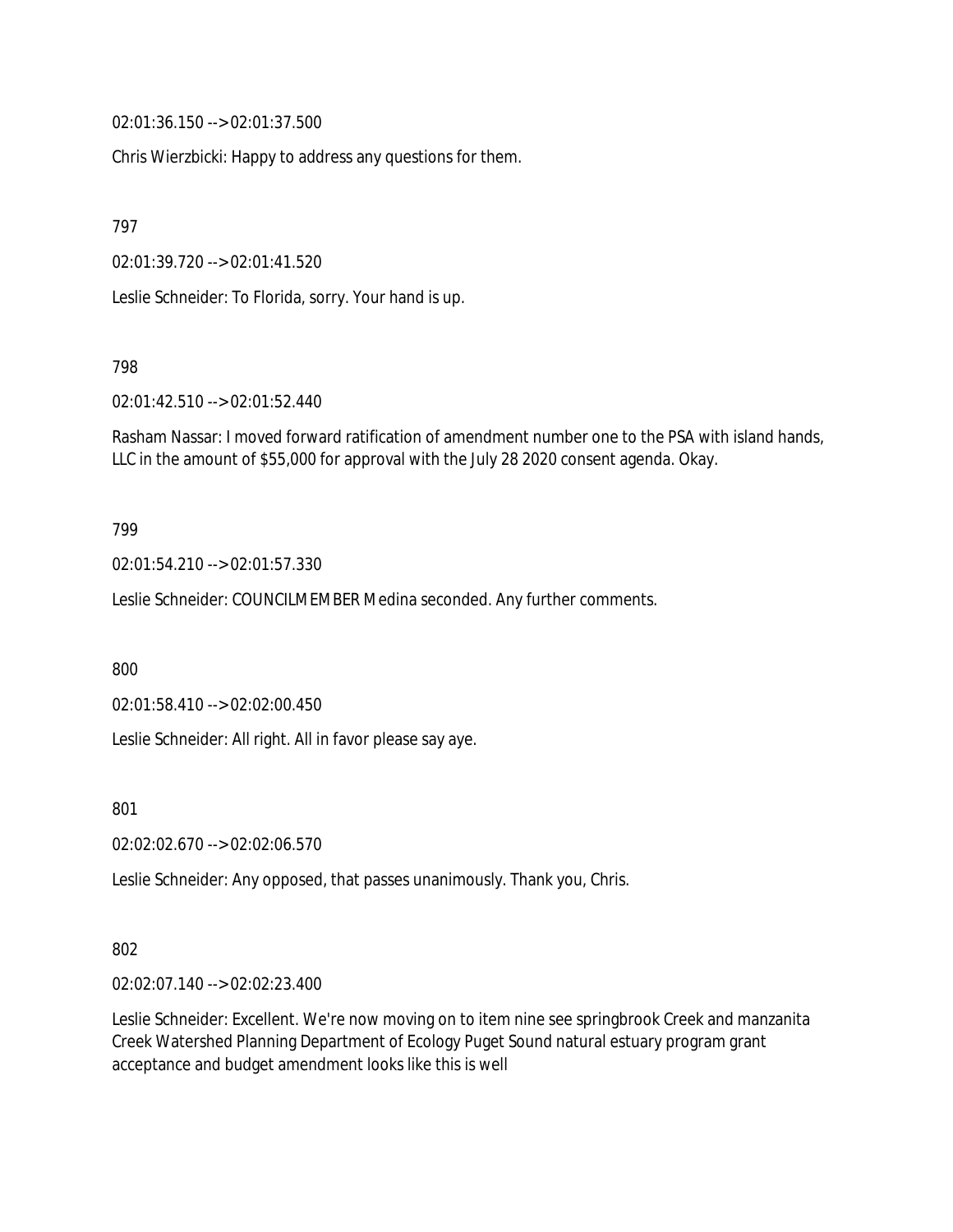02:02:24.180 --> 02:02:29.820

Chris Wierzbicki: Yep. So this is a grant that the city applied for I believe back in 2017

804

02:02:30.600 --> 02:02:41.040

Chris Wierzbicki: So, any of you are familiar with the near term action process they. This is a series of actions that are identified by organizations all over the state.

805

02:02:41.670 --> 02:02:51.690

Chris Wierzbicki: To help improve the Puget Sound recovery. The money is given by the state, and it is kind of managed by the Department of Ecology and the Puget Sound partnership.

806

02:02:53.130 --> 02:03:00.870

Chris Wierzbicki: These near term actions there there's hundreds of them that have been submitted for grant applications and they get funded every year. So

807

02:03:01.440 --> 02:03:19.950

Chris Wierzbicki: We submitted this application. Like I said, three years ago and just received notice that we've received the funding if we choose to accept it amount is \$200,000 and it would be for watershed level planning for the manzanita and springbrook Creek watersheds. So this work is

808

02:03:21.240 --> 02:03:29.850

Chris Wierzbicki: Not only a very interesting and critical environmental work for our community, but it also advances, one of the new requirements in our

809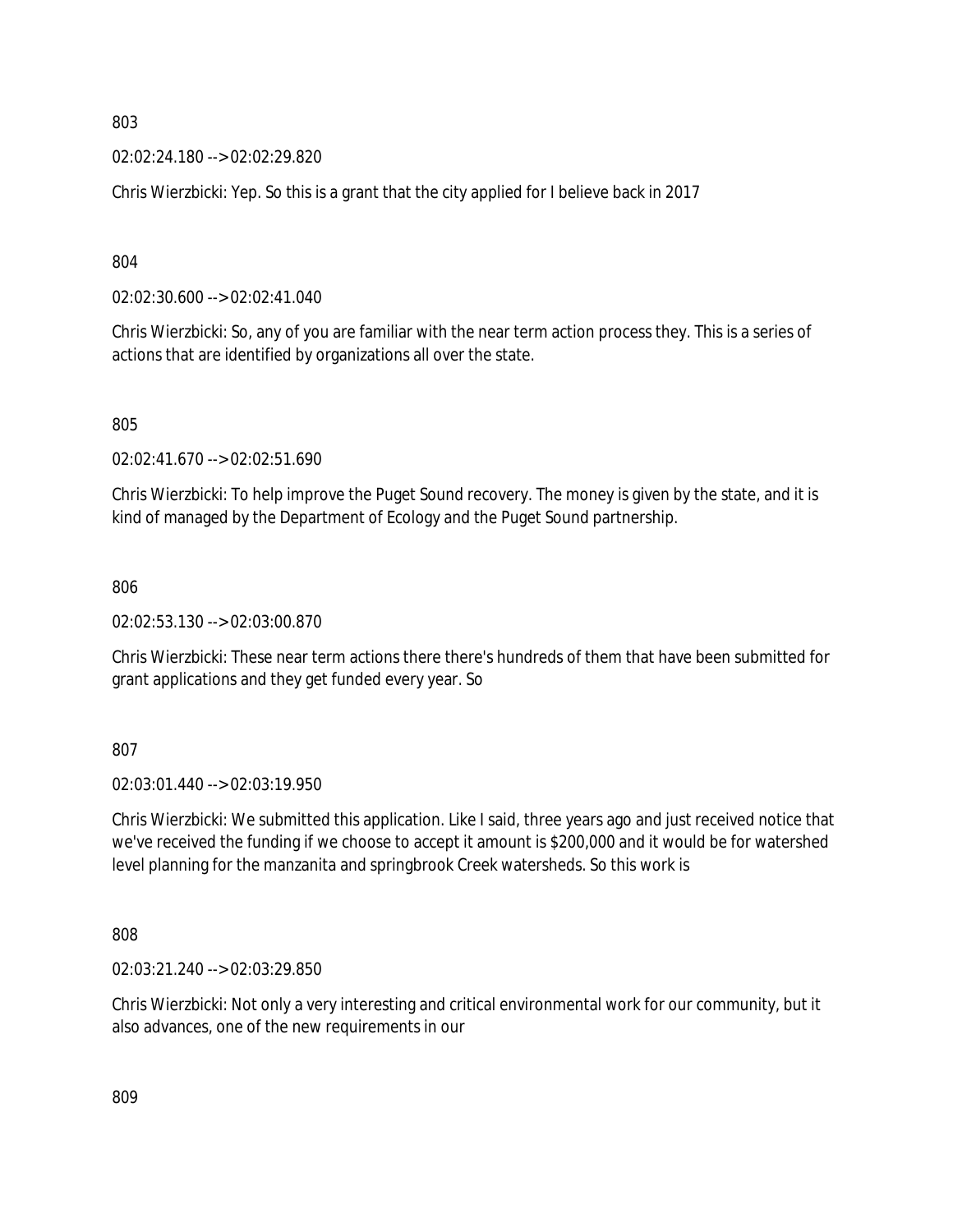02:03:30.300 --> 02:03:40.680

Chris Wierzbicki: Meds permit, which is the city's stormwater general permit. We are required now to do watershed scale planning at the level that this grant would help us fund.

#### 810

02:03:41.130 --> 02:03:49.170

Chris Wierzbicki: So this, this is a great environmental project, but it also is helping us meet some regulatory requirements over the next two years for the seas permit as well.

#### 811

02:03:50.310 --> 02:04:08.850

Chris Wierzbicki: One last thing about this and I'll open it up to questions. Is that we are anticipating that this project will be managed by city staff that we have on staff currently we're not proposing to hire any new people to do this work or the MTA are very much a grant that is built.

#### 812

02:04:09.900 --> 02:04:16.320

Chris Wierzbicki: With partnerships in mind. So it's very likely that we will be finding other organizational partners to help do this work with us.

#### 813

02:04:16.890 --> 02:04:25.800

Chris Wierzbicki: could include the conservation district or a concept public health or a state agencies and we'll be sharing some of the funding with those partners and getting the work to move forward.

#### 814

02:04:26.460 --> 02:04:39.930

Chris Wierzbicki: We're also anticipating that a portion of the money, perhaps 10 to 15% of the funds could go to implementation of a project and not just the planning work, but being able to do some implementation in the watershed as well.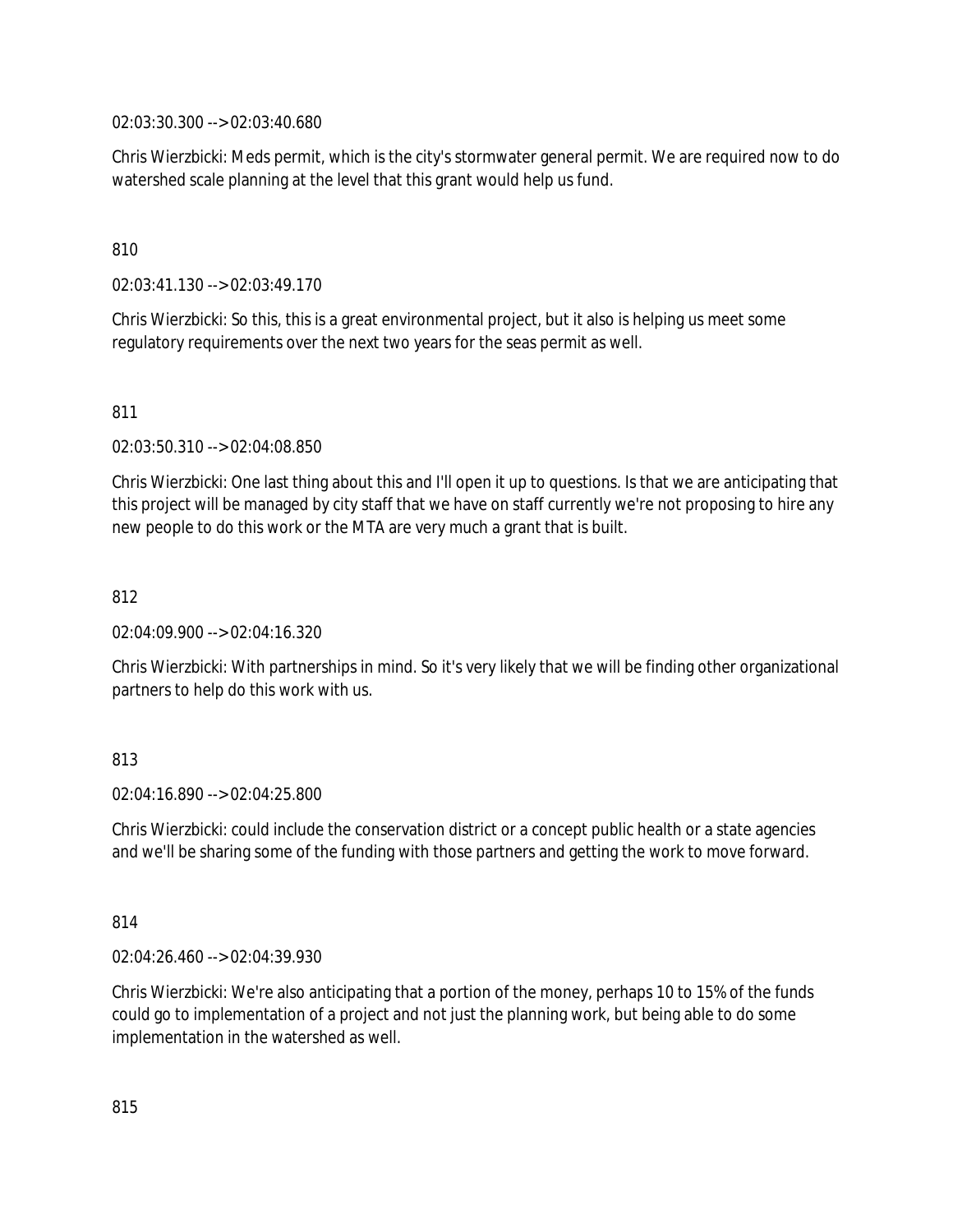02:04:40.560 --> 02:04:40.950

Kol Medina: So,

816

02:04:41.220 --> 02:04:42.990

Chris Wierzbicki: Happy to answer any questions about that.

817

02:04:43.590 --> 02:04:46.710

Leslie Schneider: Alright, that's exciting. Thank you. Councilmember nisar

#### 818

02:04:48.120 --> 02:05:03.780

Rasham Nassar: Forward for approval with the July 28 2020 consent agenda. The Department of Ecology Puget Sound natural estuary program grant acceptance and the amount of \$200,000 or the springbrook manzanita Creek Watershed planning efforts and an associated budget amendment of \$200,000

819

02:05:04.350 --> 02:05:04.740

Okay.

820

02:05:05.970 --> 02:05:08.790

Leslie Schneider: COUNCILMEMBER MONDAY THE SECOND. ANY DISCUSSION

821

02:05:10.110 --> 02:05:11.850

Leslie Schneider: All right. All those in favor please say aye.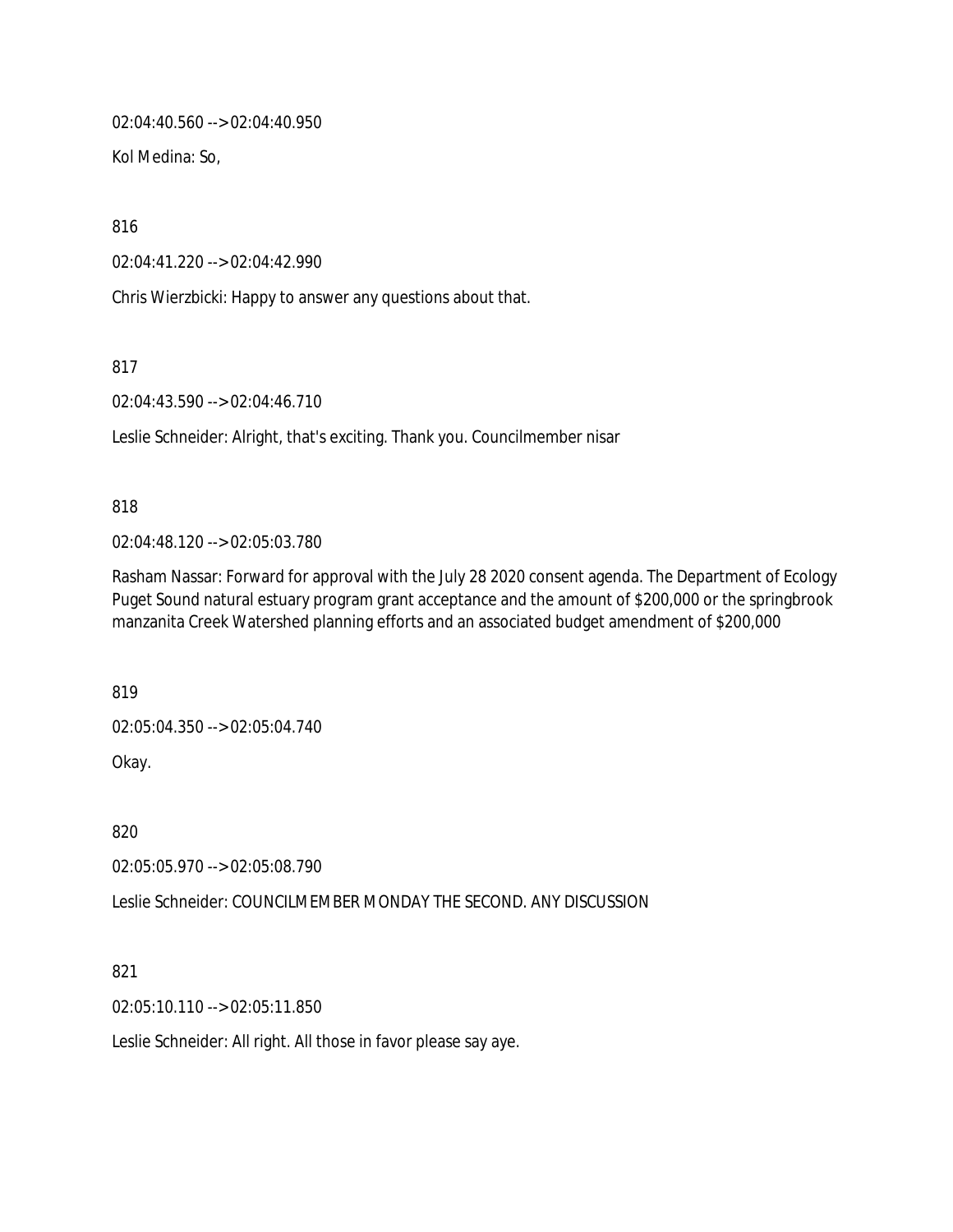02:05:12.270 --> 02:05:13.530 Christy Carr: Aye. Aye.

823

02:05:14.250 --> 02:05:15.150

Leslie Schneider: Any opposed.

824

02:05:16.230 --> 02:05:18.270

Leslie Schneider: Passes unanimously. Thank you, Chris.

#### 825

02:05:20.070 --> 02:05:27.000

Leslie Schneider: And we are working for it now to item nine, D. This is the Korean generator upgrades Professional Services Agreement.

#### 826

02:05:29.370 --> 02:05:39.330

Chris Wierzbicki: Yep. So this item is for professional services to help us design chlorine generators for three of our cities were well systems.

827

02:05:41.580 --> 02:05:41.970

Chris Wierzbicki: We

828

02:05:42.990 --> 02:05:49.590

Chris Wierzbicki: Use chlorine is using eaten all these systems in the city water distribution system and for disinfectant and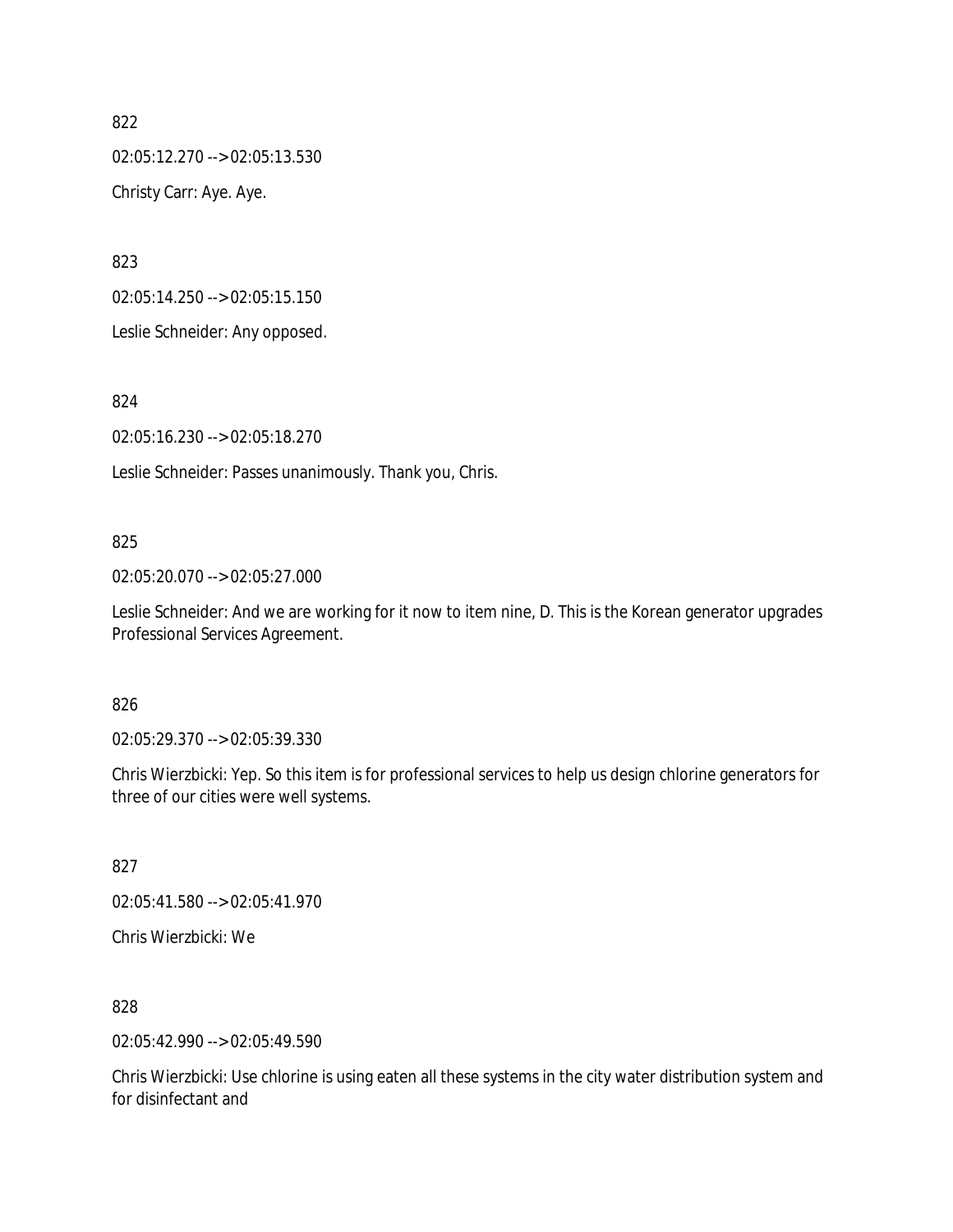02:05:50.910 --> 02:05:51.810

Chris Wierzbicki: For the water system.

830

02:05:52.830 --> 02:05:58.230

Chris Wierzbicki: We actually have to have these units, the anticipated for replacement in the city's Capital Improvement Plan.

831

02:05:59.010 --> 02:06:13.410

Chris Wierzbicki: And we just give you a heads up, we will be potentially asking for a budget amendment when we get to the implementation part of this work because we turns out we actually have three units that need to be replaced the sands Avenue well coordinator

832

02:06:14.460 --> 02:06:17.670

Chris Wierzbicki: Is a newer unit but it hasn't been functioning in the way that

833

02:06:18.630 --> 02:06:26.700

Chris Wierzbicki: We would really like it to be using it's taking a lot of maintenance and so we are going to propose to replace that unit as well. And we'll be asking for some additional funds to do that.

834

02:06:27.030 --> 02:06:42.870

Chris Wierzbicki: But right now we're just asking you for approval of this consultant contract for designing and the units are H2 is the engineering firm that we've selected to do the work. The contract is at \$2,906 and we have about 250,000 currently in the city's budget for this work.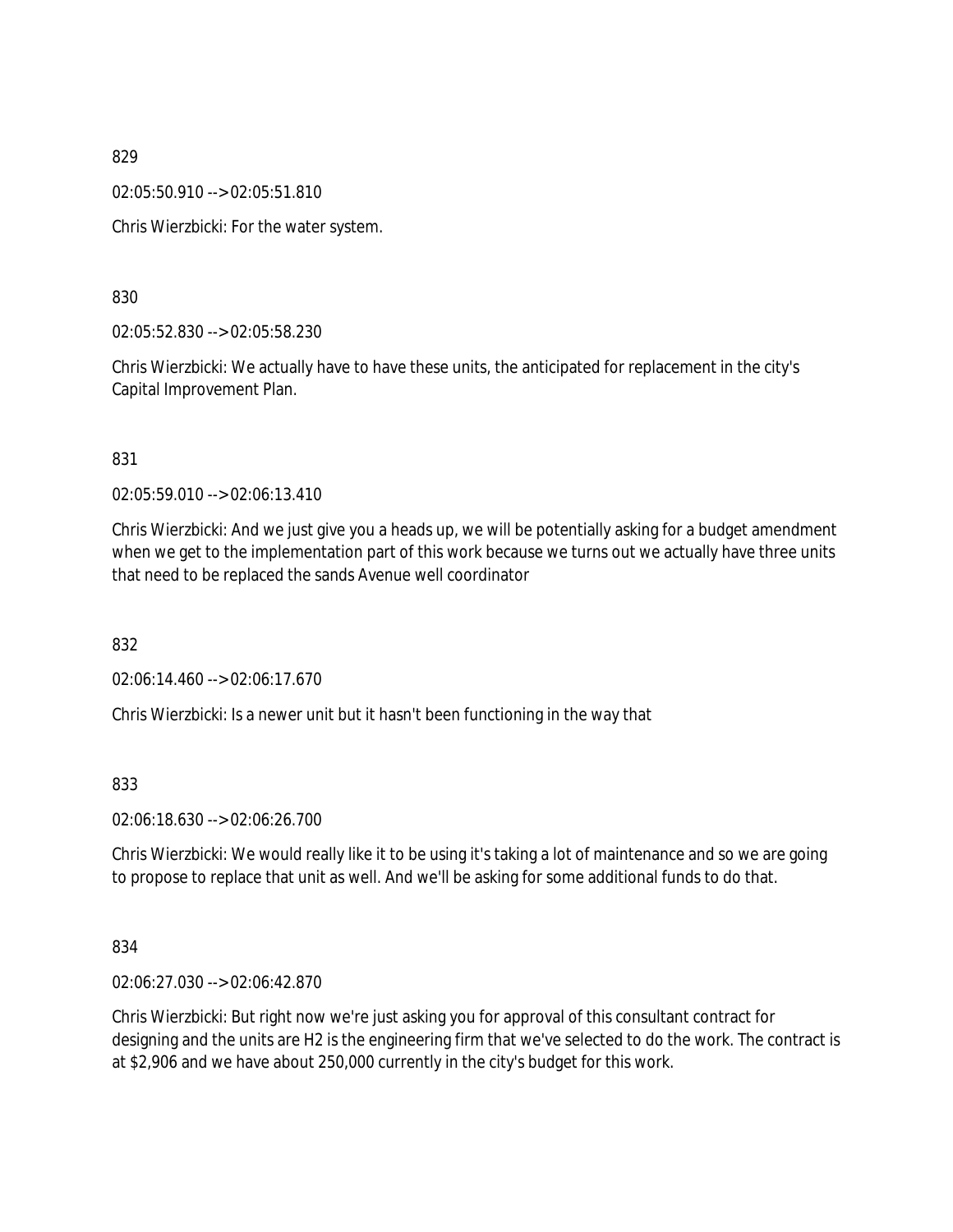02:06:44.040 --> 02:06:46.620

Leslie Schneider: Thank you very much. Comes Marian decide

## 836

02:06:47.340 --> 02:06:55.080

Rasham Nassar: I moved to Florida, the professional services agreement with our H2 engineering Inc for approval with the July 28 2020 consent agenda.

#### 837

02:06:55.620 --> 02:06:56.040

Second,

#### 838

02:06:57.180 --> 02:06:59.880

Leslie Schneider: House memorabilia seconded, any discussion.

#### 839

02:07:00.900 --> 02:07:02.880

Leslie Schneider: All those in favor please say aye.

840

02:07:05.220 --> 02:07:16.410

Leslie Schneider: Any opposed the passes unanimously. Thank you very much, Chris. And we are on to item nine, he Bainbridge parks foundation bench donations, back to you.

#### 841

02:07:16.770 --> 02:07:31.530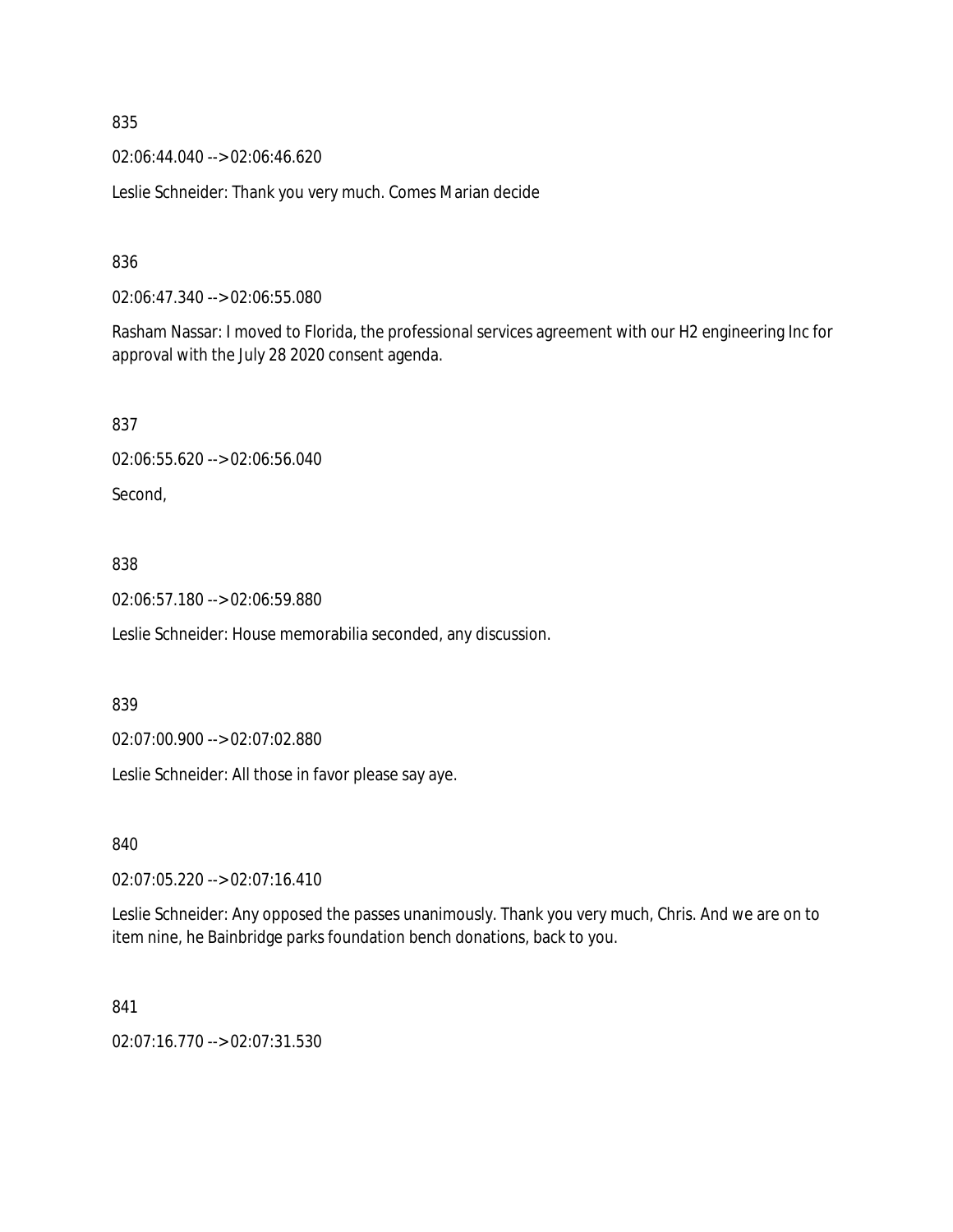Chris Wierzbicki: Last but not least we have two benches that the Bainbridge parks foundation would like donate to the city, both of them located on the sound Olympics trail. One of them at the kind of top of the ramp as you

# 842

02:07:32.850 --> 02:07:47.040

Chris Wierzbicki: Just leaving wins away and the second one being near the intersection of three or five in high school rope. So Public Works is the manager of all things donated to the sea. And so we would like to accept these two benches from the parks foundation

843

02:07:49.980 --> 02:07:50.640

Leslie Schneider: COUNCILMEMBER into sorry

#### 844

02:07:51.300 --> 02:07:57.060

Rasham Nassar: I moved forward. The Bainbridge personalization bench donations for approval with the July 28 2020 consent agenda.

845

02:07:57.720 --> 02:07:58.290

Second,

846

02:08:00.720 --> 02:08:06.630

Leslie Schneider: Got a rhythm going here councilman COUNCILMEMBER muddy and a second. Any further discussion.

#### 847

02:08:07.650 --> 02:08:09.330

Leslie Schneider: All those in favor please say aye.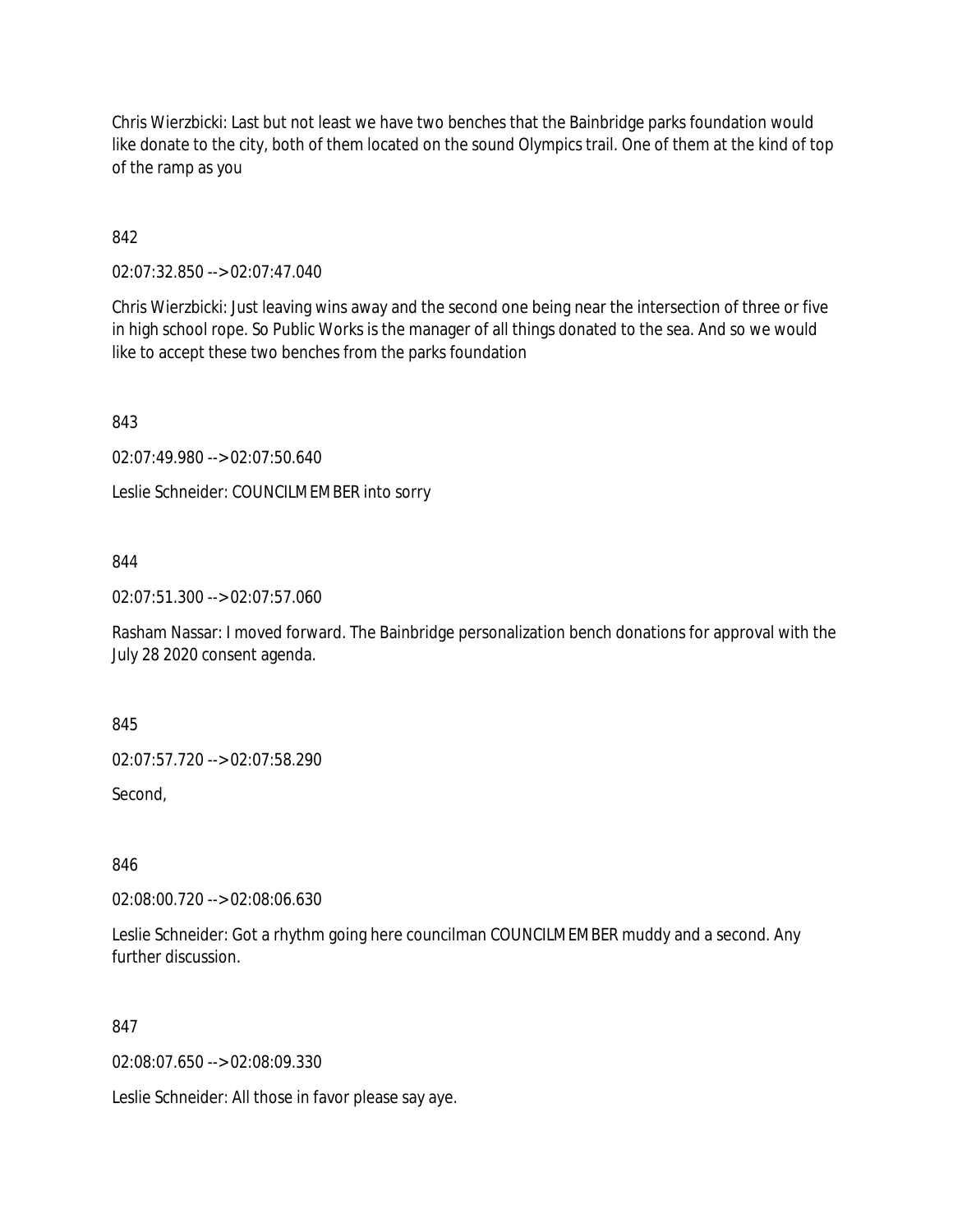848 02:08:10.470 --> 02:08:10.860 Christy Carr: Aye.

849 02:08:11.700 --> 02:08:12.930

Leslie Schneider: Any opposed.

850

02:08:13.830 --> 02:08:16.230

Leslie Schneider: That passes unanimously. Thank you so much, Chris really

851

02:08:16.230 --> 02:08:16.800

Chris Wierzbicki: Appreciate it.

852

02:08:17.400 --> 02:08:18.000

Chris Wierzbicki: Have a good evening.

853

02:08:18.510 --> 02:08:18.780

To

854

02:08:20.400 --> 02:08:35.430

Leslie Schneider: All right, we are now moving to Item nine F ordinance 2023 housekeeping changes revising chapters 2.14 2.16 18.09 18 point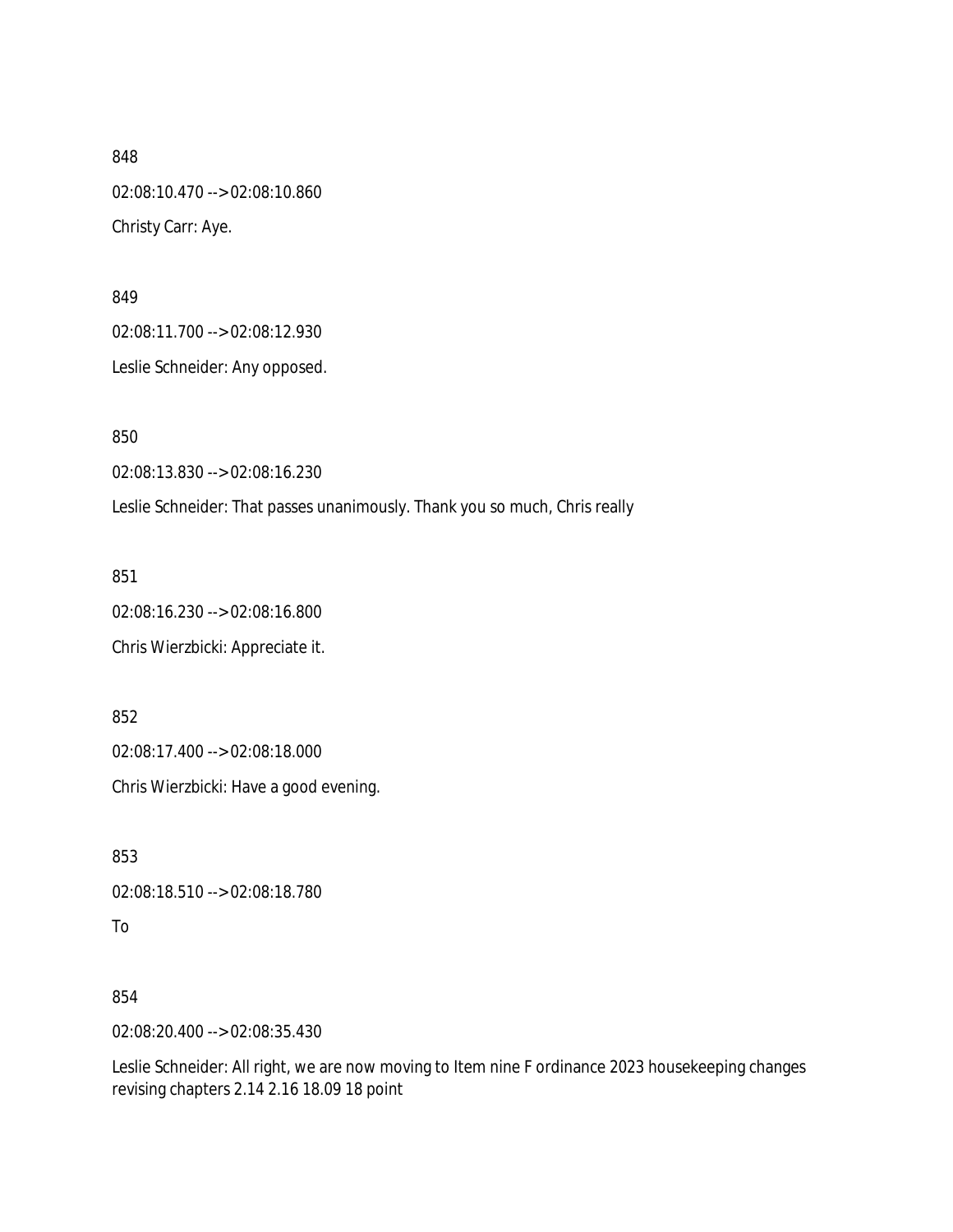02:08:39.180 --> 02:08:46.290

Leslie Schneider: 36 the be Magellan municipal code. And this is planning and this is Jennifer

# 856 02:08:48.450 --> 02:08:49.200 Jennifer Sutton: Yes, it is.

857 02:08:49.560 --> 02:08:50.010 Leslie Schneider: All right.

858 02:08:50.040 --> 02:08:50.670 Jennifer Sutton: You hear me.

859 02:08:50.970 --> 02:08:52.050

Leslie Schneider: Yes, we can.

860 02:08:53.610 --> 02:08:56.370 Jennifer Sutton: Hi, good evening city council.

861 02:08:58.020 --> 02:09:04.170

Jennifer Sutton: Here to here tonight for the first of three planning, planning.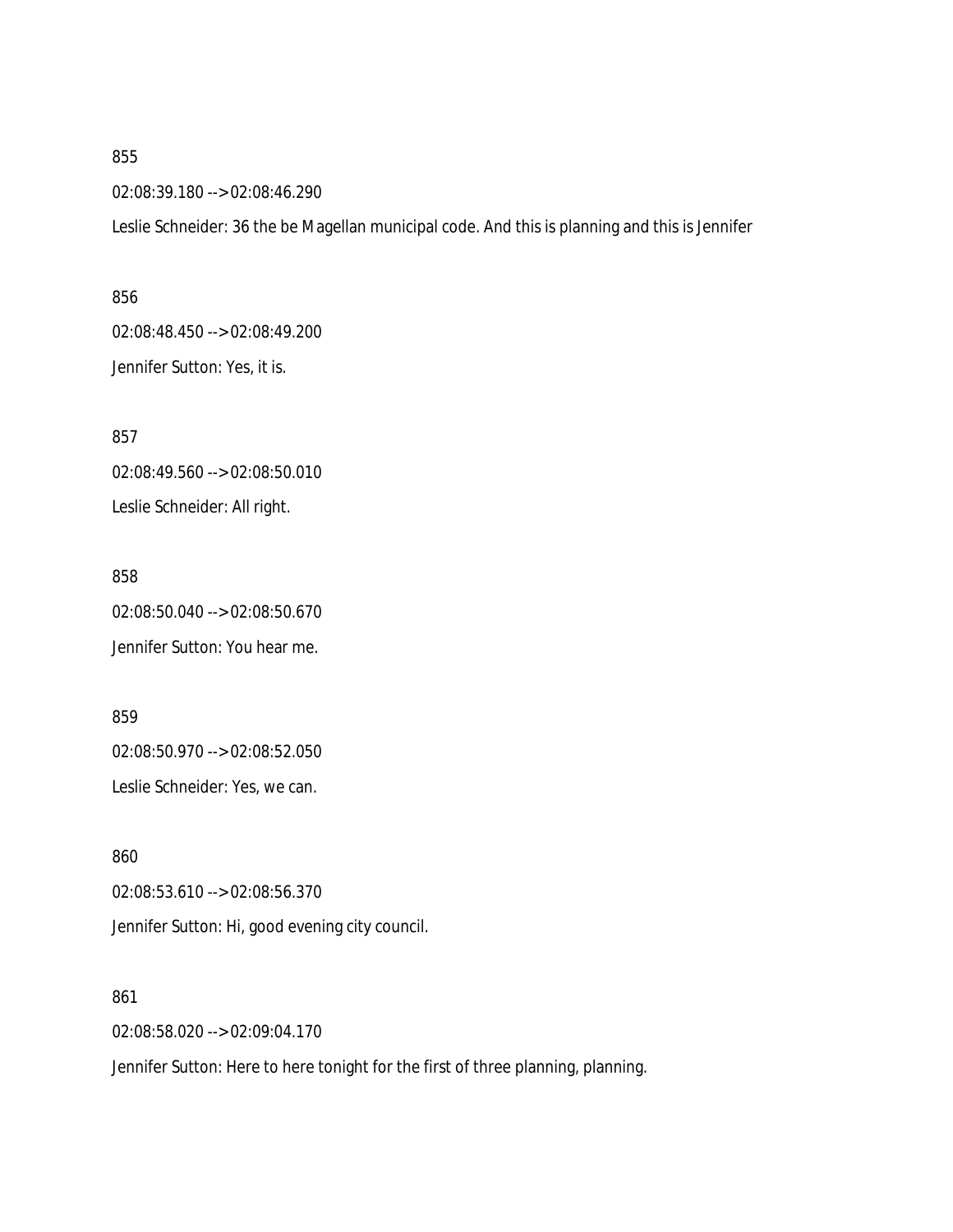02:09:06.150 --> 02:09:12.930

Jennifer Sutton: Issues for before you. I'm Jennifer satin senior planner and this is your first discussion on ordinance.

863

02:09:15.480 --> 02:09:19.350

Jennifer Sutton: And what we have been calling internally the housekeeping ordinance.

864

02:09:20.370 --> 02:09:30.840

Jennifer Sutton: City staff have been keeping a log of clarifications or other fixes needed in the city's development code and in 2019 that department moved forward with this housekeeping effort.

865

02:09:31.530 --> 02:09:39.480

Jennifer Sutton: The planning department coordinated with the city attorney's office on this effort, which covers changes to title to

866

02:09:40.050 --> 02:09:49.200

Jennifer Sutton: which outlines permit processes and land use bodies like the planning commission and hearing examiner those Title two changes are shown in exhibit a

867

02:09:49.890 --> 02:10:08.430

Jennifer Sutton: Changes to Title 18 owning are shown an exhibit B. And there are two kind of summary tables that are orange and white in your packet that kind of describes why we're suggesting each change. In addition to these cleanup or clarifying changes ordinance.

868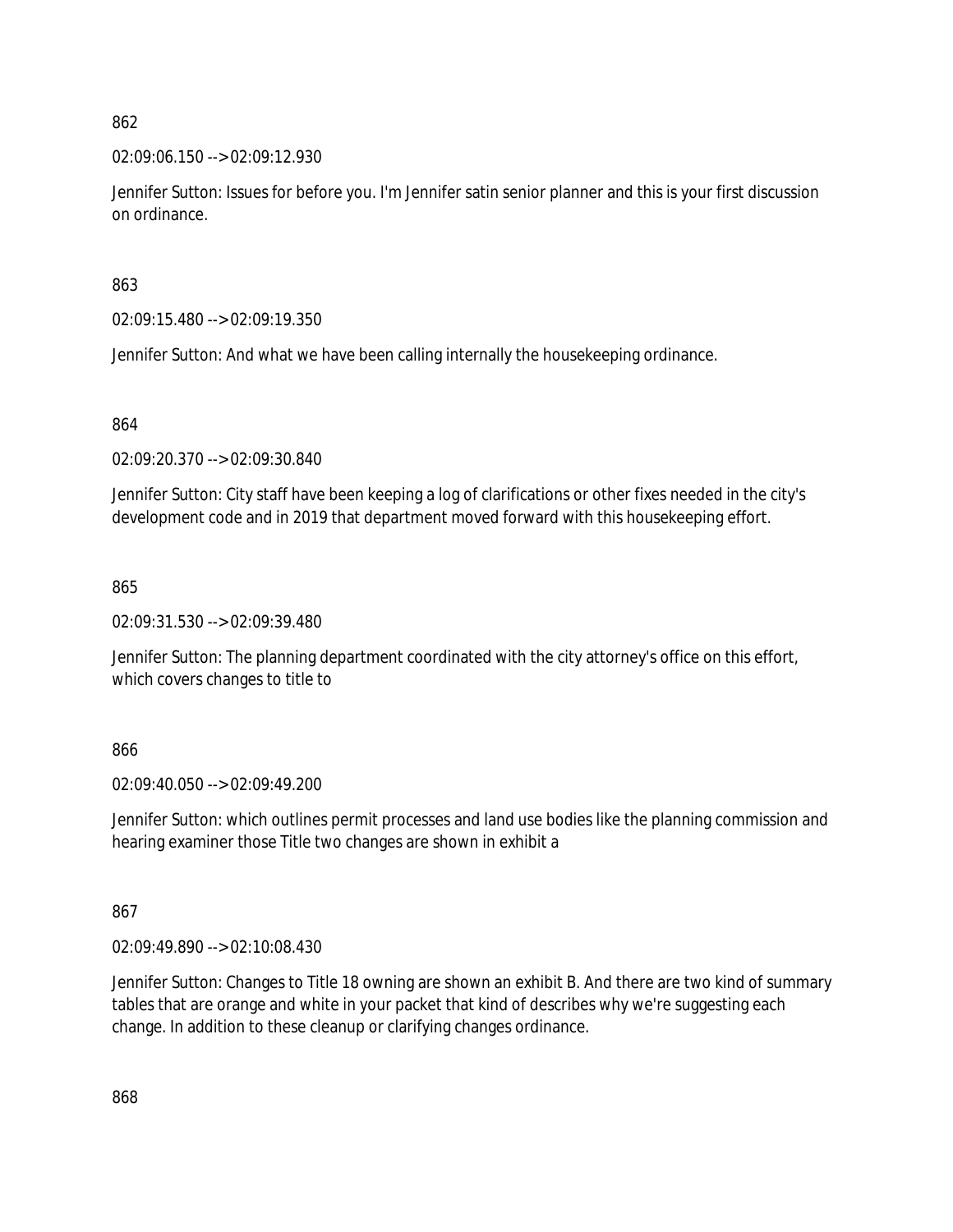02:10:09.600 --> 02:10:21.480

Jennifer Sutton: also proposes a new use called temporary construction staging, which includes a definition for the US and us specific standards added to that section of our code.

869

02:10:22.860 --> 02:10:24.300

Jennifer Sutton: The memo outlines

870

02:10:25.590 --> 02:10:29.850

Jennifer Sutton: How this use came about, or the lack of this use came about.

871

02:10:30.960 --> 02:10:37.830

Jennifer Sutton: When the city began construction on the sound Olympics trail at the intersection of minutes away and 305

872

02:10:38.580 --> 02:10:52.500

Jennifer Sutton: So I'd be happy to answer any questions that the Council has about this housekeeping ordinance. I know it is a lot of pages, we've tried to highlight the changes in the exhibits to bring your attention to the changes.

873

02:10:54.060 --> 02:10:57.930

Jennifer Sutton: And I'd also be happy to put any of the materials on the screen if that would be helpful.

874

02:10:59.850 --> 02:11:09.270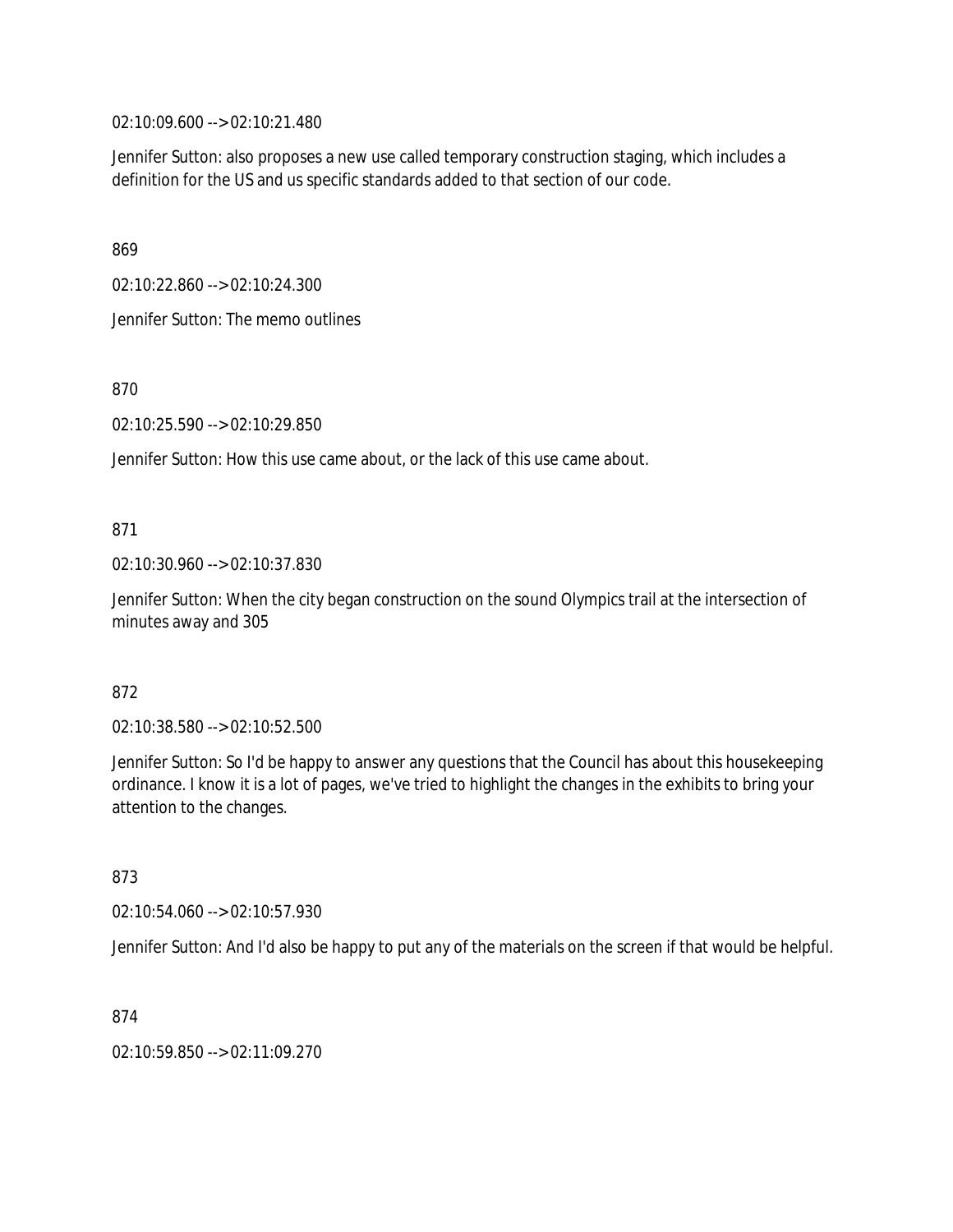Leslie Schneider: Good question, Jennifer. So the next item nine G is talking about the temporary construction staging permit. So can you just distinguish for us.

875

02:11:10.380 --> 02:11:13.410

Jennifer Sutton: Sure the ordinance, the housekeeping ordinance.

876

02:11:14.430 --> 02:11:15.870

Jennifer Sutton: 20 2003

877

02:11:16.980 --> 02:11:38.340

Jennifer Sutton: Would would establish this new us that we're calling temporary construction staging and establish specific standards that would be reviewed. If a temporary construction staging permit was received. And then the resolution that is up next would add a new fee for such temporary

878

02:11:39.480 --> 02:11:46.650

Jennifer Sutton: Construction staging permit there's but that's just half of what's being suggested in the fee resolution. That's next

879

02:11:46.860 --> 02:11:49.890

Jennifer Sutton: Great. So they do travel together a little bit.

880

02:11:49.920 --> 02:11:57.900

Jennifer Sutton: In that if the Council decided that they didn't want to add the new use temporary conception staging, we would not need the fee.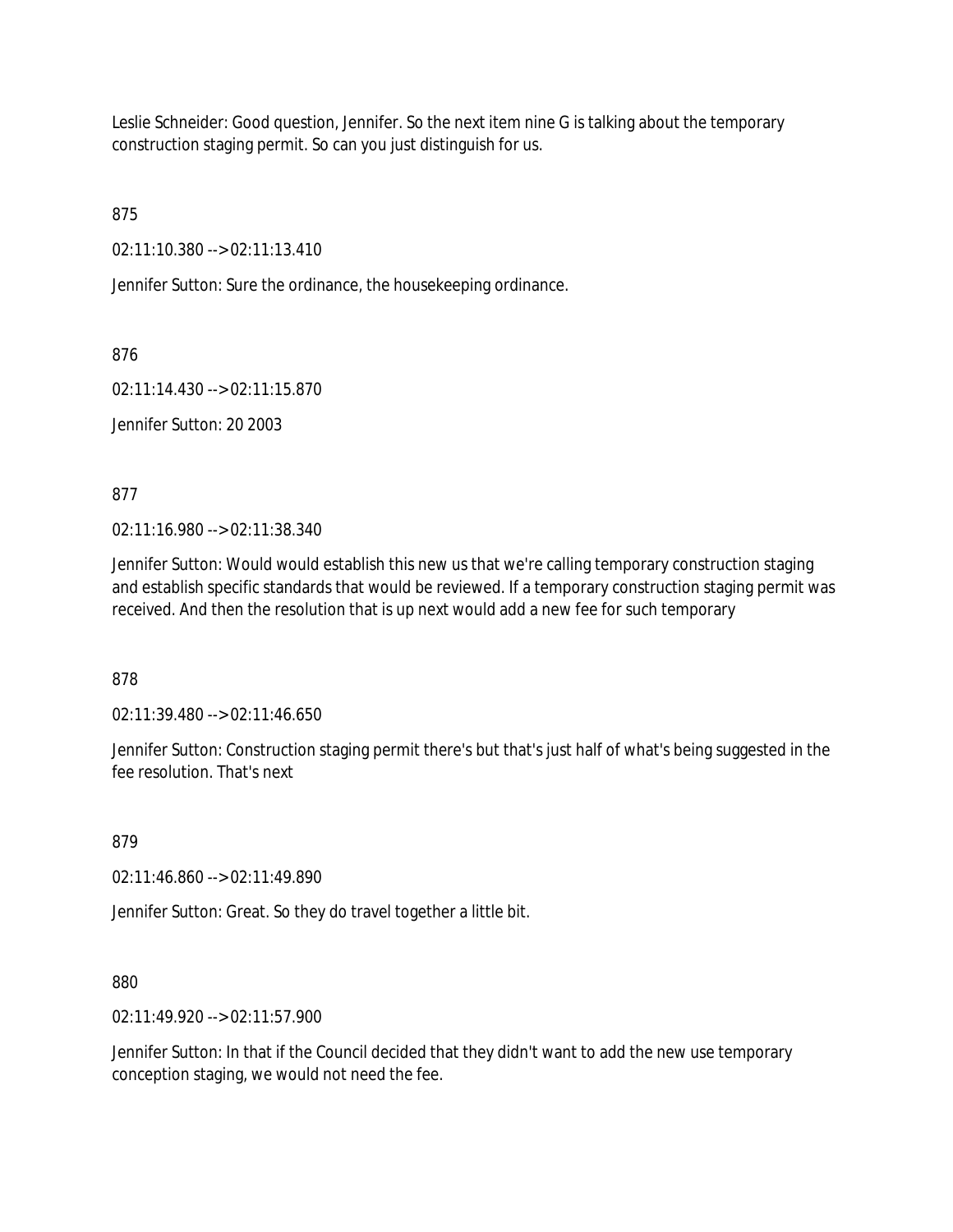02:11:59.220 --> 02:12:02.250

Leslie Schneider: Okay, great. I appreciate that. Councilmember to start

882

02:12:04.920 --> 02:12:06.180

Rasham Nassar: Yeah, thanks. And

883

02:12:07.230 --> 02:12:10.050

Rasham Nassar: Nice to hear you, Jennifer. We can't see you.

884

02:12:14.130 --> 02:12:18.750

Jennifer Sutton: I'm sorry, I'm having a little bit of trouble with my my zoom camera.

885

02:12:19.980 --> 02:12:27.150

Rasham Nassar: No, no worries. So, just real quick on page 22 of the title to changes the motion for reconsideration.

886

02:12:28.860 --> 02:12:37.170

Rasham Nassar: I'm just, I'm just, I'm noticing here that we eliminated the specificity in terms of the number of days that an applicant has most of the reconsideration.

887

02:12:38.730 --> 02:12:41.010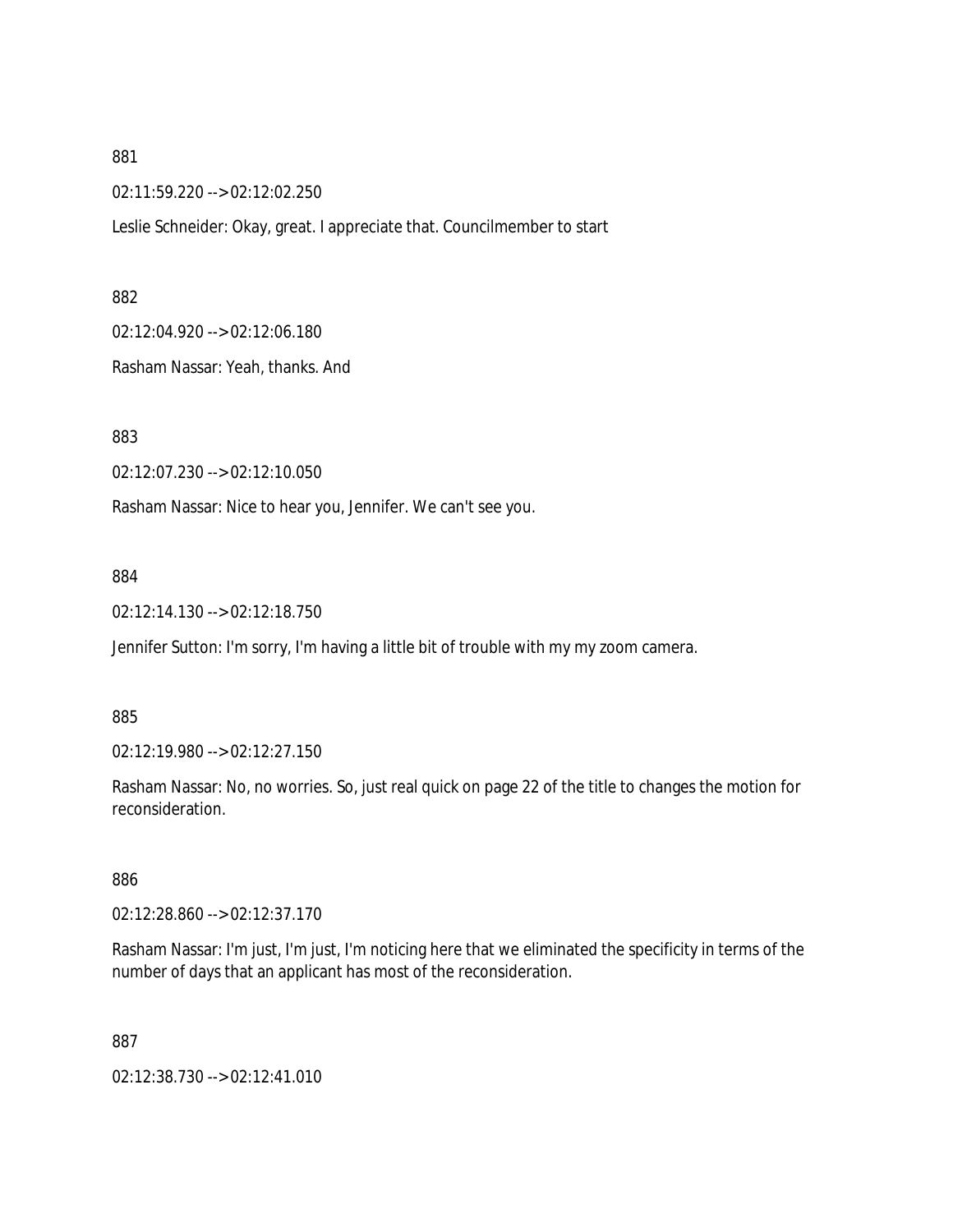Rasham Nassar: To just a reasonable

888

02:12:42.240 --> 02:12:45.030

Rasham Nassar: But those are elsewhere in the code.

#### 889

02:12:48.810 --> 02:12:53.370

Jennifer Sutton: So you're you're talking about on page 22 of exhibit a

890

02:12:54.510 --> 02:12:55.590

Jennifer Sutton: Section seven

891

02:12:56.400 --> 02:12:59.250

Rasham Nassar: He kind of i think it's it's kind of key changes.

892

02:12:59.880 --> 02:13:03.000 Jennifer Sutton: Yes, yes. So this is going to

893

02:13:04.530 --> 02:13:11.970

Jennifer Sutton: So the, the city attorney's office developed a slate of changes that you'll see throughout this exhibit related to

#### 894

02:13:13.050 --> 02:13:24.060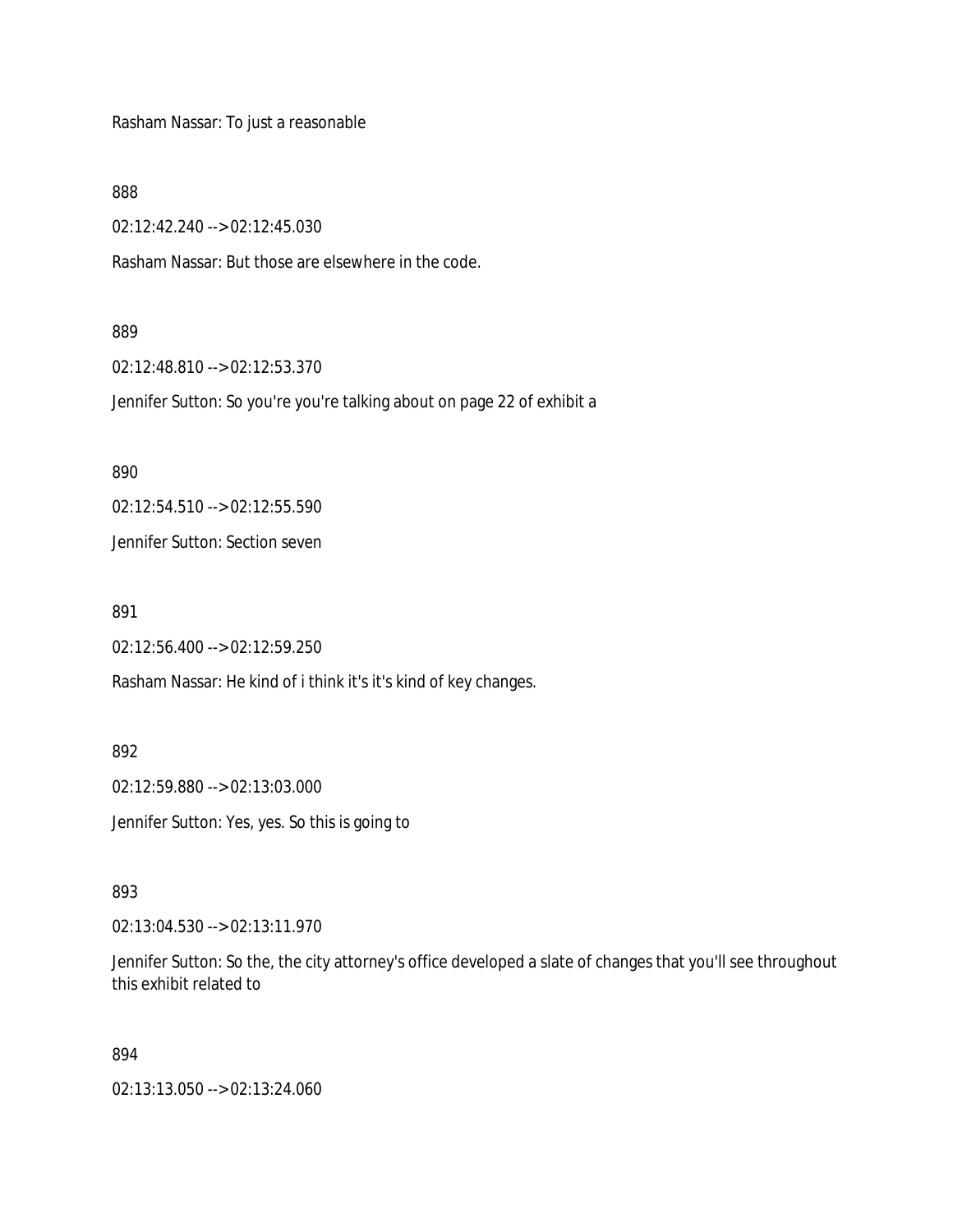Jennifer Sutton: clarifying the Rules of Procedure for the hearing examiner and how the Rules of Procedure are adopted and amended and where the city should post them.

895

02:13:24.720 --> 02:13:35.910

Jennifer Sutton: And so this change is related to that work, and I think I'll rely on the city attorney to answer the specific question about the number of days.

896

02:13:38.820 --> 02:13:41.070 Joe Levan: Also one dimension, you

897

02:13:41.280 --> 02:13:42.930

Jennifer Sutton: Can put the section on the screen. If that's

898

02:13:42.930 --> 02:13:43.590

Helpful.

899

02:13:45.240 --> 02:13:53.520

Joe Levan: So the other thing for the Council to know is that based on what Jennifer was talking about on the presentation, just in general, is it the hearing or the

900

02:13:54.030 --> 02:14:07.290

Joe Levan: Planning Commission has reviewed this ordinance and they had a public hearing on it. And so what you're seeing is the product of the of the politicians as to where that is and you know terms of the different things that are suggested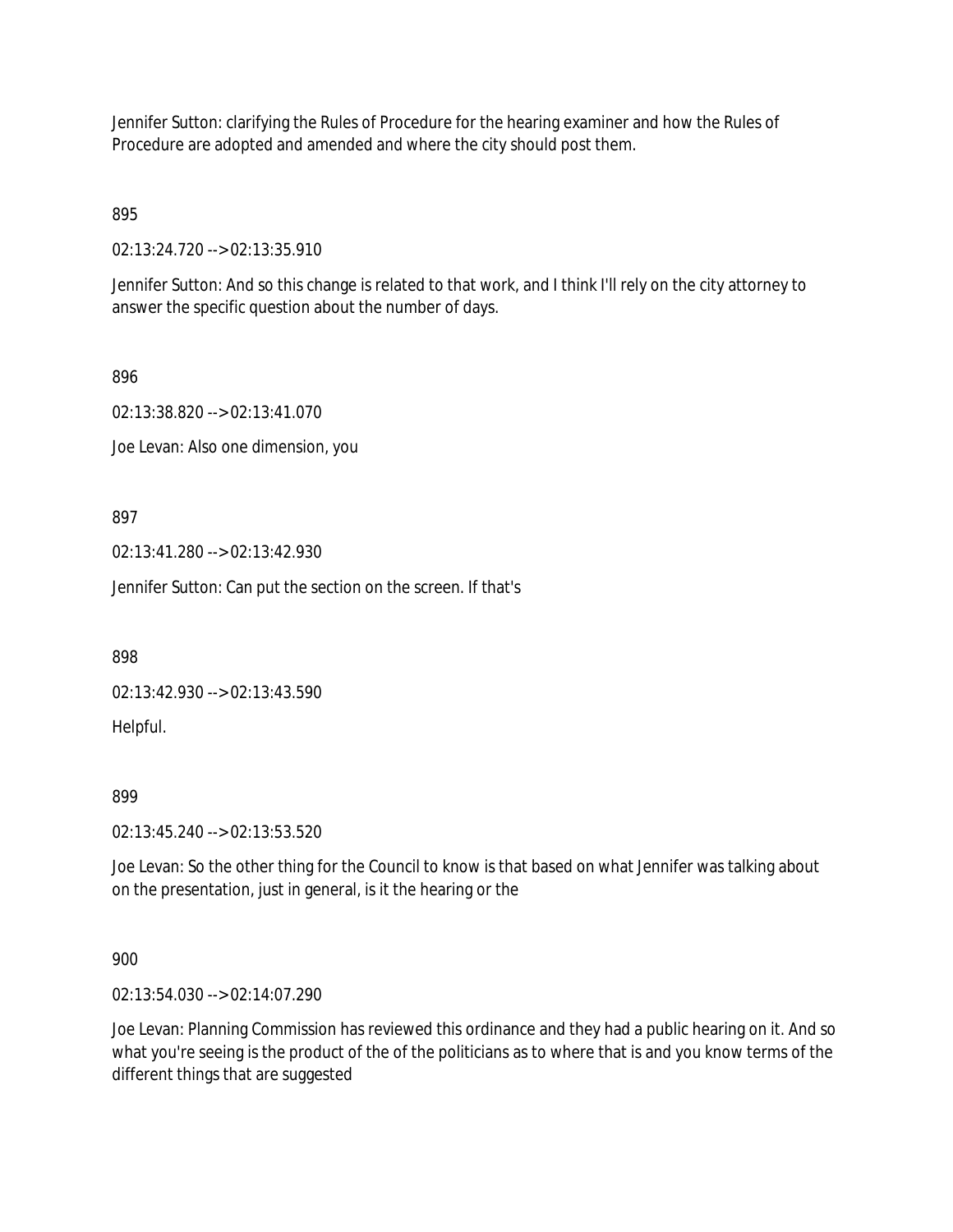02:14:09.870 --> 02:14:10.830

Joe Levan: Here, any danger.

902

02:14:12.300 --> 02:14:22.650

Joe Levan: There was to match what will be your examiner rules of procedure with what's in our code because when we got the new here exam or a few years ago.

903

02:14:23.070 --> 02:14:29.880

Joe Levan: They came out as an adopted Rules of Procedure and that's that's what the the intent of these changes are to match those up.

904

02:14:30.330 --> 02:14:40.830

Joe Levan: So in terms of the 10 days I could look at that. But this language actually provides a little more flexibility because I'm at a reasonable amount of time, whereas before it said 10 days so

905

02:14:42.690 --> 02:14:52.110

Rasham Nassar: Okay, thanks. I mean, I don't mean to pick on that point. But this was when this is presented to us it's presented as clarifying and not necessarily changing

906

02:14:52.800 --> 02:15:06.150

Rasham Nassar: The policy or the procedures and and so to strike and as a specified period of time in favor of have a vague, you know, reasonable amount of time. I just was making sure that that was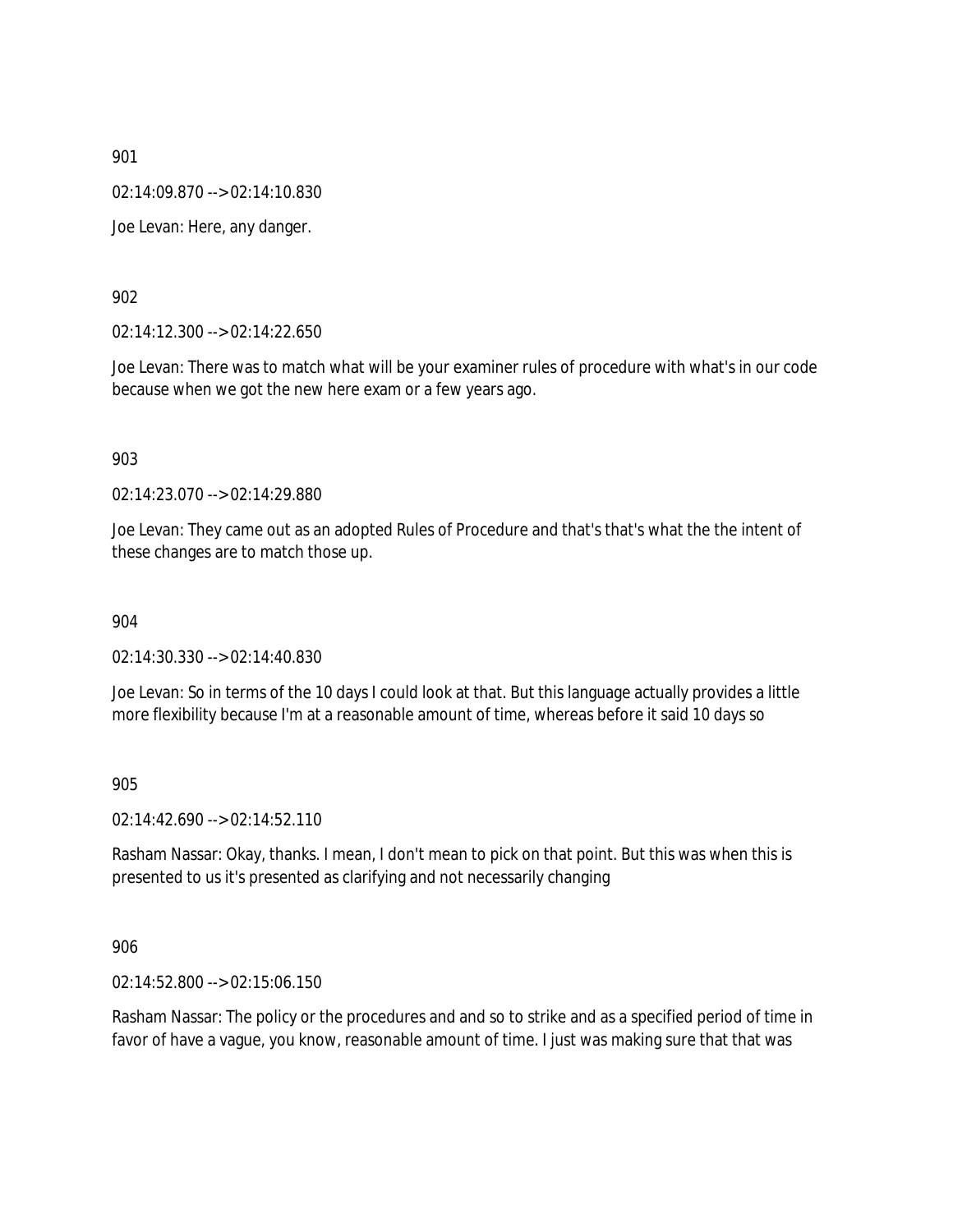02:15:07.410 --> 02:15:09.750

Rasham Nassar: That there was a another somewhere else.

908

02:15:14.730 --> 02:15:15.120 Joe Levan: Yeah.

909

02:15:17.130 --> 02:15:20.280

Joe Levan: In relation to what's in the Quran examiner Rules of Procedure, so

910

02:15:25.890 --> 02:15:30.990

Leslie Schneider: Oh, right. Are there other questions on these changes.

911

02:15:32.880 --> 02:15:33.630

Leslie Schneider: COUNCILMEMBER car.

912

02:15:34.980 --> 02:15:44.070

Christy Carr: Thanks, Jennifer, I know this was a long time. So thanks to everyone on staff. I know it was a team effort. So it's great to see it before Council.

913

02:15:45.150 --> 02:15:45.930

Jennifer Sutton: Absolutely.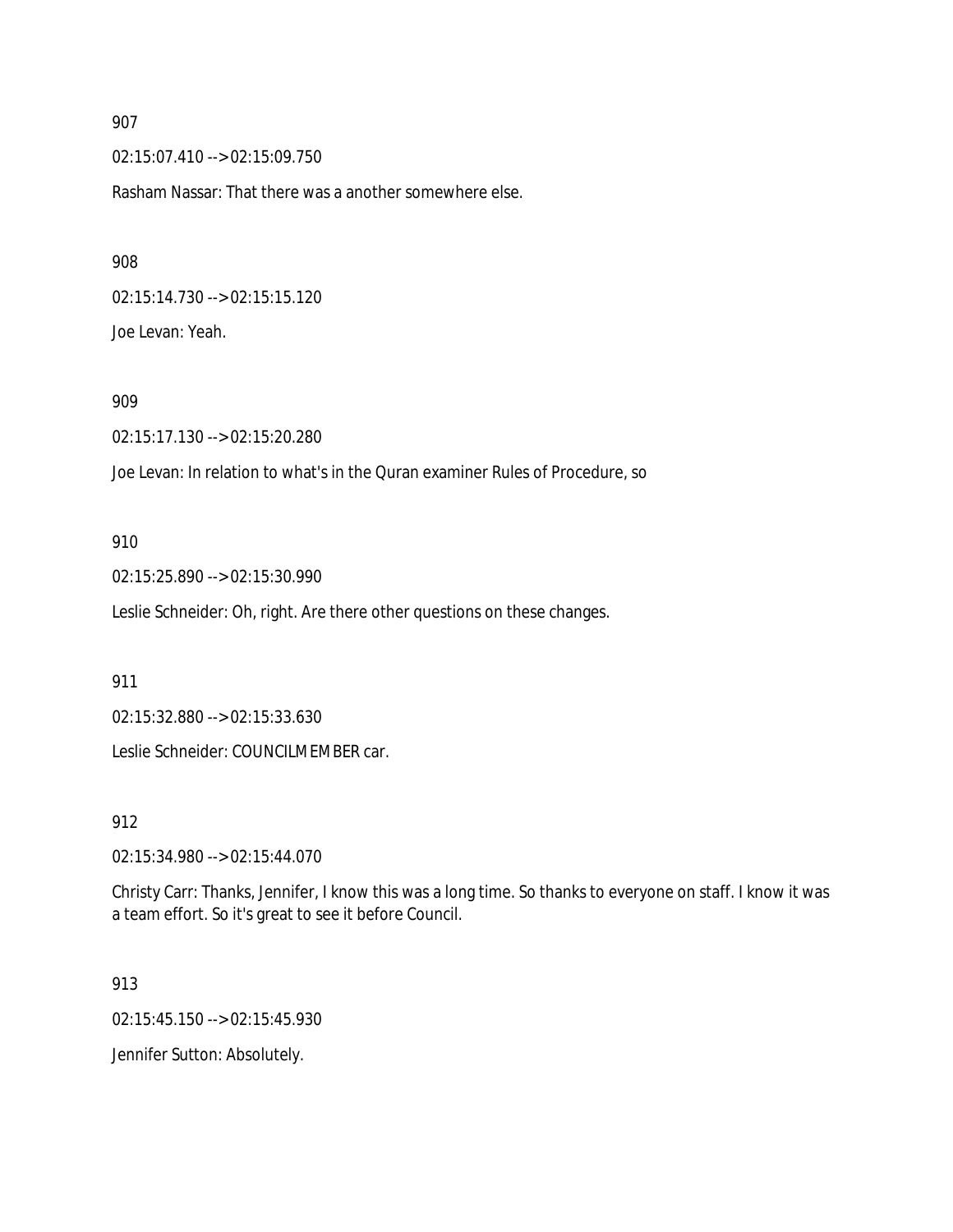02:15:46.230 --> 02:15:49.140 Christy Carr: Because I know it'll be helpful for staff so

915

02:15:50.610 --> 02:15:52.380

Christy Carr: Thanks. I just had actually a couple of really

916

02:15:52.380 --> 02:15:52.620 **Quick** 

917 02:15:53.790 --> 02:15:54.450 Christy Carr: To help

918

02:15:55.650 --> 02:16:00.240

Christy Carr: Me clarify things on page two for the packet in

919

02:16:01.440 --> 02:16:04.740

Christy Carr: To 14 too old for the planning commission

### 920

02:16:07.290 --> 02:16:23.730

Christy Carr: That last sentence is deleted in terms of whether or not planning no committee shall have the power to commit the Commission to the endorsement of any plan or program without the form of the Commission.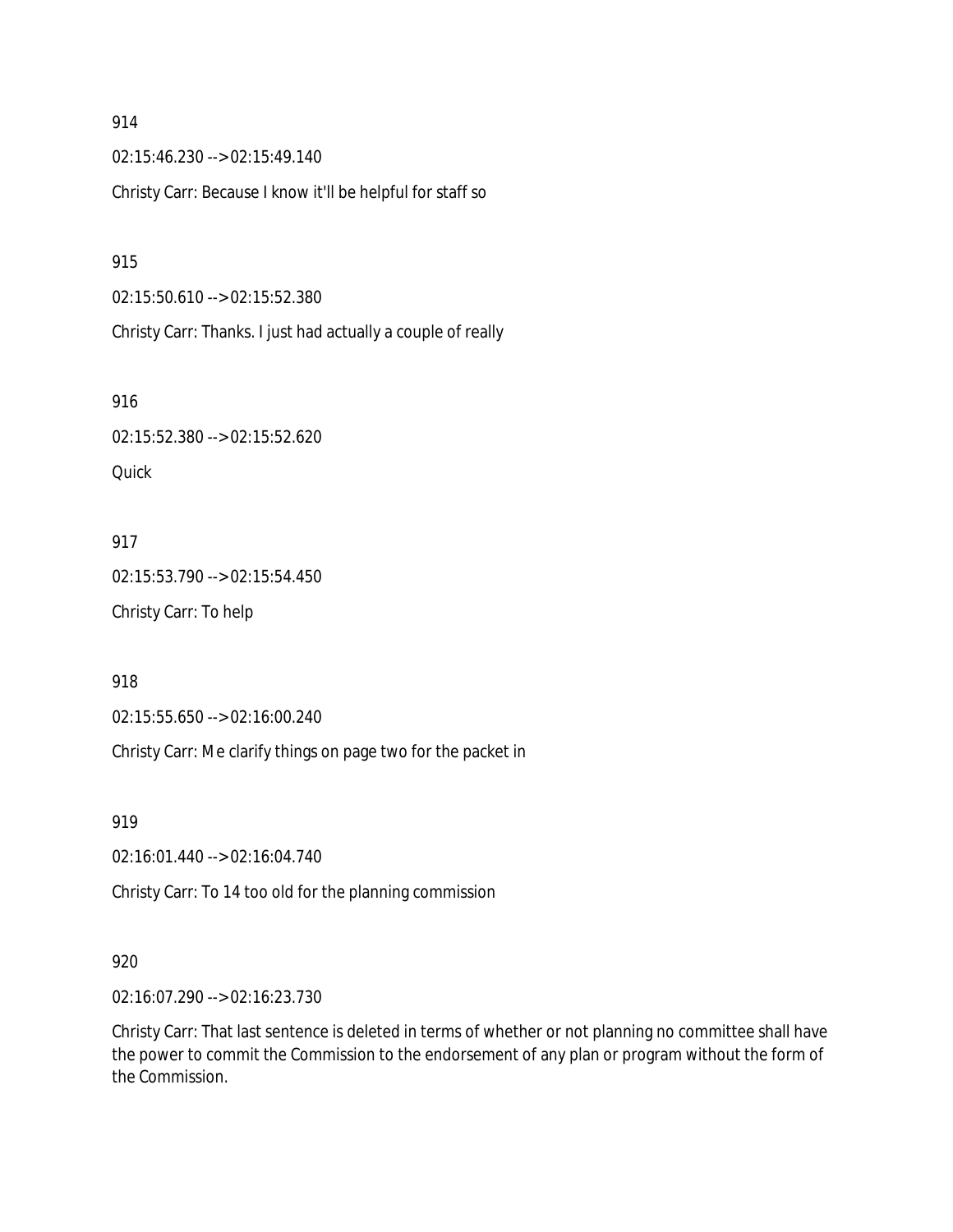02:16:25.830 --> 02:16:28.590

Christy Carr: So does that mean that, for example, a subcommittee.

## 922

02:16:32.460 --> 02:16:37.560

Christy Carr: could commit the full planning commission to something where. Could you just explain how that

## 923

02:16:39.330 --> 02:16:42.510

Christy Carr: Deletion was a recommendation from the planning commission

## 924

02:16:44.580 --> 02:16:47.190

Jennifer Sutton: I sure would it be helpful if I put this on the screen.

## 925

02:16:48.510 --> 02:16:51.600

Jennifer Sutton: Or do you think everyone is following should

# 926

02:16:52.290 --> 02:16:53.250 Leslie Schneider: Put it on the screen.

## 927

02:16:53.640 --> 02:16:56.190 Jennifer Sutton: Okay, I know it's a lot of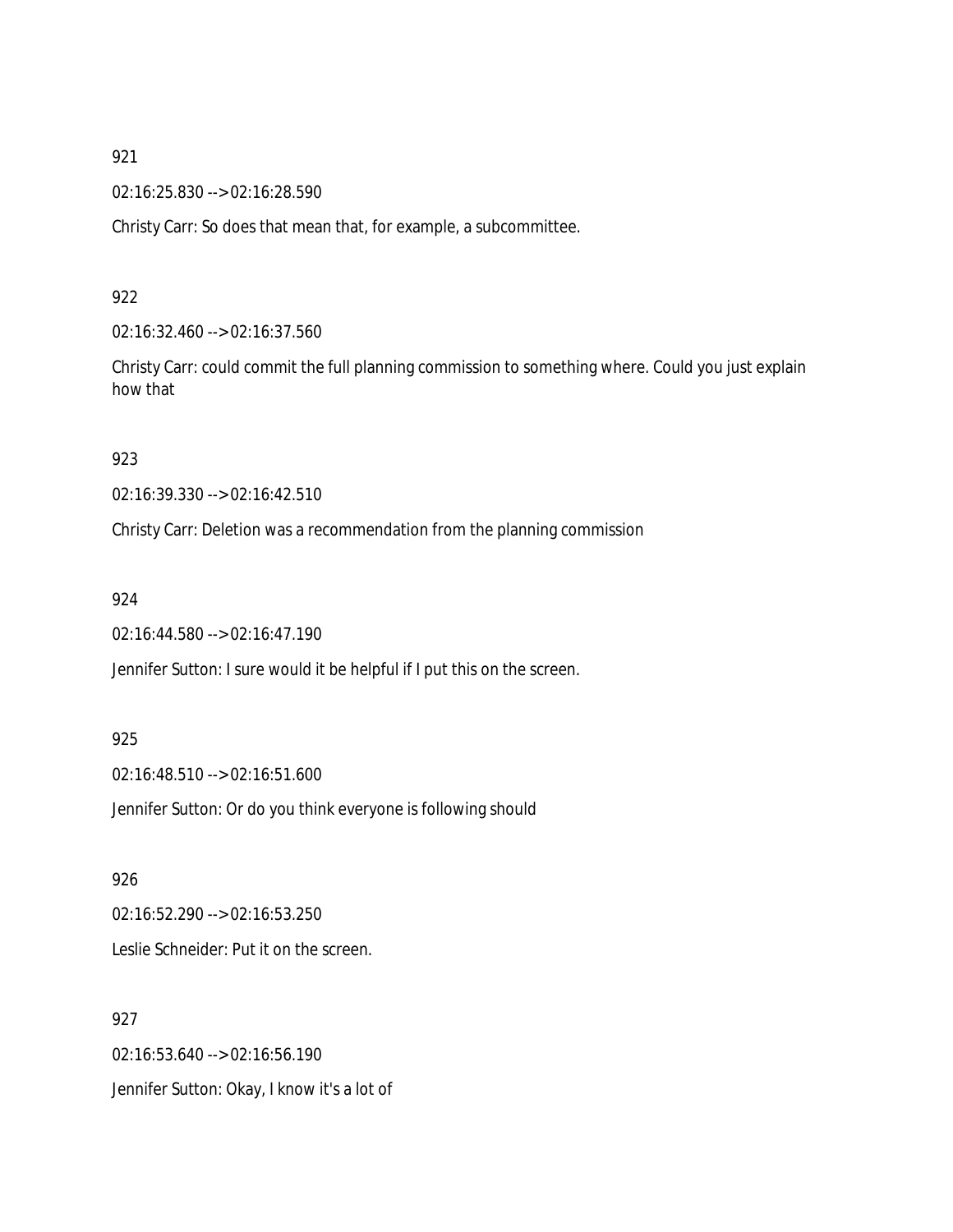02:16:58.620 --> 02:16:59.490 Jennifer Sutton: Let's see.

#### 929

02:17:02.970 --> 02:17:04.350 Jennifer Sutton: Let's say, Did that work.

930 02:17:05.220 --> 02:17:05.700 Not yet.

931 02:17:06.930 --> 02:17:07.620 Jennifer Sutton: Okay.

932 02:17:19.230 --> 02:17:20.910 Jennifer Sutton: Um, let's see.

933 02:17:22.950 --> 02:17:26.010 Leslie Schneider: If, if this is a bit of a struggle. There's no

934 02:17:26.070 --> 02:17:27.990 Leslie Schneider: No need. We can. Okay. Yeah.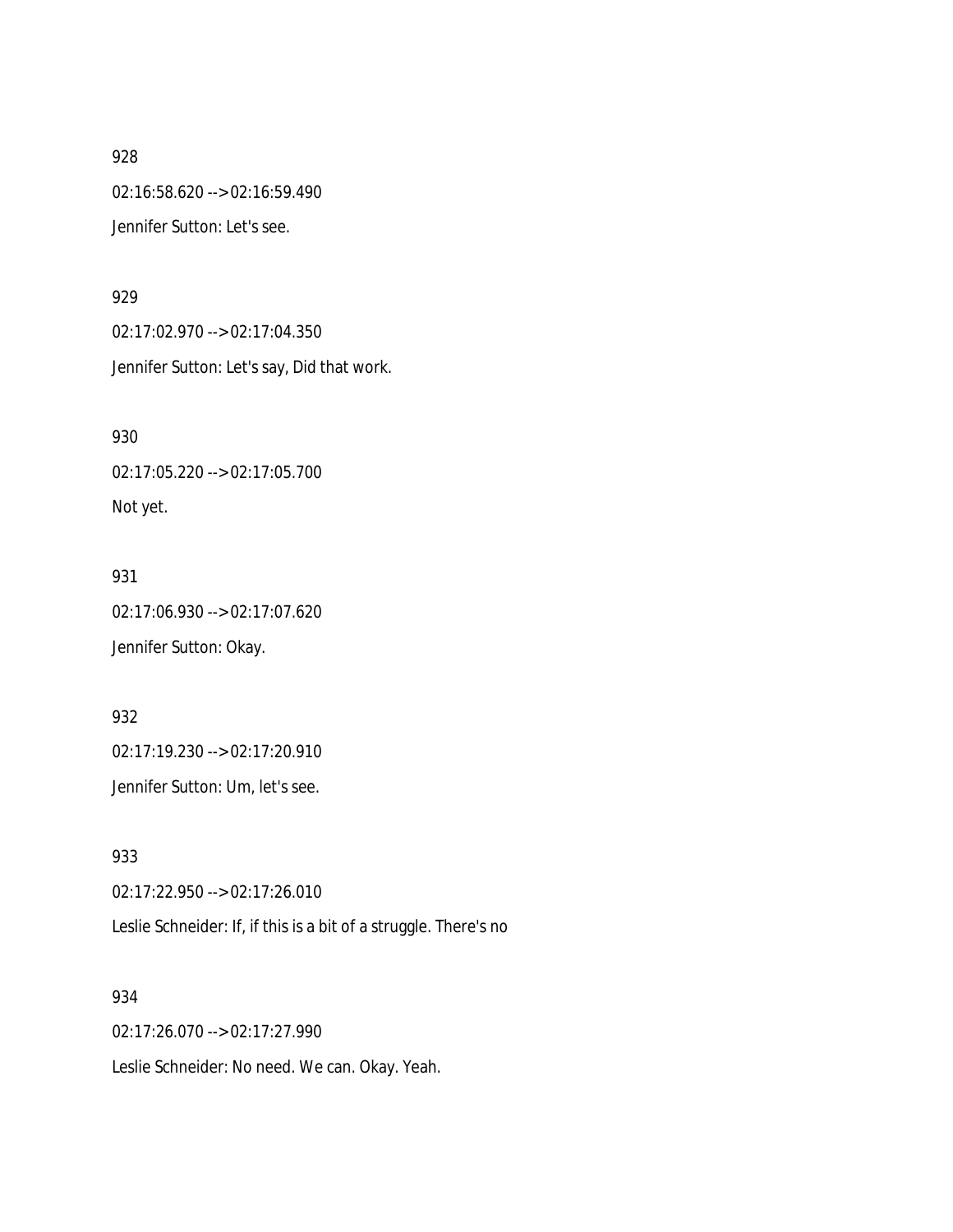02:17:28.050 --> 02:17:28.590 Jennifer Sutton: Go, Sir.

936

02:17:29.550 --> 02:17:36.540

Jennifer Sutton: I think I have too many tabs open. Sure. So this change, which is on page two of exhibit a

## 937

02:17:37.800 --> 02:17:42.090

Jennifer Sutton: Is being made to kind of clarify the subcommittee.

## 938

02:17:43.800 --> 02:17:47.610

Jennifer Sutton: How the planning commission could use subcommittees and

### 939

02:17:48.690 --> 02:17:56.280

Jennifer Sutton: The when we were going over this section with the city attorney's office. We wanted to make clear that

### 940

02:17:57.270 --> 02:18:10.110

Jennifer Sutton: A subcommittee of the planning commission wouldn't be the body making the recommendation to council that any work of the subcommittee would need to be affirmed by a quorum of the full Commission.

#### 941

02:18:15.060 --> 02:18:31.830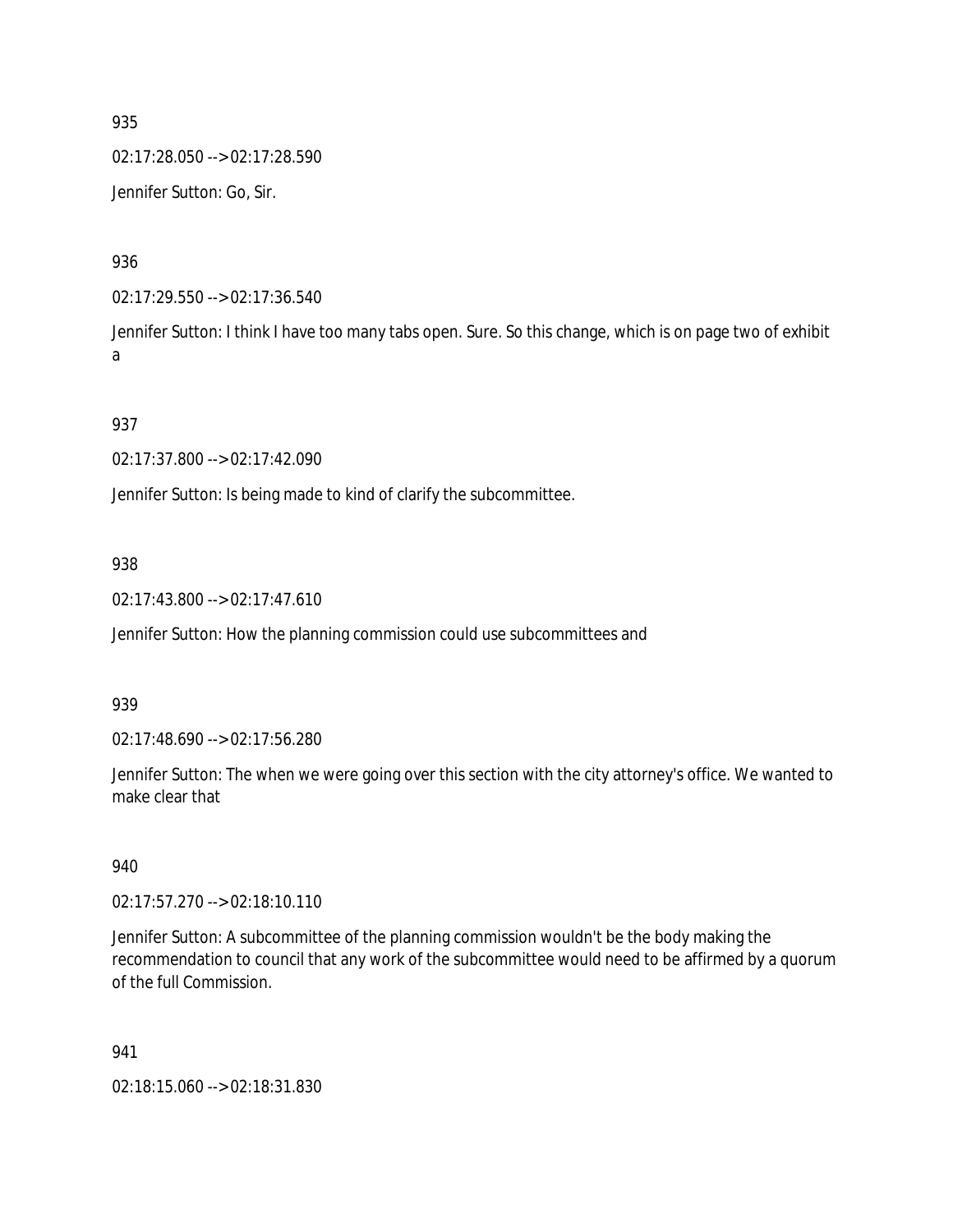Christy Carr: Right, it seems that by deleting that last sentence, though, you're, you're not clarifying that point. What's the intent to just remove what I just don't understand the intent of removing the language. I understand the intent of what you just said.

942

02:18:32.760 --> 02:18:33.240

Jennifer Sutton: Mm hmm.

943

02:18:34.050 --> 02:18:44.340

Joe Levan: I think the goal there is that it's because of less than majority of a governing body such as a commission and speak Commission.

## 944

02:18:45.000 --> 02:18:53.010

Joe Levan: So it's, it's, it was superfluous because just because based on the quality of the governing body which, in that case is the planning commission

945

02:18:53.700 --> 02:19:05.910

Joe Levan: You can't have less than a majority of them making a decision for the planning commission, so they couldn't take that kind of an action so that that was the idea to to strike superfluous 14 that is not needed.

946

02:19:06.990 --> 02:19:15.600

Joe Levan: But that you so that you know that it's not to empower a subcommittee. To do that, take action. It's that's the opposite.

947

02:19:18.000 --> 02:19:18.390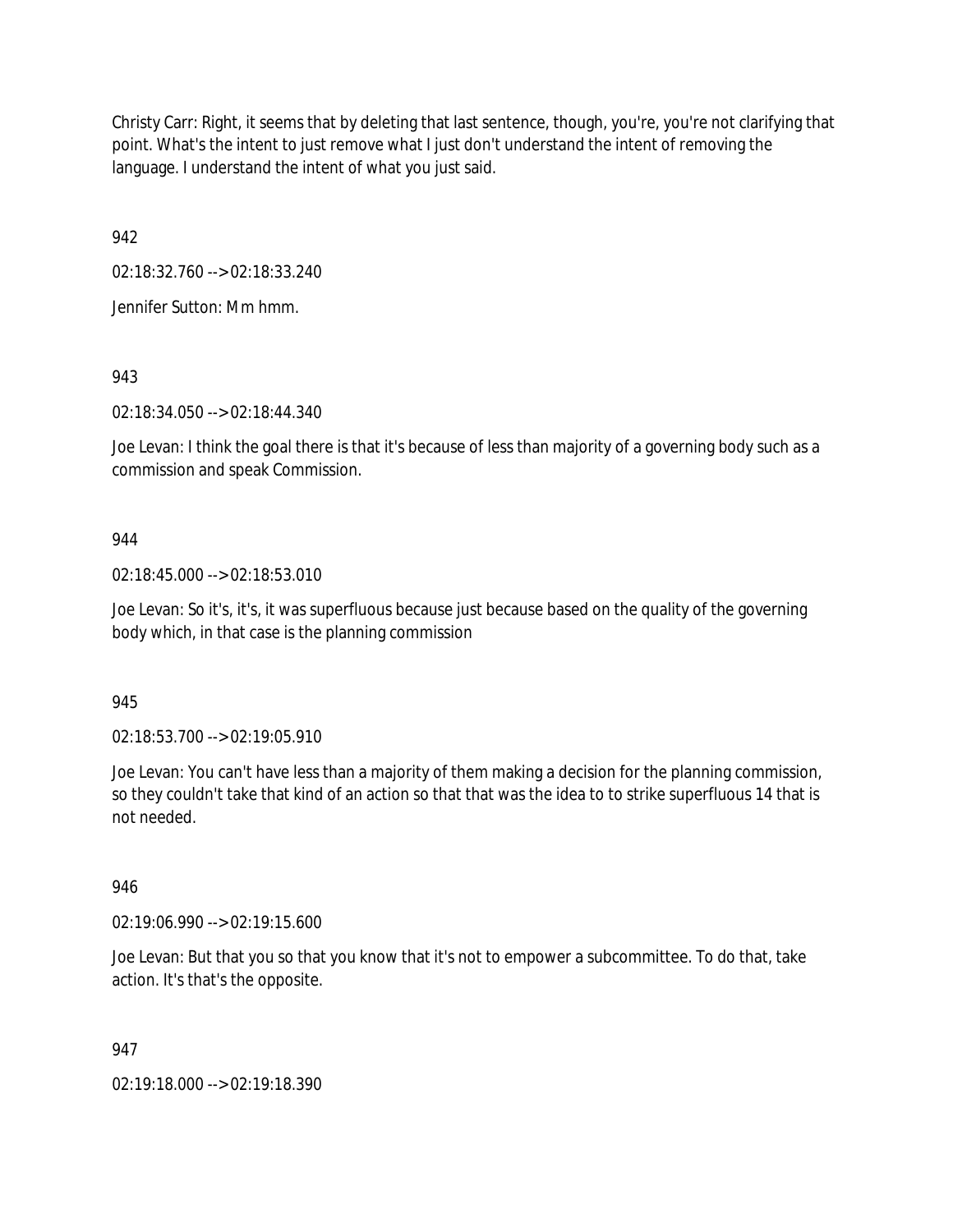Leslie Schneider: Okay.

## 948

02:19:20.400 --> 02:19:31.230

Christy Carr: Thank you. And then, Jennifer, I just had one other minor clarifying question about minor variances. On page 220 of the packet

## 949

02:19:33.960 --> 02:19:46.470

Christy Carr: And in Section six OB to it refers to existing lots. And I'm wondering if that also refers to existing single family residences.

950

02:20:01.800 --> 02:20:02.130

Leslie Schneider: Okay.

951

02:20:05.910 --> 02:20:09.570

Jennifer Sutton: This is this recommended change to

## 952

02:20:10.770 --> 02:20:36.570

Jennifer Sutton: Be to adding the fourth example that a minor variance. The idea was to make clear that the city would consider a zoning variance related to building a single family home on an existing lot to be a minor variance. And this is kind of this is a change that is codifying the current practice.

953

02:20:37.680 --> 02:20:59.370

Jennifer Sutton: That zoning variances related to single family use our minor in it. It's a single lot because it's nothing to relate it to subdivision or boundary line adjustments, it would just be used for instance, it's usually use to reduce setbacks for very small lots or maybe lots that are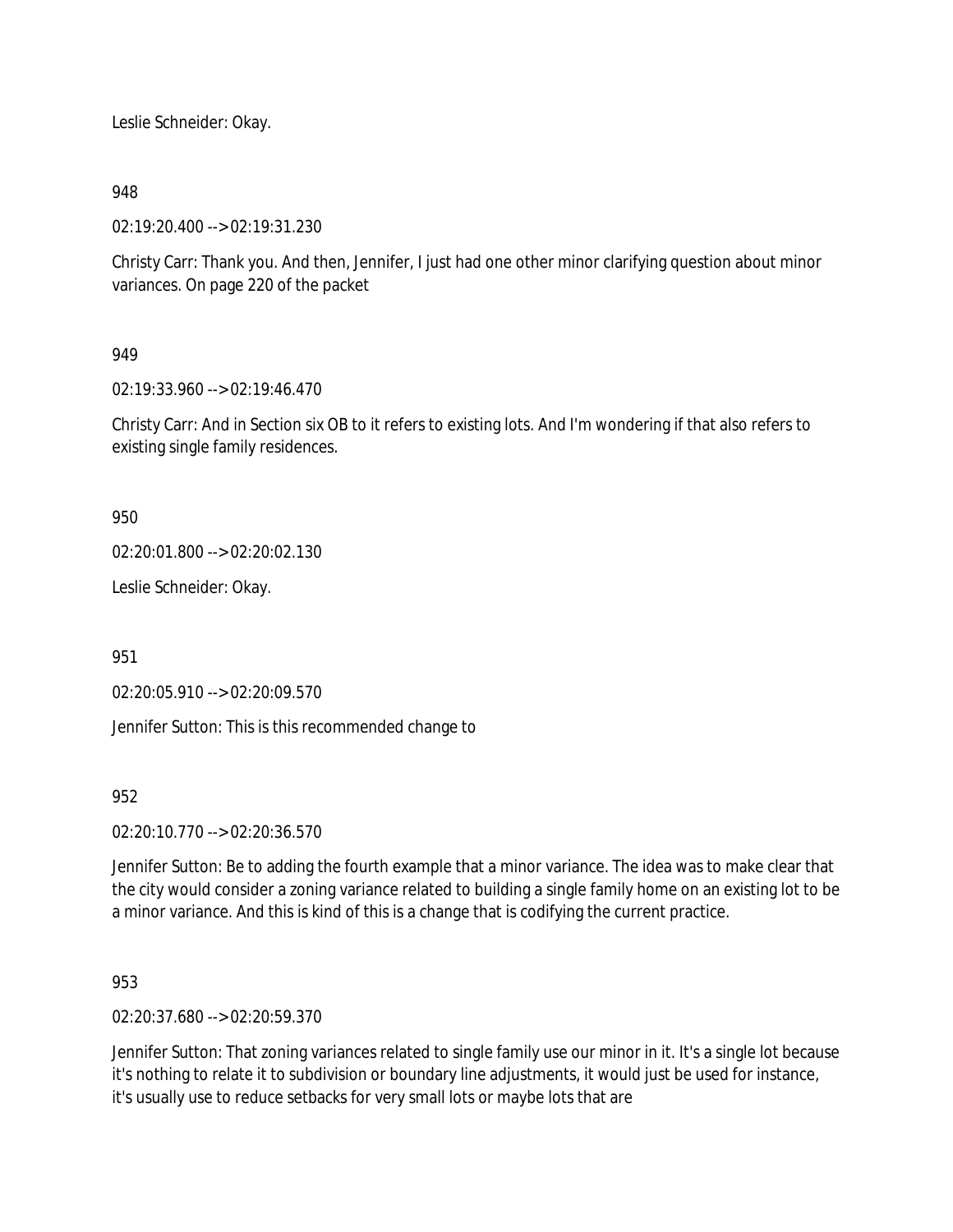02:21:00.750 --> 02:21:07.620

Jennifer Sutton: Impacted by critical areas. Sometimes it's used for a lot coverage to exceed the law coverage limit.

955

02:21:08.760 --> 02:21:15.570

Jennifer Sutton: So yes, this change would formalize what's kind of currently a department practice.

956

02:21:17.670 --> 02:21:31.920

Jennifer Sutton: And just for the Council's what the differences with a minor variance compared to a major variance. It's basically the process and the fee a minor variance is a administrative land use decision.

957

02:21:33.300 --> 02:21:50.580

Jennifer Sutton: There is public noticing comment period, review the decision is by the director and major variance is a quasi judicial decision where the decision is by the hearing examiner. So just like it's a larger process. It's a larger fee.

958

02:21:59.910 --> 02:22:01.530

Leslie Schneider: Alright. Councilmember No, sir.

959

02:22:06.390 --> 02:22:10.080

Rasham Nassar: I moved to forward ordinance number 2020 dash zero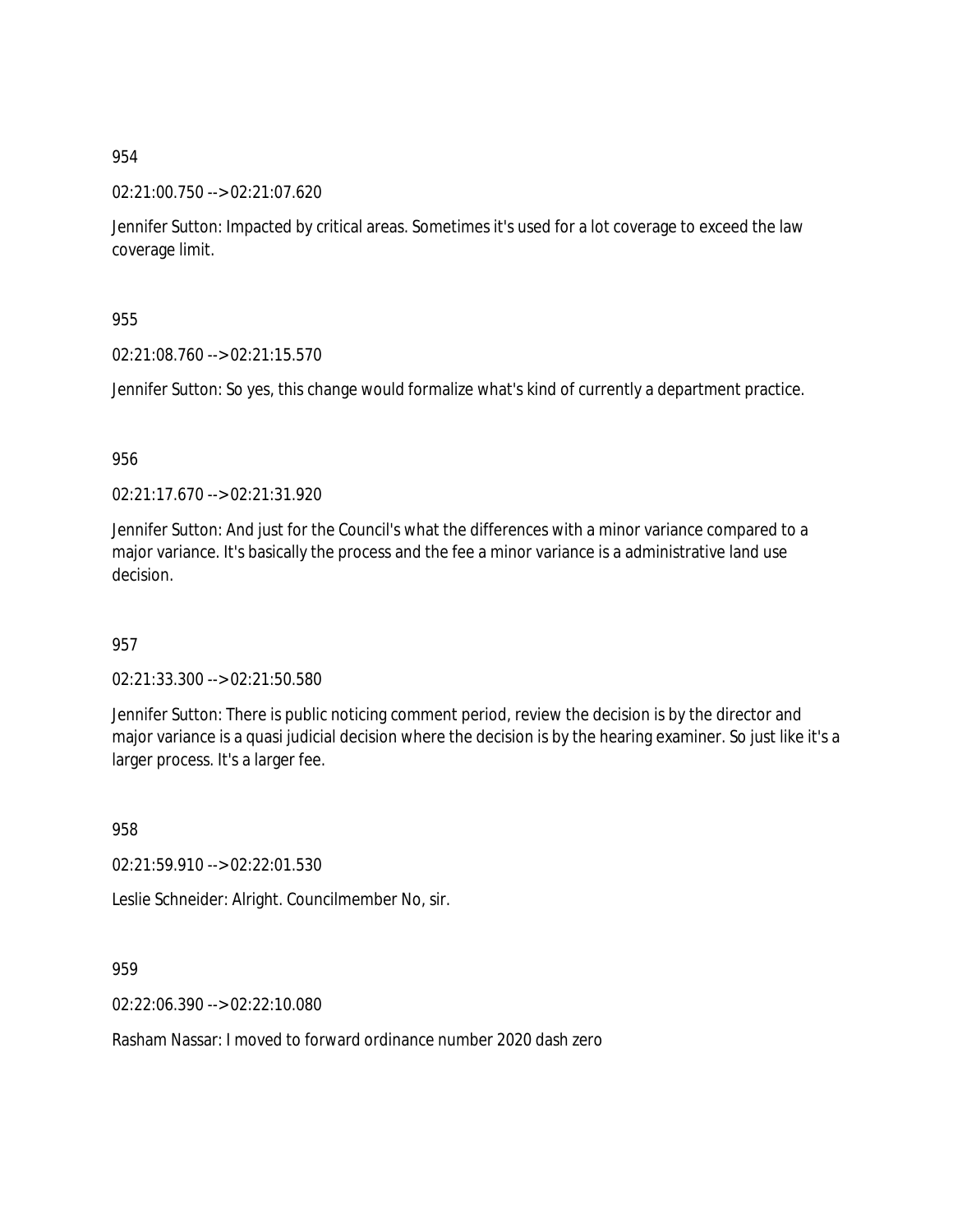02:22:14.430 --> 02:22:18.540

Rasham Nassar: As part of the consent entity capital MY 28th 2020 Council meeting.

961

02:22:21.480 --> 02:22:24.690

Leslie Schneider: Me to give counsel never been to that one, because we got a router all

962

02:22:27.030 --> 02:22:28.110 Leslie Schneider: Okay, any further.

963 02:22:28.110 --> 02:22:28.650 Discussion.

964

02:22:32.010 --> 02:22:33.450

Leslie Schneider: All those in favor please say

965

02:22:36.000 --> 02:22:36.240 Leslie Schneider: Yes.

966

02:22:36.270 --> 02:22:37.860 Jennifer Sutton: Sorry, let me just interrupt myself.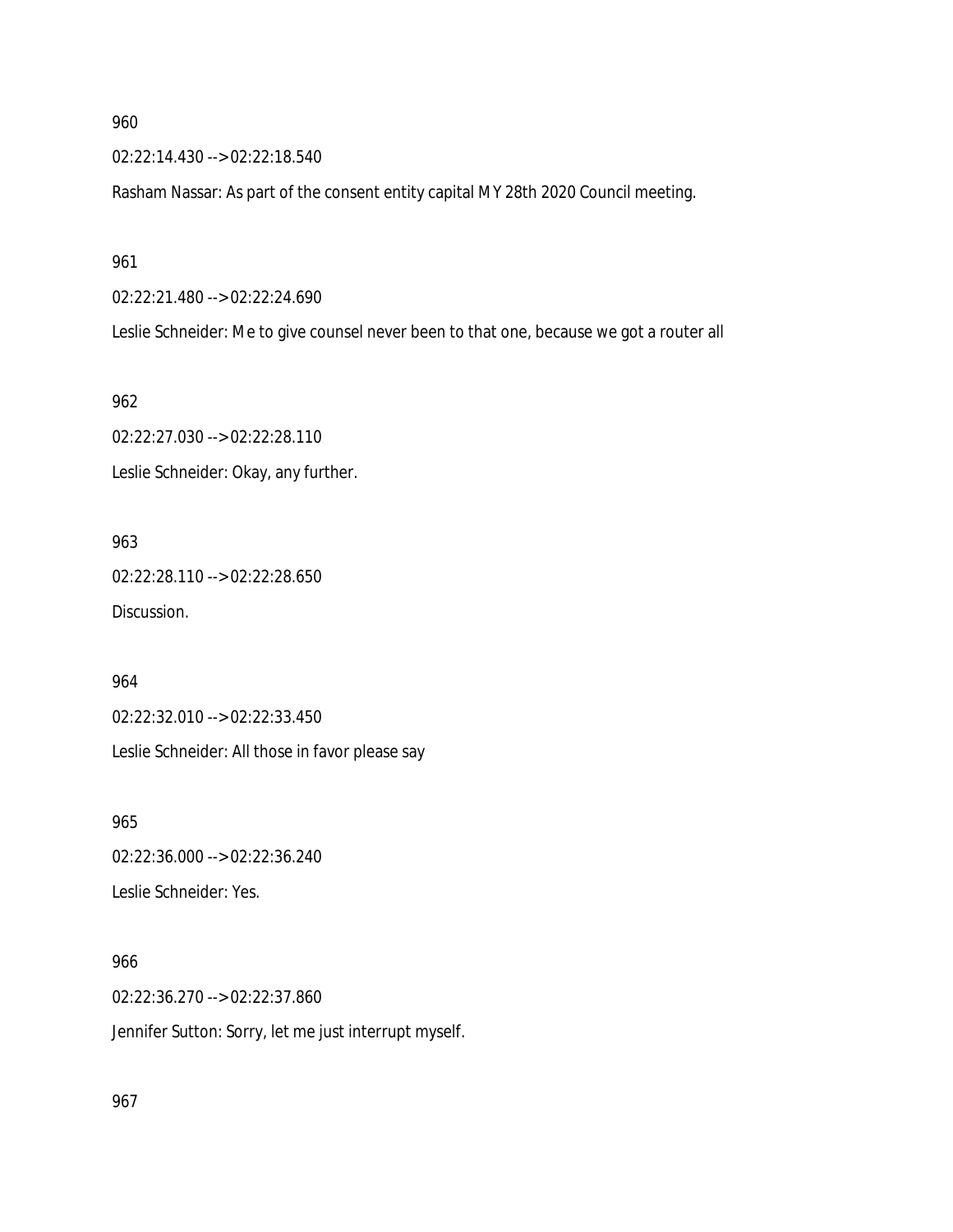02:22:37.860 --> 02:22:41.880

Leslie Schneider: Here. Councilmember hey topless you're on mute. But did you have a concern.

968

02:22:43.620 --> 02:22:46.620

Kirsten Hytopoulos: If you've already voted, it's fine. I'm voting. Right. They do have a question.

969

02:22:48.540 --> 02:22:49.380 Leslie Schneider: Um,

970

02:22:49.830 --> 02:22:52.290

Kirsten Hytopoulos: It won't affect my vote. So we're in the middle voting.

971

02:22:54.060 --> 02:22:57.390 Leslie Schneider: Okay, so let's just clarify. Are there any objections.

### 972

02:22:58.860 --> 02:23:02.610

Leslie Schneider: All right, that passes unanimously, and thank you, thank you, Jennifer.

## 973

02:23:04.080 --> 02:23:05.130

Leslie Schneider: COUNCILMEMBER I topless.

## 974

02:23:05.220 --> 02:23:09.810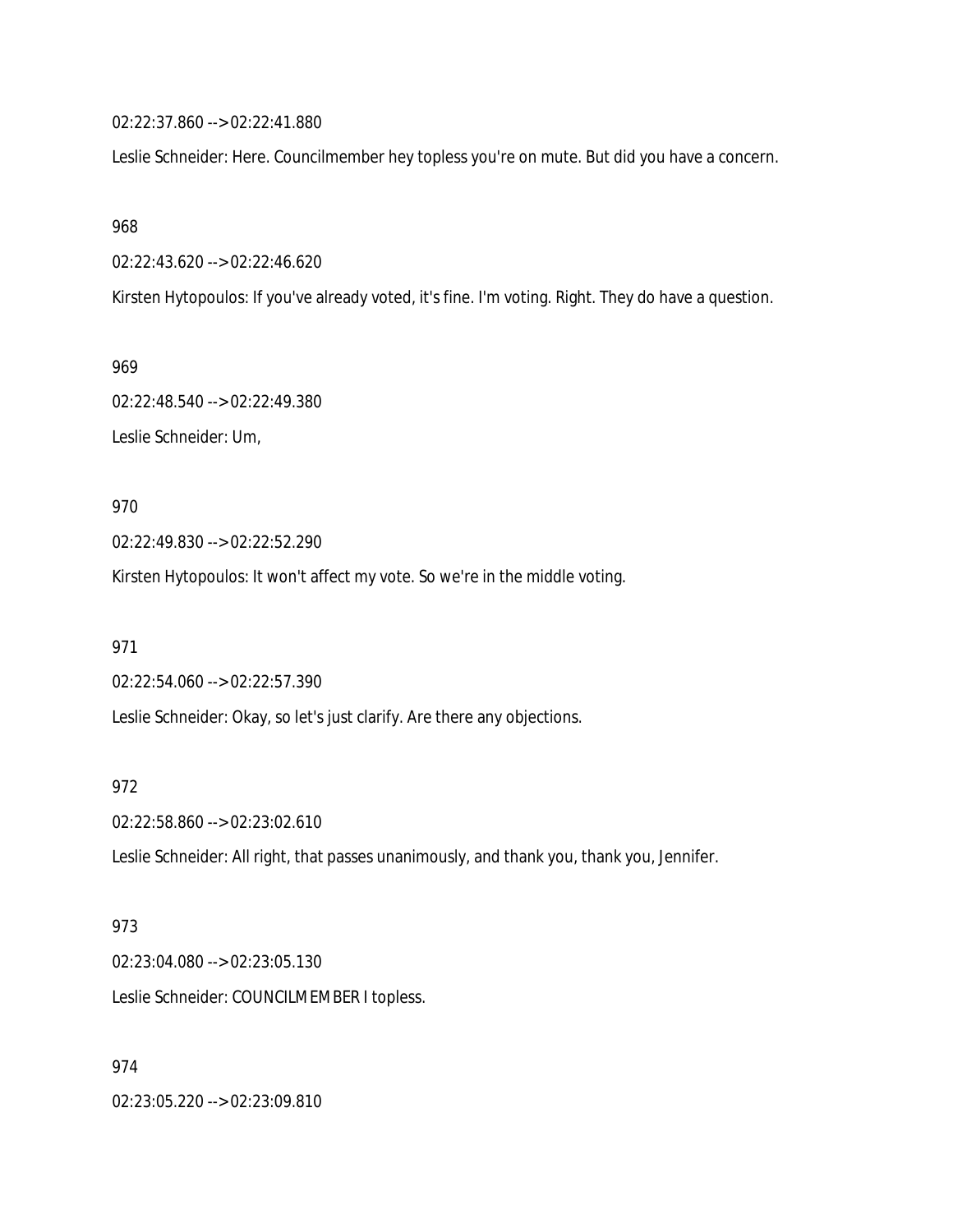Kirsten Hytopoulos: Yeah, I was just scrambling to try to figure out what how important it is this pain.

975

02:23:10.410 --> 02:23:10.830

Jennifer Sutton: As far as

976

02:23:10.890 --> 02:23:16.110

Kirsten Hytopoulos: certifying the public of this change about accessory agricultural tourism does not include open

977

02:23:18.090 --> 02:23:31.590

Kirsten Hytopoulos: Just because we happen to get some public comment today on the chemical at us about people asking questions about their temporary rentals that are related to their cultural uses. I'm just what is their issue here is this something that

978

02:23:31.890 --> 02:23:32.700

Jennifer Sutton: This chain.

979

02:23:33.510 --> 02:23:34.860

Kirsten Hytopoulos: notifying people about

980

02:23:37.680 --> 02:23:38.160

I'm sorry.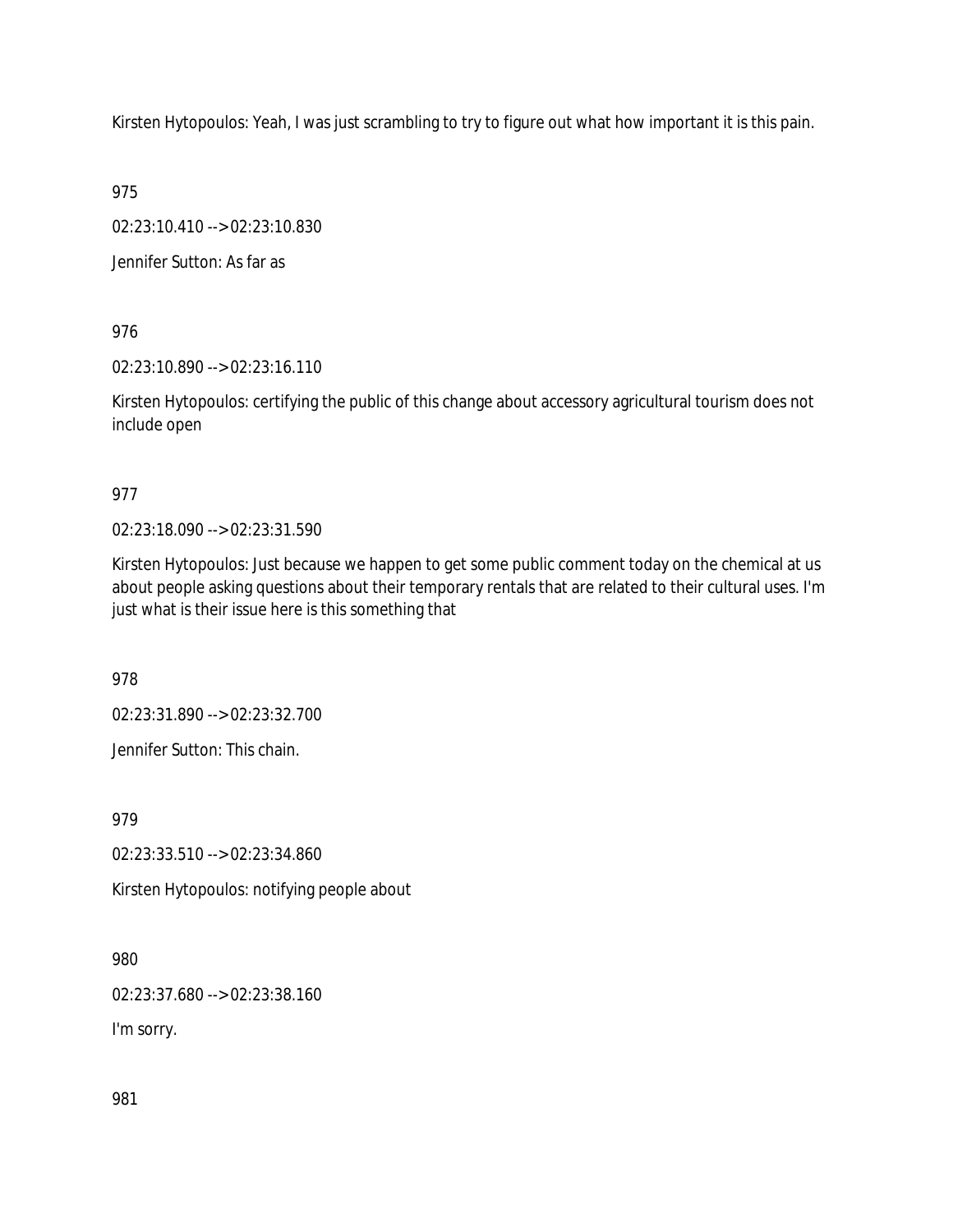02:23:44.430 --> 02:23:51.600

Jennifer Sutton: And I'm sorry that I, are you, are you asking a question about the minor the

982

02:23:53.640 --> 02:24:00.420

Jennifer Sutton: The related to the non agricultural events in the minor agriculture.

983

02:24:02.580 --> 02:24:14.700

Kirsten Hytopoulos: I'm a, I'm only looking, I'm looking, I'm not looking at where the definitional sex and not finding where impact of the change to the addition that says accessory air cultural tourism does not include

#### 984

02:24:14.730 --> 02:24:20.460

Kirsten Hytopoulos: Overhaul for guests, such as a bread and breakfast or farms day type us and I'm just

985

02:24:20.490 --> 02:24:20.970

Picking

986

02:24:22.110 --> 02:24:29.370

Kirsten Hytopoulos: Up comment earlier today from I think beverage lodging or I'M NOT SURE, I REMEMBER WHERE HE WOULD THIS but somebody was asking about

987

02:24:30.240 --> 02:24:38.850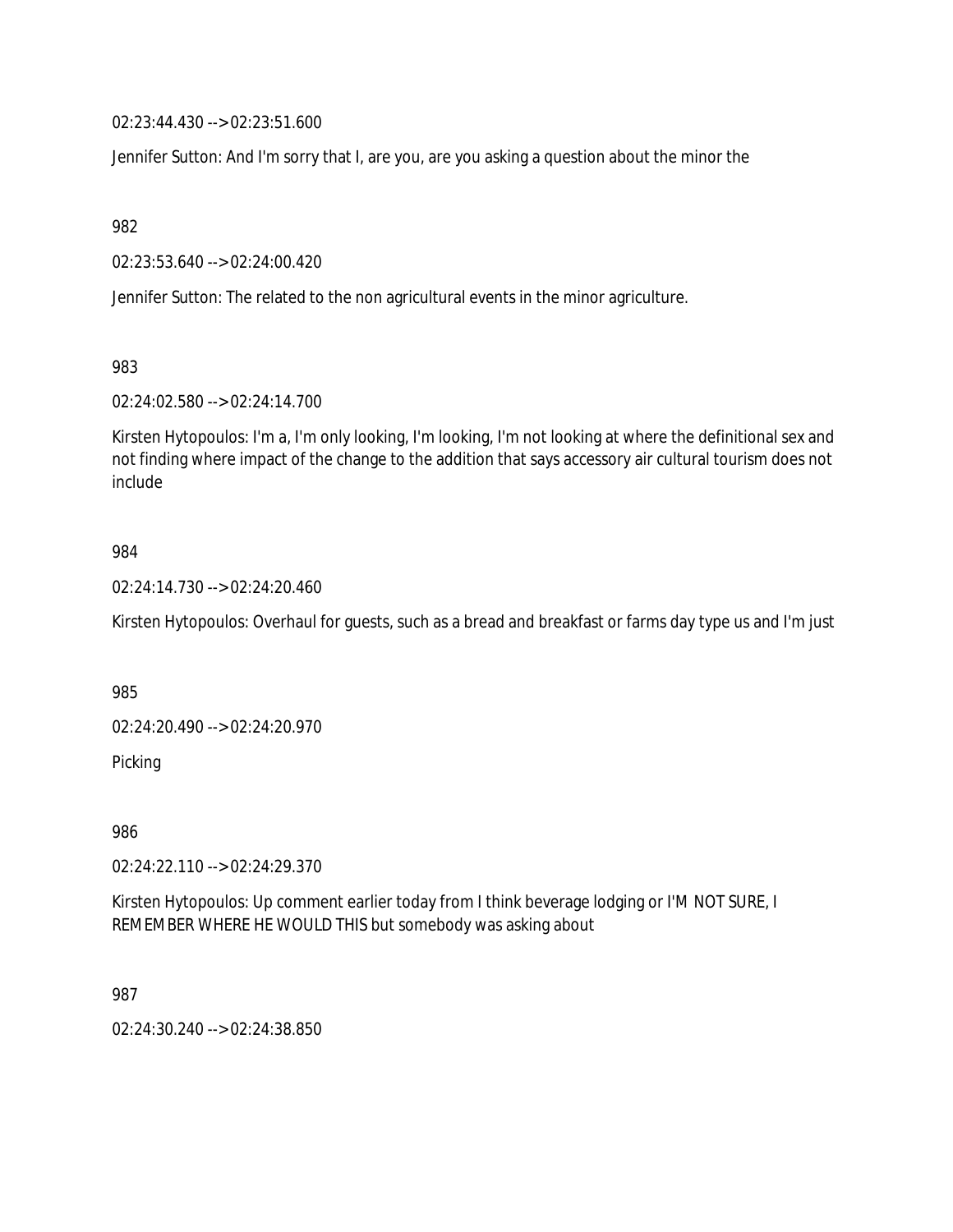Kirsten Hytopoulos: This issue with regard to any of us. I'm just wondering whether that that is a use what's happening that somebody will need to be alerted to that's all because your housekeeping without might be

988

02:24:39.030 --> 02:24:39.750

Affecting

989

02:24:41.250 --> 02:24:42.240

Morgan Smith: Clarify this question.

990

02:24:43.980 --> 02:24:52.770

Morgan Smith: From members district. Remember, we don't see every comment that you get. And so if you saw that in public comment today. Jennifer may not have the background. Right.

991

02:24:53.430 --> 02:24:54.870

Kirsten Hytopoulos: Yeah, right. And

992

02:24:55.140 --> 02:25:08.400

Kirsten Hytopoulos: So I'm just saying that I'm now becoming aware, two times in one day of this concept of incidence of people use if people having short term rentals that are somehow related to their agricultural uses and I

993

02:25:09.600 --> 02:25:19.650

Kirsten Hytopoulos: Specifically, saying that that is the law that is not which we never said it was but clarifying that overnight stays are not an accessory or do not count as accessories.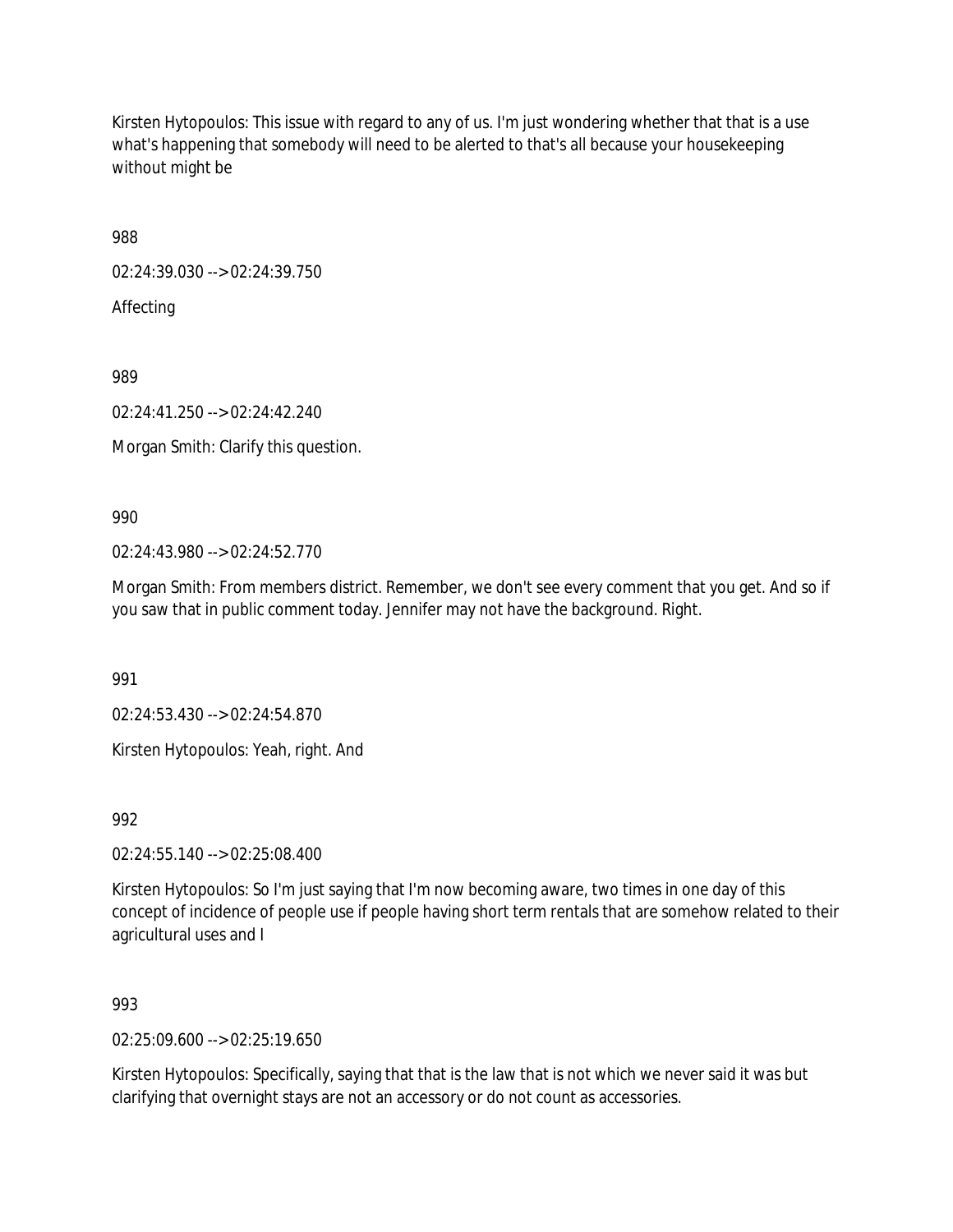02:25:21.300 --> 02:25:30.600

Kirsten Hytopoulos: So I am thinking about another amount of mobile or creating a problem, but it just seemed like I just wondered whether there are distances, a housekeeping change whether that's going to affect

995

02:25:31.110 --> 02:25:31.650

Jennifer Sutton: Mm hmm.

996

02:25:31.800 --> 02:25:32.340

Jennifer Sutton: Anybody

997

02:25:33.030 --> 02:25:34.260

Kirsten Hytopoulos: Doing that for business.

998

02:25:35.010 --> 02:25:36.630

So this is

999

02:25:38.070 --> 02:25:43.800

Jennifer Sutton: Um, this is a. So this is a clarification that we wanted to add

1000

02:25:45.300 --> 02:25:46.140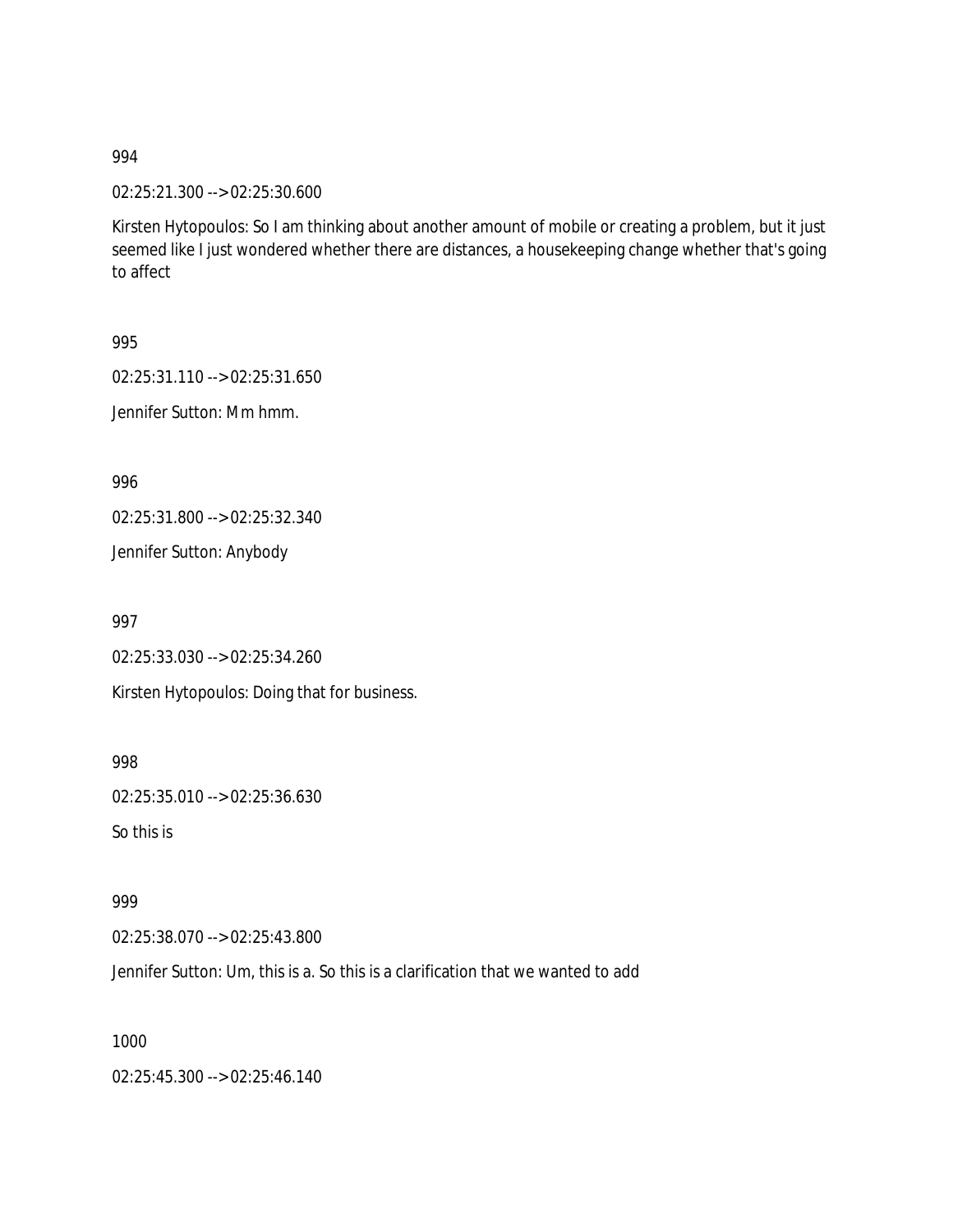Jennifer Sutton: Because

1001

02:25:48.390 --> 02:25:58.050

Jennifer Sutton: Of the farmstay concept that has evolved over the last several years, most notably down at heyday farm.

1002

02:25:59.220 --> 02:26:20.040

Jennifer Sutton: And the city does have provisions for Bed and Breakfast is as a minor home occupation up to two rooms and then larger than two rooms is a major home occupation and then separately. The city has provisions for ends or hotels kind of for larger establishments and so

1003

02:26:21.420 --> 02:26:22.830

Jennifer Sutton: We just wanted to add

1004

02:26:24.570 --> 02:26:31.140

Jennifer Sutton: This clear for clarification in case a farm in the future was considering adding accommodation

1005

02:26:31.680 --> 02:26:48.210

Jennifer Sutton: That was not an accessory dwelling unit and not a minor home occupation bed and breakfast. So, so if a property had agriculture but and someone lived there and had a single family residence, you know, they could have an accessory dwelling unit.

1006

02:26:49.290 --> 02:26:54.030

Jennifer Sutton: Correct. AND, OR, or perhaps they run a small Bed and Breakfast out of their home.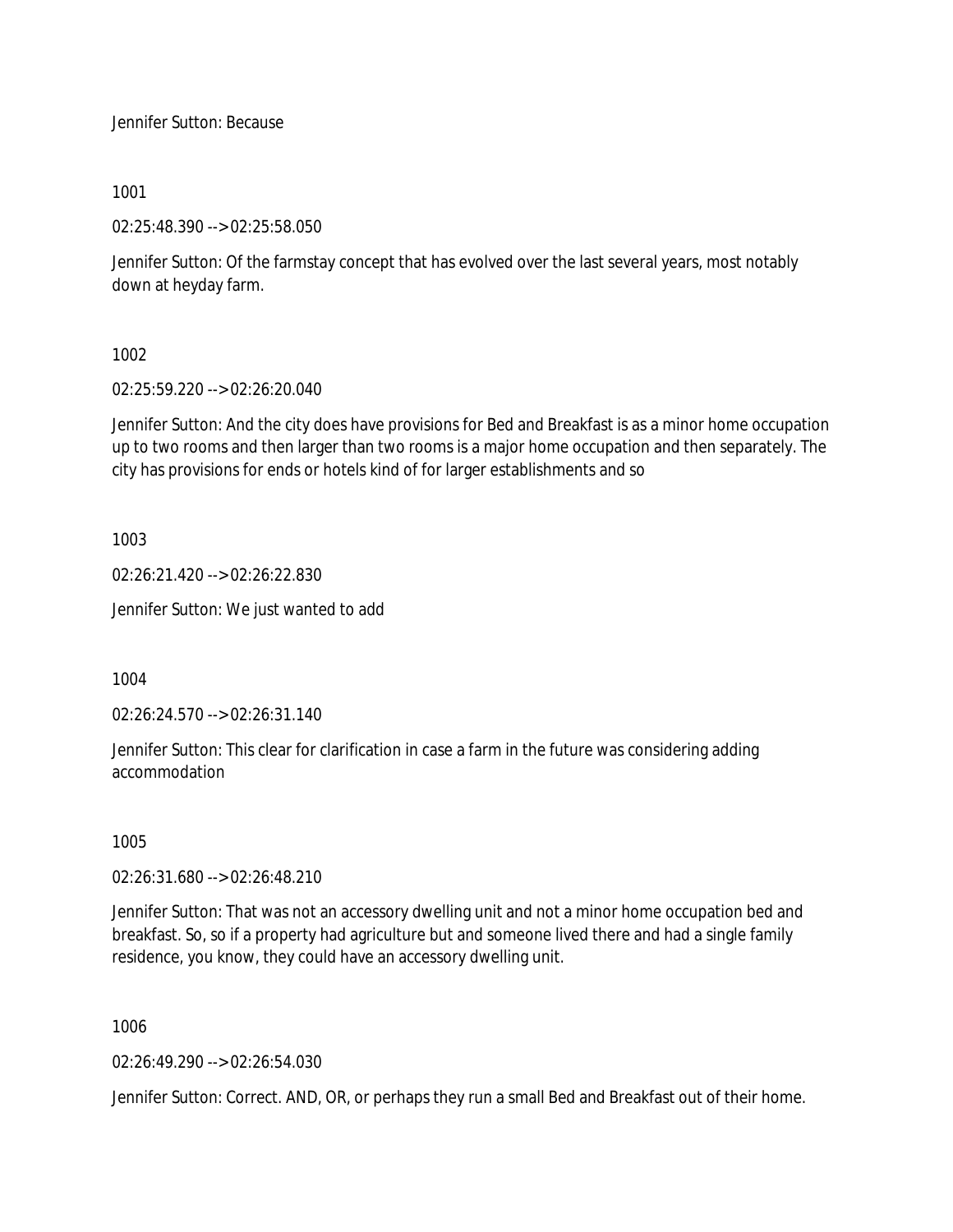02:26:55.560 --> 02:27:13.380

Jennifer Sutton: Those, those things can all happen on the same property, but we wanted to kind of clarify what was three single family use and what was accessory to agriculture and what might need larger permits because I made your home occupation, for instance, is a conditional use permit.

1008

02:27:18.060 --> 02:27:19.170 Jennifer Sutton: It so so but but

1009

02:27:19.320 --> 02:27:24.330

Kirsten Hytopoulos: We're going to talk about now, and potentially in the future in a few moments. And then the future about how we want to read

1010

02:27:24.330 --> 02:27:24.450

Jennifer Sutton: Them.

1011

02:27:24.690 --> 02:27:27.240

Kirsten Hytopoulos: term rentals. So, okay, but

1012

02:27:27.630 --> 02:27:35.970

Jennifer Sutton: If you're asking if this the conversation related to short term rentals is related to staff coming up with this.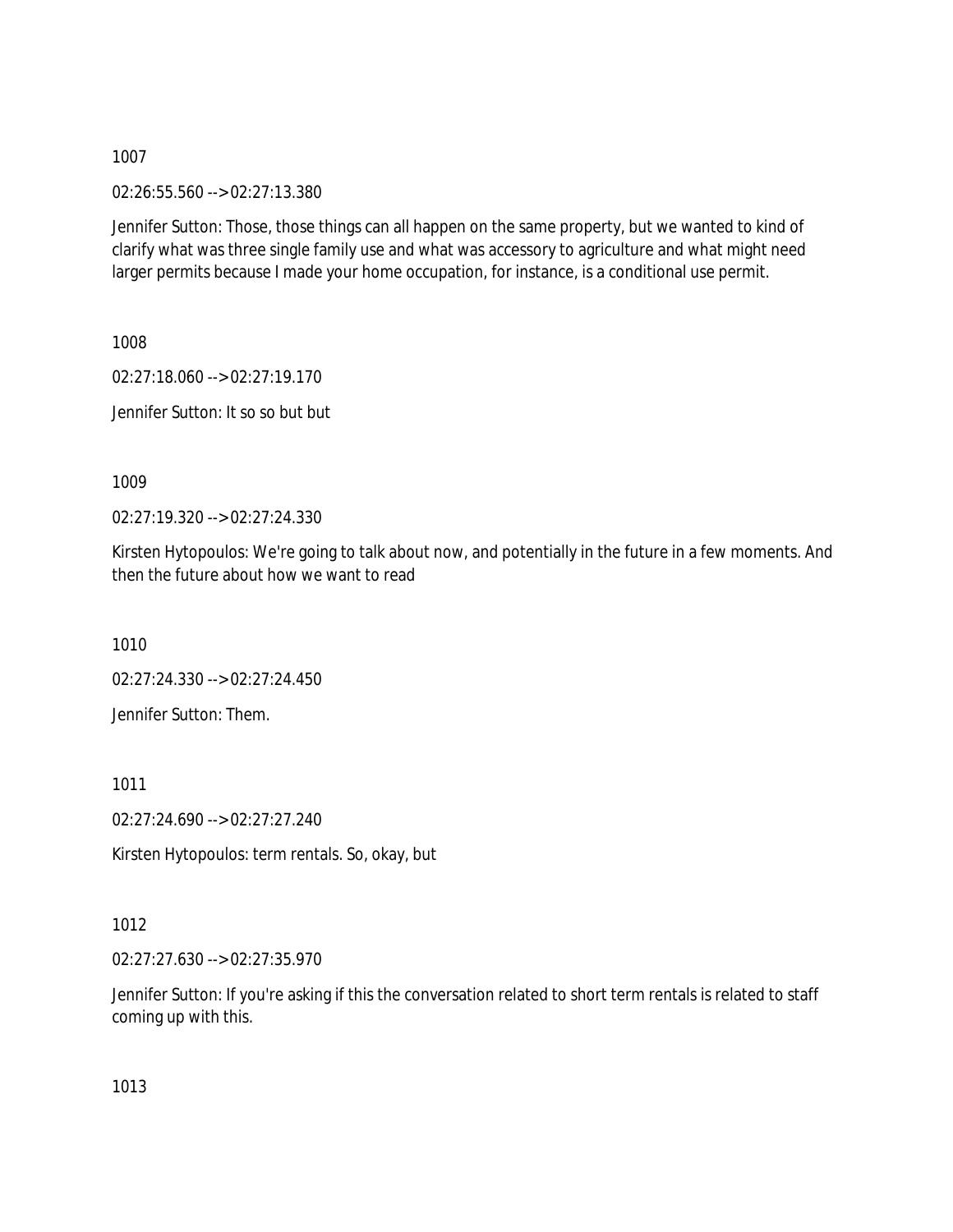02:27:36.900 --> 02:27:48.330

Jennifer Sutton: Code change, it has not been this code change was like it's kind of been on our list as a kind of a hole in our code or something that needed to be further explained for quite some time.

1014

02:27:49.890 --> 02:27:53.970

Kirsten Hytopoulos: Okay, just so just to state to make sure I understand it. So what this is saying.

1015

```
02:27:54.720 --> 02:27:54.990
```
Is

1016

02:27:56.070 --> 02:28:01.380

Kirsten Hytopoulos: A short term rental isn't going to be able to come be regulated through this. That's the clarification.

1017

02:28:02.400 --> 02:28:06.120

Kirsten Hytopoulos: Regulation, it's gonna it's gonna it's gonna fall under the regulation or other

1018

02:28:07.470 --> 02:28:09.480

Kirsten Hytopoulos: Short term obligations that we do.

1019

02:28:10.620 --> 02:28:13.470

Kirsten Hytopoulos: So there's no exception because it's related to form.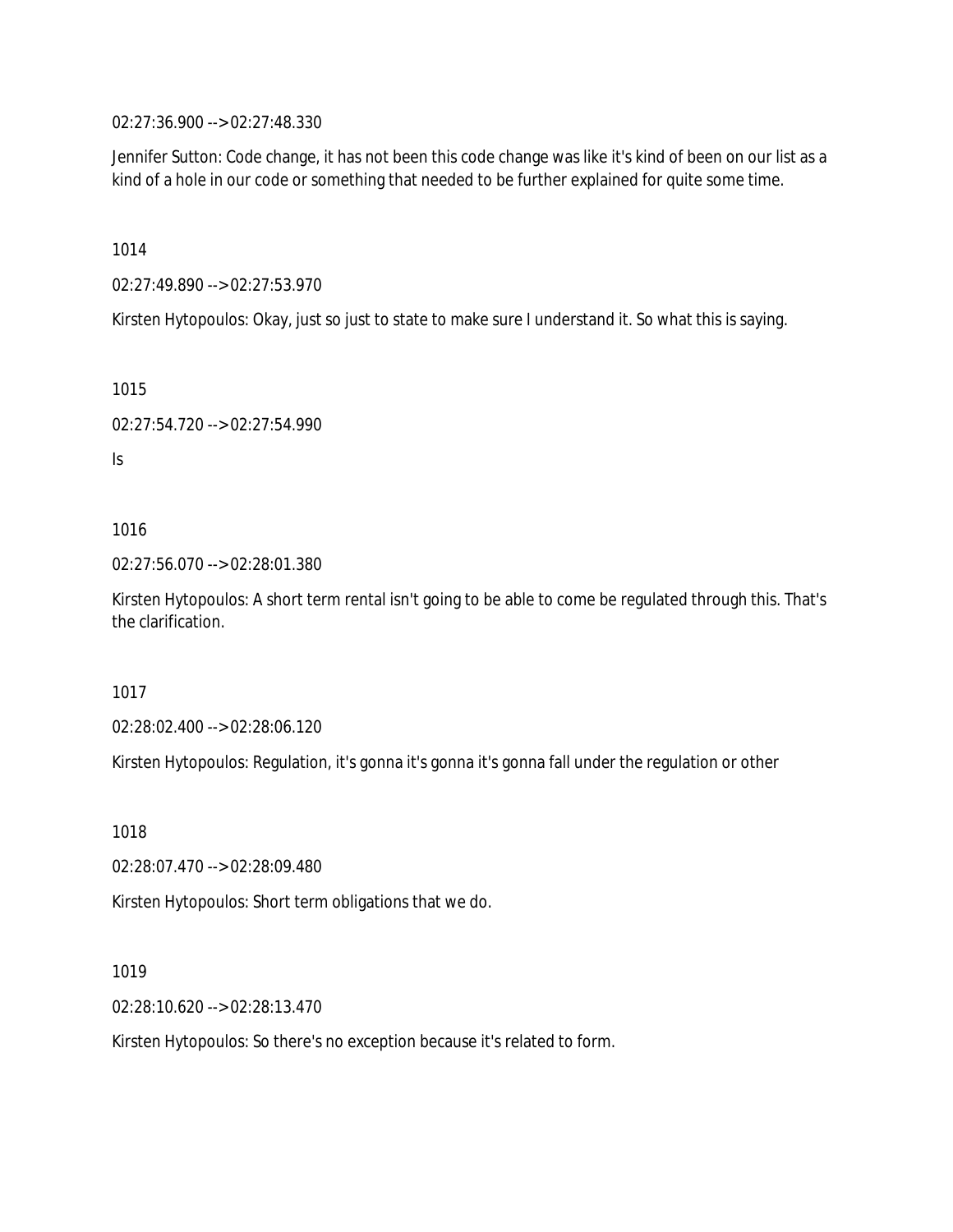02:28:15.150 --> 02:28:20.460

Jennifer Sutton: Correct, correct. I would also say that there's nothing about this change that.

1021

02:28:21.600 --> 02:28:28.680

Jennifer Sutton: Makes having a small Bed and Breakfast more difficult for a foreign property that also has a home.

1022

02:28:32.070 --> 02:28:33.360

Leslie Schneider: Thanks. Alright.

1023

02:28:34.530 --> 02:28:47.280

Leslie Schneider: Thank you. I want to make a proposal here that we go ahead and and go from 930 but then you take a five minute break. Before we jump into nine H and the accessory dwelling units.

1024

02:28:49.980 --> 02:29:00.000

Leslie Schneider: Just thinking that that policy discussion, you know, might mean it's scheduled for 20 minutes. So are we, do we want to take a five minute break, or do we want to just push through

1025

02:29:01.890 --> 02:29:11.400

Leslie Schneider: Five minute break. Alright, so at 905 get an extra minute or two, there will return at 905

1026

02:29:12.840 --> 02:29:15.300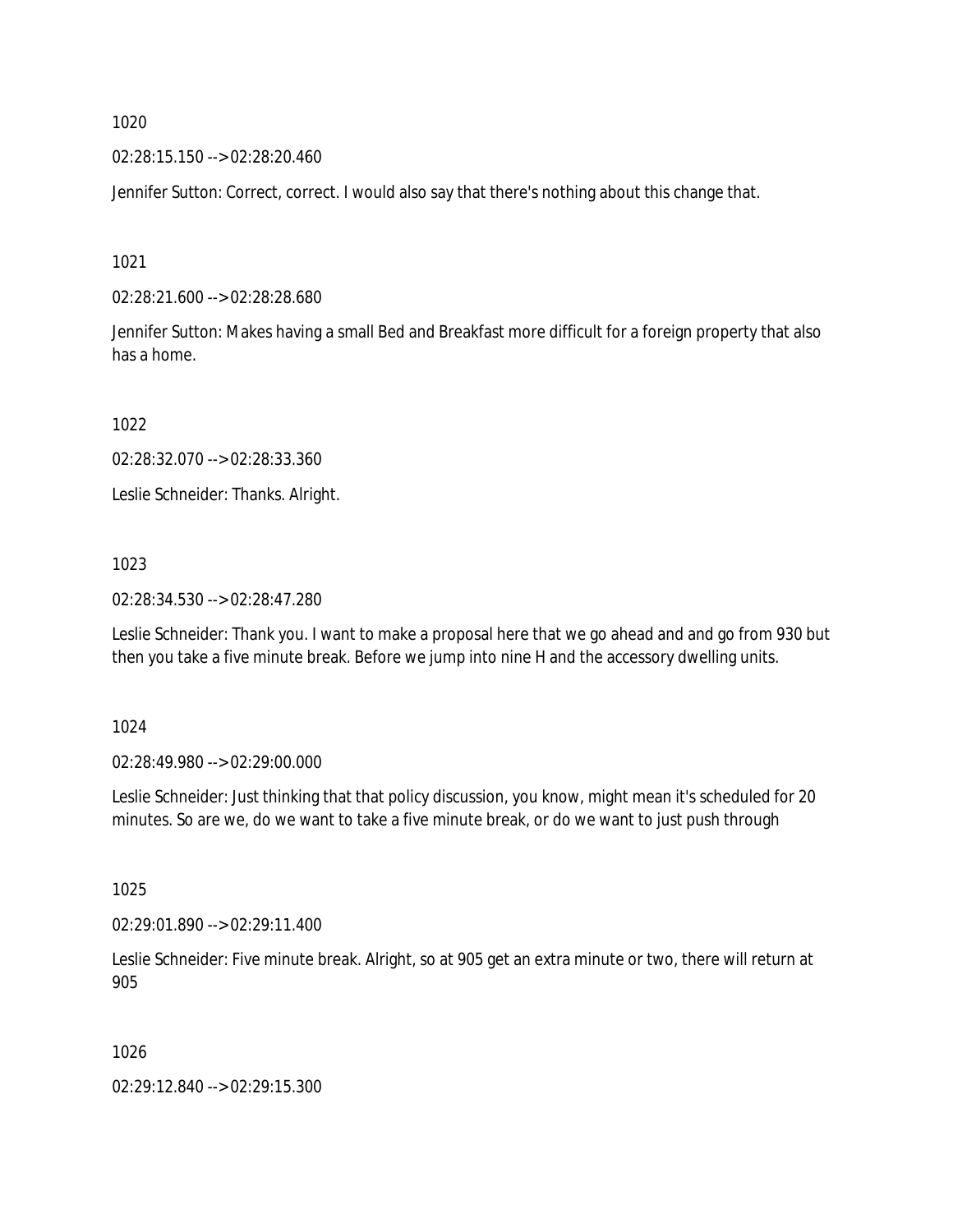Leslie Schneider: Thank you Jennifer, we'll see you back shortly.

1027

02:29:16.350 --> 02:29:17.550

Leslie Schneider: Oh, I'm sorry. So

## 1028

02:29:19.560 --> 02:29:27.390

Leslie Schneider: I just said one thing and did another. So let's go through. Let's go through nine G. Did we get every did I lose people here.

1029

02:29:30.360 --> 02:29:31.170

Jennifer Sutton: I didn't

1030

02:29:31.260 --> 02:29:34.530

Leslie Schneider: All confusion. I'm so sorry. Um,

1031

02:29:35.730 --> 02:29:42.000

Leslie Schneider: Let's just take our break now because that's what I said and I set a time and then we'll come back and we'll address nine G when we get back

1032

02:29:43.050 --> 02:29:43.950

Leslie Schneider: I apologize.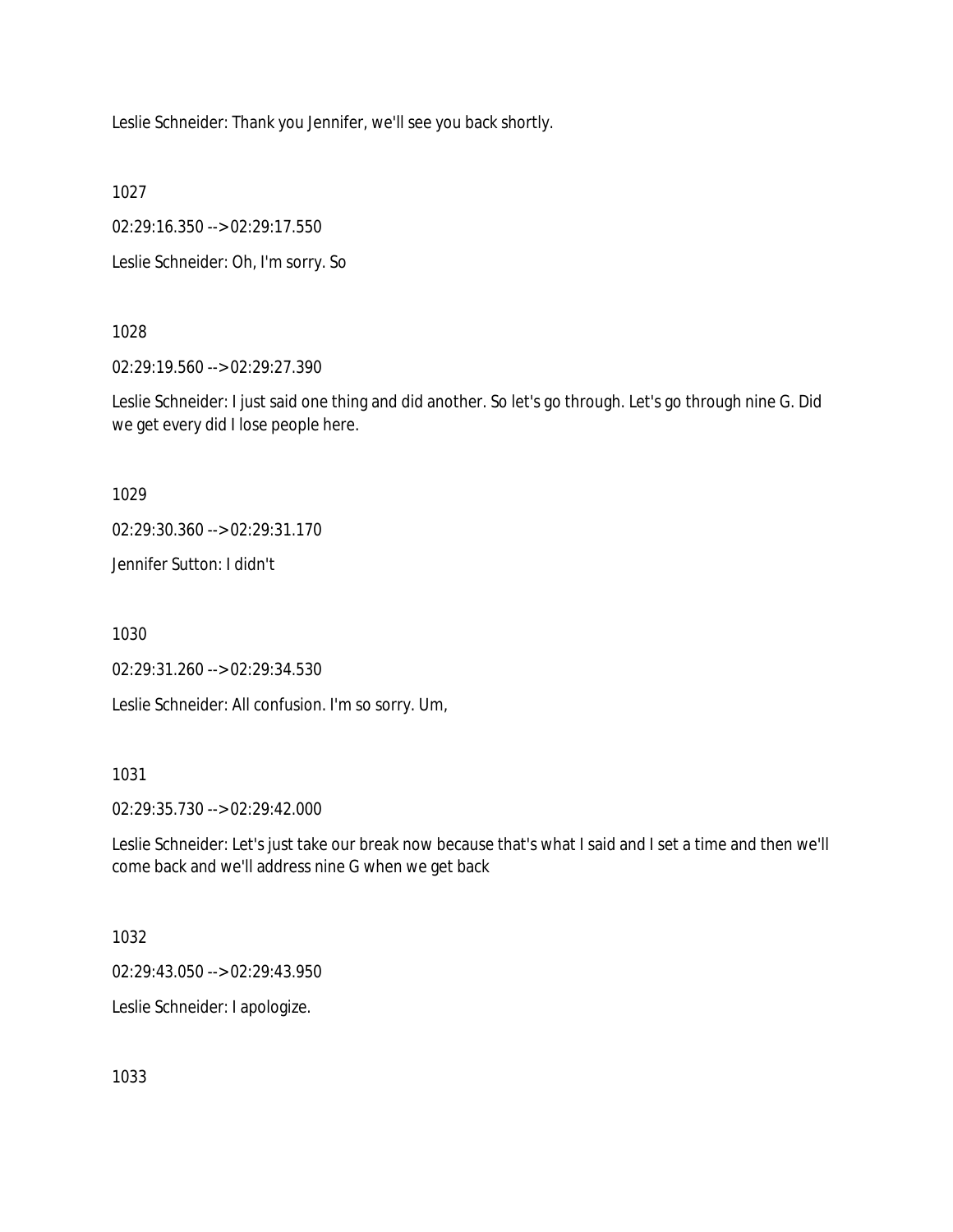02:29:45.570 --> 02:29:46.200

Morgan Smith: Jennifer

1034

02:29:46.230 --> 02:29:47.580

Jennifer Sutton: It's morning. Yes.

1035

02:29:47.850 --> 02:29:49.500 Morgan Smith: Yeah, make a suggestion.

1036

02:29:49.920 --> 02:29:50.550

Jennifer Sutton: I know you're

1037

02:29:50.760 --> 02:30:03.300

Morgan Smith: Going through a lot of pages, but our audio is picking all that up. So can you try and balance muting while you're shuffling through pages and then unmuted. When you're ready to talk because we're having a hard time hearing you.

1038

02:30:04.140 --> 02:30:09.960

Morgan Smith: Okay, yes, I guess what I'm saying we're having a hard time hearing other people. While you're turning pages.

1039 02:30:10.740 --> 02:30:11.160 Okay.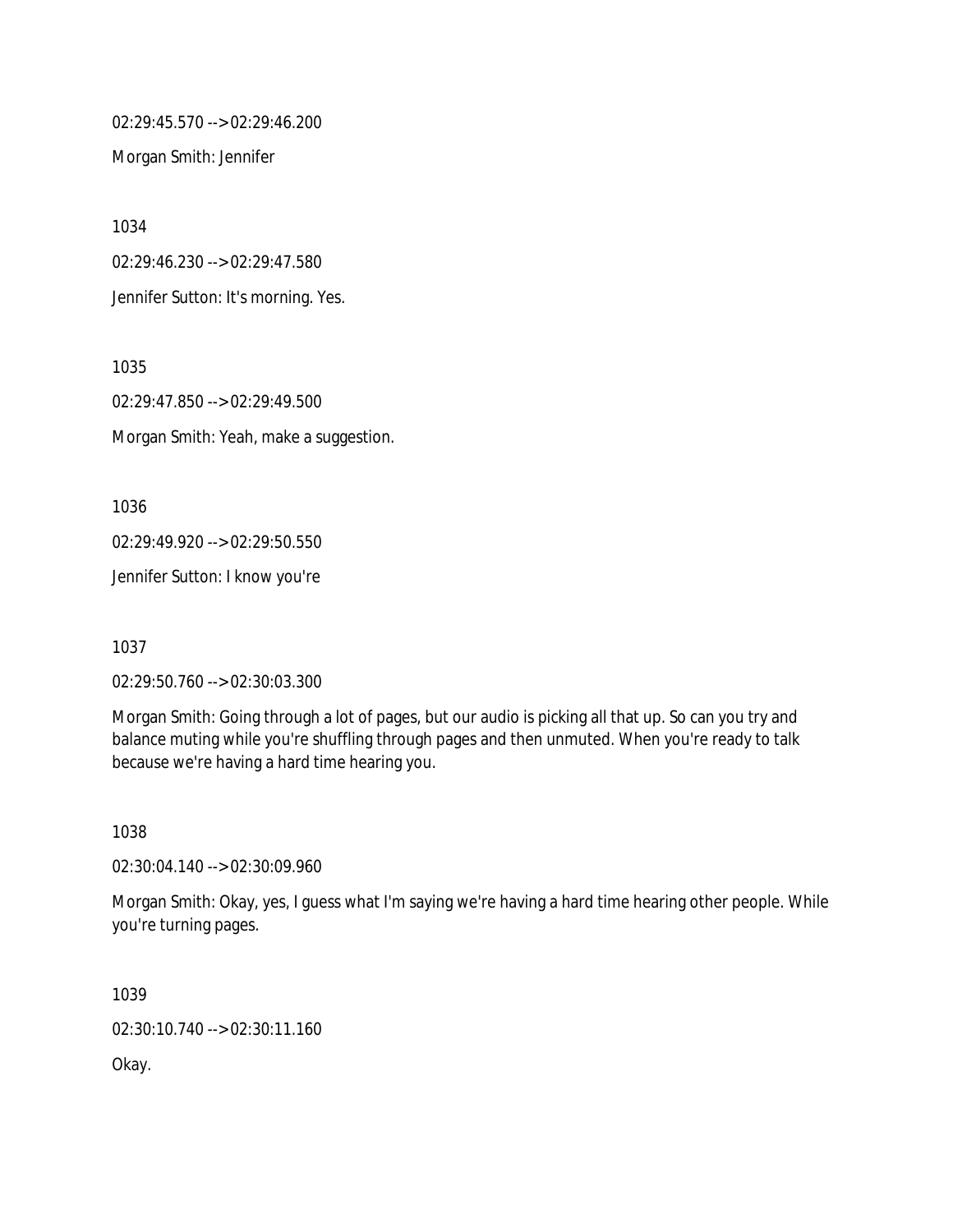02:30:12.570 --> 02:30:13.860 Jennifer Sutton: Great. I'll ketamine.

1041 02:30:15.030 --> 02:30:15.480 Jennifer Sutton: Thanks.

1042 02:30:17.940 --> 02:30:19.770 Jennifer Sutton: I'll also try to figure out my video.

## 1043

02:30:24.810 --> 02:30:30.780

Morgan Smith: I think it's fine if you have to stay on off video it's it's it's okay.

1044

02:35:28.470 --> 02:35:31.290

Leslie Schneider: Amazing how much you can get done in five minutes. When you're really motivated

1045

02:35:32.880 --> 02:35:35.130

Joe Deets: didn't quite finish my popsicle. So hey,

1046

02:35:35.670 --> 02:35:36.690 Joe Deets: Folks can bear with that.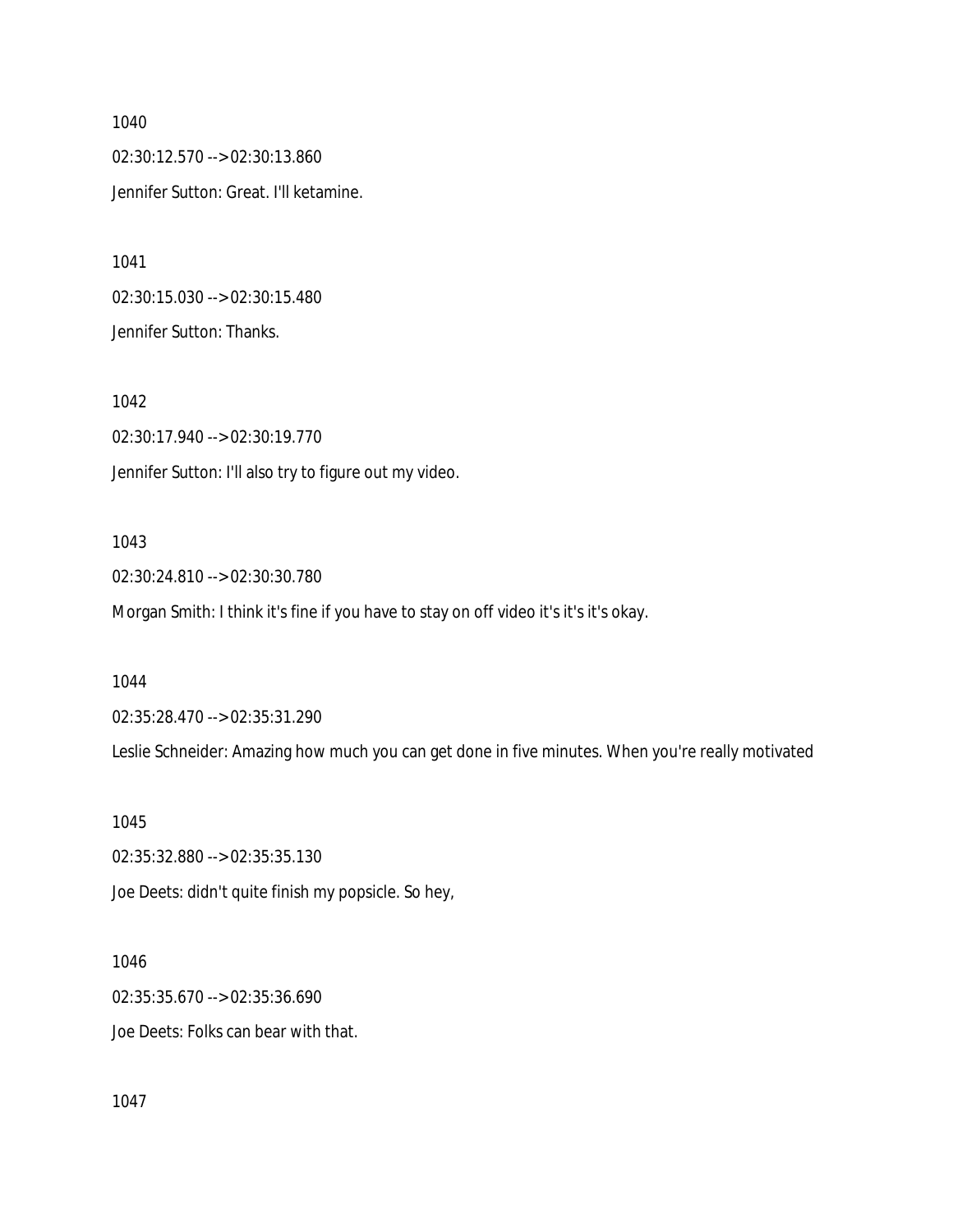02:35:41.340 --> 02:35:42.570

Joe Deets: Appreciate the break mare.

1048

02:35:45.090 --> 02:35:48.180

Leslie Schneider: glad to oblige, Chris. I'm the one that needed it. Right.

#### 1049

02:36:15.720 --> 02:36:21.390

Joe Deets: We're about 20 minutes behind schedule. I guess we'll see maybe that'd be right.

1050 02:36:21.810 --> 02:36:24.270 Leslie Schneider: Yeah. Okay, so we have

1051 02:36:26.550 --> 02:36:28.380 Leslie Schneider: Waiting for to

1052 02:36:29.490 --> 02:36:31.020 Leslie Schneider: You one

1053 02:36:33.180 --> 02:36:34.920 Leslie Schneider: Just waiting for COUNCILMEMBER Medina.

1054 02:36:42.000 --> 02:36:45.570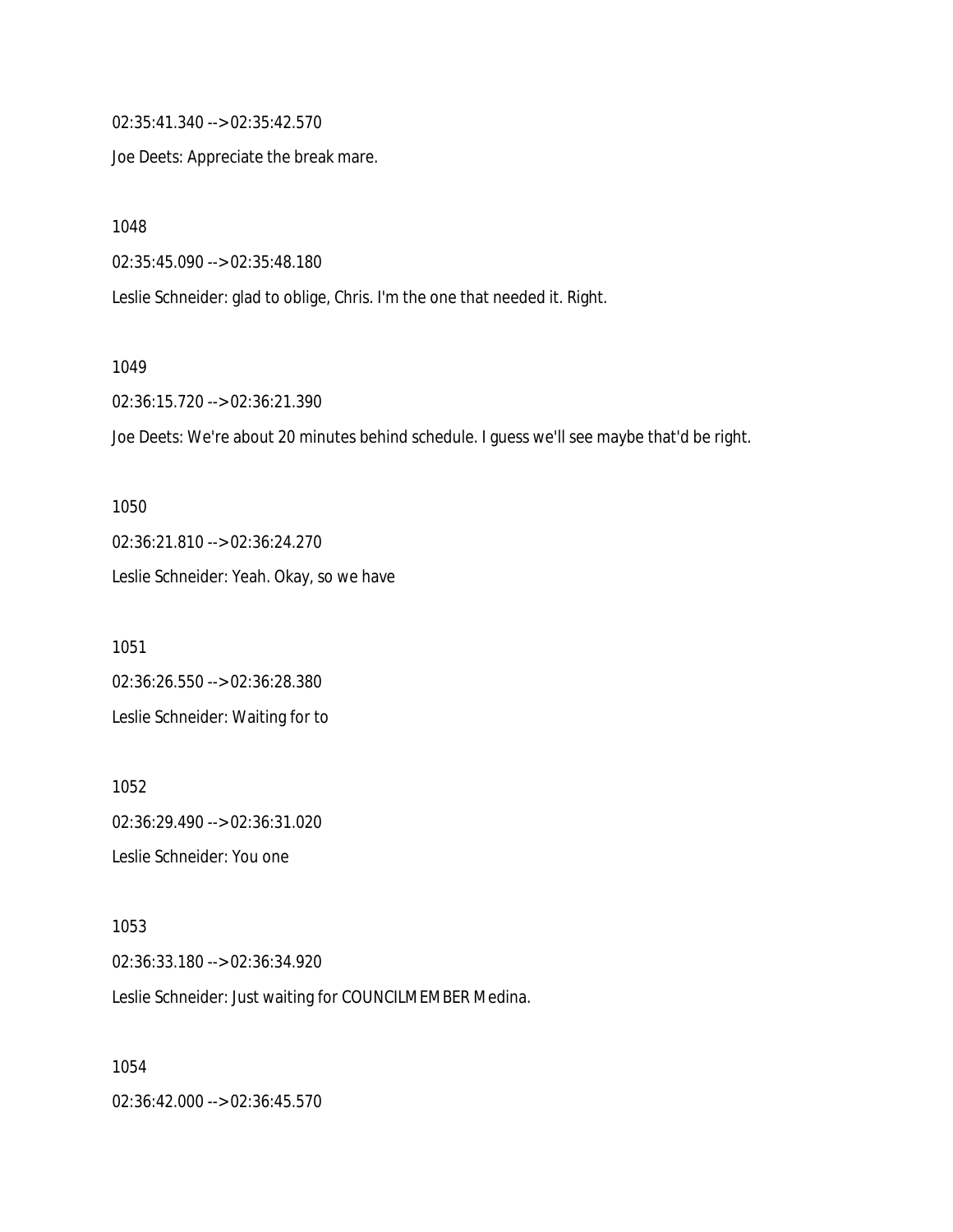Leslie Schneider: We're still at 905 we haven't hit 906 yet not according to my

1055

02:36:51.450 --> 02:36:52.950

Leslie Schneider: Computer clock.

1056

02:37:12.750 --> 02:37:14.790

Leslie Schneider: Order here and

1057

02:37:16.620 --> 02:37:19.950

Leslie Schneider: I'm sure that COUNCILMEMBER Medina will be with us momentarily.

1058

02:37:22.710 --> 02:37:43.710

Leslie Schneider: We're back on nine G which is the resolution number 2000 2004 amending the city's fee scheduled to add a temporary construction staging permit fee and deposit fee for third party review of environmental reports and Jennifer. I think we're back to you.

1059

02:37:45.000 --> 02:38:00.510

Jennifer Sutton: Yes. Thank you, Mayor again. It's Jennifer Sutton senior planner resolution 20 2004 immense the city's fee schedule to add the two items mentioned by the mayor. The first new fee for is a \$720 fee.

1060

02:38:01.200 --> 02:38:10.440

Jennifer Sutton: For the new temporary construction staging permit, which we just discussed in the previous ordinance establishing this new use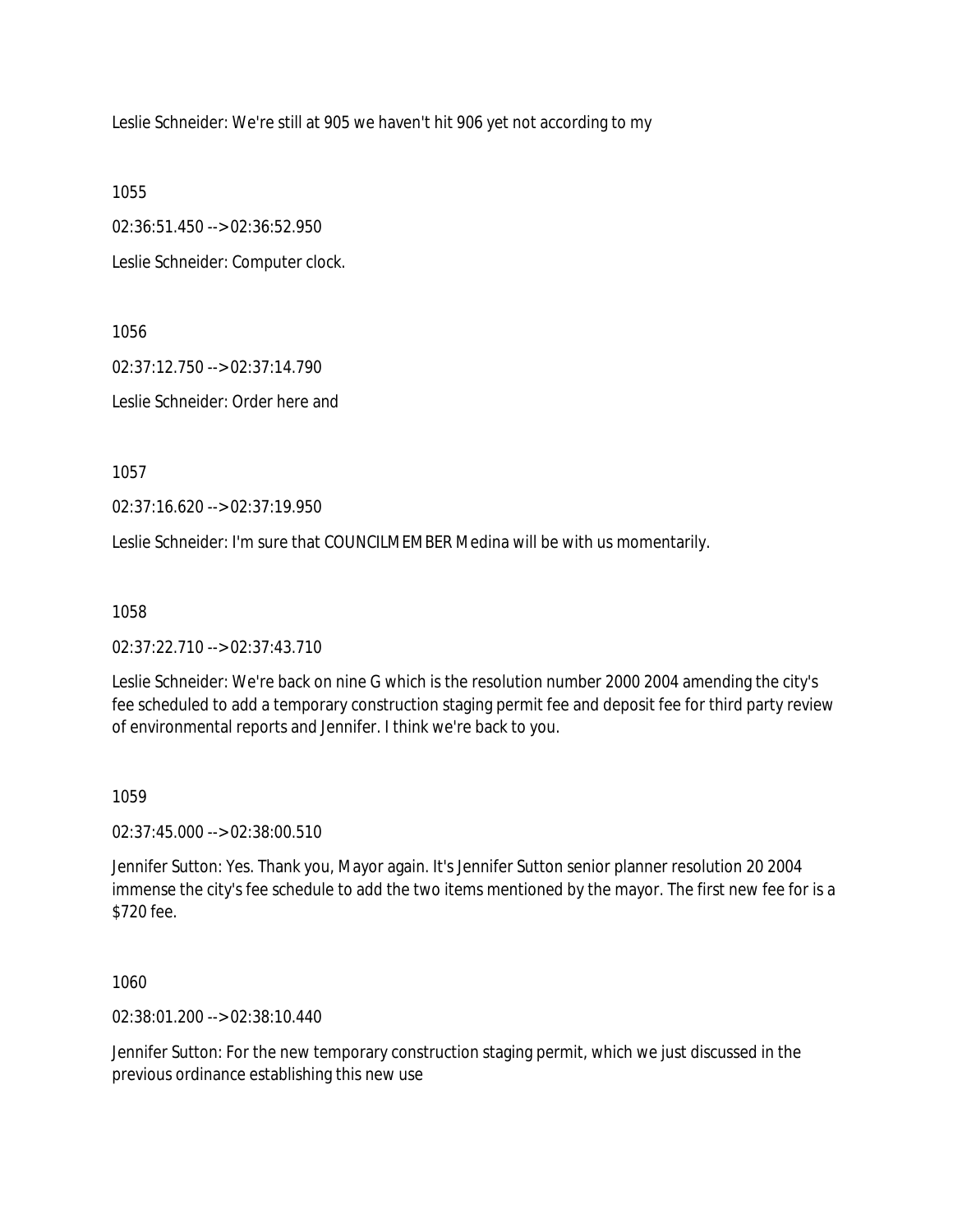02:38:12.120 --> 02:38:19.380

Jennifer Sutton: The \$720 fee is modeled after a similar fee for temporary construction parking

1062

02:38:20.520 --> 02:38:36.780

Jennifer Sutton: And I should note that the department has a fee study that is going on at this time. And so in a few months. The city council will get updated and perhaps this fee will be updated again in the near future, but for right now.

1063

02:38:37.800 --> 02:38:52.470

Jennifer Sutton: We're moving forward with \$720 for the temporary construction staging permit the second new fee is actually a deposit of 30 \$500 for third party review of environmental reports or documents.

1064

02:38:52.950 --> 02:39:04.200

Jennifer Sutton: Such as habitat management plans or wetland mitigation reports these type of technical reports that may be required for certain types of work would be submitted.

1065

02:39:05.040 --> 02:39:17.490

Jennifer Sutton: By an applicant if the work is on or near critical areas or within the shoreline area and we want to make sure that the report submitted by applicants are sufficient

1066

02:39:18.120 --> 02:39:28.410

Jennifer Sutton: And meet the requirements of our code. And therefore, we would like to have them reviewed by a qualified professional and so this this deposit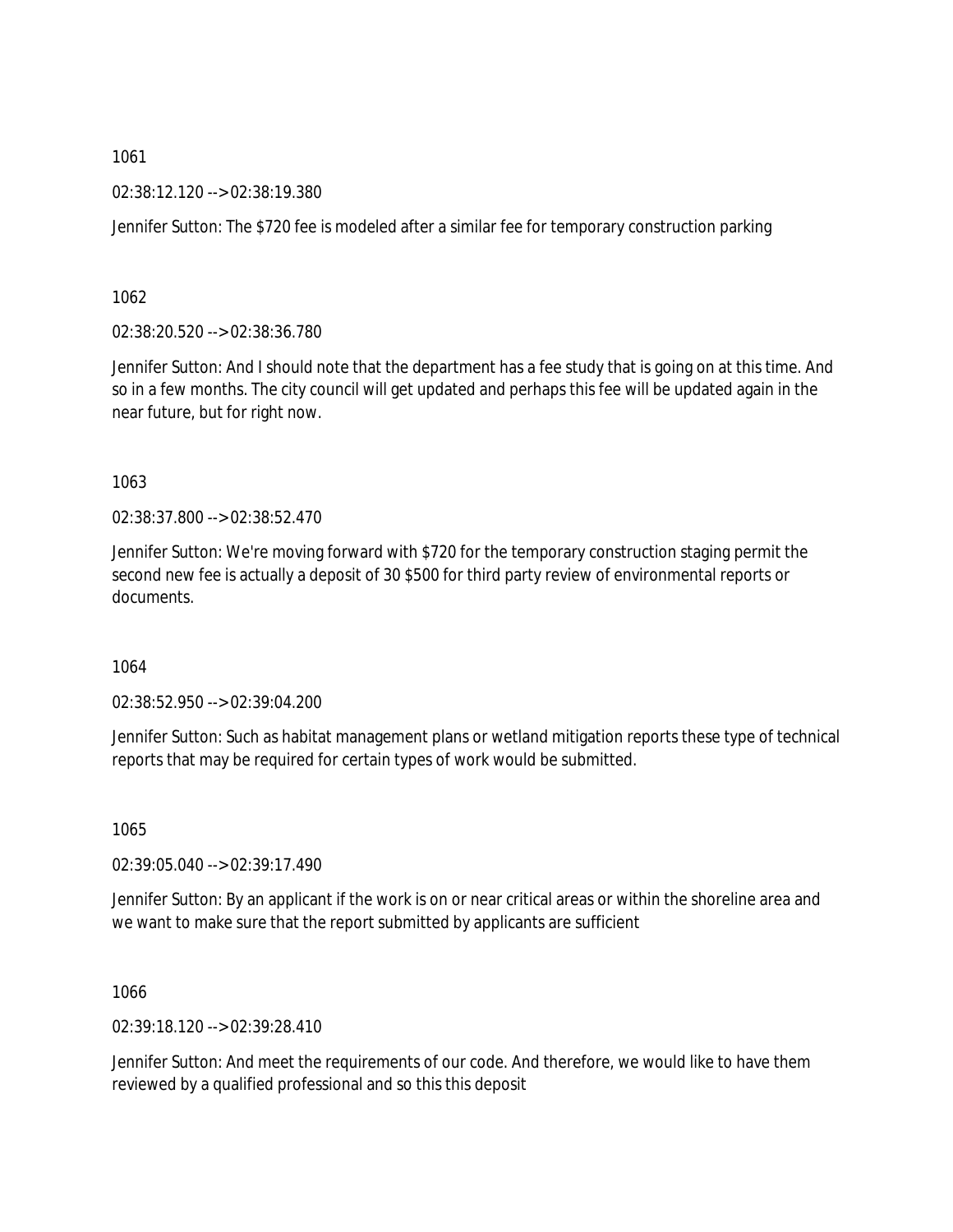02:39:29.760 --> 02:39:34.980

Jennifer Sutton: Is basically a retainer and the city would is is working to

1068

02:39:36.450 --> 02:39:45.420

Jennifer Sutton: Have a environmental firm on retainer to review these reports when necessary, and we would send them out and

1069

02:39:46.920 --> 02:40:04.890

Jennifer Sutton: If a if the entirety of the 30 \$500 is not necessary to do the review, then the applicant will get a refund. I'm in the few in instances where it may not be enough or may where there might be some back and forth the city might have to ask for an additional deposit

1070

02:40:08.070 --> 02:40:12.480

Jennifer Sutton: But I'd be happy to answer any questions that the Council has about these two new features.

1071

02:40:14.340 --> 02:40:16.890

Leslie Schneider: Thank you very much. Jennifer COUNCILMEMBER nisar

1072

02:40:17.550 --> 02:40:29.970

Rasham Nassar: Yeah. Thanks, Jennifer. So I have a question about the environmental report 30 \$500 retainer. Oh, I'm understanding correctly that that's a new item right we we have historically not requested.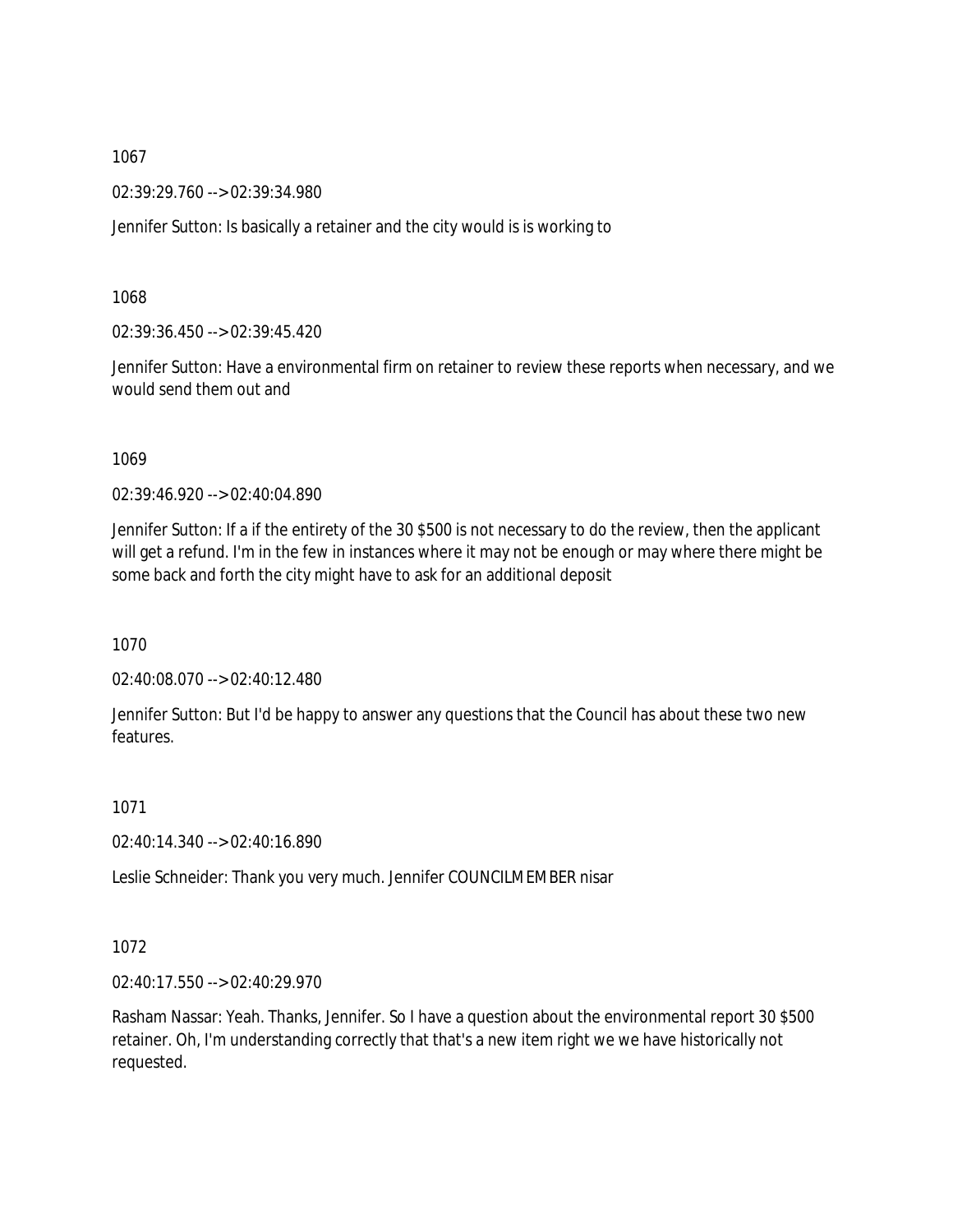02:40:30.750 --> 02:40:40.590

Rasham Nassar: Additional permit fees, even though I understand it's retainer for submissions of wetland critical areas reports mitigation plans specific

1074

02:40:42.030 --> 02:40:47.670

Jennifer Sutton: Correct. We've been we've been requiring reports like these for a long time and

1075

02:40:48.810 --> 02:41:01.800

Jennifer Sutton: Sometimes, the city has qualified qualified personnel on staff that are able to review reports, because they have the right kind of background or certifications.

## 1076

02:41:02.730 --> 02:41:11.280

Jennifer Sutton: But right now we don't have anyone on staff that has those kind of qualifications to be able to fully review these type of reports.

1077

02:41:11.760 --> 02:41:32.790

Jennifer Sutton: So we want to have the ability to send them out when necessary. This is kind of modeled on our geotechnical third party review that was established several years ago where the city sends out the geotechnical report required for projects. If it's necessary to third party review.

1078

02:41:35.190 --> 02:41:42.990

Rasham Nassar: Okay, so I also understand that we have, excuse me, in the past, engage the environmental Technical Advisory Committee.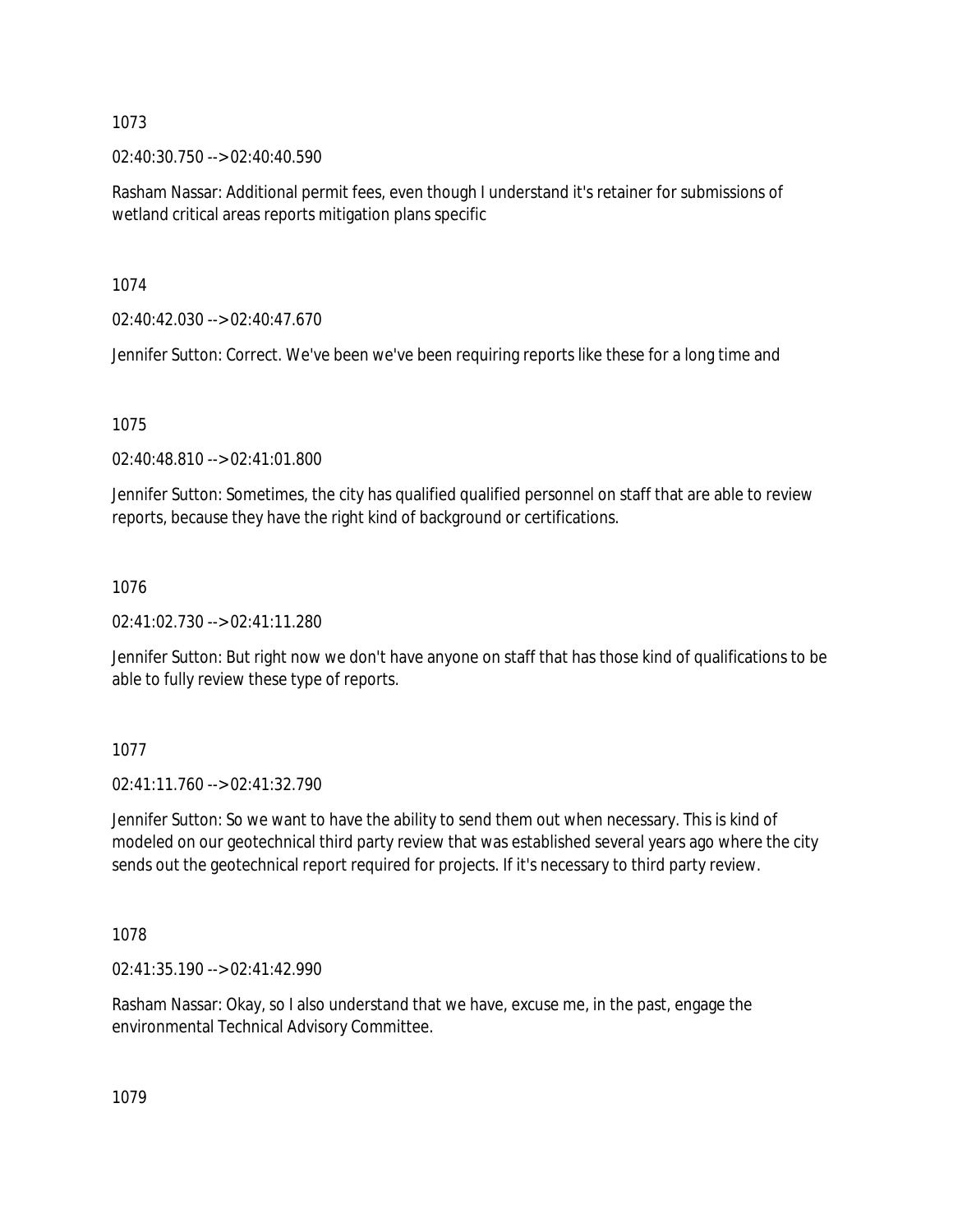02:41:43.410 --> 02:41:57.240

Rasham Nassar: To be that third party review for habitat management plans. So my question is, why are we deviating from that and putting the cost burden onto the property owner in lieu of just charging our advisory body.

1080

02:41:57.750 --> 02:41:59.400

Rasham Nassar: Of qualified citizens to

1081

02:41:59.400 --> 02:42:01.740

Rasham Nassar: Conduct that review on the city's behalf.

## 1082

02:42:06.600 --> 02:42:09.570

Jennifer Sutton: Jenna, probably, I might. I might have to get back to you.

1083

02:42:09.570 --> 02:42:09.960

Jennifer Sutton: On that

1084

02:42:10.860 --> 02:42:13.440

Morgan Smith: Jennifer it's Morgan. I'm going to try and answer that.

1085

02:42:16.140 --> 02:42:24.990

Morgan Smith: So we have had a past practice of having the environmental technical advisory committee look at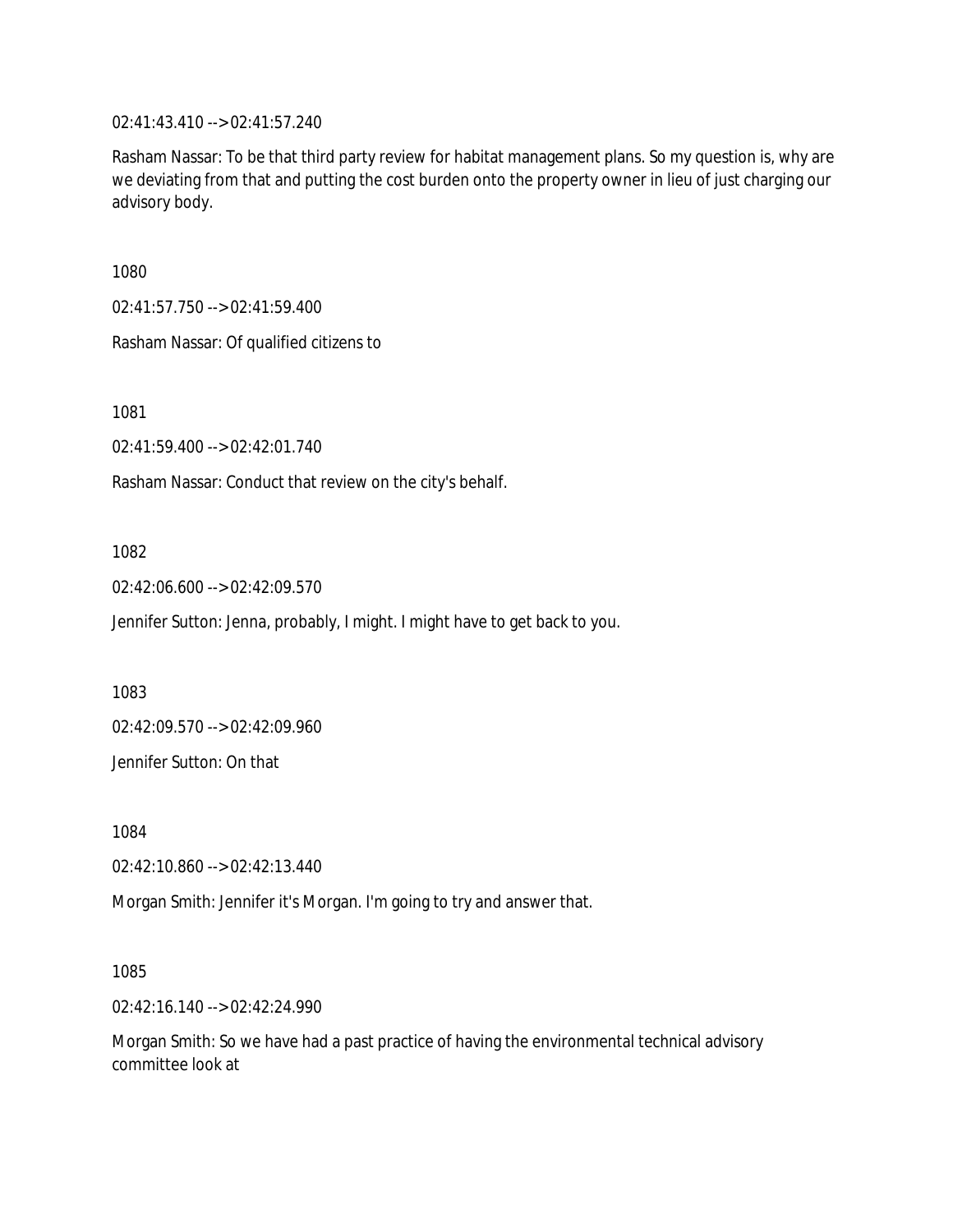02:42:26.400 --> 02:42:32.130

Morgan Smith: Studies that needed a second look but the reality is that the voices that are appointed to that committee.

1087

02:42:32.670 --> 02:42:50.040

Morgan Smith: Are volunteers and are not necessarily trained and skilled with the expertise that we would want to assure folks their review is happening in a professional and experienced way. And so one thing that

1088

02:42:51.390 --> 02:42:58.800

Morgan Smith: I think matters is that these are studies that are happening with greater frequency that they did in the past when the tech was set up as the resource for this.

1089

02:42:59.340 --> 02:43:09.810

Morgan Smith: wasn't an occurrence that was happening as frequently as it does now. So it's not the case that every study needs a third party review, but when it is needed to make sure that the city.

1090

02:43:10.770 --> 02:43:20.490

Morgan Smith: Can feel confident that the information is reliable and complete that. I think it's important that we do. So the point of this fee is simply to make sure that we have a deposit up front.

1091

02:43:21.510 --> 02:43:27.030

Morgan Smith: To protect the city against having the cost you come back to the city. If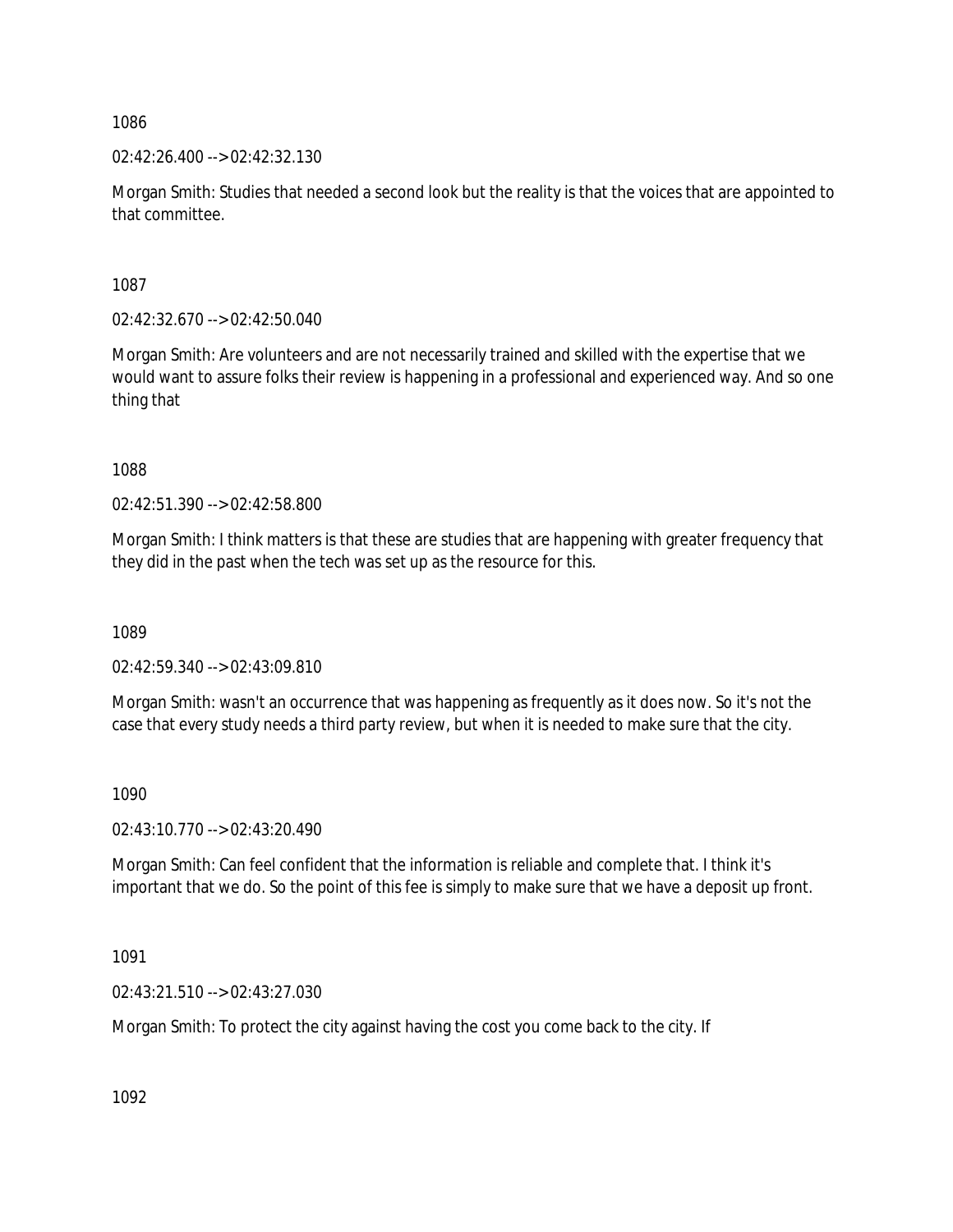02:43:27.840 --> 02:43:35.010

Morgan Smith: There is at the end of the third party review the applicant is not inclined to give us the money that's owed for the third party review.

1093

02:43:35.430 --> 02:43:42.810

Morgan Smith: The alternative to this is not a change in our process. The alternative to what's in this resolution is that we not

1094

02:43:43.740 --> 02:43:55.680

Morgan Smith: Require a deposit and the result of that would be that we would there would be a greater risk that the city would have to supply funds in cases where the applicant did not come forward and pay the cost of the of the study at the end.

1095

02:43:57.900 --> 02:44:06.120

Rasham Nassar: Okay that's helpful. Um, I might disagree with that slightly, but I understand. I am a little bit more about where this is coming from now.

1096

 $02.44.06570 -> 02.44.14520$ 

Rasham Nassar: I'm under what circumstances would the director determine a third party review is necessary for what Lynn critical areas report or wetland mitigation plan.

1097

02:44:16.680 --> 02:44:19.410

Morgan Smith: Jennifer. Do you feel like you can answer that, or will we need to follow up later.

1098

02:44:21.870 --> 02:44:29.880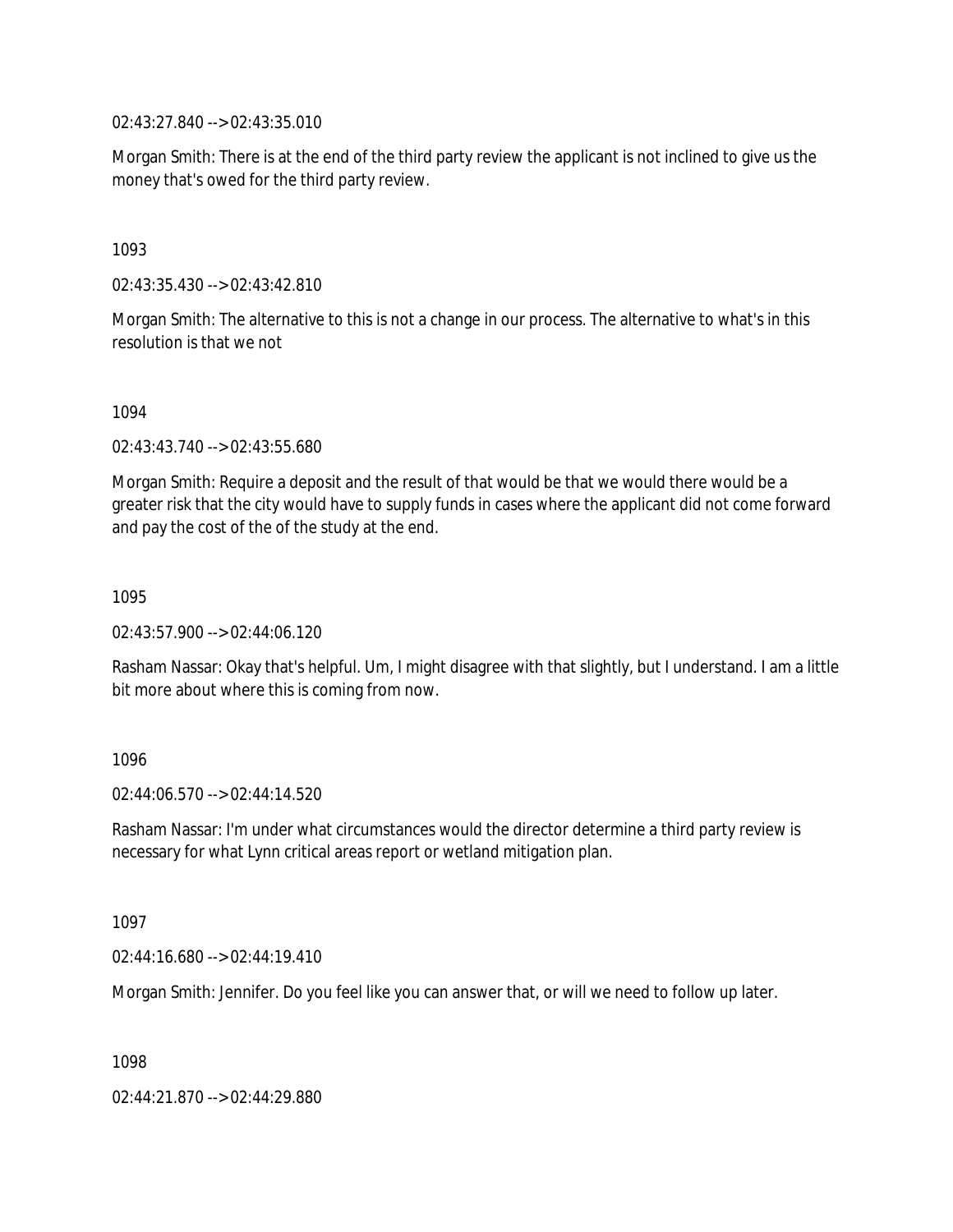Jennifer Sutton: Well, I would say that the code and these sections of the code in the in the SNP and the critical areas ordinance.

1099

02:44:30.900 --> 02:44:35.730

Jennifer Sutton: Outline minimum requirements for these type of plans and

1100

02:44:37.320 --> 02:44:49.410

Jennifer Sutton: If there's a question about whether or not the what is submitted by the applicant is meeting those minimum requirements, then I think the director will want to get that second opinion.

1101

02:44:52.590 --> 02:44:58.560

Rasham Nassar: Okay, so it's just it's just it's a script discretionary decision left up to the director

1102

02:44:59.460 --> 02:45:06.120

Jennifer Sutton: Mm hmm. But if we don't, if we don't need that third party review, then the deposit would get returned

1103

02:45:07.860 --> 02:45:12.480

Rasham Nassar: Right, I guess I'm just coming at this from an angle of the cost burden to the property owner

1104

02:45:13.860 --> 02:45:14.490

Rasham Nassar: And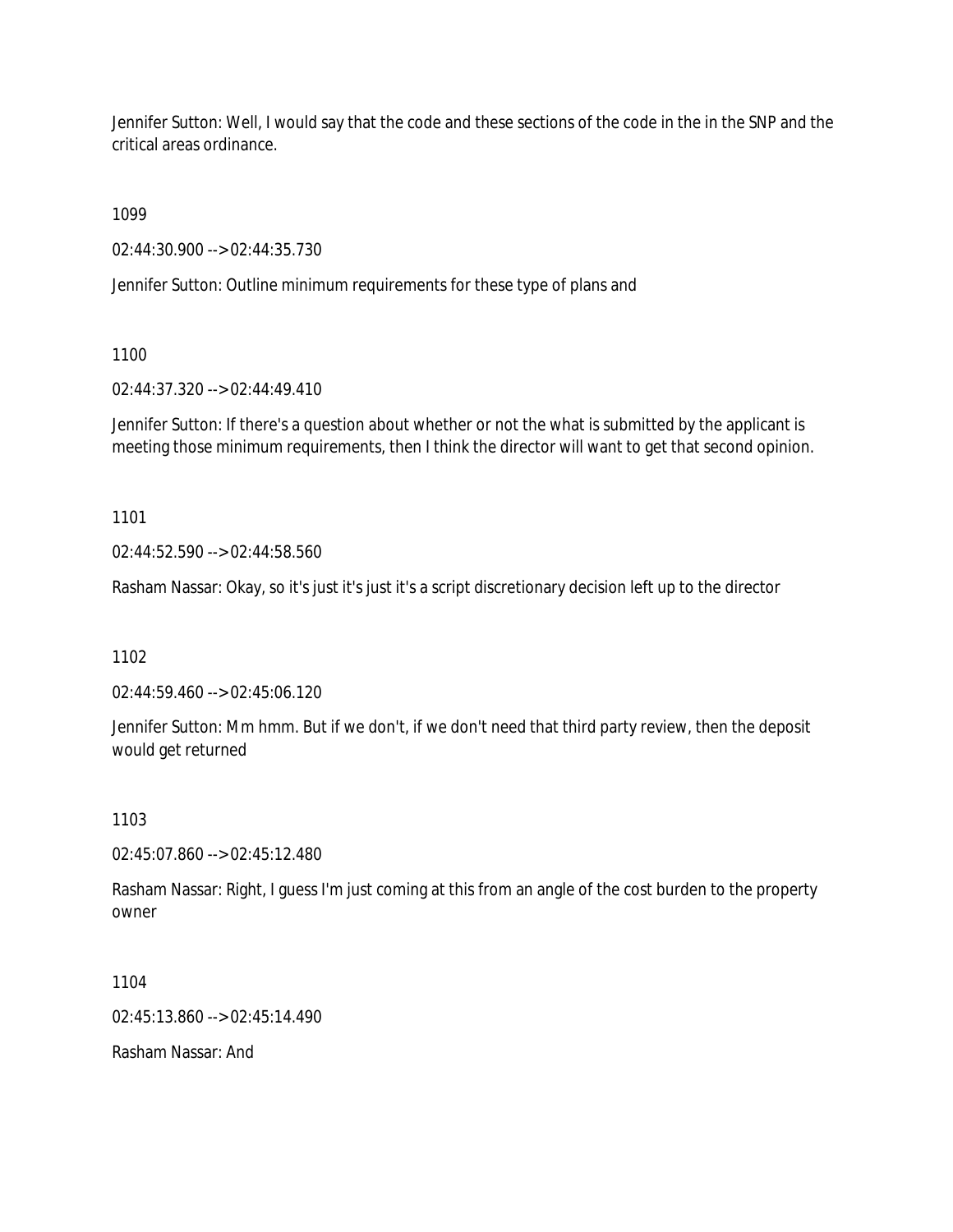02:45:15.150 --> 02:45:28.200

Morgan Smith: Nick. Sorry. Another thing to point out is, and I don't want to speak with authority. I want to get the department to follow up, but my understanding is, this is not something while it's happening more frequently than it used to. This is not something that's happening.

1106

02:45:29.310 --> 02:45:30.960

Morgan Smith: You know, hundreds of times a year.

1107

02:45:31.650 --> 02:45:32.220

Rasham Nassar: So,

1108

02:45:32.670 --> 02:45:37.380

Morgan Smith: Third party review is in cases of significant complexity or

1109

02:45:39.030 --> 02:45:41.070

Morgan Smith: Either in terms of the project or the site.

1110 02:45:42.840 --> 02:45:43.950 Rasham Nassar: Okay, and

1111

02:45:43.980 --> 02:45:46.410

Leslie Schneider: Then I asked media clarifying question too.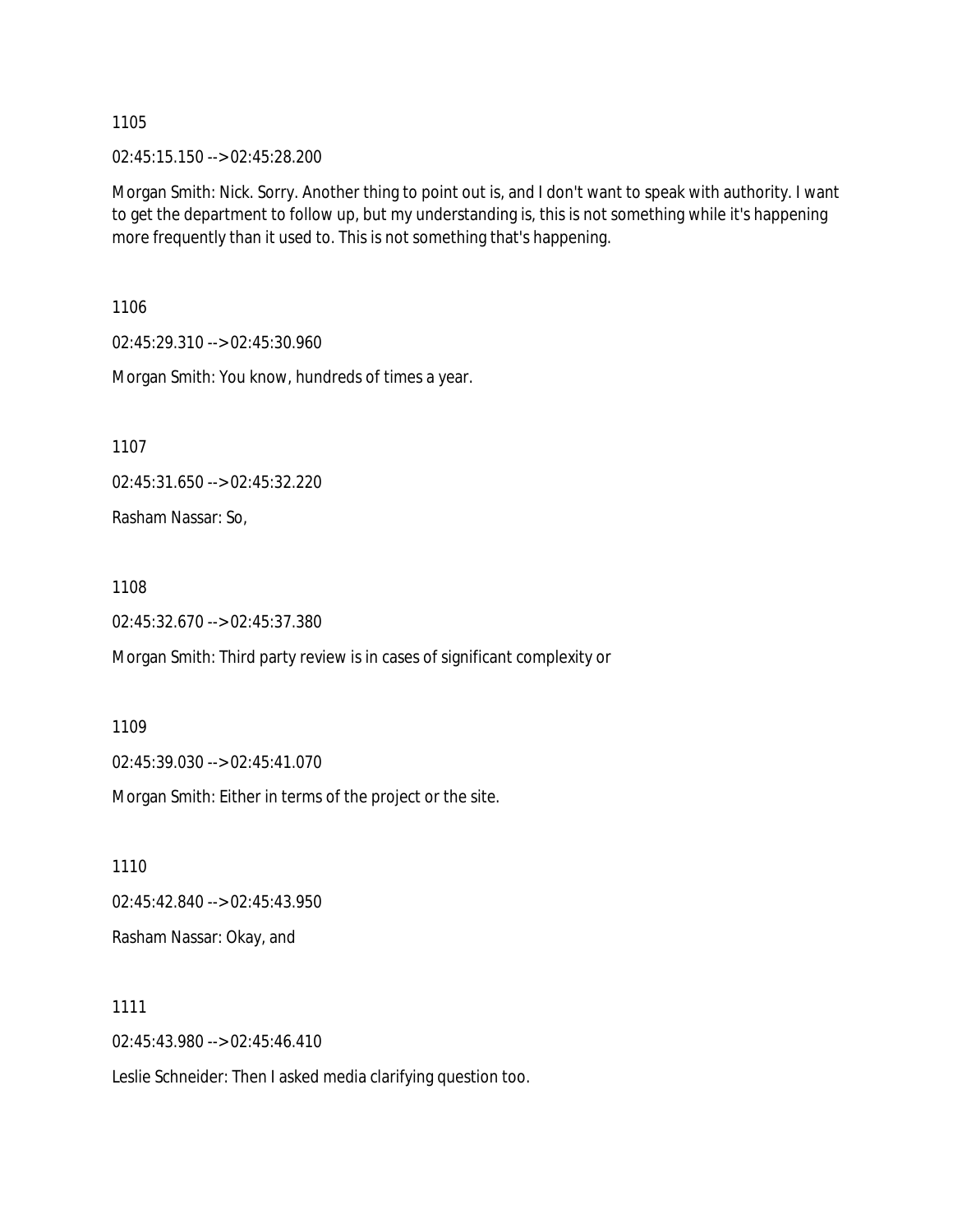02:45:47.790 --> 02:46:06.330

Leslie Schneider: And maybe I'm reading into what COUNCILMEMBER nisar is looking for. Is there a chance that a homeowner or the person who is applying to this permit is going to be surprised by by this fee. I mean, in other words, is there some warning being given or, or, you know, I'm saying

1113

02:46:09.840 --> 02:46:10.290

Morgan Smith: Jennifer

1114

02:46:11.280 --> 02:46:23.610

Jennifer Sutton: I would say if it's a project that requires a pre application conference, then they would be this would be brought up at that time. If it is a project that

1115

02:46:24.810 --> 02:46:34.290

Jennifer Sutton: Is only coming forward through the building permit. Let's say for a single family home. It might be a surprise at intake.

1116

02:46:37.410 --> 02:46:38.760

Rasham Nassar: Can I follow up.

1117

02:46:39.990 --> 02:46:41.940

Rasham Nassar: With. Okay, so, um,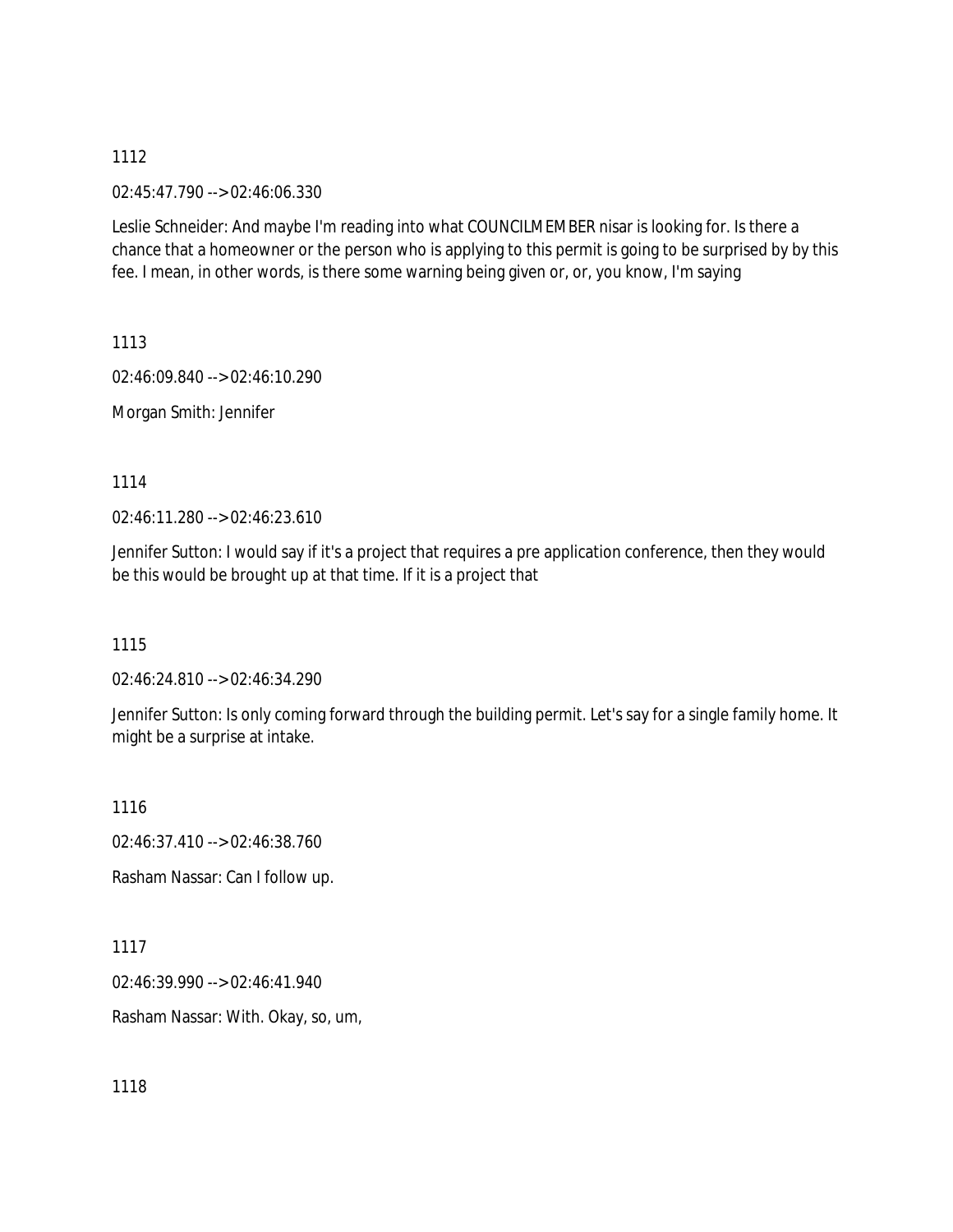02:46:44.460 --> 02:46:55.950

Rasham Nassar: I guess just to provide some framework for my concern, you know, one of the general concerns we hear is related to the the permit application process and just the expensive it primarily the single family property owners.

1119

02:46:57.960 --> 02:47:13.170

Rasham Nassar: I know you know that these reports are not inexpensive, in and of themselves to have to provide and submit. So I'm just concerned about the additional expense layered on top of that, and especially when we compare that to our discussions on housing affordability and such.

1120

02:47:14.400 --> 02:47:16.350

Rasham Nassar: So that's just to help kind of frame.

1121

02:47:17.640 --> 02:47:20.430

Rasham Nassar: Why I'm probing this slightly I'm

1122

02:47:20.820 --> 02:47:21.720

Rasham Nassar: Wanting to bring

1123

02:47:21.840 --> 02:47:31.470

Rasham Nassar: Just one. One quick follow up there. We at one point, I think it was during the 2018 budget discussions, the Council voted to include

1124

02:47:31.830 --> 02:47:46.500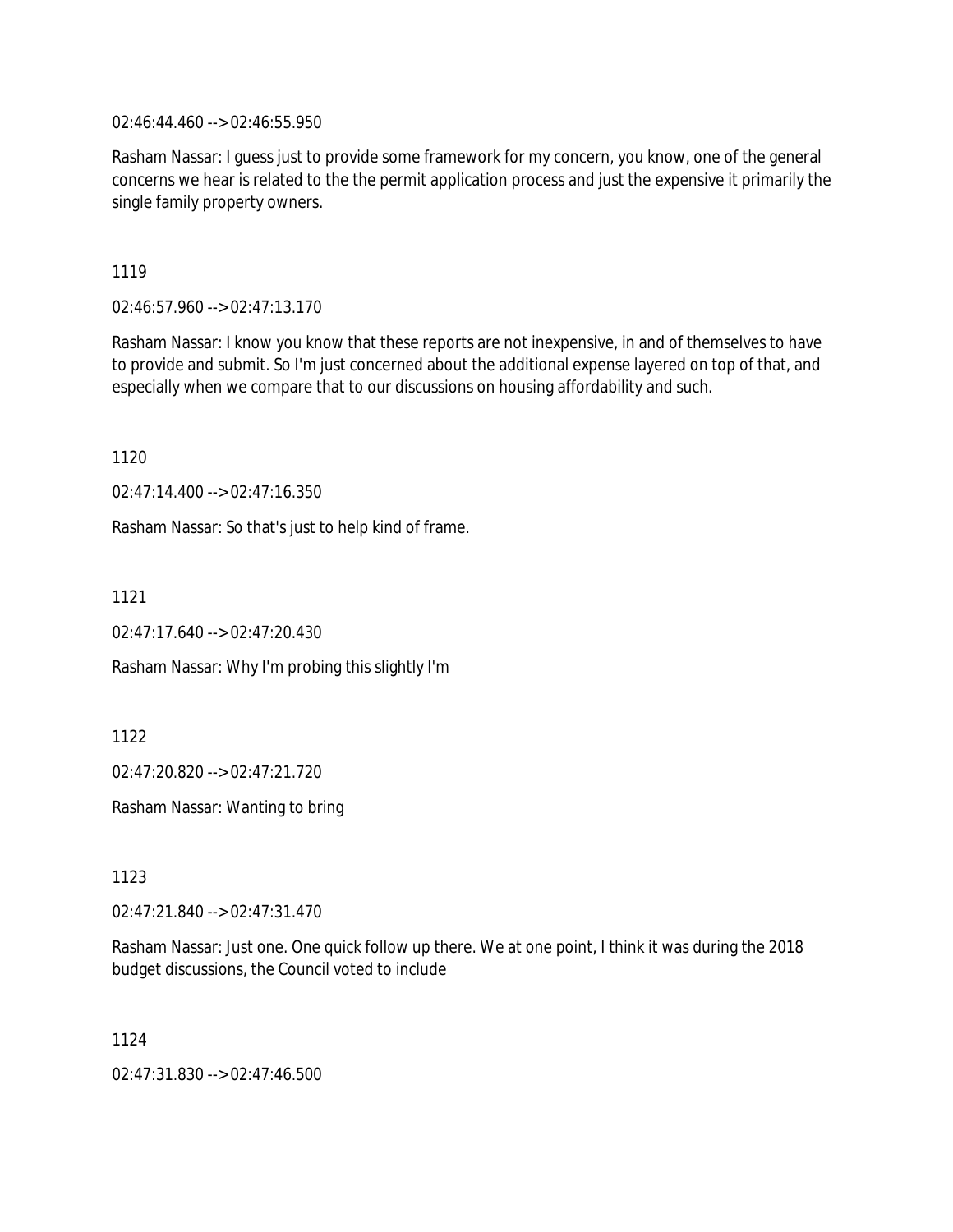Rasham Nassar: An FT for natural resources specialist someone to put on staff that could provide in house these services to sort of supplement the cost of the property owners so that that those services will be just provided by the city in house.

1125

02:47:47.550 --> 02:48:02.430

Rasham Nassar: But that wasn't the direction that the city ended up taking so I understand that we're lacking that knowledge or expertise or the capacity in house right now. But if this is the consequence of lacking that at the city than I would

1126

02:48:03.720 --> 02:48:18.810

Rasham Nassar: I would it be in favor of not approving this at this point and then read having counseled we discussed during our budget discussions this year hiring that f t in house to provide that sort of expertise and support.

# 1127

02:48:18.930 --> 02:48:26.040

Morgan Smith: At the end, yeah. We have another a couple of council members or other hand raised. And I want to step aside let you have your discussion, but I hope we can untangle

## 1128

02:48:26.250 --> 02:48:35.520

Morgan Smith: These related concepts that are now have being discussed at one time. Third party review is a mechanism that exists.

1129

02:48:36.240 --> 02:48:46.590

Morgan Smith: What is proposing this resolution is introducing a mandatory deposit to cover those expenses that consequence of not approving this part of the resolution or this resolution as written.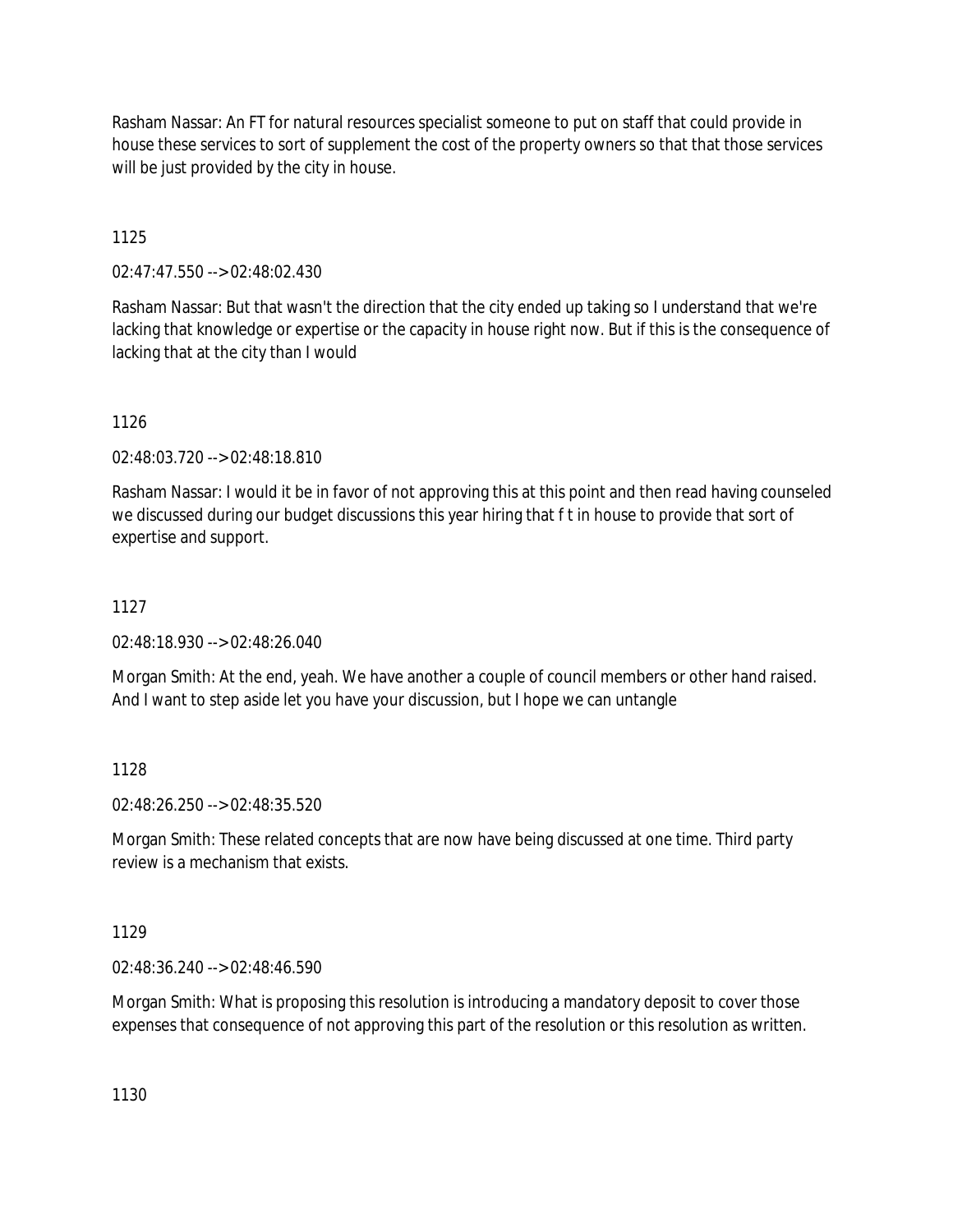02:48:46.950 --> 02:48:56.250

Morgan Smith: Is that that deposit would not be required, it is, it would not change the city's approach to when third party review is is sought

1131

02:48:57.330 --> 02:49:05.430

Morgan Smith: And so if we would like to revisit the most appropriate and cost effective way to solve for the times when third party review is needed.

1132

02:49:05.640 --> 02:49:17.130

Morgan Smith: We can have that discussion separately and I'm happy to do that and be prepared for that. But the decision point in front of counsel tonight is whether to introduce a mandatory deposit to cover that in the instances where third party review is needed.

1133

02:49:20.130 --> 02:49:22.020

Leslie Schneider: Thank you. Councilmember car.

1134

02:49:23.520 --> 02:49:24.210

Christy Carr: Thank you.

1135

02:49:25.290 --> 02:49:40.260

Christy Carr: Jennifer. Could you clarify a couple things. One is what the deposit and potential subsequent expenditure of the deposit be in addition to any land use fee that is required for

1136

02:49:41.040 --> 02:49:54.570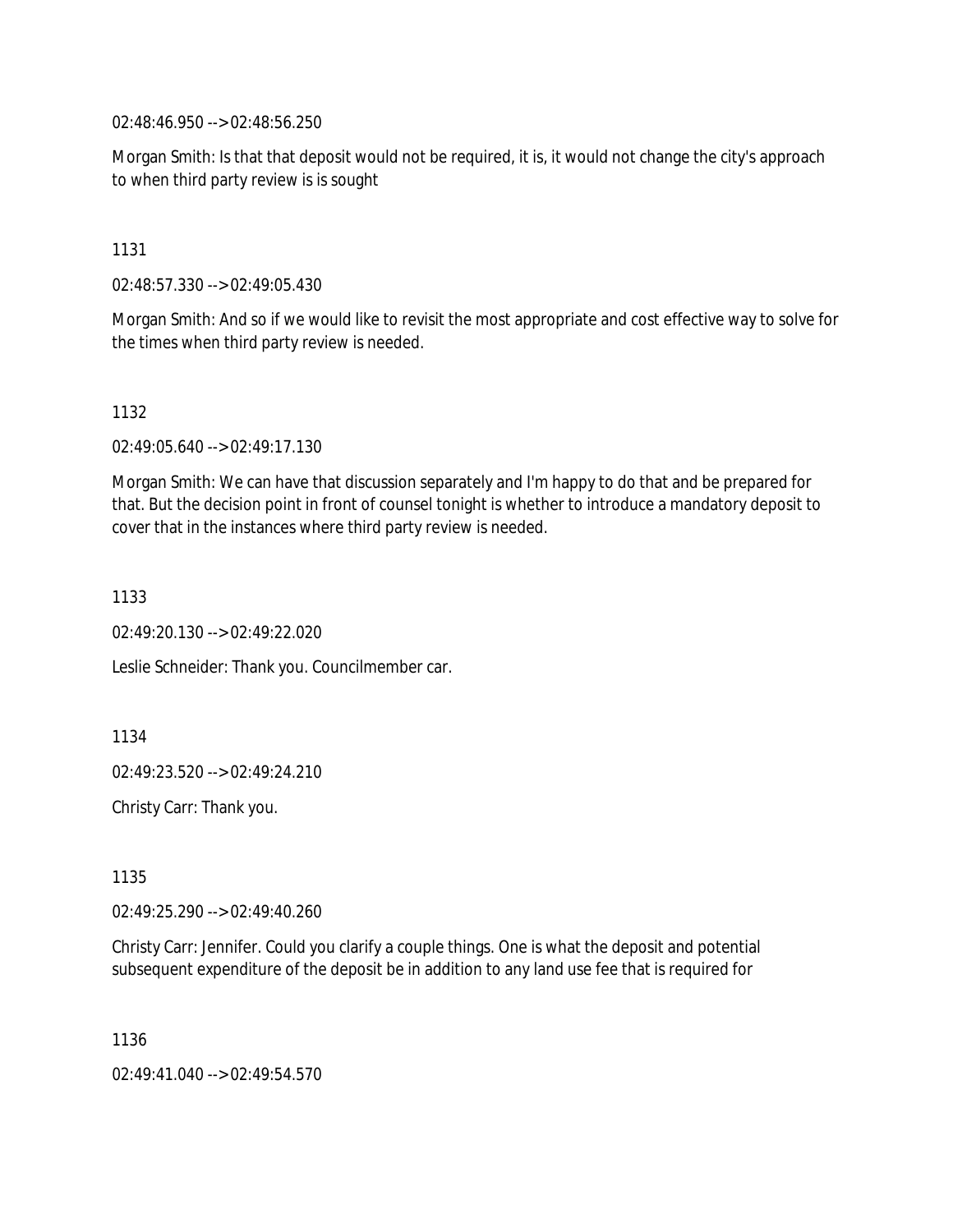Christy Carr: Any types of projects that require this report and then could you also clarify that third party review currently exists for these types of reports, where is it only for geotechnical reports.

1137

02:49:58.380 --> 02:50:12.660

Jennifer Sutton: It would be in addition to any existing land use permit fee or building permit fee that would otherwise be required for the permit and I would need to get back to you about whether or not the

1138

02:50:13.680 --> 02:50:17.010

Jennifer Sutton: Is already exists in the code for a third party review.

1139

02:50:18.180 --> 02:50:23.490

Jennifer Sutton: For these type of environmental reviews, I believe it does, but I would want to double check on that.

1140

02:50:28.980 --> 02:50:29.880

Leslie Schneider: Alright.

1141

02:50:31.080 --> 02:50:32.970

Leslie Schneider: COUNCILMEMBER car. Did you have a follow up. Are you good

1142

02:50:34.140 --> 02:50:36.480

Leslie Schneider: Okay. Councilmember hi topless.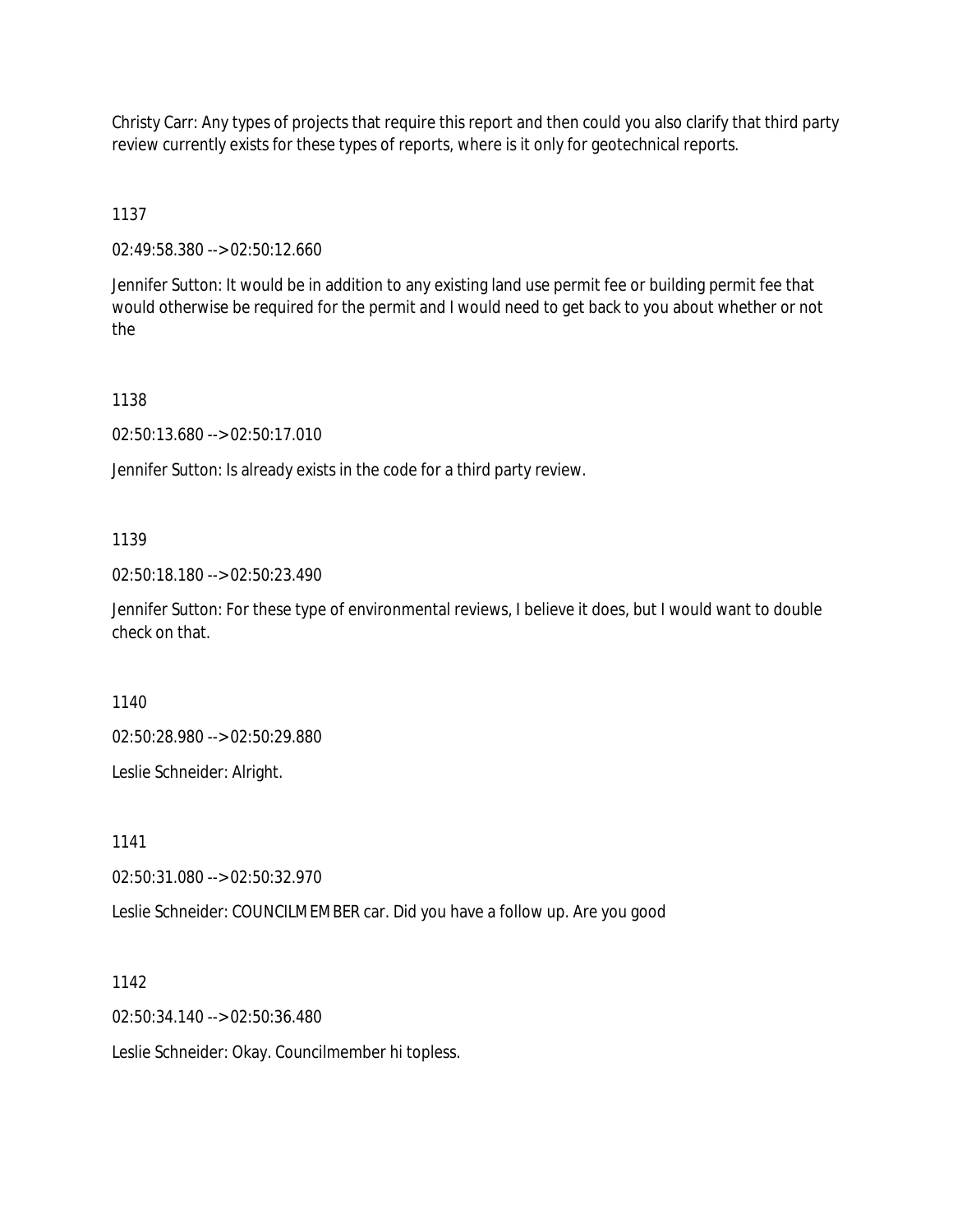02:50:37.560 --> 02:50:46.590

Kirsten Hytopoulos: I just want to clarify. So third party does not mean a third party, other than the city and the applicants. The city could perform this function or the city could not perform this function.

1144

02:50:47.130 --> 02:51:02.100

Morgan Smith: The city could perform this function we currently choose to have an on call service, which is a cost effective way to do that because we have while we have an increased need for it because of the changes in our code in the critical areas and SNP, we don't have

1145

02:51:06.720 --> 02:51:08.580

Leslie Schneider: We lost you city manager.

1146

02:51:11.940 --> 02:51:12.990

Leslie Schneider: I'm

1147

02:51:16.890 --> 02:51:21.930

Leslie Schneider: Not sure when when she's coming back. So all I'm going to say is that I support.

1148

02:51:21.930 --> 02:51:36.240

Kirsten Hytopoulos: This and I and it sounds and it makes sense to me. I also support what COUNCILMEMBER nisar talking about about they know it's a hot potato, but talking again about a natural resource specialist for a lot of reasons in the future, but I do support this right now.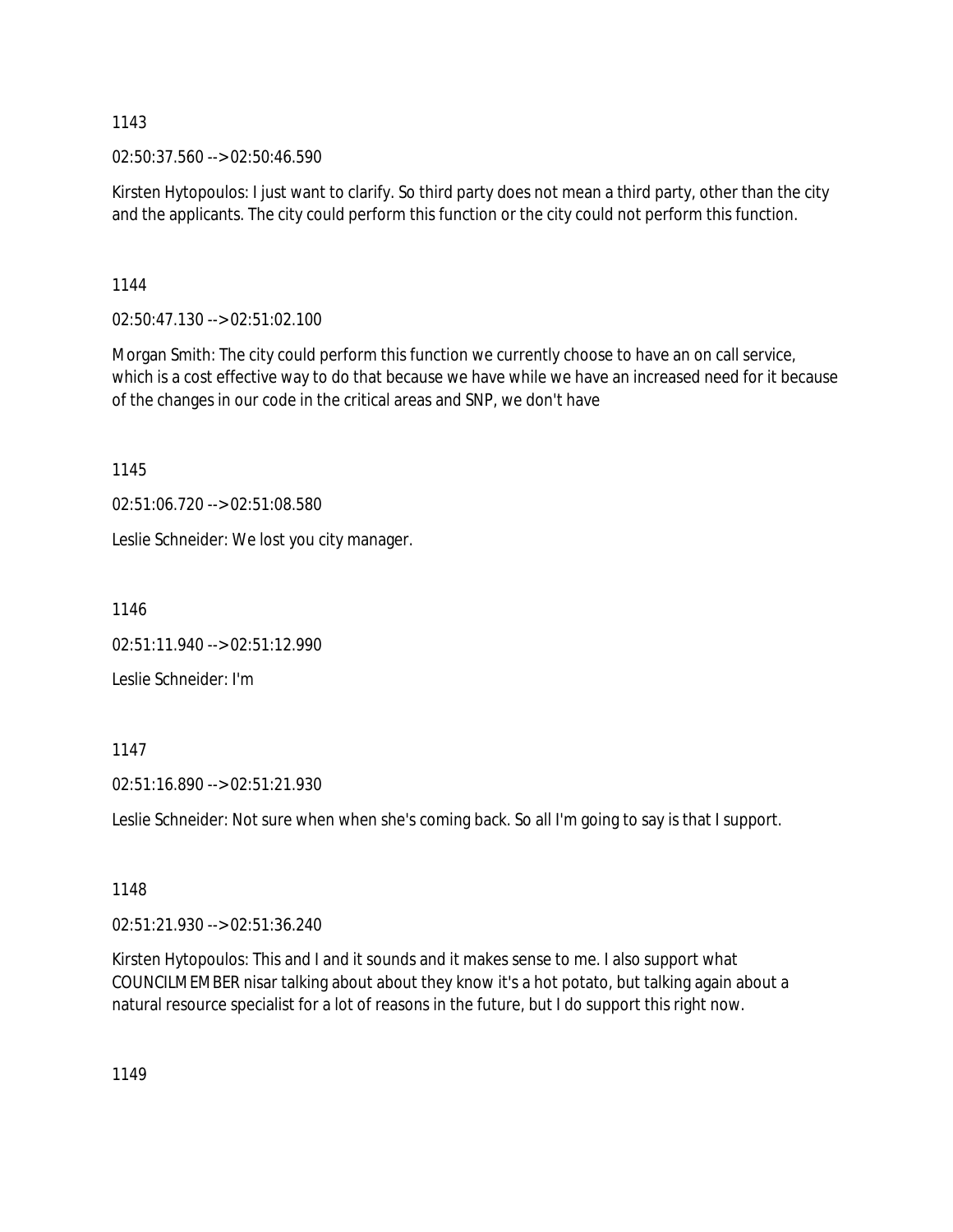02:51:37.230 --> 02:51:37.650 Right.

1150 02:51:39.600 --> 02:51:40.200 Leslie Schneider: Oh, sorry.

1151

02:51:41.190 --> 02:51:44.640

Kirsten Hytopoulos: And I'd be happy to make a motion. If I listen also going to talk

1152 02:51:48.420 --> 02:51:51.030 Leslie Schneider: So, go, go for it. If you want to put emotion on the floor.

1153 02:51:52.050 --> 02:51:52.860 Kirsten Hytopoulos: Loss. I can

1154

02:51:54.390 --> 02:51:59.490

Leslie Schneider: Paint just. So just to clarify, this doesn't preclude us having a policy discussion about

1155

02:52:01.320 --> 02:52:07.770

Leslie Schneider: About the fees. This is not about the fees. This is just about requiring a permit up for a deposit up front. Right.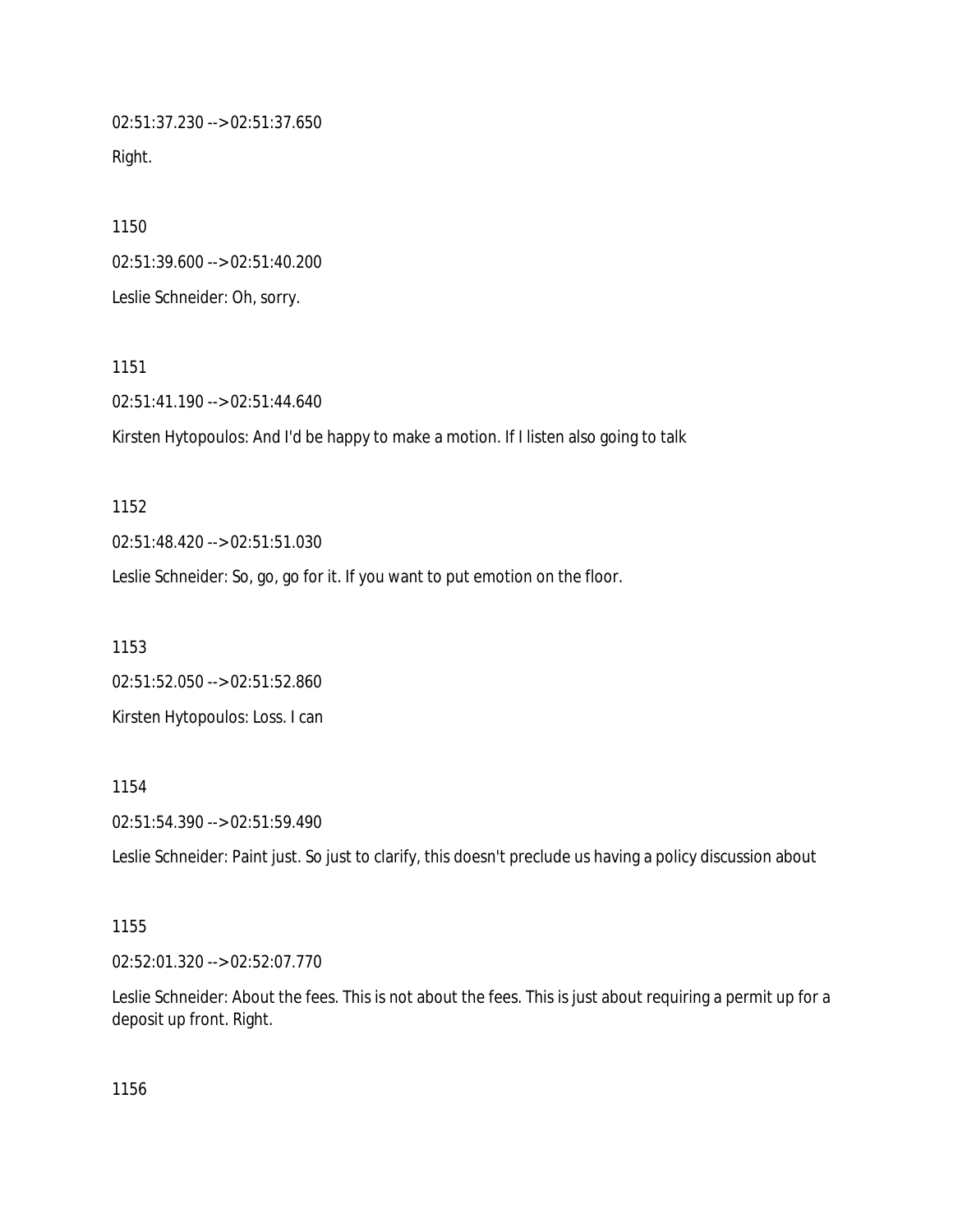02:52:09.780 --> 02:52:10.560

Sorry.

1157

02:52:13.170 --> 02:52:18.660

Kirsten Hytopoulos: Someone else has it available. Go ahead. I just don't hold open those, and I should hold up the the the agenda bills.

1158

02:52:20.400 --> 02:52:27.300

Kirsten Hytopoulos: Um, I moved to Ford resolution or 2020 dash for for approval with the consent agenda on

1159

02:52:27.600 --> 02:52:30.570

July 20 20 22nd.

1160

02:52:33.060 --> 02:52:36.630

Leslie Schneider: Maybe COUNCILMEMBER deep Scott that are Deputy Mayor deeds got that one.

1161

02:52:38.430 --> 02:52:41.220

Leslie Schneider: All right. Um, is there any further discussion.

1162

02:52:43.350 --> 02:52:44.760

Leslie Schneider: All those in favor please say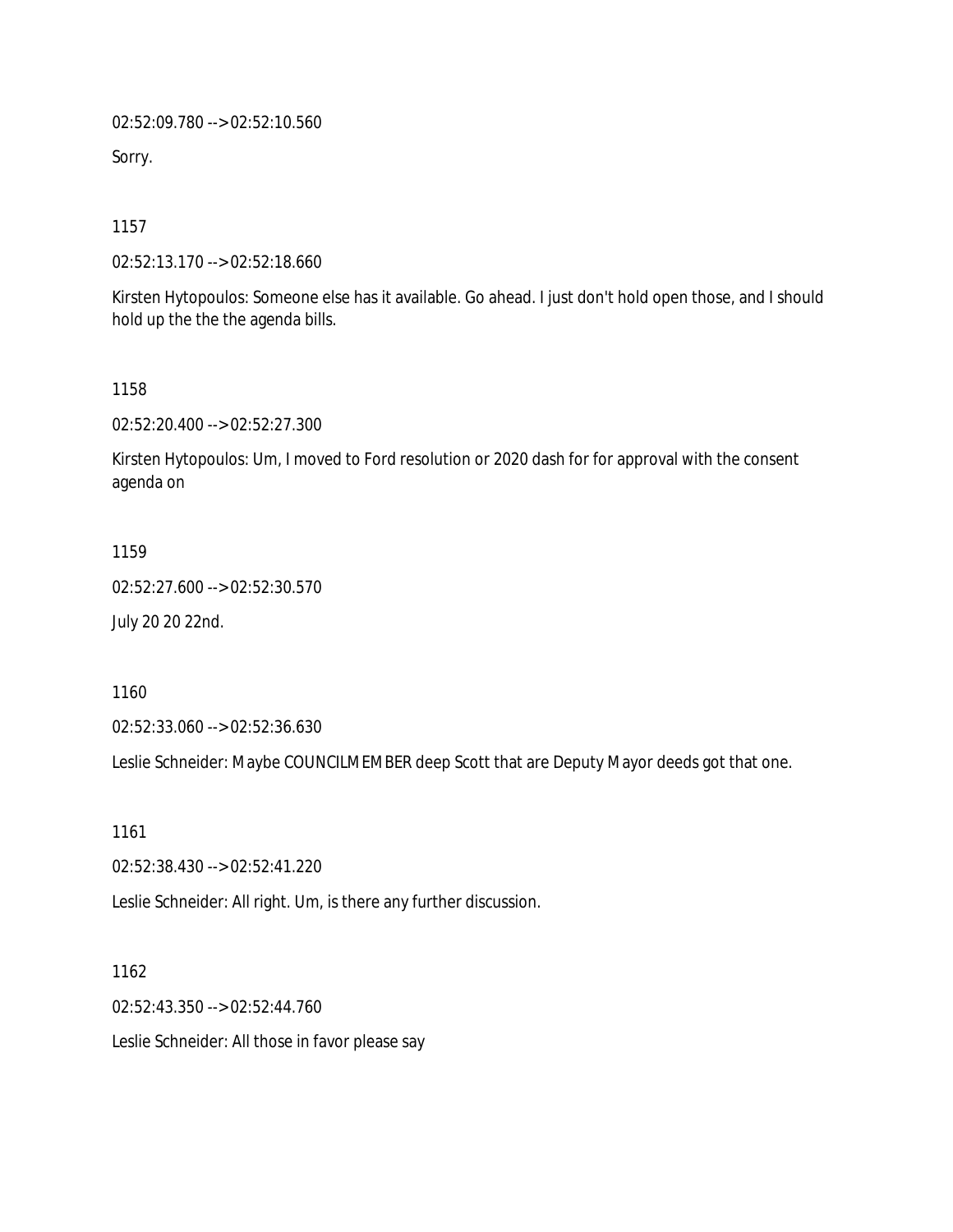02:52:46.050 --> 02:52:46.470 Kol Medina: Aye.

1164

02:52:47.640 --> 02:52:48.930

Leslie Schneider: Any opposed.

1165

02:52:49.170 --> 02:52:49.500

Name.

### 1166

02:52:51.840 --> 02:52:57.210

Leslie Schneider: Oh, we have two names, is that right. Councilmember car and COUNCILMEMBER nisar

1167

02:52:59.730 --> 02:53:03.840

Leslie Schneider: Okay, so I think that was five to two

1168

02:53:05.250 --> 02:53:20.580

Leslie Schneider: All right. Um, we are now moving on to item nine, he ordinance number 2020 dash oh two related to accessory dwelling units at us and Jennifer, I'm assuming we're coming back to you.

1169

02:53:21.780 --> 02:53:23.760

Jennifer Sutton: Yes, thank you, ordinance.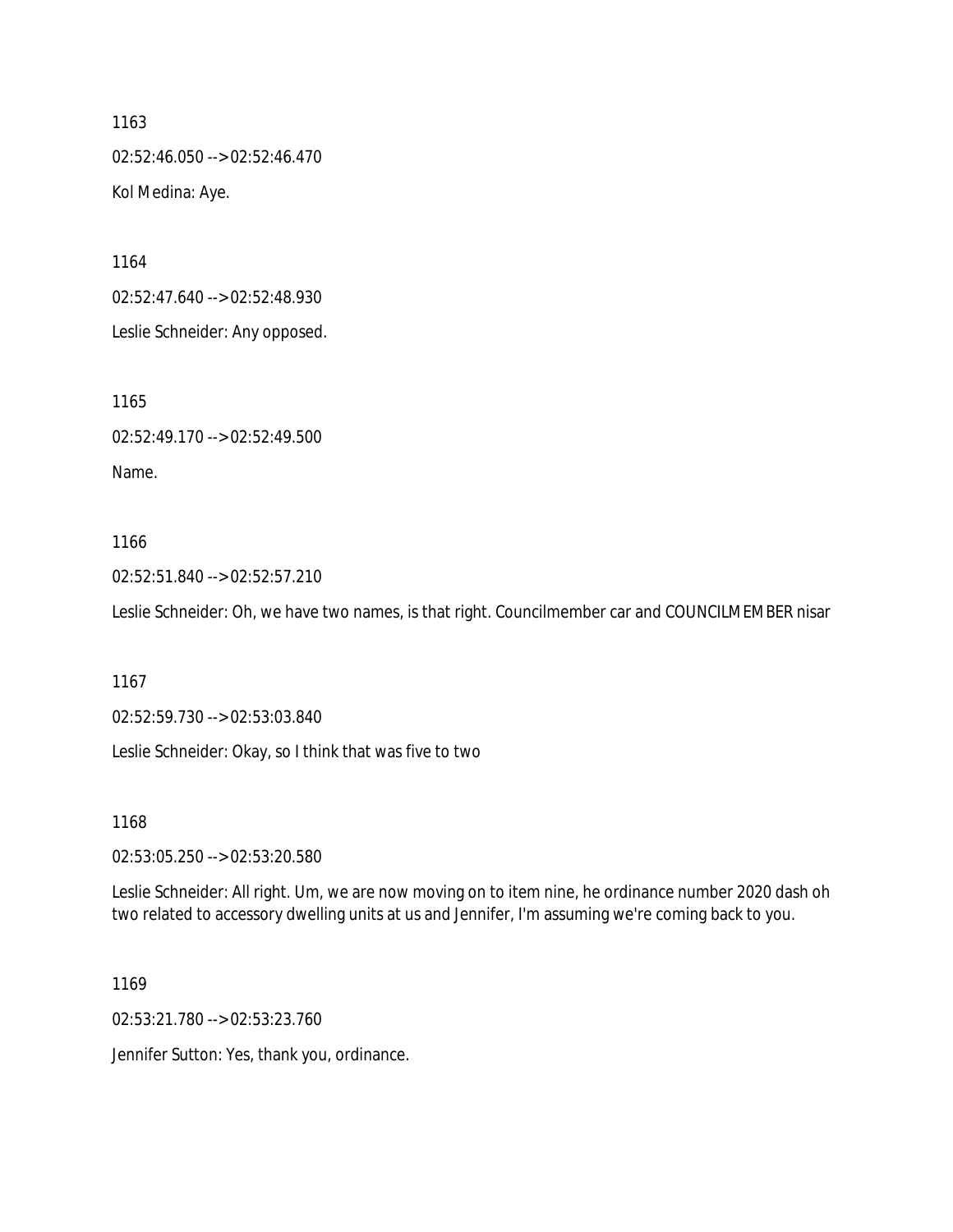02:53:25.290 --> 02:53:37.860

Jennifer Sutton: Modifies the US specific standards or regulations for accessory dwelling units that are codified in the IMC 18 09030 I five

1171

02:53:38.790 --> 02:53:53.850

Jennifer Sutton: The most substantial chain made through this ordinance is to require that single that the single family home and accessory dwelling unit remain owned by the same persons or legal entity for new accessory dwelling units.

1172

02:53:55.080 --> 02:54:08.670

Jennifer Sutton: Permitted after the effective date of this ordinance we're calling this the common ownership requirement that's being added to the code the ordinance also adds shops in barns.

1173

02:54:08.850 --> 02:54:09.660

Morgan Smith: As types of

1174

02:54:09.720 --> 02:54:26.970

Jennifer Sutton: Detached buildings that are appropriate to construct an accessory dwelling unit above or in conjunction with and it adds a regulation to prohibit us from being used as short term rentals in the future if they do not have a current business license to do so.

1175

02:54:28.200 --> 02:54:29.250

Jennifer Sutton: So this ordinance.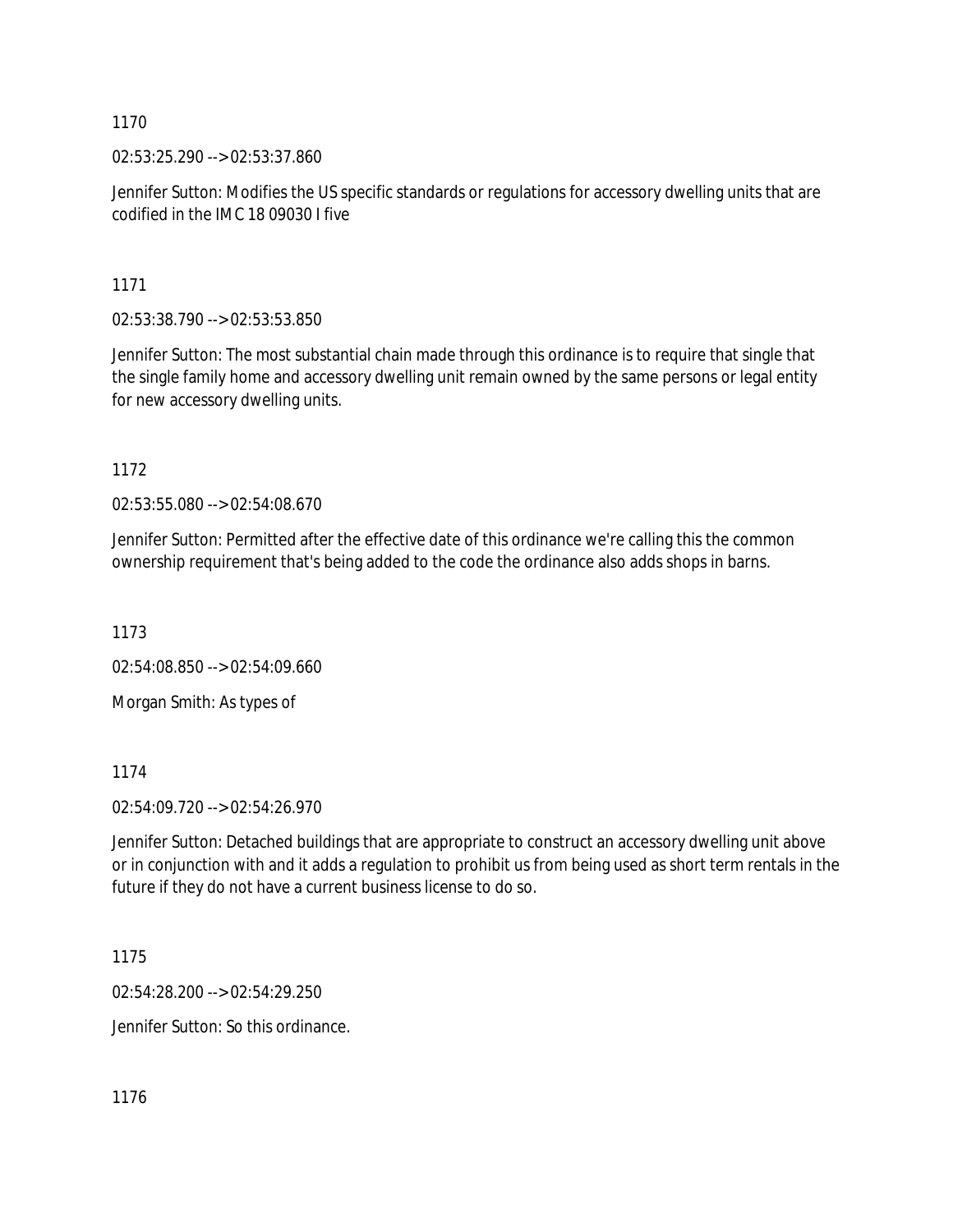02:54:30.450 --> 02:54:40.740

Jennifer Sutton: Brings the Council full circle on this issue, because you began this policy discussion on common ownership for at us in the fall of 2018

# 1177

02:54:41.400 --> 02:55:00.930

Jennifer Sutton: And added this code change to the development moratorium work program, the Council continued to discuss edu regulations, and other types of small homes throughout the fall, the summer and fall of 2019 in addition to the policy direction requiring common ownership, the Council had suggested

### 1178

02:55:02.970 --> 02:55:12.480

Jennifer Sutton: Had given the policy direction to the planning commission to consider removing lock coverage as a barrier to constructing at us.

### 1179

02:55:13.020 --> 02:55:36.870

Jennifer Sutton: On lot smaller than an acre and to add provisions for tiny homes to the city's zoning code the planning commission discuss these ideas over five meetings this past winter, the Commission removed references to the tiny homes from their recommendation to counsel and removed the law coverage.

1180

02:55:38.130 --> 02:55:41.010

Jennifer Sutton: The law coverage idea that the Council had put forward.

1181

02:55:42.030 --> 02:55:53.070

Jennifer Sutton: In addition to requiring common ownership, the Planning Commission recommended the ad use can't be used a short term rentals going forward and clarified the at us can be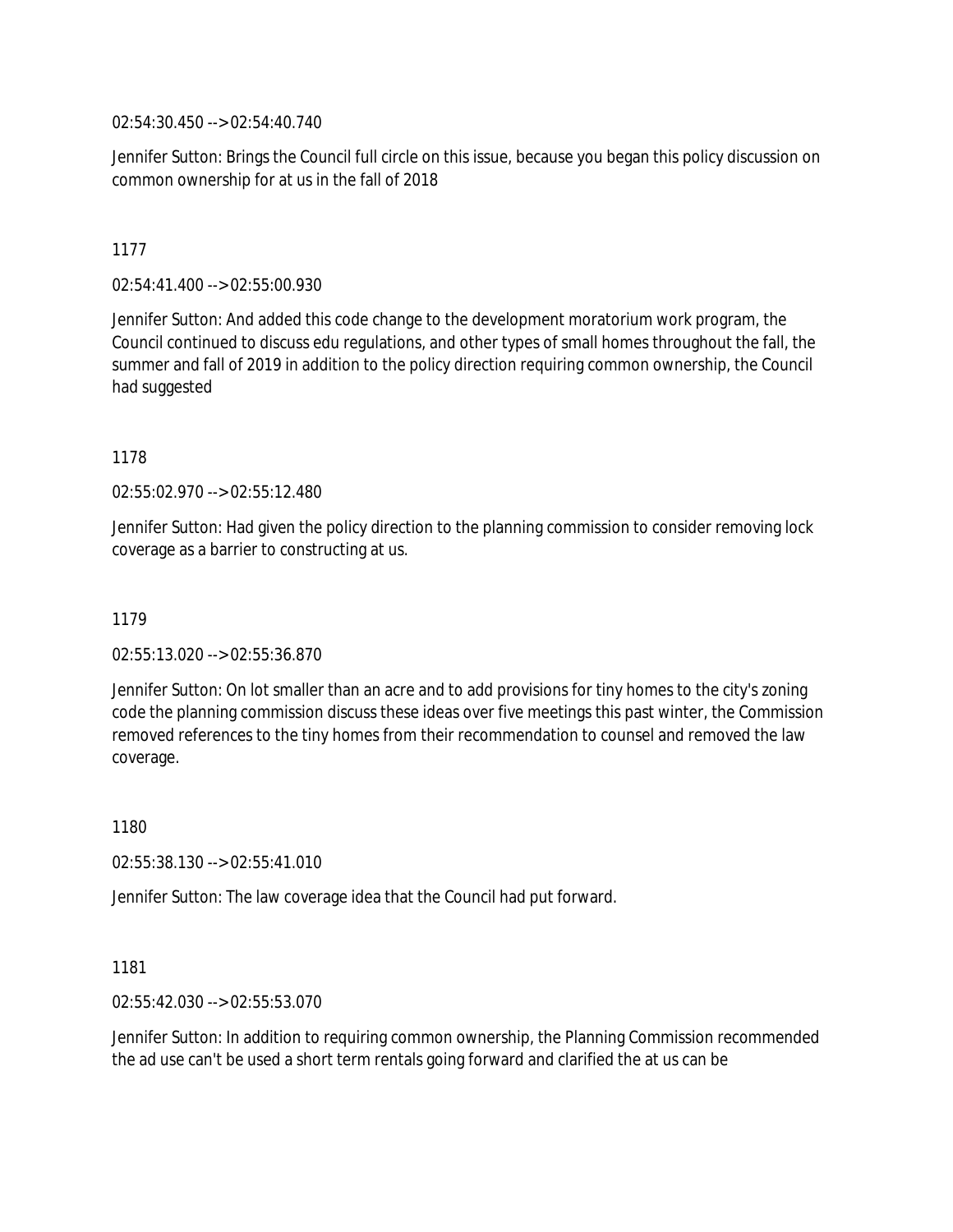02:55:54.120 --> 02:55:59.280

Jennifer Sutton: Built in conjunction with barns and shops and not just detached garages.

1183

02:56:00.330 --> 02:56:10.560

Jennifer Sutton: So this is what ends up being an ordinance 20 2002 and there's been a lot of discussion. A lot of public comment about these topics.

1184

02:56:11.130 --> 02:56:21.690

Jennifer Sutton: A kind of fuller history of the work that the Council and the planning commission have done is in the staff memo, and I'd be happy to answer any questions to support your discussion.

1185

02:56:23.760 --> 02:56:27.960

Leslie Schneider: Great, thank you very much. Alright, we've got a number of hands up. Councilmember nisar

### 1186

02:56:30.900 --> 02:56:37.470

Rasham Nassar: I feel like I've gone. First, a lot tonight so um I'll keep my hand up and then I'm happy to have you circle back to me they're

### 1187

02:56:37.800 --> 02:56:40.920

Leslie Schneider: All right, thank you. Councilmember high topless.

1188

02:56:43.980 --> 02:56:44.430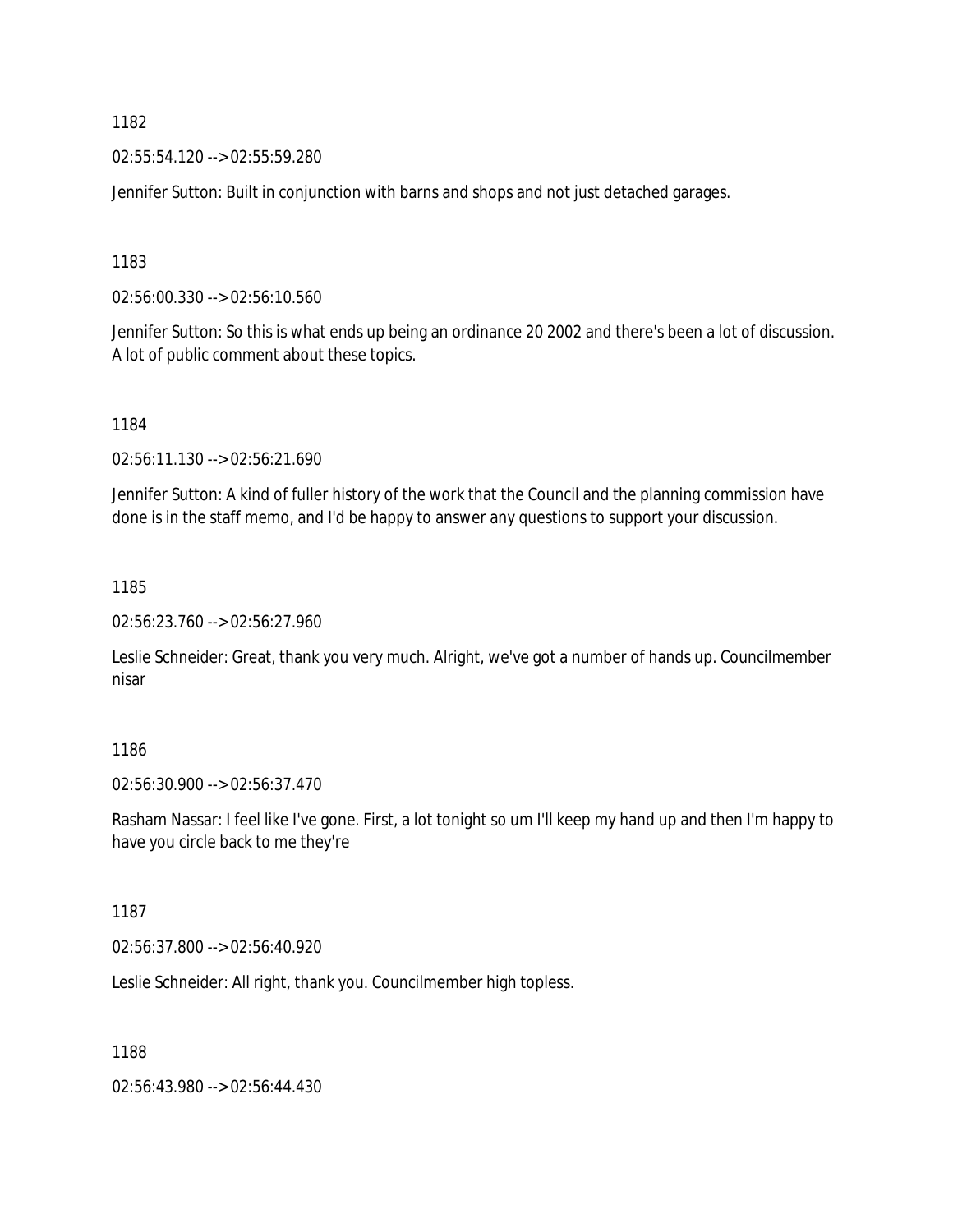Leslie Schneider: on mute.

1189

02:56:47.460 --> 02:56:57.840

Kirsten Hytopoulos: I support the changes that have been suggested by the by the thank mission. I had a couple questions which I probably shouldn't even ask. I'm sorry, but I wanted to ask Jennifer

# 1190

02:56:59.100 --> 02:57:03.930

Kirsten Hytopoulos: About this. Actually, I think all existing language. So that's why I apologize for asking.

# 1191

02:57:05.010 --> 02:57:13.050

Kirsten Hytopoulos: But just for clarification that this these the exception for the size of the EU when it's inside

# 1192

02:57:14.160 --> 02:57:21.450

Kirsten Hytopoulos: A structure in order to allow efficient use of all the floor area could that so this is this is

# 1193

02:57:22.950 --> 02:57:27.810

Kirsten Hytopoulos: What I think it's five g. Let's see. You know what I'm talking about.

# 1194

02:57:28.950 --> 02:57:30.480

Kirsten Hytopoulos: It's a new G. I.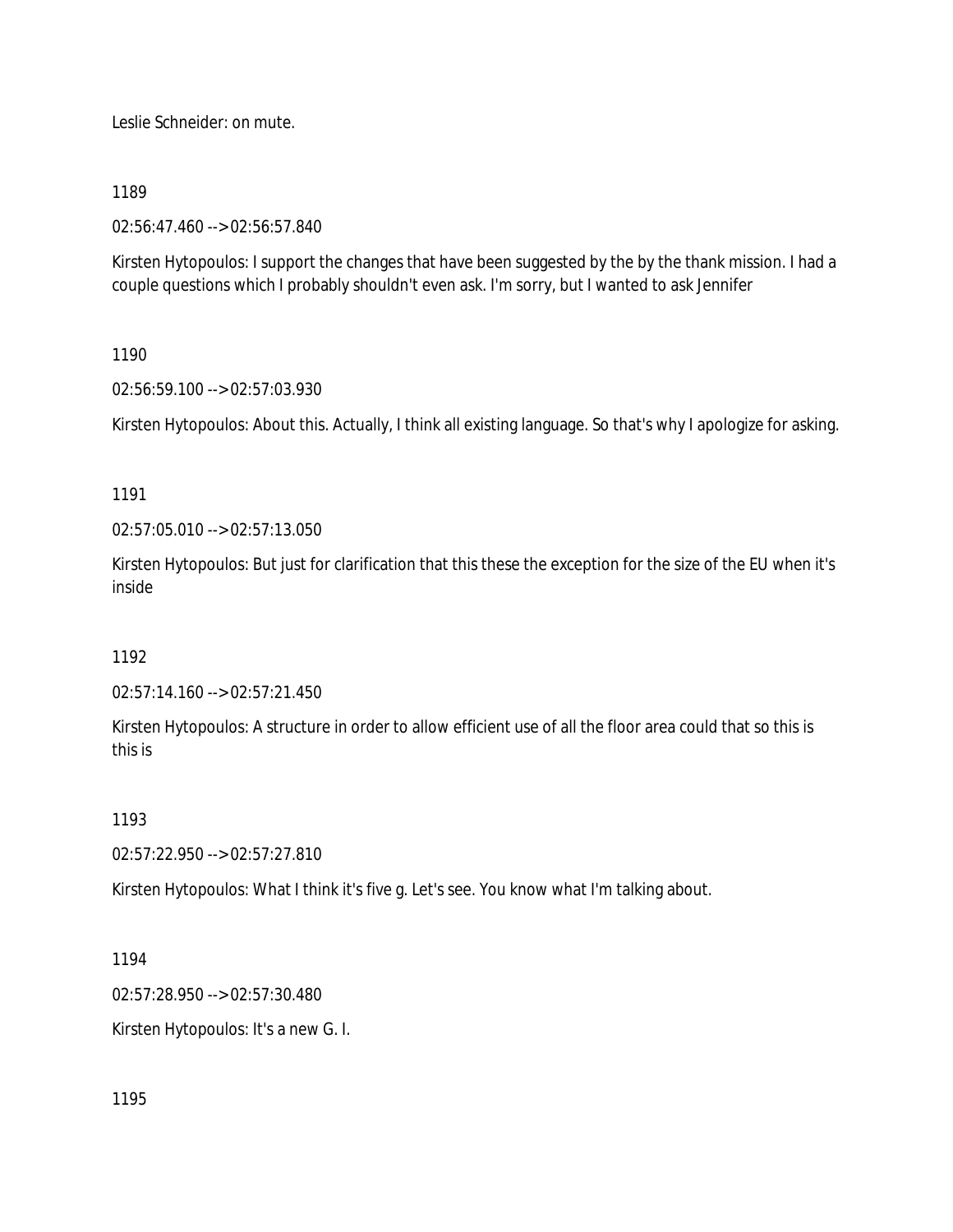02:57:30.570 --> 02:57:33.300

Jennifer Sutton: I do. It was fun. Now it's G.

1196

02:57:33.630 --> 02:57:35.070

Jennifer Sutton: At the bottom of page two of the

1197

02:57:35.070 --> 02:57:35.760

Jennifer Sutton: Ordinance.

1198

02:57:35.940 --> 02:57:39.480

Kirsten Hytopoulos: So cannot bring us like a 1500 2000 square foot.

1199

02:57:41.550 --> 02:57:55.620

Kirsten Hytopoulos: In, you know, a do second. In other words, secondary unit with it within a single family residence is that just open ended. It could be as big as somebody approves because they efficiently uses the space.

1200

02:57:56.940 --> 02:58:04.860

Jennifer Sutton: Mm hmm. And in theory, yes. If someone, let's say they had an unfinished basement and

1201

02:58:05.880 --> 02:58:15.630

Jennifer Sutton: It exists it existed in 2015 when that ordinance was adopted in this provision added and they were remodeling the basement to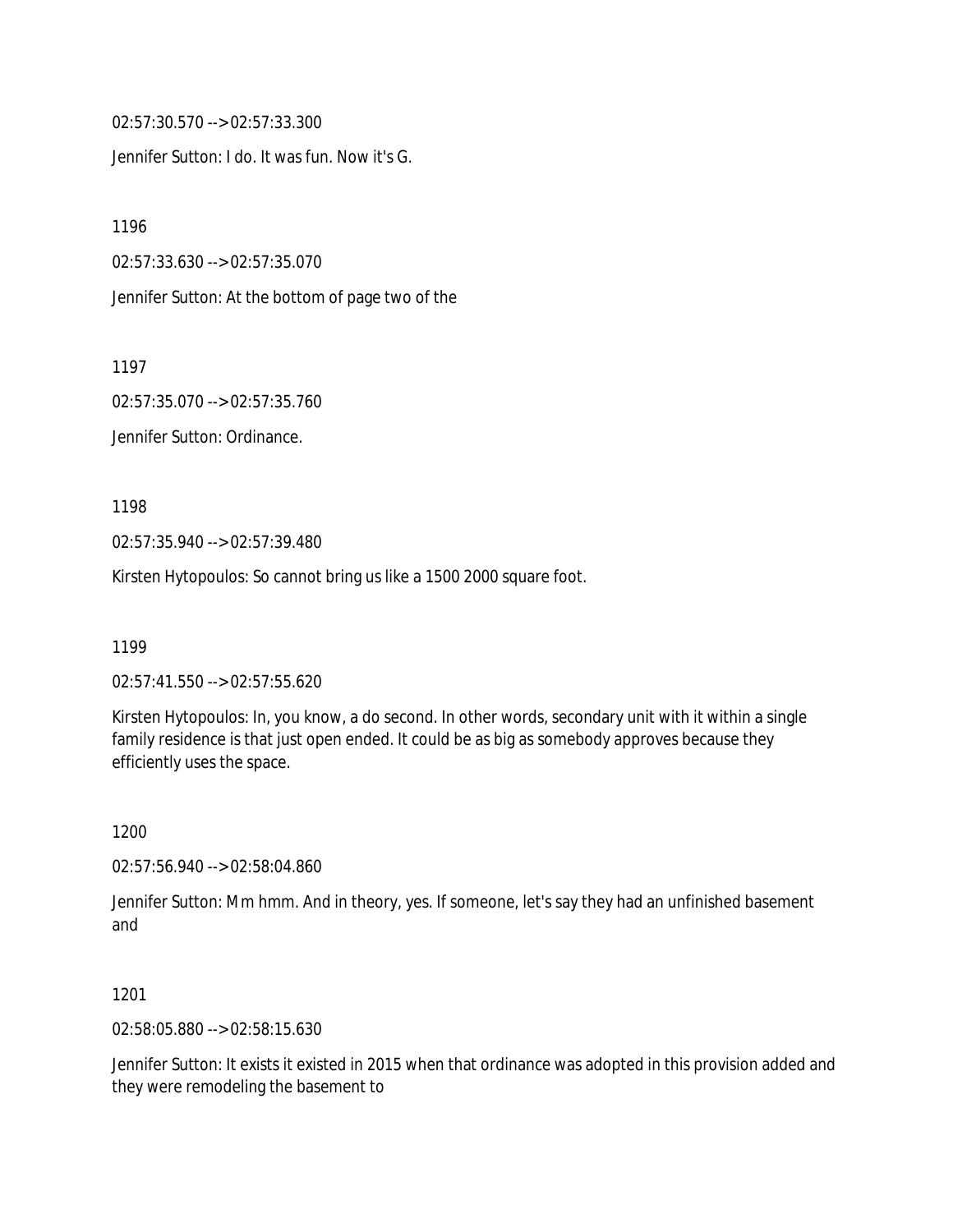02:58:17.190 --> 02:58:35.160

Jennifer Sutton: Put in an ad you until that 2015 ordinance, we would have had the applicant seal off or wall off part of that 1500 square feet, so that it can be accessed by the balance or. And so this change.

1203

02:58:37.140 --> 02:58:59.220

Jennifer Sutton: Is to not make people do that to fit within under the maximum 900 square foot threshold and it's meant to be for existing space from 2015 not new space going forward. Okay. And, um, gosh, I think I only can think of one example where it's been used

1204

02:58:59.940 --> 02:59:10.620

Kirsten Hytopoulos: Okay. And then my other question is just with the old age. And now I is this saying that an ad you can have its own garage shop or barn.

1205

02:59:12.510 --> 02:59:13.470

Kirsten Hytopoulos: Or am I miss reading it.

1206

02:59:18.420 --> 02:59:39.570

Jennifer Sutton: What what this is trying to say it's adding shopping barn to this list of types of buildings that at us may be constructed in conjunction with like usually above you know you can think of a detached garage that perhaps as an ad or above, and

1207

02:59:40.830 --> 02:59:41.940

Jennifer Sutton: Or I suppose it could be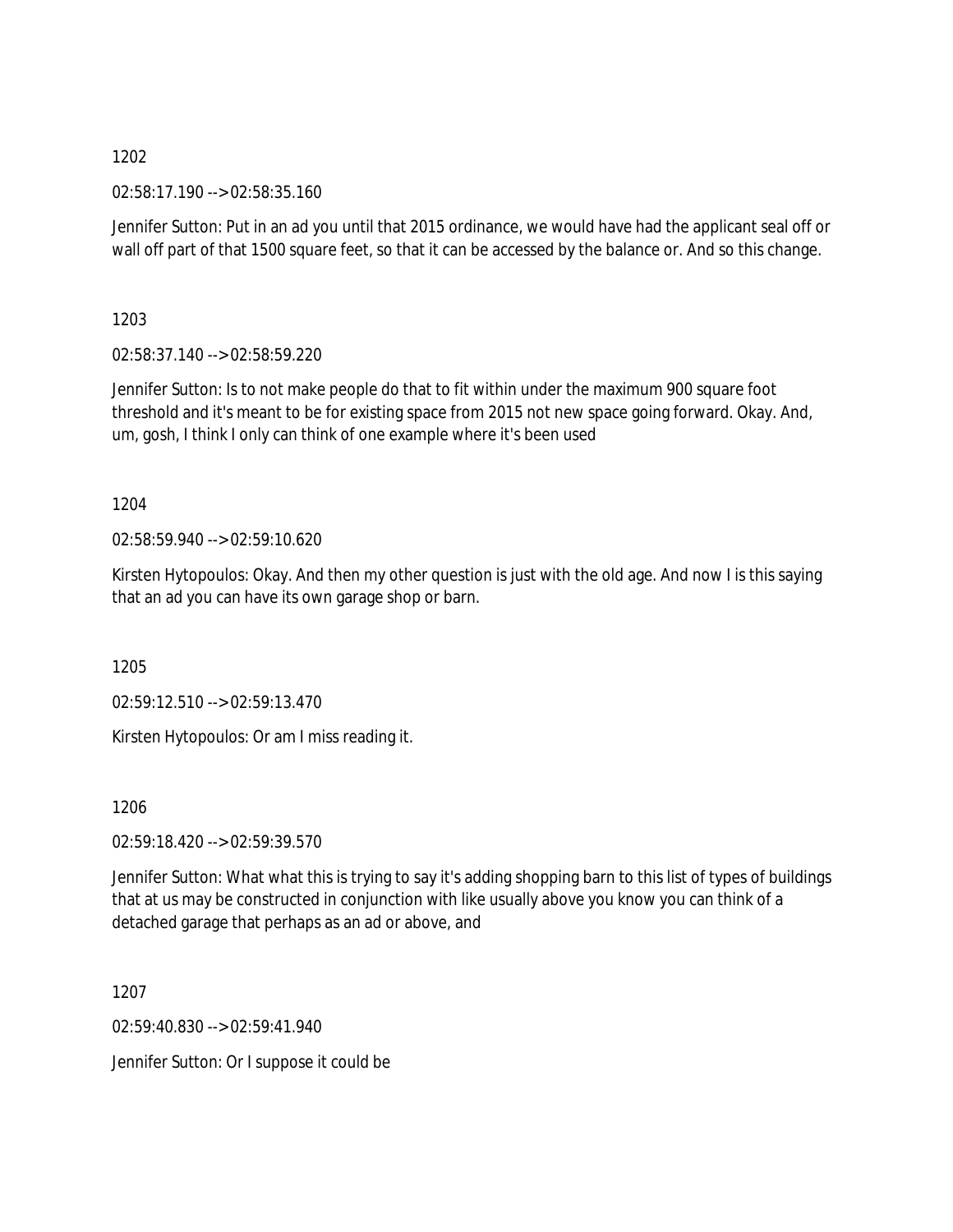02:59:43.560 --> 02:59:54.390

Jennifer Sutton: Country constructed next to or Jason to a detached building. And so what this is clarifying it's adding shops in barns to this list.

1209

02:59:54.930 --> 03:00:07.410

Jennifer Sutton: To say that the space of that other use the garage or the shop of the barn won't count towards the 900 square foot limit that the 900 square foot limit is really just the dwelling unit space itself.

1210

03:00:08.070 --> 03:00:18.210

Kirsten Hytopoulos: I'm actually looking at the next one. The new I because it says an ad you not attached to a single family dwelling may not contain any accessory use other than a garage shop or barn.

1211

03:00:19.260 --> 03:00:23.160

Kirsten Hytopoulos: So are you saying that that needs to be read in conjunction with

1212

03:00:24.300 --> 03:00:27.870

Kirsten Hytopoulos: Age that that references the pre I'm just trying to understand. You can't have

1213

03:00:27.870 --> 03:00:32.190

Kirsten Hytopoulos: A BUILDING AT YOU. THAT'S 900 square feet or less. And now on this.

1214

03:00:32.730 --> 03:00:39.480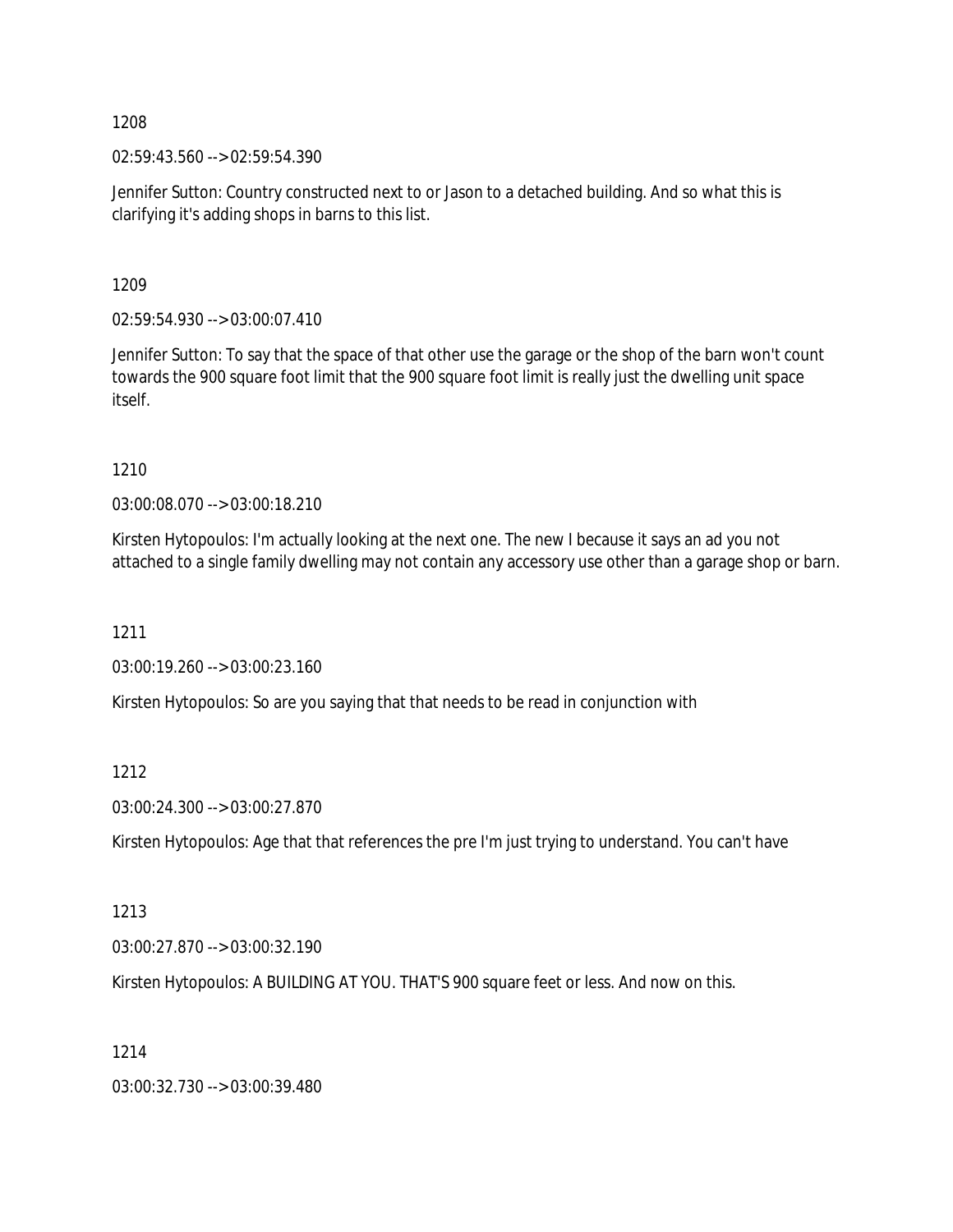Kirsten Hytopoulos: Single Family property and now also have a garage shop or barn associated with it, that wasn't there before.

1215

03:00:40.950 --> 03:00:44.670

Jennifer Sutton: Correct. They do, they do work together and

1216

03:00:46.170 --> 03:00:59.040

Jennifer Sutton: As, as I said right now these two provisions are specific to garages only. So right now, if someone had a shop. They couldn't add an edu above it, or next to it.

1217

03:01:00.810 --> 03:01:03.390

Jennifer Sutton: And what this means is that

1218

03:01:05.550 --> 03:01:16.740

Jennifer Sutton: The types of detached buildings are limited to right now it's limited to just garages and with this change, it would be limited to just these three types of building

1219

03:01:18.660 --> 03:01:19.050

Kirsten Hytopoulos: Okay.

1220 03:01:19.110 --> 03:01:20.400 Jennifer Sutton: So right now, if someone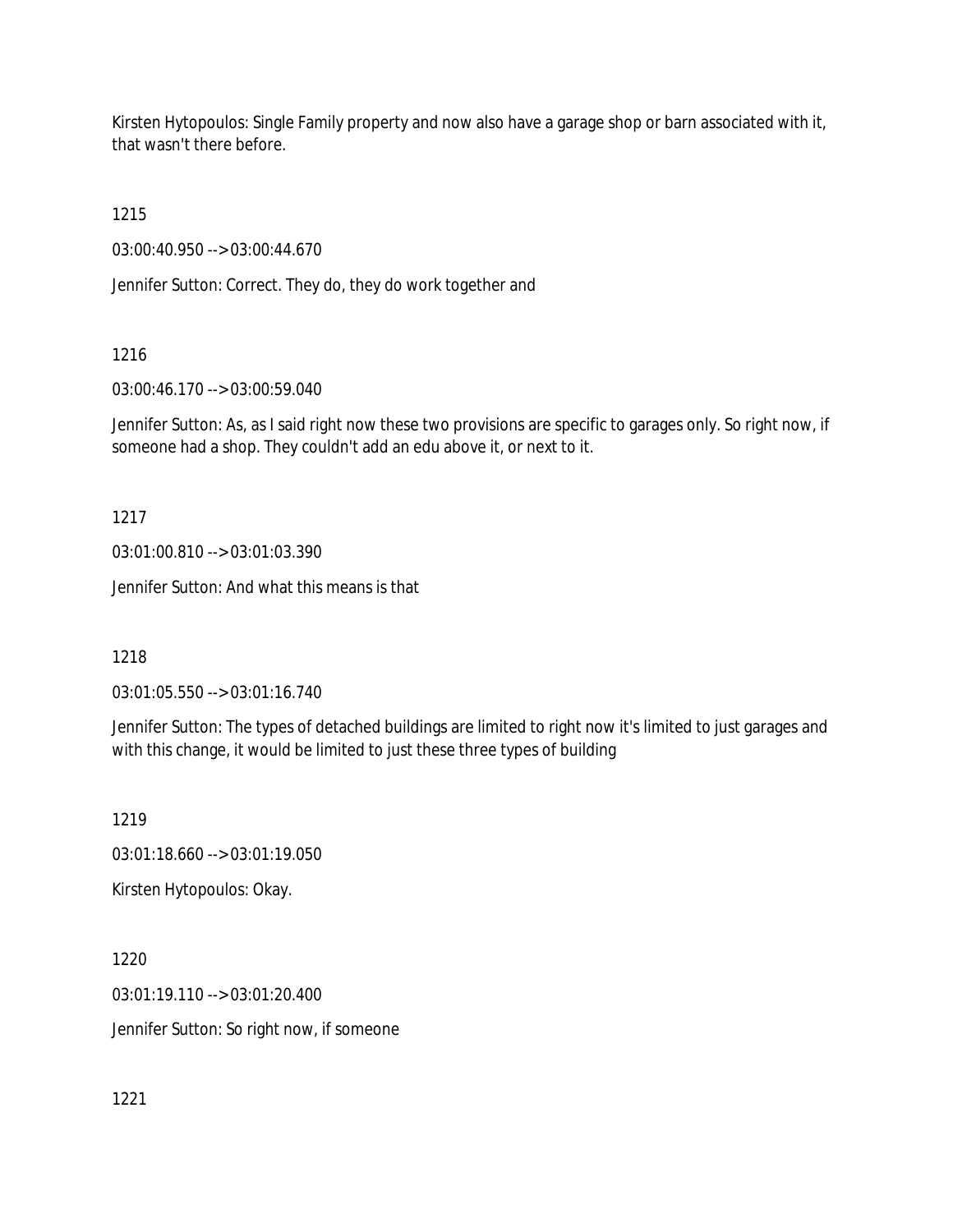03:01:20.670 --> 03:01:30.630

Jennifer Sutton: If someone had, let's say, right now, if someone had a really nice greenhouse, for instance, they couldn't attach an ad you to the side of the greenhouse

1222

03:01:31.980 --> 03:01:33.090

Jennifer Sutton: Under our current code.

1223

03:01:33.510 --> 03:01:42.960

Kirsten Hytopoulos: Okay, just to be clear to putting he and I together. It's one thing to say. You can build a garage and build an ad on top, but you can't build this sounds like you could

# 1224

03:01:43.410 --> 03:01:53.580

Kirsten Hytopoulos: Have a house with a garage. And then you could build an ad and a garage for the view and that garage wouldn't count towards the 900 square feet of the ad you so that's my question that specific scenario.

1225

03:01:54.060 --> 03:01:55.230

Kirsten Hytopoulos: You know, whether it's correct.

1226

 $03:01:55.740 \rightarrow 03:02:07.410$ 

Kirsten Hytopoulos: So you can do that. You could have a you have a house that has a garage. You can build this hashtag to you and then you can build a garage or other. One of the other outbuildings associate with the at you and that will not count towards the you

1227

03:02:09.450 --> 03:02:17.220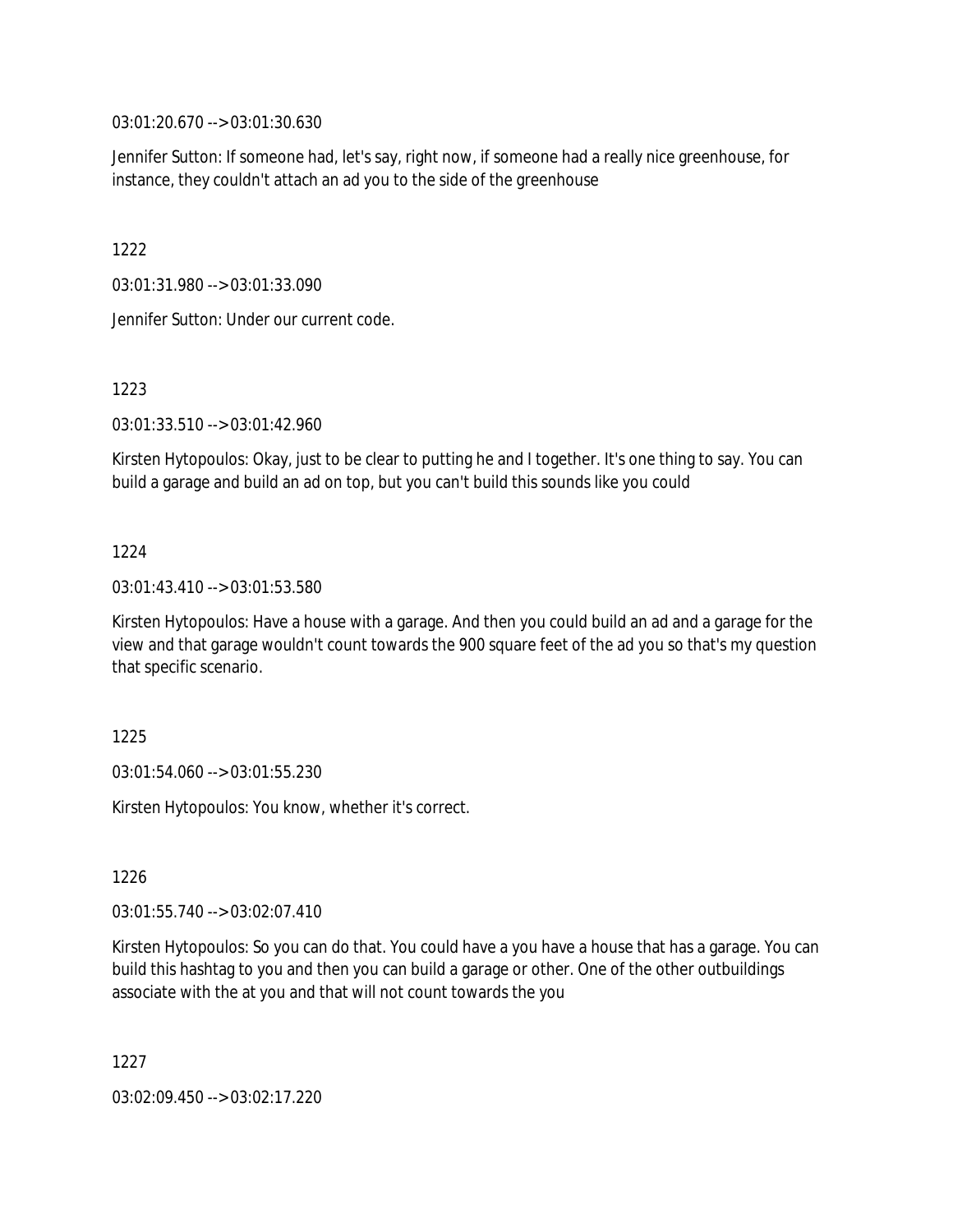Jennifer Sutton: Correct. Correct. Assuming there's not a clear internal connection on the same level.

1228

03:02:17.430 --> 03:02:17.760

Kirsten Hytopoulos: Okay.

1229 03:02:17.820 --> 03:02:18.720 Jennifer Sutton: That's awesome. So

1230

03:02:18.960 --> 03:02:19.770

Kirsten Hytopoulos: To me for

1231

03:02:19.950 --> 03:02:26.970

Kirsten Hytopoulos: Mm hmm. That that you didn't think that was probably what was anticipated, at least when I looked at this when I was encountered before we get it now.

1232

03:02:27.390 --> 03:02:39.990

Kirsten Hytopoulos: That we're anticipating that as opposed to putting an ad you on top of an accessory building. So that's fine. I just wanted clarification about that. But like I said, I'm good with the changes that the Planning Commission made

1233

03:02:41.610 --> 03:02:47.130

Jennifer Sutton: Yeah, this was a change suggested by the planning commission. Yeah.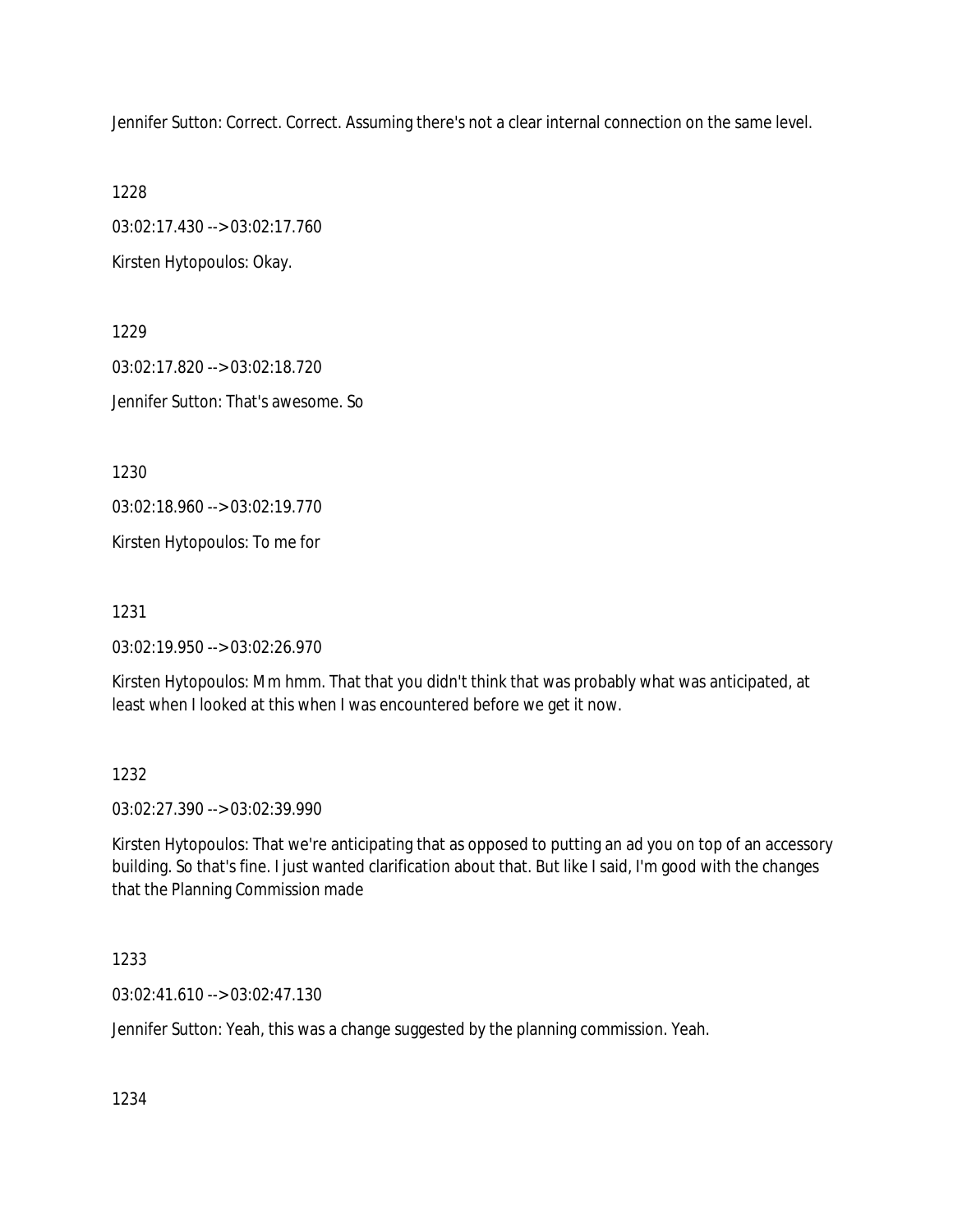03:02:47.160 --> 03:03:03.810

Kirsten Hytopoulos: I'm not, I'm not concerned with the garage shop or barn. My concern is that you're going to have an accessory building with an accessory building so that that looks like that already existed in the code and I'm just getting clarification. So that's fine. Thanks.

1235

03:03:06.150 --> 03:03:07.200

Leslie Schneider: COUNCILMEMBER car.

1236

03:03:09.240 --> 03:03:09.870

Christy Carr: Thank you.

1237

03:03:11.010 --> 03:03:27.120

Christy Carr: Um, I want to acknowledge all of the Council's work on this topic today and that I'm coming to the party late here, but I don't support this ordinance and as it is now. I won't support it and I'll just tell you a few reasons why.

1238

03:03:28.380 --> 03:03:35.970

Christy Carr: common ownership is was not a recommendation of the affordable housing Task Force and they didn't actually even talk about it.

1239

03:03:37.050 --> 03:03:50.760

Christy Carr: And I think that they did talk a lot about other topics related to at us and that that could be a better use of our time. If we're really talking about this issue as an affordable housing issue.

1240

03:03:52.890 --> 03:04:08.580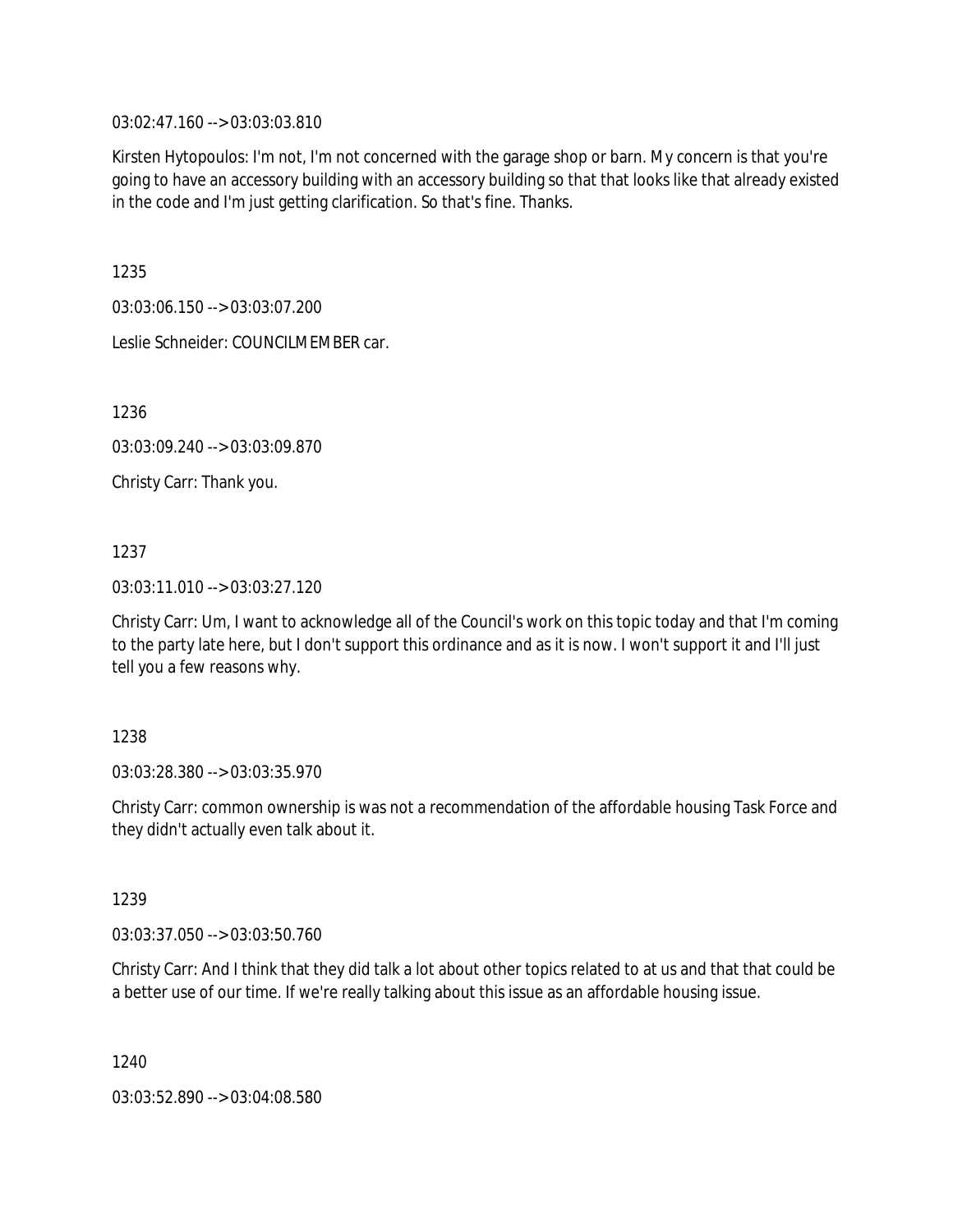Christy Carr: I think that at you sold separately. Have the potential to achieve affordable housing Task Force recommendation and comprehensive plan goals to develop a variety of housing choices, one of which is smaller homes smaller sizes.

1241

03:04:09.960 --> 03:04:15.060

Christy Carr: I think that 82 sold separately can provide a price point not otherwise available.

1242

03:04:16.140 --> 03:04:17.730

Christy Carr: In home ownership.

1243

03:04:18.840 --> 03:04:32.670

Christy Carr: My understanding is that the roost at us. So for at the time between 525 and 535 which was 30% below the median sale price. And I think that's significant in terms of affordability on this island.

1244

03:04:35.070 --> 03:04:45.690

Christy Carr: And I just think that at us being sold separately. Shouldn't be prohibited because they aren't as affordable as they they could or we think they should be.

1245

03:04:47.220 --> 03:05:05.760

Christy Carr: I think that the city council and the planning commission and a new subcommittee is continuing to discuss affordable housing and that carving out this a new topic is an urgent or necessary and then it should be considered along with the suite of affordable housing tools under consideration.

1246

03:05:09.120 --> 03:05:10.140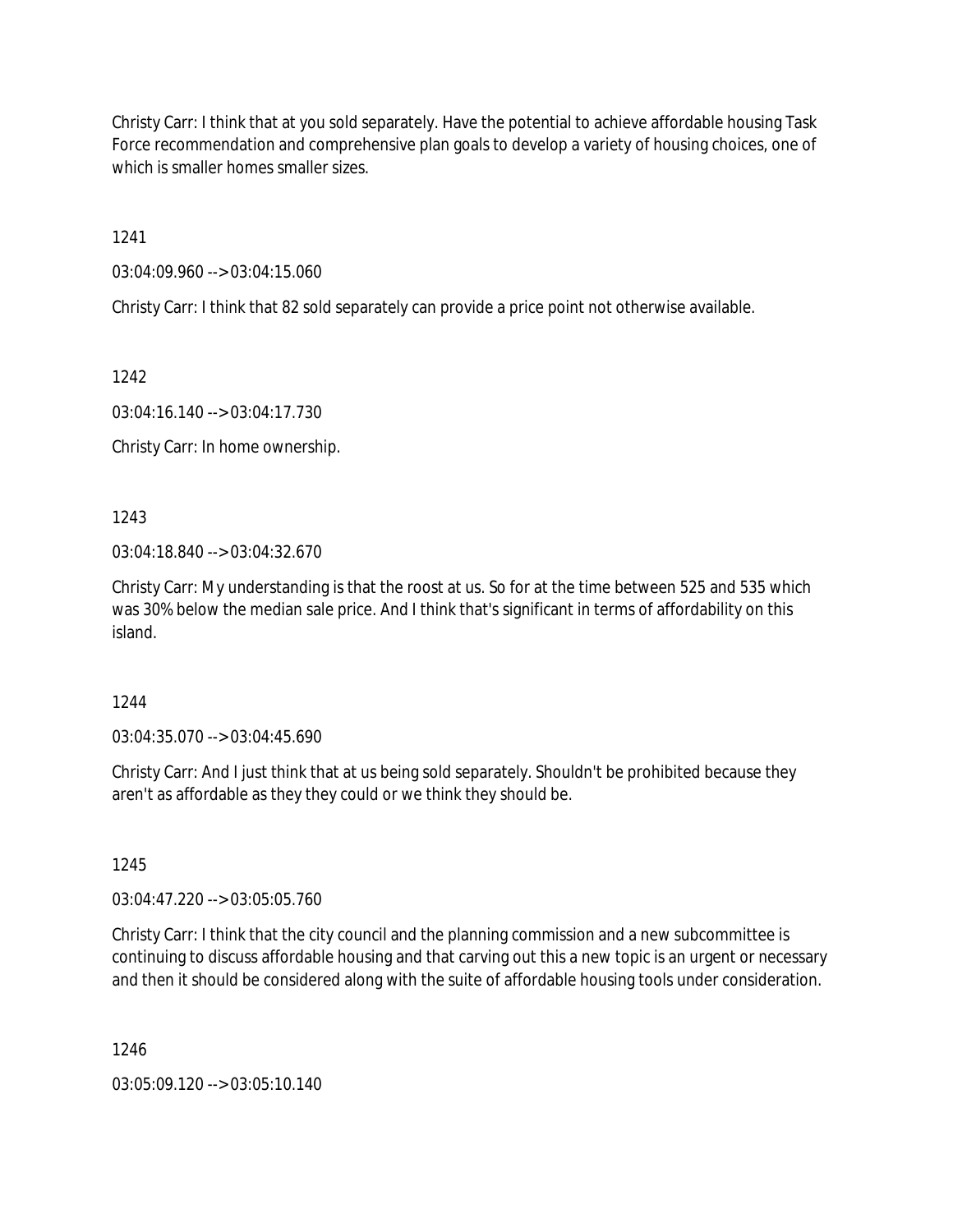Christy Carr: I think that

# 1247

03:05:11.160 --> 03:05:19.680

Christy Carr: The last point I guess I'll make is that I don't think allowing at us to continue to be allowed without common ownership.

# 1248

03:05:20.070 --> 03:05:35.640

Christy Carr: Will double our density. I think that's a myth. And I don't think it's it's proven, I think, just like ego northwest pointed out that in our far discussions that we won't see 100% of the allowed or permitted development.

# 1249

03:05:37.500 --> 03:05:49.260

Christy Carr: We won't see 100% of the potential at us. I don't think there's going to be 6000 at us and our conservation areas, there's only been 200 plus on the island in the last 30 years so

1250

03:05:49.770 --> 03:05:58.680

Christy Carr: I just don't see that I feel like common ownership is a is a solution. Looking for a problem. And I think that carving it out with

### 1251

03:05:59.790 --> 03:06:12.570

Christy Carr: Without comprehensively looking at other affordable housing issues and everything around our development isn't good planning and and i don't think it's good governance and so I'm not going to support it.

1252

03:06:15.840 --> 03:06:16.920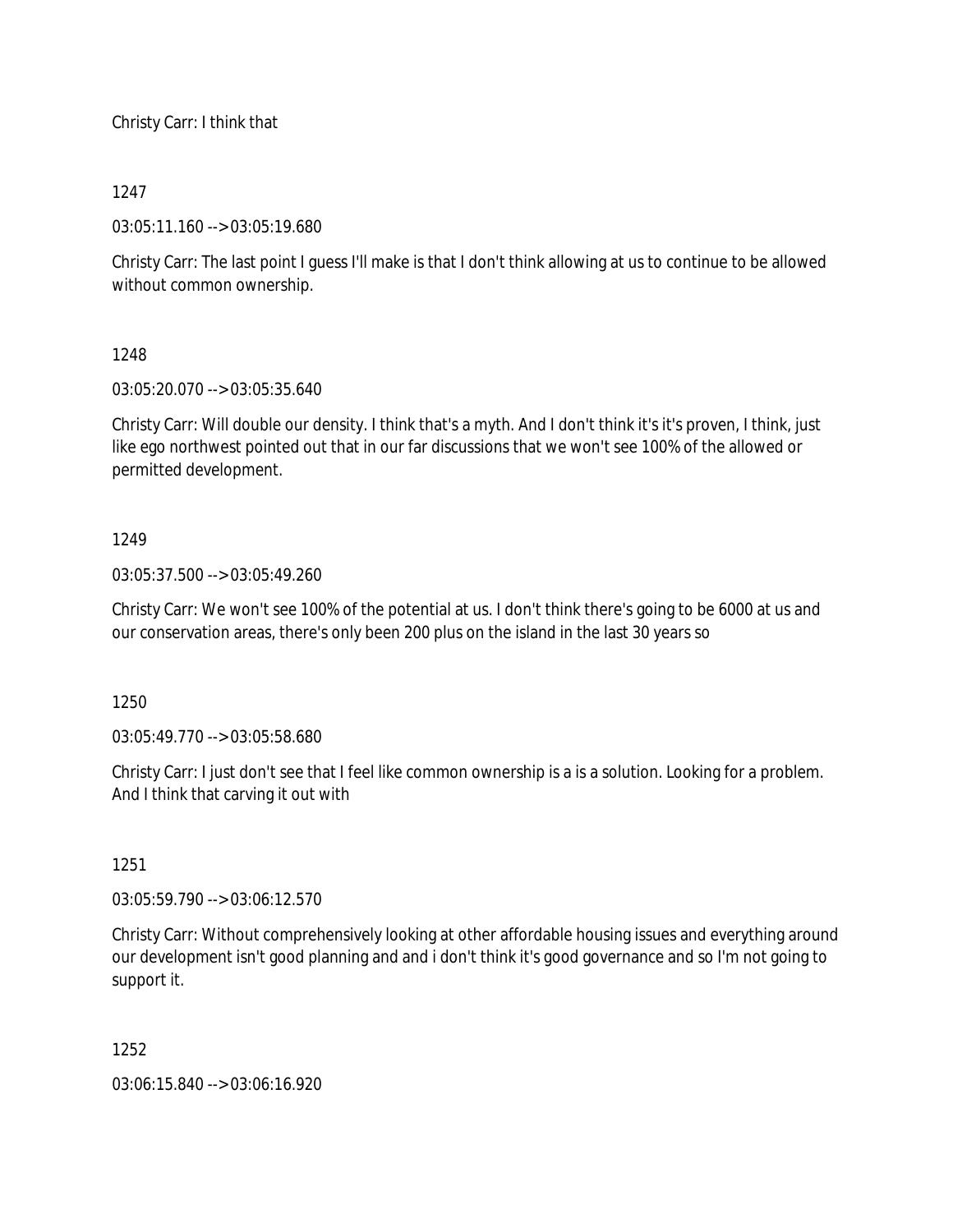Leslie Schneider: All right. Thank you.

1253

03:06:18.840 --> 03:06:19.740

Leslie Schneider: Hopefully we're meeting it

### 1254

03:06:23.700 --> 03:06:27.120

Kol Medina: Thanks, I won't support this is written, either.

1255

03:06:28.200 --> 03:06:29.430

Kol Medina: For different reasons.

1256

03:06:31.350 --> 03:06:41.910

Kol Medina: I don't know where on along the line of this that it got described as an affordable housing initiative because that's not what it is. That's certainly not what it was for me.

### 1257

03:06:43.590 --> 03:06:54.900

Kol Medina: Although some of that was worked into it. There was one provision in here that really was about affordable housing and that one provision is something that planning commission didn't include which is part of why I want support this.

1258

03:06:58.290 --> 03:07:12.300

Kol Medina: Yes, it's the for me, the purpose behind this is this accounts from Ricardo was talking about this allowing a to us and every zone in the city does effectively allow for doubling of density across, across the island.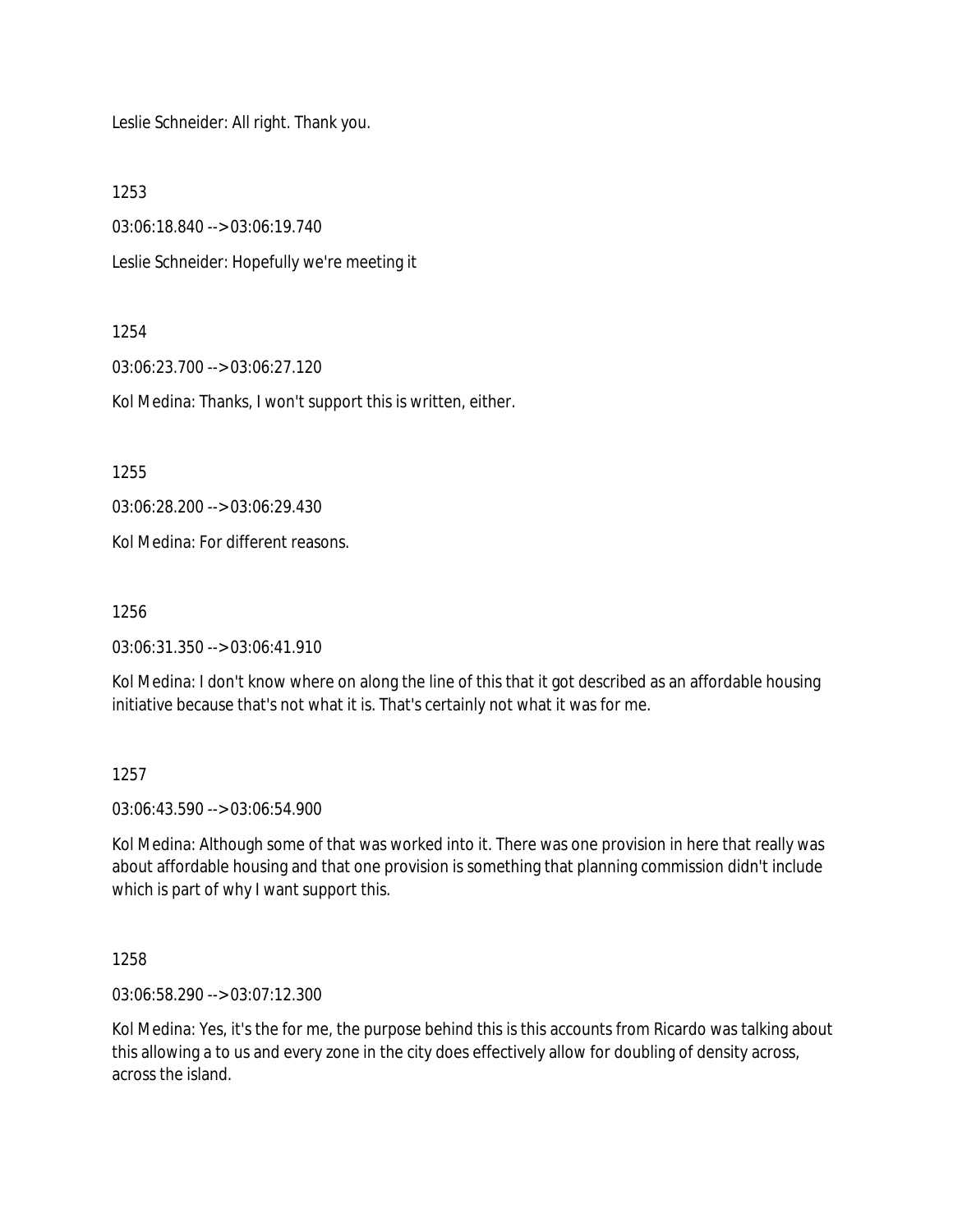03:07:13.500 --> 03:07:16.380

Kol Medina: Will that actually happen. Well, no, of course it won't

1260

03:07:17.970 --> 03:07:27.120

Kol Medina: But that's not a whole lot different from saying if we just up zone every property in the conservation district and said, You know what, let's just make it, you can build

1261

03:07:28.140 --> 03:07:35.550

Kol Medina: A second house. You can you can subdivide every two and a half acre property now and build two houses on instead of one. Not everyone would do that.

1262

03:07:36.900 --> 03:07:49.500

Kol Medina: Some people selling properties you couldn't do that because of environmental reasons which are the same reasons why some people will never build an ad you but it doesn't mean we should do it. The fact that we allow you to use in every

1263

03:07:50.730 --> 03:07:58.860

Kol Medina: On every property across the island means that more will be built and for. So for me the common ownership issue is a climate change issue.

1264

03:07:59.370 --> 03:08:10.470

Kol Medina: It's an issue about the future of our society and carbon emissions and it is just a way of allowing more farflung density across the island.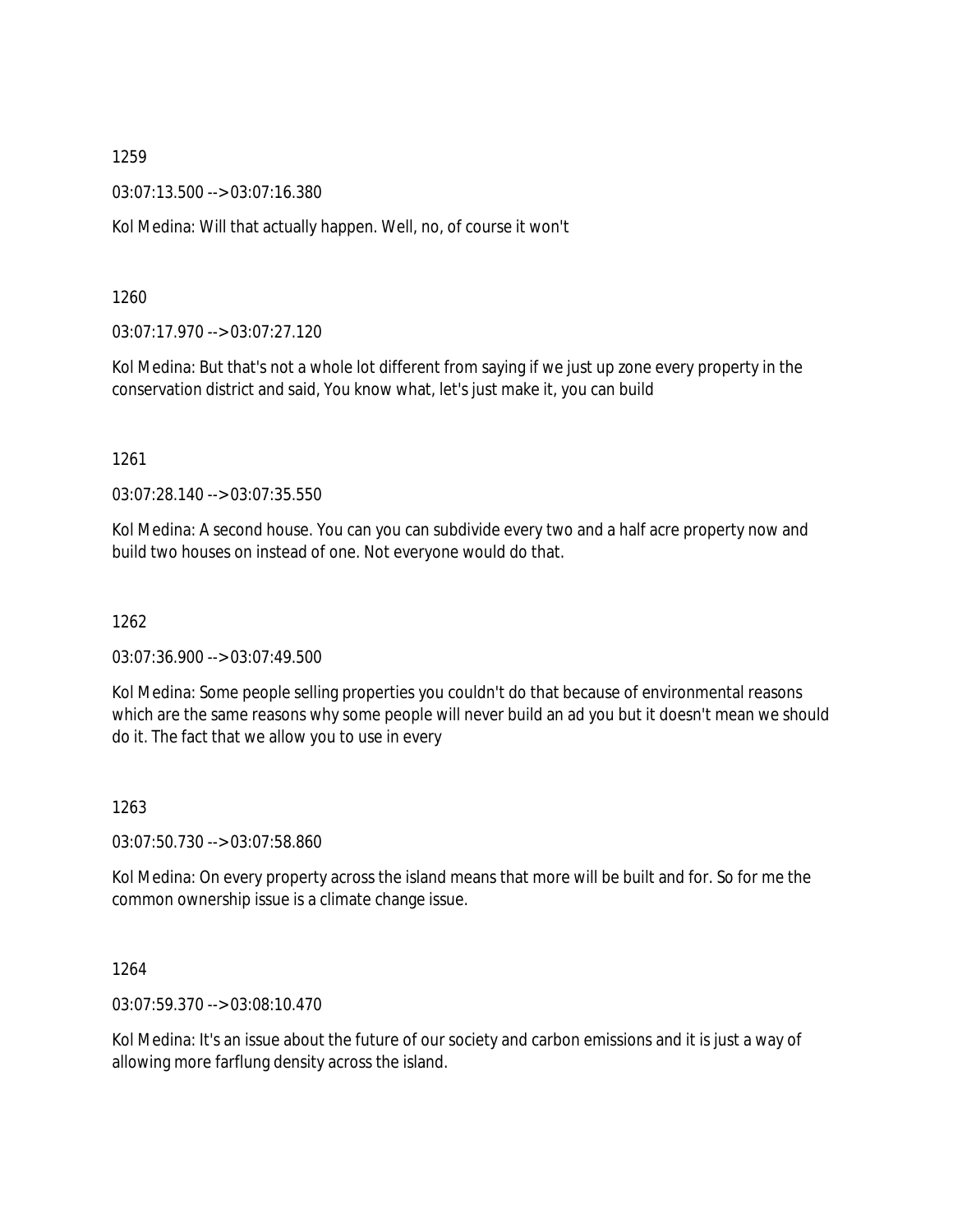03:08:10.800 --> 03:08:17.850

Kol Medina: When if we really want to do something about climate change, long term and the resiliency of our community. We need to stop that.

1266

03:08:18.390 --> 03:08:34.350

Kol Medina: We need to do everything we can to stop letting there be car based density across the island. We need to put that density into cities. So that's what the common ownership is about at least for me, it's not obviously it's not about affordable housing.

1267

03:08:35.700 --> 03:08:36.810

Kol Medina: So there's that.

1268

03:08:38.910 --> 03:08:47.070

Kol Medina: The one party in there that was about affordable housing was the provision that would our direction to the planning commission

1269

03:08:47.670 --> 03:08:53.970

Kol Medina: To remove the lot covered standard as a barrier for constructing a to use for properties, less than 40,000 square feet and residential zones.

1270

03:08:54.480 --> 03:09:03.060

Kol Medina: That that actually was for affordable housing that was to allow more at us to be built where more density should be built in areas with smaller lots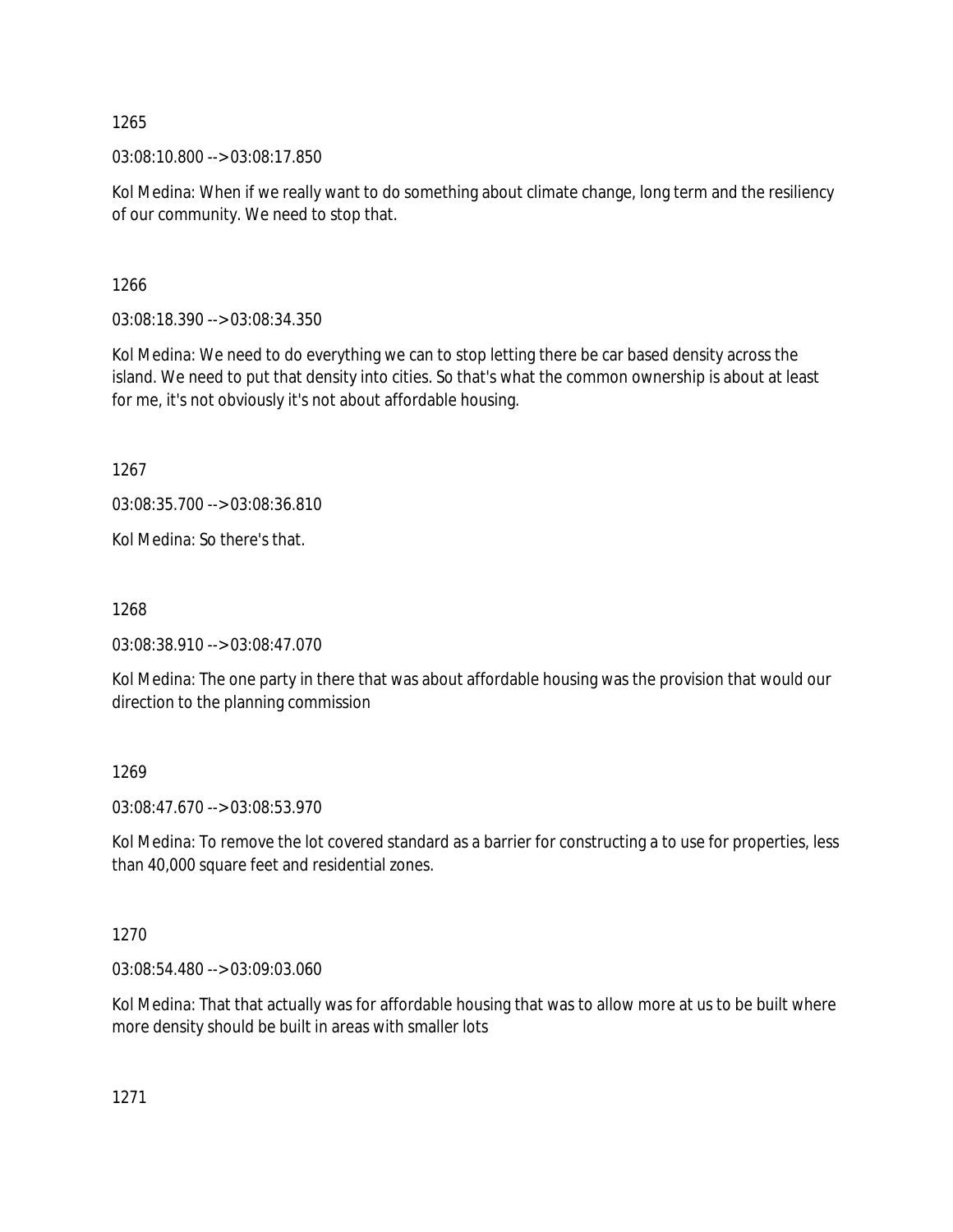03:09:04.830 --> 03:09:08.550

Kol Medina: I'm really kind of surprised that the planning commission didn't put that in there.

1272

03:09:09.570 --> 03:09:16.830

Kol Medina: What I'm about to say might sound rude. I don't mean it that way. I just really mean it as a question, but what is the role of the planning commission

1273

03:09:17.460 --> 03:09:30.450

Kol Medina: The Council gave them clear direction that we wanted an ordinance with that put in there and they just chose just not to do that. So that's the question I have about process. And I don't mean that as an attack. I really mean that as a question about process.

1274

03:09:31.500 --> 03:09:37.200

Kol Medina: But more of the point for me that that was what was in there about affordable housing and I took that out. So I don't support take not including that

1275

03:09:37.980 --> 03:09:48.060

Kol Medina: And I don't support. I don't think I mean I'd love to hear more debate about this, but I don't think I support the prohibition on new at us being used a short term rentals.

1276

03:09:49.920 --> 03:09:52.800

Kol Medina: Again, I'd love to hear more conversation about that.

1277

03:09:53.820 --> 03:09:59.850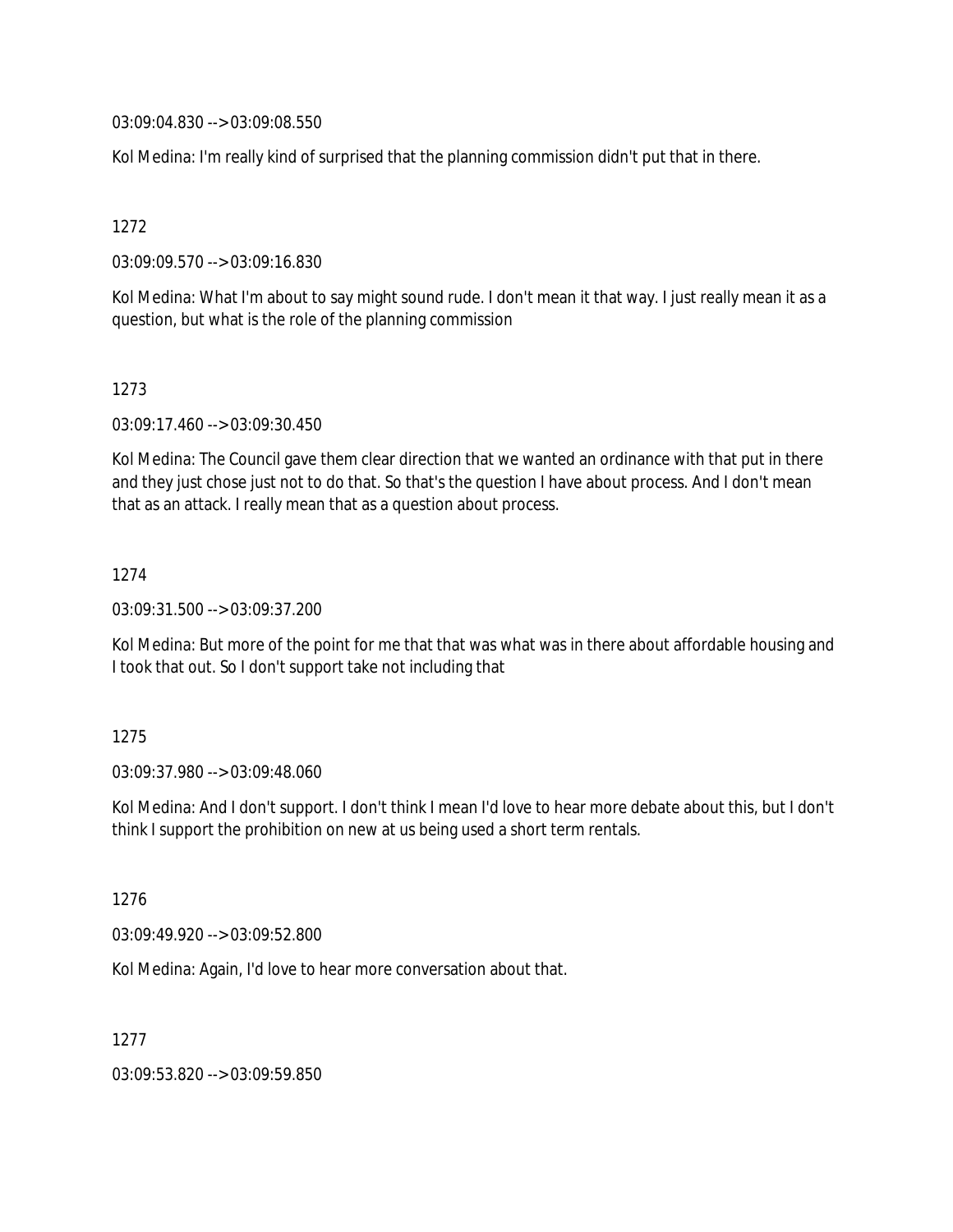Kol Medina: I don't understand the reasoning for that. I don't see any reason in the packet. So I don't know what the thinking was behind that.

1278

03:10:00.330 --> 03:10:08.850

Kol Medina: The complaints. We've heard about short term rentals in the past, while on council or complaints about short term rentals, where the property owners not there.

# 1279

03:10:09.780 --> 03:10:20.610

Kol Medina: It's just a property. It's a house that rent is rented out the people and the property owners out there to control what happens. So people show up and they just treat the neighborhood disrespectfully

# 1280

03:10:21.690 --> 03:10:30.390

Kol Medina: I think that's less likely to happen in an ad you situation because typically the owners there. And one of the houses while the other houses, the EU is being rented.

### 1281

03:10:30.810 --> 03:10:37.170

Kol Medina: But I'd love to hear more discussion on that. So I'm sorry I was probably a little over my three minutes. Mayor, but those are my thoughts.

1282

03:10:39.300 --> 03:10:40.260

Leslie Schneider: All right. Thank you.

1283

03:10:41.520 --> 03:10:44.790

Leslie Schneider: So we're just going down the line here and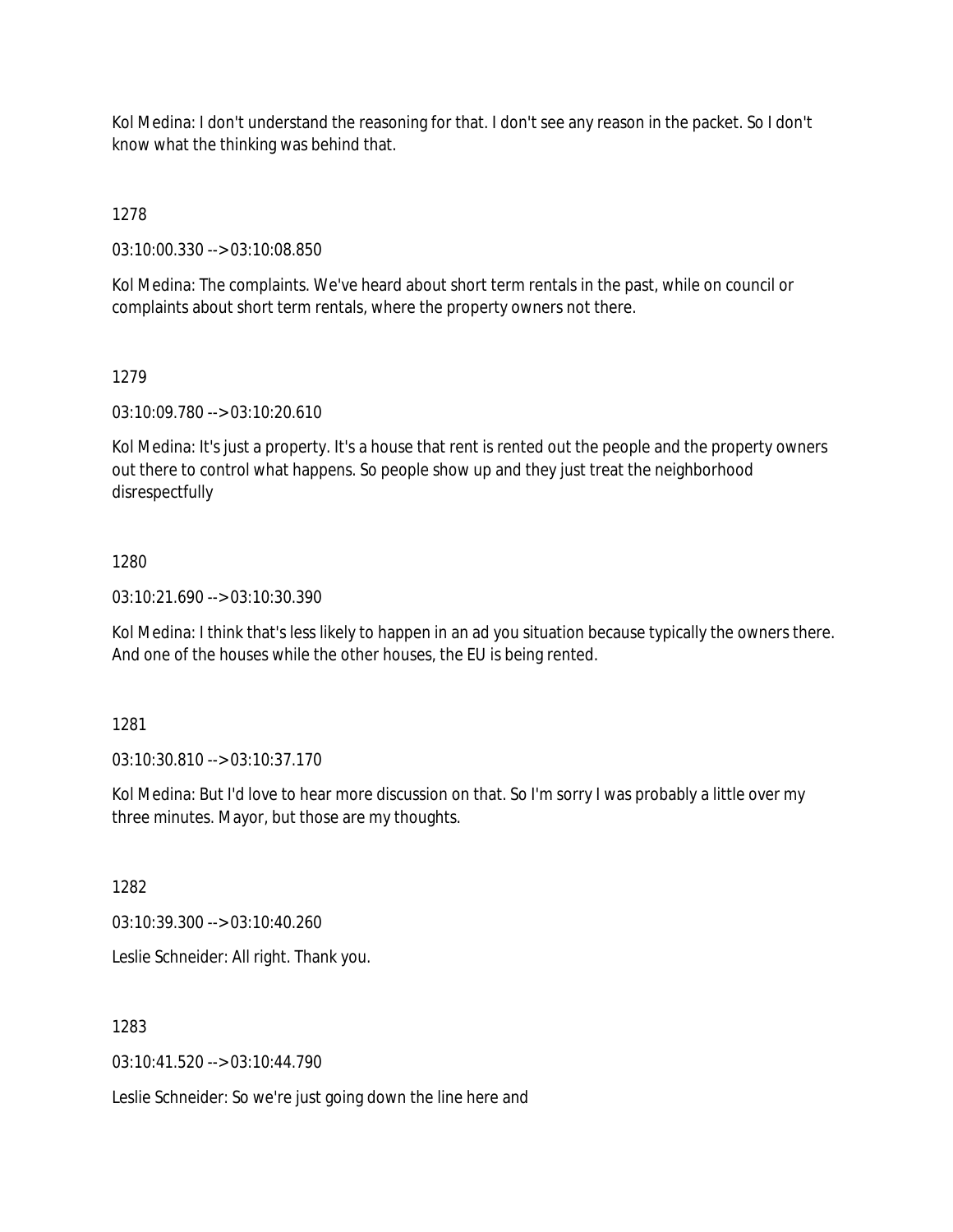03:10:46.440 --> 03:10:47.370

Leslie Schneider: Council member. Hi.

1285

03:10:48.570 --> 03:10:50.370

Leslie Schneider: I'm sorry, Deputy Mayor de

1286

03:10:54.060 --> 03:11:00.210

Joe Deets: I was gonna say Craftsman council member and us are actually had her hand up before me, but that's okay. I'll

#### 1287

03:11:00.810 --> 03:11:10.950

Joe Deets: Take a stab at this. I'm not great discussion. Actually I and I'll just say I really wrestled with this and I so I really appreciate hearing the perspective from my colleagues, this is a very fruitful conversation.

### 1288

03:11:12.750 --> 03:11:27.930

Joe Deets: A couple things. One, yeah. Does this actually improve our affordable housing. I mean, that is the policy direction that we would want to go with this. So does it or does it not, and it seems like there's enough questions to that puts that in doubt.

1289

03:11:29.730 --> 03:11:32.280

Joe Deets: Second, you know, with the, the change in the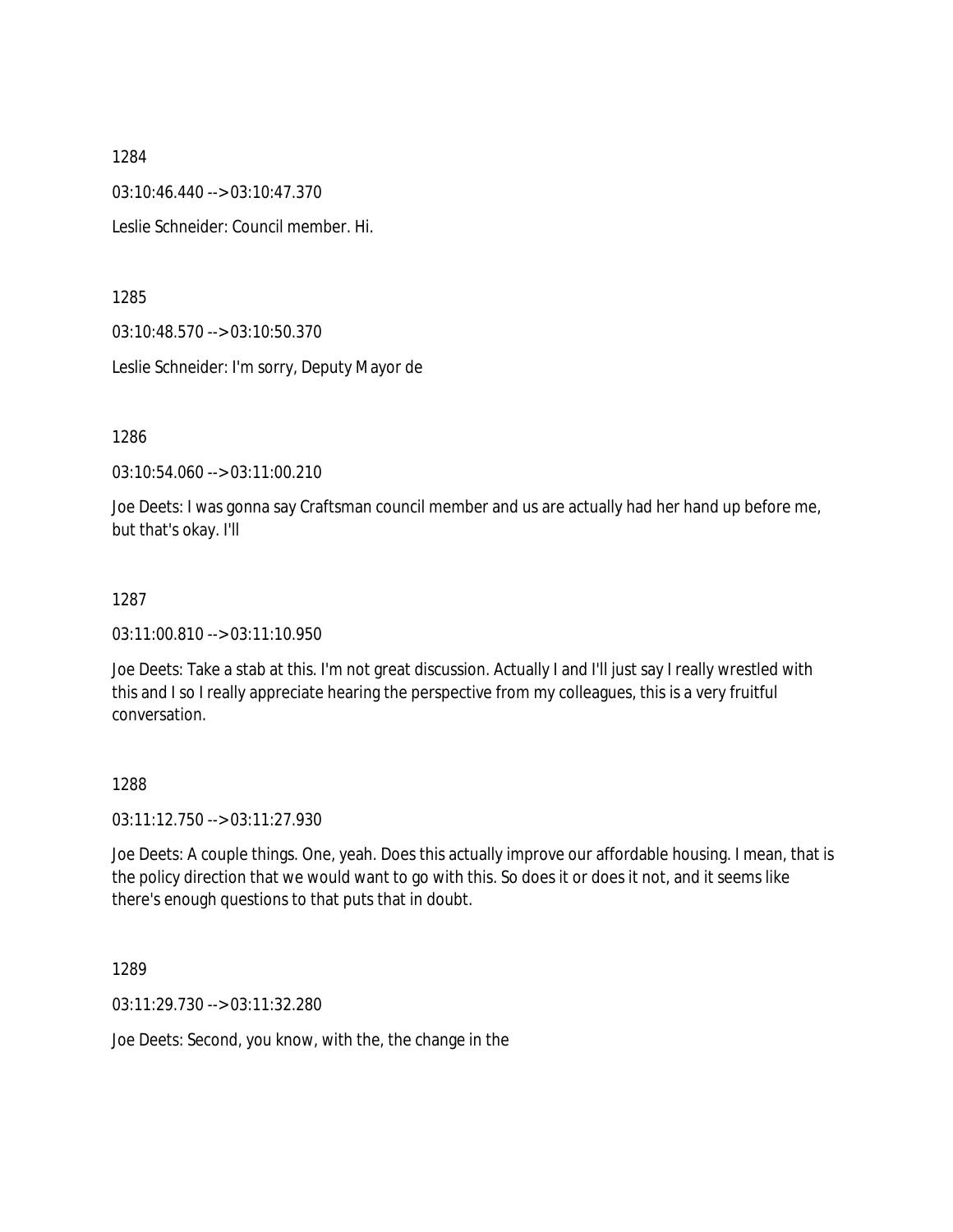03:11:33.870 --> 03:11:41.490

Joe Deets: You know, in due to coven I just sort of have an open question of, have we seen any change in the rental demand on the island.

1291

03:11:42.540 --> 03:11:53.460

Joe Deets: Due to code. I am expect anyone have that answer here, but I think we need to start thinking when when all these discussions happened like last year, or two years ago.

1292

03:11:53.910 --> 03:12:07.500

Joe Deets: A lot of that's pretty outdated with way the dynamics are happening now and I don't know what the answer is, is to any changes to the rental market, but I'd be I'd like to know that before making

1293

03:12:08.130 --> 03:12:14.490

Joe Deets: You know, trying to make an informed voting decision, it does seem that we have an option for moving forward.

1294

03:12:17.550 --> 03:12:35.430

Joe Deets: The sushi come up with the our new upcoming Council Planning Commission subcommittees I what it's called. So I'd like to, I like to have that conversation with them and see taken account. What's going on in the market today.

1295

03:12:37.290 --> 03:12:40.050

Joe Deets: Does this really improve affordable housing.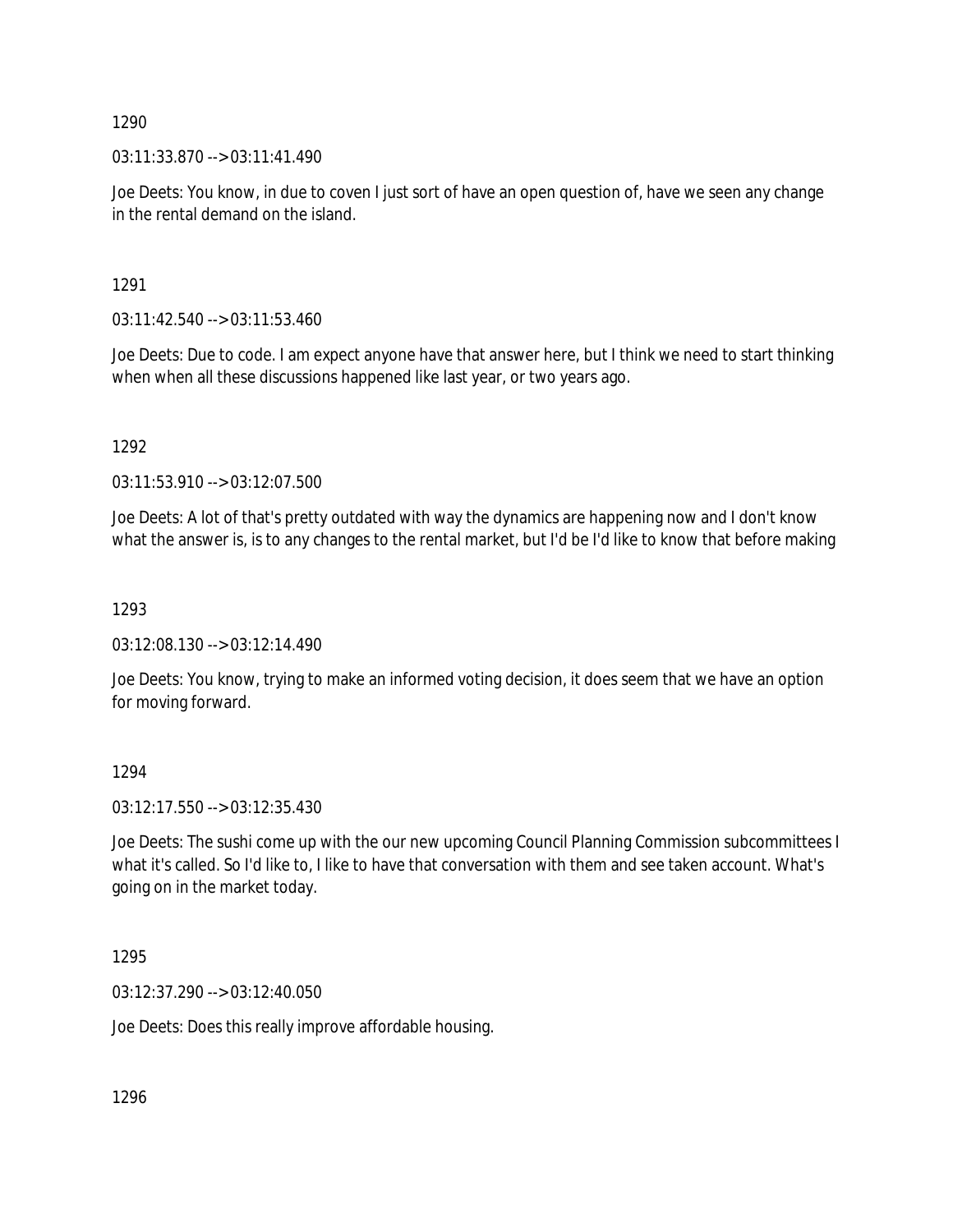03:12:41.070 --> 03:12:43.140

Joe Deets: And I'll leave it at that. Thanks.

1297

03:12:45.030 --> 03:12:47.850

Leslie Schneider: Alright, thank you. Councilmember I topless.

1298 03:12:48.510 --> 03:12:48.960 Rasham Nassar: Can I

1299

03:12:51.150 --> 03:12:51.690

Leslie Schneider: Am sorry

1300

03:12:52.770 --> 03:12:56.790

Rasham Nassar: I'm gonna take a turn. Since counselor had topless has spoken already if that's okay.

1301

03:12:57.210 --> 03:13:03.870

Leslie Schneider: Oh, you know what, I totally apologize I and then I'm going to jump into before I get back to her. Thank you.

1302

03:13:04.620 --> 03:13:22.440

Rasham Nassar: There you go. Okay, so, um, I also don't support this um i i agree in part with COUNCILMEMBER car. I also share COUNCILMEMBER Medina's kind of concerns or frustrations around the lot coverage flexibility.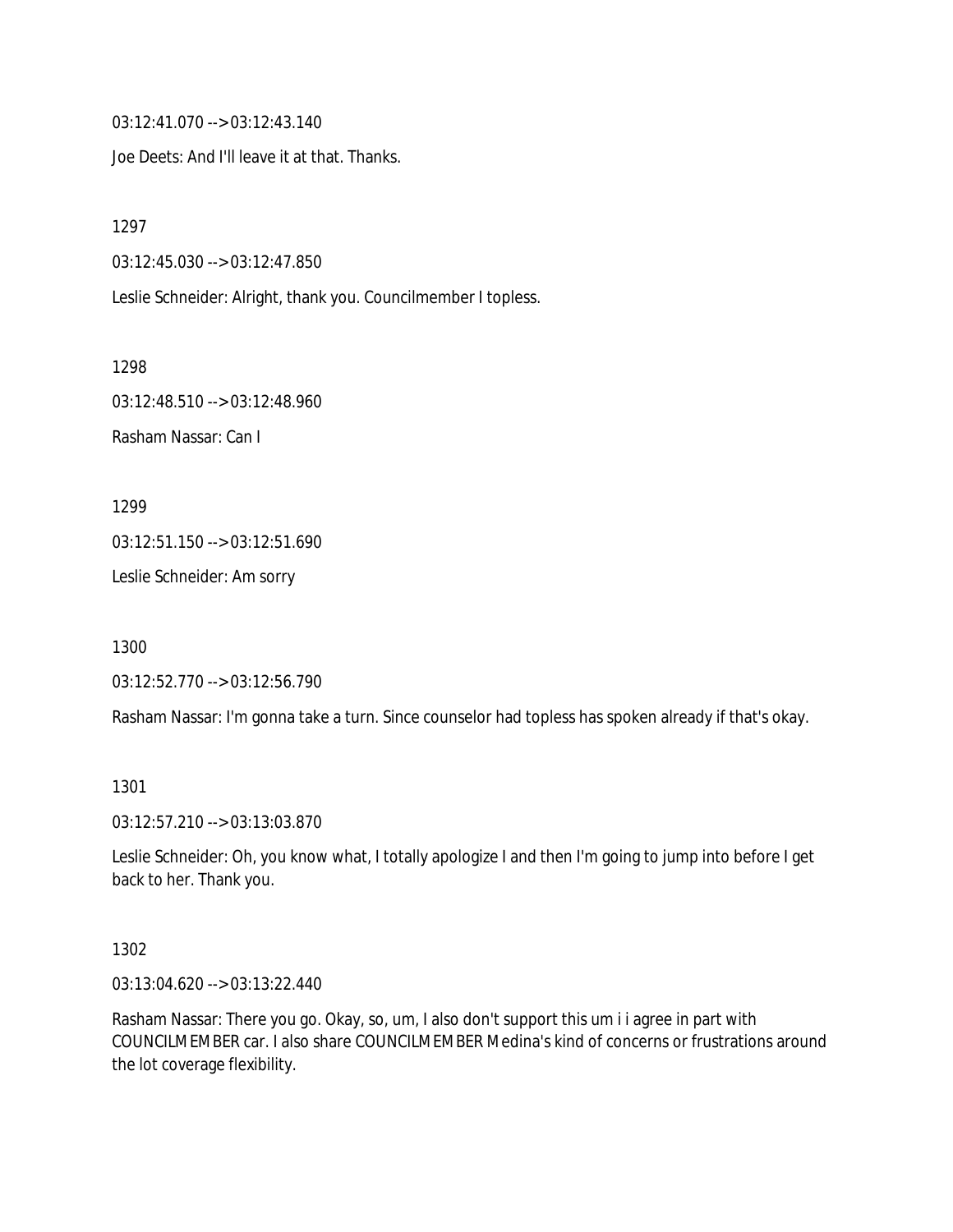03:13:23.490 --> 03:13:29.190

Rasham Nassar: I remember that being clear direction from the Council and I specifically and clearly remember what we were thinking

1304

03:13:30.390 --> 03:13:45.120

Rasham Nassar: Related to what counselor Medina said working to effectively create density within our more dense areas and so encouraging at you development in those areas. I think is consistent with that policy.

1305

03:13:45.600 --> 03:13:56.910

Rasham Nassar: So I'm maybe I'm not understanding the planning Commission's direction there, but I'd be interested to hear kind of more on their thoughts. But right now, I wouldn't support this for the for that aspect.

1306

03:13:58.800 --> 03:14:02.070

Rasham Nassar: I'm I also want to talk about the

1307

03:14:03.270 --> 03:14:10.170

Rasham Nassar: I don't support this for the EDU the short term at us cannot be used to short term rentals moving forward.

1308

03:14:11.640 --> 03:14:26.910

Rasham Nassar: I don't recall having a in depth and focus discussion on that since I've been on the Council, I know that it's something that's come up, but I don't recall having a public hearing or having it as a business meeting agenda item where we've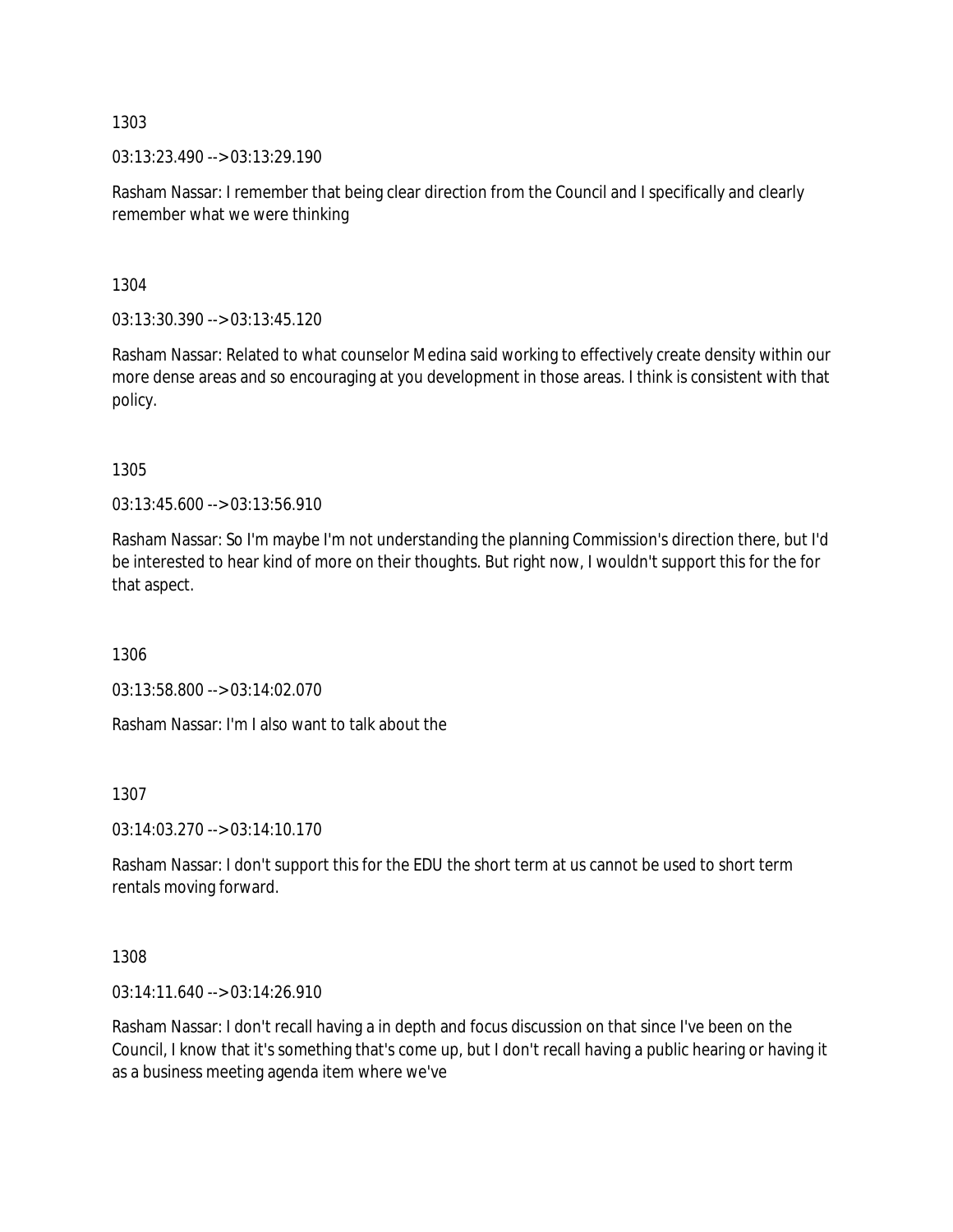03:14:28.110 --> 03:14:34.440

Rasham Nassar: Been on the receiving end of public comment. I feel like that's a very big decision that has the potential to impact.

1310

03:14:34.830 --> 03:14:45.180

Rasham Nassar: The island and our island residents in a really big way. And I think it would be negligent of us to consider approving this tonight, without making a really serious effort to reach out

1311

03:14:45.600 --> 03:14:53.640

Rasham Nassar: To our lodging community and such. If that's the direction that we're going. I personally don't want to go there, I consider this

# 1312

03:14:54.480 --> 03:15:06.630

Rasham Nassar: An aspect of government overreach in terms of regulating land use. I don't think it's the government's business to tell property owners what they can and cannot do with their at us, or their houses for that matter.

### 1313

03:15:07.500 --> 03:15:16.590

Rasham Nassar: And I also am looking at guiding principle number four which is to consider the costs and benefits to island residents and property owners and making land use decisions.

### 1314

03:15:17.040 --> 03:15:27.390

Rasham Nassar: If we think about the reason why property owners seek to short term rental there at us. It's two subs. It's to subsidize their cost of living so that they can remain in place.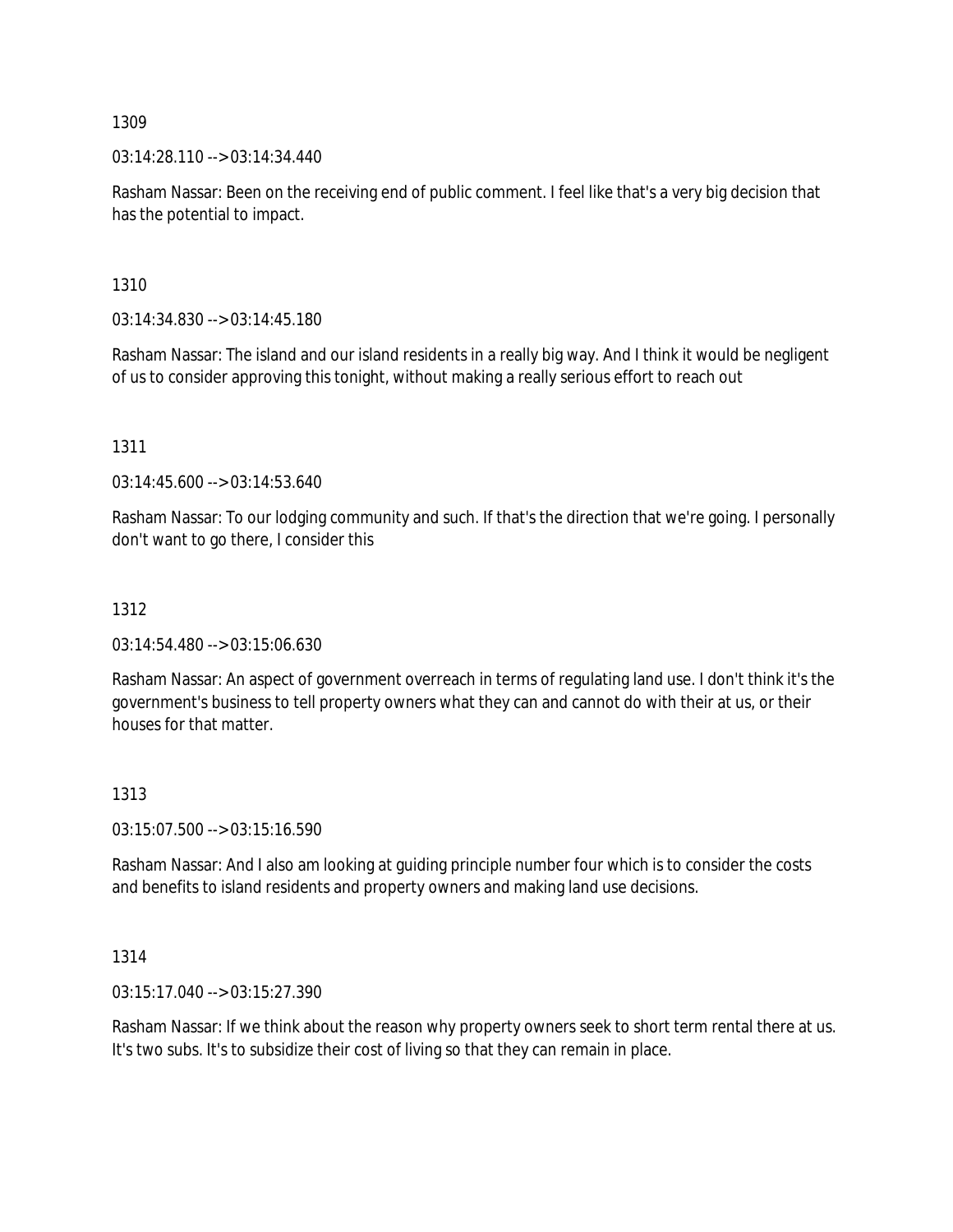03:15:27.900 --> 03:15:36.960

Rasham Nassar: And when we talk about affordable housing, one of the elements of affordability for the island that we often neglect to include in our discussions is affordability for existing

1316

03:15:37.230 --> 03:15:48.060

Rasham Nassar: Island residents to exclude an opportunity for existing island residents to afford the cost of living on this island in the future is not anything I am inclined to support

1317

03:15:48.780 --> 03:16:01.320

Rasham Nassar: And we've also as a council. Well, personally, I'll speak for myself. It has been raised through the Winslow hotel debate and I think it was an item that was included in an email to the Council either today or yesterday.

1318

03:16:02.190 --> 03:16:10.920

Rasham Nassar: That we are likely or possibly moving in a direction to eliminate large scale hotels from occurring in certain areas of the island.

### 1319

03:16:11.940 --> 03:16:20.520

Rasham Nassar: That what I've heard from the community is that the Winslow hotels with the community would like that to be the last large scale hotel.

1320

03:16:21.420 --> 03:16:27.960

Rasham Nassar: Developed on the island in favor of this more mom and pop approach, which is more consistent with our island character.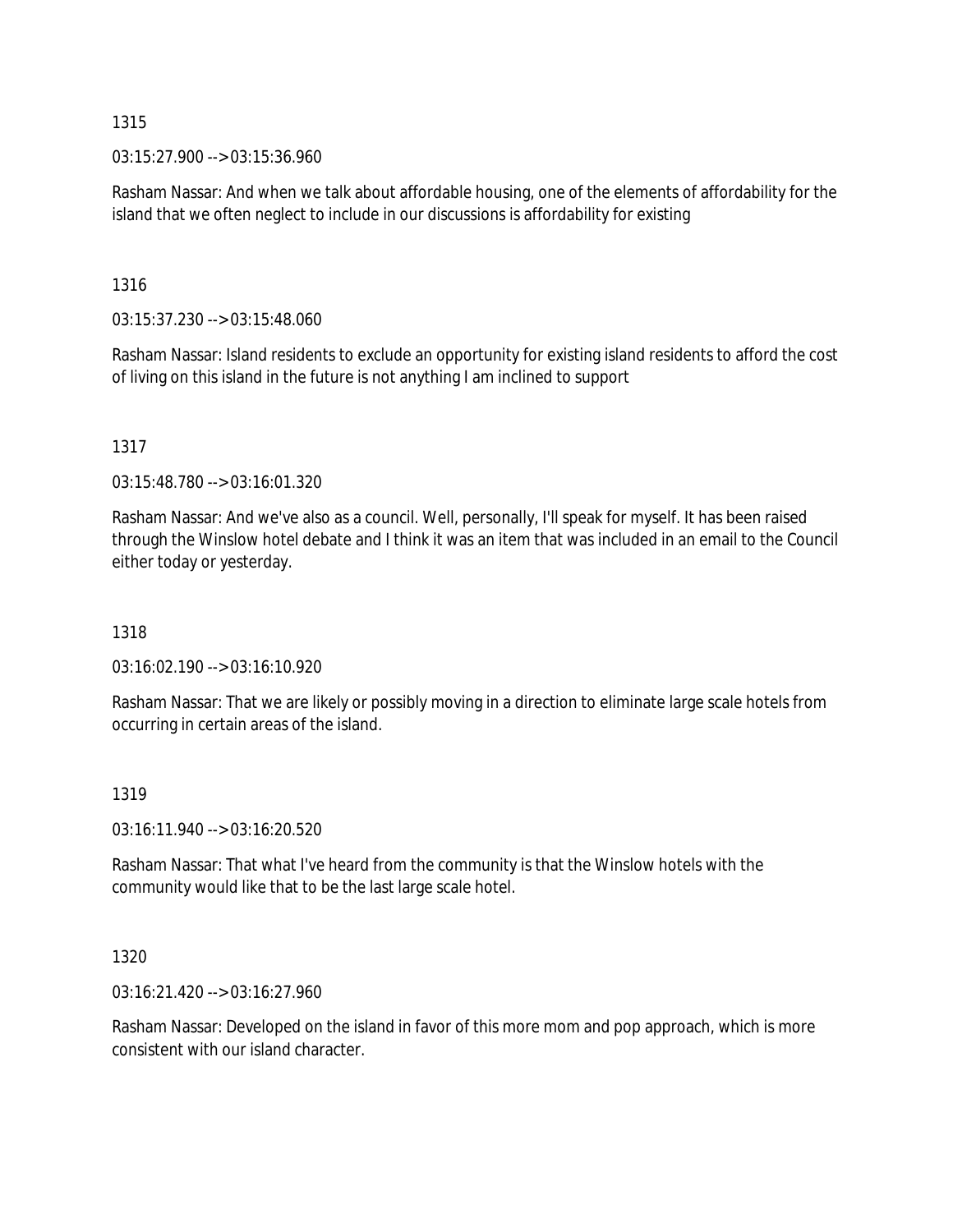03:16:28.470 --> 03:16:40.170

Rasham Nassar: And and so if we're if we are going to move in that direction. And we have to also consider the fact that we will still need to allow for adequate accommodations for our island visitors.

1322

03:16:40.800 --> 03:16:46.170

Rasham Nassar: Which is a very important aspect of our local economy. Now we talk about economy.

# 1323

03:16:46.410 --> 03:16:58.500

Rasham Nassar: Which is struggling right now. So the last point, I'm going to make is I don't think it's, I don't think it's good, a good policy or good practice for us to pass any meaningful or some substantive policy changes.

# 1324

03:16:59.190 --> 03:17:07.620

Rasham Nassar: In the middle of a crisis unless we have really sat with it and done our due diligence and considered in way to all of the impacts.

### 1325

03:17:07.950 --> 03:17:17.850

Rasham Nassar: Including the equity lens that we heard a comment or mentioned tonight which is not a consideration that's been applied to these potential changes.

# 1326

03:17:18.690 --> 03:17:31.560

Rasham Nassar: So I would prefer us to I've heard, I think that the planning commission has formed a an additional land use committee related to affordable housing, someone can just nod their head.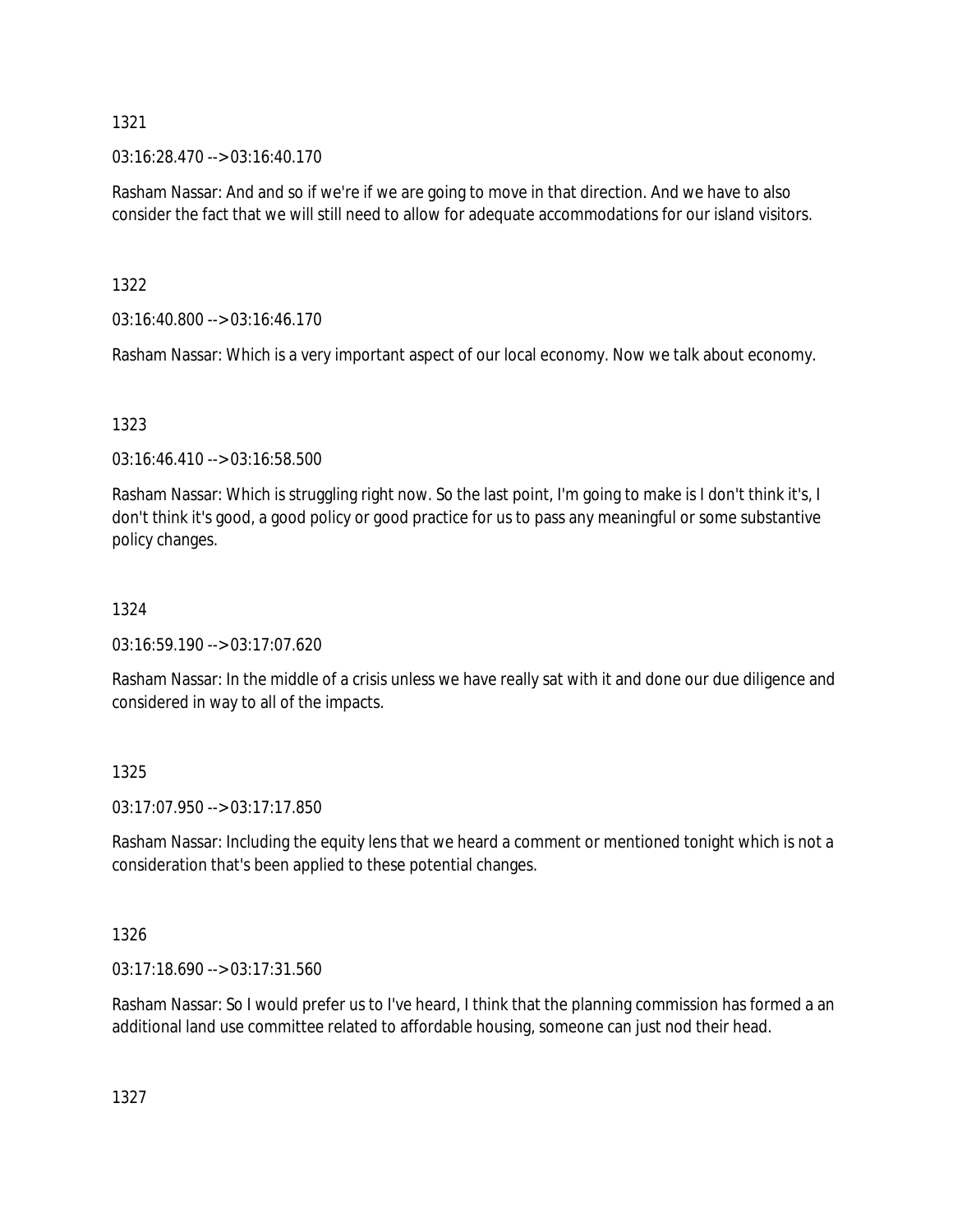03:17:32.070 --> 03:17:37.980

Jennifer Sutton: Yes, that's true. They the planning commission to form a their own subcommittee about affordable housing.

1328

03:17:38.430 --> 03:17:42.480

Rasham Nassar: So me I don't know when the last time they looked at this was, was it pre coated Jennifer

1329

03:17:43.650 --> 03:17:46.530

Jennifer Sutton: It was they finished work on it. March 12

1330

03:17:47.340 --> 03:17:57.720

Rasham Nassar: So I think it would be good. I think it would be good for us. And what I would support is sending this back to the planning commission with the expectation that that subcommittee would look at this

1331

03:17:58.020 --> 03:18:08.340

Rasham Nassar: Consider the changes in our world and come back with recommendations, also with some thought and consideration to the comments that council members with me tonight. That's all, thank you.

1332

03:18:10.770 --> 03:18:17.010

Leslie Schneider: All right. Thank you very much. Councilmember in a star. You made my job. Very easy. I can I just say ditto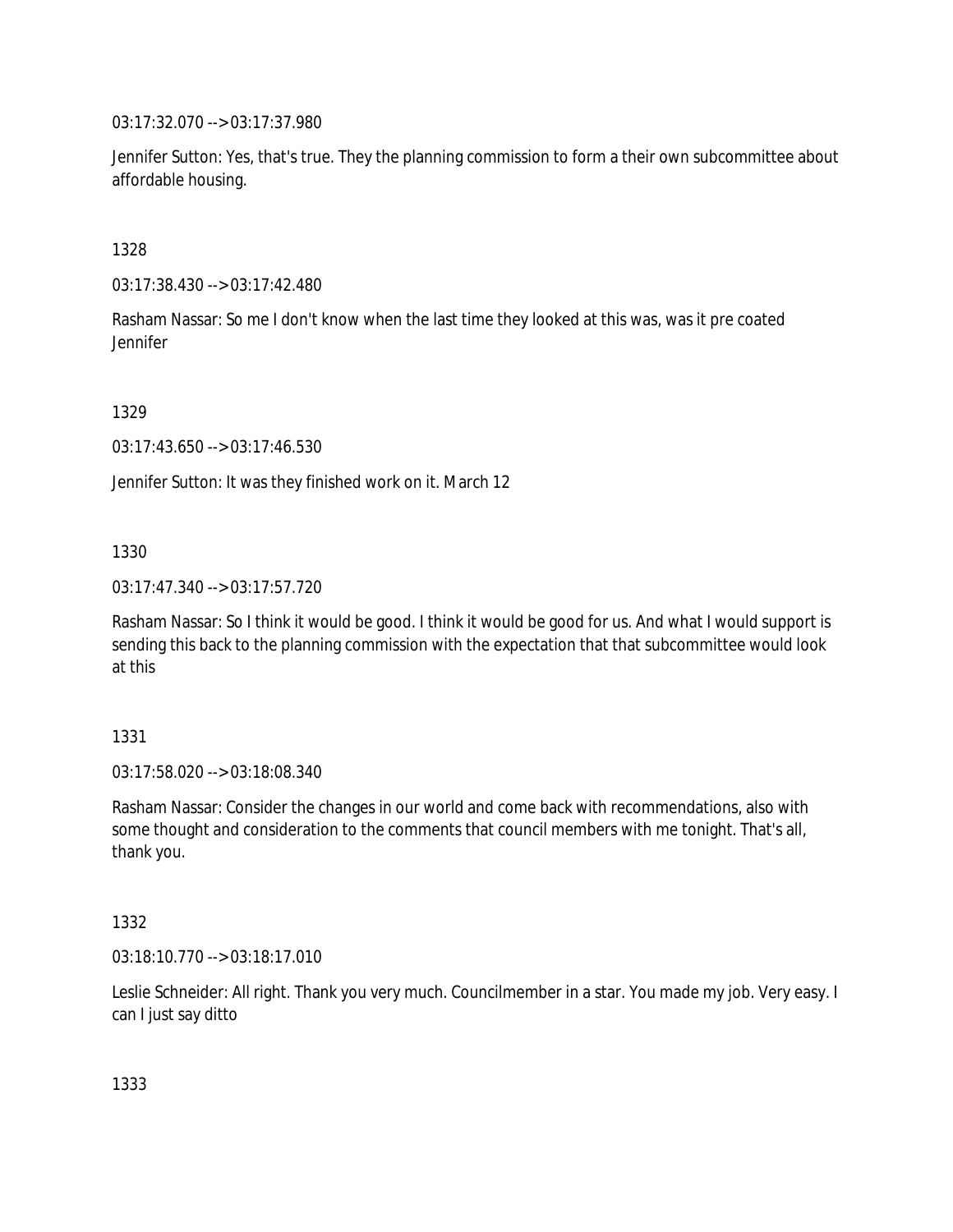03:18:19.410 --> 03:18:23.430

Leslie Schneider: So I actually, I honestly mean that I think I

1334

03:18:25.140 --> 03:18:29.940

Leslie Schneider: I think, for all the reasons you stated and all the points that you stated on

1335

03:18:31.080 --> 03:18:34.050

Leslie Schneider: I concur. So I will, I will not be supporting this

#### 1336

03:18:36.120 --> 03:18:40.200

Leslie Schneider: For sake of time, I mean, I could dive into it, but I don't think I need to. I think it's been

1337

03:18:41.850 --> 03:18:47.790

Leslie Schneider: Been pretty clearly stated by others. So I can move on to COUNCILMEMBER hi topless.

#### 1338

03:18:53.880 --> 03:19:01.980

Kirsten Hytopoulos: Sorry I pulled up the affordable housing Task Force report because I knew that they'd referenced the fact that we've set short term rentals are a factor and removing rentals from

#### 1339

03:19:02.700 --> 03:19:13.170

Kirsten Hytopoulos: From the islands inventory, as they are in any community. Yes. They also mentioned the fact that we have. It's a complicated analysis because we have to measure and the affordable housing impact of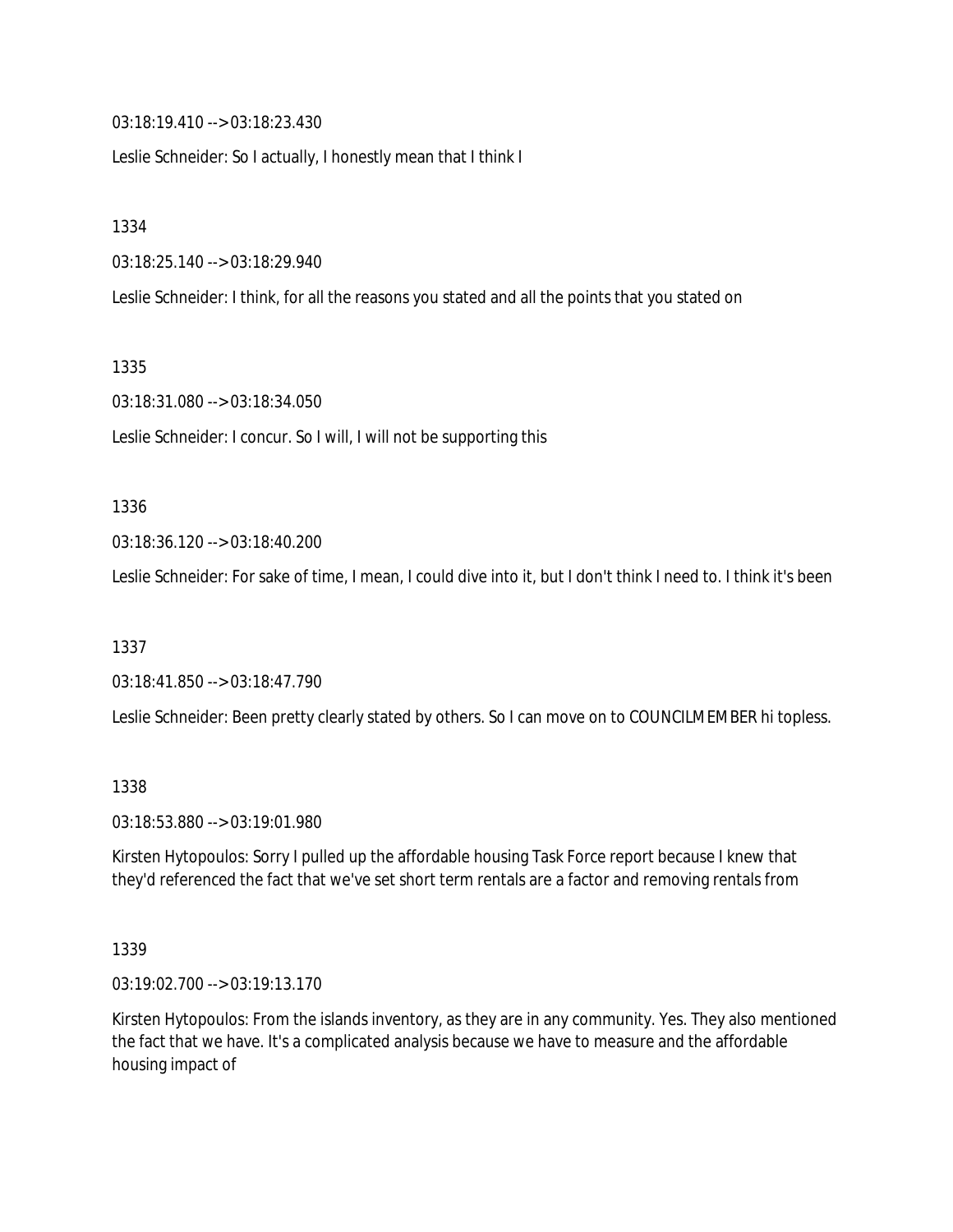03:19:13.590 --> 03:19:18.330

Kirsten Hytopoulos: The fact that sometimes these are use so that people can stay on their property. These are also used

1341

03:19:18.810 --> 03:19:26.700

Kirsten Hytopoulos: My. The reason I ABSOLUTELY. AND I KNOW WE WON'T VOTE. I hope we don't vote for tonight if this is how we're split because we can do some more work on this, but a couple things to consider.

1342

03:19:27.450 --> 03:19:38.280

Kirsten Hytopoulos: First of all, the idea of common ownership. The idea that if we don't require common ownership that this isn't that this kind of kind of minimization of of at us isn't going to continue to be used.

1343

03:19:38.550 --> 03:19:48.360

Kirsten Hytopoulos: By developers as a way to just get more units more market rate units. And what that means is more density and not in return for any value to our community.

1344

03:19:48.660 --> 03:19:53.250

Kirsten Hytopoulos: What we get in return is just more traffic more impacts on the land, etc.

1345

03:19:53.670 --> 03:20:02.850

Kirsten Hytopoulos: And when people use the short term rentals, what we get is even more people coming into neighborhoods in and out. Yes, generating dollars for the owner of that property but but but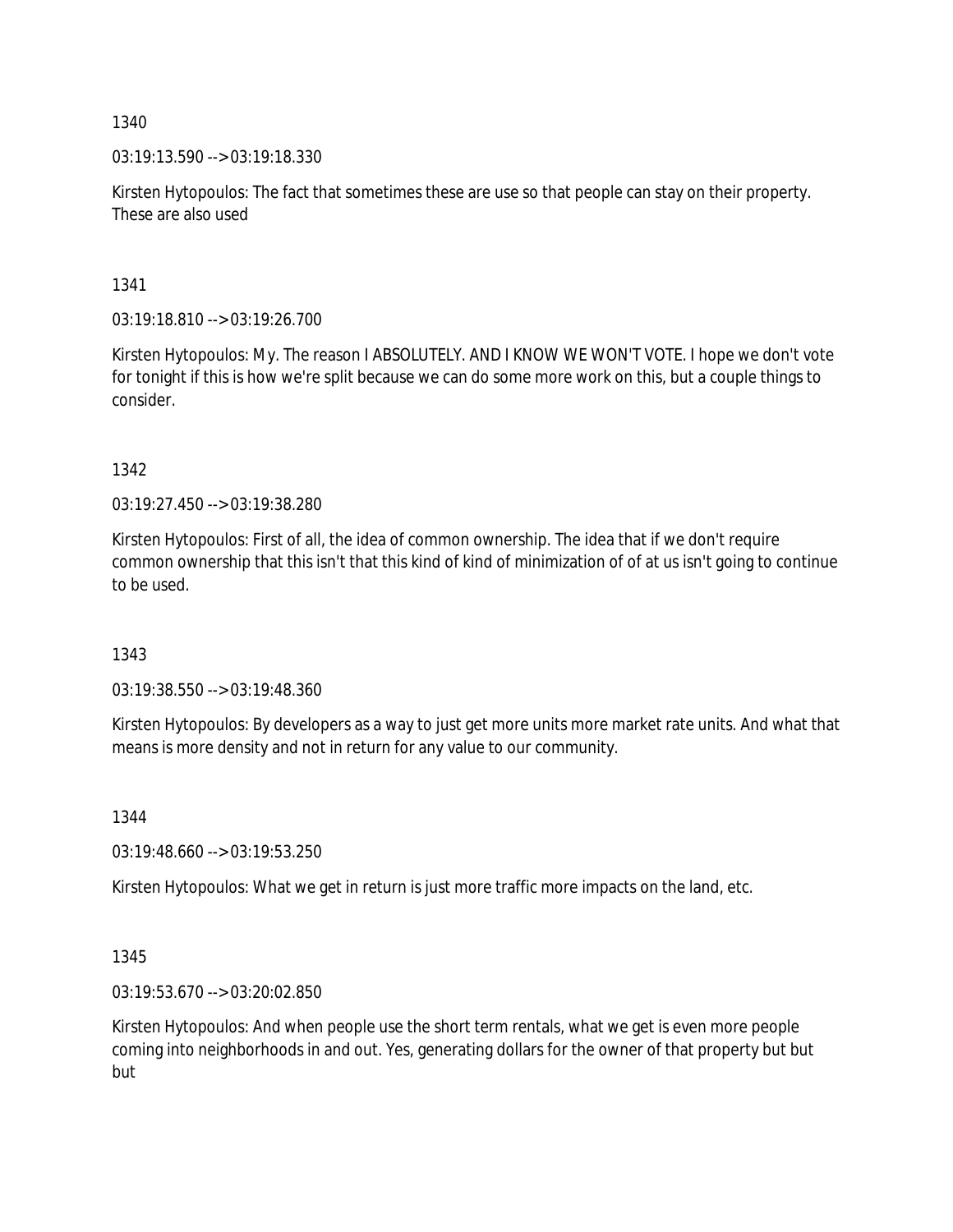03:20:03.420 --> 03:20:11.820

Kirsten Hytopoulos: But, you know, but what he says occupying that property that might have been otherwise rented out at a lower price because of the small footprint before

1347

03:20:12.780 --> 03:20:17.730

Kirsten Hytopoulos: The Planning Commission absolutely talks about is very dedicated to affordable housing.

1348

03:20:18.210 --> 03:20:27.000

Kirsten Hytopoulos: And they made the point, and I guess I before I go on, I'll try to sync since I'm obviously the minority. But I think it's important stuff. It's been tough again the planning commission spend a lot of time on it.

1349

03:20:27.510 --> 03:20:38.730

Kirsten Hytopoulos: I'm just kind of going back to this density question which I think Cole, at least as an agreement on, you know, it's kind of like we talked about bonus FDR. I think almost all of us on here and similar similar

1350

03:20:39.720 --> 03:20:49.320

Kirsten Hytopoulos: Concepts of increasing density, we agree this needs to be a cost benefit analysis, we agree that we need to have, we need to weigh the impact on the community of getting more

1351

03:20:49.980 --> 03:20:53.820

Kirsten Hytopoulos: increasing density, especially in the outlying areas that are not in Winslow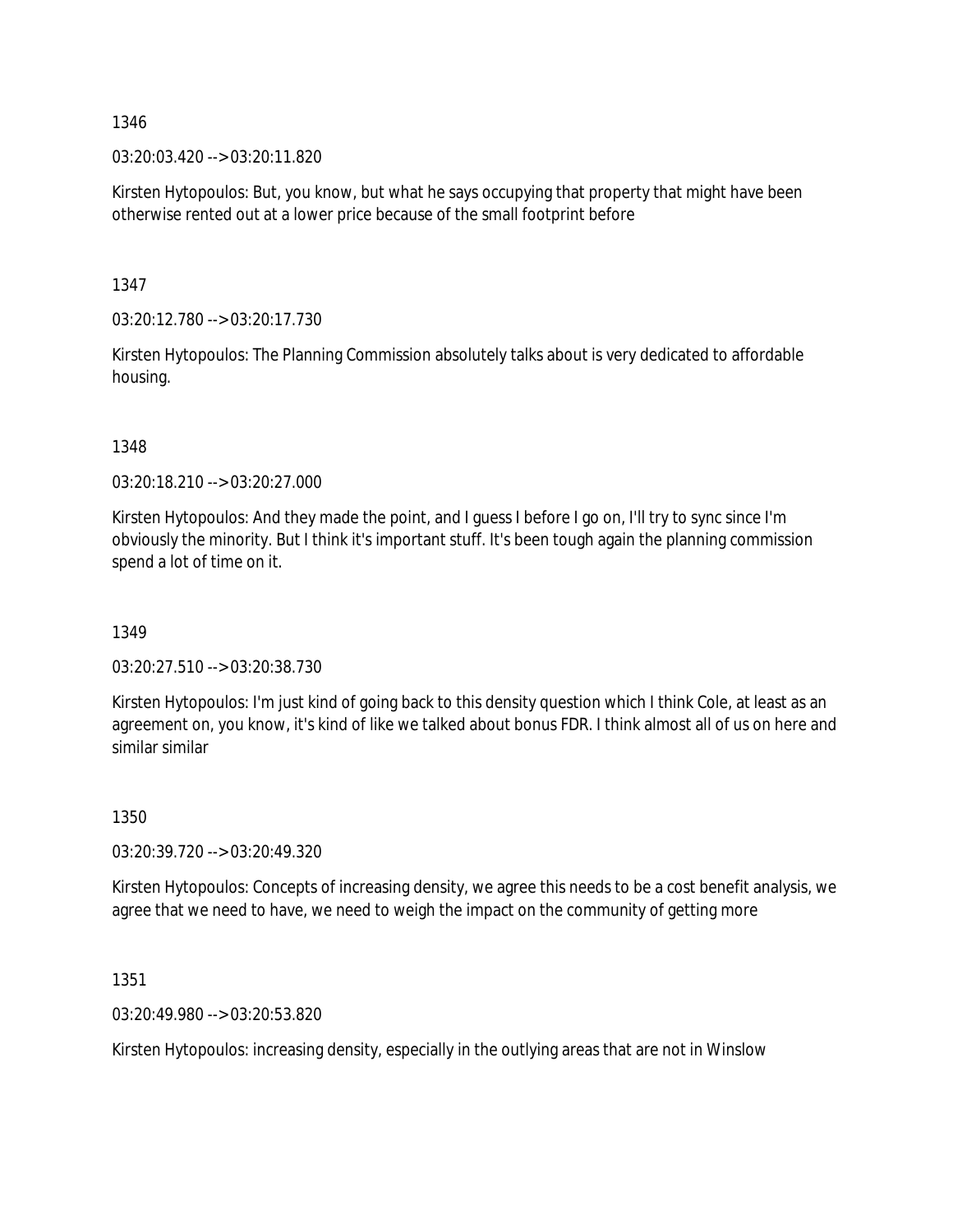03:20:54.420 --> 03:21:06.870

Kirsten Hytopoulos: What are we, what are we getting in return for that. And I think we've all, I think we're all agreeing that we if we got real affordable housing that might that might counterbalance that but I haven't heard a lot of other interest in increasing density, especially in the

1353

03:21:08.040 --> 03:21:14.400

Kirsten Hytopoulos: Rural areas of the island. And that's what this is, this is, in fact, putting two households on a property where the one

1354

03:21:15.150 --> 03:21:23.640

Kirsten Hytopoulos: All across the island. And so it's pretty serious that we understand whether or not what we are in fact doing is just putting more money developers pockets and increasing

1355

03:21:24.150 --> 03:21:29.640

Kirsten Hytopoulos: Drives you know car trips across the island and all the other impacts or they're really going to get affordable housing.

### 1356

03:21:29.970 --> 03:21:34.620

Kirsten Hytopoulos: I don't think that we have been seeing with the use of condominium ization that we've been seeing affordable housing.

1357

03:21:35.040 --> 03:21:46.170

Kirsten Hytopoulos: And as long as we have a very special place to live with land that is limited and availability, they're going to be people who want to move over here who work at Amazon or work or Microsoft or whatever.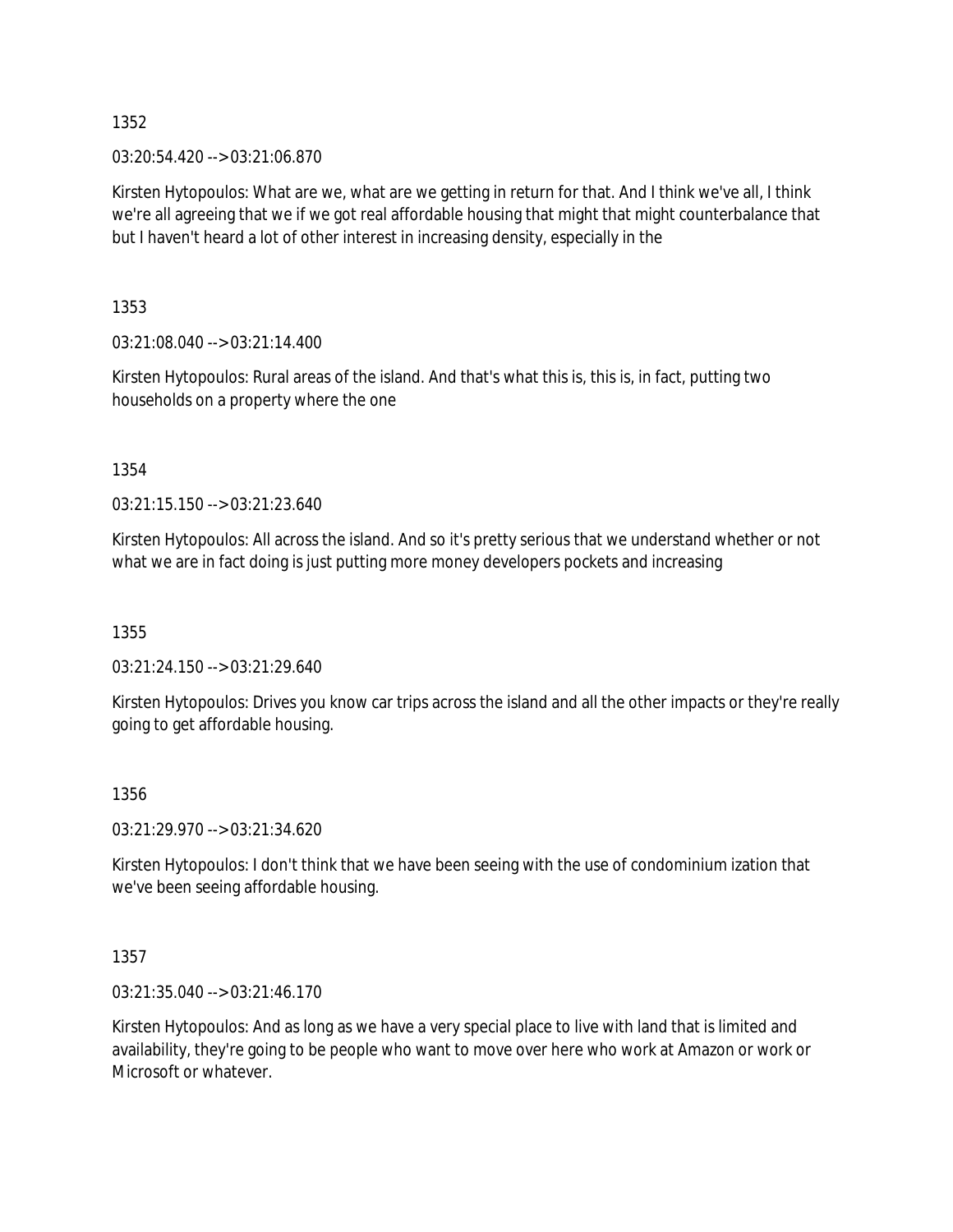03:21:46.530 --> 03:21:58.170

Kirsten Hytopoulos: We're more than happy to pay a hefty market price to live in a quaint smaller footprint house. And in fact, in this day and age, a lot of us want to live in smaller footprint houses. It's the responsible thing to do. It's a choice. It's not a concession.

1359

03:21:59.100 --> 03:22:04.800

Kirsten Hytopoulos: So just going back to what the, what the, what the planning commission said if you look at their the comments that came out of their subcommittee.

1360

03:22:05.220 --> 03:22:21.450

Kirsten Hytopoulos: They pointed out that they believed that the purpose for encouraging the construction of ad us was to provide more affordable housing. Housing for aging in place and housing for relatives and family members and that is the reason that they felt that it was appropriate to be limiting

1361

03:22:22.920 --> 03:22:26.640

Kirsten Hytopoulos: Or sorry, and then that was the purpose for limiting

1362

03:22:27.930 --> 03:22:35.910

Kirsten Hytopoulos: To single family home services, same ownership of the properties that would be back to accomplish double that. That's that accommodates your own family.

1363

03:22:36.540 --> 03:22:42.510

Kirsten Hytopoulos: Aging in place and still allows people to rent out at affordable price potentially to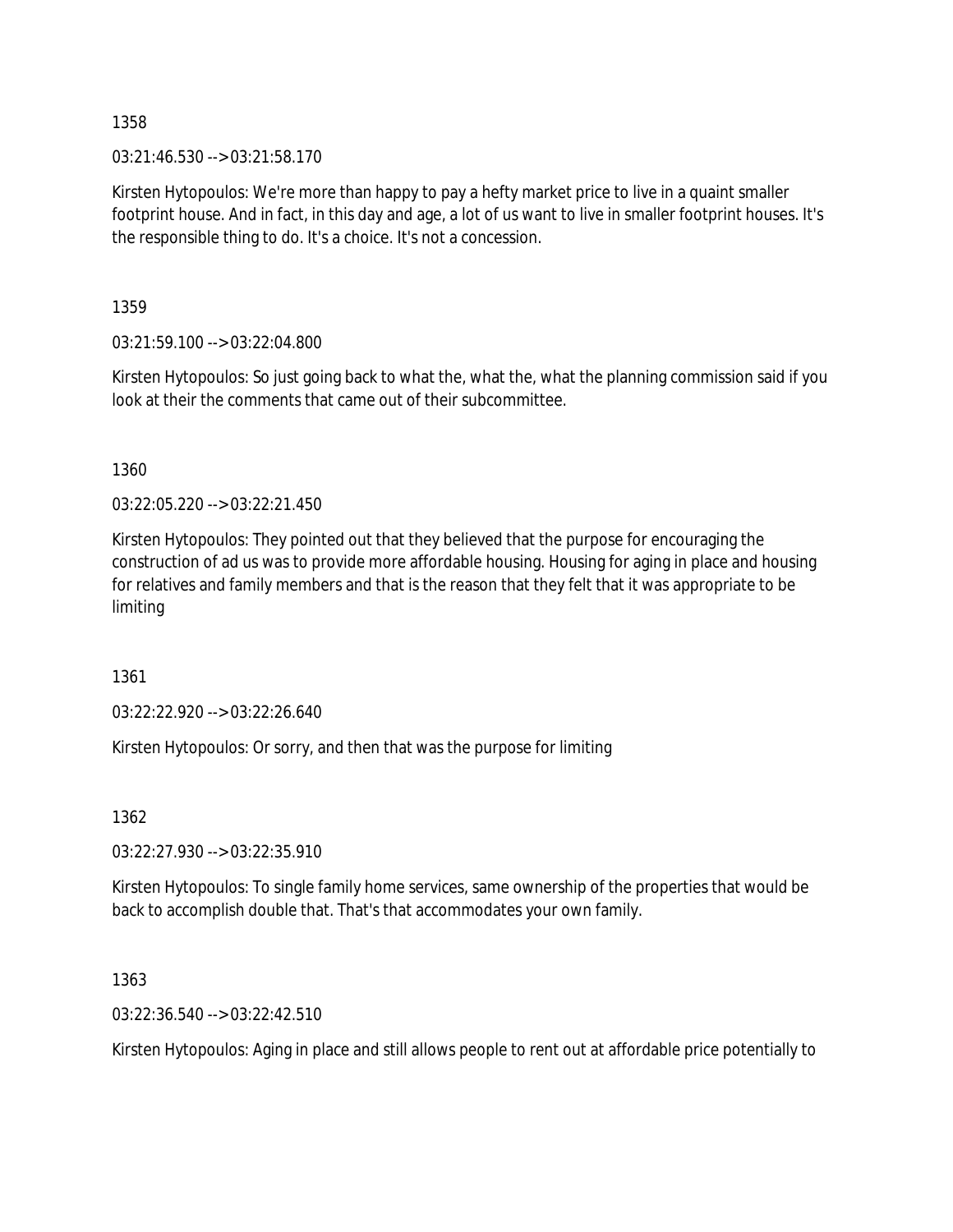03:22:43.050 --> 03:22:50.730

Kirsten Hytopoulos: Two other island residents. So I just hope people will think I would absolutely support and the addition of the lot coverage exception.

1365

03:22:51.210 --> 03:23:08.280

Kirsten Hytopoulos: So that we could see more ideas being built, especially in in in Winslow, but I think we're making a big mistake if we think that that keeping the option of condominium ization and allowing short term rentals and fettered is going to in any way. Bring us more affordable housing.

1366

03:23:12.180 --> 03:23:14.490

Leslie Schneider: Okay. Councilmember Medina.

1367

03:23:19.020 --> 03:23:19.470

Kol Medina: I hope

1368

03:23:20.550 --> 03:23:25.230

Kol Medina: Because we're, we're here to help us on mind if I had a question I have, maybe just a quick back and forth.

1369

03:23:26.880 --> 03:23:40.290

Kol Medina: So you're I think you're saying that um you support getting rid of condominium ization you support a requirement for common ownership. Yeah, okay, you're not alone.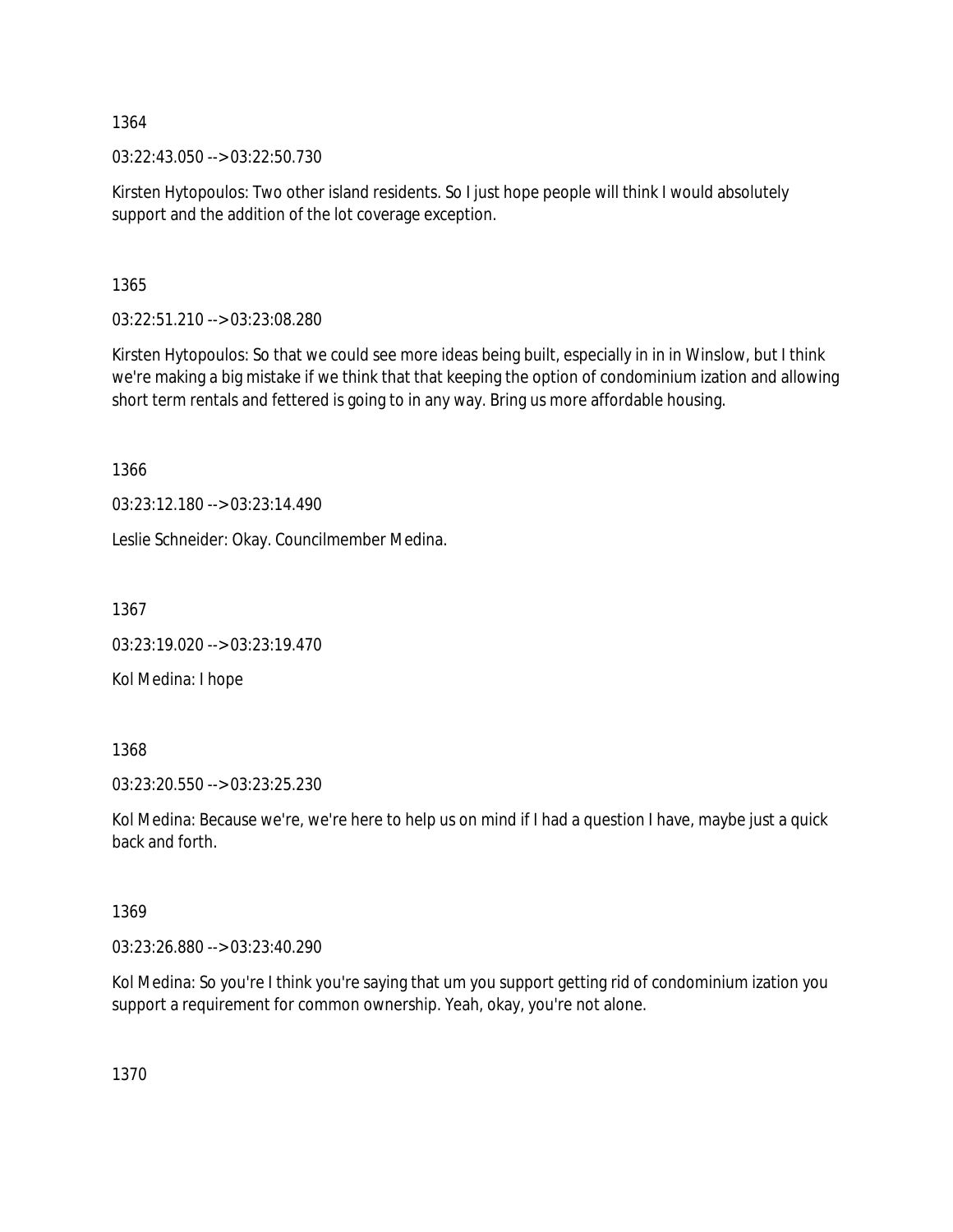03:23:42.390 --> 03:23:48.420

Kol Medina: I wonder if a majority of council would support and an ordinance that requires common ownership.

1371

03:23:49.170 --> 03:23:57.510

Kol Medina: And puts the 40,000 square or even just that what a majority of Councils support an ordinance that just requires common ownership put aside the other issues.

1372

03:23:58.200 --> 03:24:11.010

Kol Medina: I think I'm hearing that a majority would. It would be interesting to just take that up and strip the other issues away for now. And I wonder if the majority of council would support an ordinance that require common ownership and have the 40,000 foot

1373

03:24:12.480 --> 03:24:26.010

Kol Medina: Provision in there that allowed for more at us and denser areas. I'm guessing a majority would if that were the ordinance in front of us. So that could be a path forward if majority Council supports those things and we can we come back to the other issues.

1374

03:24:27.480 --> 03:24:33.810

Leslie Schneider: So I'm just to try to do a quick straw poll on that. I think what I heard is that

1375

03:24:35.070 --> 03:24:40.080

Leslie Schneider: Against the condominium ization the common ownership clause.

1376

03:24:41.430 --> 03:25:01.230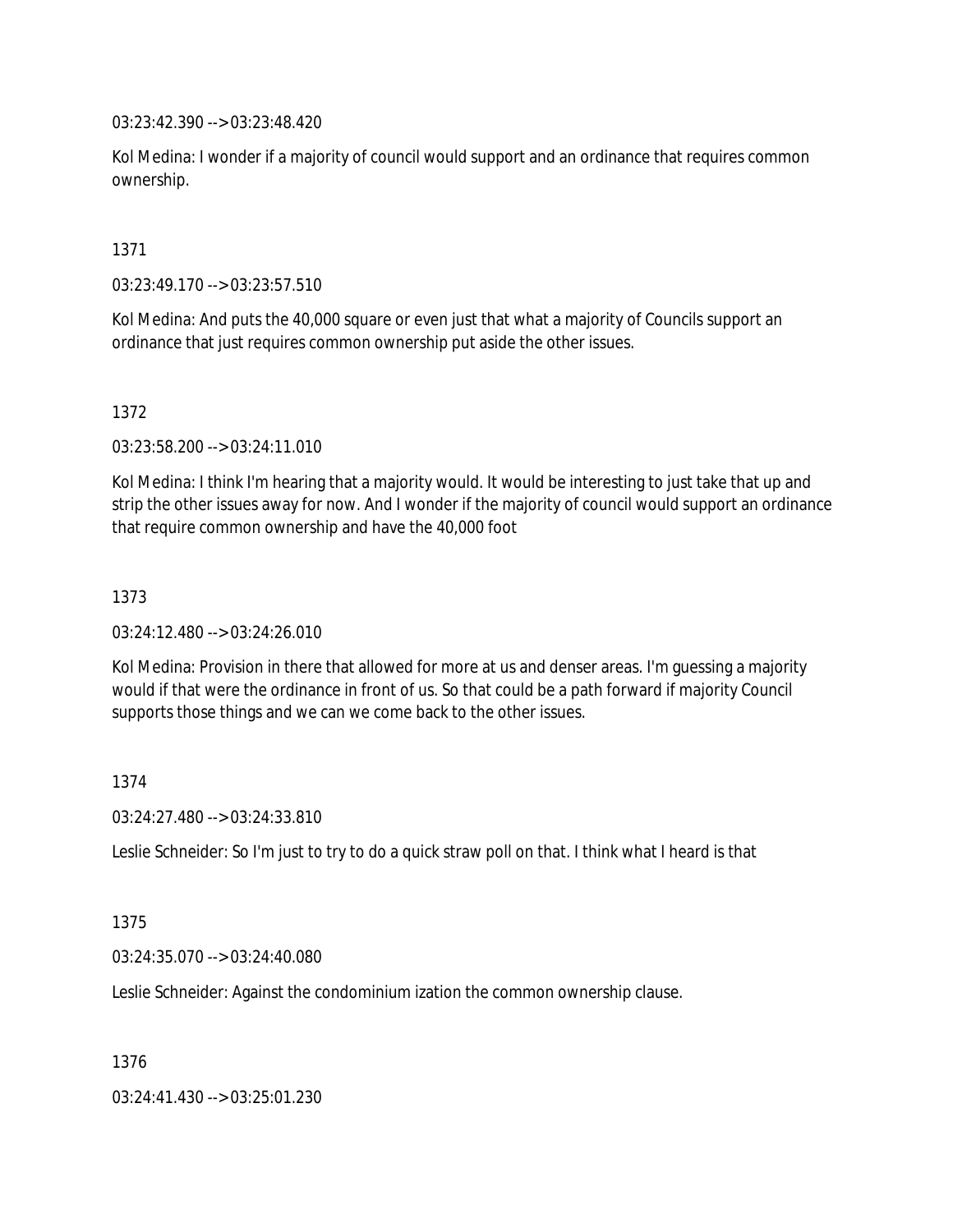Leslie Schneider: Is COUNCILMEMBER nisar COUNCILMEMBER car and myself would be against it and we haven't heard from COUNCILMEMBER Pollock and COUNCILMEMBER deets. I can't remember. I'm sorry, what what your position was on the common ownership piece.

1377

03:25:04.020 --> 03:25:09.570

Leslie Schneider: So I'm but I shouldn't be speaking for everybody. That's just what I heard. So let me go back to COUNCILMEMBER car.

1378

03:25:13.440 --> 03:25:14.430

Christy Carr: Yeah, thank you.

## 1379

03:25:16.140 --> 03:25:26.100

Christy Carr: Right, I don't support common ownership. I wouldn't support an ordinance for that. And then if I could please just ask the city attorney. Maybe if he could answer a question.

1380

03:25:27.570 --> 03:25:32.760

Christy Carr: Just the RC W requires cities over 20,000 square feet to

1381

03:25:33.810 --> 03:25:36.810

Christy Carr: Allow development of at us and single families owns

1382

03:25:38.190 --> 03:25:41.040

Joe Levan: In over 20,000 population.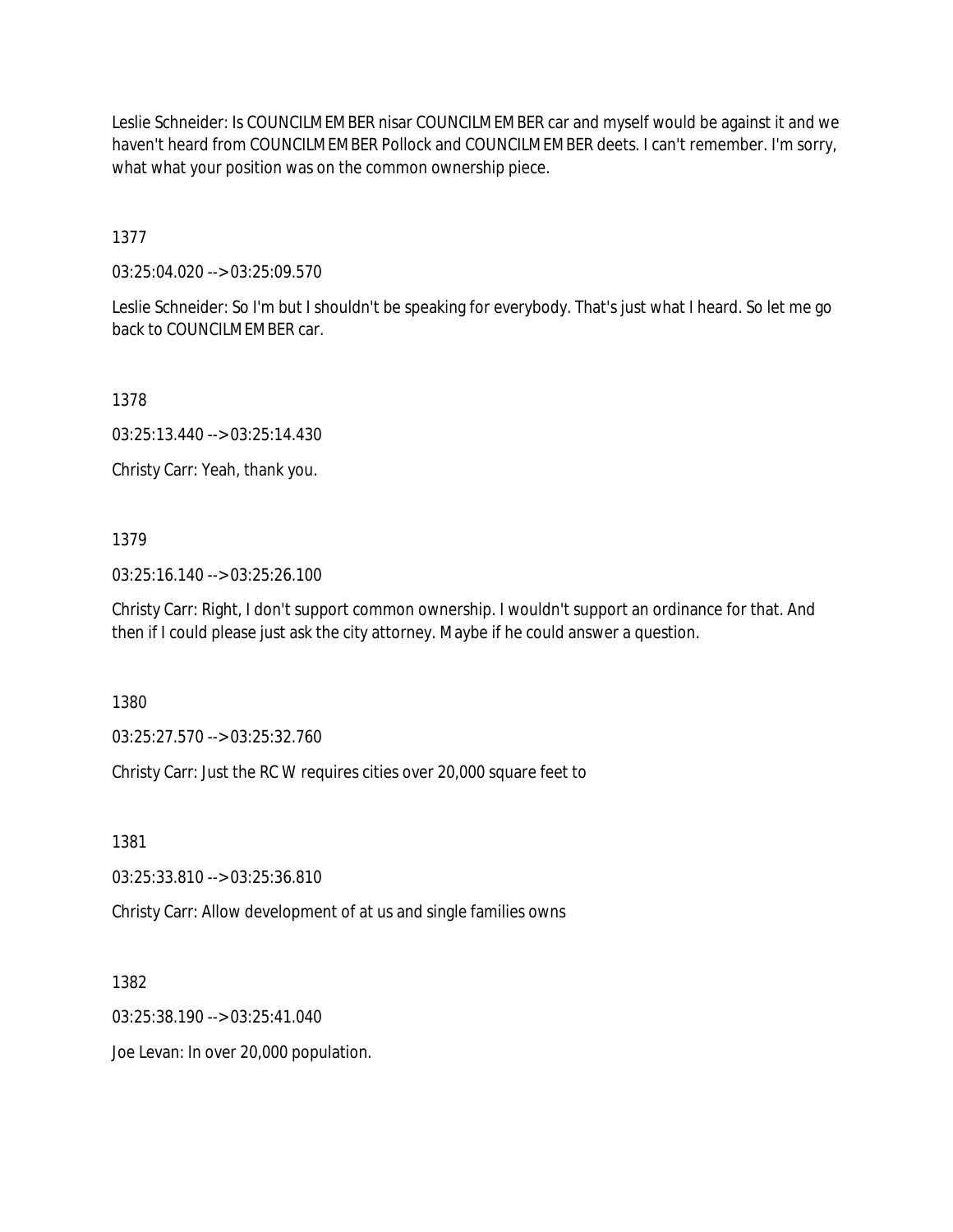03:25:41.610 --> 03:25:43.260 Joe Levan: Yeah, between 1000 square feet.

1384

03:25:43.590 --> 03:25:45.990

Joe Levan: Yeah, to allow at us.

1385

03:25:46.740 --> 03:25:59.880

Christy Carr: Right as part of the like 1993 or four housing policy act, aren't we required to at least encourage if not require at us and single families zones.

## 1386

03:26:01.080 --> 03:26:05.430

Christy Carr: And you can get back to me on that. I think it's our CW 4363 K

## 1387

03:26:08.040 --> 03:26:15.240

Christy Carr: So that's just a question, I kind of want to set the baseline for the discussion when we're talking when we're talking about it.

1388

03:26:16.230 --> 03:26:25.530

Christy Carr: And then I just kind of want to throw out there in terms of ownership versus rental I totally agree with what we want to get a handle on in terms of climate and sustainable.

1389

03:26:25.950 --> 03:26:36.750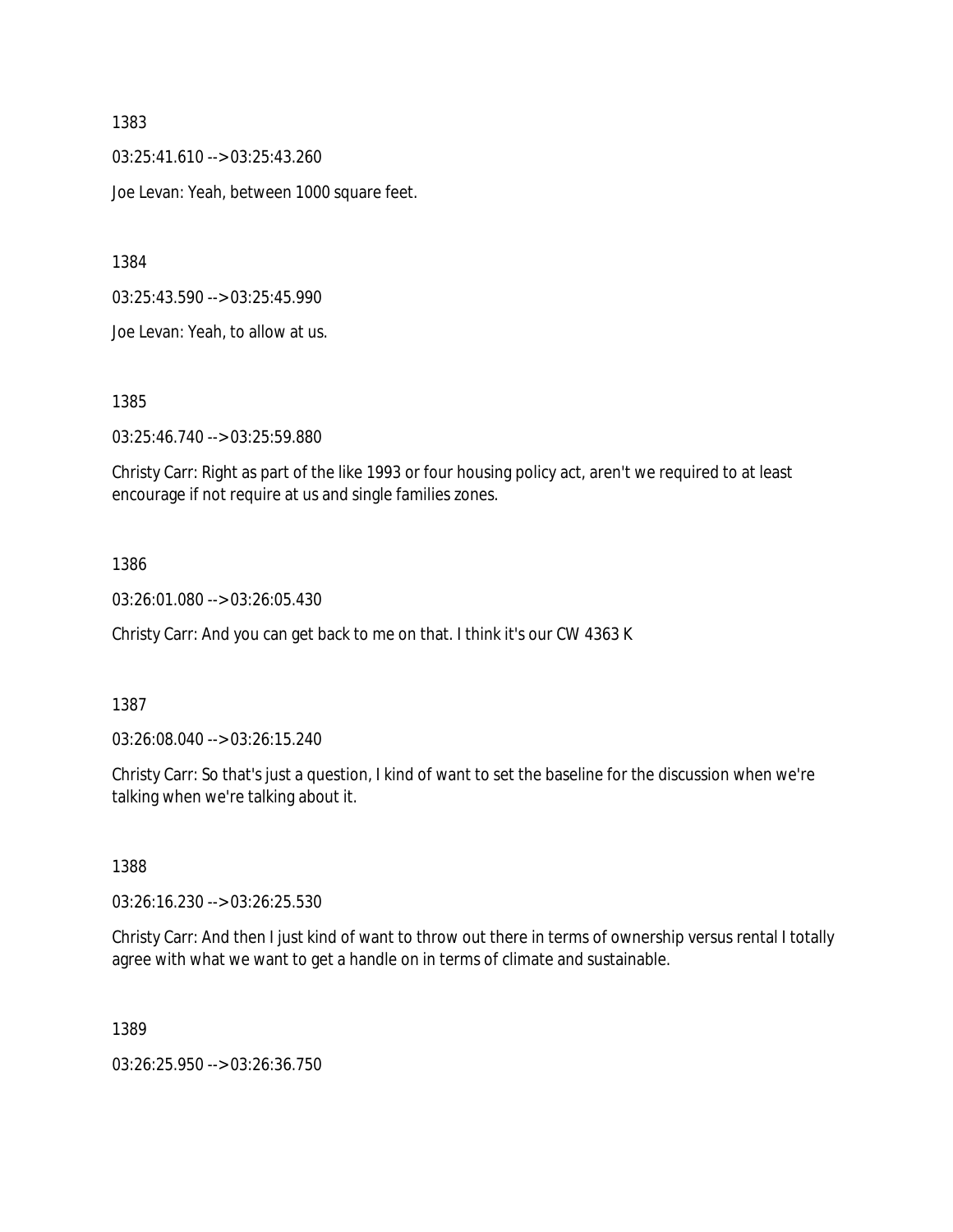Christy Carr: Growth as a city is is channeling and encouraging growth in a compact way where we want it to be and not be dispersed.

1390

03:26:38.490 --> 03:26:47.850

Christy Carr: But I think that the difference between ownership and rental wherever it is, is going to generate the same amount of traffic, I think, and I can be wrong.

1391

03:26:48.960 --> 03:26:55.860

Christy Carr: So I just, I still don't understand that that point in terms of ownership, what's the

1392

03:26:57.660 --> 03:26:58.920

Christy Carr: Limit or or

1393

03:27:01.260 --> 03:27:03.720

Christy Carr: Make it so that we don't have those impacts.

1394

03:27:05.190 --> 03:27:12.210

Christy Carr: That we don't want to have. And I agree. We don't want to have that dispersed or related to it in our conservation areas.

1395

03:27:13.350 --> 03:27:17.520

Christy Carr: I just don't see how ownership versus rental really makes a difference there.

1396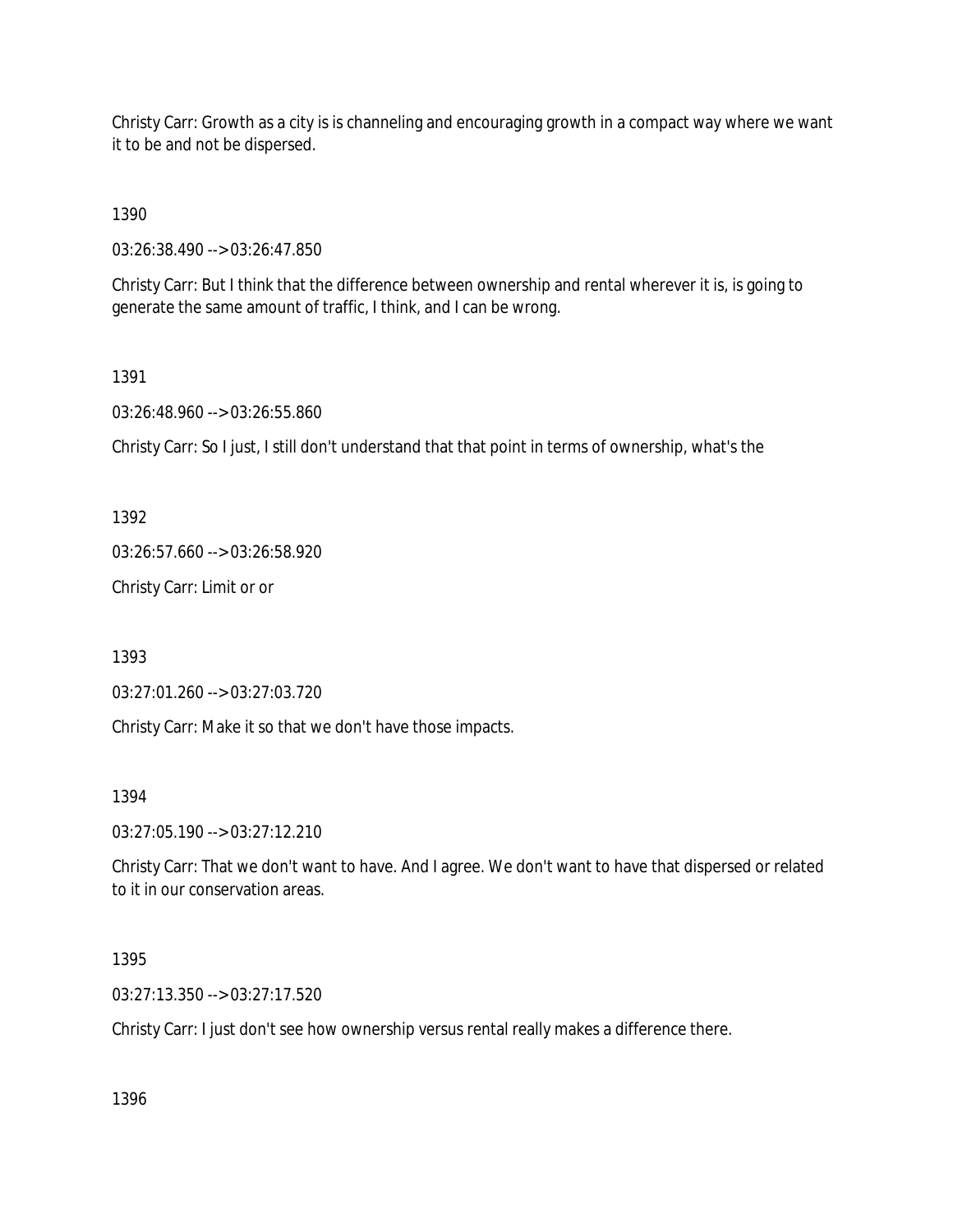03:27:18.780 --> 03:27:20.550

Christy Carr: And that was our thanks

1397

03:27:23.400 --> 03:27:23.880

Leslie Schneider: Thanks.

1398

03:27:24.210 --> 03:27:25.050

Joe Deets: Yeah, thank you.

1399

03:27:27.660 --> 03:27:37.860

Joe Deets: Well, I'm I feel like we haven't flush this out enough but this has been a great conversation I I'm avidly listening to my colleagues.

1400

03:27:39.540 --> 03:27:58.680

Joe Deets: My basic fall back on policy is, is to have flexibility embedded in it so that depending on the circumstances of the homeowner, as long as it's not a direction that we've simply don't want to see. I'd like to give the property owner, the flexibility of making these decisions so

1401

03:27:59.730 --> 03:28:09.150

Joe Deets: As far as the common, common ownership question, I kind of like prickly, I'd like to leave that as an open question for myself. I'm not convinced that it needs to be common ownership.

1402

03:28:10.770 --> 03:28:20.790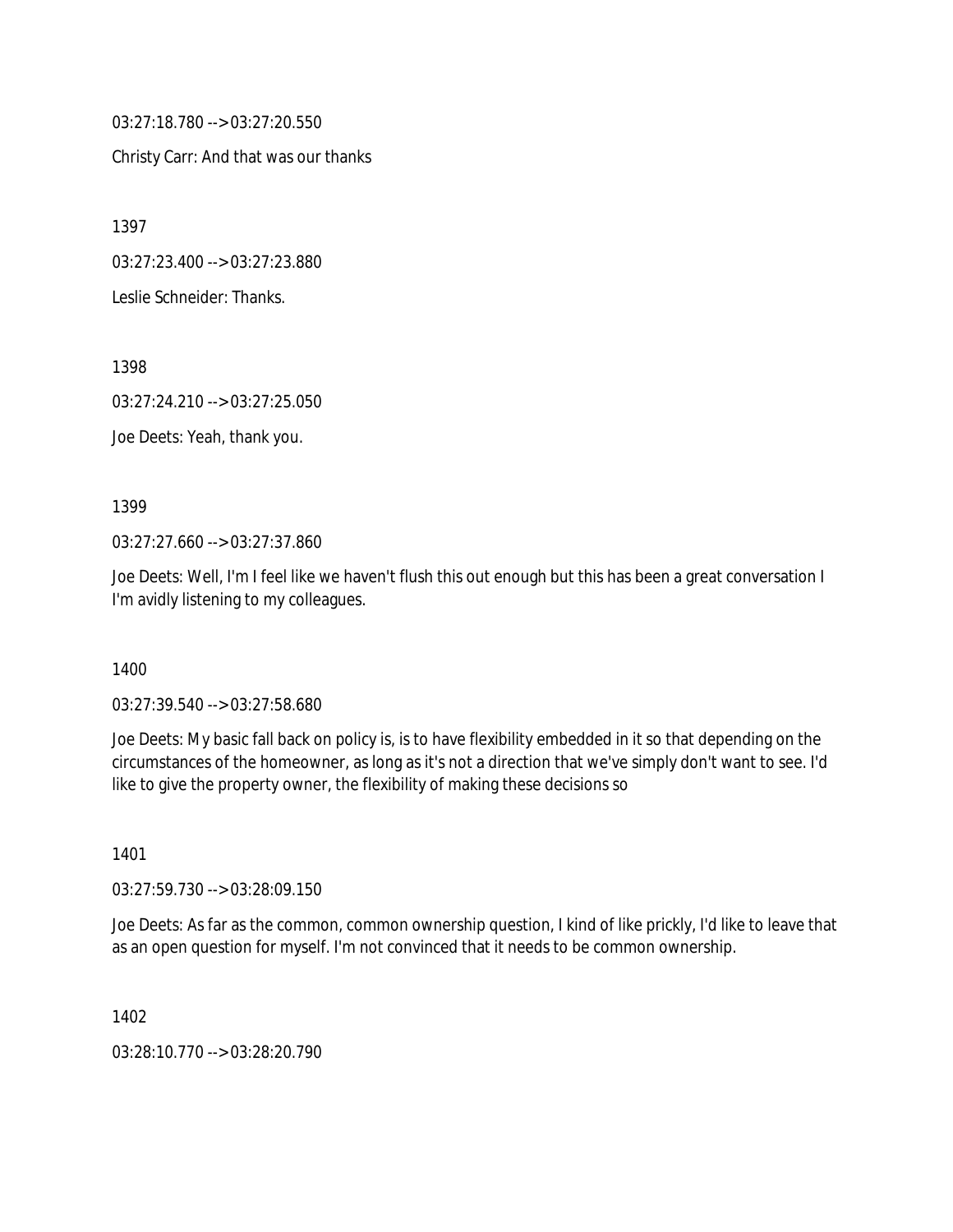Joe Deets: So I think my suggestion would be, again, to have the that working group. Take a look at the Council Planning Commission working group. Take a look at this.

1403

03:28:22.200 --> 03:28:27.420

Joe Deets: And and again look at it in light of our current environment to, you know, what has changed.

1404

03:28:28.470 --> 03:28:40.710

Joe Deets: So, and again if what is the goal of getting affordable housing and as far as the climate issue. You know, we are doing a lot of things on that we do have a climate action plan. We do have a green building task force that's

# 1405

03:28:41.580 --> 03:28:51.480

Joe Deets: Going to be unfolding some very meaningful work. So I I'm a total climate activists, but I don't want to get too tied up that we can't build in certain parts of the island.

1406

03:28:52.500 --> 03:29:11.520

Joe Deets: When we have an affordable housing crisis. So, so I just want to kind of not get ourselves to constrained on certain issues there, but allow us to have some flex the homeowner and have flexibility as long as it's not really causing harm to to the environment or to the community.

1407

03:29:14.490 --> 03:29:15.600

Leslie Schneider: Thank you. I'm

1408

03:29:16.920 --> 03:29:30.780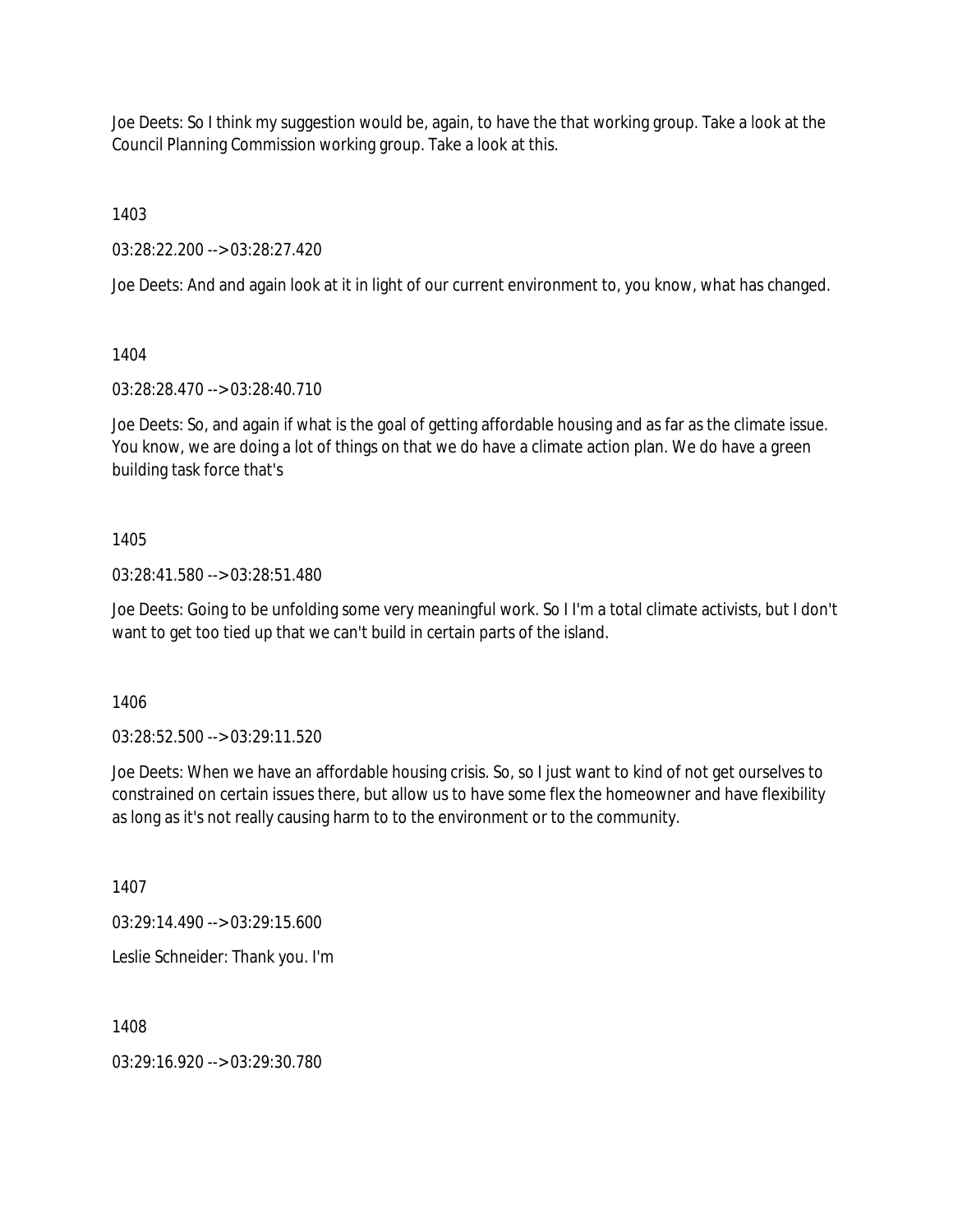Leslie Schneider: Just before I move on, I just want to say that for sake of time I'm not expressing all my opinions and whatnot. But I'm happy to talk to a couple of you in more depth. So I'm not trying to be circumspect about my opinions I just

1409

03:29:32.250 --> 03:29:34.680

Leslie Schneider: am looking at time here. So,

1410

03:29:38.670 --> 03:29:39.870

Leslie Schneider: COUNCILMEMBER had topless.

1411

03:29:41.160 --> 03:29:50.370

Kirsten Hytopoulos: Yeah, to, to answer your question, Christy about, you know what, why do I think or what anybody thinks that the common ownership would affect those those negative

1412

03:29:51.000 --> 03:29:58.830

Kirsten Hytopoulos: Impacts of at us and they don't. The point is that no matter what, if you're going to have a to us and I think we do needed us for certain purposes.

1413

03:29:59.160 --> 03:30:05.220

Kirsten Hytopoulos: If you're going to have a US, you're going to have these negative impacts of more density in the outlying areas more hardships, etc.

1414

 $03:30:05.520 \rightarrow 03:30:11.400$ 

Kirsten Hytopoulos: So again, the calculus should be, what do we get as a community back what community values are we accomplishing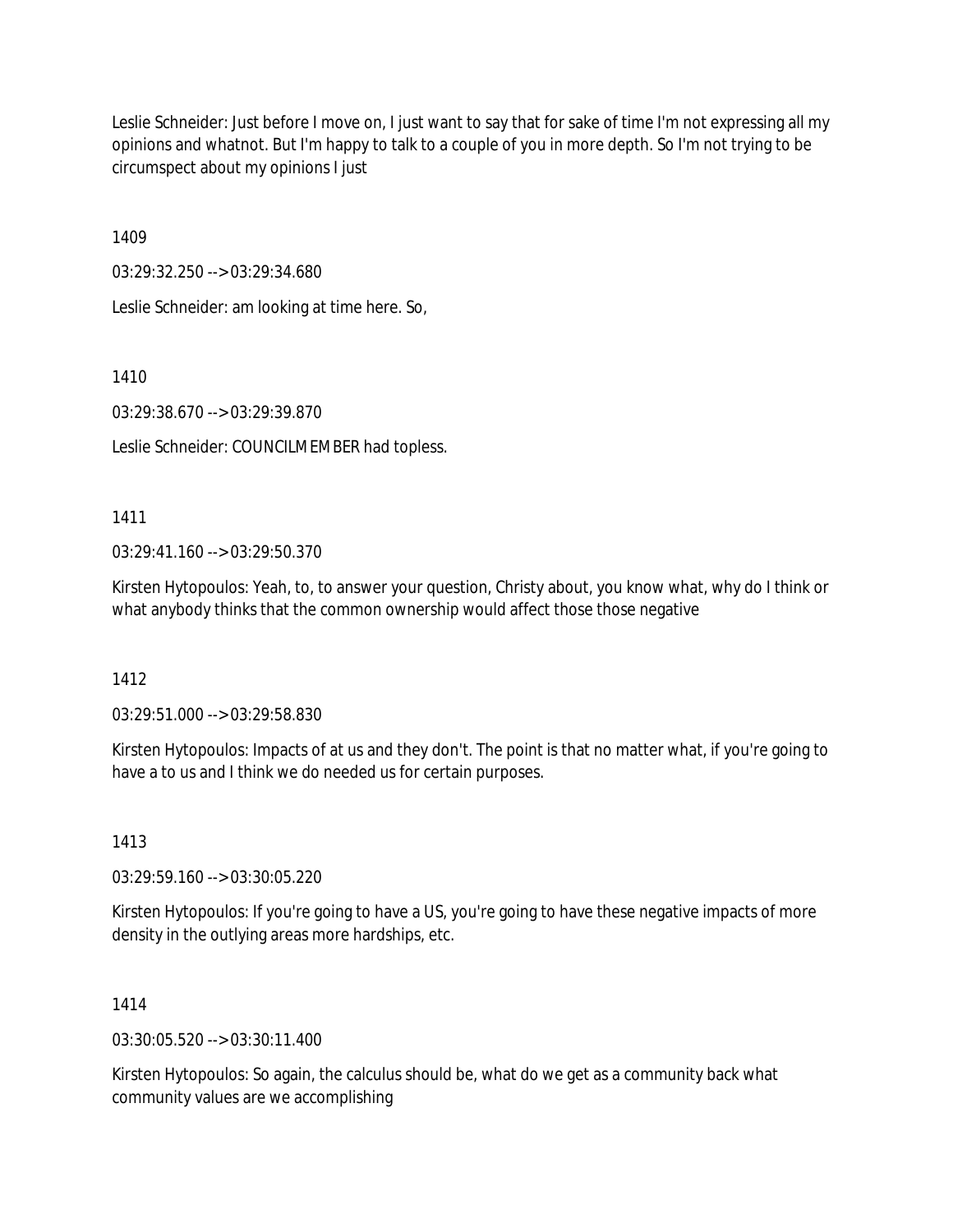03:30:11.880 --> 03:30:19.080

Kirsten Hytopoulos: And so if what we're trying to accomplish is the ability to age in place we're trying to accomplish ability to house family members that need housing.

1416

03:30:19.950 --> 03:30:30.480

Kirsten Hytopoulos: Or the ability to have longer term rentals not Airbnb. But longer term rentals of small footprints then having common or ship is going to make that lot more possible and likely

1417

03:30:30.870 --> 03:30:34.770

Kirsten Hytopoulos: If you make it a profit. If it's a profit motive that whatever property is developed

1418

03:30:35.460 --> 03:30:44.880

Kirsten Hytopoulos: It can be that it can be, if you can sell off an ad on your property if when you're a developer, you can approach a project with the assumption that you have that many more units because of the ordinance.

1419

03:30:45.690 --> 03:30:53.700

Kirsten Hytopoulos: Then, then, in a sense. I mean, I feel I mean that's why I feel kind of passionate about it. I feel like it's the actual it's the opposite. It's like we're being taken advantage of.

1420

03:30:54.600 --> 03:31:02.820

Kirsten Hytopoulos: And we're giving this away and return for profit and for more market rate housing. So I just want to be clear on that, that, that to me.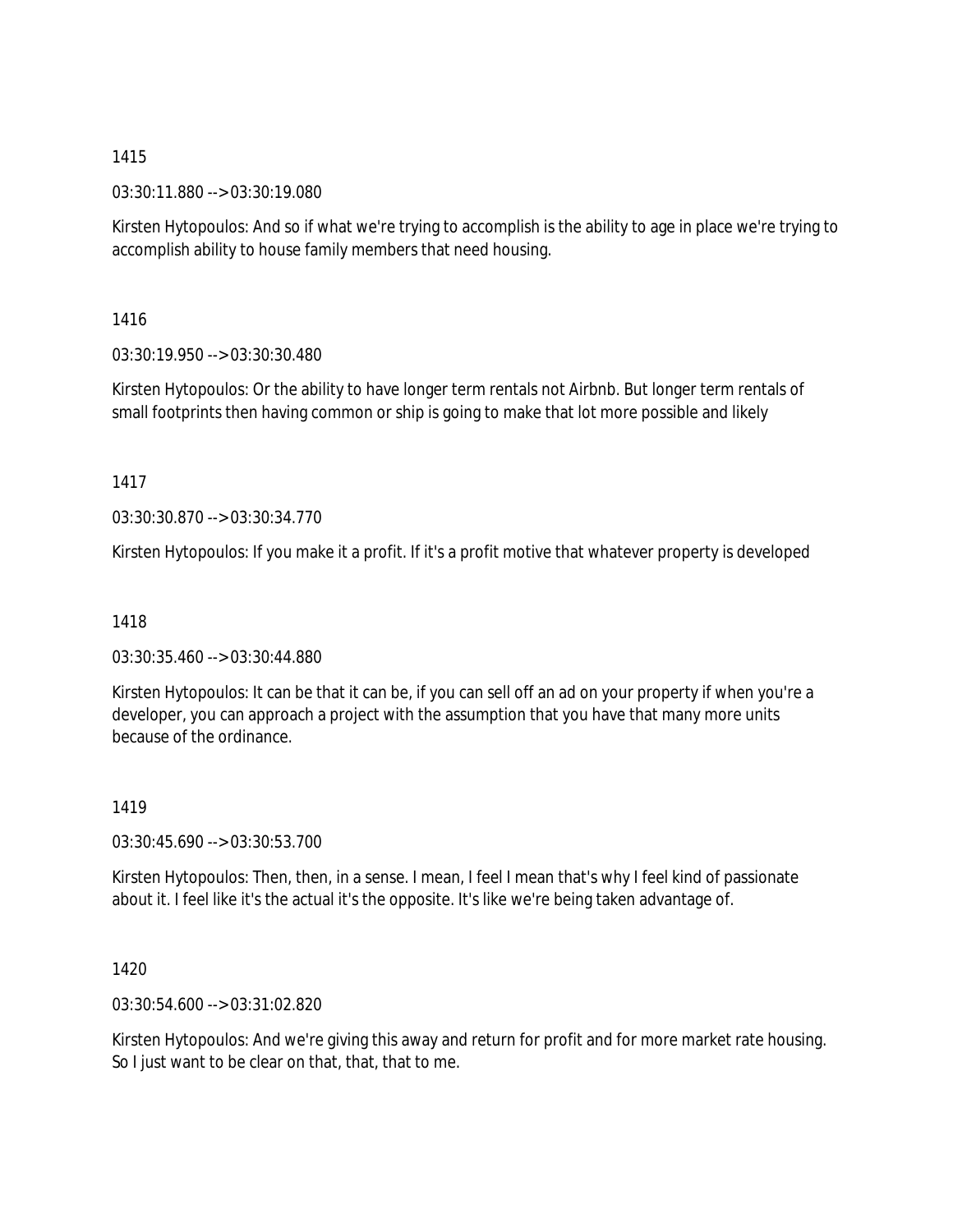03:31:03.450 --> 03:31:13.950

Kirsten Hytopoulos: My argument for commoner ship is that it will prohibit that sort of profit seeking use of aid us and we still preserve the ability to use them for what we want them to be used for

1422

03:31:17.130 --> 03:31:19.770

Leslie Schneider: Okay and COUNCILMEMBER Medina.

1423

03:31:20.910 --> 03:31:36.090

Kol Medina: So customer topless. That's exactly what I was going to address as well. So just to put it a little differently. And really, I'm just trying to answer your question. Councilmember car just like because when I talk with was, you weren't part of our discussions, when we discussed this before.

# 1424

03:31:39.090 --> 03:31:51.990

Kol Medina: In my preferred universe we wouldn't allow at us at all and the conservation districts me they kind of minimize their otherwise at all for environmental reasons we wouldn't allow them period.

## 1425

03:31:52.920 --> 03:32:04.770

Kol Medina: But using the analysis, the cancer and a topless put forward are there are times when the benefits to the society at way the future and current environmental costs of allowing it to us and

1426

03:32:05.550 --> 03:32:14.400

Kol Medina: Yes, we've heard from lots of people on the island that they won't be able to stay on the island. If they're not able to rent their at you or building a to you and move into it and read their house.

1427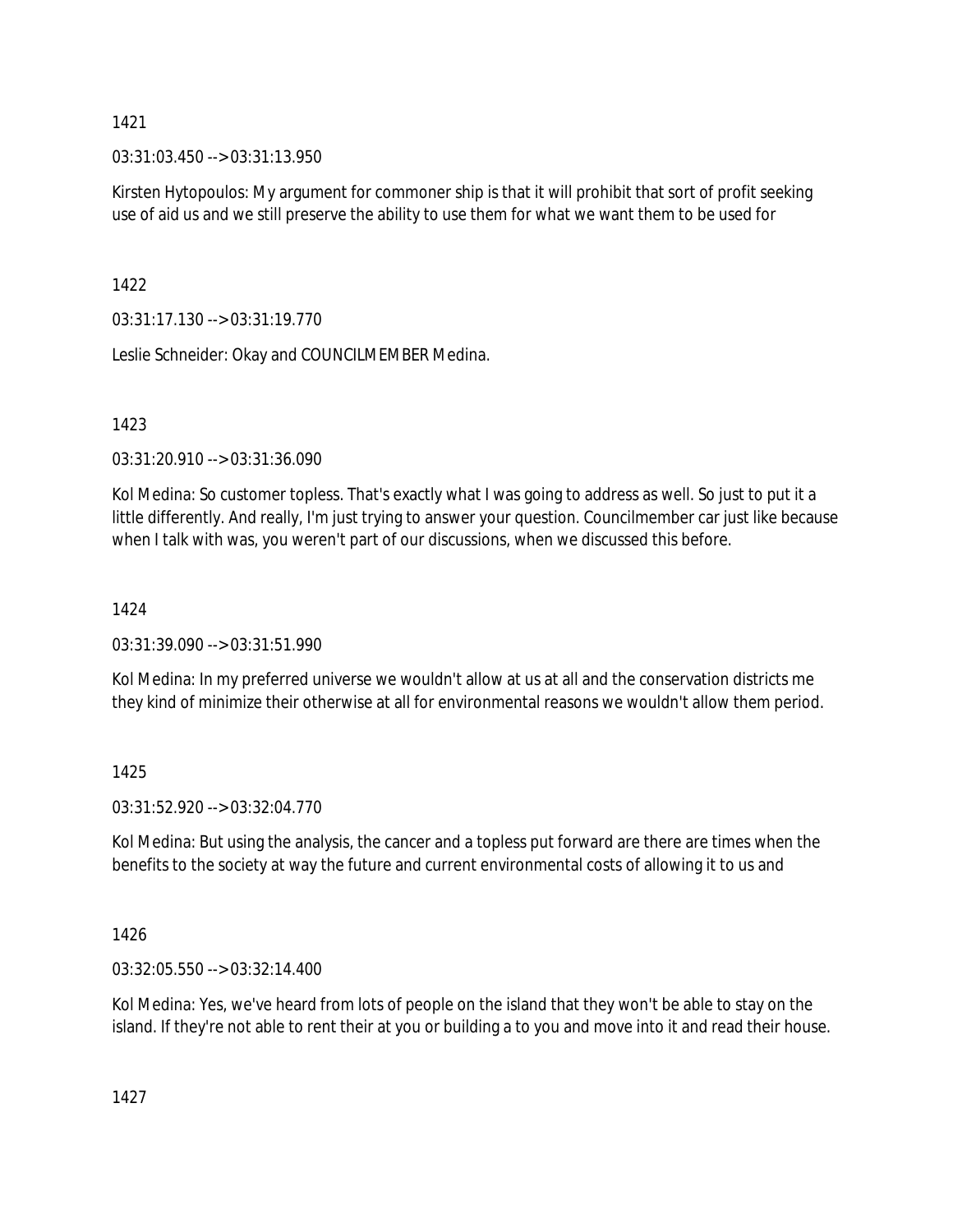03:32:14.940 --> 03:32:23.790

Kol Medina: And this is especially true for older folks on the island. So all my my preferred universes. We have no at us, because that accomplishes the environmental goals, the best

1428

03:32:25.020 --> 03:32:29.520

Kol Medina: A compromise that achieved some societal benefits is allowing it

1429

03:32:30.540 --> 03:32:41.730

Kol Medina: In common ownership. Whereas if you just let people kind of minimize it and sell it off you. There is no societal benefit to that. So I'm just repeating what counselor I topless said just kind of using my own words.

## 1430

03:32:42.630 --> 03:32:47.820

Kol Medina: And frankly, in my preferred universe we would down zone. The conservation areas.

## 1431

03:32:48.450 --> 03:32:56.460

Kol Medina: We would require larger lot sizes and really get rid of the destiny, we have out here. I say out here because I live out here in the in conservation area.

1432

03:32:56.730 --> 03:33:05.610

Kol Medina: But obviously that's not going to happen either, but a step in the right direction is getting rid of condominium ization and I don't understand why we wouldn't take that step.

1433

03:33:06.840 --> 03:33:13.950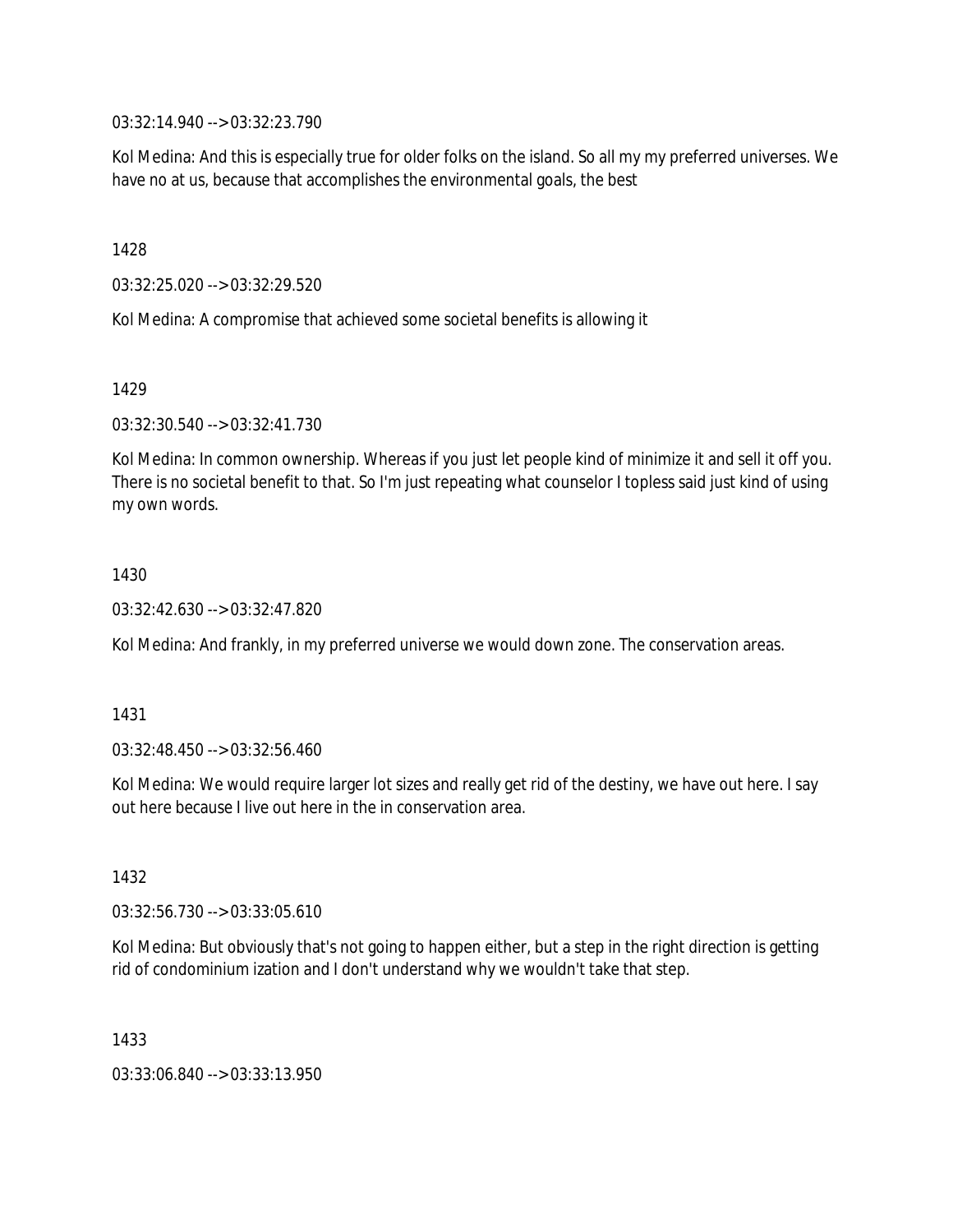Kol Medina: The argument of, well, I don't want to take that step because it doesn't get us all the way there doesn't make sense to me. It gets us somewhere there. And so I think that's a good thing.

1434

03:33:16.740 --> 03:33:30.240

Leslie Schneider: Okay, so, um, I think what what might happen here for next steps. I mean, what a recommended motion could be to forward this to unfinished business. And we could talk about it again.

# 1435

03:33:30.690 --> 03:33:42.300

Leslie Schneider: Another suggestion, that's been brought up is to ask for the the joint subcommittee of council and Planning Commission to take a look at this and

# 1436

03:33:43.350 --> 03:33:48.450

Leslie Schneider: I feel comfortable with that latter option specifically because there is a difference of opinion.

## 1437

03:33:49.530 --> 03:33:58.560

Leslie Schneider: Shown tonight from council, so it's it's like those issues will get hashed out. Ideally, you know, in that environment.

## 1438

03:33:59.910 --> 03:34:07.260

Leslie Schneider: So, is there anybody who would prefer that this not be forwarded to the the joint subcommittee.

## 1439

03:34:09.060 --> 03:34:09.990

Leslie Schneider: Because I'm going to Sir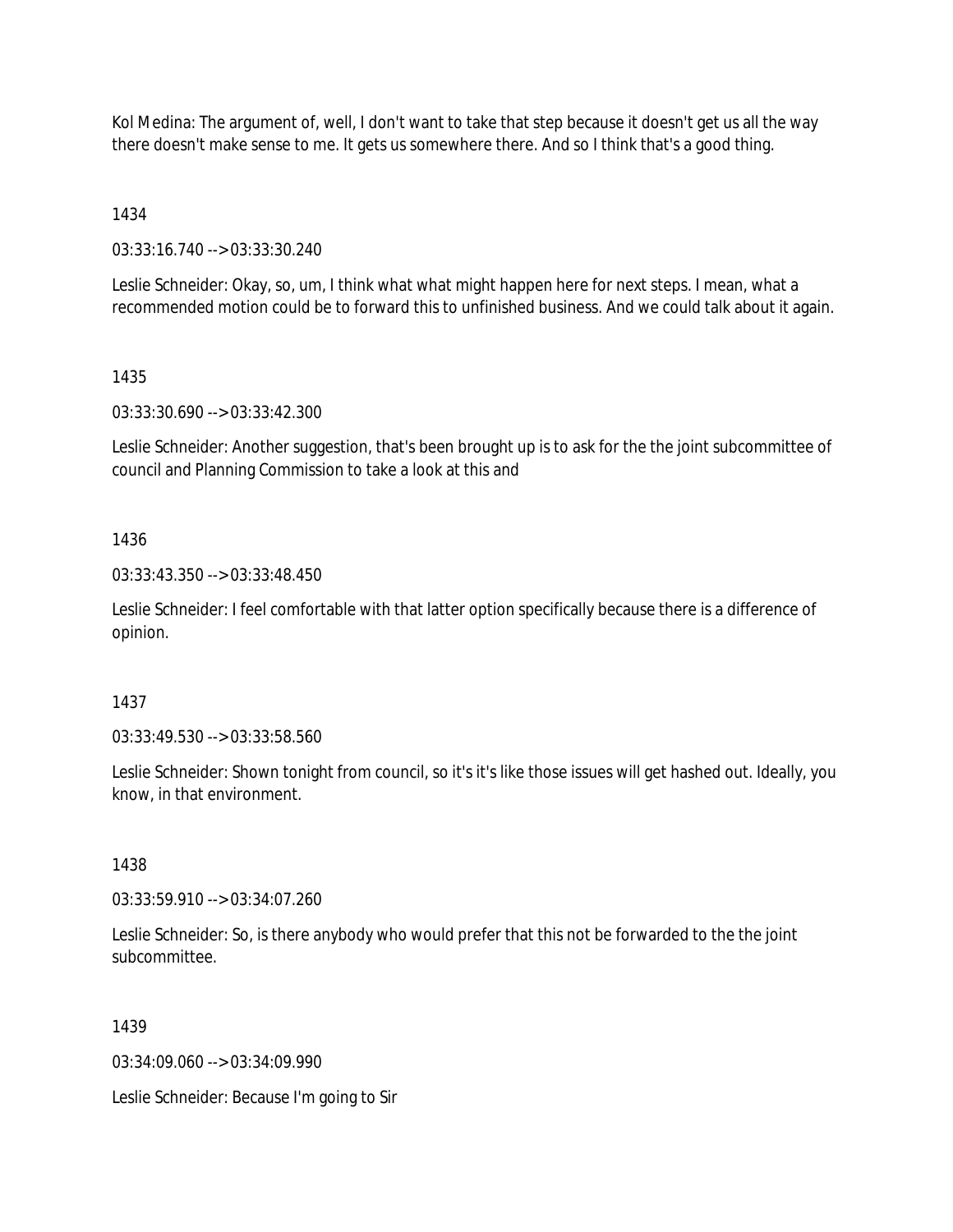03:34:10.200 --> 03:34:16.980

Rasham Nassar: Yes. A quick a quick clarifying question um I what I thought I heard was that that the planning commission

1441

03:34:17.490 --> 03:34:23.340

Rasham Nassar: Affordable housing subcommittee was separate from the Joint Council Planning Commission land use committee.

1442

03:34:24.030 --> 03:34:36.420

Rasham Nassar: Art. Is that true, so there's two separate. So are there your council member representation on the affordable housing Planning Commission subcommittee are those, those are just planning commissioners. Okay, I just want to be clear about where this would land.

1443

03:34:38.880 --> 03:34:54.030

Leslie Schneider: So maybe I misspoke, or did we want to forward this to the joint subcommittee, or I mean I guess I'm I think I'm not ready to just send it to the planning commission to be dealt with, with the affordable housing.

1444

03:34:55.410 --> 03:35:03.240

Leslie Schneider: Subcommittee, because I'm not sure that they have enough input from Council yet because we ourselves are kind of all over the map.

1445

03:35:05.370 --> 03:35:09.930

Leslie Schneider: So I'm going to go back to is it appropriate for us to send it to the subcommittee.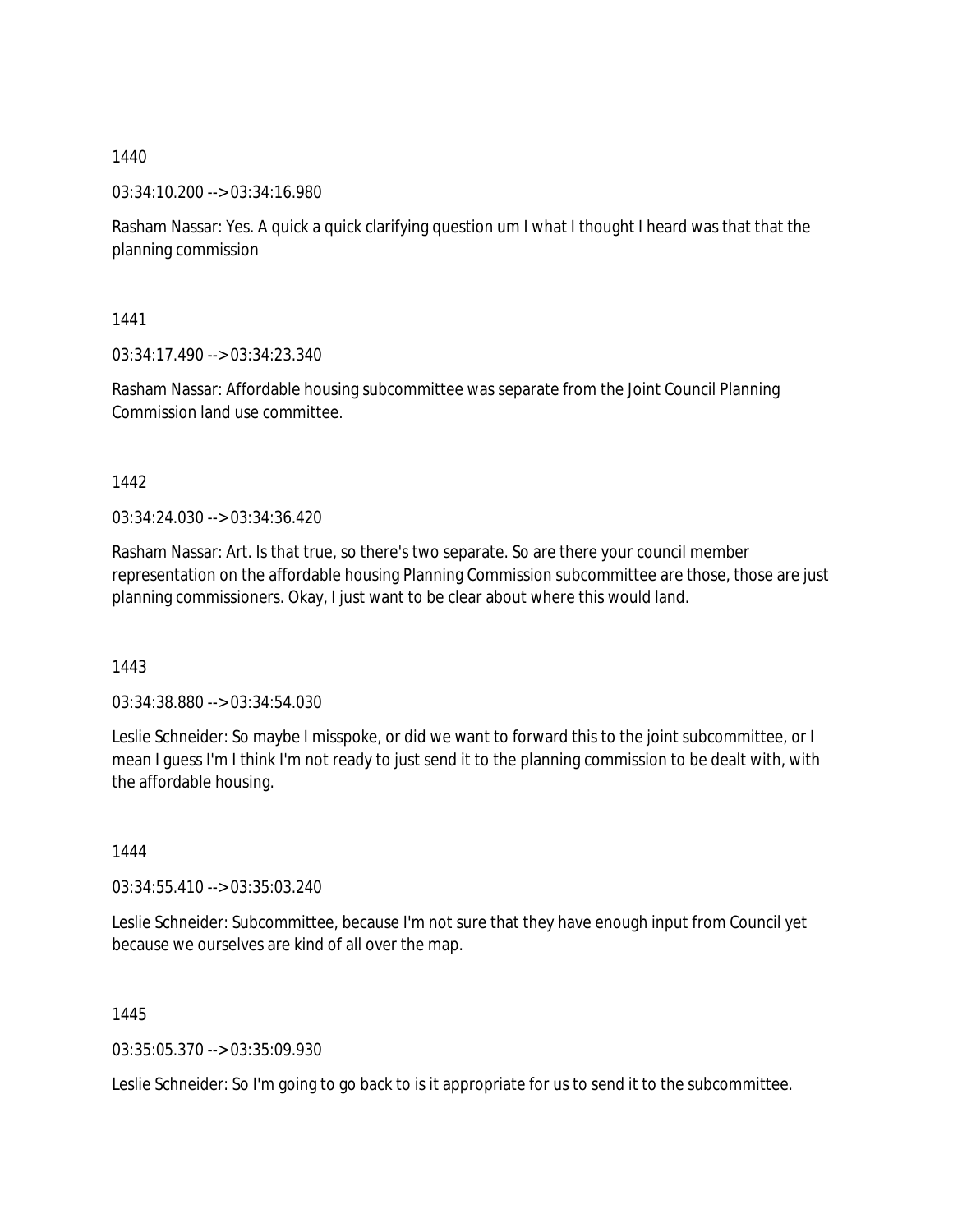03:35:11.190 --> 03:35:16.380

Leslie Schneider: Or do we want to have more discussion on this ourselves and council member I topless.

1447

03:35:18.630 --> 03:35:19.560

Leslie Schneider: Your money.

1448

03:35:20.400 --> 03:35:28.290

Kirsten Hytopoulos: I don't know. I don't know why we would send this this subcommittee. It feels like honestly we're becoming a little bit of a dumping ground for all this stuff. This is our issue the planning commission

1449

03:35:29.160 --> 03:35:38.040

Kirsten Hytopoulos: Really did think about affordable housing that was very important to them. They've process this and they've given us their recommendation as to how to accomplish what they thought we wanted accomplished.

1450

03:35:39.480 --> 03:35:46.110

Kirsten Hytopoulos: So I think this is our problem as a body to decide. Are we going to support or not comment on our ship.

1451

03:35:46.650 --> 03:35:55.080

Kirsten Hytopoulos: Do we, are we concerned about, which is a separate question have casting a separate regulation about your short term rentals. Do we want to add back in that originally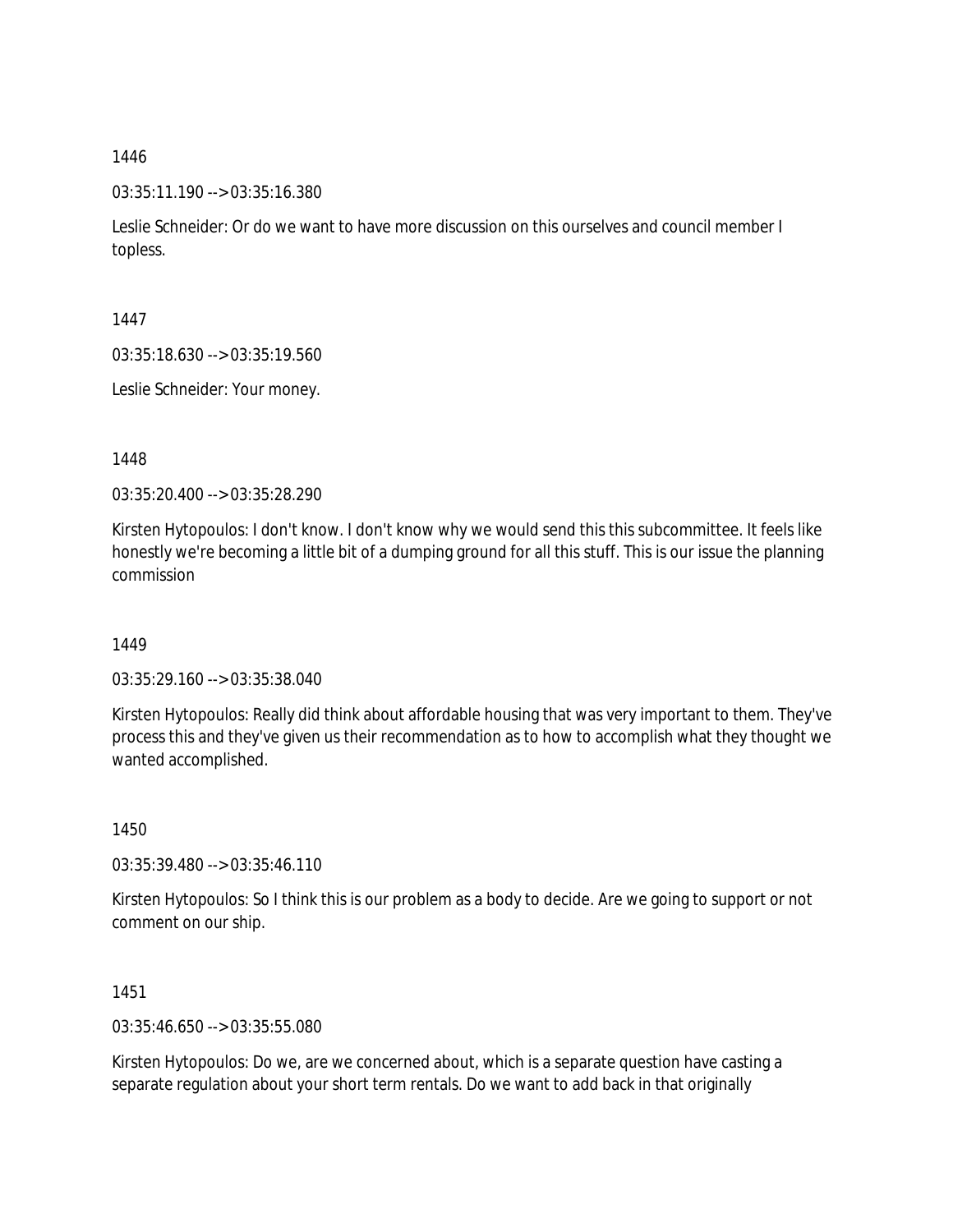03:35:55.590 --> 03:36:03.630

Kirsten Hytopoulos: Proposed by Council lock coverage exception. I think that's it. There, there might be something else. But I think that's it. There's the big issues, anyway.

1453

03:36:04.560 --> 03:36:14.010

Kirsten Hytopoulos: And and that's us. That's on all of us. And I don't think setting that bad. I don't think I don't think we should involve the planning commission at all. And this until we have decided what we want to do. They gave us something to work with.

1454

03:36:14.880 --> 03:36:19.410

Kirsten Hytopoulos: It, you know, these are difficult choices, but these are our policy or our policy choices.

1455

03:36:20.520 --> 03:36:24.120

Leslie Schneider: Would you like to make a motion to forward this to unfinished business.

1456

03:36:26.100 --> 03:36:34.140

Kirsten Hytopoulos: Yeah, I would like to make that motion. I'd like to move this to unfinished business. I think that the Community probably wants to weigh in as well. And that will give us more time to talk about it.

1457

03:36:35.370 --> 03:36:35.610

Kirsten Hytopoulos: Again,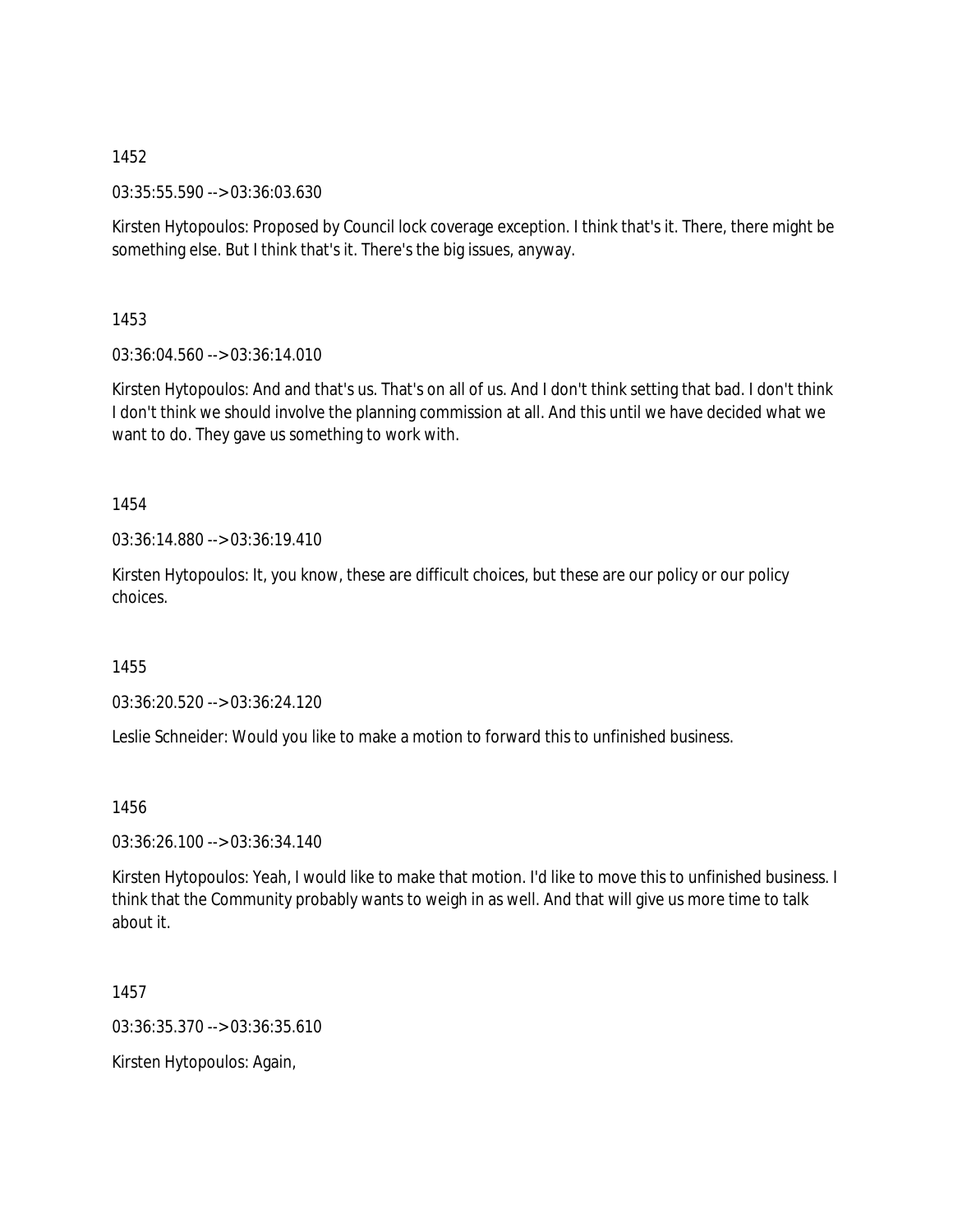03:36:36.600 --> 03:36:38.340 Leslie Schneider: Okay. We have a second.

1459

03:36:38.460 --> 03:36:39.660 Leslie Schneider: COUNCILMEMBER nisar

1460

03:36:40.860 --> 03:36:43.200 Leslie Schneider: And any further discussion.

# 1461

03:36:44.700 --> 03:36:47.460 Leslie Schneider: All right. All those in favor please say aye.

1462

03:36:48.240 --> 03:36:48.570

Aye.

1463 03:36:49.770 --> 03:36:51.210 Leslie Schneider: And any opposed.

## 1464

03:36:53.040 --> 03:36:55.470

Leslie Schneider: Okay that passes unanimously.

1465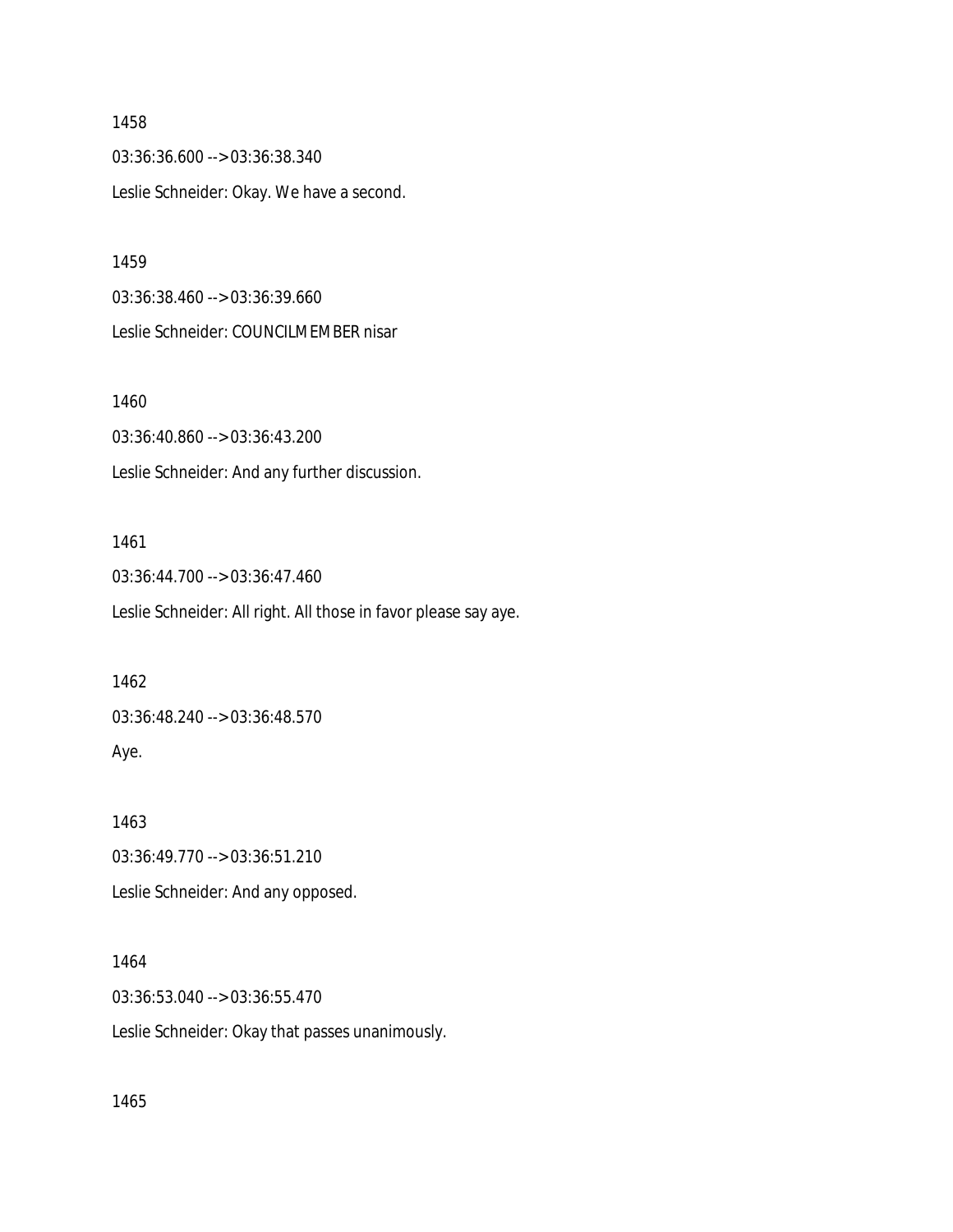03:36:56.220 --> 03:36:58.110

Rasham Nassar: Um, can I just

1466

03:37:00.270 --> 03:37:14.850

Rasham Nassar: Comment um no city manager wants to say something. But I want to pick on the, the, the short term rental aspect of this and just suggest that maybe we take that up separately or independently of the other edu.

1467

03:37:15.450 --> 03:37:20.460

Rasham Nassar: Code change alterations, just because I feel like it's, it really is separate from and

1468

03:37:22.050 --> 03:37:27.840

Rasham Nassar: Potentially more important to a larger segment of our community than the other items that were discussing

1469

03:37:28.860 --> 03:37:41.880

Rasham Nassar: I don't know if that happens on the 28th, or we accomplished on the 28th, but I want to put it out there among I'm also concerned that the two weeks is not enough. Notice to get word out that we might if we are to take action on that specific item that that's adequate or ample enough

1470

03:37:42.600 --> 03:37:46.320

Leslie Schneider: Well, I do sort of feel that we might want to take these up.

1471

03:37:46.380 --> 03:37:54.090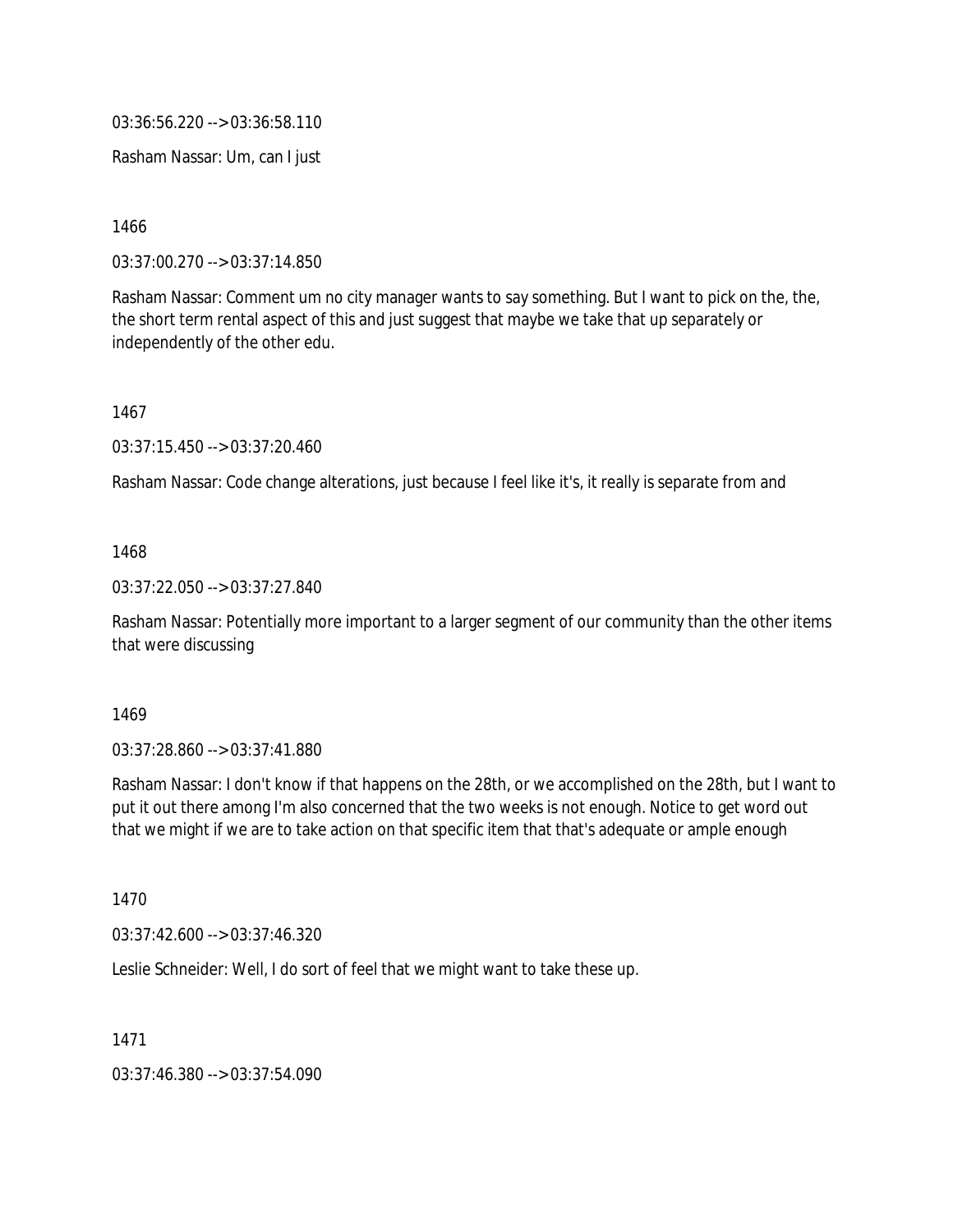Leslie Schneider: These issues up one at a time, because it seems like we are all over the map on them. So maybe we can discuss that with the city manager.

1472

03:37:54.810 --> 03:37:55.110

Leslie Schneider: And

1473

03:37:55.170 --> 03:37:56.400

Leslie Schneider: Go ahead and chime in. Now,

1474

03:37:57.240 --> 03:38:07.140

Morgan Smith: That was going to be the comment I would make is that assuming as the 28th. If you don't want another 28 at whatever time you do want to schedule this staff can

1475

03:38:08.310 --> 03:38:19.200

Morgan Smith: frame the conversation for that night around the three issues that have just been discussed and you can address those decision points and ideally come to consensus.

1476

03:38:19.650 --> 03:38:25.260

Morgan Smith: And then, rather than expecting that there'd be an ordinance drafted and ready to approve that night.

1477

03:38:25.590 --> 03:38:38.070

Morgan Smith: We could then take your direction and make whatever changes to an ordinance and the ordinance would come back at a later time. But I think what what we don't want to do is try and pencil out language if what we really need to do is revisit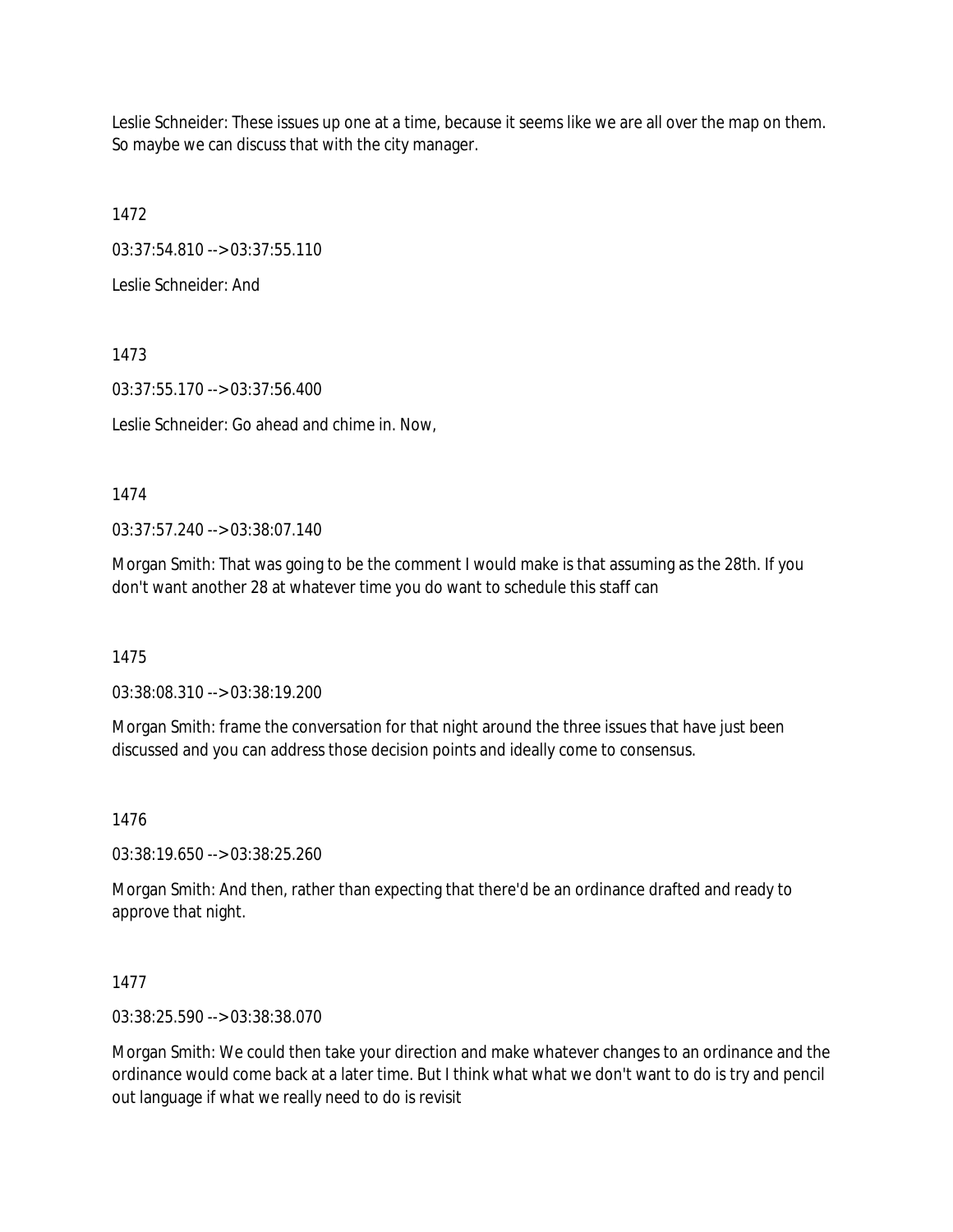03:38:38.700 --> 03:38:50.220

Morgan Smith: At least three fundamental policy choices and then the draft the draft ordinance should follow that work. So my suggestion would be that the next time you look at it on the 28th, or the date of your choosing.

# 1479

03:38:50.580 --> 03:39:00.690

Morgan Smith: That you delve into those policy choices and try to come to closure. If you can on one or more, and then we can decide when we're ready to draft an ordinance.

## 1480

03:39:01.260 --> 03:39:11.700

Leslie Schneider: Okay. And maybe I could just comment also from my perspective and feel free to state something differently. I'm speaking to my colleagues, but I think that these items are really

1481

03:39:12.420 --> 03:39:24.750

Leslie Schneider: More or less unrelated to each other. So it sort of feels like we could take them up one at a time and make a decision and it wouldn't necessarily be dependent on one of these other issues, and that might not be true, but I'm just putting it out there.

1482

03:39:26.070 --> 03:39:27.330

Leslie Schneider: COUNCILMEMBER I topless.

1483

03:39:29.310 --> 03:39:42.270

Kirsten Hytopoulos: At two things. One, I think this will affect my second statement. I think that the provision that was proposed to to have a do not use a short term rentals, etc.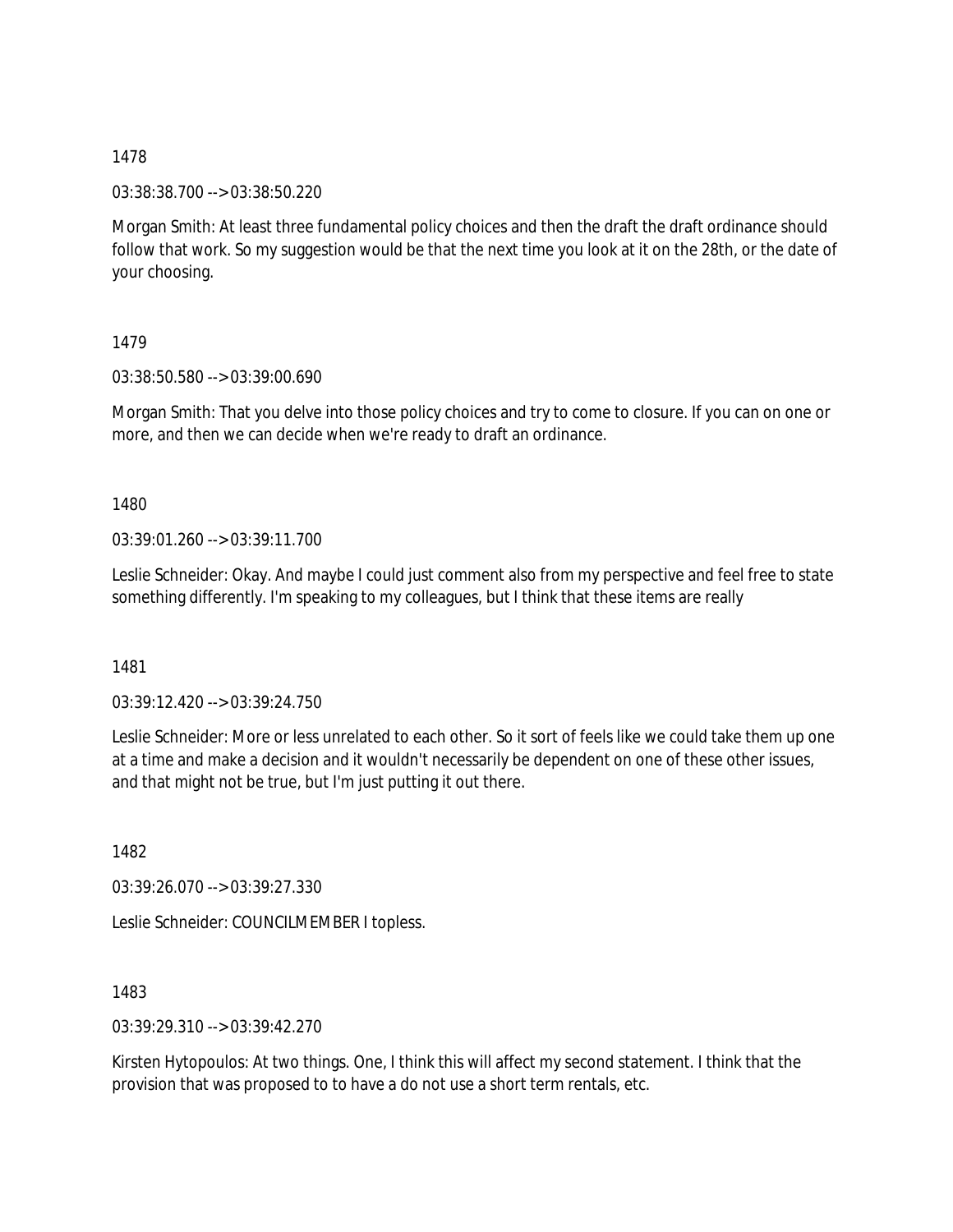03:39:42.960 --> 03:39:50.490

Kirsten Hytopoulos: I think they intended it to be more placeholder language pending to kind of preserve that ability, pending the creation of a standalone

1485

03:39:50.910 --> 03:39:56.670

Kirsten Hytopoulos: Ordinance or policy on short term rentals, I believe. They also recommended the mission that we work on an

1486

03:39:56.970 --> 03:40:02.040

Kirsten Hytopoulos: An independent separate policy. So just food for thought that that there are question may be

1487

03:40:02.310 --> 03:40:12.270

Kirsten Hytopoulos: Do we want to put something in here that that sets that is the rule right now while we figure out short term rentals or not, but that this isn't the be all end all, with regard to short term rental regulation.

1488

03:40:12.930 --> 03:40:19.350

Kirsten Hytopoulos: Maybe that's obvious. The second point, which relates to i'm saying is, here I am speculating that trying to remember what they said or did

1489

03:40:19.890 --> 03:40:31.890

Kirsten Hytopoulos: I think we were supposed to start having one of them designated to be available to us here is formally sent forward by the planning commission and we're in that kind of situation again where it would be nice.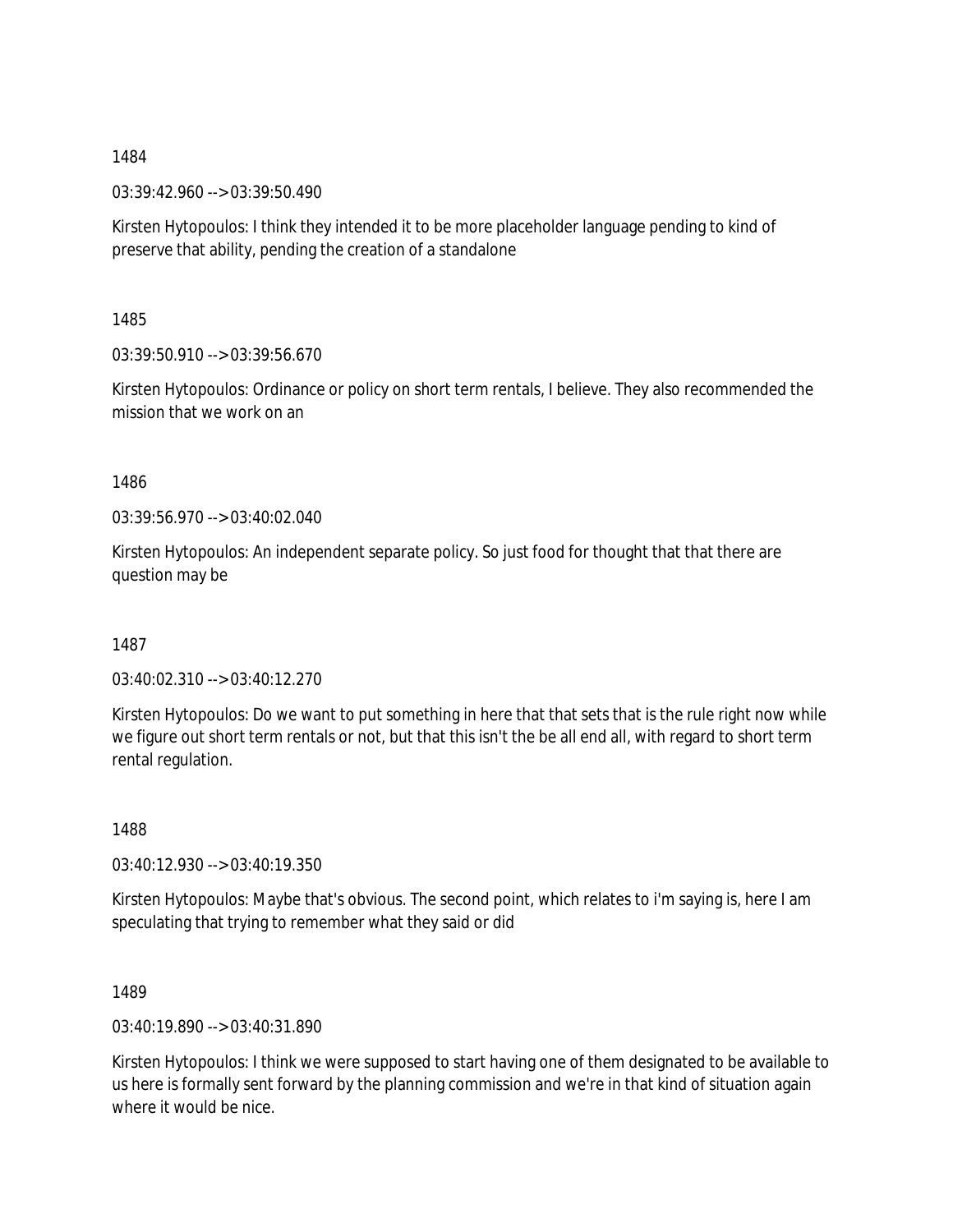## 03:40:32.850 --> 03:40:37.560

Kirsten Hytopoulos: So I would like to ask that we asked the planning commission to have somebody available.

1491

03:40:38.070 --> 03:40:44.220

Kirsten Hytopoulos: At when we talk about this again to give their perspective and feedback because they did spend a number of meetings, talking about this and digesting it

1492

 $03:40:44.460 \rightarrow 03:40:56.100$ 

Kirsten Hytopoulos: And so in order to have the benefit of that work that's done and have the continuity, we said we wanted. Why do we make sure we start inviting a planning, Commissioner, have them designate who they want to speak on behalf of the issue.

1493

03:40:57.720 --> 03:41:05.640

Leslie Schneider: Um, that sounds good. I'm also wondering, since we already know that that the meeting on the 28th is a big, big meeting and

1494

03:41:06.030 --> 03:41:18.420

Leslie Schneider: You know, we as a group are all over on these issues. I'm wondering if maybe on the 28th, we can just sort of take up a couple of them and try to make some decisions on that and then

1495

03:41:20.490 --> 03:41:28.830

Leslie Schneider: Maybe at that time, we could choose to push some of these other conversations, particularly the the EDU. I'm sorry, the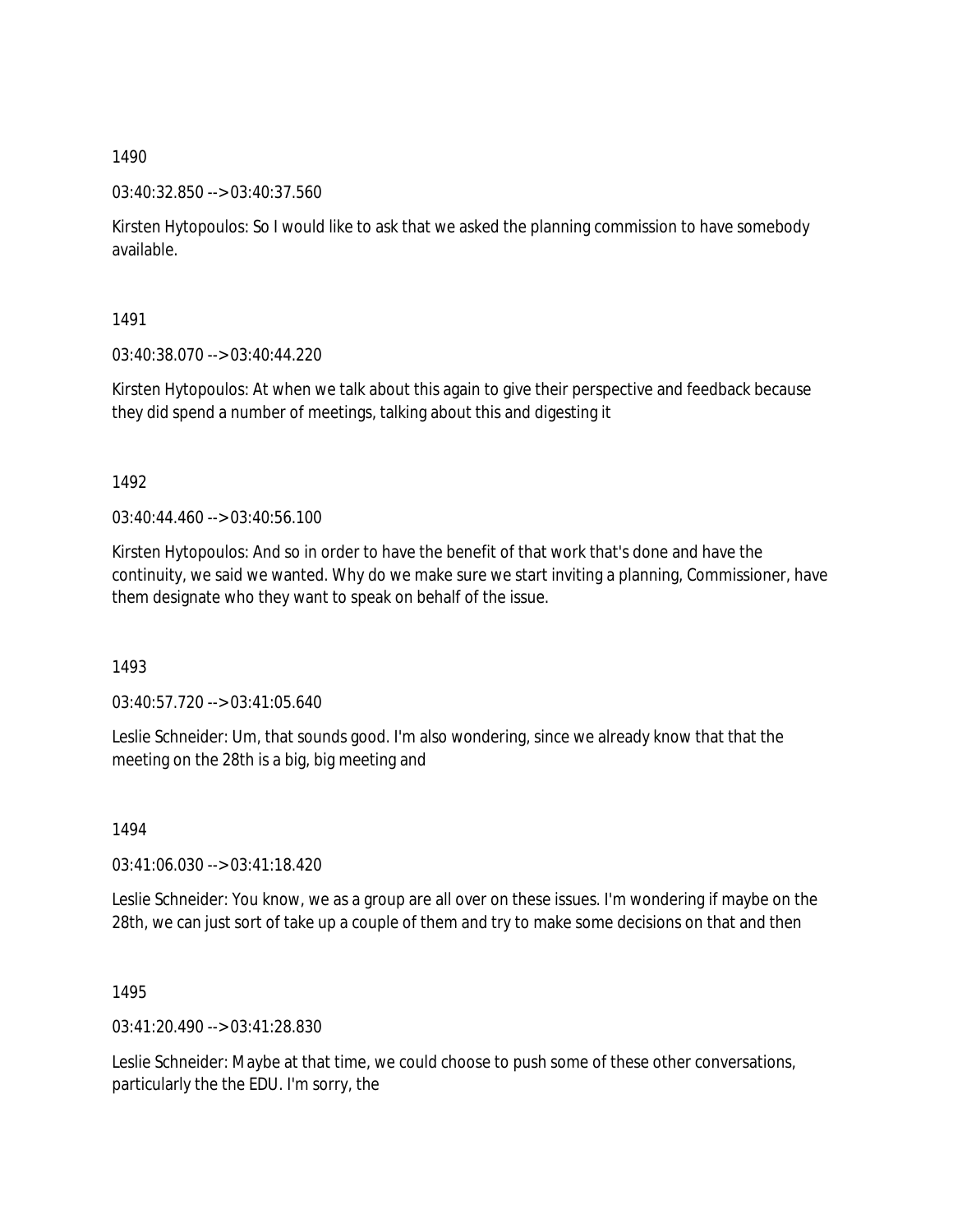03:41:29.640 --> 03:41:41.940

Leslie Schneider: short term rentals to a study session where we also could invite you know a planning, Commissioner, or, you know, one or more to our study session so

1497

03:41:42.720 --> 03:41:53.640

Leslie Schneider: Anyway, I think we don't have to discuss that. Now we've already made the decision to bring this up at the at the 28th, but I'm just concerned that we already have a long meeting on the 28th. So

1498

03:41:55.560 --> 03:41:58.050

Leslie Schneider: Maybe we can make decisions at that time, how far we get

1499

03:41:59.610 --> 03:42:00.300

Leslie Schneider: City Manager.

1500

03:42:01.050 --> 03:42:10.260

Morgan Smith: And not to interrupt our movement towards closure, but we did make a change in terms of a briefing for the 28th. So we have a little more time than it felt like

1501

03:42:10.680 --> 03:42:17.580

Morgan Smith: Is one point I'd like to make. And I would recommend that we at least present all three of these policy topics.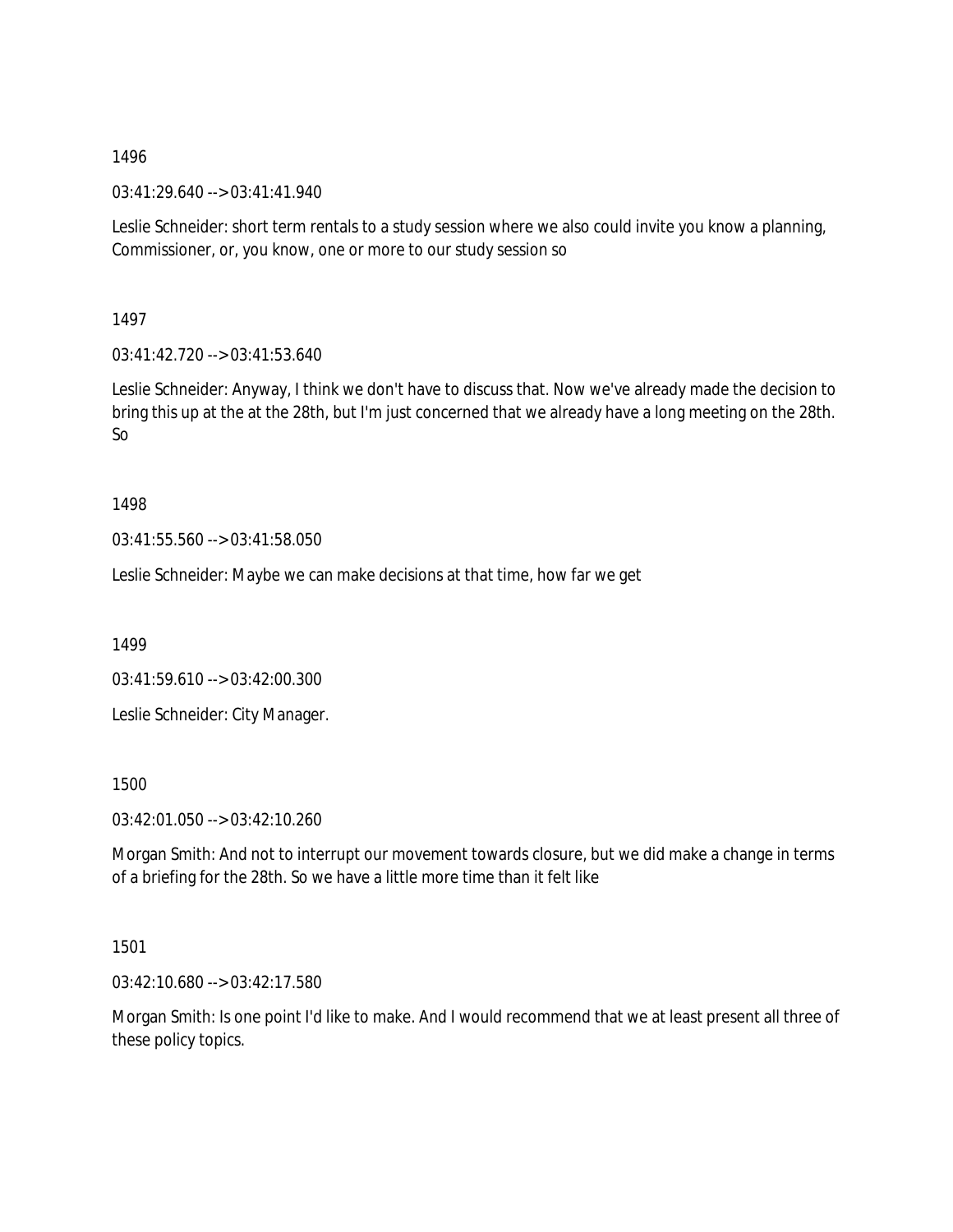$03:42:17.940 \rightarrow 03:42:22.170$ 

Morgan Smith: And because that's an opportunity for public comment as opposed to a study session.

1503

03:42:22.530 --> 03:42:29.100

Morgan Smith: And if you're not able to come to closure on all three. That's great. But at least maybe we can make some forward progress or maybe even conclude

1504

03:42:29.310 --> 03:42:39.630

Morgan Smith: We're ready to move forward with an ordinance on these two, but the third one needs additional work. So rather than parsing out and leaving some aside, I think I would recommend that staff work and I want to

1505

03:42:39.960 --> 03:42:46.110

Morgan Smith: Voice this now because we won't meet again until the 28th that what I'd like to recommend is that staff.

1506

03:42:46.500 --> 03:42:58.590

Morgan Smith: Prepare to support your discussion on all three of those policy issues will work off of the ordinance as drafted, but know that what we're really looking for is your direction on these questions where there's a diversity of opinion.

1507

03:43:00.390 --> 03:43:01.380

Leslie Schneider: That sounds good to me.

1508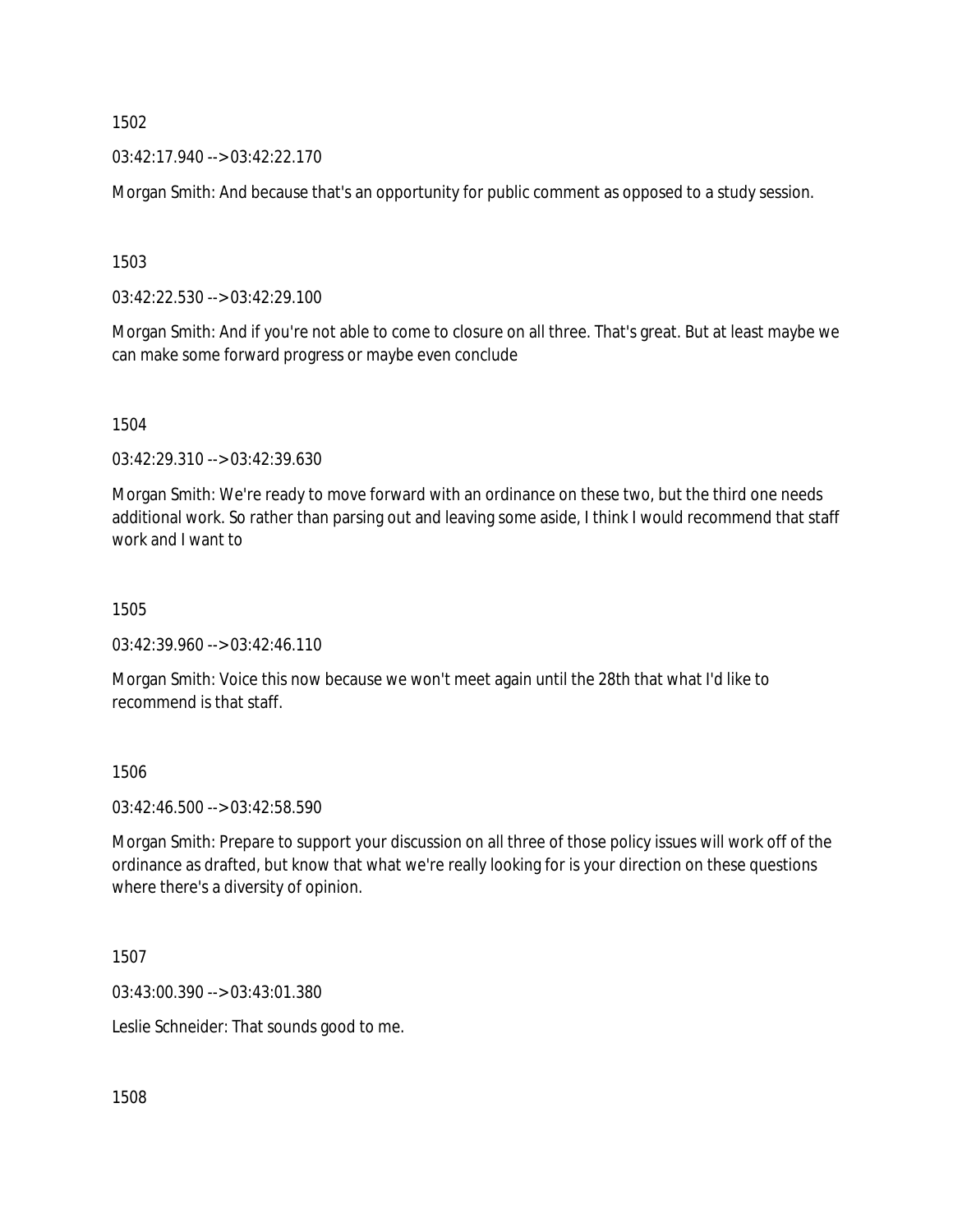03:43:01.920 --> 03:43:03.870

Leslie Schneider: I'm COUNCILMEMBER hi topless.

1509

03:43:03.930 --> 03:43:07.020

Leslie Schneider: Did you know. Okay. All right.

1510

03:43:08.400 --> 03:43:10.260

Kirsten Hytopoulos: I'm sorry, hold on. Sorry, I was muted.

### 1511

03:43:11.370 --> 03:43:17.730

Kirsten Hytopoulos: Cole isn't going to be here on the 28th. And we have we have a very full agenda. Is there some way that we could

## 1512

03:43:18.480 --> 03:43:31.560

Kirsten Hytopoulos: Have an item on the 28th to excuse me to invite and encourage public comment because we need public comment. But to actually have our subset of consideration of these of these issues. The following week. That's him. That's a study session.

1513 03:43:33.210 --> 03:43:33.960 Kirsten Hytopoulos: Because we've already

1514 03:43:34.230 --> 03:43:35.070 Morgan Smith: I think if what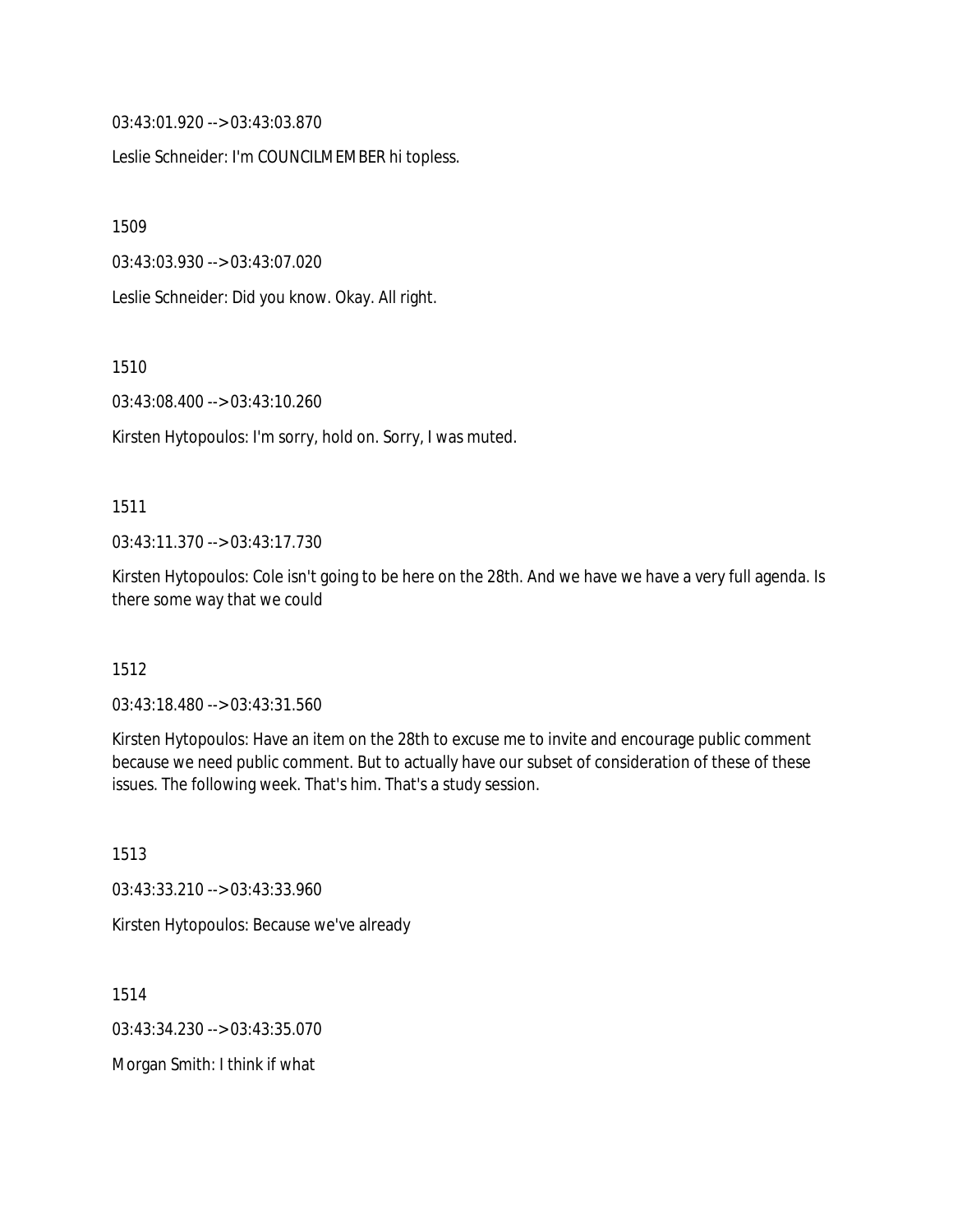03:43:35.670 --> 03:43:37.650

Morgan Smith: In my opinion, in my experience,

1516

03:43:38.430 --> 03:43:48.930

Morgan Smith: You'll be more successful. Get that we can ask for public comment on the 28th, but most people look at the agenda and that often drives it more than are just sort of banging the drum. Hey, please give us public comment.

1517

03:43:49.350 --> 03:43:55.200

Morgan Smith: If you'd like to wait and wait till the 11th and have the topic. Come on the 11th at that big business meeting.

1518

03:43:55.440 --> 03:43:57.330

Kirsten Hytopoulos: Let's do that. This is a big topic.

1519

03:43:58.680 --> 03:44:00.210

Leslie Schneider: So do we need to

1520

03:44:01.230 --> 03:44:04.920

Leslie Schneider: Revise what we just said because we did take a vote. No, we're good. If

1521

03:44:06.750 --> 03:44:09.390

Joe Levan: You didn't specify the day you just said unfinished business.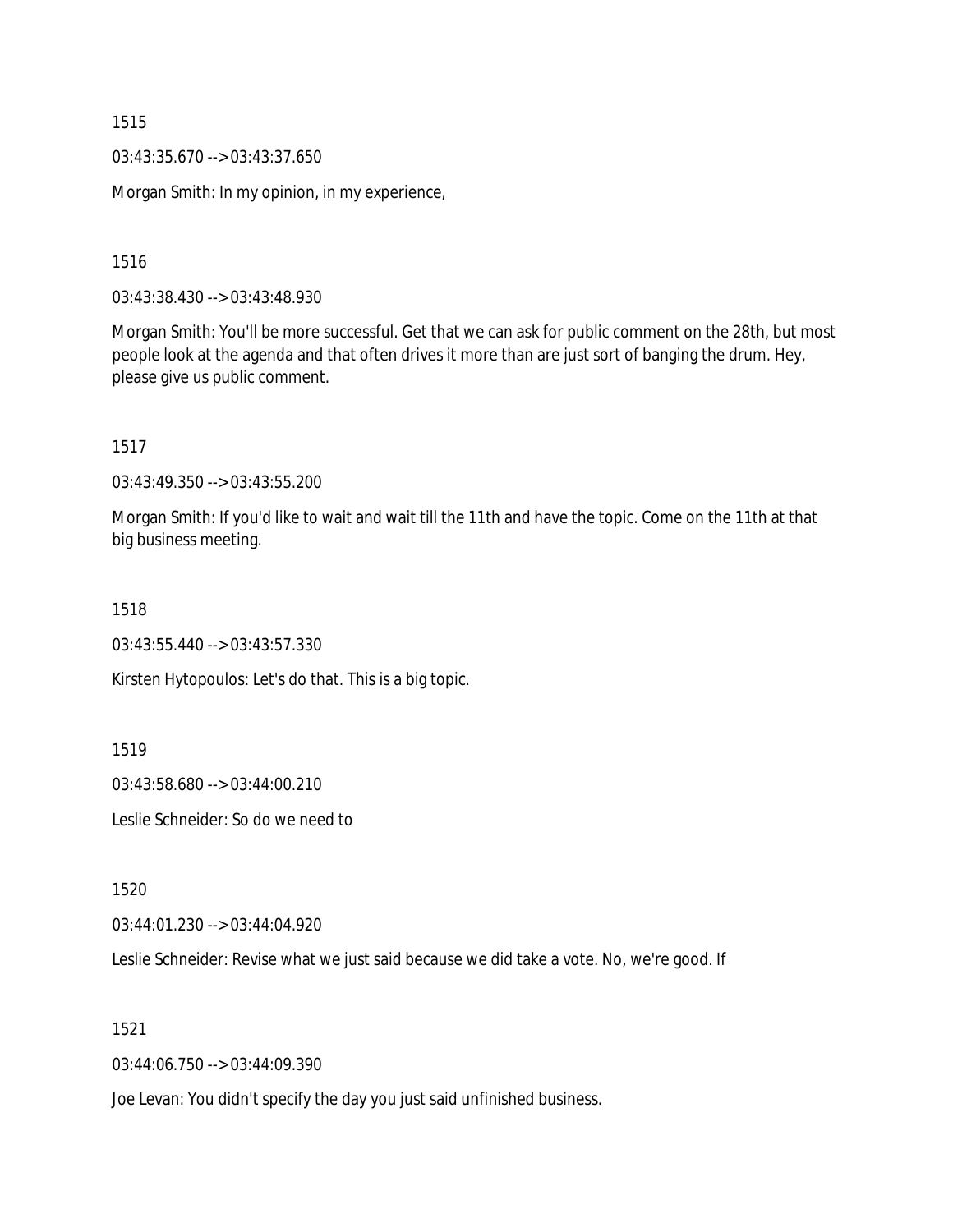03:44:09.510 --> 03:44:31.980

Leslie Schneider: Yeah. Okay. All right. I appreciate that clarification. Thank you all. Okay, we are moving on to item nine i which is resolution number 2020 dash 14 authorizing use of electronic signatures in city business city manager is that you Oh, Robbie

1523

03:44:32.610 --> 03:44:33.180

Robbie Sepler: Be mere

1524

03:44:33.240 --> 03:44:46.770

Robbie Sepler: Just very briefly. This is a quick resolution here. It's in response to a new state law that came into effect in June, which clarifies the ability at the city to use electronic signatures and its operation.

1525

03:44:47.490 --> 03:44:55.080

Robbie Sepler: In order to take advantage of the new law and it's clarification. So you need to adopt a policy governing its use of electronic signatures.

1526

03:44:55.620 --> 03:45:04.020

Robbie Sepler: This resolutions approved that would direct the city manager to draft a policy and updated as needed and would also authorize the mayor and Deputy Mayor

1527

03:45:04.590 --> 03:45:14.910

Robbie Sepler: To use an electronic signature platform identified by the city manager and the city's IT department to sign documents electronically as needed.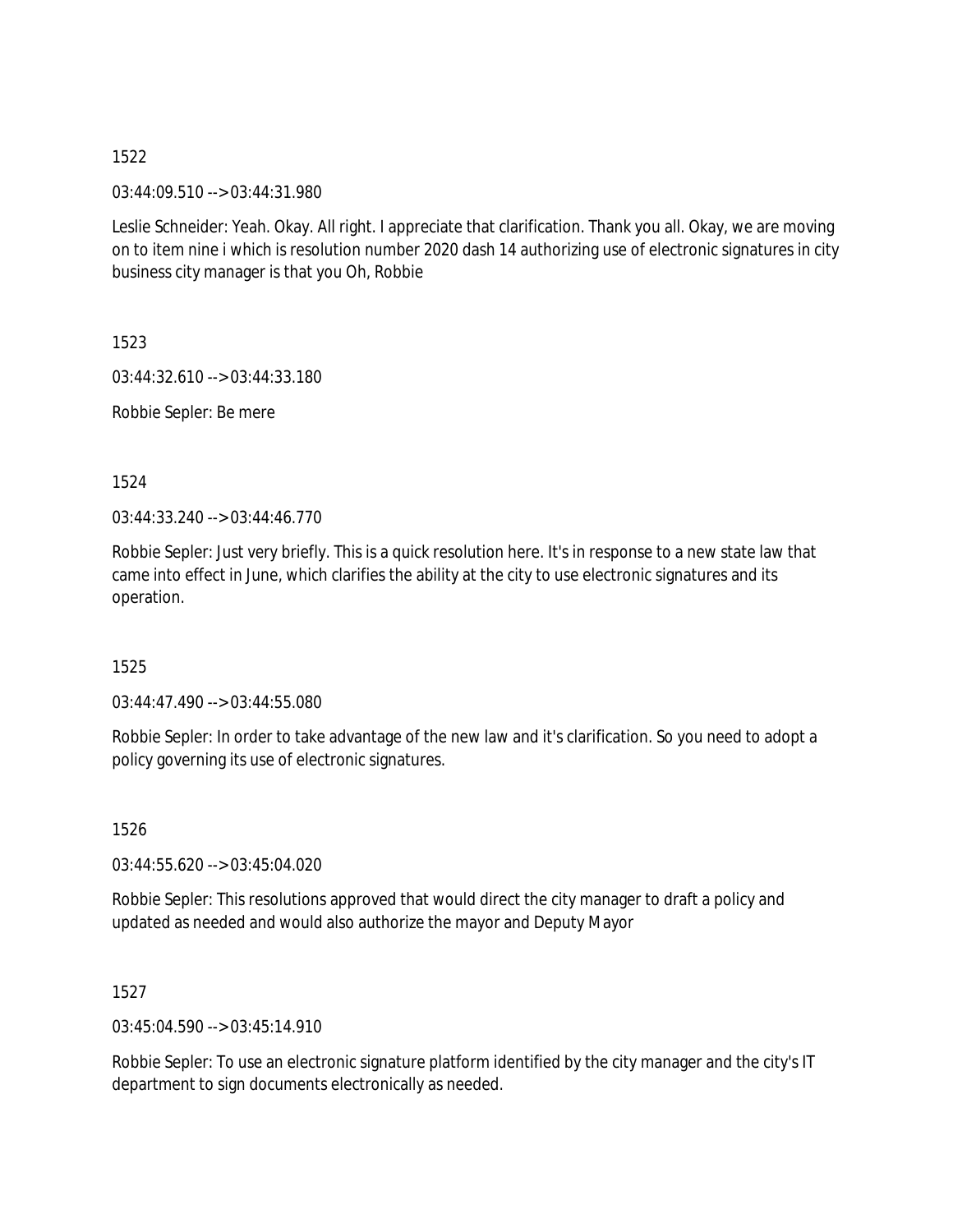03:45:16.800 --> 03:45:19.830

Robbie Sepler: And I'm happy to take some more questions if you have any

### 1529

03:45:21.360 --> 03:45:24.390

Leslie Schneider: All right. Thank you very much. Councilmember nisar

1530

03:45:24.690 --> 03:45:31.620

Rasham Nassar: moved forward. Resolution number 2020 14 for approval with the July 28 2020 consent agenda.

# 1531

03:45:33.720 --> 03:45:34.080

Leslie Schneider: Every

1532 03:45:34.290 --> 03:45:36.270 Leslie Schneider: Second from Deputy Mayor

1533 03:45:37.560 --> 03:45:38.100 Leslie Schneider: All right.

1534 03:45:39.240 --> 03:45:41.910 Leslie Schneider: For the discussion, any discussion.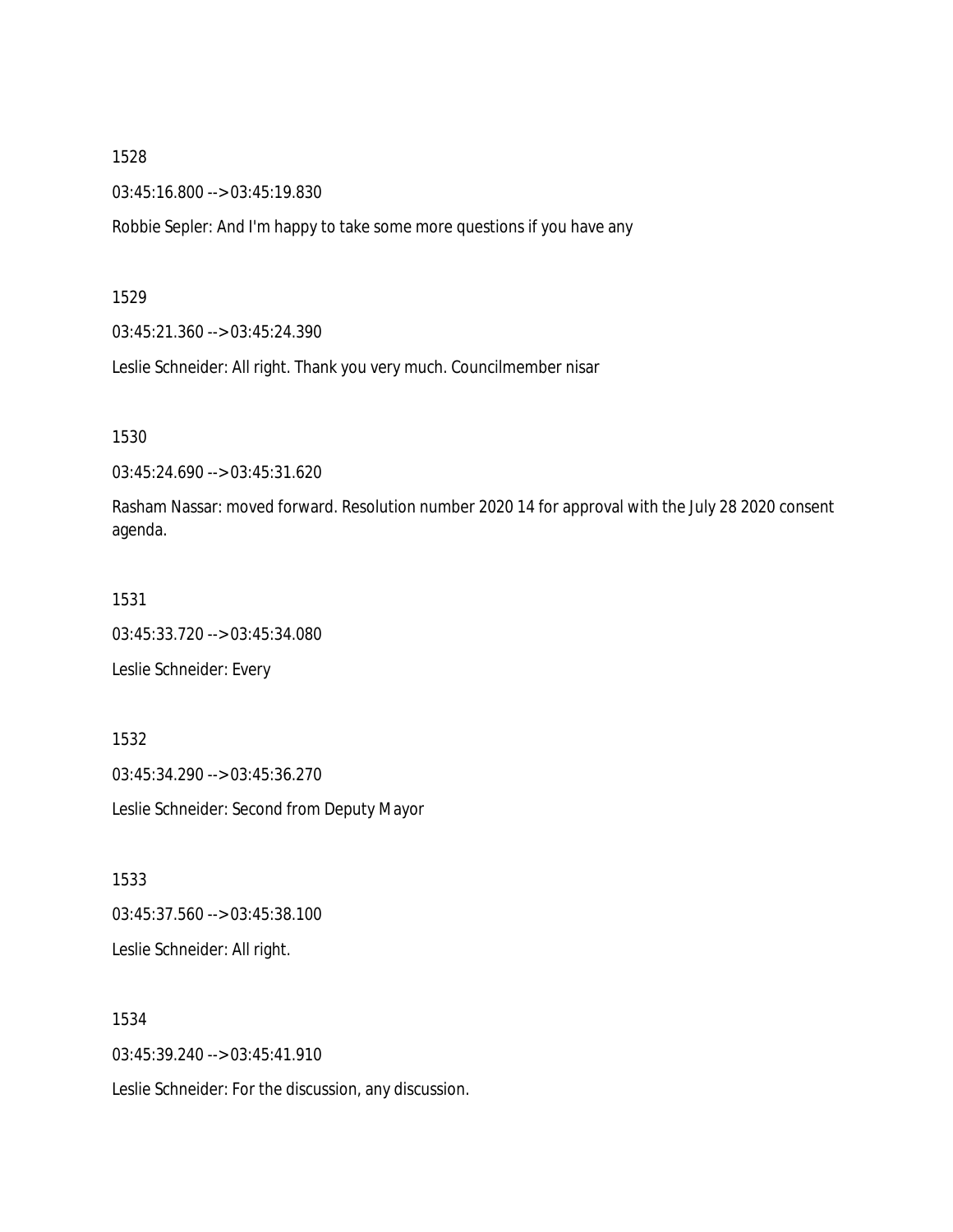1535 03:45:43.890 --> 03:45:47.490 Leslie Schneider: All right, I'm all those in favor please say

1536

03:45:48.030 --> 03:45:49.380

Leslie Schneider: All right. Um, any

1537

03:45:49.470 --> 03:45:50.490

Kol Medina: Any opposed.

1538

03:45:51.390 --> 03:45:55.440

Leslie Schneider: That passes unanimously. Thank you. Robbie sorry to have you here so late.

1539

03:46:00.330 --> 03:46:09.360

Leslie Schneider: Okay, we are moving on now to item nine J agreement with the kids at public health district for network improvements security consultation and training.

1540

03:46:10.620 --> 03:46:18.840

Morgan Smith: I'll take this one to introduce for the Council. This is an inner local agreement that the city would like to enter into WITH THE PUBLIC HEALTH DISTRICT.

1541

03:46:19.200 --> 03:46:28.230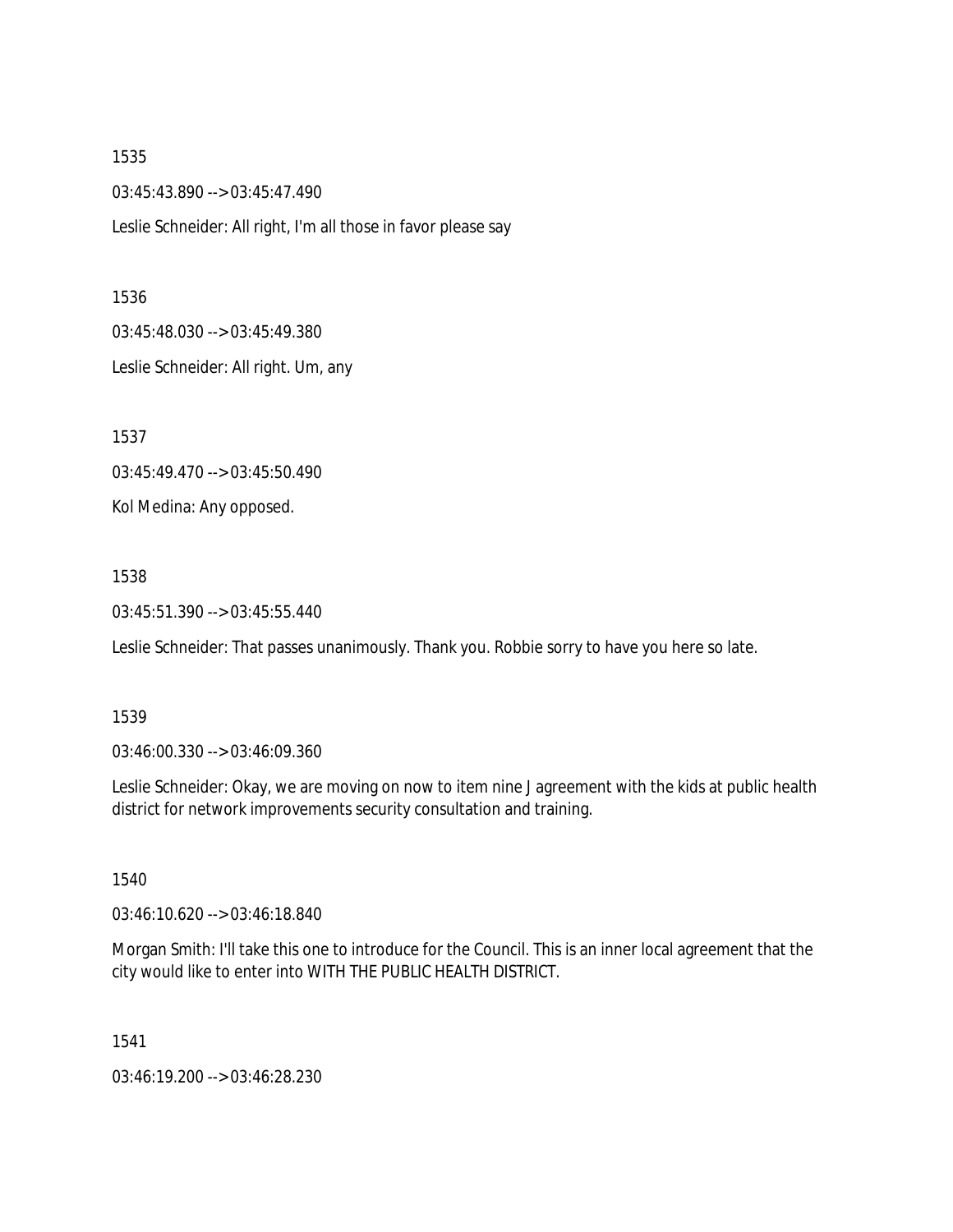Morgan Smith: And it's to provide us with some skilled resources to help with our work to increase network capacity and our network security.

1542

03:46:28.830 --> 03:46:36.660

Morgan Smith: Now that we have pivoted to having most of our have some of our city hall function staff working remotely for the foreseeable future.

1543

03:46:37.500 --> 03:46:40.500

Morgan Smith: The connection with the health district is an interesting one. It's

1544

 $03:46:41.430 \rightarrow 03:46:51.750$ 

Morgan Smith: Is based on the fact that are relatively new IT manager worked there for several decades and came to us and they'll past year and has knowledge of the resources there.

1545

03:46:52.050 --> 03:47:03.060

Morgan Smith: And it's a great example of public agencies, being able to share resources at a relatively low cost. You may notice that we they're biting the service to us for less than \$15,000

1546

 $03:47:03.510 \rightarrow 03:47:11.760$ 

Morgan Smith: And because it's related to our movement to remote IT services, we expect it would be a cares eligible costs so

1547

 $03:47:14.700 \rightarrow 03:47:15.660$ 

Leslie Schneider: All right. Thank you.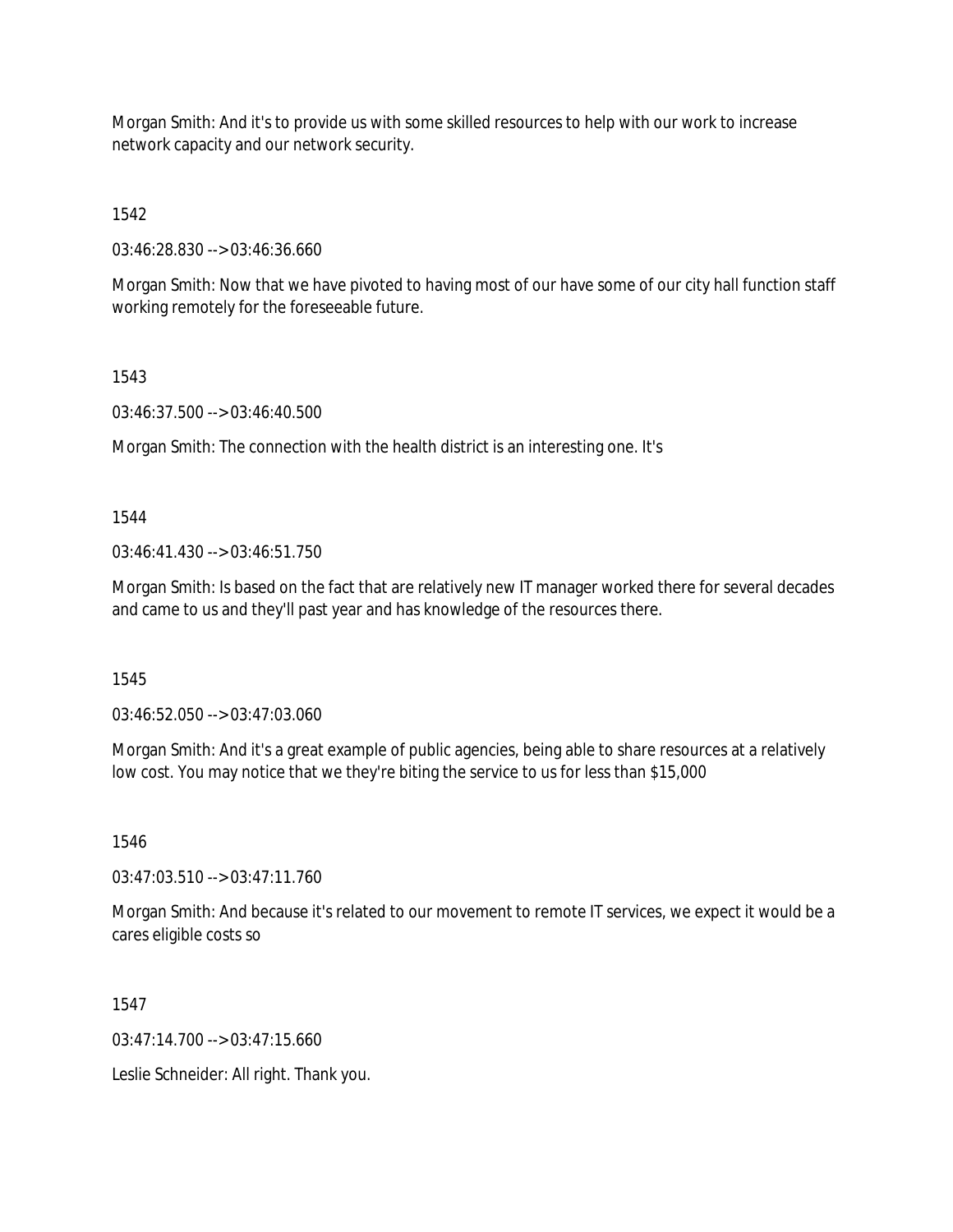03:47:17.190 --> 03:47:18.240

Leslie Schneider: COUNCILMEMBER nisar

1549

03:47:19.920 --> 03:47:33.030

Rasham Nassar: I moved to for the agreement with the kids that public health district for network improvement security consultation and training for approval with the July 28 2020 consent agenda and to direct staff to include this increase in the future budget amendment ordinance.

1550

03:47:34.020 --> 03:47:34.230

By

1551

03:47:36.270 --> 03:47:40.560

Leslie Schneider: COUNCILMEMBER car. Second to that I'm noting that

1552

03:47:43.080 --> 03:47:45.360

Leslie Schneider: Council member policy Pollock is no longer

1553

03:47:46.710 --> 03:47:52.410

Leslie Schneider: On the call. So if that okay, I'm sorry.

1554

03:47:53.640 --> 03:47:54.180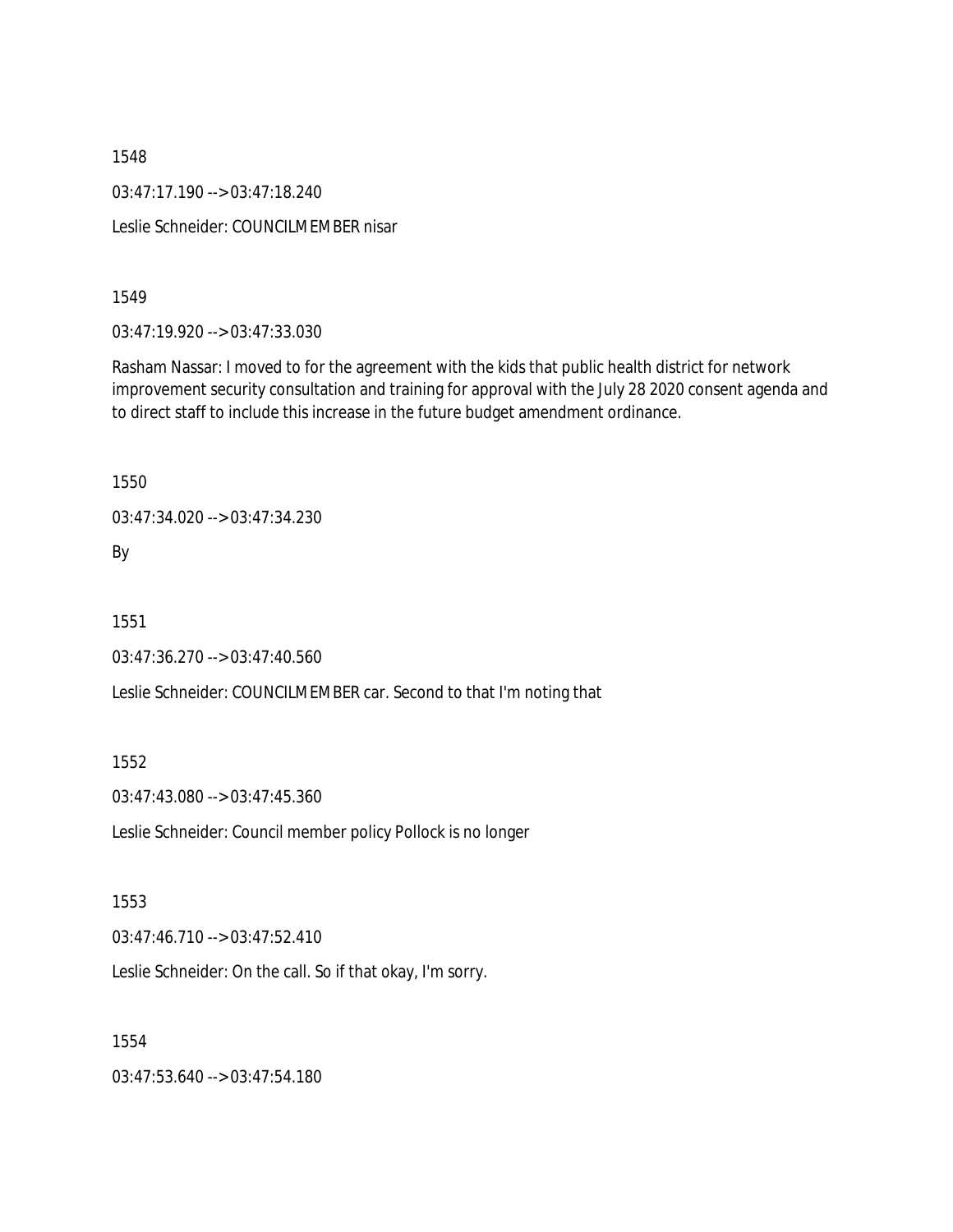Kirsten Hytopoulos: Oh, nothing.

1555

03:47:57.330 --> 03:48:04.230

Leslie Schneider: Okay, so we have a motion and a second. We have six council members present. All those in favor please say aye.

1556

03:48:05.430 --> 03:48:05.640

Leslie Schneider: Aye.

1557

03:48:06.660 --> 03:48:07.770

Leslie Schneider: Any opposed.

1558

03:48:09.330 --> 03:48:10.590

Leslie Schneider: All right. Thank you.

1559

03:48:14.310 --> 03:48:20.880

Leslie Schneider: And thanks for the, the, the, the efficiencies on that down. That sounds, that sounds really interesting

1560

03:48:22.890 --> 03:48:38.610

Leslie Schneider: Alright, we are now moving on to counsel discussion and I am 10 a is potential process for time limits for speaking at Council meetings and COUNCILMEMBER hi topless. Are you able to kind of lead us off on this.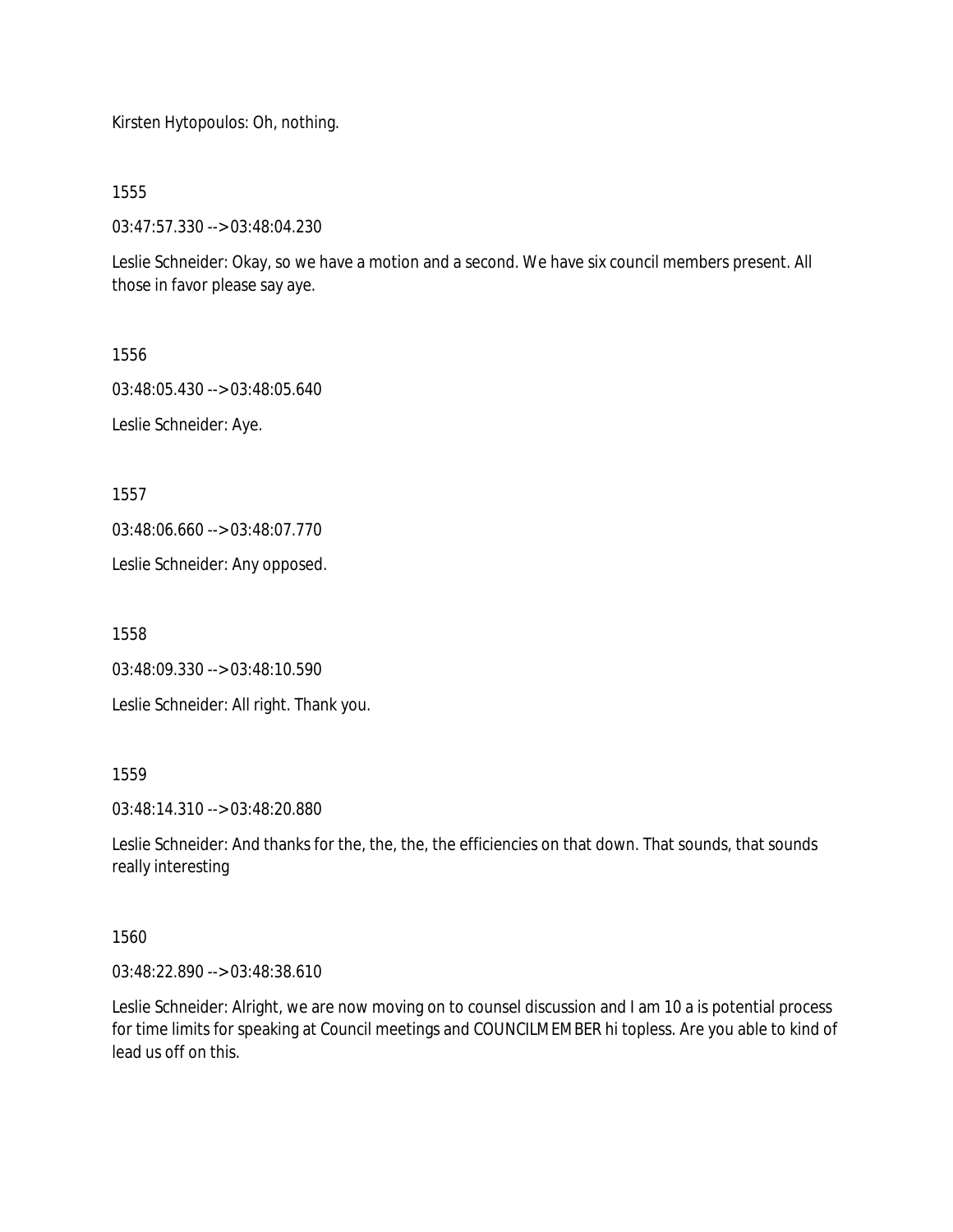03:48:39.510 --> 03:48:48.120

Kirsten Hytopoulos: Yeah, I haven't prepared anything. I was just throwing out as I think you all know at the last meeting that just as one possible way to get some control or meetings.

1562

03:48:49.410 --> 03:48:58.980

Kirsten Hytopoulos: Do we want to consider setting some sort of a time limit for ourselves. We could still have multiple rounds, but kind of just to keep our comments smaller shorter

1563

03:49:00.060 --> 03:49:08.940

Kirsten Hytopoulos: I throughout three minutes. I think I'm open to all sorts of ideas, but I just wanted to raise the issue. It's something we could we could try three minutes and don't know how we would measure it, but

1564

03:49:09.360 --> 03:49:16.890

Kirsten Hytopoulos: If we all, if the majority of us thought it was a mistake. We could always go you could abandon it. We could try timing ourselves for a while and get a sense of how long

1565

03:49:17.550 --> 03:49:25.830

Kirsten Hytopoulos: You know, comments, really need to be and how long they shouldn't be and then set a time but I just wanted to raise the issue. Just because we've had some pretty long comments recently and

1566

03:49:26.460 --> 03:49:39.360

Kirsten Hytopoulos: In addition to what we have a lot of reasons we have long meetings and we don't get me wrong, but this is just one and I think it makes it hard for all of us. If any of us that go on too long and makes it harder for us to have, you know, an exchange.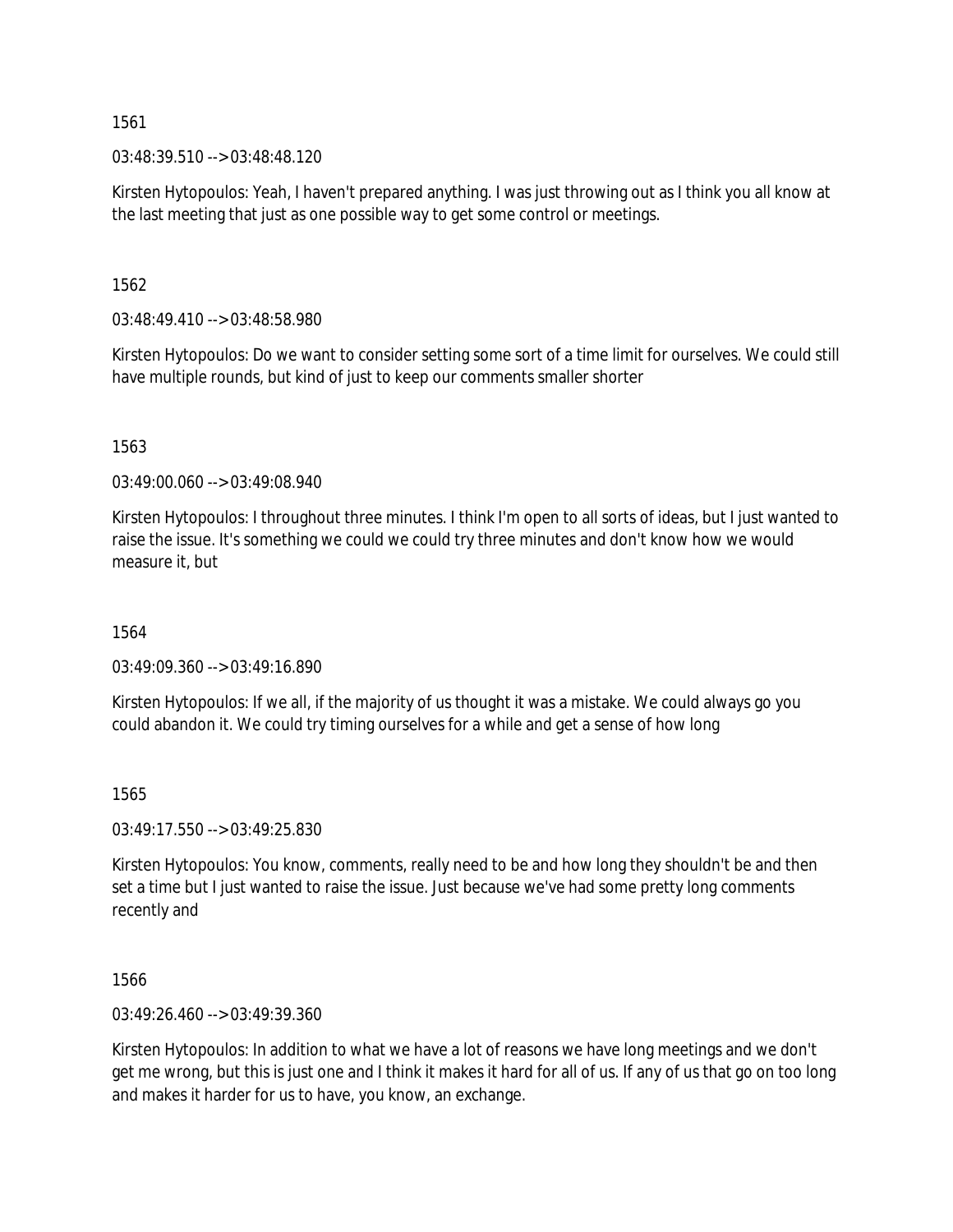03:49:40.860 --> 03:49:49.500

Leslie Schneider: Of yes I'm supportive of that and I had a chat with the city manager about logistically how that might work. And interestingly, I

1568

03:49:51.600 --> 03:49:54.840

Leslie Schneider: The, the League of Women Voters just recently had a

1569

 $03:49:56.670 \rightarrow 03:50:12.690$ 

Leslie Schneider: Candidates forum and they were doing it via zoom and they had all the candidates, you know, either one minute or two minutes for their answers to questions and then they had one of these little segments with a little countdown timer. And I said, Oh, what's that anyway um

1570

03:50:13.830 --> 03:50:24.690

Leslie Schneider: The city manager assures me that that's not a problem, we could come up with something like that. And we could have some experiments. So, and she's comfortable with having

1571

03:50:27.210 --> 03:50:39.840

Leslie Schneider: I'm going to presume the city clerk but but staff to sort of manage that. So we would need to decide that every single time somebody spoke that there would be like a resetting of the clock, because we do have this

1572

03:50:40.440 --> 03:50:52.020

Leslie Schneider: You know, informal back and forth, which I don't want to consider changing. I think that that's important. And so, Deputy Mayor, do you have your hand up.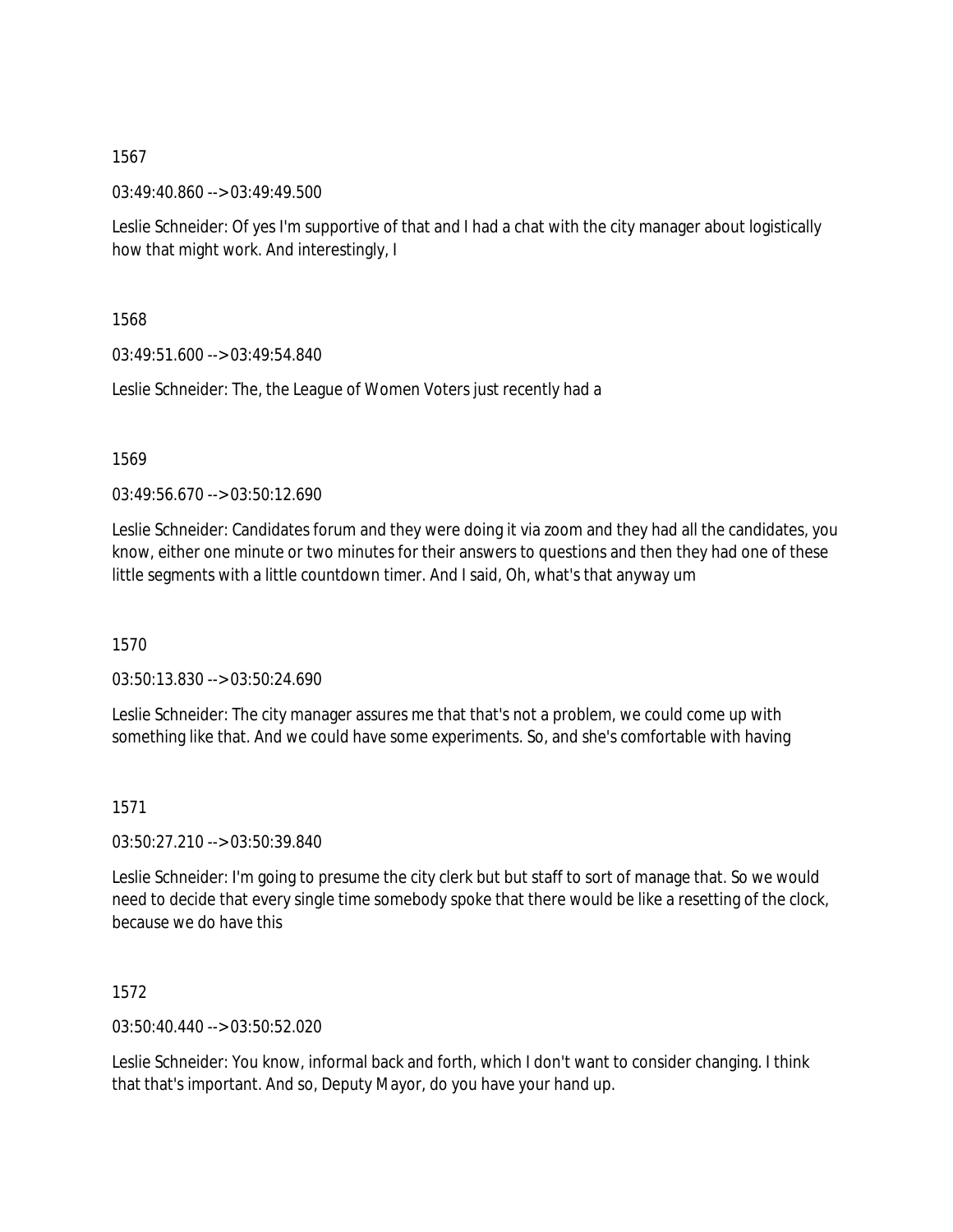03:50:52.290 --> 03:51:02.100

Joe Deets: Yeah, sure. I'll way. And because it's funny at becoming Deputy Mayor. I even wrote up a little things I wanted to change for meetings and and

1574

03:51:03.450 --> 03:51:08.880

Joe Deets: suggesting a pilot. Let's just say we're all in the pilots. These days, and doing a pilot of

1575

03:51:09.540 --> 03:51:19.830

Joe Deets: Limiting converse just individual discussions to three minutes because as we've noted and I just did it tonight. Some of our conversations have gone on quite long.

1576

03:51:20.400 --> 03:51:36.090

Joe Deets: And this is why we're our past do so i i really want to try this. And then this forces us to be more specific with our what we're, what we're talking about. Get to the point vote.

1577

03:51:36.900 --> 03:51:50.460

Joe Deets: Move on. So I'm in favor of this. But again, if it doesn't work out, we'll change it, but I think we need to give this a try, because our meetings are way too long. We just lost a colleague, I don't know where he went. Maybe he passed out or something but

1578

03:51:51.540 --> 03:51:53.820

Joe Deets: So let's try it and see what happens.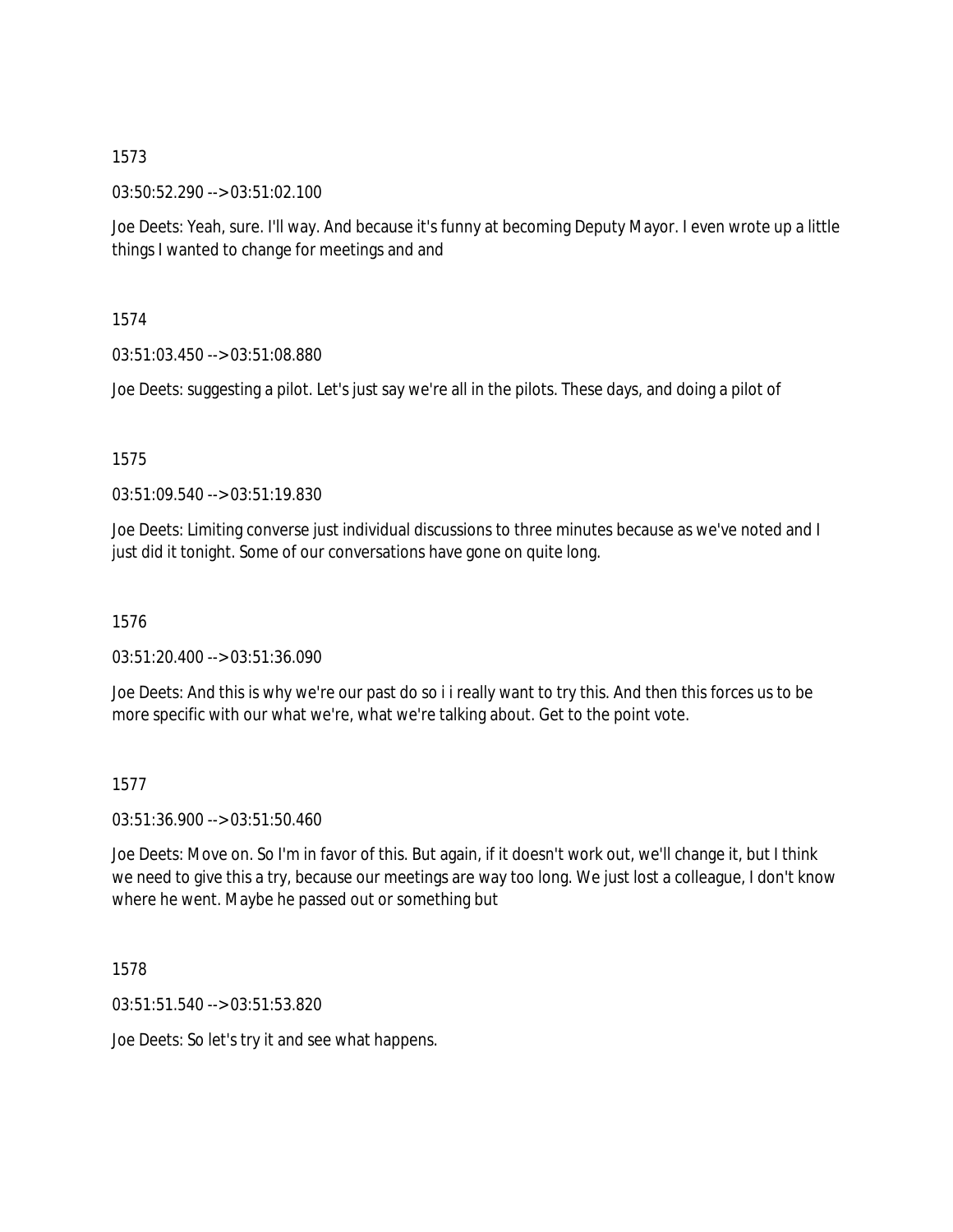03:51:55.560 --> 03:52:09.330

Leslie Schneider: And I guess another sort of decision point is that you know when when the countdown hit zero. That doesn't mean that you know we get our mic turned off or something, you know, but it is feedback for us and

1580

03:52:11.280 --> 03:52:16.710

Leslie Schneider: So, you know, I think it would be a worthy experiment. Councilmember had topless.

1581

03:52:20.010 --> 03:52:26.550

Kirsten Hytopoulos: Well, I just want to say I'm not sure how much it's going to cut down our meeting time, Joe. If we don't also cut down how many times we each talk

1582

03:52:27.240 --> 03:52:36.450

Kirsten Hytopoulos: But I think it might help with just our communication at very least and help us hopefully stay again more kind of in a rhythm and not. I just think it might help with our

1583

03:52:37.620 --> 03:52:44.160

Kirsten Hytopoulos: Interactions on council to not have big blocks of time but i think but but to go into your point.

1584

03:52:44.970 --> 03:52:57.540

Kirsten Hytopoulos: Mayor. I think we should either do it as a trial or we should make it a rule. And then we probably should turn off mix. So then that's you know i i'd say we try it as a trial, then if you're inclined to just because we're either going to commit to it or not.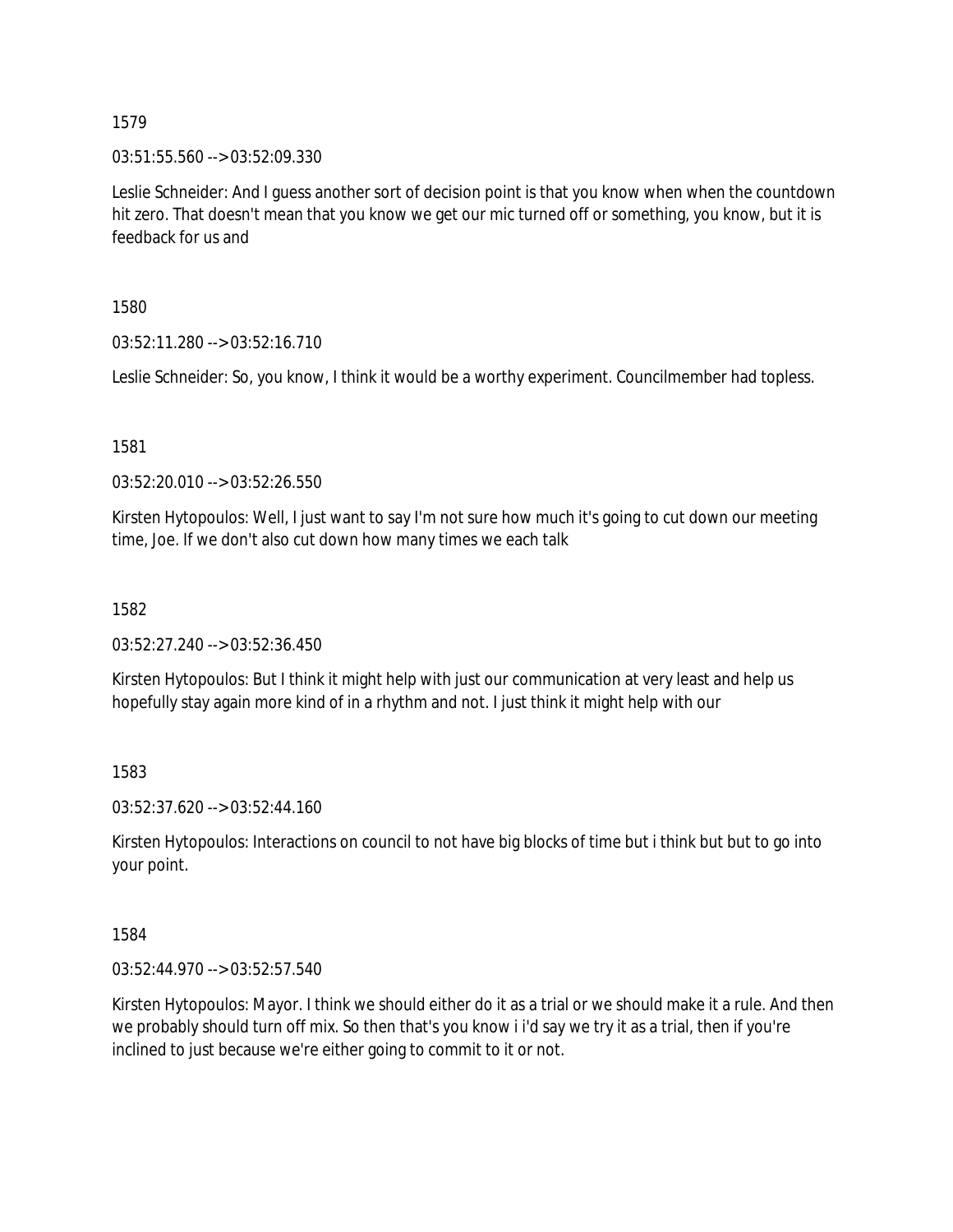03:52:59.670 --> 03:53:00.810

Kirsten Hytopoulos: Whether making it a policy.

1586

03:53:02.460 --> 03:53:09.570

Leslie Schneider: Okay, well, do you. Is there someone who would be willing to bring a specific proposal that we could

1587

03:53:11.460 --> 03:53:15.930

Leslie Schneider: We could debate and vote on or does someone have a

#### 1588

03:53:18.090 --> 03:53:28.410

Leslie Schneider: Or should we just tasks that just ask right now. The city manager may not. Not all of us have have said anything. So we, we haven't heard from other council members. We just heard from

1589

03:53:29.490 --> 03:53:30.930

Leslie Schneider: I guess four of us.

1590

03:53:33.840 --> 03:53:35.250

Leslie Schneider: So COUNCILMEMBER Medina.

1591

03:53:37.860 --> 03:53:40.230

Kol Medina: Yeah, I'm supporting trying something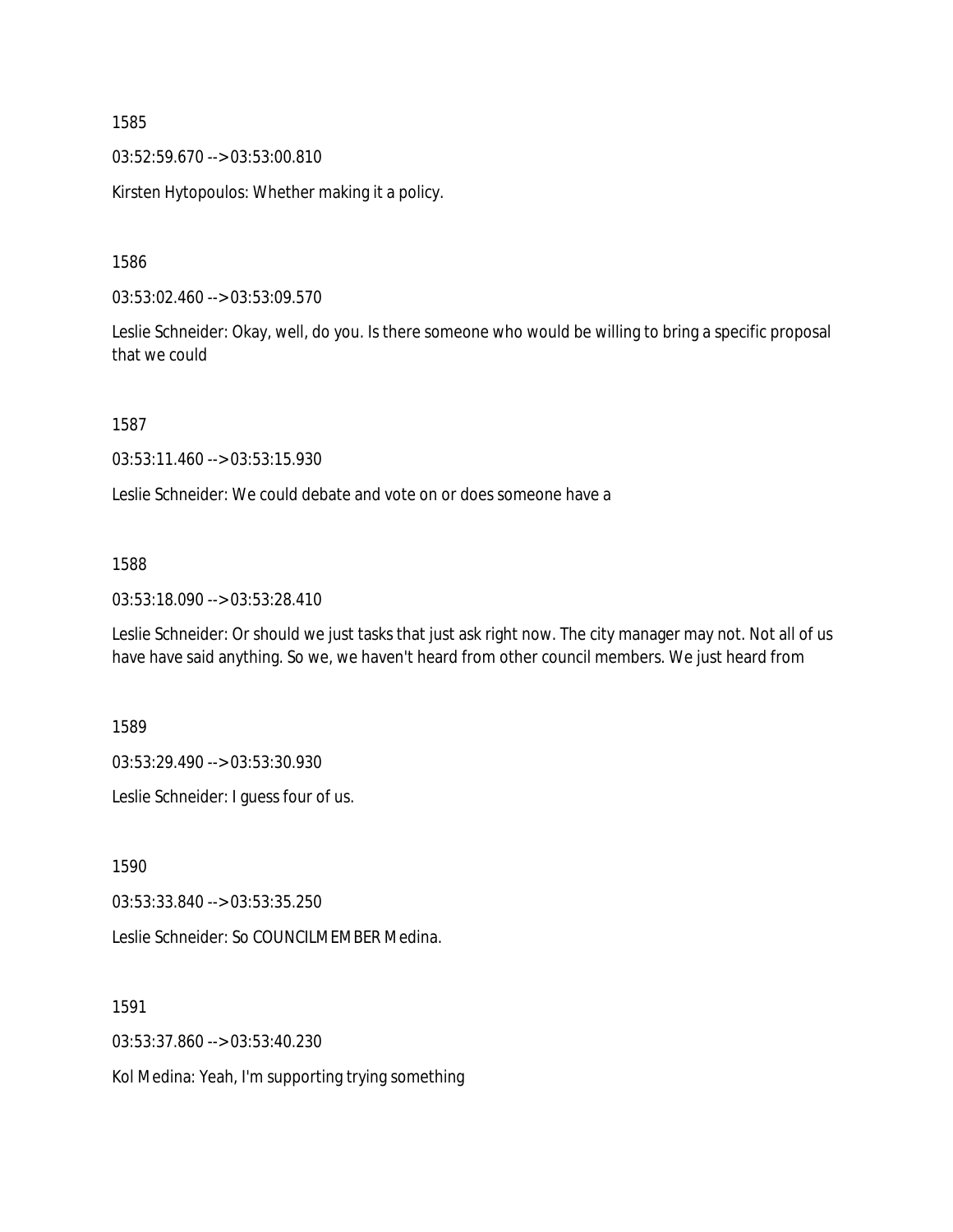03:53:41.610 --> 03:53:51.120

Kol Medina: As an experiment. I don't think it can be an experiment where we turn people's mics off. I just don't think that is a

1593

03:53:52.950 --> 03:54:04.710

Kol Medina: Kind of a situation. We want to create where a council members in the middle of speaking. And the mayor just mutes the person. And that's just not tenable. So I wouldn't support that part of it.

1594

03:54:07.680 --> 03:54:14.640

Leslie Schneider: Okay, um. Councilmember car, you don't have your hand up, but I just wondered if you wanted to weigh in on this.

1595

03:54:16.050 --> 03:54:19.980

Christy Carr: Sure. You guys are getting tired of my mom long comments.

1596

03:54:22.860 --> 03:54:29.850

Christy Carr: Yeah, I'm supportive of trying something, I too would like to do our business a little more efficient Lee. I don't know if this is it, but

1597

03:54:30.510 --> 03:54:42.990

Christy Carr: If we haven't come up with anything else might as well give it a try. I also wouldn't support turning off a council members, Mike. I don't want to go that far. But hopefully it as a trial.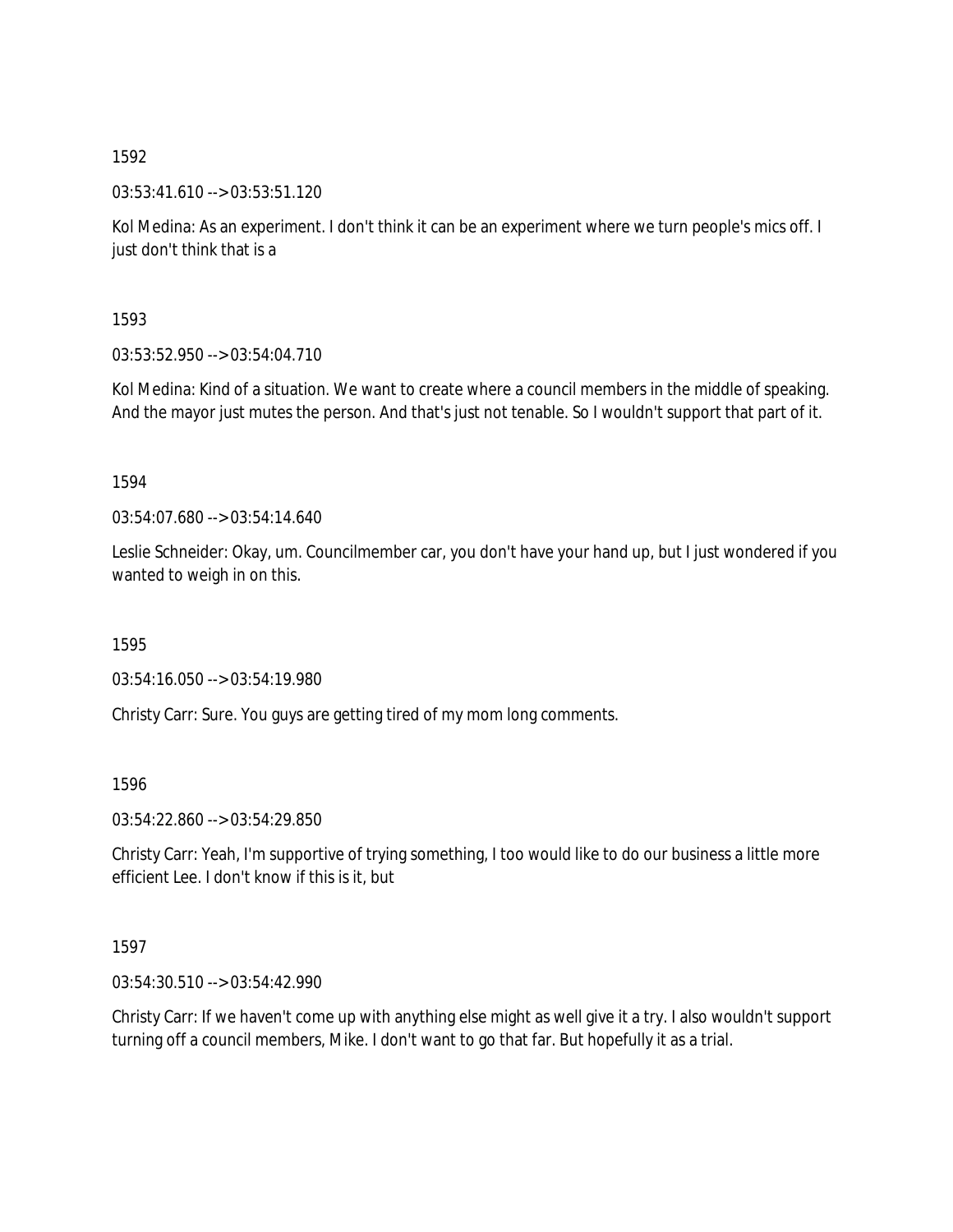03:54:44.010 --> 03:54:49.260

Christy Carr: We can all just start to realize that we need to be a little more efficient. I think that'll be helpful.

1599

03:54:51.780 --> 03:54:53.730

Leslie Schneider: All right. Well, I think we have heard

1600

03:54:55.980 --> 03:54:58.230

Leslie Schneider: COUNCILMEMBER into sorry did you did you weigh in.

1601

03:55:01.650 --> 03:55:02.070 Leslie Schneider: Okay.

1602

03:55:03.480 --> 03:55:05.760

Leslie Schneider: So city manager. I think that

1603

03:55:06.960 --> 03:55:12.840

Leslie Schneider: We're looking at some suggestions from you for a trial. Is that right,

1604

03:55:13.500 --> 03:55:17.910

Morgan Smith: Yeah. And just a couple of clarifications to try and make the trial, not too painful.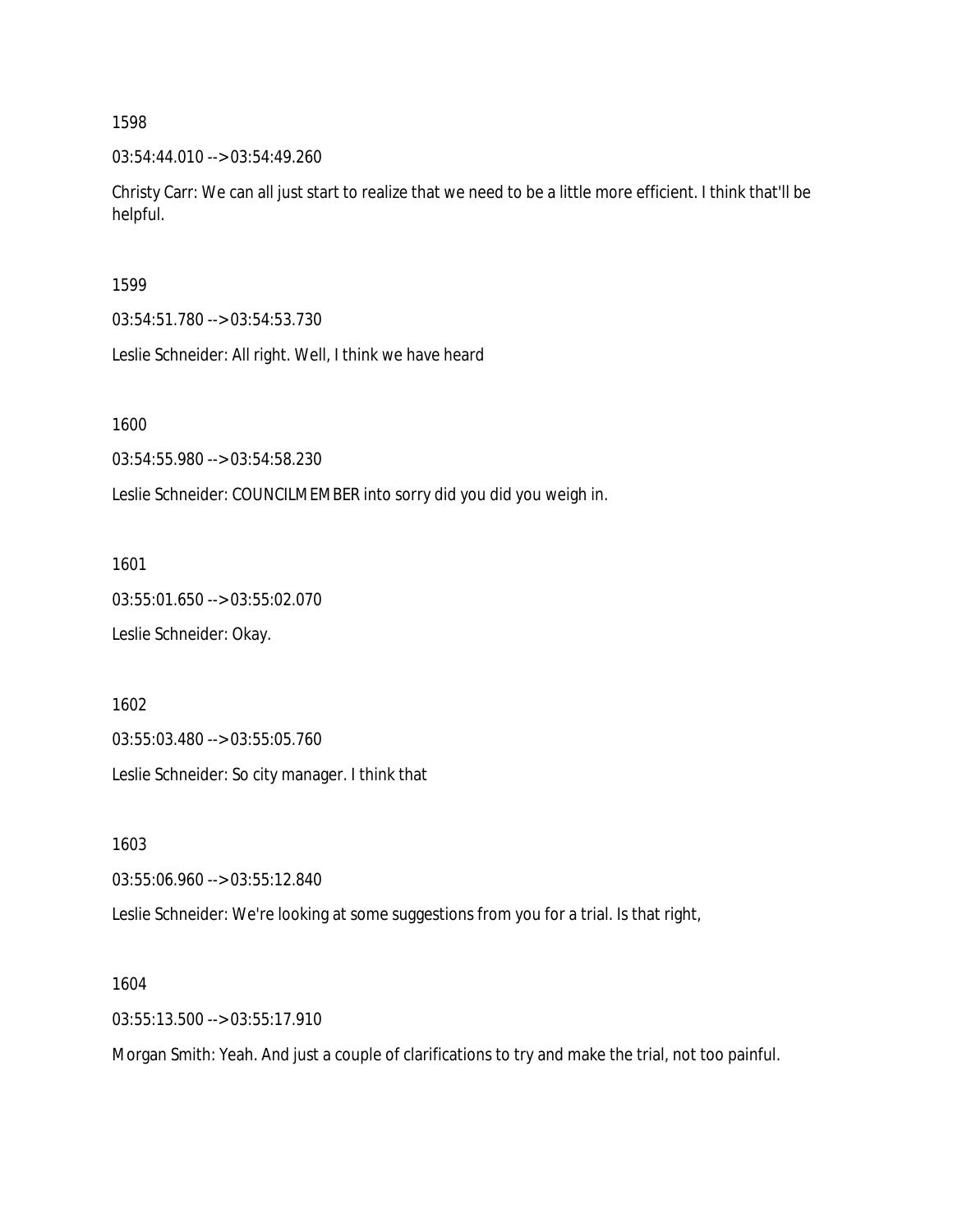03:55:19.500 --> 03:55:31.920

Morgan Smith: First, let me just make sure that I'm clear on what you'd like staff to time. If somebody were making a presentation or providing a briefing, you wouldn't necessarily want the clock to start

1606

03:55:32.430 --> 03:55:40.080

Morgan Smith: And be counting that, but when Council is having a discussion or making comments are asking questions.

1607

03:55:40.890 --> 03:55:48.030

Morgan Smith: The clock, so to speak, the timer should be used for all of those who we are trying for something like that.

1608

03:55:48.690 --> 03:56:01.020

Morgan Smith: And then my suggestion is rather than a countdown that would then hit zero and whether you talked for three minutes and five seconds or 13 minutes. It's just going to show zero I'd suggest that we do a timer up

1609

03:56:01.620 --> 03:56:08.580

Morgan Smith: And then I think it'll just be situational awareness for the speaker or the speakers colleagues to sort of know where that timer is

1610

03:56:10.260 --> 03:56:10.710

Morgan Smith: Okay.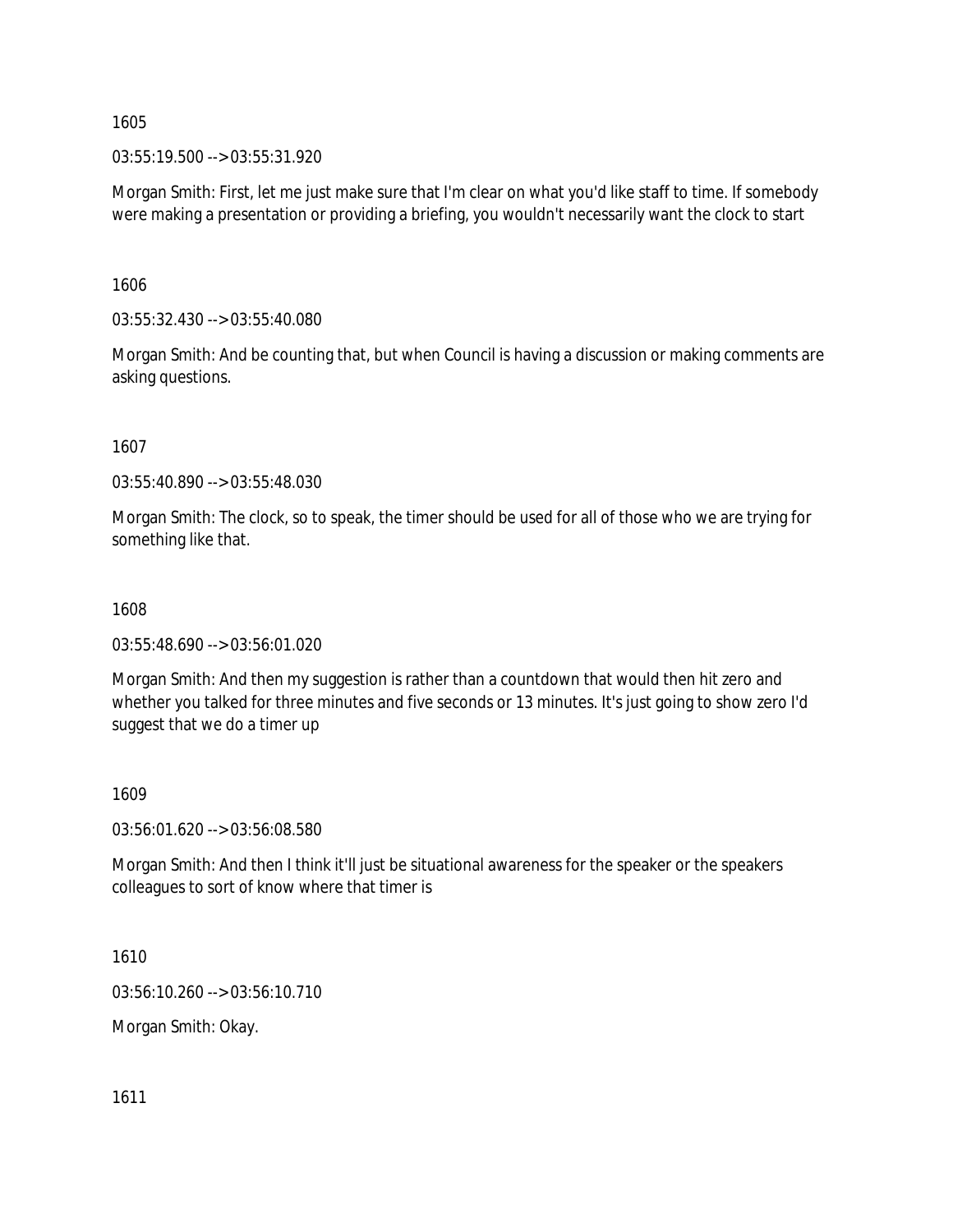03:56:11.280 --> 03:56:13.710

Leslie Schneider: I like that suggestion. Councilmember I topless.

1612

03:56:15.360 --> 03:56:24.030

Kirsten Hytopoulos: I feel like we do need to hear from from you or sham. And we like to hear from Michael to because I know we are. We've got to get buy in or not. Right. I mean, are we are you are you in

### 1613

03:56:25.140 --> 03:56:29.850

Kirsten Hytopoulos: Because we work. We're making a agreement to try this or not. And I think we all need to weigh in.

### 1614

03:56:37.590 --> 03:56:41.580

Rasham Nassar: And I would support it as an experiment.

1615

03:56:42.990 --> 03:56:48.180

Rasham Nassar: No microphones no control of microphones, I would not support that.

1616

03:56:49.500 --> 03:56:58.710

Rasham Nassar: And I'm, I'm in so long as this is something that we are all going to be held accountable for that we're all going to practices so that it's fair.

1617

03:57:01.320 --> 03:57:02.370

Rasham Nassar: I guess we'll give it a try.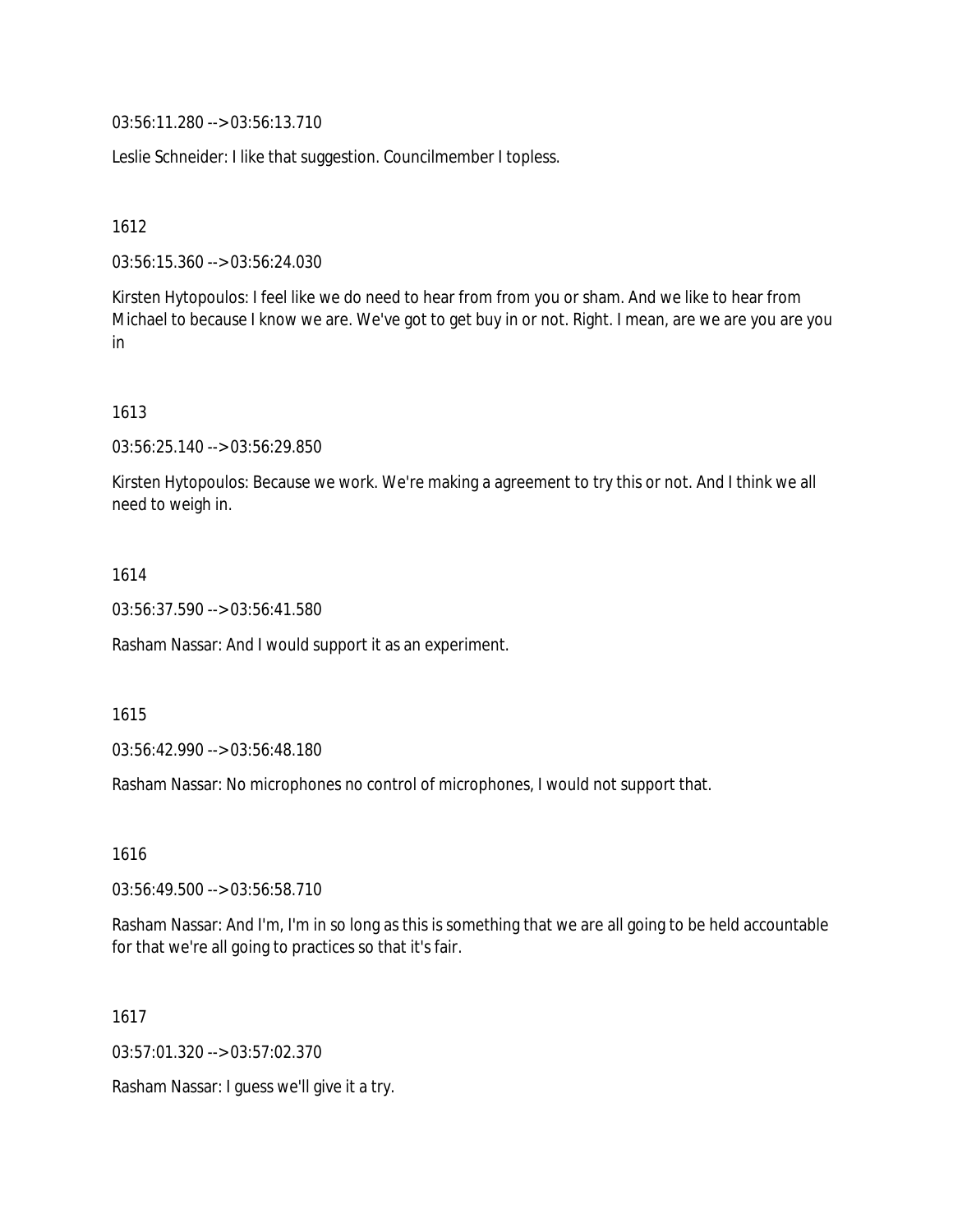03:57:04.800 --> 03:57:06.990

Leslie Schneider: Great. Appreciate it. Thank you.

#### 1619

03:57:09.630 --> 03:57:13.680

Leslie Schneider: Alright, I think we're ready to move on then that was

#### 1620

03:57:14.730 --> 03:57:23.010

Leslie Schneider: A good discussion and item 10 BS options for a council discussion on conduct and process and cover hi topless. We're back to you again.

#### 1621

03:57:24.330 --> 03:57:32.910

Kirsten Hytopoulos: And I'm going to guess I'm the only person that did any homework on it, which I didn't do much of unfortunately I did so, just to reiterate what I

### 1622

03:57:33.660 --> 03:57:47.700

Kirsten Hytopoulos: Hope we were all agreeing, and if not, let's talk about it at the last meeting. We've got some issues between us on the Council with regards to our interpersonal relationships are functioning as a body how we want to look at it.

### 1623

03:57:48.540 --> 03:58:00.210

Kirsten Hytopoulos: That we don't seem to be addressing to successfully on an ad hoc basis during meetings. And so my proposal was that we try to schedule a standalone meeting retreat or something.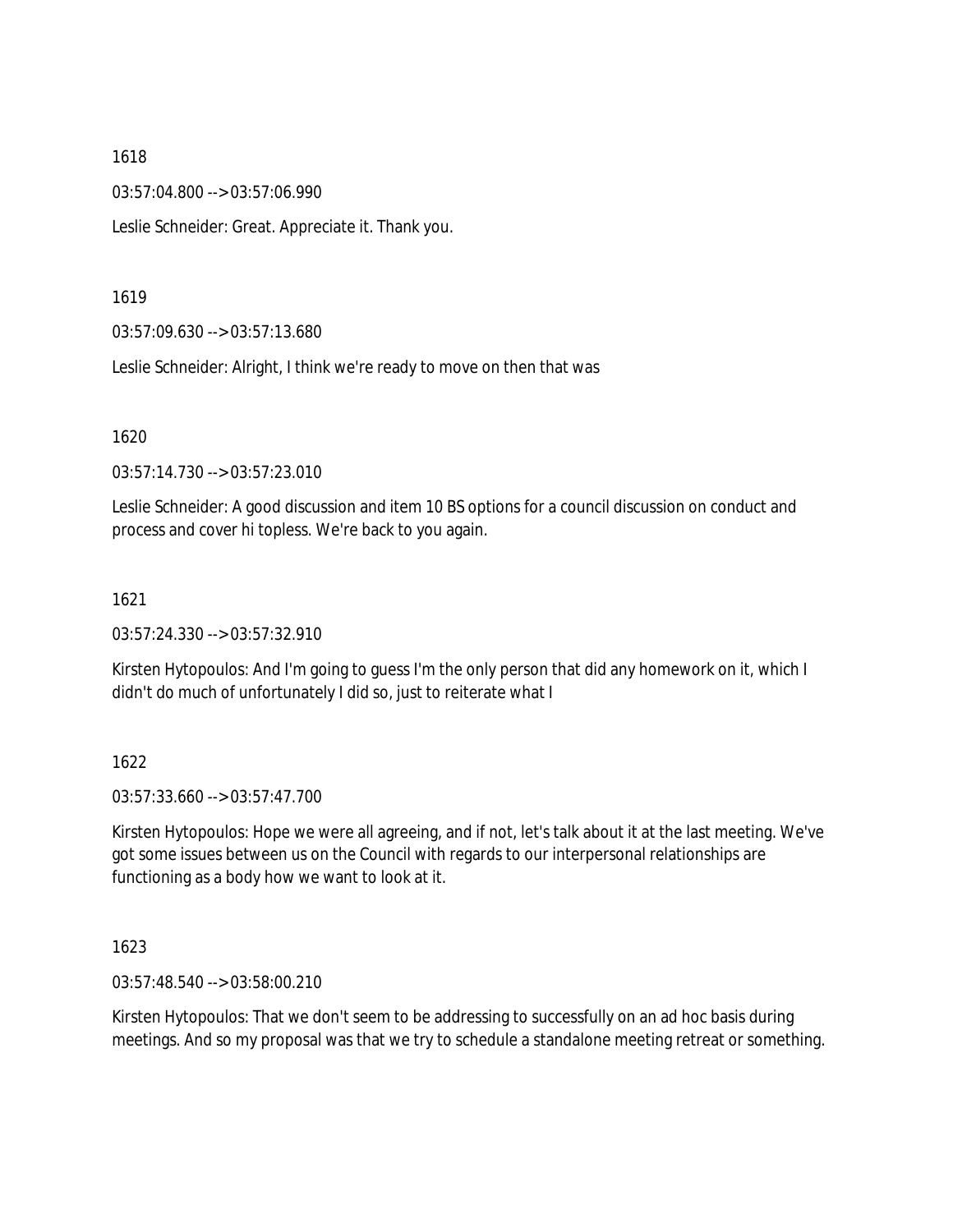03:58:01.170 --> 03:58:14.640

Kirsten Hytopoulos: To have a facilitate conversation with somebody with background and mediation in my opinion mediation, not just a team building exercise, but somebody who's sort of has that who could bridge that mediate of approach and facilitation approach.

1625

03:58:15.780 --> 03:58:20.610

Kirsten Hytopoulos: I had thought of one person on the island and I DID CONTACT HIM TO to see if he was at all interested

1626

03:58:21.600 --> 03:58:28.380

Kirsten Hytopoulos: I could look from I can definitely for more people, and I certainly don't want the only. I don't want to impose anything on every day. So I'm I'll do the homework if you want me to

1627

03:58:29.280 --> 03:58:38.220

Kirsten Hytopoulos: But other people, please. You know, if you have other ideas, let me know who I contacted was Doug Nathan. I don't know how many of you know him.

### 1628

03:58:38.790 --> 03:58:46.560

Kirsten Hytopoulos: And that was one of the issues is that he said that he knows Leslie and he knows Cole. I know him throws that's something we'd have to dress. I know him because

1629

03:58:47.370 --> 03:58:55.200

Kirsten Hytopoulos: Through working as a volunteer in the I'm going to get it wrong, but it's like the inter local governmental conflict resolution group or something over in Seattle.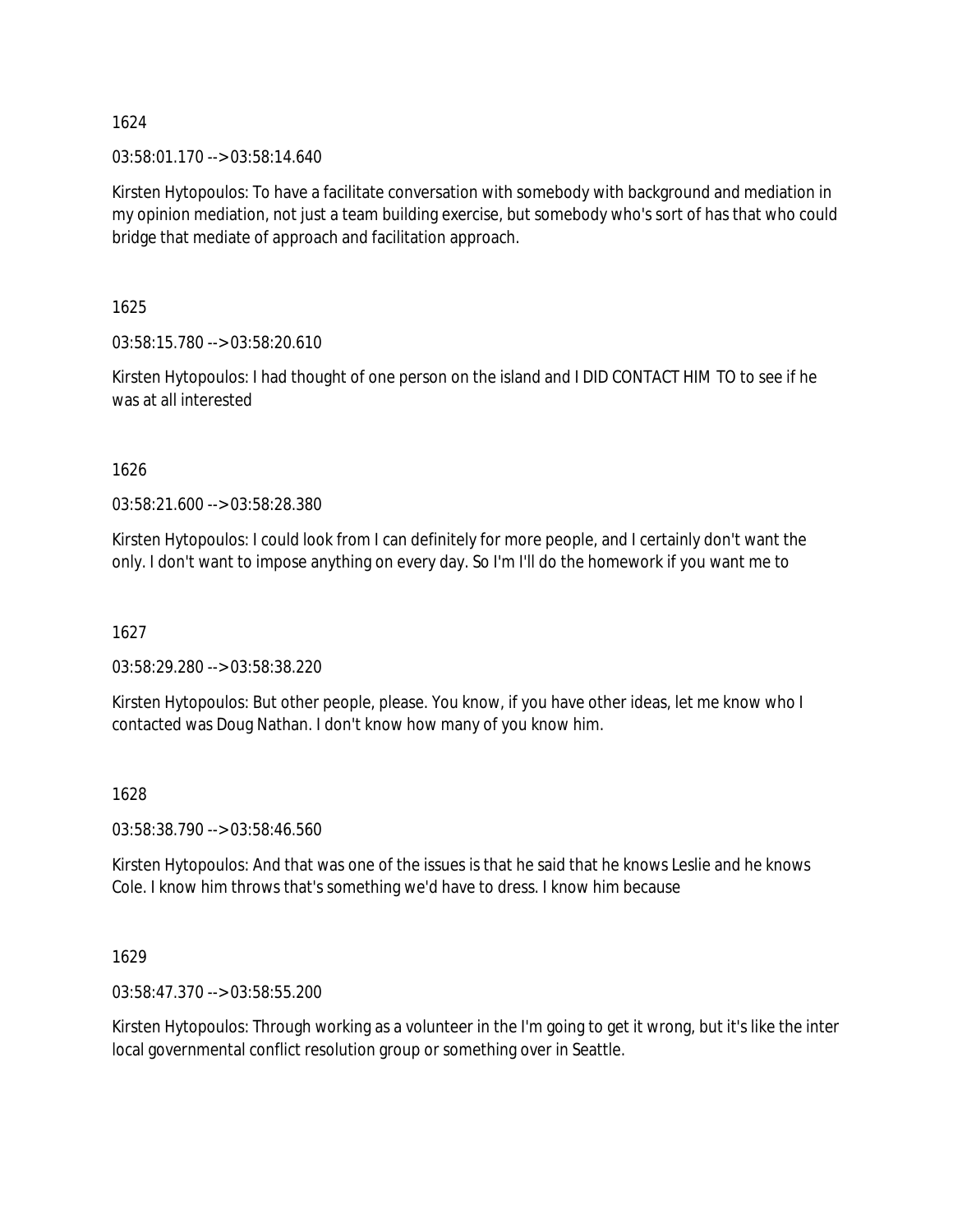### 03:58:56.040 --> 03:59:00.660

Kirsten Hytopoulos: He works he's got his own practice and he also needs an islanders been here for like 17 years

# 1631

03:59:01.200 --> 03:59:08.670

Kirsten Hytopoulos: And he also works for King County in their conflict resolution group. So the reason I thought of him is because he works with a lot of governmental agencies.

# 1632

03:59:09.060 --> 03:59:17.610

Kirsten Hytopoulos: So of course he works with conflict resolution within King County between different players in King County, like, you know, supervisors and employees and etc but

# 1633

03:59:18.660 --> 03:59:28.980

Kirsten Hytopoulos: He also as part of that group. I just mentioned, there's a cadre of mediators that volunteers to mediate and do facilitation, as well as, you know, team building exercise, etc.

# 1634

03:59:29.850 --> 03:59:34.500

Kirsten Hytopoulos: For all sorts of agencies and government entities across the water, mostly, I mean, I think it's dozens

# 1635

03:59:35.130 --> 03:59:42.570

Kirsten Hytopoulos: And so point being, you know, he's got the mediation background and works a lot of people who work in public in the public sector and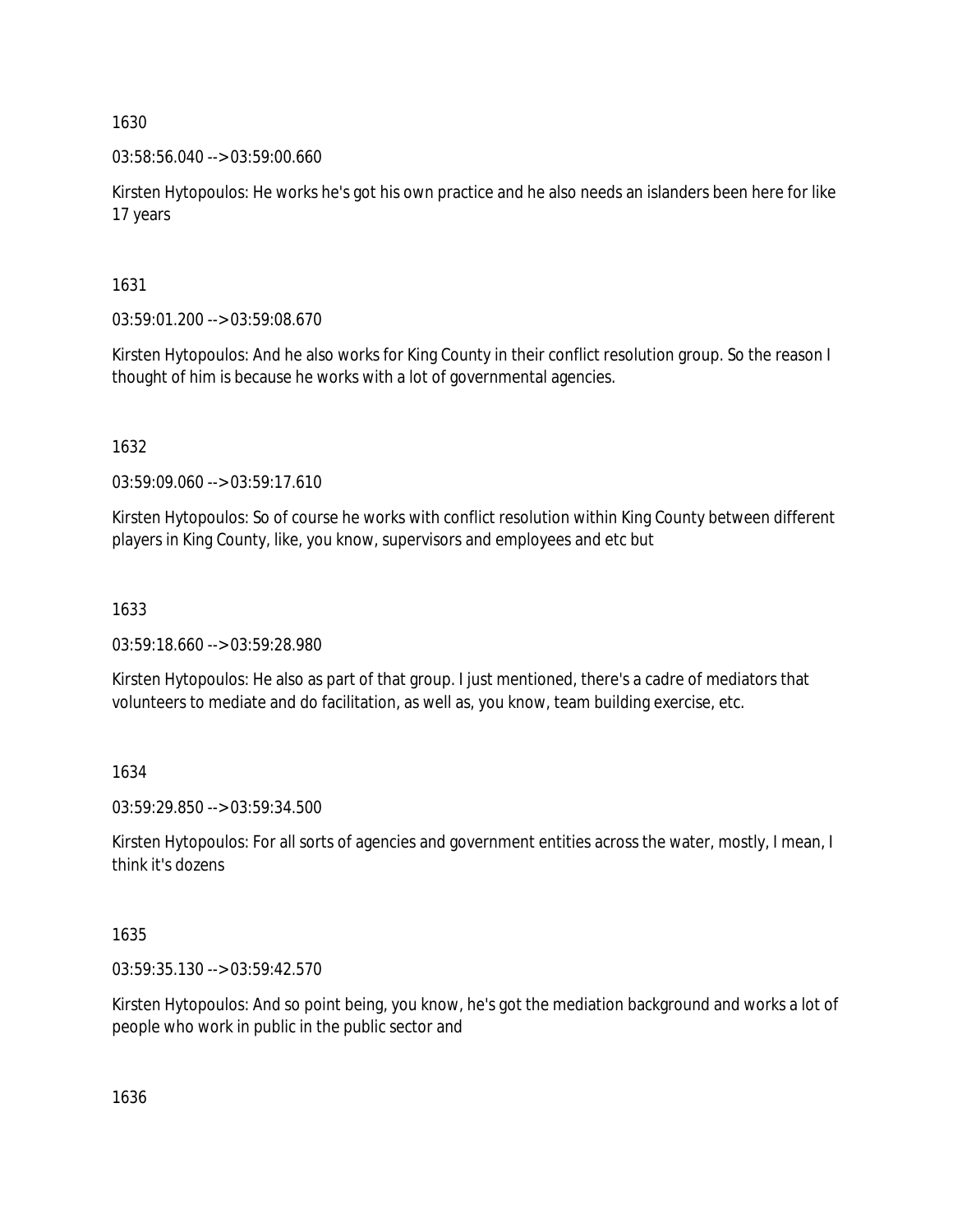03:59:43.500 --> 03:59:54.480

Kirsten Hytopoulos: I don't know these worked with a political elected body before he'd be interested in talking about coming up with something with us, but he would want us like any mediator would want to float. First, whether it be a concern.

1637

03:59:55.020 --> 04:00:03.480

Kirsten Hytopoulos: That he knows me, I've never socialized with them, but I've known him through multiple mediation things and then I don't know, we'd have to hear from colon, Leslie.

1638

04:00:04.800 --> 04:00:14.340

Kirsten Hytopoulos: I know what your relationship with him and then whether the people were comfortable with those pre existing relationships. It was just a starting point and just one person. That's what I have to report.

1639

04:00:15.960 --> 04:00:19.410

Leslie Schneider: So I can, I can just quickly share that

1640

04:00:21.120 --> 04:00:23.100

Leslie Schneider: I my

1641

04:00:24.510 --> 04:00:33.240

Leslie Schneider: Den came in. Did I think a couple presentations at Office ex pats many, many years ago, and I would say in the past three or four years.

1642

04:00:34.380 --> 04:00:39.810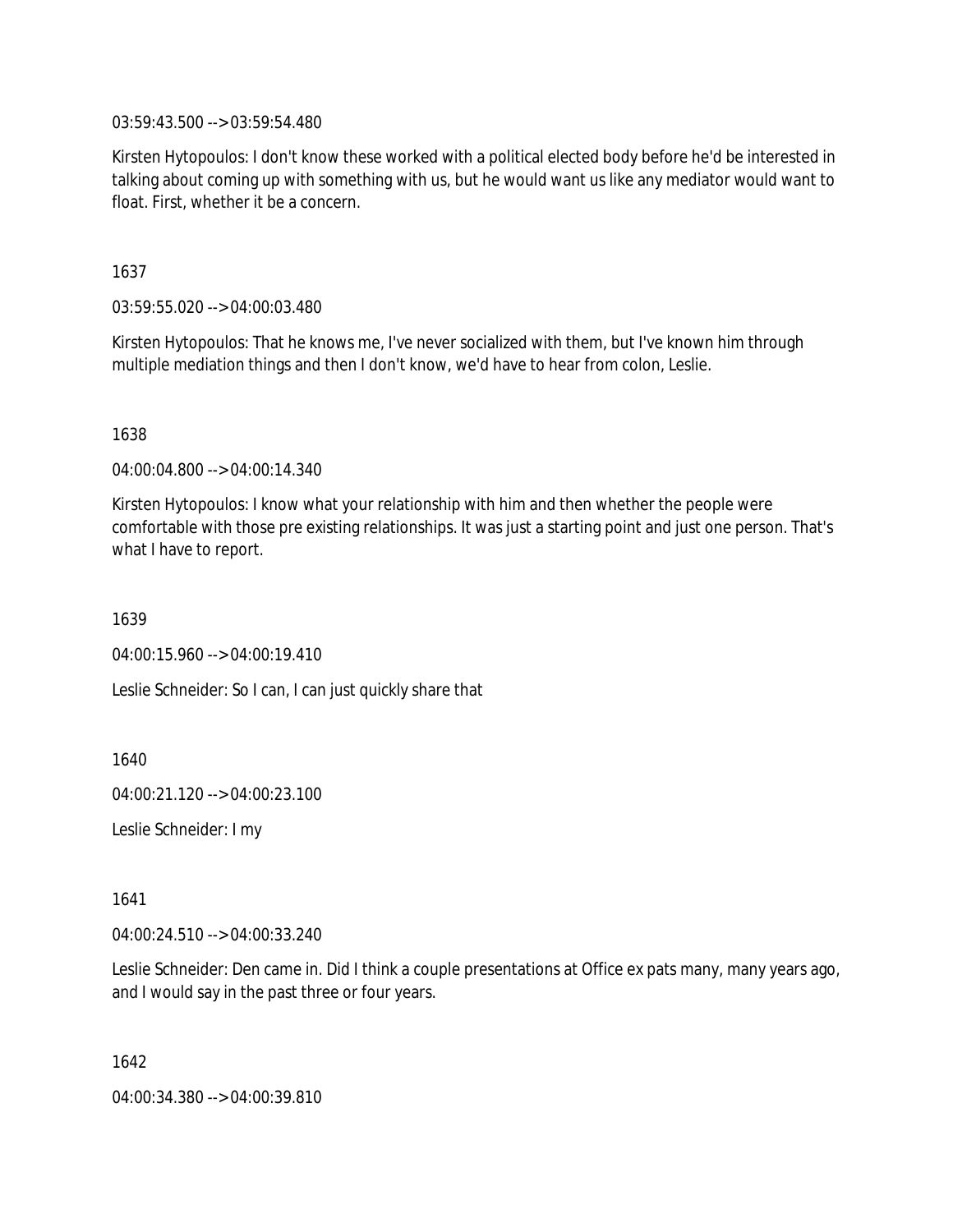Leslie Schneider: You know, I might see him in the community and say hi. But there's been other than that, you know, we've had

1643

04:00:41.610 --> 04:00:43.080

Leslie Schneider: We've had no other contact

1644

04:00:44.160 --> 04:00:49.830

Leslie Schneider: I think, you know, I respect him highly from what I do know of him and from what he presented

1645

04:00:51.030 --> 04:00:52.140

Leslie Schneider: Many, many years ago.

1646

04:00:55.980 --> 04:00:56.640

Leslie Schneider: COUNCILMEMBER media.

1647

04:00:58.920 --> 04:01:05.370

Kol Medina: And mainly, I just want to say that I support the proposal for Council high topless not specifically talking about

1648

04:01:07.200 --> 04:01:12.540

Kol Medina: The specific specific mediator or not, but just the proposal and when it comes to him.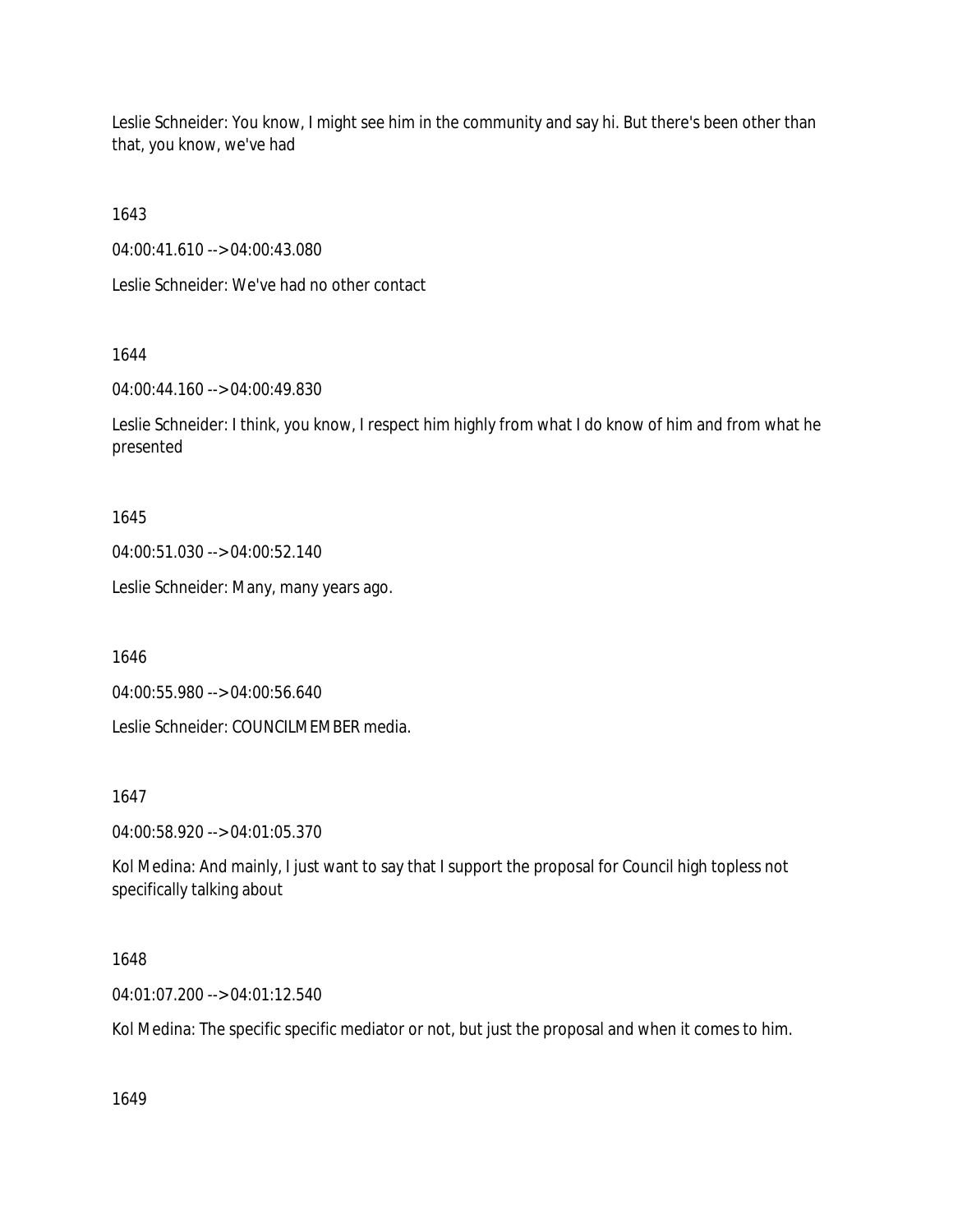04:01:14.160 --> 04:01:22.320

Kol Medina: We're not like good buddies or anything. A few years ago, we met. I don't even remember why and we had a couple meetings I think over coffee.

1650

04:01:24.840 --> 04:01:35.970

Kol Medina: Talks about stuff. I haven't talked to him in years. I mean, that's the extent of my relationship with them. I've never worked with them. And I think it started, I remember. But I don't know if we need to talk about specific mediators, but I support the proposal.

1651

04:01:38.310 --> 04:01:39.150

Leslie Schneider: Elsewhere in a sorry

1652

04:01:40.620 --> 04:01:48.210

Rasham Nassar: Yeah, I'm when I'm, I'm wondering if there are other services that we might want to consider that might cost less or nothing.

1653

04:01:49.020 --> 04:02:03.900

Rasham Nassar: Um, I don't know if city attorney Liliana still with us are sitting management. If you know if Mrs Mrs C has services like they can, why wouldn't send someone out, would they, we would meet virtually

1654

04:02:05.280 --> 04:02:05.490

Rasham Nassar: To

1655

04:02:06.570 --> 04:02:19.650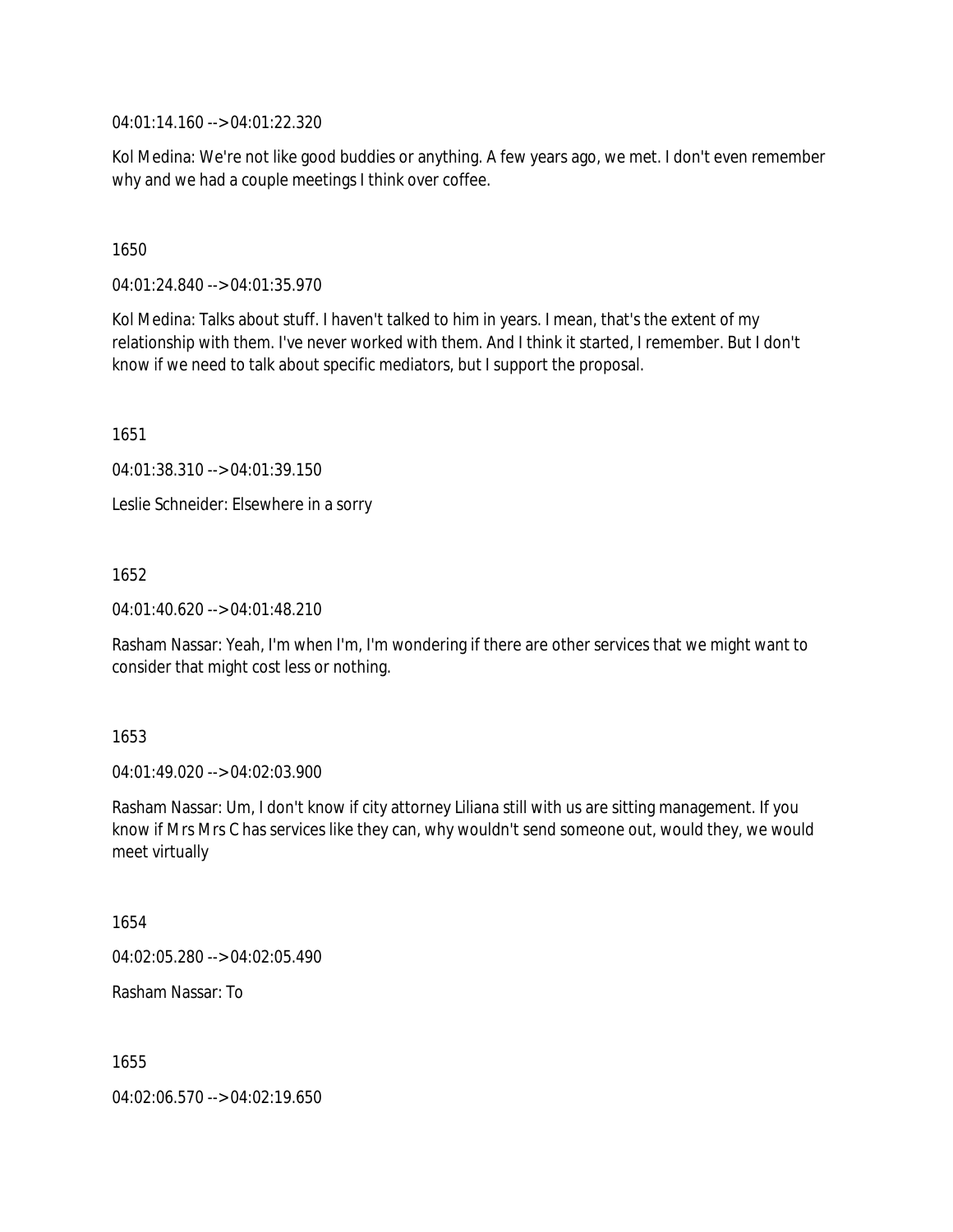Rasham Nassar: Kind of achieve our goal here or I remember at one point in time someone recommended and and representative from drastic Parliament if I'm remembering that correctly and someone to really

1656

04:02:21.180 --> 04:02:26.940

Rasham Nassar: To come to the Council and offer consulting services on process specifically and conduct a council meetings.

1657

04:02:27.600 --> 04:02:35.040

Joe Levan: In terms of MRC unless they've taken this on as a new activity. They didn't use to offer this kind of a service.

#### 1658

04:02:36.870 --> 04:02:40.260

Joe Levan: It related to if you're talking about a mediation. If you're talking about

1659

04:02:41.280 --> 04:02:57.720

Joe Levan: Parliamentary procedure and Macfarlane is the, the Executive Director of the leader of dressing Parliament parliament, she does, she provides consultation services, as far as I know, but that's kind of a different thing than mediation.

1660

04:02:58.830 --> 04:03:01.860

Rasham Nassar: Well, I guess you're from. Sorry. I didn't mean to cut you off. Is there more

1661

04:03:02.220 --> 04:03:07.410

Joe Levan: We could check with Mrs de but I wouldn't be surprised if they provide this kind of a service.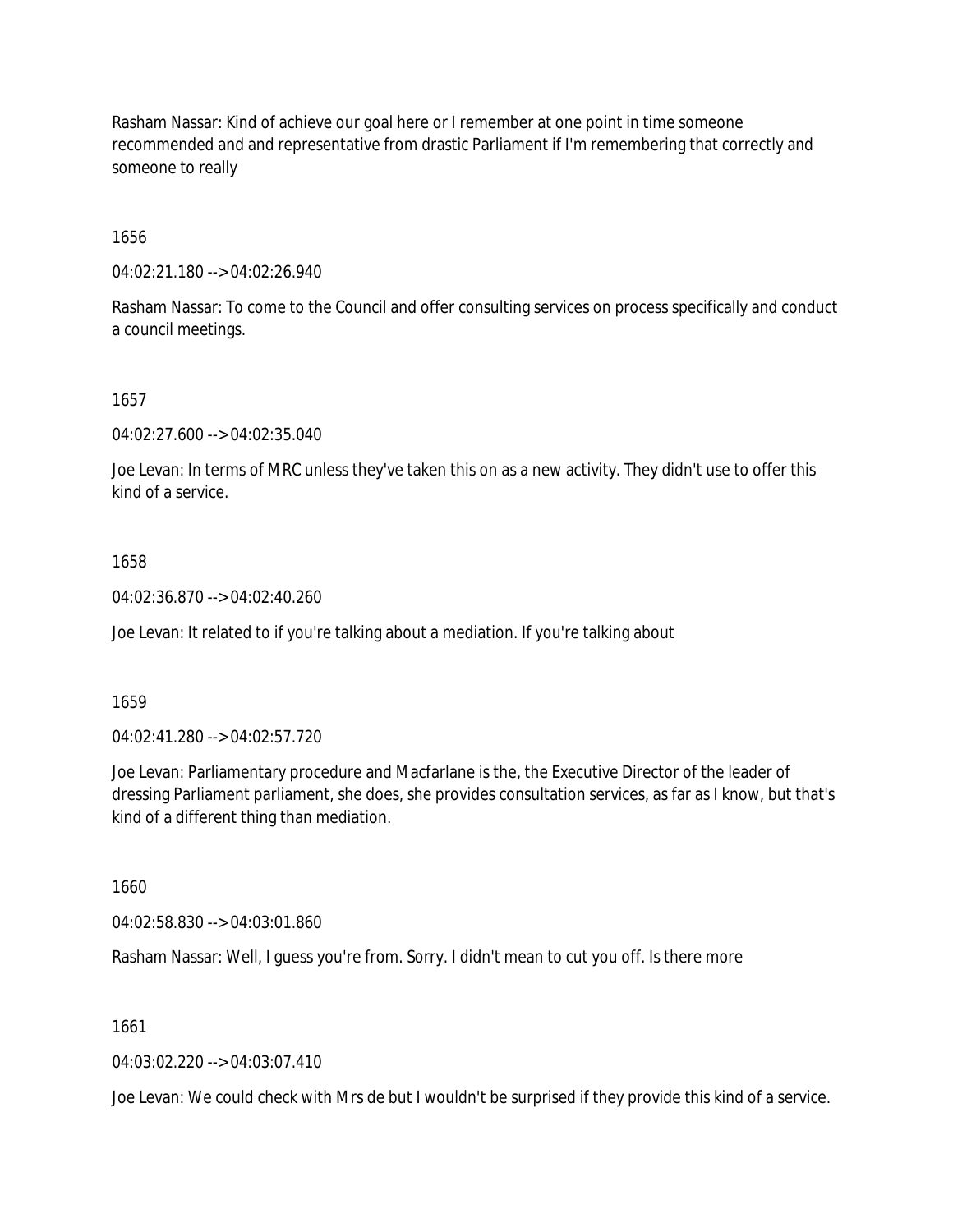1662 04:03:08.670 --> 04:03:09.930 Joe Levan: Mediation for the Council.

1663

04:03:10.620 --> 04:03:24.810

Rasham Nassar: Well then, I guess I'm trying to understand why we need a mediator and why we wouldn't all just need a crash course on proper parliamentary procedure, a code of conduct that's already inherent in parliamentary procedure and that's been adopted by the Council.

1664

04:03:25.320 --> 04:03:31.920

Rasham Nassar: And process which is not a matter for a mediator, but as a matter for someone who is well well versed in

1665

04:03:32.550 --> 04:03:37.830

Rasham Nassar: Council or other organizational bodies. So what's the point of the mediator. Some help me out here.

1666

04:03:39.810 --> 04:03:40.920

Leslie Schneider: Customer I topless.

1667

04:03:41.700 --> 04:03:52.260

Kirsten Hytopoulos: Oh, I don't think we just have process problems. I think we have a significant breakdown in personal relationships and trust. And I think that for us to move forward. It's not just a matter of a dial it back to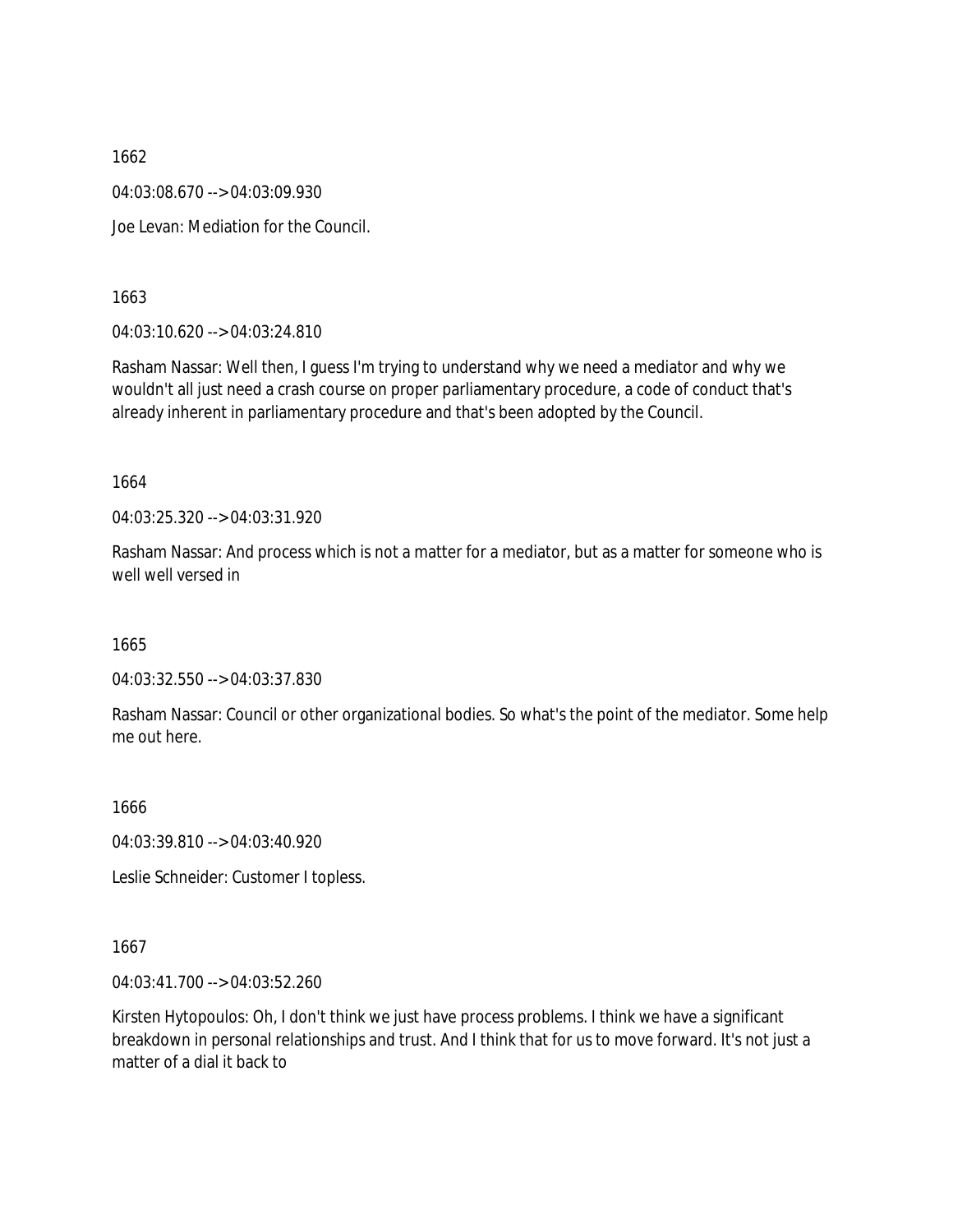#### 04:03:52.620 --> 04:04:05.820

Kirsten Hytopoulos: Me, quite frankly, I could see this as a two part thing, maybe even the same day. But there's two parts here there's there's getting past where we've been and these last three meetings or so. And as well as a smattering of other experiences we've had together this year.

1669

04:04:07.170 --> 04:04:17.880

Kirsten Hytopoulos: That we need to move past and we need to move from, you know, our individual concerns about treatment of ourselves each other, whatever, which started to get aired again.

1670

04:04:18.270 --> 04:04:27.570

Kirsten Hytopoulos: Last week, and as I said, the time I didn't think it was very productive we need to be able to turn those into some sort of positive requests from each other.

1671

04:04:27.960 --> 04:04:36.930

Kirsten Hytopoulos: For be expected set of expectations for how we want to treat each other and be treated and yes then finding procedural you know process.

### 1672

04:04:38.100 --> 04:04:44.430

Kirsten Hytopoulos: Ways of doing business process conversation, whether it's parliamentary process or whether it's whatever

### 1673

04:04:45.120 --> 04:04:51.330

Kirsten Hytopoulos: We can talk about that then to be supportive of ensuring that these that these agreements are going to get carried out, what are we doing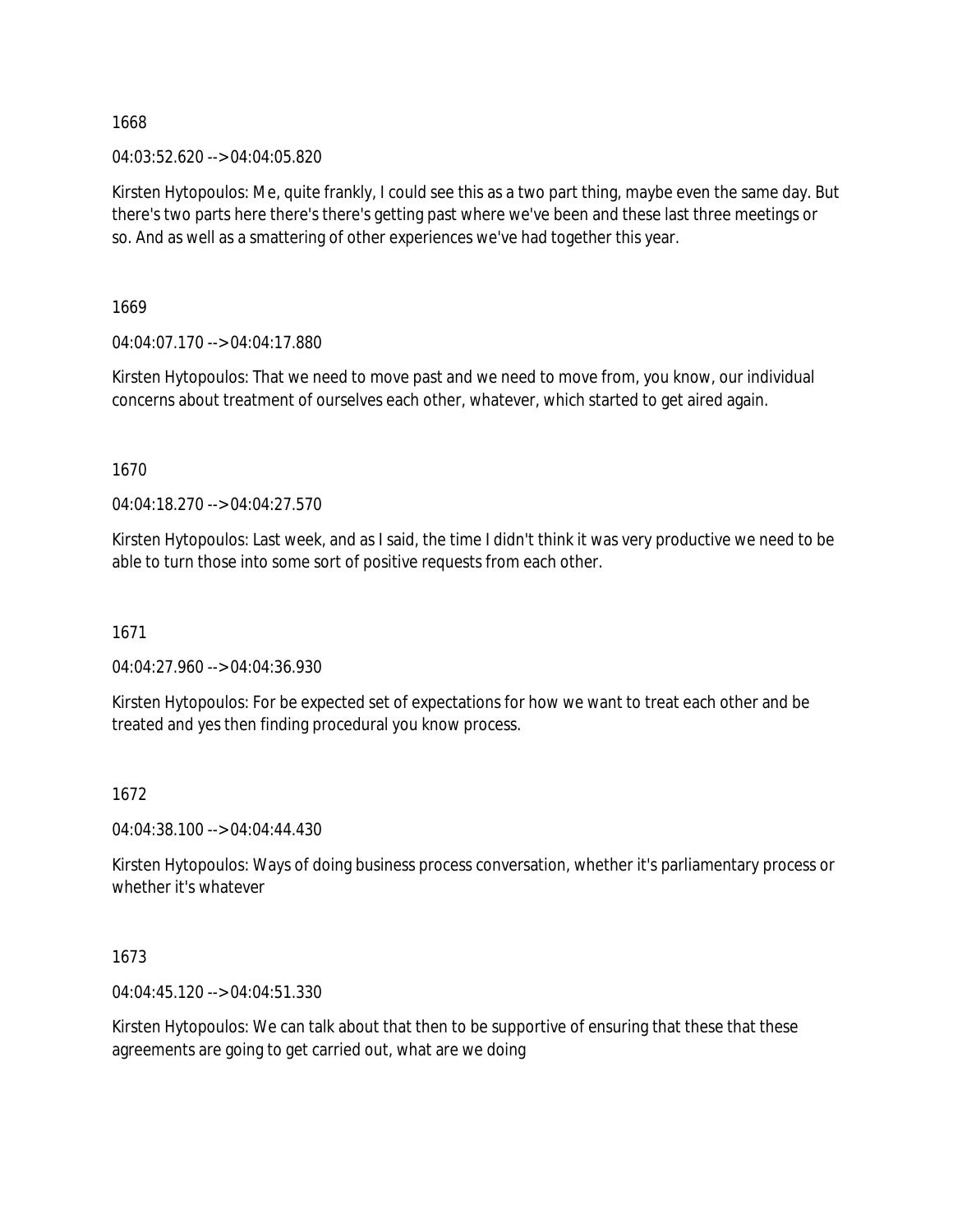04:04:51.750 --> 04:04:54.390

Kirsten Hytopoulos: What are we doing or not doing to support those, but I don't think

1675

04:04:55.050 --> 04:05:04.920

Kirsten Hytopoulos: We can try it. But I think that if we don't try to tackle the sort of breakdown that we've had recently. I don't think it's going to go anywhere. And I think it's going to keep rearing its head. So if there's a chance of us.

1676

04:05:05.820 --> 04:05:17.430

Kirsten Hytopoulos: You know, building some trust and strengthen our relationships. I think that would be a great idea. That is a mediator and that's a mediator, who's going to look. Try to help us figure out what isn't working for each of us. What do we need

1677

04:05:20.880 --> 04:05:24.780

Leslie Schneider: Quickly, I just want to acknowledge that I got a text from

1678

04:05:25.860 --> 04:05:35.520

Leslie Schneider: COUNCILMEMBER Pollock. And he says, signing off after four hours. I have a big work day tomorrow. So we did get communication from him.

1679

04:05:36.570 --> 04:05:39.090

Leslie Schneider: Um council members are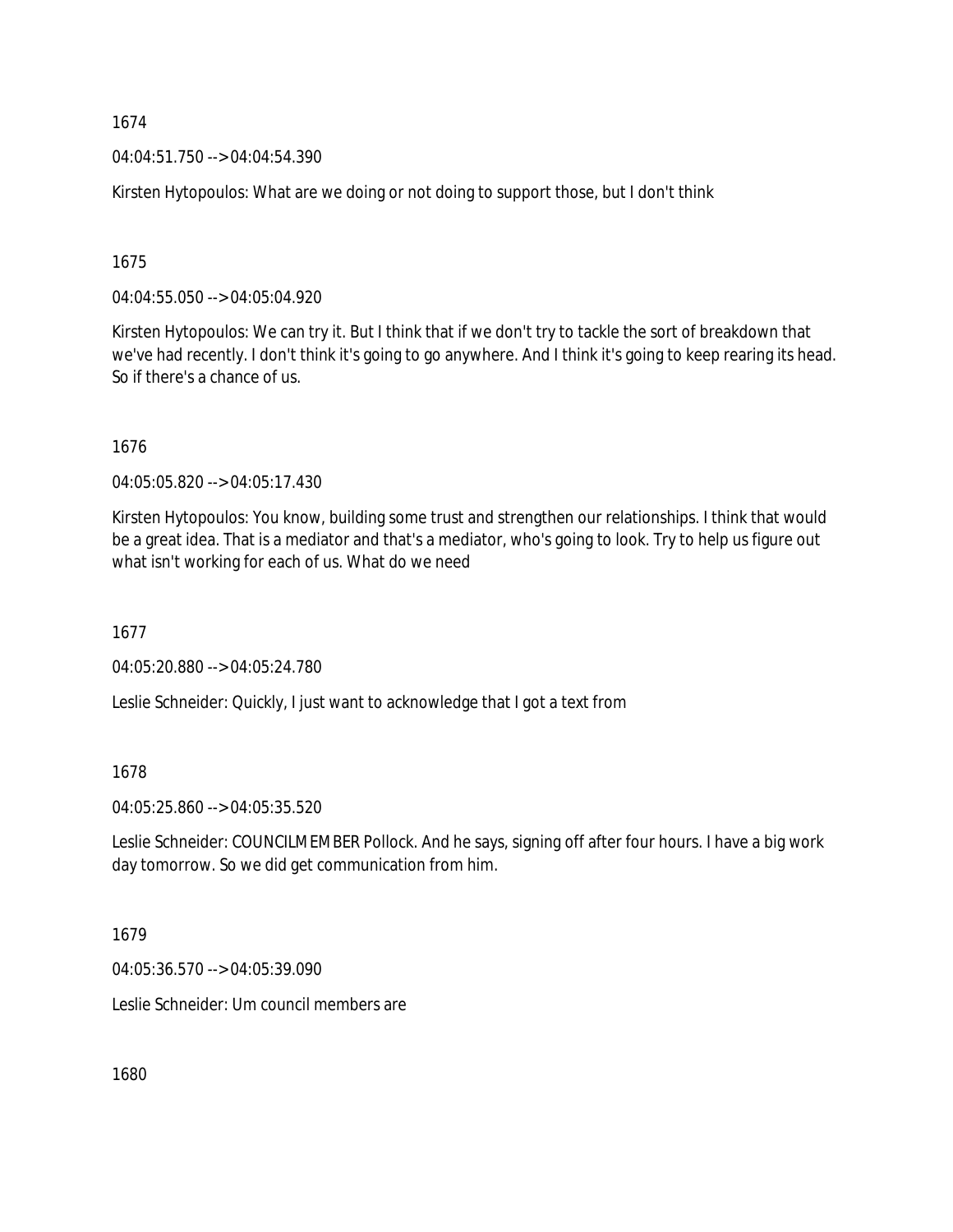04:05:41.220 --> 04:05:45.330

Rasham Nassar: All I have some more comments, but I'll wait.

1681

04:05:46.500 --> 04:05:50.040

Rasham Nassar: And let counselor Medina speak. Maybe he's going to help frame this as

1682

04:05:51.420 --> 04:05:51.510

Rasham Nassar: A

1683

04:05:51.840 --> 04:05:52.740

Leslie Schneider: COUNCILMEMBER Medina.

1684

04:05:53.340 --> 04:06:00.690

Kol Medina: I don't think I'm going to give you the help you want. I'm just, uh, I'm just trying to say plus one to cancel my talk was his comments.

1685

04:06:08.100 --> 04:06:13.770

Leslie Schneider: All right, Kevin. I'm sorry. Do you want to jump back in, or should I go to customer needs to be here.

1686

04:06:15.120 --> 04:06:24.660

Rasham Nassar: Well, I'll just, I'll just quickly, I might be out out number here and I hear I hear the points being raised by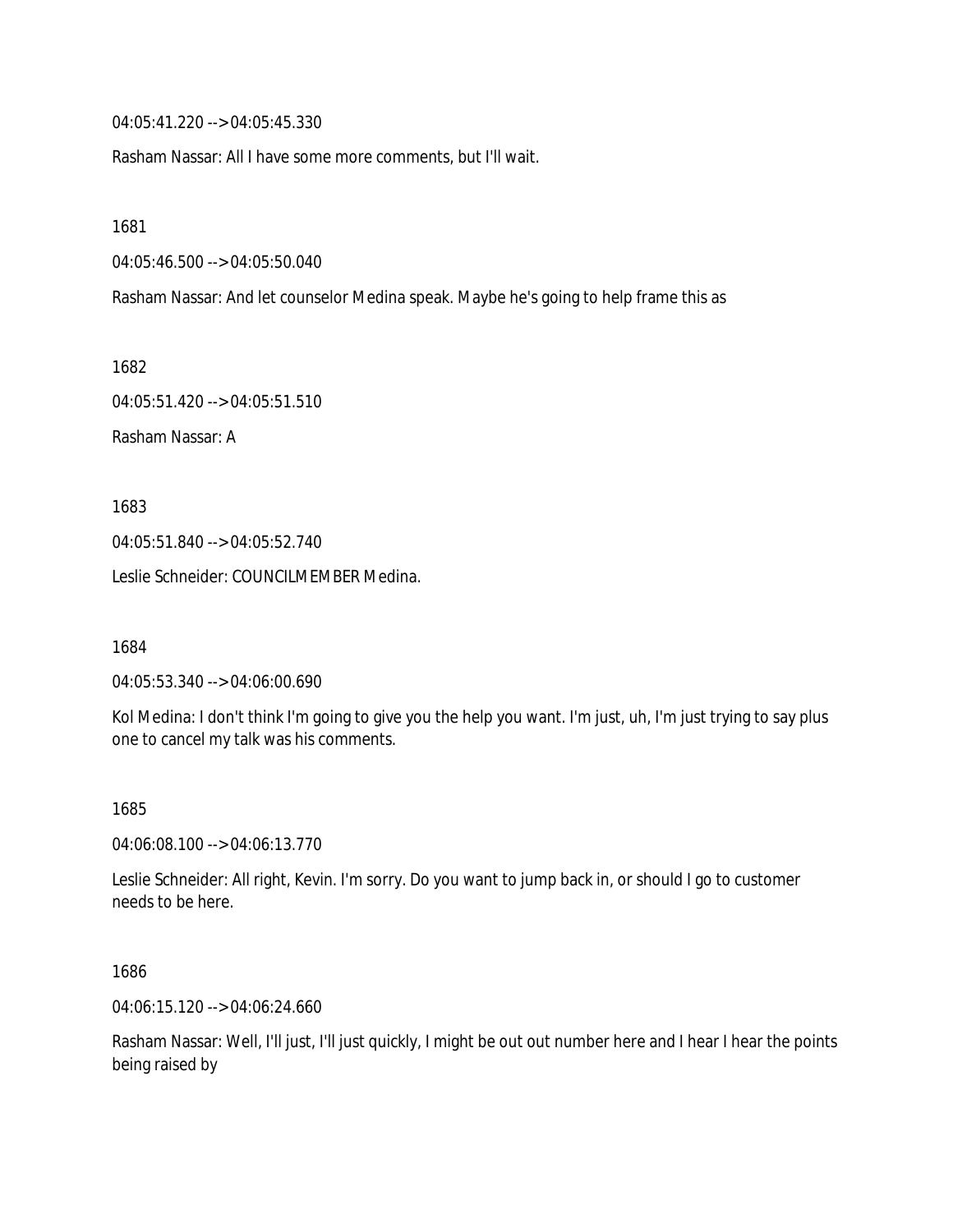04:06:25.290 --> 04:06:28.470

Rasham Nassar: COUNCILMEMBER head topless and I think mayor Simon, you say to them as well.

1688

04:06:29.190 --> 04:06:36.660

Rasham Nassar: Um, I guess I'm have a different perspective. And that is that I feel like if we focus on process and we focus on what we already have on the books.

1689

04:06:36.960 --> 04:06:47.220

Rasham Nassar: And just revisiting those that a lot of our problems will be solved. In fact, most disagreements are disagreements over process. And once we clarify process and we focus our energy and attention there.

1690

04:06:47.520 --> 04:06:53.250

Rasham Nassar: Then he's in a personal complex will just naturally resolve themselves. And if they don't, then

1691

04:06:54.150 --> 04:07:03.930

Rasham Nassar: I would encourage us to engage in what our rules specify for in terms of how we are to resolve interpersonal conflicts which is to resolve them on our own time.

1692

04:07:04.350 --> 04:07:10.680

Rasham Nassar: And to pick up the phone and to develop relationships and one on one with our fellow colleagues to avoid the kinds of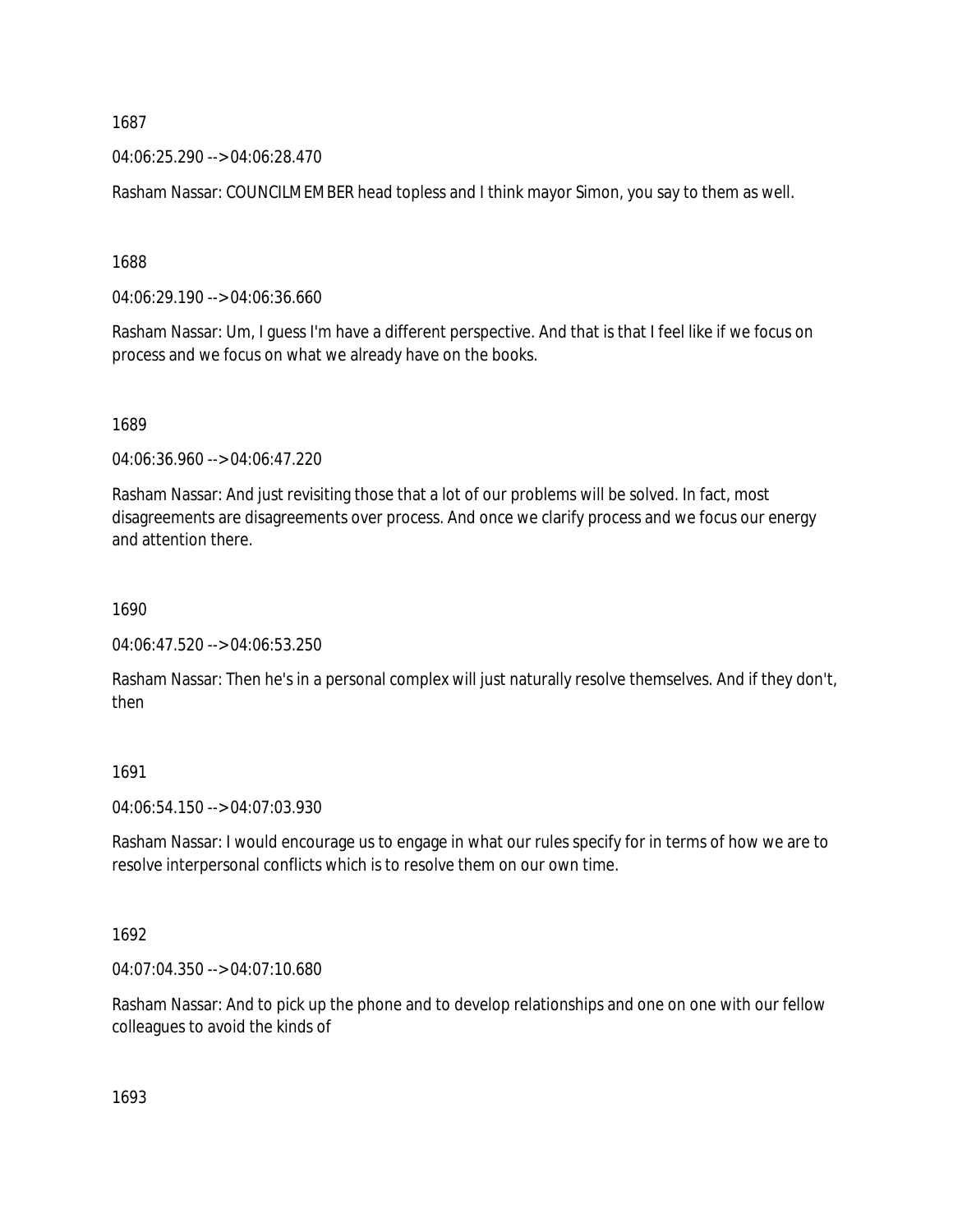04:07:11.430 --> 04:07:21.870

Rasham Nassar: The call out tactics that we've seen in the past that have led to really heated and controversial debates that are being aired on public on using the public's dollar using public time

1694

04:07:22.950 --> 04:07:32.160

Rasham Nassar: And all of that stuff is already in our in the in the doc in the documents and the policies and manuals that we've already adopted. It's in our governance manual

1695

04:07:32.880 --> 04:07:40.530

Rasham Nassar: It's reflected in our ethics program core values. There's a whole chapter and Robert's Rules of Order that speaks to how these things ought to be resolved.

1696

04:07:40.890 --> 04:07:52.740

Rasham Nassar: And it just makes me really uncomfortable that we would resort to hiring someone to help us work out our problems when we are quite capable as function high functioning working adults to resolve these things.

1697

04:07:53.430 --> 04:08:01.440

Rasham Nassar: In other you know in other ways, focusing on process, I think, is where we're really going to make the biggest impact and focusing on process also helps to clarify.

1698

04:08:01.740 --> 04:08:16.080

Rasham Nassar: A lot of concerns around equity and inclusion that that have been raised, and especially raised over the past couple of weeks. So I would much prefer we spend our money and our time on those things to provide that will eventually provide the greatest benefit to the community.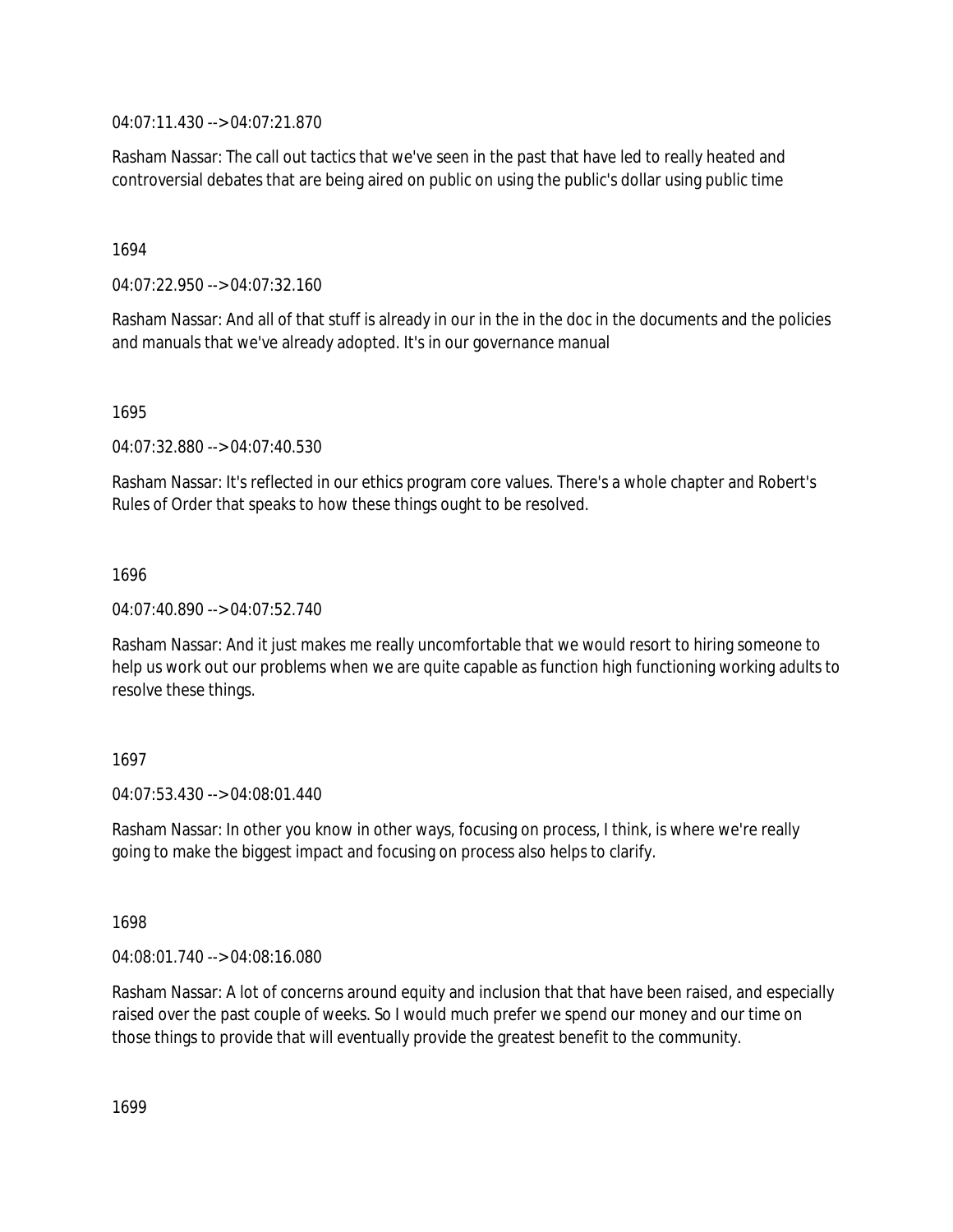04:08:17.160 --> 04:08:19.710

Rasham Nassar: And figure out another way to get along.

1700 04:08:22.320 --> 04:08:24.030 Leslie Schneider: Alright. Thank you, counsel.

1701 04:08:25.530 --> 04:08:26.340 Leslie Schneider: KPMG Mayor de

1702 04:08:26.850 --> 04:08:27.450 Joe Deets: Thank you.

1703 04:08:28.890 --> 04:08:34.500

Joe Deets: Well, I would much prefer to spend your valuable time talking about

1704

04:08:35.730 --> 04:08:38.100

Joe Deets: coven economic recovery.

1705

04:08:39.150 --> 04:08:50.610

Joe Deets: racial equity, but these these other issues, these inner personal issues are, frankly, getting in the way. They really are. And I think we have to be honest with it. They're getting in the way.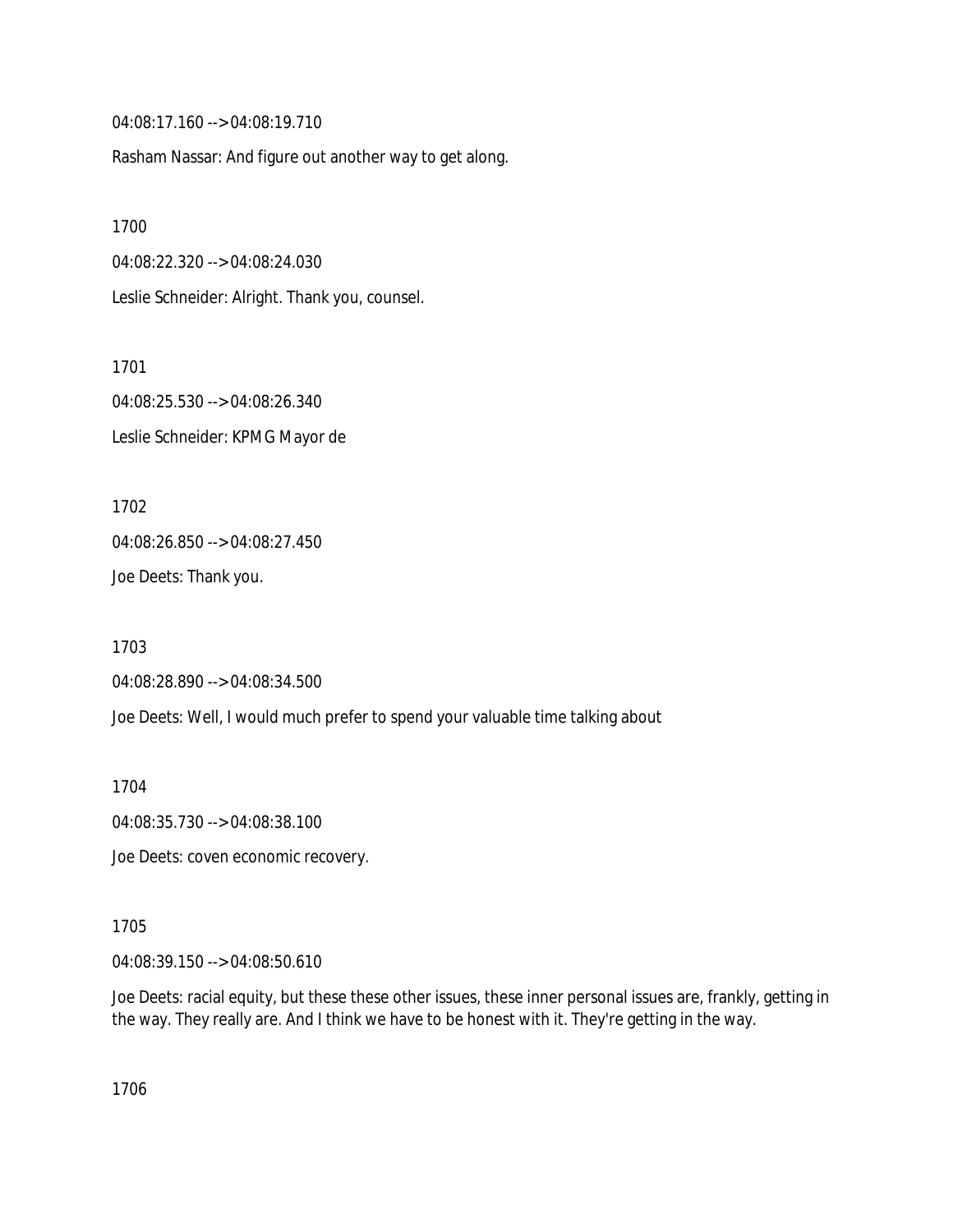04:08:51.330 --> 04:09:07.530

Joe Deets: And as much as I do not want to spend like a Saturday doing this. I feel we we have no choice. This is not a technical fix this isn't like something. Oh well. Just think of look at the procedure manual. Oh, I didn't see that.

1707

04:09:08.940 --> 04:09:18.900

Joe Deets: It's not a technical fix. I'm sorry. Councilmember NASA. I wish it was, but it is not. It is an interpersonal issue amongst a lot of us and

1708

04:09:19.830 --> 04:09:30.720

Joe Deets: So as much as I don't want to do this. I feel if we the community expects us to do our job well and we just need to bite the bullet be adults and show up for

1709

04:09:31.290 --> 04:09:42.420

Joe Deets: A retreat and hash it out so that it's not like I want to do it. But I think the community expects us to do our job well and we need to get this out of the way. In order to do it.

1710

04:09:45.420 --> 04:09:47.850

Leslie Schneider: Thank you. Councilmember hi topless.

1711

04:09:48.870 --> 04:09:57.150

Kirsten Hytopoulos: Yeah, to Shams point about, you know, trying to heal these, you know, these things are some of these things, one on one off offline.

1712

04:09:57.660 --> 04:10:05.340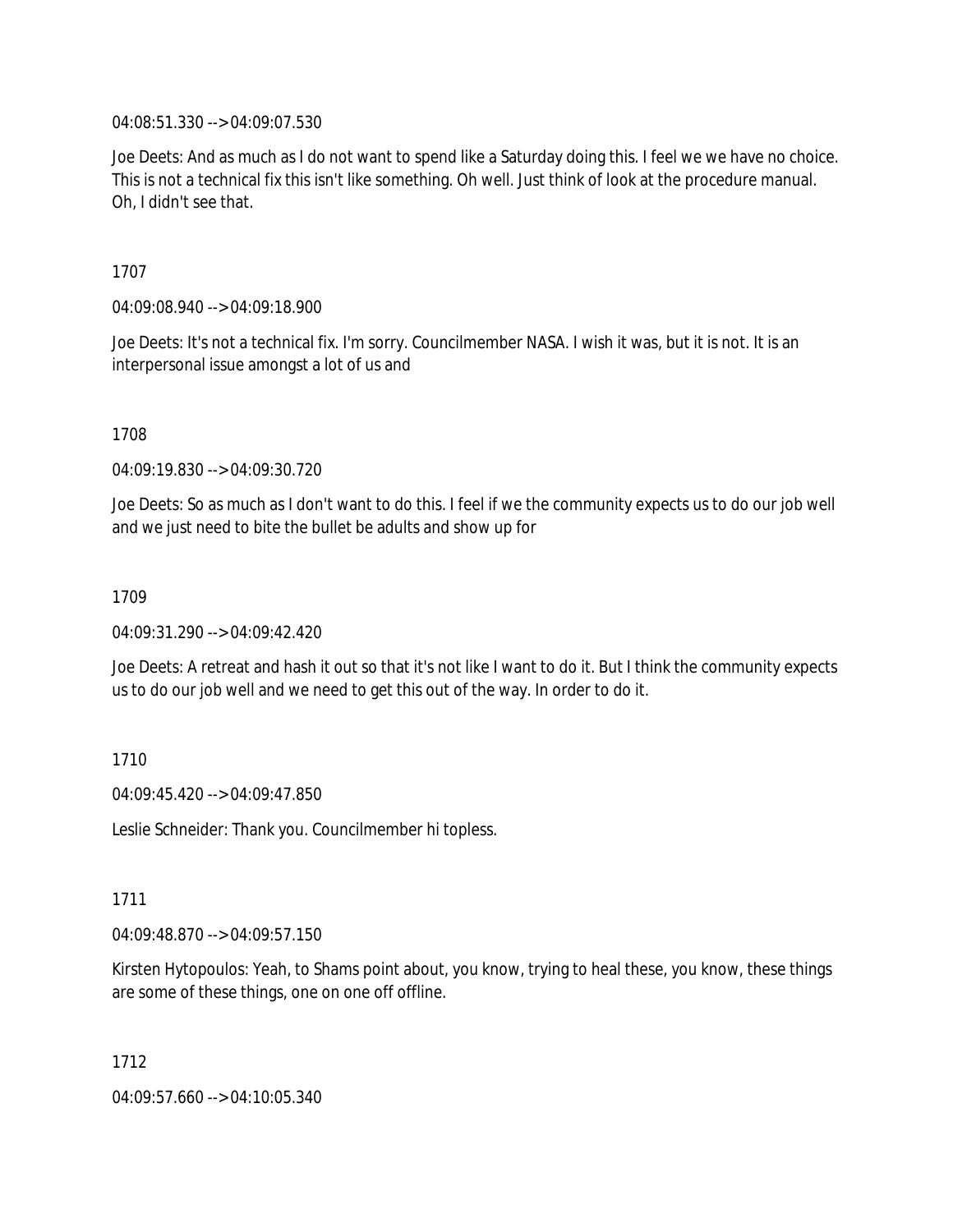Kirsten Hytopoulos: A lot of the problem is, first of all, especially recently, a lot of the issues have occurred on the on the Dyess the virtual dias.

1713

04:10:05.850 --> 04:10:12.660

Kirsten Hytopoulos: In the moment in a big way. So they are in a matter of bringing things forward. But as far as. So those are those bringing to me.

### 1714

04:10:13.110 --> 04:10:22.620

Kirsten Hytopoulos: Because these are issues that affect when we have brought things forward that needs to be discussed. They affect the function of the entire body. They affect more than two of us, or three of us.

### 1715

04:10:23.190 --> 04:10:30.000

Kirsten Hytopoulos: This is what we have, we have open public meetings and that's the only place that we can do our business, no matter how much it's about interpersonal stuff.

### 1716

04:10:30.390 --> 04:10:35.220

Kirsten Hytopoulos: And it is the city's business. And as far as it being on the city's you know the communities dime and their time.

# 1717

04:10:35.580 --> 04:10:42.000

Kirsten Hytopoulos: It's unfortunate that we have to do that. But that's where we have to do it. And if these issues are getting in the way of us doing our job well.

### 1718

04:10:42.930 --> 04:10:48.750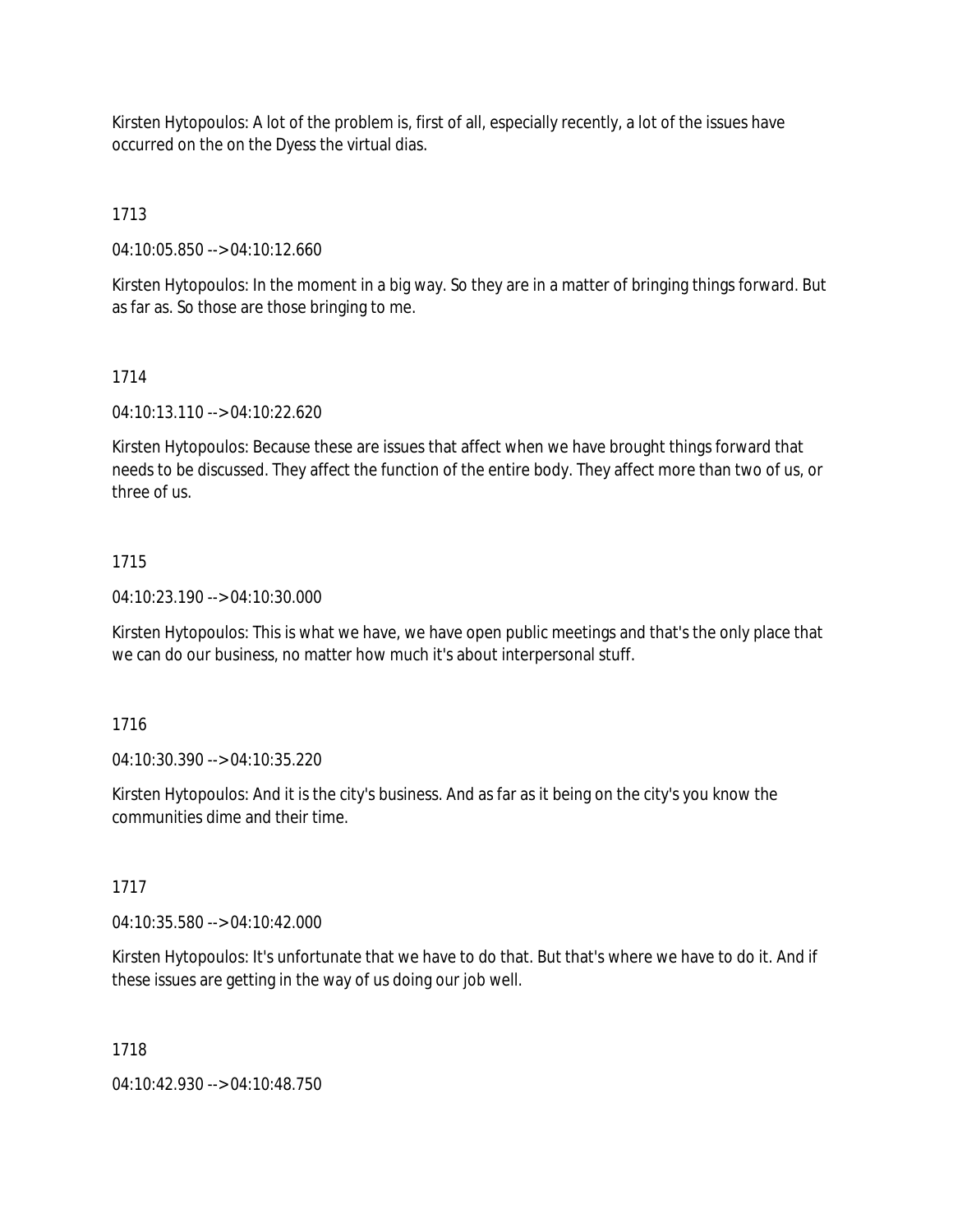Kirsten Hytopoulos: I think we do have to be transparent and and and willing to tackle these the conflicts that we're having

# 1719

04:10:49.260 --> 04:11:01.860

Kirsten Hytopoulos: It's if we push them aside that we're going to have even more problems or if we just, we certainly can't ignore them when they blow up on in the meeting. So I just wanted to throw that out there. It's just not in a position to really have personal offline.

### 1720

04:11:03.630 --> 04:11:08.730

Kirsten Hytopoulos: Remedies for most of these things. Certainly, we should all be talking when I one for with our own issues individually.

### 1721

04:11:09.780 --> 04:11:14.250

Kirsten Hytopoulos: Anyway, as far as moving forward and and certainly you know if there's anybody you know

### 1722

04:11:14.850 --> 04:11:24.690

Kirsten Hytopoulos: sham. If you do not want to participate in it needs to be voluntary. And we do need to all be there. So I guess I would just ask that if a majority of us want to do it that you consider doing it because

### 1723

04:11:25.140 --> 04:11:32.370

Kirsten Hytopoulos: We all have to be there. We all have to be there voluntarily or there's no point. But if we did it. What I would suggest we do is I would suggest

### 1724

04:11:33.360 --> 04:11:38.580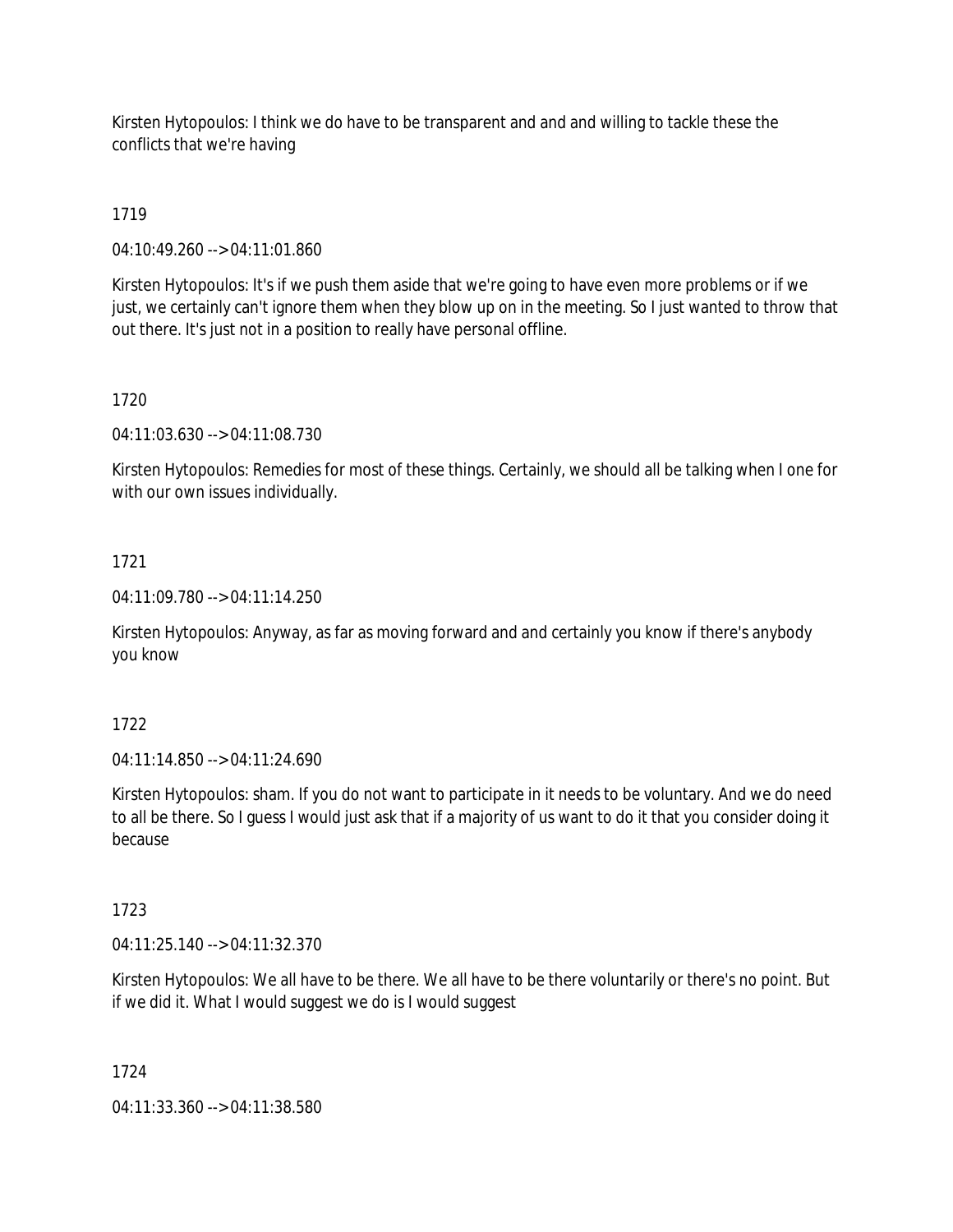Kirsten Hytopoulos: I mean I don't personally want to do like an RFP and try to bring in some big corporation for across the water and

# 1725

04:11:39.510 --> 04:11:51.510

Kirsten Hytopoulos: I, I'd love to try to start with Doug because he's locally and or local and then just kind of have him assess our situation and see what he would, he would propose for spending a half a day with us or something like that.

# 1726

04:11:52.950 --> 04:11:56.070

Leslie Schneider: Um. Councilmember high top list. Do you think that

# 1727

04:11:58.500 --> 04:12:16.680

Leslie Schneider: Just as a suggestion would would be willing to sort of come into one of our meetings and just do a five minute discussion of what his process might look like, or something like that, just to to give other other council members. The benefit of seeing him hearing him right

### 1728

04:12:17.040 --> 04:12:26.340

Kirsten Hytopoulos: That's what I would mean, not that we say we're going to hire and then go do that. But exactly that we'd invite him to come and talk to us and tell us how we approach this. I mean, I want. If I were doing that job.

# 1729

04:12:26.700 --> 04:12:32.160

Kirsten Hytopoulos: I want to talk to each of us and find out what's going on with us and kind of figure out what kind of process might make sense.

1730

04:12:32.460 --> 04:12:39.510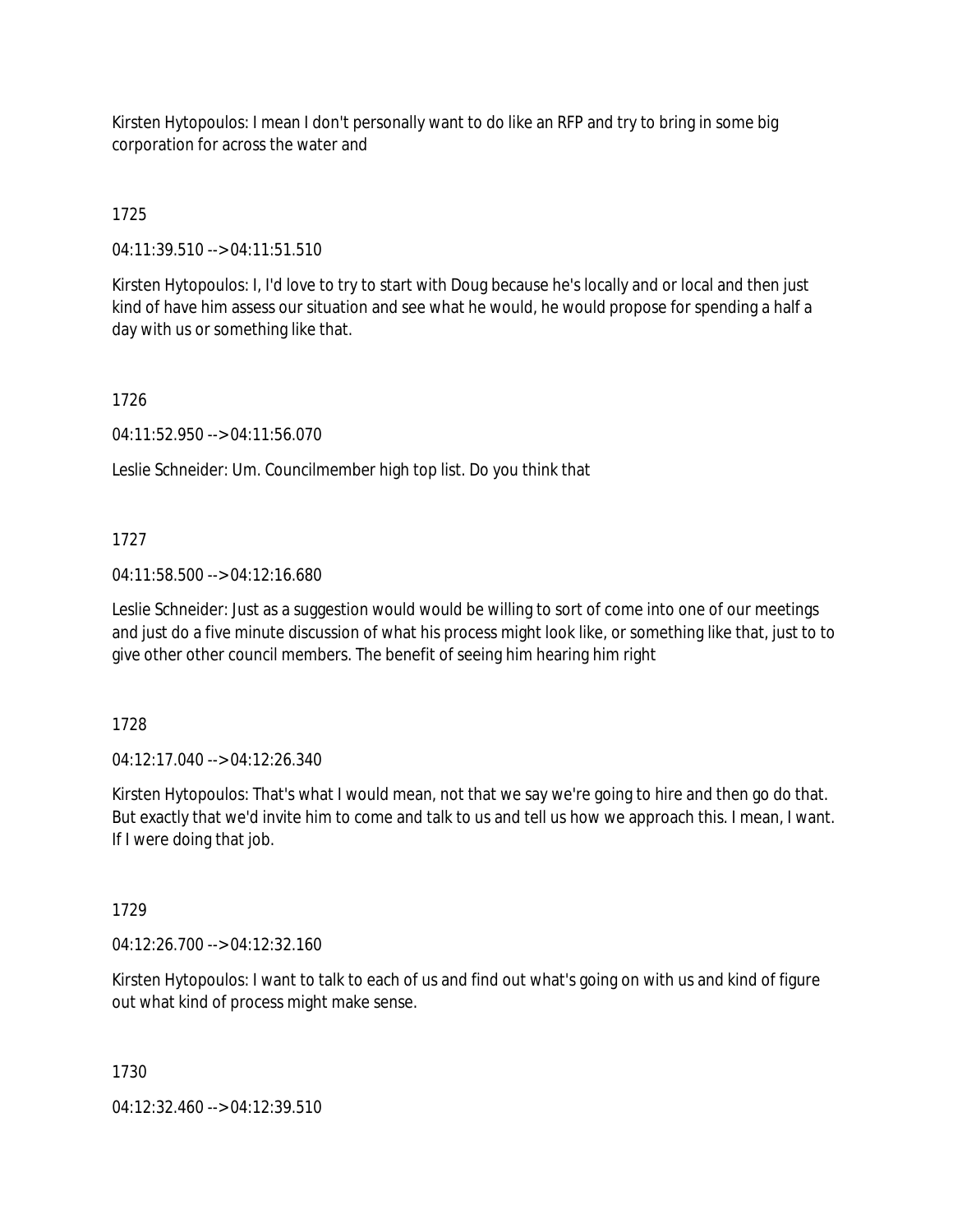Kirsten Hytopoulos: That's what I would assume he'd want to do. But yeah, I would say if we were open to working with him. We should invite him and ask him.

1731

04:12:39.990 --> 04:12:48.150

Kirsten Hytopoulos: To tell us about what he what he does and how he would proceed with trying to work with us. I really have no preconceptions. Other than again, hoping to resolve these

1732 04:12:49.560 --> 04:12:50.310 Kirsten Hytopoulos: These issues.

1733

04:12:53.220 --> 04:12:55.320

Leslie Schneider: Okay. Um, well, if

1734

04:12:56.340 --> 04:12:56.850

Leslie Schneider: So,

1735

04:12:59.040 --> 04:13:06.480

Leslie Schneider: I think maybe city manager, we could talk on Thursday and figure out some next steps council. I'm going to start

### 1736

04:13:07.350 --> 04:13:12.210

Rasham Nassar: Yeah, if we are going to go this direction and we are looking at this one specific individual, then I would be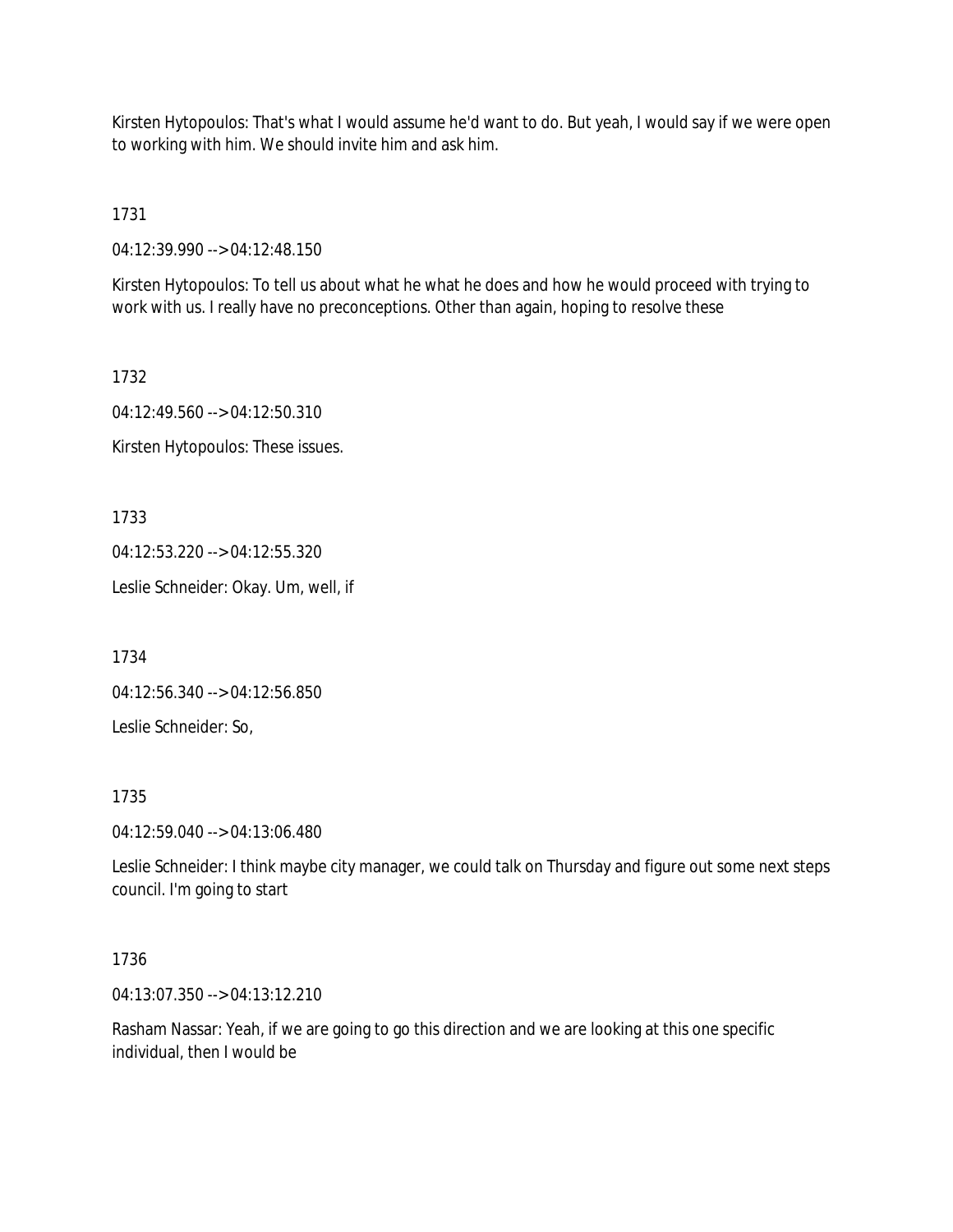04:13:12.720 --> 04:13:26.430

Rasham Nassar: Very interested to learn his qualifications and background, especially for talking about process. I mean, it would seem that some familiarity or knowledge with our council process and our local government is going to be essential to streamline this debate.

1738

04:13:27.930 --> 04:13:32.340

Rasham Nassar: So that would be my minor hopefully he might request.

1739

04:13:33.570 --> 04:13:40.620

Kirsten Hytopoulos: I would be happy to send out like his website and all that. So we can look at it, start researching him. And I mean, again, if anybody feels like

1740

04:13:40.950 --> 04:13:55.080

Kirsten Hytopoulos: I don't like this. It doesn't feel good to me. That's fine. We'll find someone else. It's just they actually people aren't a diamond doesn't who do this. And so they just happen to have some in our community, who's got some specialization, but I will send out. I'll send out his website.

1741

04:13:56.550 --> 04:13:57.360

Leslie Schneider: City Manager.

1742

04:13:58.620 --> 04:14:01.500

Morgan Smith: I was going to wait until COUNCILMEMBER car spoke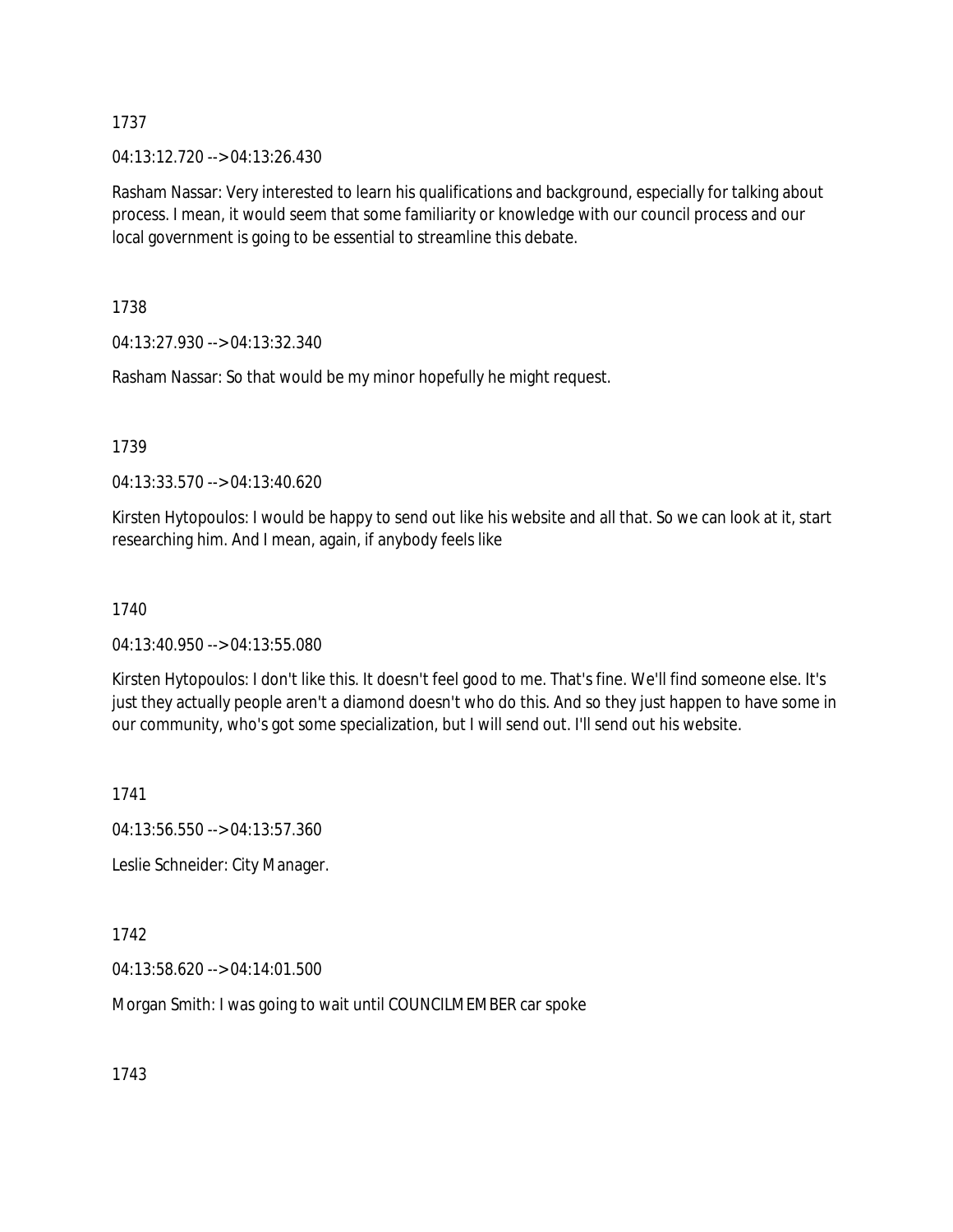04:14:01.860 --> 04:14:03.630

Leslie Schneider: Okay. Councilmember car.

1744

04:14:04.200 --> 04:14:19.800

Christy Carr: Thank you. I just wanted to say that I support this moving forward. I think like COUNCILMEMBER deep said it's not something that I really want to do, but I think we have to do it because I do think that it's getting in the way of our city business and

1745

04:14:20.850 --> 04:14:32.640

Christy Carr: Doesn't feel really good. And I don't think it looks really good. And so I don't, I don't, I can't think of what maybe even the problems are, or what the solutions are, but I think that we all do need to participate in some sort of

1746

04:14:34.230 --> 04:14:42.240

Christy Carr: Process to move us forward. I don't know if the kits at dispute resolution center or if that's still its name.

1747

04:14:43.500 --> 04:15:01.020

Christy Carr: Would have anyone available. I think they might come at a lower cost than a private mediator and then just I happen to know that the city of Seattle has a dispute resolution program and the program manager does live on the island is to put that out there.

1748

04:15:04.680 --> 04:15:05.220

Leslie Schneider: Um,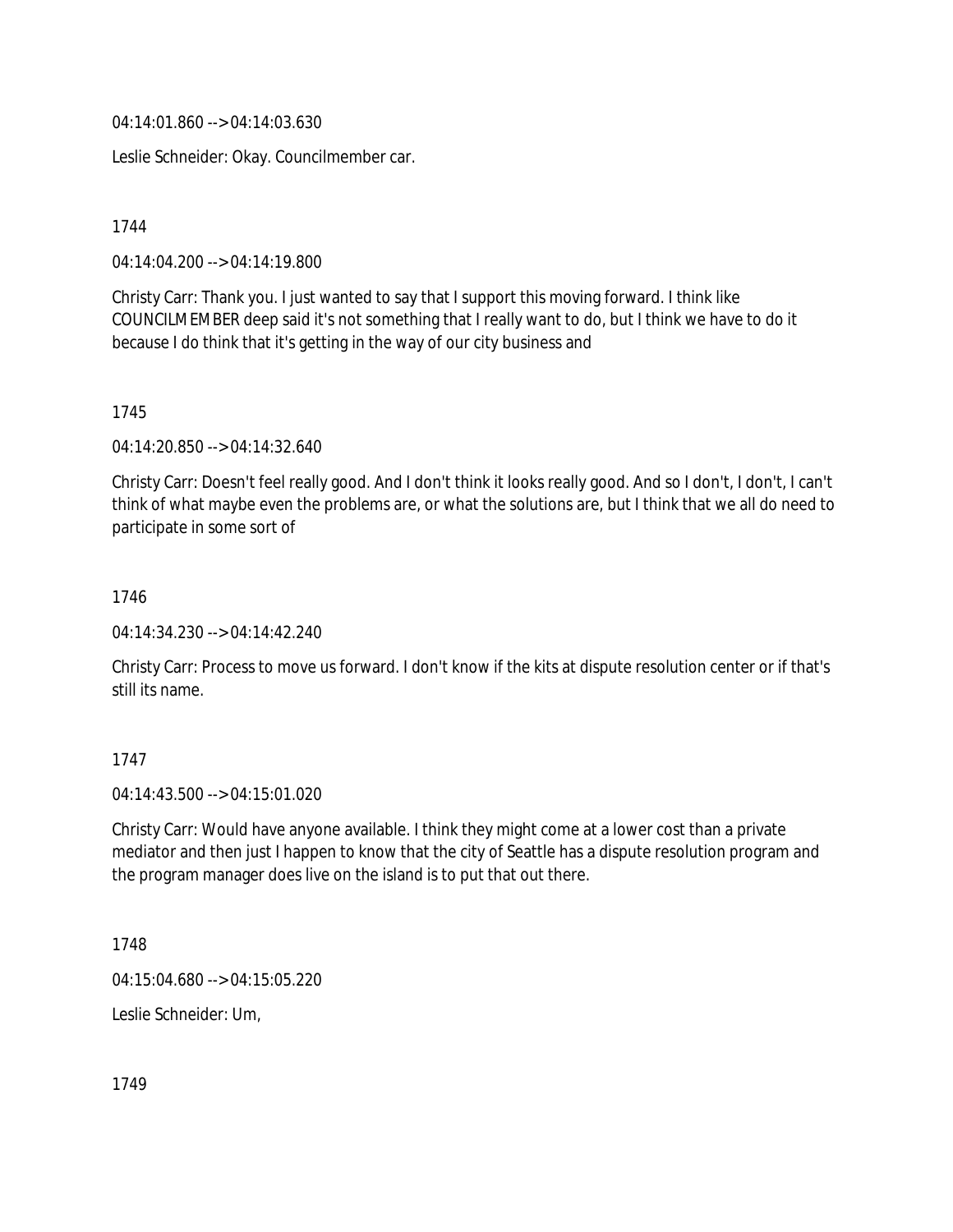04:15:06.390 --> 04:15:09.420

Leslie Schneider: COUNCILMEMBER had tablets, you want to respond. Before I go to the city manager.

1750

04:15:09.480 --> 04:15:16.860

Kirsten Hytopoulos: Wow. Yeah. I also know that person as well. And I'd be happy to reach out if you'd like to hear more people and in dispute resolution center kids at Coney

1751

04:15:17.760 --> 04:15:26.670

Kirsten Hytopoulos: Yes, they, they have people who do. So, this wouldn't be their specialty and I'd be happy to talk to them to actually volunteer media there and have been for a long time.

#### 1752

04:15:27.120 --> 04:15:37.530

Kirsten Hytopoulos: So happy to talk to them. They do a lot of do facilitation to kind of heal you know groups and so forth. So yeah, you happy to talk to all three and bring that forward.

1753

04:15:39.540 --> 04:15:42.450

Leslie Schneider: Appreciate that. That volunteered effort.

1754

04:15:44.280 --> 04:15:45.030

Leslie Schneider: City Manager.

1755

04:15:46.110 --> 04:15:53.400

Morgan Smith: Yeah, I would just suggest is next step that you might reserve some time to revisit this on the 28th, so that there could be a clear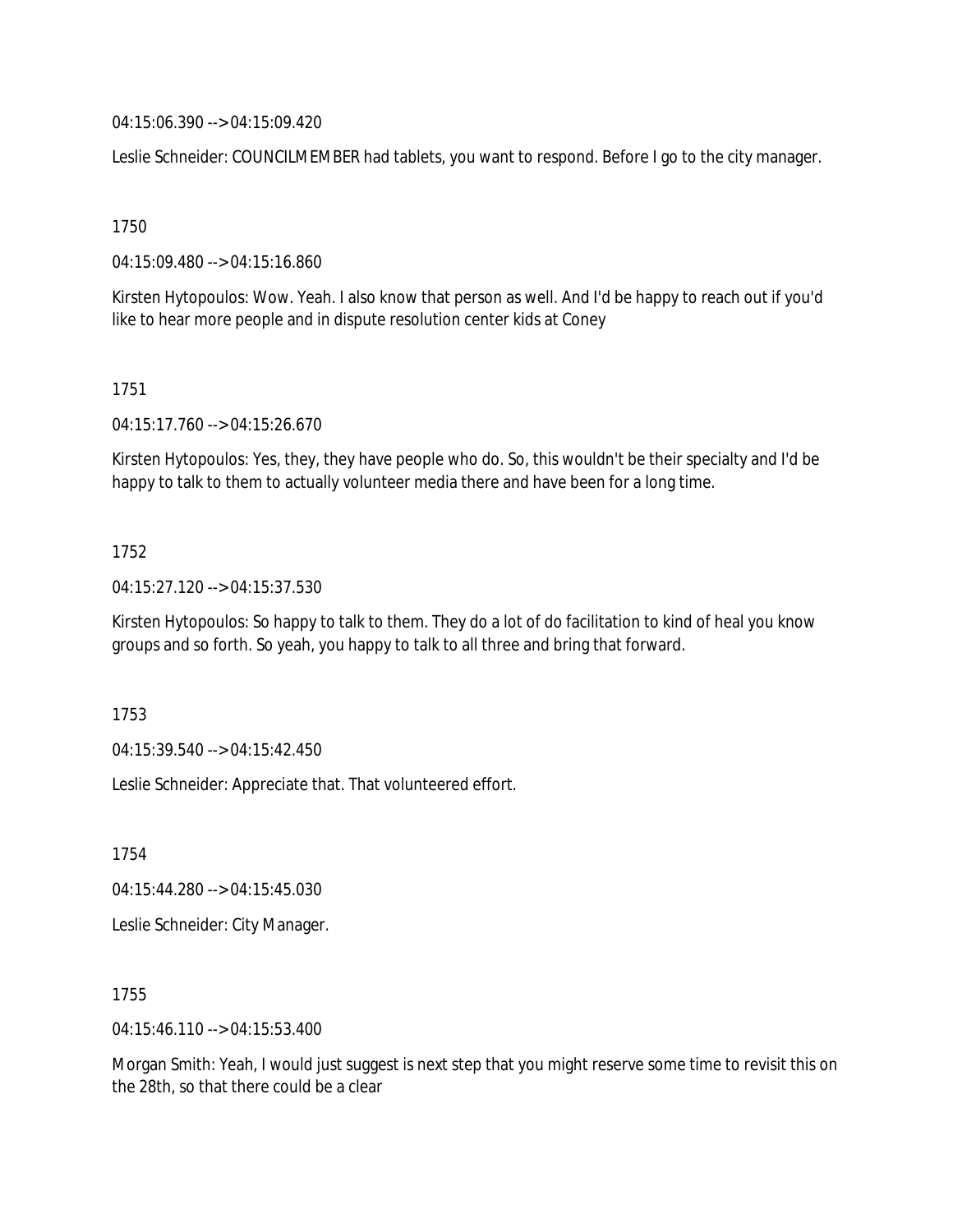04:15:54.090 --> 04:16:02.400

Morgan Smith: Shared plan to go forward and then just keep in mind. I know it's easy to have our vision for a more typical Council retreat.

1757

04:16:03.000 --> 04:16:17.160

Morgan Smith: On a Saturday at some different setting. But if it's happening in the near future, it will be a zoom meeting like this and it will be a public meeting. So just keep that in mind as you're visualizing this next conversation so

1758

04:16:18.720 --> 04:16:26.250

Leslie Schneider: Right. Thank you. Okay. I think that means we can move forward. And so we are now on to the consent agenda.

1759

04:16:28.500 --> 04:16:29.730

Leslie Schneider: Would anyone like to

1760

04:16:30.720 --> 04:16:36.510

Joe Levan: Matter what one. One quick note on the Consent Agenda, just so that everyone is aware of this.

# 1761

04:16:37.590 --> 04:16:48.540

Joe Levan: You'll recall from last time how this how this got forwarded on the resolution dash 15 related to updating the city's governance manual does item 11am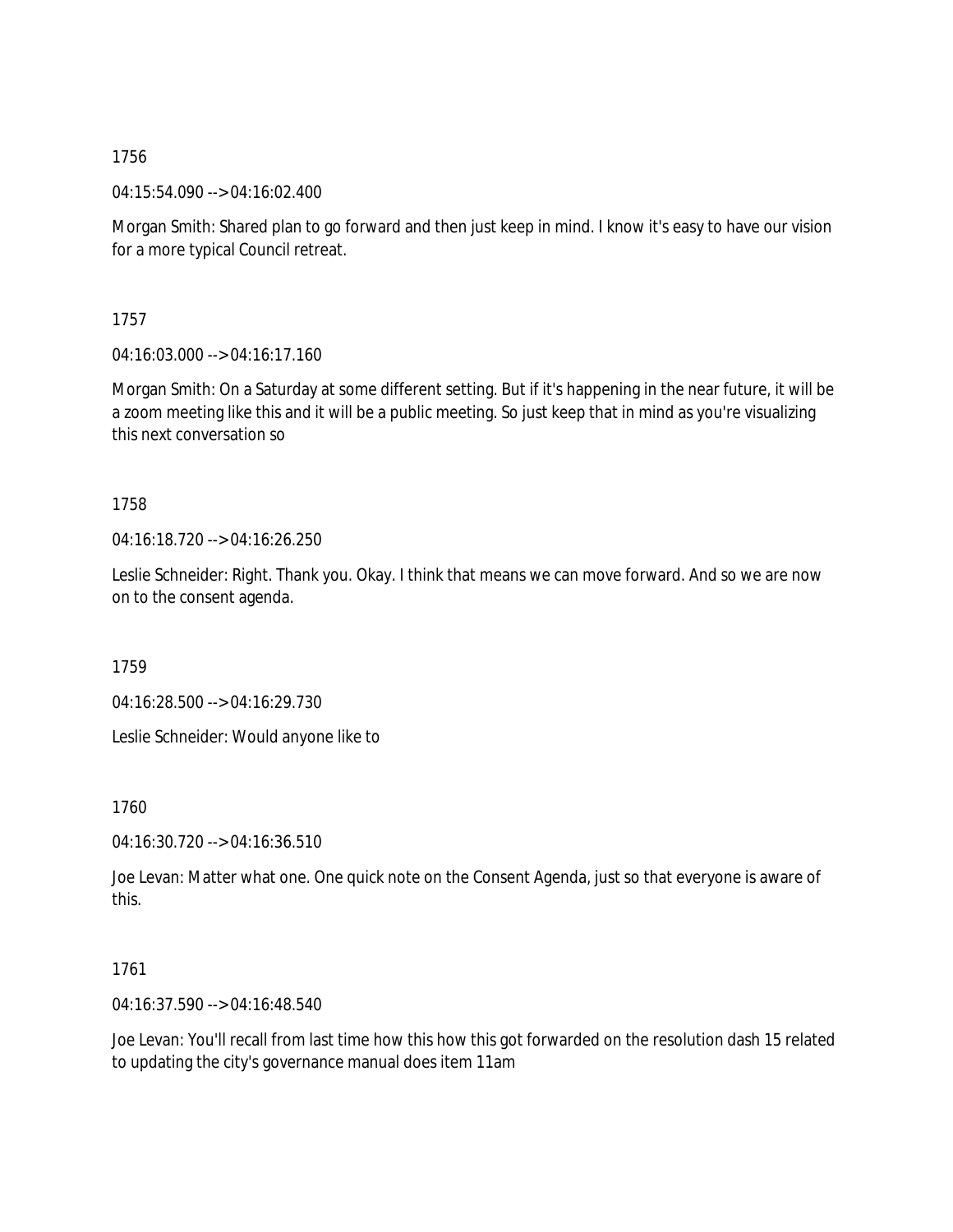04:16:49.170 --> 04:17:00.540

Joe Levan: That was kind of unusual because it was it was suggested or what was forwarded was this to consent and it was based on changes that were made previously.

1763

04:17:00.900 --> 04:17:08.040

Joe Levan: And adopted by the Council and then incorporated into the governance manual, the deputy city attorney worked on doing that and put those into the

1764

04:17:08.550 --> 04:17:18.750

Joe Levan: Governance manual, but you haven't seen it before this time in the governance manual. So it is just want to make sure that hopefully you all have that carefully. It's not your normal kind of

### 1765

 $04:17:20.460 \rightarrow 04:17:27.690$ 

Joe Levan: Consent Agenda item, but it was specifically requested by the Council to come to to the consent agenda. So hopefully you all are to that carefully.

1766

04:17:30.450 --> 04:17:31.950

Leslie Schneider: Great, thank you for that heads up.

### 1767

04:17:35.820 --> 04:17:38.550

Leslie Schneider: Would anyone like to make a motion.

1768

04:17:41.100 --> 04:17:42.150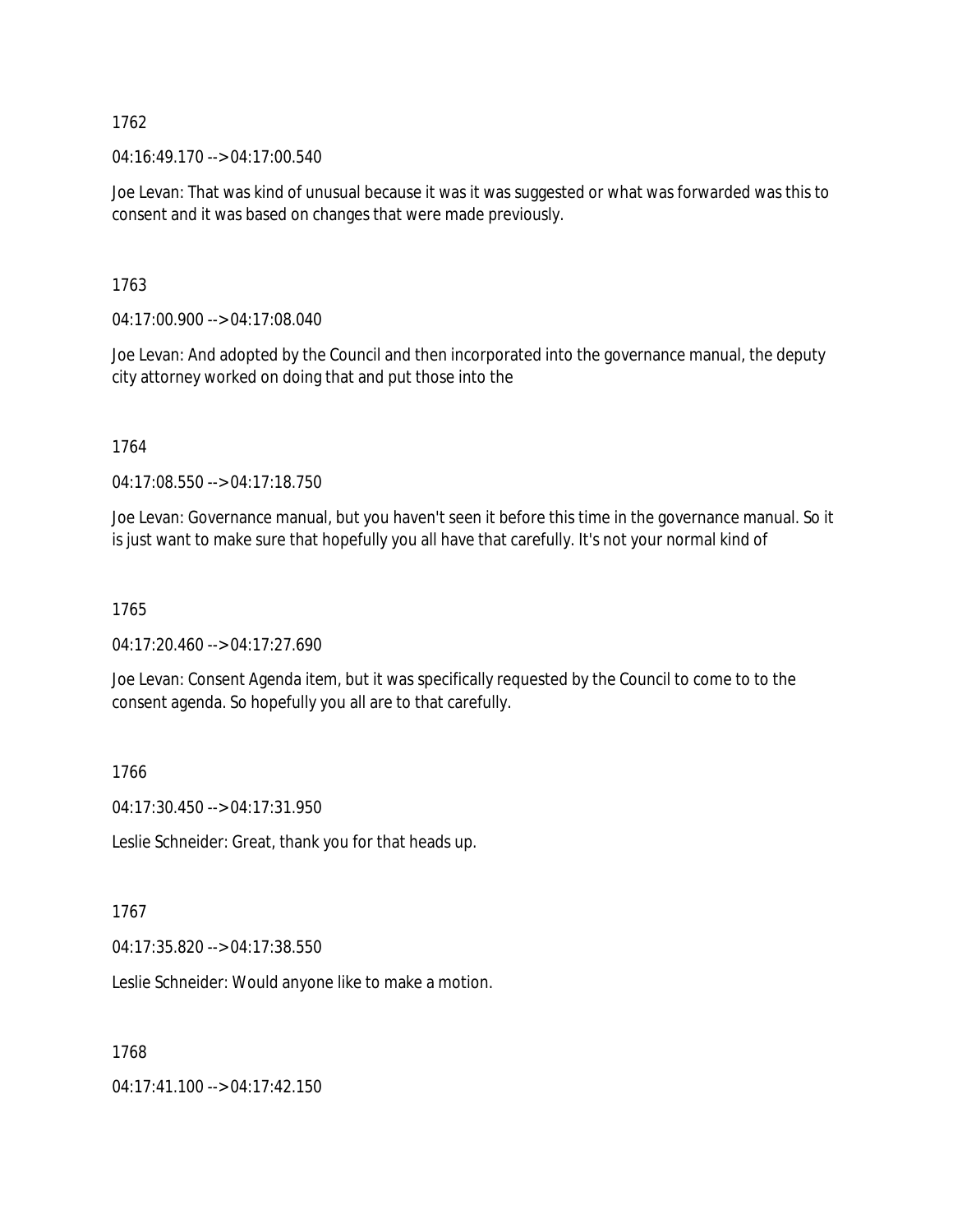Leslie Schneider: Deputy Mayor

1769

04:17:43.020 --> 04:17:46.980

Joe Deets: Will see I moved to approve the Consent Agenda, as presented

1770

04:17:47.610 --> 04:17:48.000 Again,

1771

04:17:49.860 --> 04:17:53.220

Leslie Schneider: COUNCILMEMBER Medina, second. Any discussion.

1772

04:17:54.660 --> 04:17:56.940

Leslie Schneider: All those in favor please say aye. Aye.

1773 04:17:58.470 --> 04:17:58.920 Leslie Schneider: And

1774 04:18:03.630 --> 04:18:04.320 Leslie Schneider: And

1775 04:18:06.030 --> 04:18:08.580 Leslie Schneider: We are on to committee reports.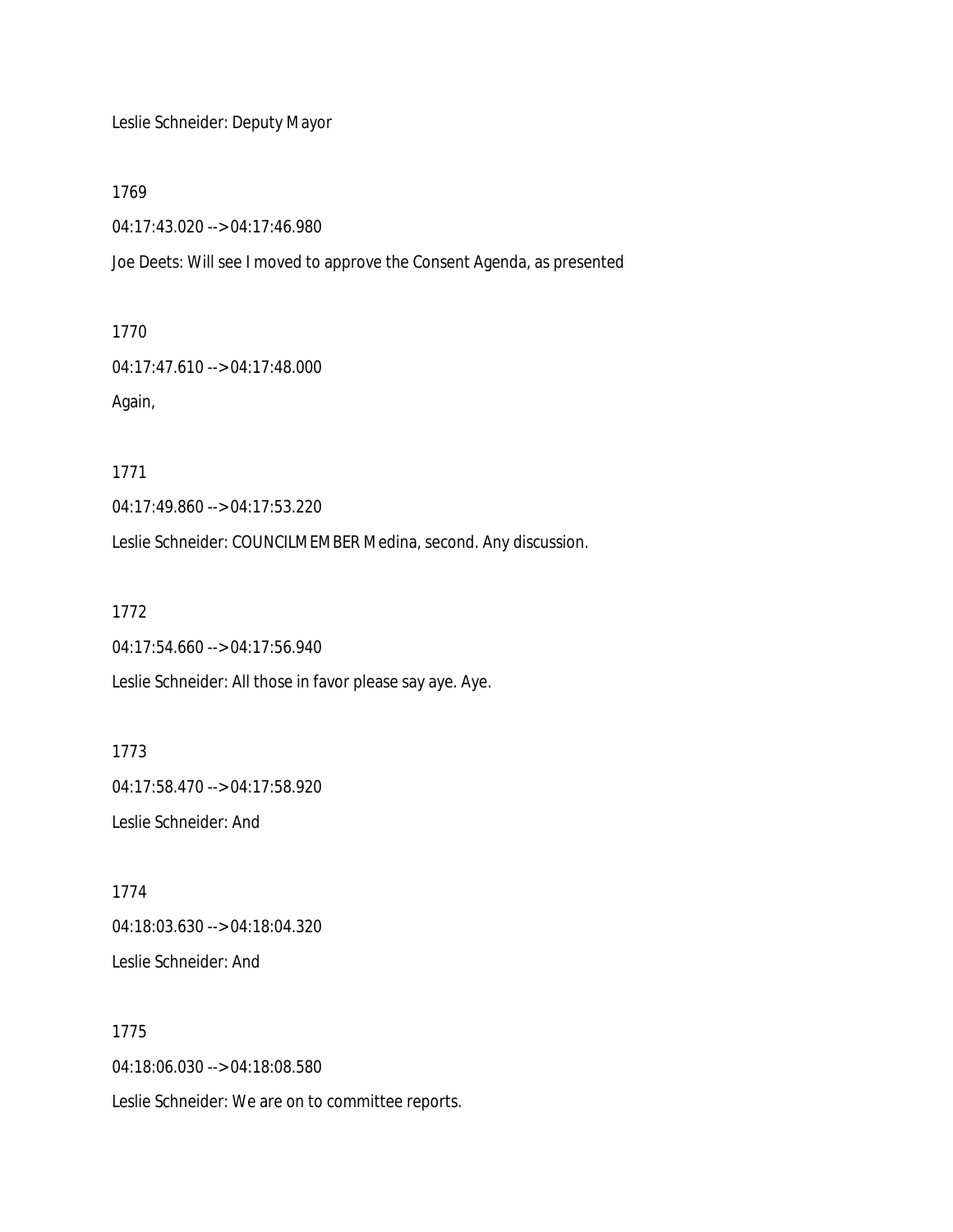04:18:10.020 --> 04:18:12.120

Leslie Schneider: Anybody have any committee reports.

#### 1777

04:18:15.690 --> 04:18:18.480

Leslie Schneider: Okay, um, for the good of the order

1778

04:18:25.170 --> 04:18:28.020

Leslie Schneider: I alright. Councilmember car.

#### 1779

04:18:29.160 --> 04:18:37.530

Christy Carr: Thanks. I was just curious. I think all Council got an email from someone in the community. Who's promoting some sort of arts maybe

### 1780

04:18:38.430 --> 04:18:49.200

Christy Carr: Tour. I can't remember. And I was just wondering, I think her question was if the Council or the city wanted to be encouraging off island visitors. So she's in charge of publicity.

### 1781

04:18:49.530 --> 04:18:55.770

Christy Carr: And I was wondering, I didn't get back to her because I didn't know the answer. And I'm wondering if the folks on the

1782

04:18:56.790 --> 04:18:58.110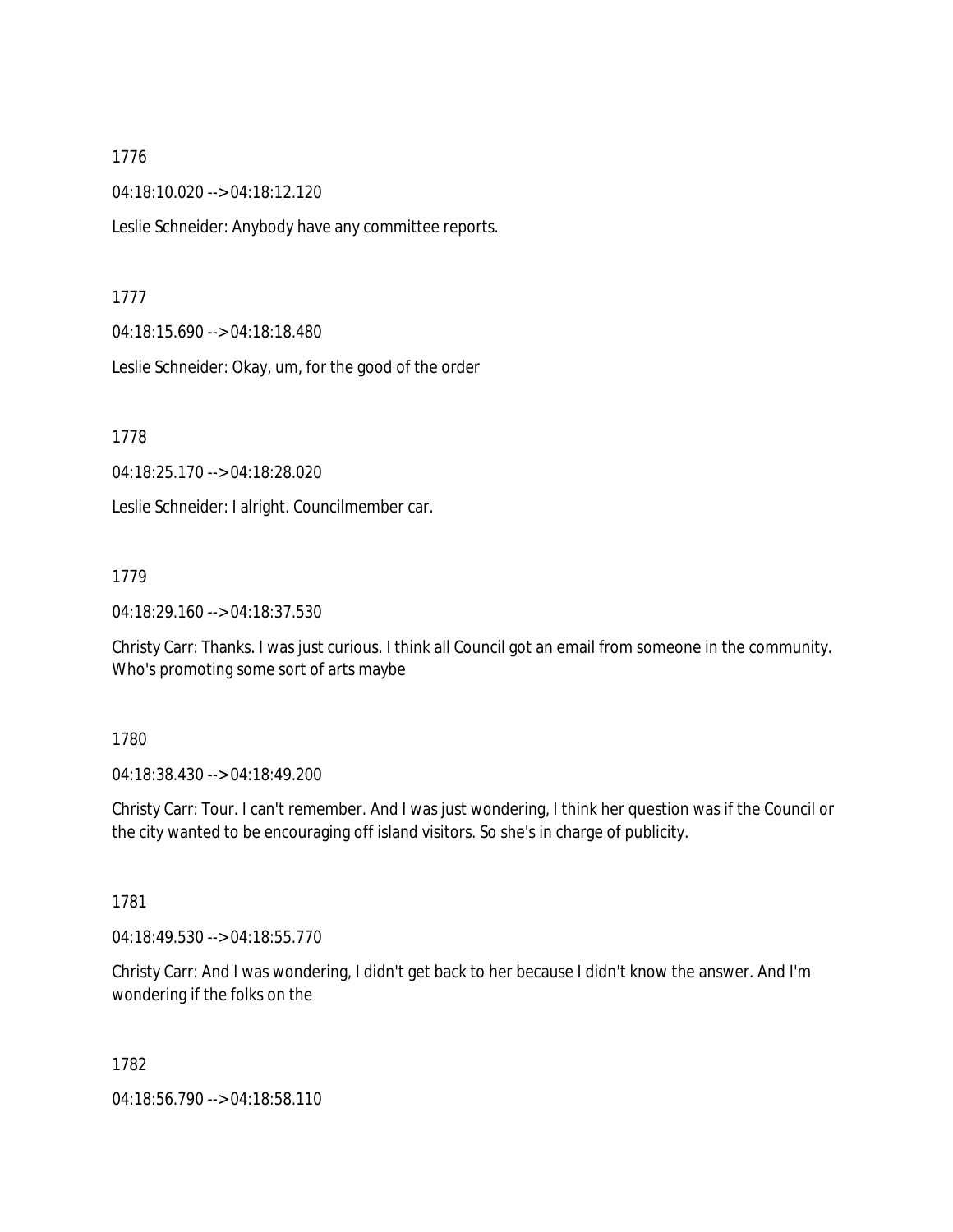Christy Carr: Economic recovery.

1783

04:19:00.060 --> 04:19:05.850

Christy Carr: Committee had any thoughts on that or if any other council members have gotten back to that particular email.

1784

04:19:06.810 --> 04:19:09.090

Leslie Schneider: So I did get back to her my

1785

04:19:10.410 --> 04:19:27.540

Leslie Schneider: All I said was, it sort of felt like we kind of needed to see whether. We went into phase three, to be able to to do that. But I think it's still a valid question of whether the city would want to encourage that kind of promotion of an event, we're sort of in a weird

1786

04:19:28.890 --> 04:19:30.030

Leslie Schneider: midway point

1787

04:19:33.570 --> 04:19:37.830

Leslie Schneider: COUNCILMEMBER I topless. Are you on this particular issue or did you have something different.

1788

04:19:39.300 --> 04:19:44.700

Leslie Schneider: Did anybody else receive that email and have any thoughts about about that.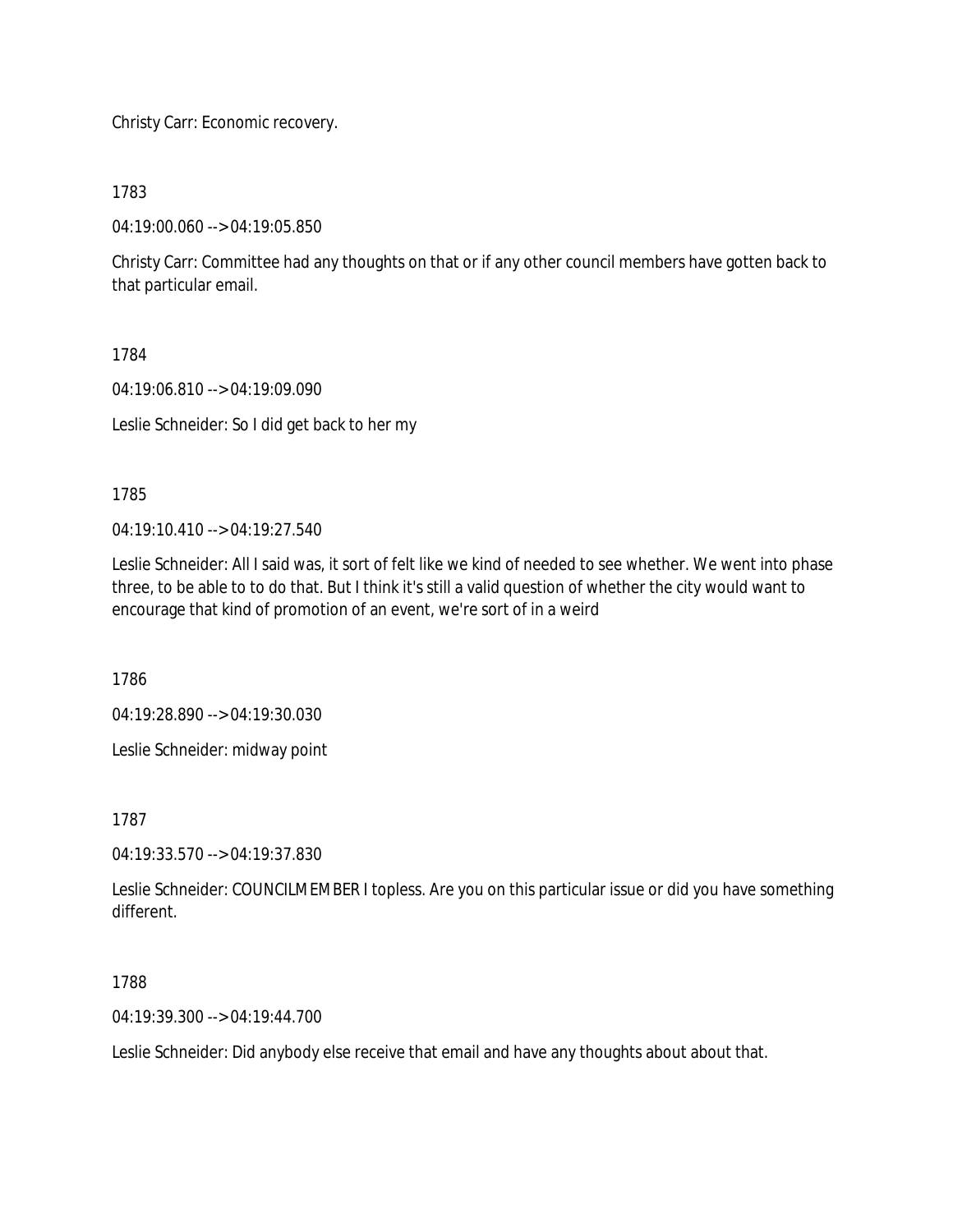04:19:46.050 --> 04:19:47.370

Leslie Schneider: And if not,

1790

04:19:49.440 --> 04:19:50.850

Leslie Schneider: COUNCILMEMBER car. Do you remember

1791

04:19:52.290 --> 04:20:01.320

Leslie Schneider: Was it sort of a dispersed activity that she was recommending and wanted to know whether it would whether she could promote it off island or not with her. I think the basic question was,

1792

04:20:02.670 --> 04:20:04.620 Leslie Schneider: Would the city be

1793

04:20:06.090 --> 04:20:10.560

Leslie Schneider: Opposed to having her promote this to off island.

1794

04:20:12.180 --> 04:20:14.700

Leslie Schneider: Off islanders right and

1795

04:20:15.960 --> 04:20:17.370

Christy Carr: I think that was the question.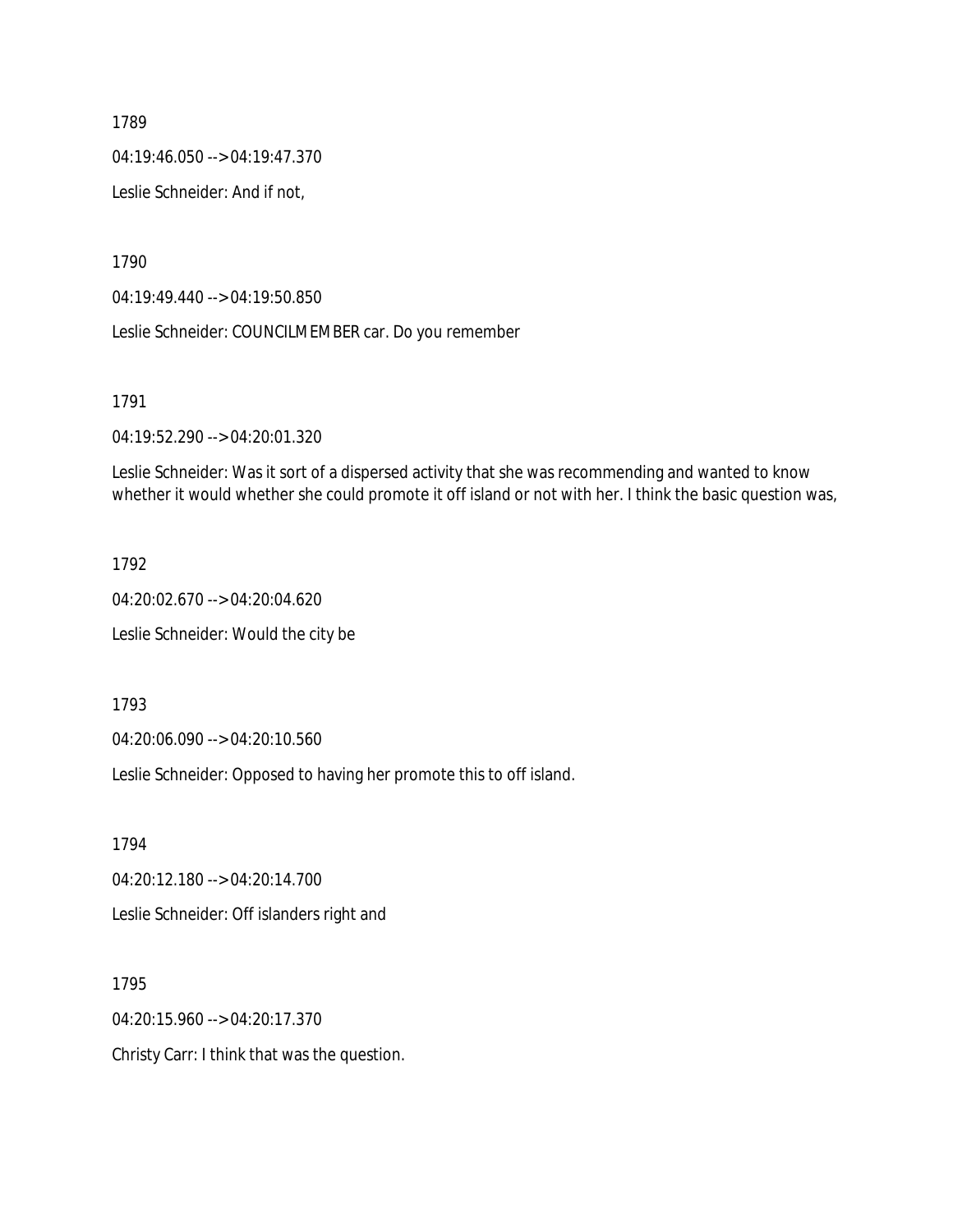04:20:17.460 --> 04:20:17.760 Yeah.

1797

04:20:19.410 --> 04:20:23.400

Leslie Schneider: So we really have a say as she asked, so I just thought

1798

04:20:23.490 --> 04:20:29.760

Christy Carr: I, I tried to get back to people, but I didn't feel like I could answer that as an individual Council person.

1799

04:20:30.780 --> 04:20:31.200

Leslie Schneider: Right.

1800

04:20:32.280 --> 04:20:33.030

Leslie Schneider: City Manager.

1801

04:20:35.790 --> 04:20:49.710

Morgan Smith: Well, it wasn't directed to staff, but I did see that email and perhaps I read between the lines incorrectly, but it was the studio tour, which is a is a dispersed multi site twice a year event.

1802

04:20:50.790 --> 04:20:56.700

Morgan Smith: We have gotten directly to staff questions from other events like the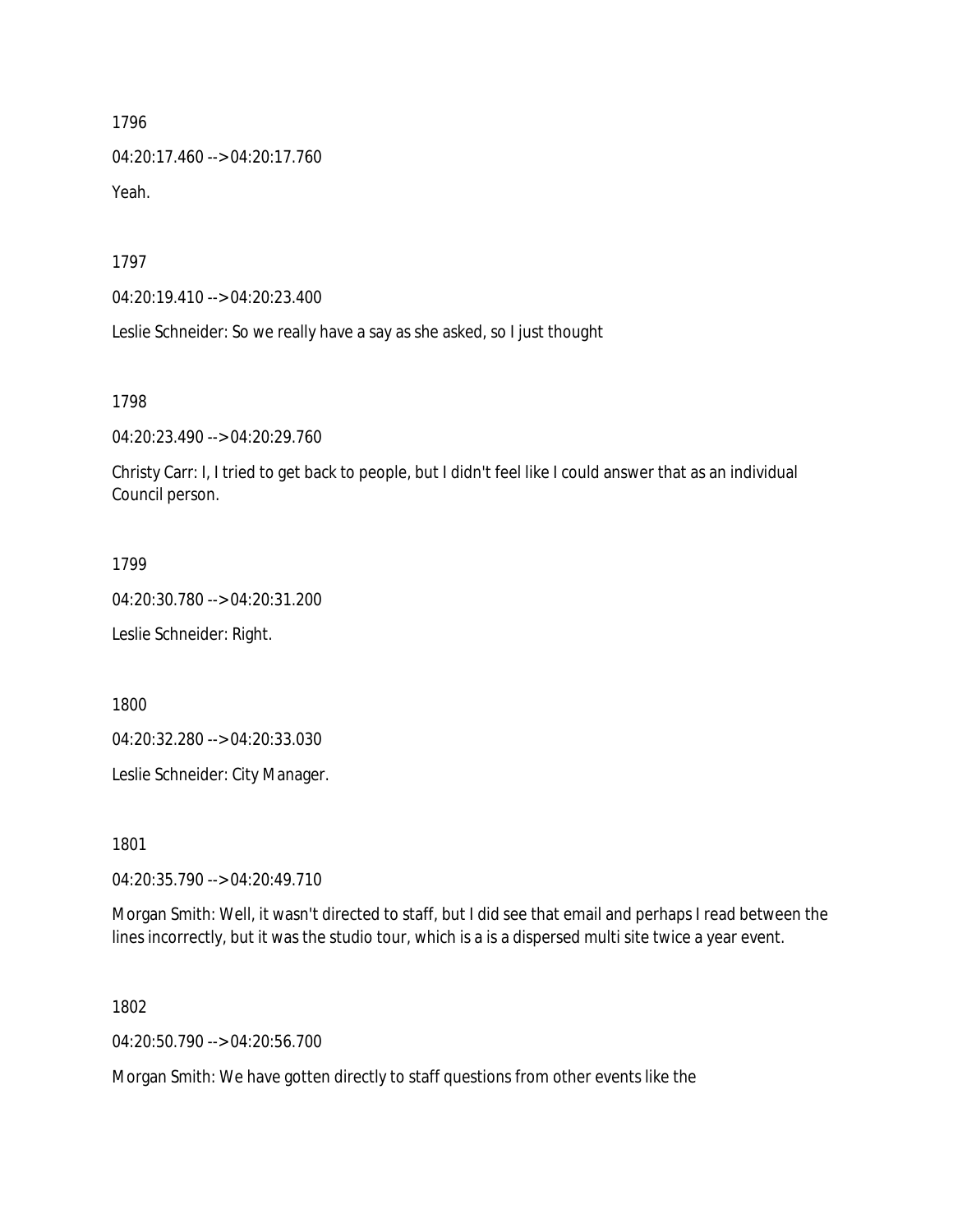04:20:57.300 --> 04:21:06.480

Morgan Smith: Soccer Tournament. That's usually in August and things like that, asking for kind of logistical questions. Where do we stand, what do we need to know

1804

04:21:06.960 --> 04:21:18.570

Morgan Smith: And we do our best to try to answer that, in this case, and maybe again I missed read it, but the way the writer had Bolin underlined. It said, Does the city. Want to actively support.

1805

 $04.21.19.110 -> 04.21.32.940$ 

Morgan Smith: Having people in I read it as a as almost negative advocacy that she was questioning whether we should allow this event to go forward. The city doesn't have a role in promoting that events. It is something that's put on privately.

1806

04:21:33.420 --> 04:21:45.690

Morgan Smith: And she wasn't asking if she if she was allowed to I, I really understood it as or would you like to take a position against having this kind of activity. But again, it wasn't directed to me. And we didn't respond.

1807

04:21:46.260 --> 04:21:52.950

Leslie Schneider: I think it was more like would you like would you would the city. Want to take a position against having us promoted off island.

1808

04:21:53.220 --> 04:21:53.610

Right.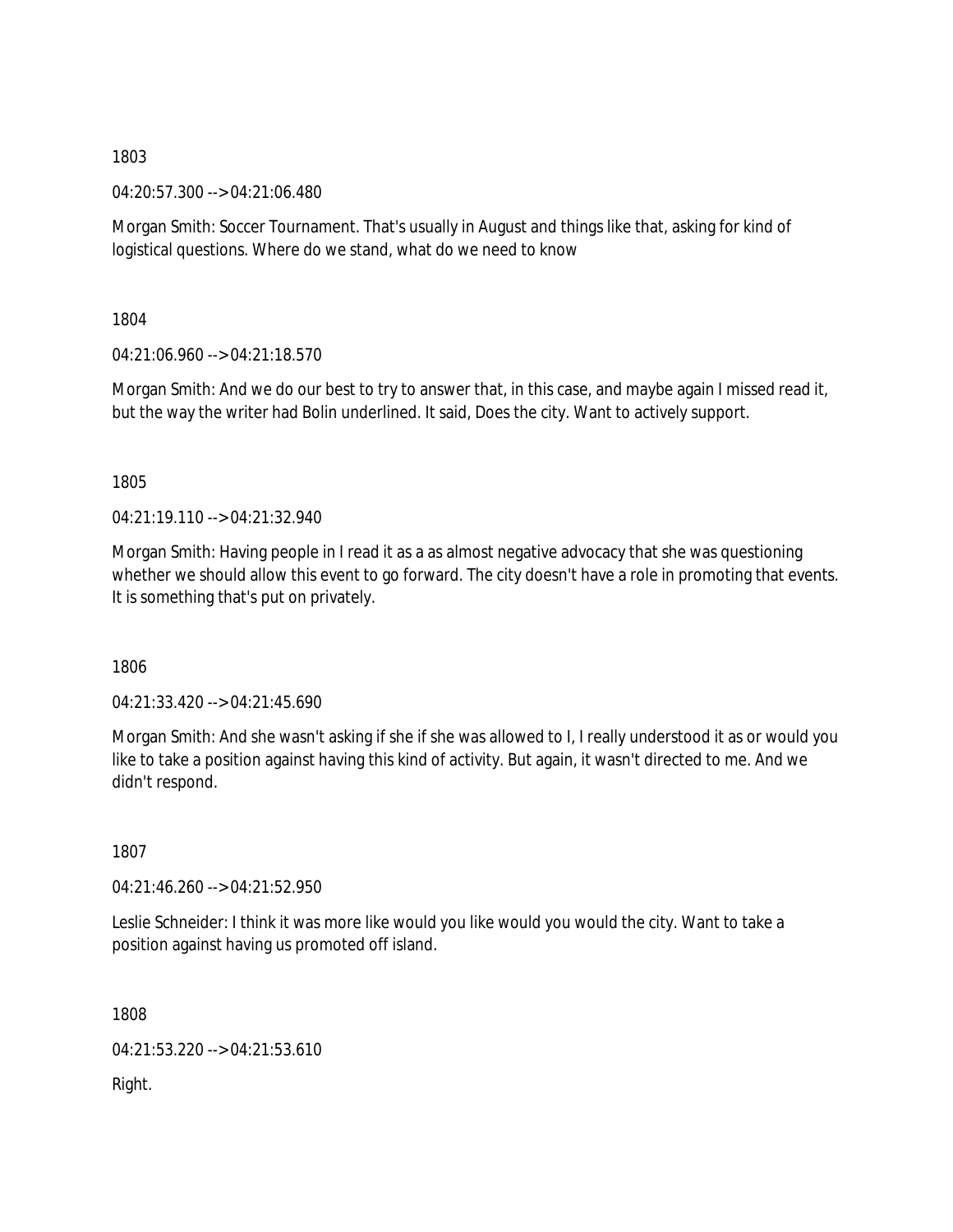04:21:55.140 --> 04:22:10.770

Leslie Schneider: And my response was, Well, you know, it seems like that's not a good idea if we're not in Phase three because you get more than five people together and you're sort of fighting things but that gets into the studio tour in general. So

1810

04:22:15.870 --> 04:22:16.800

Leslie Schneider: So I don't know.

1811

04:22:18.360 --> 04:22:23.910

Morgan Smith: If anybody members of that organization or other organizations have have logistical questions.

1812

04:22:23.970 --> 04:22:33.030

Morgan Smith: You know, where do I stand I understand my event, but I understand how my event relates to our current restrictions. We're happy to answer those. So if you get those kinds of questions.

1813

04:22:33.300 --> 04:22:37.500

Morgan Smith: Please feel free to forward them to me and either myself or insatiable Andrew those

1814

04:22:37.950 --> 04:22:48.780

Morgan Smith: But yeah, I didn't take up the response here because it didn't feel necessarily like a Help me understand the logistics question. It sounded more like an advocacy.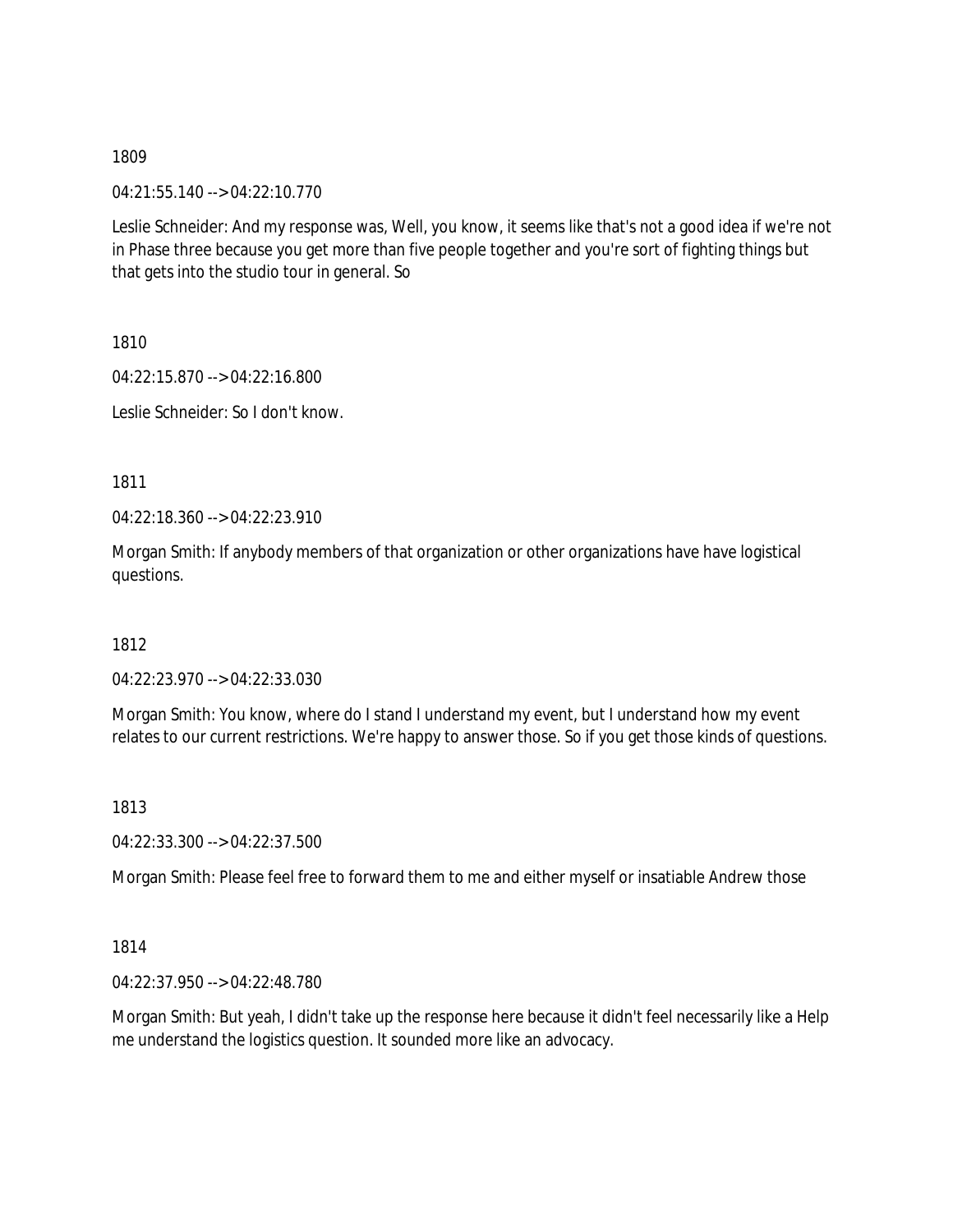04:22:49.320 --> 04:22:56.220

Morgan Smith: Email and I may have misunderstood that. So if there are factual questions we can help answer. We're definitely you know want to try and do that.

1816

04:22:56.760 --> 04:22:58.950

Leslie Schneider: Thank you. Okay, great.

1817

04:22:59.760 --> 04:23:04.440

Leslie Schneider: Um, so, Kelly, did we lose COUNCILMEMBER I topless.

1818

04:23:04.560 --> 04:23:05.370 Joe Deets: And it looks that way.

1819

04:23:06.390 --> 04:23:07.470

Leslie Schneider: She had her hand up.

1820 04:23:09.900 --> 04:23:11.010 Leslie Schneider: Um,

1821 04:23:11.040 --> 04:23:11.910 Joe Deets: You have to go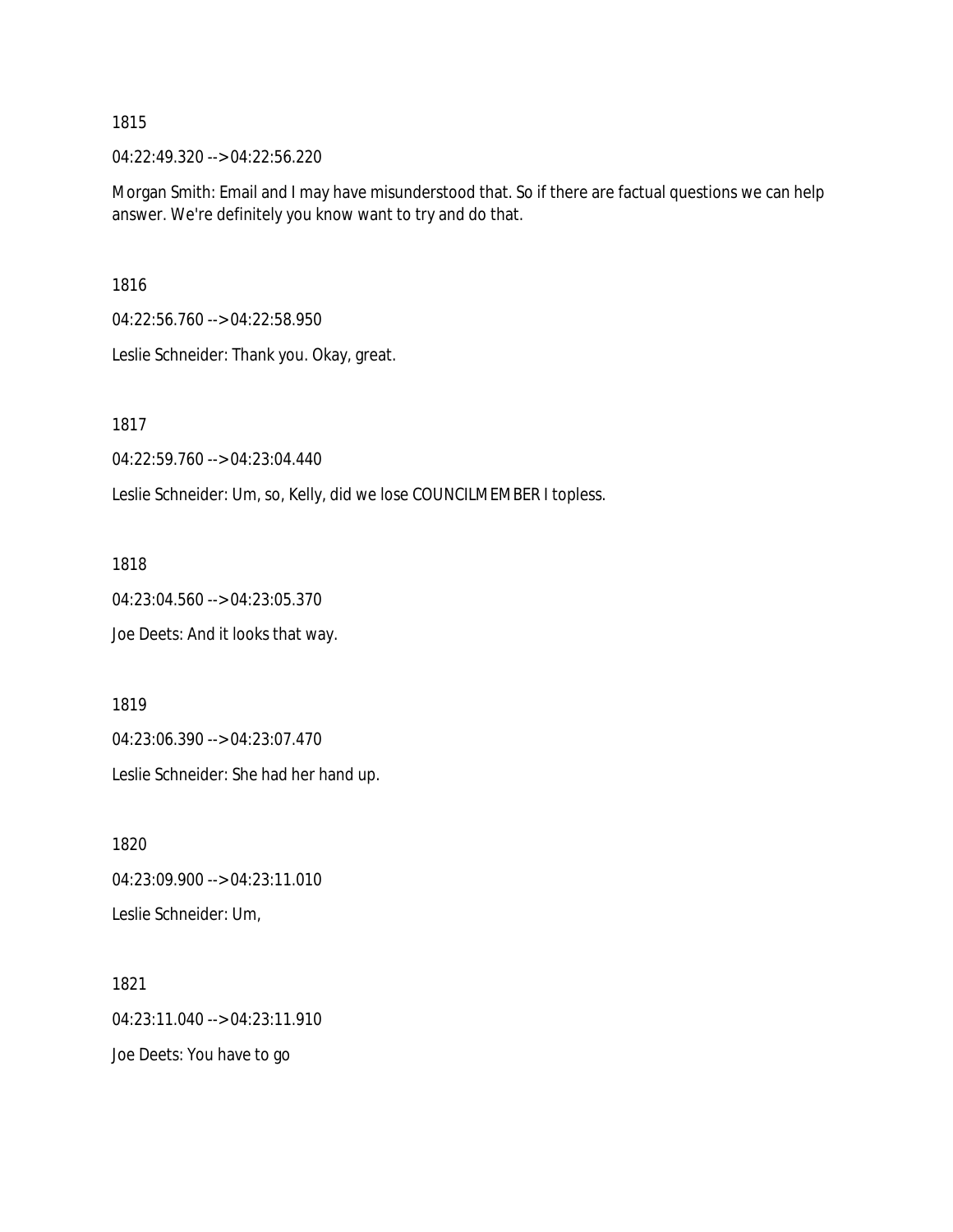1822 04:23:12.900 --> 04:23:13.230 Yeah.

1823

04:23:15.570 --> 04:23:20.940

Leslie Schneider: Well, she sometimes has problems and then comes back on. I'm not seeing any

1824

04:23:22.470 --> 04:23:24.870 Leslie Schneider: Not seeing any text. There she is.

#### 1825

04:23:26.970 --> 04:23:28.440 Leslie Schneider: ALL RIGHT. WE'LL GIVE HER A SECOND.

1826

04:23:33.810 --> 04:23:36.420

Kol Medina: Well, I mean, are we done. Do we need to wait.

1827

04:23:36.600 --> 04:23:38.790

Leslie Schneider: She had her hand up for for the good of the order

#### 1828

04:23:40.050 --> 04:23:47.640

Leslie Schneider: Okay, so I just and since she's trying to connect back in. I thought it would be nice just to give her a chance to bring up her for the good of the order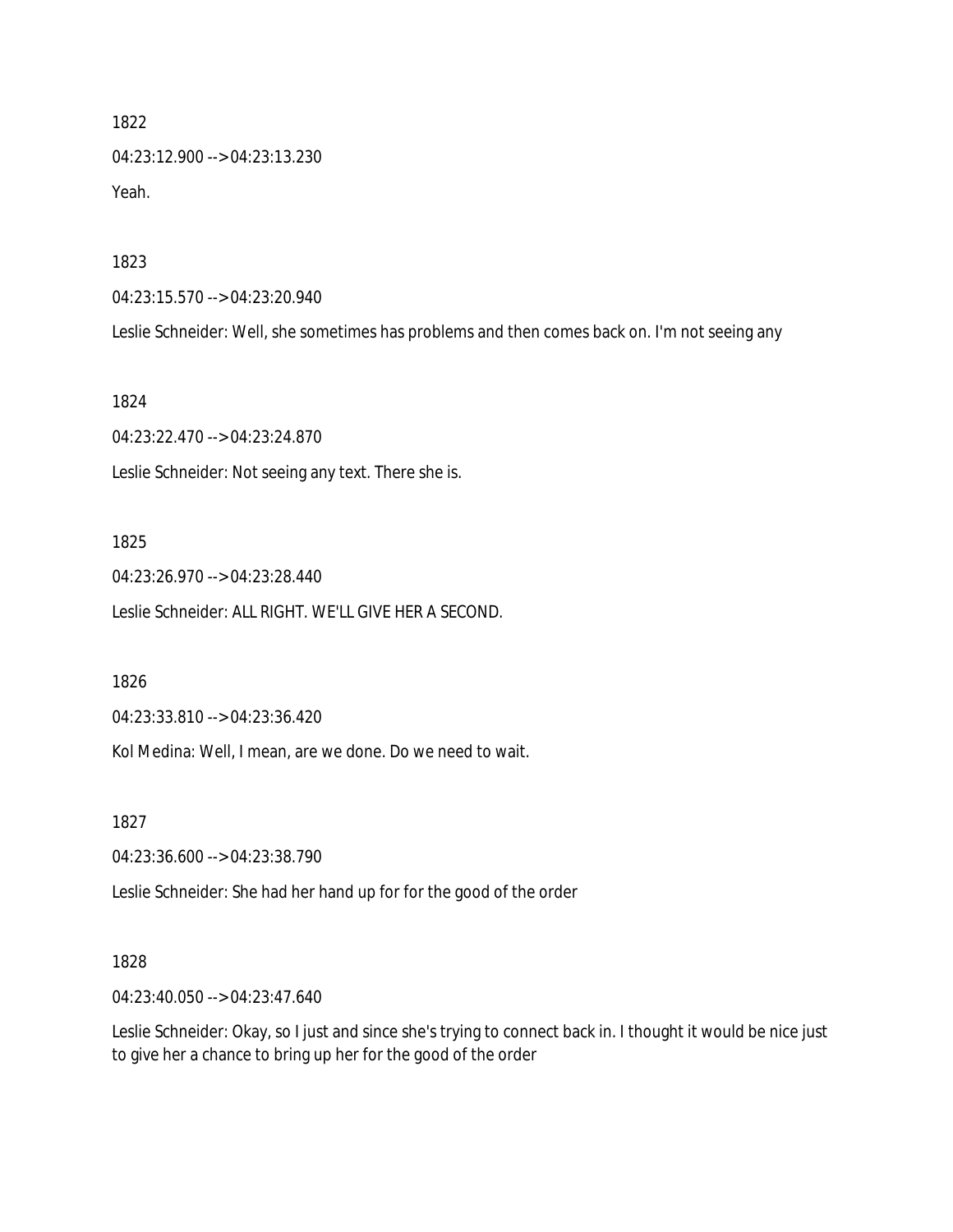04:23:51.570 --> 04:23:52.920 Leslie Schneider: I topless. Are you with us.

1830

04:23:55.170 --> 04:23:55.920

Leslie Schneider: There she is.

1831

04:23:56.310 --> 04:23:56.640

Or

# 1832

04:23:57.990 --> 04:24:00.300

Kirsten Hytopoulos: Sorry, my computer just restarted.

## 1833

04:24:02.430 --> 04:24:07.170

Leslie Schneider: Okay. So I think it's a if you had a for the good of the order and then we're I think we're done.

1834

04:24:07.710 --> 04:24:12.180

Kirsten Hytopoulos: Yeah, of course. Every time I say something. Awkward, awkward stuff happens.

1835

04:24:13.890 --> 04:24:23.670

Kirsten Hytopoulos: I don't know how awkward. This is, I, I just wanted to kind of speak to some comments that were made at the beginning of the medium public comment i i i actually appreciate the fact that we are taking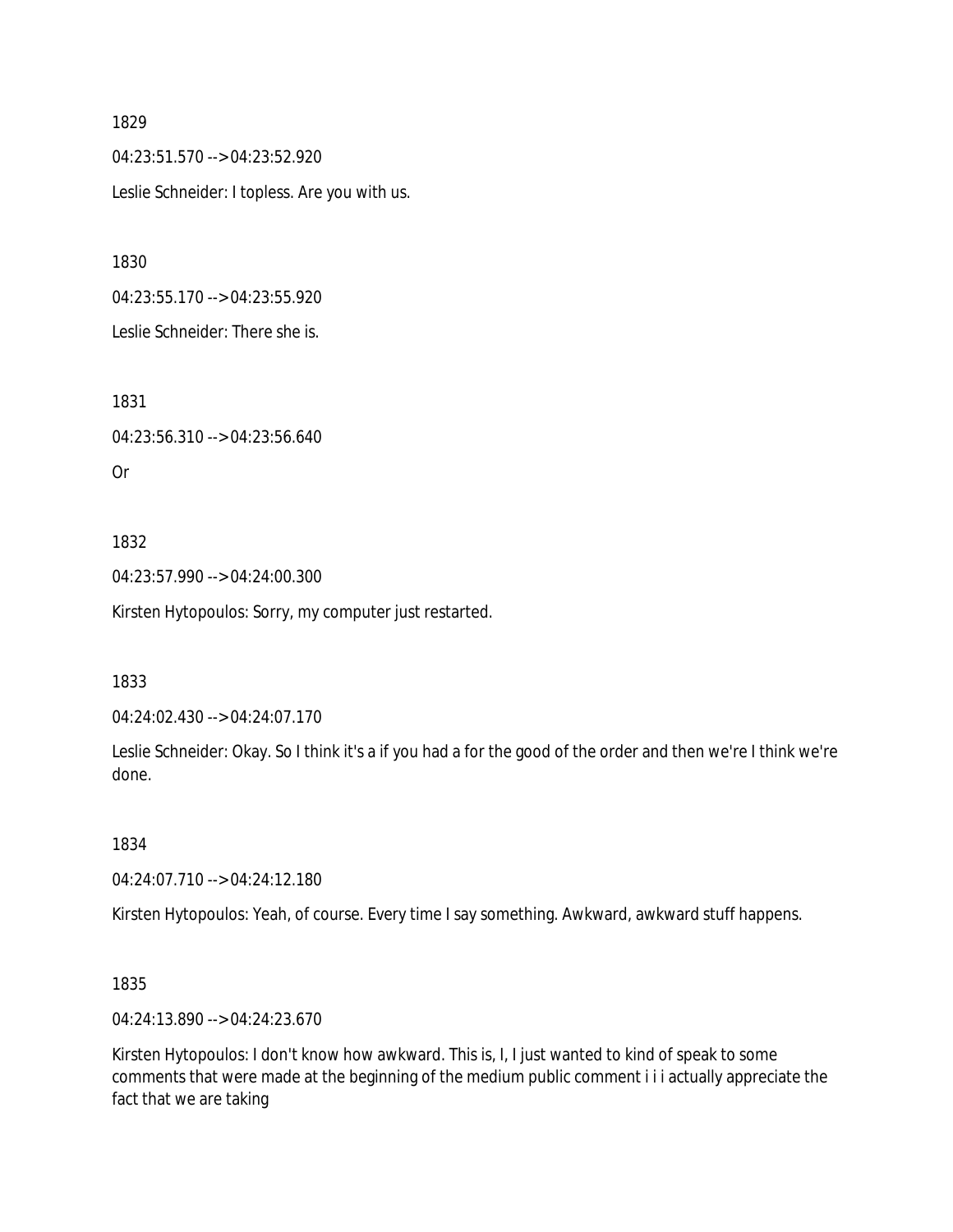04:24:24.450 --> 04:24:31.860

Kirsten Hytopoulos: Public comment that includes some pretty direct personal attacks. I feel like I think last year's Council, it seemed like that was the rule at some point that

1837

04:24:32.220 --> 04:24:39.360

Kirsten Hytopoulos: It wasn't acceptable to, uh, to make to attack specific council members, I could be wrong, but I did feel like, you know, if we want to avoid.

1838

 $04.24.40.080 -> 04.24.46.350$ 

Kirsten Hytopoulos: Ethics complaints and that sort of thing. We want to process things the way we should process conflict, we should we should accept the public comment that we get

1839

04:24:46.800 --> 04:24:54.720

Kirsten Hytopoulos: And and i just because we received some public comment that was incredibly harsh against the mayor. I just want to express my support for the mayor. I have no interest in the mayor resigning

1840

04:24:55.170 --> 04:25:00.210

Kirsten Hytopoulos: And I think that she's done a very good job of navigating some difficult meetings recently and I think that she's been

1841

04:25:00.840 --> 04:25:10.590

Kirsten Hytopoulos: Compassionate and kind and intelligent and so I just wanted to provide that support and appreciate her for accepting the public comment that she received earlier today.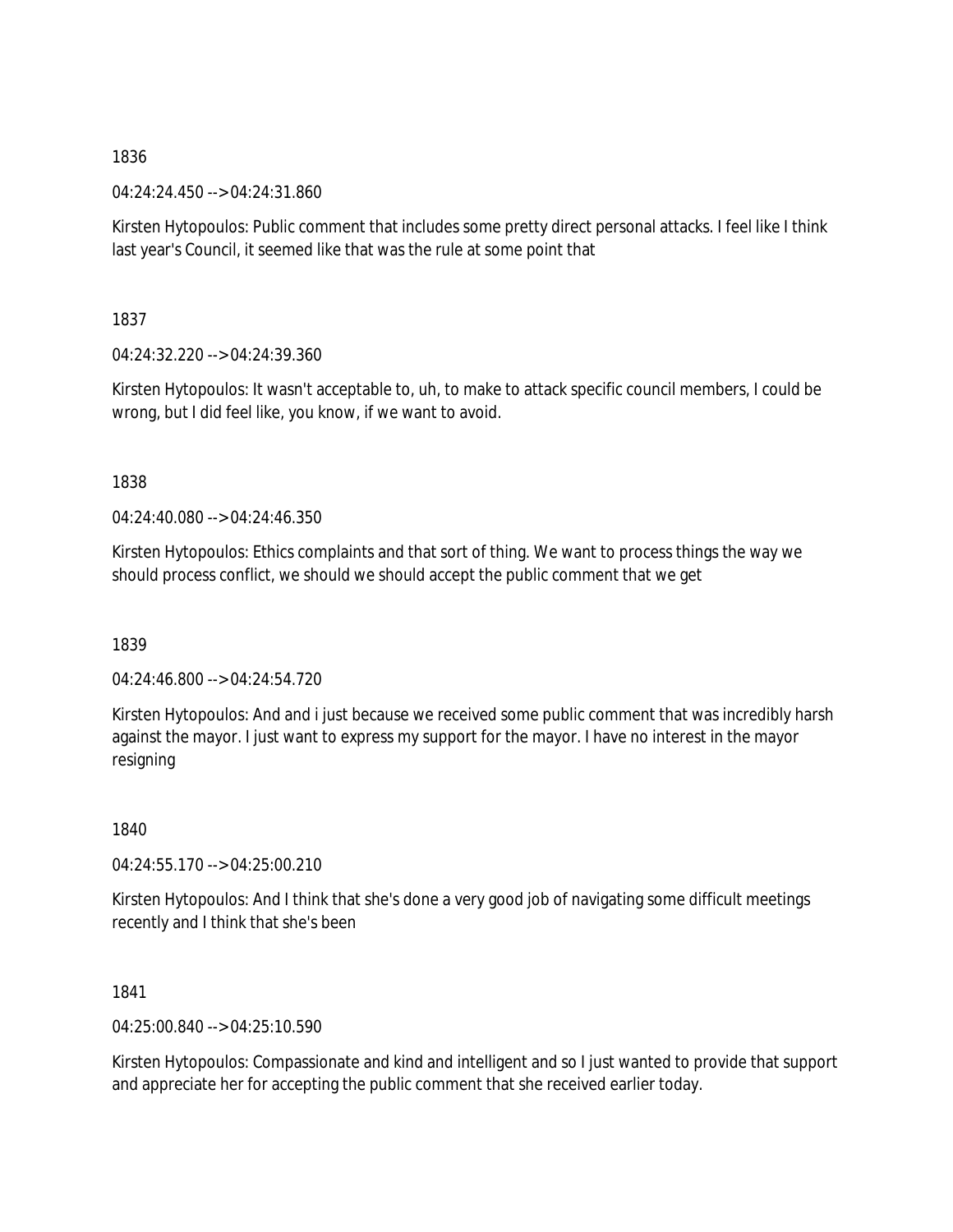04:25:12.150 --> 04:25:15.660

Leslie Schneider: I appreciate that. Thank you can dip. You married

1843

04:25:16.170 --> 04:25:33.150

Joe Deets: Yeah, I'll echo that. I think we uncomfortable with that. And I guess as public officials. This is what we this is part of the job. But I think the community just recognize how hard it is to sit here and listen to that.

#### 1844

04:25:34.860 --> 04:25:48.780

Joe Deets: You know, it's something. It's really not helpful and really think twice. Is that, is that really the avenue. You want to take to try and solve the problems of our community is is that kind of

1845

04:25:49.410 --> 04:26:01.230

Joe Deets: Attack. So now the mayor has my full support and now I felt very uncomfortable with that conversation. But like you said it's public comment. And we just have to sit there and take it.

1846

04:26:04.140 --> 04:26:07.230

Leslie Schneider: All right, well thank you both for those comments.

## 1847

04:26:09.720 --> 04:26:18.630

Leslie Schneider: I'm developing a thick skin. And I think it is better just to let the public hear it and let the public, take it for what it is.